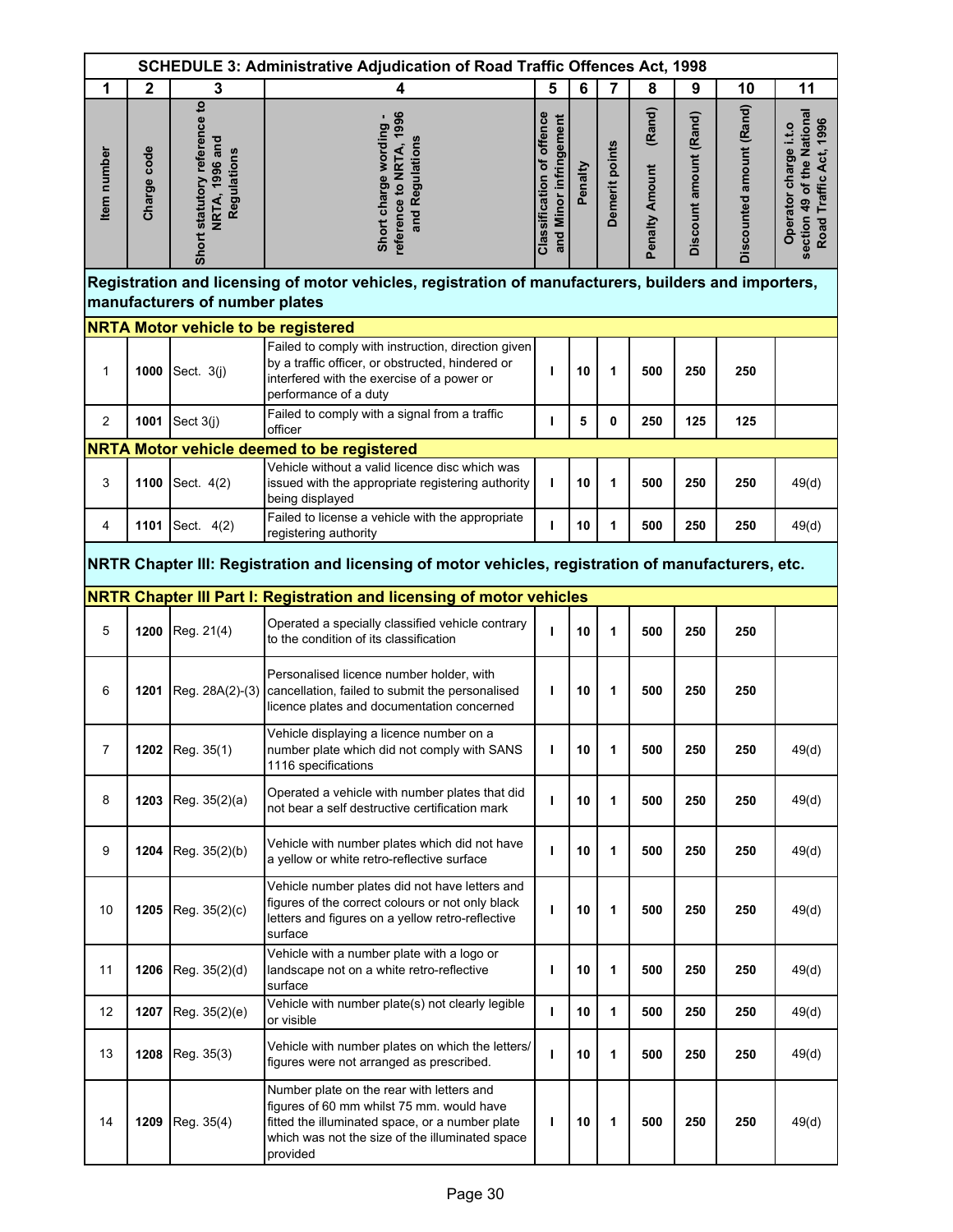|             | <b>SCHEDULE 3: Administrative Adjudication of Road Traffic Offences Act, 1998</b> |                                                               |                                                                                                                                                                           |                                                            |             |                |                                 |                        |                          |                                                                               |
|-------------|-----------------------------------------------------------------------------------|---------------------------------------------------------------|---------------------------------------------------------------------------------------------------------------------------------------------------------------------------|------------------------------------------------------------|-------------|----------------|---------------------------------|------------------------|--------------------------|-------------------------------------------------------------------------------|
| 1           | $\mathbf{2}$                                                                      | 3                                                             | 4                                                                                                                                                                         | 5                                                          | 6           | 7              | 8                               | 9                      | 10                       | 11                                                                            |
| Item number | Charge code                                                                       | Short statutory reference to<br>NRTA, 1996 and<br>Regulations | reference to NRTA, 1996<br>Short charge wording<br>and Regulations                                                                                                        | <b>Classification of offence</b><br>and Minor infringement | Penalty     | Demerit points | (Rand)<br><b>Penalty Amount</b> | Discount amount (Rand) | Discounted amount (Rand) | section 49 of the National<br>Road Traffic Act, 1996<br>Operator charge i.t.o |
| 15          | 1210                                                                              | Reg. 35(5)                                                    | Only affixed one number plate to a motor<br>vehicle, except a motor cycle                                                                                                 | т                                                          | 10          | 1              | 500                             | 250                    | 250                      | 49(d)                                                                         |
| 16          | 1211                                                                              | Reg. 35(5)                                                    | Failed to affix both number plates of a vehicle<br>thereto                                                                                                                | $\mathbf{o}$                                               | $\mathbf c$ | 6              | 0                               | $\mathbf 0$            | 0                        | 49(d)                                                                         |
| 17          | 1212                                                                              | Reg. 35(6)(a)                                                 | Displayed a licence number, or anything<br>purporting to be a licence number, not<br>applicable to the vehicle                                                            | $\mathbf{o}$                                               | C           | 6              | 0                               | $\mathbf 0$            | 0                        | 49(d)                                                                         |
| 18          | 1213                                                                              | Reg. 35(6)(b)                                                 | Vehicle with a licence number which was in any<br>way obscured or had become illegible                                                                                    | т                                                          | 5           | 0              | 250                             | 125                    | 125                      | 49(d)                                                                         |
| 19          | 1214                                                                              | Reg. 35(6)(b)                                                 | Vehicle with licence numbers which were in anv<br>way obscured or had become illegible                                                                                    | $\mathbf{o}$                                               | C           | 6              | 0                               | $\mathbf 0$            | 0                        | 49(d)                                                                         |
| 20          | 1215                                                                              | Reg. 35(6)(c)(i)                                              | Vehicle with a design appearing on a number<br>plate or number plate holder                                                                                               | т                                                          | 5           | 0              | 250                             | 125                    | 125                      | 49(d)                                                                         |
| 21          | 1216                                                                              | Reg. 35(6)(c)(i)                                              | Vehicle with a design appearing on both<br>number plates or number plate holders                                                                                          | т                                                          | 10          | 1              | 500                             | 250                    | 250                      | 49(d)                                                                         |
| 22          | 1217                                                                              | Reg. 35(6)(c)(ii)                                             | Vehicle whereon appeared within 150 mm of<br>the licence number anything which was not a<br>component part of the standard equipment or<br>construction of that vehicle   | т                                                          | 5           | $\mathbf 0$    | 250                             | 125                    | 125                      | 49(d)                                                                         |
| 23          | 1218                                                                              | Reg. 35(6)(c)(ii)                                             | Vehicle whereon appeared within 150 mm of<br>both licence numbers anything which was not a<br>component part of the standard equipment or<br>construction of that vehicle | т                                                          | 20          | 3              | 1000                            | 500                    | 500                      | 49(d)                                                                         |
| 24          | 1219                                                                              | Reg. 35(6)(d)                                                 | Vehicle deemed to be registered and licensed<br>in a prescribed territory, not complying with the<br>legislation of that territory                                        | $\mathbf{o}$                                               | C           | 6              | 0                               | 0                      | 0                        |                                                                               |
| 25          | 1220                                                                              | Reg. 35(6)(e)                                                 | Vehicle registered in another territory but failed<br>to display distinguishing signs of country<br>concerned as allocated in terms of the<br>Convention.                 | т                                                          | 5           | 0              | 250                             | 125                    | 125                      |                                                                               |
| 26          | 1221                                                                              | Reg. 35(6)(f)                                                 | Vehicle registered in the RSA with a<br>distinguishing sign not allocated to the Republic<br>in terms of the Convention                                                   | T                                                          | 5           | 0              | 250                             | 125                    | 125                      | 49(d)                                                                         |
| 27          | 1222                                                                              | Reg. 35(6)(f)                                                 | Vehicle registered in the Republic displaying a<br>logo or landscape other than that determined<br>by the MEC                                                             | т                                                          | 5           | 0              | 250                             | 125                    | 125                      | 49(d)                                                                         |
| 28          | 1223                                                                              | Reg. $35(6)(g)$                                               | Vehicle with a number plate with a licence<br>number not applicable to the vehicle or<br>anything purporting to be a licence number                                       | ı                                                          | 5           | 0              | 250                             | 125                    | 125                      | 49(d)                                                                         |
| 29          | 1224                                                                              | Reg. $35(6)(g)$                                               | Vehicle with number plates with a licence<br>number not applicable to the vehicle or<br>anything purporting to be a licence number                                        | $\mathbf{o}$                                               | C           | 6              | 0                               | $\mathbf 0$            | 0                        | 49(d)                                                                         |
| 30          | 1225                                                                              | Reg. 35(6)(h)                                                 | Vehicle with each number plate not displaying<br>the same licence number, letter type, colours<br>and logo or landscape                                                   | $\mathbf{o}$                                               | C           | 6              | 0                               | $\mathbf 0$            | $\mathbf 0$              | 49(d)                                                                         |
| 31          | 1226                                                                              | Reg. 35(6)(i)                                                 | Vehicle displaying a number plate which did not<br>comply with the standard specifications SANS<br>1116                                                                   | ı                                                          | 20          | 3              | 1000                            | 500                    | 500                      | 49(d)                                                                         |
| 32          | 1227                                                                              | Reg. 35(7)(a)                                                 | Number plate so affixed to the vehicle that it<br>was easily detachable                                                                                                   | т                                                          | 10          | 1              | 500                             | 250                    | 250                      | 49(d)                                                                         |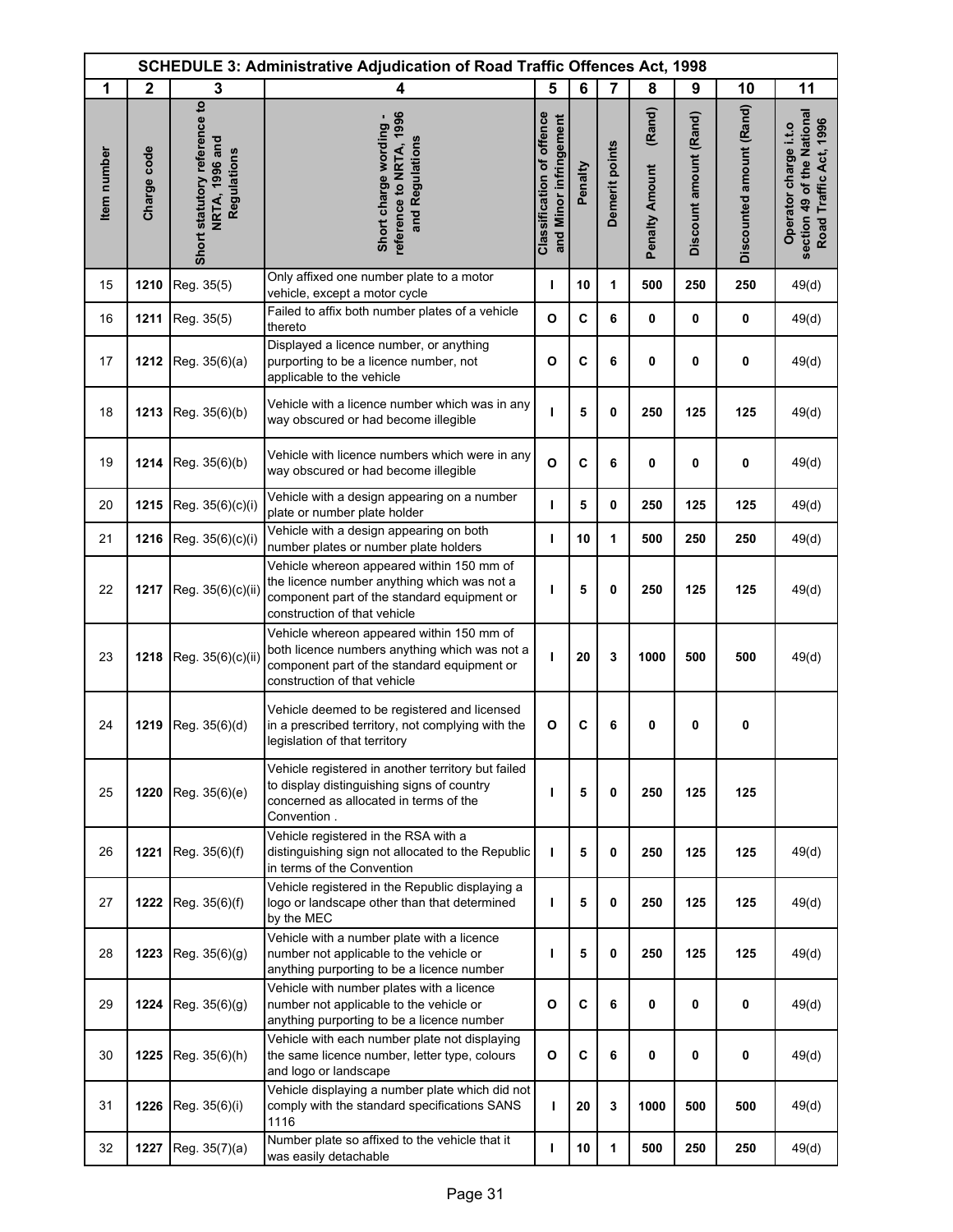|             | <b>SCHEDULE 3: Administrative Adjudication of Road Traffic Offences Act, 1998</b> |                                                               |                                                                                                                                                                                                 |                                                            |         |                |                                 |                        |                          |                                                                               |
|-------------|-----------------------------------------------------------------------------------|---------------------------------------------------------------|-------------------------------------------------------------------------------------------------------------------------------------------------------------------------------------------------|------------------------------------------------------------|---------|----------------|---------------------------------|------------------------|--------------------------|-------------------------------------------------------------------------------|
| 1           | $\mathbf{2}$                                                                      | 3                                                             | 4                                                                                                                                                                                               | 5                                                          | 6       | $\overline{7}$ | 8                               | 9                      | 10                       | 11                                                                            |
| Item number | Charge code                                                                       | Short statutory reference to<br>NRTA, 1996 and<br>Regulations | reference to NRTA, 1996<br>Short charge wording -<br>and Regulations                                                                                                                            | <b>Classification of offence</b><br>and Minor infringement | Penalty | Demerit points | (Rand)<br><b>Penalty Amount</b> | Discount amount (Rand) | Discounted amount (Rand) | section 49 of the National<br>Road Traffic Act, 1996<br>Operator charge i.t.o |
| 33          | 1228                                                                              | Reg. 35(7)(b)                                                 | Vehicle with the number plate not affixed<br>thereto in an upright position or within 30° of<br>such position                                                                                   | ı                                                          | 10      | 1              | 500                             | 250                    | 250                      | 49(d)                                                                         |
| 34          | 1229                                                                              | Reg. 35(7)(c)                                                 | Vehicle with the number plate of the vehicle not<br>affixed thereto in such a manner that each letter<br>and figure thereon was clearly legible                                                 | т                                                          | 10      | 1              | 500                             | 250                    | 250                      | 49(d)                                                                         |
| 35          | 1230                                                                              | Reg. 35(7)(d)                                                 | Vehicle with a number plate of the said vehicle<br>not affixed thereto in such a manner that the<br>whole number plate was clearly visible                                                      | ı                                                          | 10      | 1              | 500                             | 250                    | 250                      | 49(d)                                                                         |
| 36          | 1231                                                                              | Reg. 35(7)(e)                                                 | Motor cycle, motor tricycle or motor<br>quadrucycle without a number plate affixed to<br>the back of the vehicle                                                                                | ı                                                          | 10      | 1              | 500                             | 250                    | 250                      | 49(d)                                                                         |
| 37          | 1232                                                                              | Reg. 35(7)(e)                                                 | Trailer without a number plate affixed to the<br>back of the vehicle                                                                                                                            | т                                                          | 10      | 1              | 500                             | 250                    | 250                      | 49(d)                                                                         |
| 38          | 1233                                                                              | Reg. 35(7)(f)                                                 | Vehicle with only the front or only the rear<br>number plate of the said vehicle affixed thereto                                                                                                | ı                                                          | 10      | 1              | 500                             | 250                    | 250                      | 49(d)                                                                         |
| 39          | 1234                                                                              | Reg. 35(7)(f)                                                 | Vehicle with no front or rear number plate<br>affixed thereto                                                                                                                                   | $\mathbf{o}$                                               | C       | 6              | 0                               | 0                      | 0                        | 49(d)                                                                         |
| 40          | 1235                                                                              | Reg. 35(8)(a)                                                 | Double-deck bus with an engine at the rear,<br>with the number plate affixed thereto higher<br>than 1,9 m from ground level                                                                     | ı                                                          | 5       | 0              | 250                             | 125                    | 125                      | 49(d)                                                                         |
| 41          | 1236                                                                              | Reg. 35(8)(b)                                                 | Vehicle, not a double-deck bus, with the<br>number plate of such vehicle affixed thereto<br>higher than 1,5 m from ground level                                                                 | ı                                                          | 5       | 0              | 250                             | 125                    | 125                      | 49(d)                                                                         |
| 42          |                                                                                   | 1237 Reg. 35(10)                                              | In possession of a number plate not applicable<br>to any motor vehicle owned by him or her, and<br>failed to destroy such number plate                                                          |                                                            | 10      | 1              | 500                             | 250                    | 250                      |                                                                               |
| 43          | 1238                                                                              | Reg. 36(1)                                                    | Operated a vehicle without displaying the<br>licence disc of said vehicle                                                                                                                       | ı                                                          | 5       | 0              | 250                             | 125                    | 125                      | 49(d)                                                                         |
| 44          | 1239                                                                              | Reg. 36(1)                                                    | Operated a vehicle without displaying the<br>necessary licence and roadworthy certificate<br>disc.                                                                                              | ı                                                          | 10      | 1              | 500                             | 250                    | 250                      | 49(d)                                                                         |
| 45          | 1240                                                                              | Reg. $36(1)(a)$                                               | Failed to display licence and roadworthy<br>certificate disc on a transparent windscreen                                                                                                        | т                                                          | 10      | 1              | 500                             | 250                    | 250                      | 49(d)                                                                         |
| 46          | 1241                                                                              | Reg. $36(1)(a)$                                               | Operated a vehicle with a transparent<br>windscreen without displaying the licence disc<br>as specified.                                                                                        | ı                                                          | 10      | 1              | 500                             | 250                    | 250                      |                                                                               |
| 47          | 1242                                                                              | Reg. $36(1)(a)$                                               | Vehicle not fitted with a transparent<br>windscreen, with the licence disc and<br>roadworthy certificate disc not affixed in a<br>conspicuous position on the left front side of the<br>vehicle | I                                                          | 10      | 1              | 500                             | 250                    | 250                      | 49(d)                                                                         |
| 48          | 1243                                                                              | Reg. 36(1)(b)                                                 | Vehicle not fitted with a transparent<br>windscreen, with the licence disc not affixed in<br>a conspicuous position on the left front side of<br>the vehicle                                    | т                                                          | 10      | 1              | 500                             | 250                    | 250                      |                                                                               |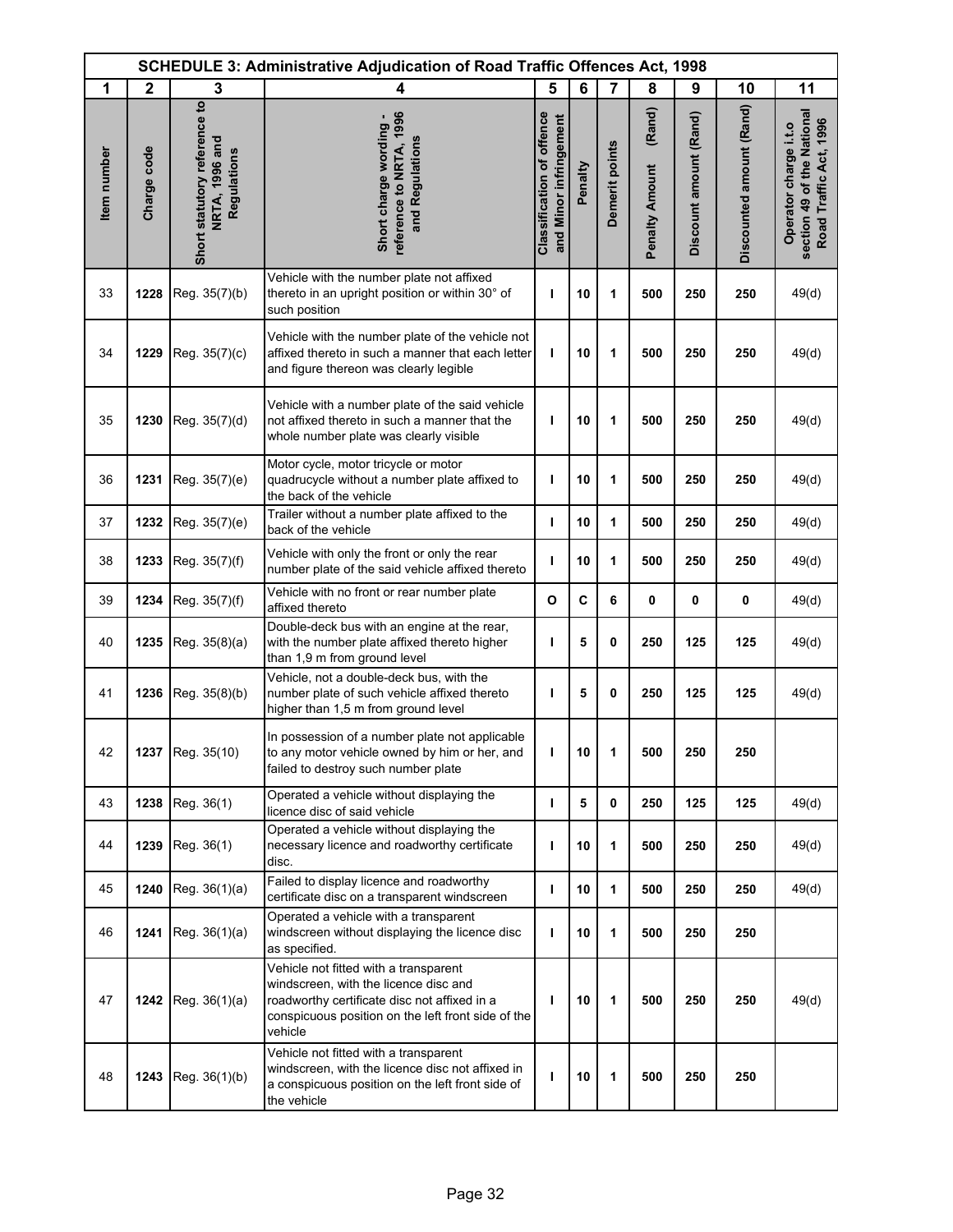|             | <b>SCHEDULE 3: Administrative Adjudication of Road Traffic Offences Act, 1998</b> |                                                               |                                                                                                                                                                                                                                 |                                                            |         |                |                                 |                        |                          |                                                                               |
|-------------|-----------------------------------------------------------------------------------|---------------------------------------------------------------|---------------------------------------------------------------------------------------------------------------------------------------------------------------------------------------------------------------------------------|------------------------------------------------------------|---------|----------------|---------------------------------|------------------------|--------------------------|-------------------------------------------------------------------------------|
| 1           | $\mathbf{2}$                                                                      | 3                                                             | 4                                                                                                                                                                                                                               | 5                                                          | 6       | $\overline{7}$ | 8                               | 9                      | 10                       | 11                                                                            |
| Item number | Charge code                                                                       | Short statutory reference to<br>NRTA, 1996 and<br>Regulations | reference to NRTA, 1996<br>Short charge wording -<br>and Regulations                                                                                                                                                            | <b>Classification of offence</b><br>and Minor infringement | Penalty | Demerit points | (Rand)<br><b>Penalty Amount</b> | Discount amount (Rand) | Discounted amount (Rand) | section 49 of the National<br>Road Traffic Act, 1996<br>Operator charge i.t.o |
| 49          | 1244                                                                              | Reg. 36(1)(b)                                                 | Vehicle on which the licence and roadworthy<br>certificate disc was exposed to the weather,<br>failed to protect the said document by affixing it<br>on the inside of the transparent front of a<br>durable watertight holder   | т                                                          | 10      | 1              | 500                             | 250                    | 250                      | 49(d)                                                                         |
| 50          | 1245                                                                              | Reg. 36(1)(c)                                                 | Vehicle on which the licence disc was exposed<br>to the weather, failed to protect the said<br>document by affixing it on the inside of the<br>transparent front of a durable watertight holder                                 | т                                                          | 10      | 1              | 500                             | 250                    | 250                      |                                                                               |
| 51          | 1246                                                                              | Reg. 36(2)(a)                                                 | Vehicle on which a licence disc was displayed<br>whilst such document was not applicable to<br>such vehicle                                                                                                                     | $\mathbf{o}$                                               | C       | 6              | 0                               | $\mathbf 0$            | 0                        |                                                                               |
| 52          | 1247                                                                              | Reg. 36(2)(a)                                                 | Vehicle on which a licence and roadworthy<br>certificate disc was displayed whilst such<br>document was not applicable to such vehicle                                                                                          | $\mathbf{o}$                                               | C       | 6              | 0                               | 0                      | 0                        | 49(d)                                                                         |
| 53          | 1248                                                                              | Reg. 36(2)(b)                                                 | Vehicle with a licence and roadworthy<br>certificate disc which in any way was obscured<br>or had become illegible                                                                                                              | J.                                                         | 10      | 1              | 500                             | 250                    | 250                      | 49(d)                                                                         |
| 54          | 1249                                                                              | Reg. 36(2)(b)                                                 | Vehicle with a licence disc which in any way<br>was obscured or had become illegible                                                                                                                                            | I.                                                         | 10      | 1              | 500                             | 250                    | 250                      |                                                                               |
| 55          | 1250                                                                              | Reg. 36(3)(a)                                                 | Vehicle that was not registered and licensed or<br>not licensed                                                                                                                                                                 | ı                                                          | 20      | 3              | 1000                            | 500                    | 500                      |                                                                               |
| 56          | 1251                                                                              | Reg. 36(3)(c)                                                 | Vehicle without a valid temporary import permit<br>being displayed on such motor vehicle whilst<br>such permit was required in terms of Custom<br>and Excise legislation                                                        | ı                                                          | 10      | 1              | 500                             | 250                    | 250                      |                                                                               |
|             |                                                                                   | <b>NRTR Chapter III Part III: General</b>                     |                                                                                                                                                                                                                                 |                                                            |         |                |                                 |                        |                          |                                                                               |
| 57          | 1300                                                                              | Reg. 52(1)                                                    | Operator, with a change in the postal or street<br>address, failed to, within 21 days of such<br>change, notify the appropriate registering<br>authority of such change                                                         | T                                                          | 10      | 1              | 500                             | 250                    | 250                      |                                                                               |
| 58          | 1301                                                                              | Reg. 52(2)                                                    | Operator, when a change in the proxy or<br>representative occurred, failed to notify the<br>appropriate registering authority of such change                                                                                    | т                                                          | 10      | 1              | 500                             | 250                    | 250                      |                                                                               |
| 59          |                                                                                   | 1302 Reg. 53(1)(a)(i)                                         | Disposed of or delivered or traded with a<br>vehicle whilst such vehicle was not registered<br>and licensed in terms of Chapter III of the<br>National Road Traffic Regulations 1999                                            | ı                                                          | 10      | 1              | 500                             | 250                    | 250                      |                                                                               |
| 60          | 1303                                                                              |                                                               | Disposed of or delivered or traded with a<br>vehicle without the registration certificate, or if<br>Reg. 53(1)(a)(ii) the vehicle is required to be licensed, the<br>vehicle licence did not accompany the vehicle<br>concerned | т                                                          | 10      | 1              | 500                             | 250                    | 250                      |                                                                               |
| 61          | 1304                                                                              | Reg. 53(1)(b)                                                 | Acquired or took delivery of a vehicle whilst it<br>was not permitted to dispose of, or deliver the<br>or trade with the vehicle in terms of regulation<br>53(1)(a)                                                             | т                                                          | 10      | 1              | 500                             | 250                    | 250                      |                                                                               |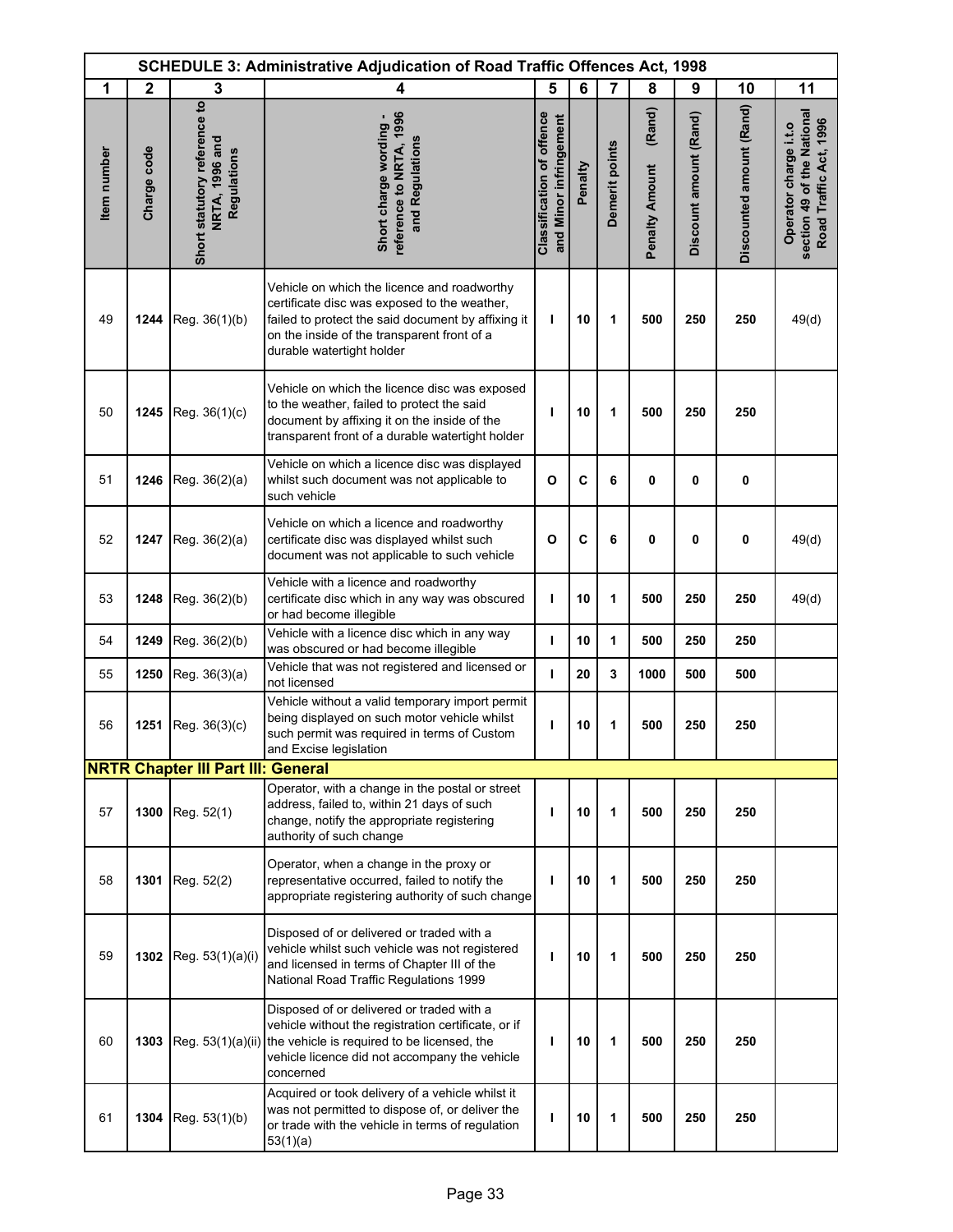| <b>SCHEDULE 3: Administrative Adjudication of Road Traffic Offences Act, 1998</b> |              |                                                               |                                                                                                                                                                                                                                 |                                                     |         |                |                                 |                        |                          |                                                                               |
|-----------------------------------------------------------------------------------|--------------|---------------------------------------------------------------|---------------------------------------------------------------------------------------------------------------------------------------------------------------------------------------------------------------------------------|-----------------------------------------------------|---------|----------------|---------------------------------|------------------------|--------------------------|-------------------------------------------------------------------------------|
| 1                                                                                 | $\mathbf{2}$ | 3                                                             | 4                                                                                                                                                                                                                               | 5                                                   | 6       | $\overline{7}$ | 8                               | 9                      | 10                       | 11                                                                            |
| Item number                                                                       | Charge code  | Short statutory reference to<br>NRTA, 1996 and<br>Regulations | reference to NRTA, 1996<br>Short charge wording -<br>and Regulations                                                                                                                                                            | Classification of offence<br>and Minor infringement | Penalty | Demerit points | (Rand)<br><b>Penalty Amount</b> | Discount amount (Rand) | Discounted amount (Rand) | section 49 of the National<br>Road Traffic Act, 1996<br>Operator charge i.t.o |
| 62                                                                                | 1305         | Reg. 53(2)                                                    | Failed to register a vehicle which formed part of<br>an estate or that the registration certificate or<br>valid vehicle licence did not accompany the<br>vehicle concerned                                                      | T                                                   | 10      | 1              | 500                             | 250                    | 250                      |                                                                               |
| 63                                                                                | 1306         | Reg. 53(3)                                                    | Title holder failed to notify authority of change<br>of title holder and did not complete and forward<br>the necessary forms.                                                                                                   | $\mathbf{I}$                                        | 10      | 1              | 500                             | 250                    | 250                      |                                                                               |
| 64                                                                                | 1307         | Reg. 53(4)                                                    | As owner of a vehicle, whereas there was a<br>change of owner of such vehicle, failed to notify<br>the applicable registering authority or did not<br>identify the new owner of the vehicle                                     | ı                                                   | 10      | 1              | 500                             | 250                    | 250                      |                                                                               |
| 65                                                                                | 1308         | <b>Reg. 53A</b>                                               | As motor dealer displayed a motor vehicle for<br>the purpose of sale on his or her premises<br>without such motor vehicle being registered into<br>his or her name as dealer stock                                              | п                                                   | 10      | 1              | 500                             | 250                    | 250                      |                                                                               |
| 66                                                                                | 1309         | Reg. 54(1)(a)                                                 | As the owner of a vehicle which was stolen,<br>failed to report the theft to the South African<br>Police Services within 24 hours after he or she<br>became aware of such theft                                                 | ı                                                   | 10      | 1              | 500                             | 250                    | 250                      |                                                                               |
| 67                                                                                | 1310         | Reg. 54(1)(b)                                                 | As the owner of a vehicle which was stolen,<br>failed to notify the title holder forthwith of the<br>theft                                                                                                                      | T                                                   | 10      | 1              | 500                             | 250                    | 250                      |                                                                               |
| 68                                                                                | 1311         | Reg. 54(1)(c)                                                 | As the owner of an unrecovered vehicle failed<br>to, within seven days after the day upon which<br>he or she became aware of the theft, notify the<br>appropriate registering authority of such theft                           | ı                                                   | 10      | 1              | 500                             | 250                    | 250                      |                                                                               |
| 69                                                                                |              | 1312 Reg. $54(3)(a)$                                          | As the title holder of a vehicle which was stolen.<br>failed to notify the appropriate registering<br>authority of such theft within three months after<br>being notified of such theft                                         | п                                                   | 10      | 1              | 500                             | 250                    | 250                      |                                                                               |
| 70                                                                                | 1313         | Reg. $54(3)(b)$                                               | As the title holder of a vehicle which was stolen.<br>failed to submit the registration certificate of<br>such vehicle and the notification to the<br>appropriate registering authority                                         | п                                                   | 10      | 1              | 500                             | 250                    | 250                      |                                                                               |
| 71                                                                                | 1314         | Reg. 54(6)                                                    | Owner of a recovered stolen vehicle (prior to<br>deregistration), failed to notify the SAPS within<br>24 hours or the title holder and appropriate<br>registering authority or failed to apply for<br>licensing of such vehicle | ı                                                   | 10      | 1              | 500                             | 250                    | 250                      | 49(A)                                                                         |
| 72                                                                                | 1315         | Reg. $55(1)(a)$                                               | Owner of a vehicle, which became permanently<br>unfit for use as a vehicle, failed to notify the title<br>holder forthwith thereof                                                                                              | ı                                                   | 10      | 1              | 500                             | 250                    | 250                      |                                                                               |
| 73                                                                                | 1316         | Reg. 55(1)(b)                                                 | Owner of a vehicle, which became permanently<br>unfit or was permanently demolished, failed to<br>notify the appropriate registering authority<br>within three months                                                           | т                                                   | 10      | 1              | 500                             | 250                    | 250                      | 49(A)                                                                         |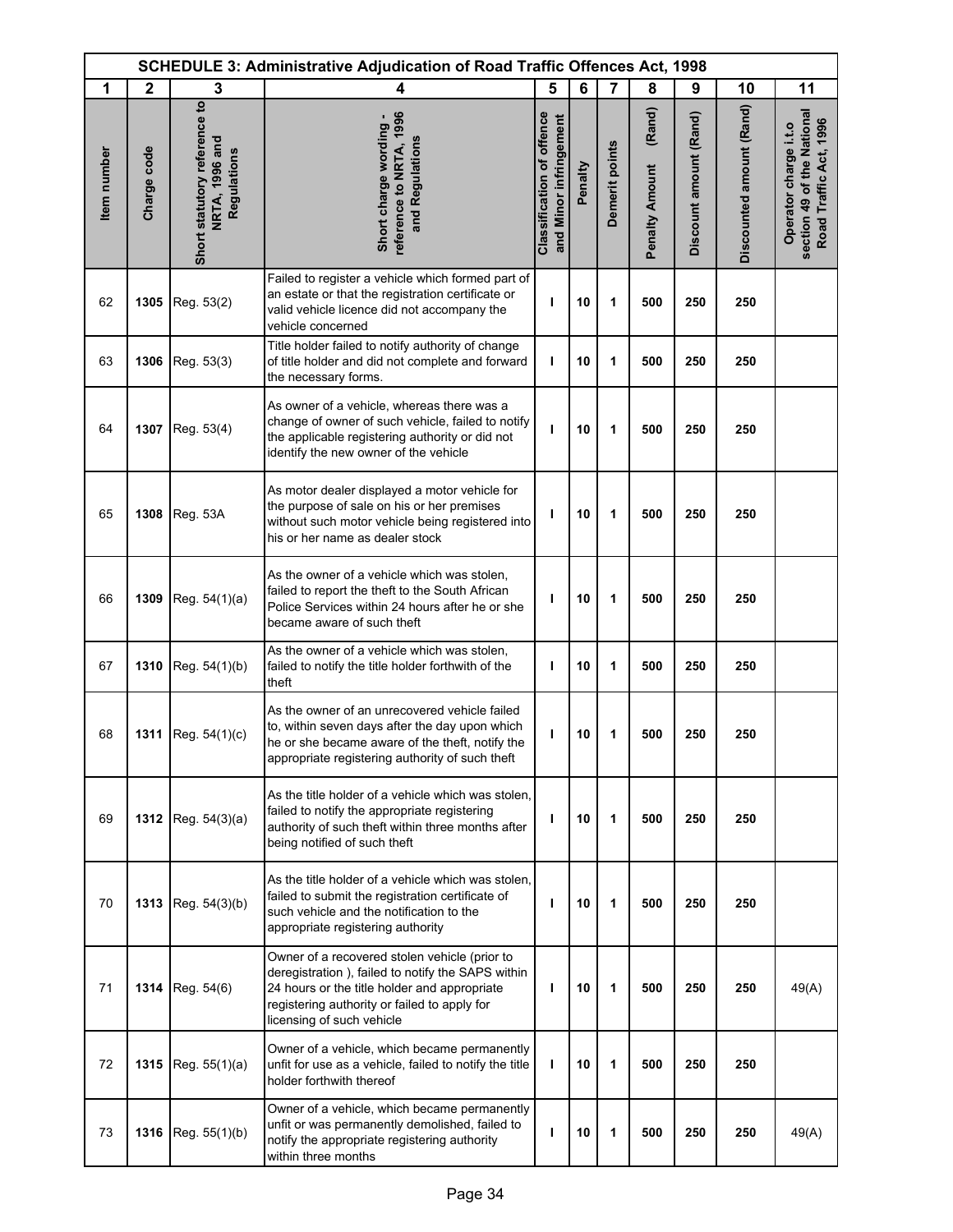|             | <b>SCHEDULE 3: Administrative Adjudication of Road Traffic Offences Act, 1998</b> |                                                               |                                                                                                                                                                                    |                                                            |         |                |                                 |                        |                          |                                                                               |
|-------------|-----------------------------------------------------------------------------------|---------------------------------------------------------------|------------------------------------------------------------------------------------------------------------------------------------------------------------------------------------|------------------------------------------------------------|---------|----------------|---------------------------------|------------------------|--------------------------|-------------------------------------------------------------------------------|
| 1           | $\mathbf{2}$                                                                      | 3                                                             | 4                                                                                                                                                                                  | 5                                                          | 6       | 7              | 8                               | 9                      | 10                       | 11                                                                            |
| Item number | Charge code                                                                       | Short statutory reference to<br>NRTA, 1996 and<br>Regulations | reference to NRTA, 1996<br>Short charge wording -<br>and Regulations                                                                                                               | <b>Classification of offence</b><br>and Minor infringement | Penalty | Demerit points | (Rand)<br><b>Penalty Amount</b> | Discount amount (Rand) | Discounted amount (Rand) | section 49 of the National<br>Road Traffic Act, 1996<br>Operator charge i.t.o |
| 74          | 1317                                                                              | Reg. 55(2)(a)                                                 | Title holder of a vehicle, which became<br>permanently unfit or was permanently<br>demolished, failed to notify the appropriate<br>registering authority within three months       | ı                                                          | 10      | 1              | 500                             | 250                    | 250                      | 49(A)                                                                         |
| 75          | 1318                                                                              | Reg. 55(2)(b)                                                 | Title holder failed to submit registration<br>certificate or notification to appropriate<br>registering authority within 3 months after<br>vehicle became unfit.                   | т                                                          | 10      | 1              | 500                             | 250                    | 250                      | 49(A)                                                                         |
| 76          | 1319                                                                              | Reg. 55A(1)                                                   | Owner failed to notify title holder or the<br>registering authority of impounding of vehicle or<br>failed to submit the receipt to the SAPS.                                       | T                                                          | 10      | 1              | 500                             | 250                    | 250                      | 49(A)                                                                         |
| 77          | 1320                                                                              | Reg. 56(1)                                                    | Chassis number more than 17 or engine<br>number more than 20 characters or were not<br>cut, stamped or embossed on or permanently<br>affixed to said vehicle                       | $\mathbf{o}$                                               | C       | 6              | 0                               | 0                      | 0                        |                                                                               |
| 78          | 1321                                                                              | Reg. 56(3)(a)                                                 | Title holder of a vehicle, which did not bear a<br>chassis number, failed to tender such vehicle to<br>the SAPS                                                                    | $\mathbf{o}$                                               | C       | 6              | 0                               | $\mathbf 0$            | 0                        |                                                                               |
| 79          | 1322                                                                              | Reg. 56(3)(b)                                                 | The title holder of a vehicle, which was self-<br>propelled and which did not bear an engine<br>number, failed to tender vehicle to the SAPS                                       | O                                                          | C       | 6              | 0                               | $\mathbf{0}$           | 0                        |                                                                               |
| 80          | 1323                                                                              | Reg. 56(3)(c)                                                 | The title holder of a vehicle, which did not bear<br>a chassis number, failed to tender such vehicle<br>to the SAPS                                                                | $\mathbf{o}$                                               | C       | 6              | 0                               | 0                      | 0                        |                                                                               |
| 81          |                                                                                   | 1324 Reg. $56(3)(d)$                                          | Title holder of a vehicle of which the chassis<br>number appeared on another vehicle, failed to<br>tender such vehicle to the SAPS                                                 | $\mathbf{o}$                                               | C       | 6              | 0                               | 0                      | 0                        |                                                                               |
| 82          | 1325                                                                              | Reg. 56(3)(e)                                                 | Title holder failed to report altered etc.<br>engine/chassis number to SAPS                                                                                                        | O                                                          | C       | 6              | 0                               | 0                      | 0                        |                                                                               |
| 83          | 1326                                                                              | Reg. 56(5)(a)                                                 | Title holder of a vehicle, which did not bear an<br>engine- or chassis number, failed to cause the<br>issued number to be cut, stamped, embossed<br>or permanently affixed thereto | $\mathbf{o}$                                               | C       | 6              | 0                               | $\mathbf 0$            | 0                        |                                                                               |
| 84          | 1327                                                                              | Reg. 56(7)                                                    | Title holder failed to notify registering authority<br>of clearance by SAPS of engine or chassis<br>number.                                                                        | $\mathbf{o}$                                               | C       | 6              | 0                               | $\mathbf 0$            | 0                        |                                                                               |
| 85          | 1328                                                                              | Reg. 62(1)                                                    | Person concerned failed to furnish information<br>i.r.o an owned or pre-owned vehicle or vehicle<br>body.                                                                          | T                                                          | 10      | 1              | 500                             | 250                    | 250                      |                                                                               |
| 86          | 1329                                                                              | Reg. 62(2)                                                    | As accused, failed to furnish information to the<br>person concerned regarding any matter in<br>respect of which he or she has a responsibility                                    | I.                                                         | 10      | 1              | 500                             | 250                    | 250                      |                                                                               |
| 87          | 1330                                                                              | Reg. 65                                                       | Owner failed to notify authority of his/her<br>intention to export a vehicle and did not submit<br>a SAPS clearance.                                                               | т                                                          | 10      | 1              | 500                             | 250                    | 250                      |                                                                               |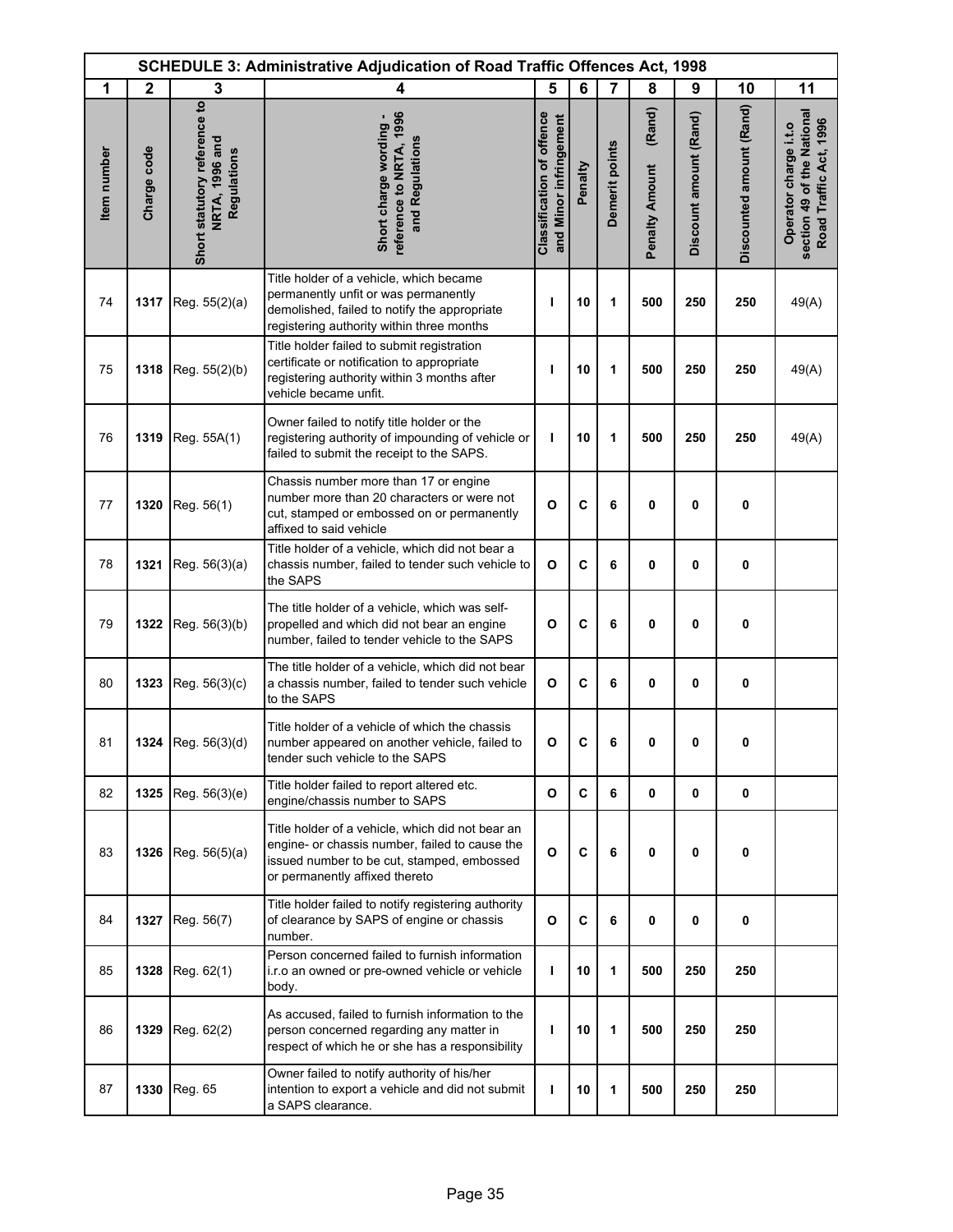|                    | <b>SCHEDULE 3: Administrative Adjudication of Road Traffic Offences Act, 1998</b> |                                                               |                                                                                                                                                                                                 |                                                            |         |                |                                 |                        |                          |                                                                               |
|--------------------|-----------------------------------------------------------------------------------|---------------------------------------------------------------|-------------------------------------------------------------------------------------------------------------------------------------------------------------------------------------------------|------------------------------------------------------------|---------|----------------|---------------------------------|------------------------|--------------------------|-------------------------------------------------------------------------------|
| 1                  | $\mathbf{2}$                                                                      | 3                                                             | 4                                                                                                                                                                                               | 5                                                          | 6       | $\overline{7}$ | 8                               | 9                      | 10                       | 11                                                                            |
| <b>Item</b> number | Charge code                                                                       | Short statutory reference to<br>NRTA, 1996 and<br>Regulations | reference to NRTA, 1996<br>Short charge wording -<br>and Regulations                                                                                                                            | <b>Classification of offence</b><br>and Minor infringement | Penalty | Demerit points | (Rand)<br><b>Penalty Amount</b> | Discount amount (Rand) | Discounted amount (Rand) | section 49 of the National<br>Road Traffic Act, 1996<br>Operator charge i.t.o |
| 88                 | 1331                                                                              | Reg. 67                                                       | As manufacturer, builder or importer of<br>vehicles, failed to, when disposing of such a<br>vehicle, failed to furnish the new title holder of<br>such vehicle with the appropriate certificate | T                                                          | 10      | 1              | 500                             | 250                    | 250                      |                                                                               |
| 89                 | 1332                                                                              | Reg. 68(1)                                                    | Owner failed to hand over registration<br>certificate to registering authority or new title<br>holder.                                                                                          | т                                                          | 10      | 1              | 500                             | 250                    | 250                      |                                                                               |
| 90                 | 1333                                                                              | Reg. 68(2)                                                    | As owner of a vehicle, failed to hand over the<br>registration certificate issued under road traffic<br>legislation to the title holder                                                         | T                                                          | 10      | 1              | 500                             | 250                    | 250                      |                                                                               |
|                    |                                                                                   |                                                               | NRTR Chapter IV: Motor trade numbers, temporary and special permits                                                                                                                             |                                                            |         |                |                                 |                        |                          |                                                                               |
|                    |                                                                                   |                                                               | <b>NRTR Chapter IV Part I: Motor trade numbers</b>                                                                                                                                              |                                                            |         |                |                                 |                        |                          |                                                                               |
| 91                 | 1400                                                                              | Reg. 69(3)                                                    | Operated a vehicle under a motor trade number<br>whilst such operation was not for one of the<br>purposes referred to in Regulation 69                                                          | т                                                          | 10      | 1              | 500                             | 250                    | 250                      |                                                                               |
| 92                 |                                                                                   | 1401 Reg. 69(4)                                               | Operated a motor vehicle not intended to be<br>registered in the Republic in terms of provisions<br>of this Act, under a motor trade number                                                     | T                                                          | 10      | 1              | 500                             | 250                    | 250                      |                                                                               |
| 93                 |                                                                                   | 1402 Reg. 73                                                  | As holder of a motor trade number, failed to<br>register motor trade number with the<br>appropriate registering authority                                                                       | т                                                          | 10      | 1              | 500                             | 250                    | 250                      |                                                                               |
| 94                 | 1403                                                                              | Reg. 82(1)                                                    | Being the holder of a motor trade number failed<br>to display such motor trade number on a<br>number plate or not in accordance with the<br>provisions of regulation 35                         | т                                                          | 10      | 1              | 500                             | 250                    | 250                      |                                                                               |
| 95                 |                                                                                   | <b>1404</b> Reg. $82(1)(a)$                                   | Holder of a motor trade number failed to display<br>such number inside the vehicle in the rear<br>window in the specified manner                                                                | т                                                          | 10      | 1              | 500                             | 250                    | 250                      |                                                                               |
| 96                 | 1405                                                                              | Reg. 82(1)(b)                                                 | Holder of a motor trade number failed to display<br>such number, if such vehicle has no rear<br>window or the rear window is too small to<br>display such number, in the specified manner       | т                                                          | 10      | 1              | 500                             | 250                    | 250                      |                                                                               |
| 97                 | 1406                                                                              | Reg. 82(2)                                                    | Holder of a motor trade number failed to affix<br>the motor trade number licence disc to the<br>inside of the transparent front of a durable<br>watertight holder                               | т                                                          | 10      | 1              | 500                             | 250                    | 250                      |                                                                               |
| 98                 | 1407                                                                              | Reg. 82(3)                                                    | Holder of a motor trade number failed to attach<br>a watertight holder to the motor trade number<br>plate so that information is clearly legible                                                | T                                                          | 10      | 1              | 500                             | 250                    | 250                      |                                                                               |
| 99                 |                                                                                   | 1408 Reg. 82(4)                                               | Holder of a motor trade number affixed the<br>number permanently to the vehicle                                                                                                                 | T                                                          | 10      | 1              | 500                             | 250                    | 250                      |                                                                               |
|                    |                                                                                   |                                                               | <b>NRTR Chapter IV Part II: Temporary and special permits</b>                                                                                                                                   |                                                            |         |                |                                 |                        |                          |                                                                               |
| 100                | 1500                                                                              | Reg. 84(4)                                                    | Holder of a special permit, conveyed persons or                                                                                                                                                 | T                                                          | 5       | 0              | 250                             | 125                    | 125                      |                                                                               |
| 101                | 1501                                                                              | Reg. 84(6)                                                    | goods in the vehicle concerned<br>Operated motor vehicle not intended to be<br>registered in the RSA, under any permit, whilst<br>such motor vehicle was not already registered<br>in the RSA   | ı                                                          | 10      | 1              | 500                             | 250                    | 250                      |                                                                               |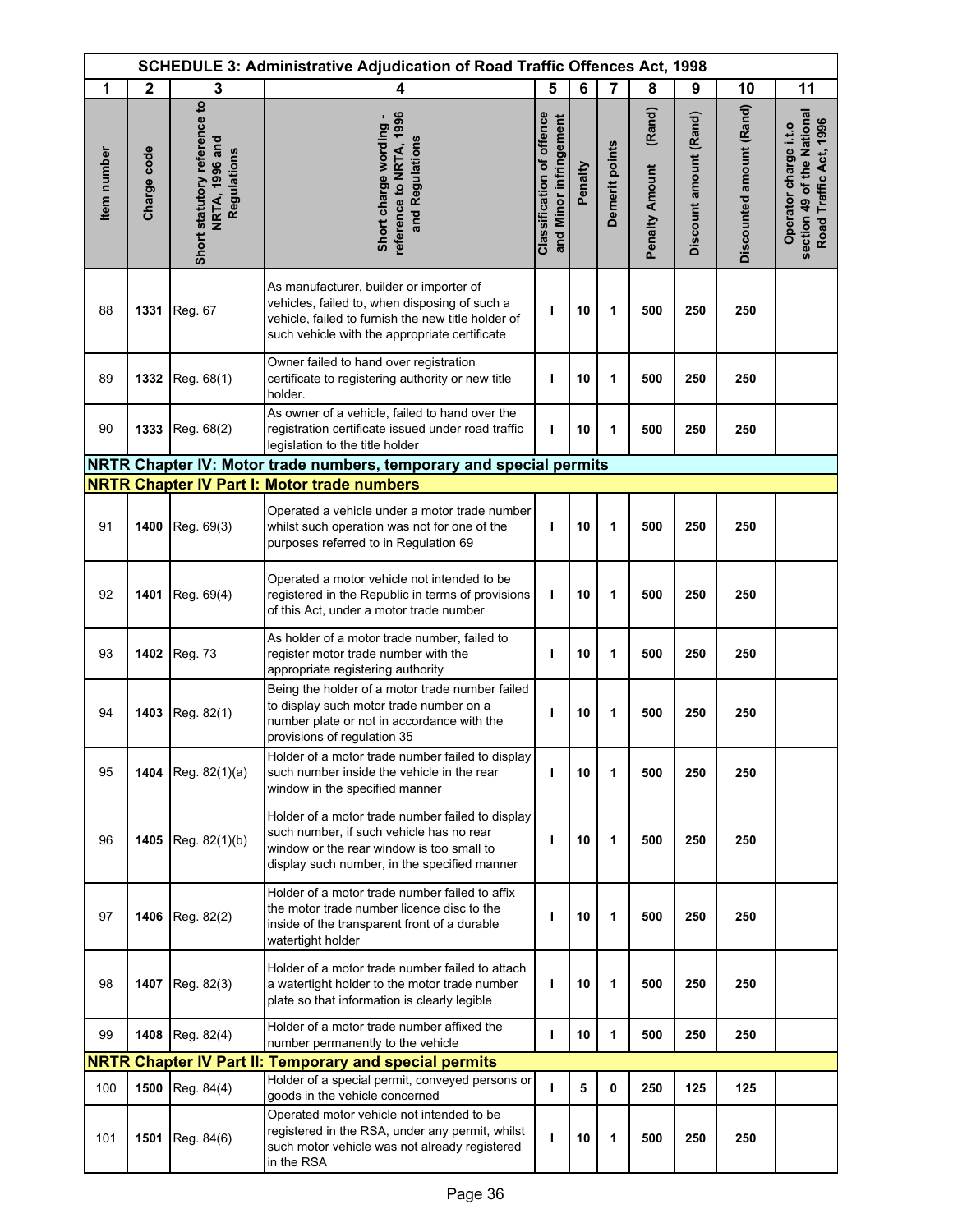|             |              |                                                               | <b>SCHEDULE 3: Administrative Adjudication of Road Traffic Offences Act, 1998</b>                                                                                                                                    |                                                            |              |                |                                 |                        |                          |                                                                               |
|-------------|--------------|---------------------------------------------------------------|----------------------------------------------------------------------------------------------------------------------------------------------------------------------------------------------------------------------|------------------------------------------------------------|--------------|----------------|---------------------------------|------------------------|--------------------------|-------------------------------------------------------------------------------|
| 1           | $\mathbf{2}$ | 3                                                             | 4                                                                                                                                                                                                                    | 5                                                          | 6            | 7              | 8                               | 9                      | 10                       | 11                                                                            |
| Item number | Charge code  | Short statutory reference to<br>NRTA, 1996 and<br>Regulations | reference to NRTA, 1996<br>Short charge wording -<br>and Regulations                                                                                                                                                 | <b>Classification of offence</b><br>and Minor infringement | Penalty      | Demerit points | (Rand)<br><b>Penalty Amount</b> | Discount amount (Rand) | Discounted amount (Rand) | section 49 of the National<br>Road Traffic Act, 1996<br>Operator charge i.t.o |
| 102         | 1502         | Reg. 89(1)                                                    | Failed to display a special permit issued in<br>respect of said vehicle which has a rear<br>window, in the correct manner so that the<br>inscription was legible from the rear.                                      | ı                                                          | 10           | 1              | 500                             | 250                    | 250                      |                                                                               |
| 103         | 1503         | Reg. 89(1)                                                    | Failed to display a special permit on a vehicle<br>which does not have a rear window, on the rear<br>of such vehicle in a conspicuous place                                                                          | ı                                                          | 10           | 1              | 500                             | 250                    | 250                      |                                                                               |
| 104         | 1504         | Reg. 89(1)(a)                                                 | Failed to display a temporary permit on a<br>vehicle which has a rear window, on the inside<br>of such vehicle in the lower left-hand corner or<br>that the inscription thereon was not legible<br>through the glass | т                                                          | 10           | 1              | 500                             | 250                    | 250                      |                                                                               |
| 105         | 1505         | Reg. 89(1)(b)                                                 | Failed to display a temporary permit on a<br>vehicle which does not have a rear window, on<br>the rear of such vehicle in a conspicuous place                                                                        | т                                                          | 10           | 1              | 500                             | 250                    | 250                      |                                                                               |
| 106         | 1506         | Reg. 89(2)                                                    | Displayed a temporary or special permit on a<br>vehicle, or anything purporting to be such a<br>permit, which was not applicable to said vehicle                                                                     | $\mathbf{o}$                                               | C            | 6              | 0                               | 0                      | 0                        |                                                                               |
| 107         | 1507         | Reg. 89(3)                                                    | A temporary permit was displayed on a vehicle<br>which was in any way obscured or had become<br>illegible                                                                                                            | ı                                                          | 10           | 1              | 500                             | 250                    | 250                      |                                                                               |
| 108         | 1508         | Reg. 89(3)                                                    | A special permit was displayed on a vehicle<br>which was in any way obscured or had become<br>illegible                                                                                                              | ı                                                          | 10           | 1              | 500                             | 250                    | 250                      |                                                                               |
|             |              | <b>FITNESS OF DRIVERS</b>                                     |                                                                                                                                                                                                                      |                                                            |              |                |                                 |                        |                          |                                                                               |
|             |              |                                                               | <b>NRTA: Driving licence testing centres</b><br>Operated a driving licence testing centre which                                                                                                                      |                                                            |              |                |                                 |                        |                          |                                                                               |
| 109         |              | 1600 Sect. 8                                                  | was not registered and graded                                                                                                                                                                                        | $\mathbf{o}$                                               | $\mathbf{C}$ | 6              | 0                               | 0                      | 0                        |                                                                               |
|             |              | <b>FITNESS OF DRIVERS</b>                                     | <b>NRTA: Learner's and driving licences</b>                                                                                                                                                                          |                                                            |              |                |                                 |                        |                          |                                                                               |
| 110         | 1700         | Sect. 12(a)                                                   | Operated a vehicle contrary to the class of<br>vehicle to which such driving licence relates                                                                                                                         | ı                                                          | 25           | 4              | 1250                            | 625                    | 625                      |                                                                               |
| 111         | 1701         | Sect. 12(a)                                                   | Operated a vehicle contrary to the conditions as<br>endorsed by the examiner for driving licences                                                                                                                    | т                                                          | 25           | 4              | 1250                            | 625                    | 625                      |                                                                               |
| 112         | 1702         | Sect. 12(a)                                                   | Operated a vehicle without an A1code driving<br>licence issued to him or her, or of any<br>document deemed to be a driving licence                                                                                   | т                                                          | 25           | 4              | 1250                            | 625                    | 625                      |                                                                               |
| 113         | 1703         | Sect. 12(a)                                                   | Operated a vehicle without an A code driving<br>licence issued to him or her, or of any<br>document deemed to be a driving licence                                                                                   | т                                                          | 25           | 4              | 1250                            | 625                    | 625                      |                                                                               |
| 114         | 1704         | Sect. 12(a)                                                   | Operated a vehicle without a B code driving<br>licence issued to him or her, or of any<br>document deemed to be a driving licence                                                                                    | ı                                                          | 25           | 4              | 1250                            | 625                    | 625                      |                                                                               |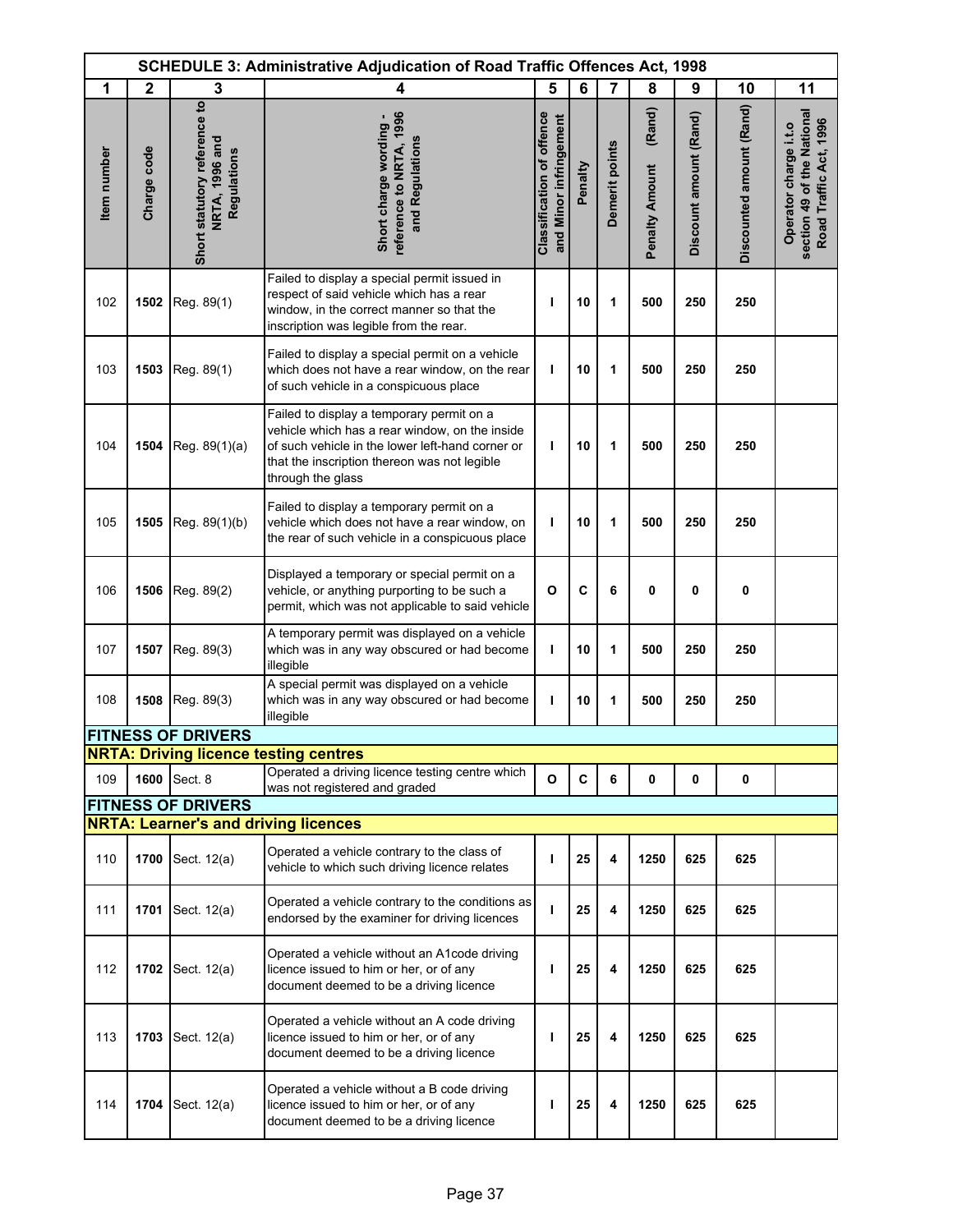|             | <b>SCHEDULE 3: Administrative Adjudication of Road Traffic Offences Act, 1998</b> |                                                               |                                                                                                                                                                                            |                                                            |         |                |                                 |                        |                          |                                                                               |
|-------------|-----------------------------------------------------------------------------------|---------------------------------------------------------------|--------------------------------------------------------------------------------------------------------------------------------------------------------------------------------------------|------------------------------------------------------------|---------|----------------|---------------------------------|------------------------|--------------------------|-------------------------------------------------------------------------------|
| 1           | $\mathbf{2}$                                                                      | 3                                                             | 4                                                                                                                                                                                          | 5                                                          | 6       | 7              | 8                               | 9                      | 10                       | 11                                                                            |
| Item number | Charge code                                                                       | Short statutory reference to<br>NRTA, 1996 and<br>Regulations | reference to NRTA, 1996<br>Short charge wording -<br>and Regulations                                                                                                                       | <b>Classification of offence</b><br>and Minor infringement | Penalty | Demerit points | (Rand)<br><b>Penalty Amount</b> | Discount amount (Rand) | Discounted amount (Rand) | section 49 of the National<br>Road Traffic Act, 1996<br>Operator charge i.t.o |
| 115         | 1705                                                                              | Sect. 12(a)                                                   | Operated a vehicle without a C1code driving<br>licence issued to him or her, or of any<br>document deemed to be a driving licence                                                          | ı                                                          | 25      | 4              | 1250                            | 625                    | 625                      |                                                                               |
| 116         | 1706                                                                              | Sect. 12(a)                                                   | Operated a vehicle without a C code driving<br>licence issued to him or her, or of any<br>document deemed to be a driving licence                                                          | ı                                                          | 25      | 4              | 1250                            | 625                    | 625                      |                                                                               |
| 117         | 1707                                                                              | Sect. 12(a)                                                   | Operated a vehicle without a EB an code<br>driving licence issued to him or her, or of any<br>document deemed to be a driving licence                                                      | ı                                                          | 25      | 4              | 1250                            | 625                    | 625                      |                                                                               |
| 118         | 1708                                                                              | Sect. 12(a)                                                   | Operated a vehicle without an EC1 code driving<br>licence issued to him or her, or of any<br>document deemed to be a driving licence                                                       | т                                                          | 25      | 4              | 1250                            | 625                    | 625                      |                                                                               |
| 119         | 1709                                                                              | Sect. 12(a)                                                   | Operated a vehicle without an EC code driving<br>licence issued to him or her, or of any<br>document deemed to be a driving licence                                                        | ı                                                          | 25      | 4              | 1250                            | 625                    | 625                      |                                                                               |
| 120         | 1710                                                                              | Sect. 12(b)                                                   | Operated a motor vehicle whilst he or she did<br>not keep a driving licence, or document or any<br>other prescribed authorization, in the said<br>vehicle                                  | т                                                          | 10      | 1              | 500                             | 250                    | 250                      |                                                                               |
| 121         | 1711                                                                              | Sect. 16(1)                                                   | Applied for a learner's or driving licence, and<br>wilfully failed to disclose any disqualification to<br>which he or she was subject                                                      | ı                                                          | 25      | 4              | 1250                            | 625                    | 625                      |                                                                               |
| 122         |                                                                                   | 1712 Sect. 16(2)                                              | Becoming disqualified from holding a driving<br>licence, failed to within a period of 21 days after<br>such, submit the document to the MEC of the<br>province concerned                   | ı                                                          | 20      | 3              | 1000                            | 500                    | 500                      |                                                                               |
| 123         | 1713                                                                              | Sect. 18(5)                                                   | Wilfully or negligently and contrary to this<br>Section (a) issued a driving licence (b)<br>authorized the issue thereof or (c) endorsed it<br>or failed to endorse it                     | $\mathbf{o}$                                               | C       | 6              | 0                               | $\mathbf 0$            | $\mathbf 0$              |                                                                               |
| 124         |                                                                                   | <b>1714 Sect. 22</b>                                          | As holder of a licence, with a permanent<br>change of residence, failed to, within 14 days<br>after such change, notify the applicable<br>registering authority in the prescribed manner   | т                                                          | 10      | 1              | 500                             | 250                    | 250                      |                                                                               |
| 125         | 1715                                                                              | Sect. 31                                                      | Employed or permitted another person to drive<br>such vehicle while the said driver did not have<br>driving licence issued under Chapter IV of Act<br>no. 93 of 1996 to drive such vehicle | ı                                                          | 25      | 4              | 1250                            | 625                    | 625                      |                                                                               |
|             |                                                                                   | <b>NRTR Chapter V: Fitness of drivers</b>                     |                                                                                                                                                                                            |                                                            |         |                |                                 |                        |                          |                                                                               |
|             |                                                                                   |                                                               | <b>NRTR Chapter V Part II: Learner's and driving licences</b>                                                                                                                              |                                                            |         |                |                                 |                        |                          |                                                                               |
| 126         | 1800                                                                              | Reg. 99(2)(a)                                                 | Holder of a learner's licence was not<br>accompanied by a person with a licence<br>authorizing him or her to drive the vehicle RWC                                                         | т                                                          | 25      | 4              | 1250                            | 625                    | 625                      | 49(d)                                                                         |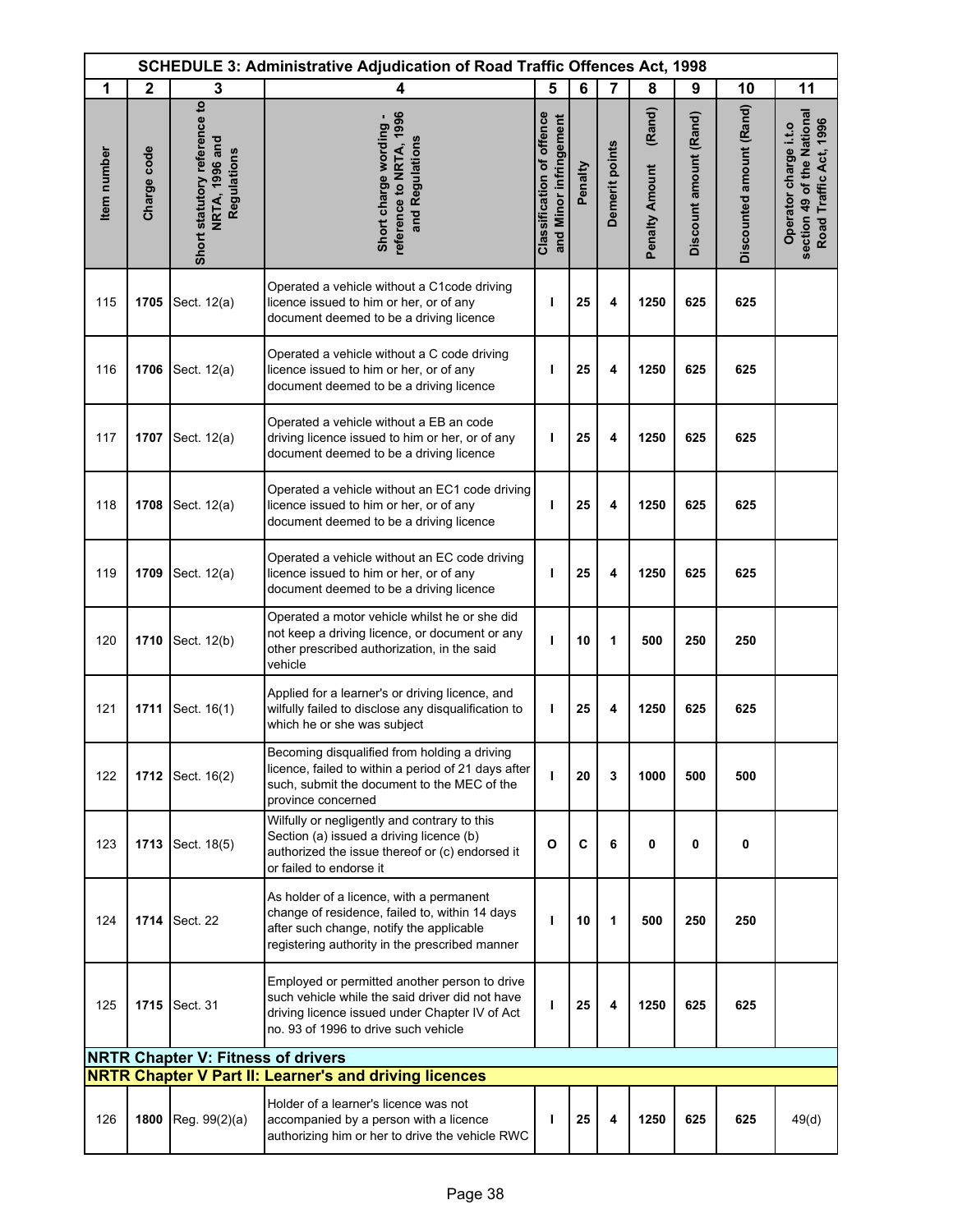|                    |             |                                                                      | <b>SCHEDULE 3: Administrative Adjudication of Road Traffic Offences Act, 1998</b>                                                                                         |                                                            |         |                |                                 |                        |                          |                                                                               |
|--------------------|-------------|----------------------------------------------------------------------|---------------------------------------------------------------------------------------------------------------------------------------------------------------------------|------------------------------------------------------------|---------|----------------|---------------------------------|------------------------|--------------------------|-------------------------------------------------------------------------------|
| 1                  | $\mathbf 2$ | 3                                                                    | 4                                                                                                                                                                         | 5                                                          | 6       | $\overline{7}$ | 8                               | 9                      | 10                       | 11                                                                            |
| <b>Item</b> number | Charge code | Short statutory reference to<br><b>NRTA, 1996 and</b><br>Regulations | reference to NRTA, 1996<br>Short charge wording -<br>and Regulations                                                                                                      | <b>Classification of offence</b><br>and Minor infringement | Penalty | Demerit points | (Rand)<br><b>Penalty Amount</b> | Discount amount (Rand) | Discounted amount (Rand) | section 49 of the National<br>Road Traffic Act, 1996<br>Operator charge i.t.o |
| 127                | 1801        | Reg. 99(2)(a)                                                        | Holder of a learner's licence was not<br>accompanied by a person with a licence<br>authorizing him or her to drive the vehicle                                            | т                                                          | 25      | 4              | 1250                            | 625                    | 625                      |                                                                               |
| 128                | 1802        | Reg. 99(2)(b)                                                        | Operated a motor cycle as holder of a learner's<br>licence while carrying another person on such<br>motor cycle                                                           | I.                                                         | 20      | 3              | 1000                            | 500                    | 500                      |                                                                               |
| 129                | 1803        | Reg. 99(2)(c)                                                        | As holder of a learner's licence carried persons<br>for reward thereon                                                                                                    | п                                                          | 20      | 3              | 1000                            | 500                    | 500                      |                                                                               |
|                    |             | <b>NRTA: Professional driving permit</b>                             |                                                                                                                                                                           |                                                            |         |                |                                 |                        |                          |                                                                               |
| 130                | 1900        | Sect. 32(1)                                                          | Operated a goods vehicle with a GVM > 3500<br>kg. without a professional driving permit issued<br>to him or her.                                                          | I.                                                         | 25      | 4              | 1250                            | 625                    | 625                      | 49(c)                                                                         |
| 131                | 1901        | Sect. 32(1)                                                          | Operated a breakdown contrary to the<br>conditions of a professional driving permit<br>issued to him or her.                                                              | т                                                          | 25      | 4              | 1250                            | 625                    | 625                      | 49(c)                                                                         |
| 132                | 1902        | Sect. 32(1)                                                          | Operated a bus contrary to the conditions of a<br>professional driving permit issued to him or her                                                                        | T                                                          | 25      | 4              | 1250                            | 625                    | 625                      | 49(c)                                                                         |
| 133                | 1903        | Sect. 32(1)                                                          | Operated a minibus with GVM > 3500 kg.<br>contrary to the conditions of a professional<br>driving permit issued to him or her.                                            | T                                                          | 25      | 4              | 1250                            | 625                    | 625                      | 49(c)                                                                         |
| 134                | 1904        | Sect. 32(1)                                                          | Operated a minibus conveying > 12 persons,<br>contrary to the conditions of a professional<br>driving permit issued to him or her.                                        | ı                                                          | 25      | 4              | 1250                            | 625                    | 625                      | 49(c)                                                                         |
| 135                | 1905        | Sect. 32(1)                                                          | Conveyed persons for reward contrary to the<br>conditions of a professional driving permit<br>issued to him or her.                                                       | ı                                                          | 25      | 4              | 1250                            | 625                    | 625                      | 49(c)                                                                         |
| 136                | 1906        | Sect. 32(1)                                                          | Conveyed persons for reward or NLTTA,<br>contrary to the conditions of a professional<br>driving permit issued to him or her.                                             | т                                                          | 25      | 4              | 1250                            | 625                    | 625                      | 49(c)                                                                         |
| 137                | 1907        | Sect. 32(1)                                                          | Operated a vehicle, carrying dangerous goods,<br>contrary to the conditions of a professional<br>driving permit issued to him or her.                                     | т                                                          | 25      | 4              | 1250                            | 625                    | 625                      | 49(c)                                                                         |
| 138                | 1908        | Sect. 32(1)                                                          | Operated a vehicle conveying > 12 persons,<br>contrary to the conditions of a professional<br>driving permit issued to him or her.                                        | т                                                          | 25      | 4              | 1250                            | 625                    | 625                      | 49(c)                                                                         |
| 139                | 1909        | Sect. 33(1)                                                          | When charged with an offence in terms this<br>Act, refused or failed to produce every licence<br>and permit to the court at the time of the<br>hearing                    | т                                                          | 10      | 1              | 500                             | 250                    | 250                      |                                                                               |
|                    |             |                                                                      | <b>NRTR Chapter V Part IV: Professional driving permit</b>                                                                                                                |                                                            |         |                |                                 |                        |                          |                                                                               |
| 140                |             | 2000 Reg. 123(2)                                                     | As holder of a suspended or cancelled<br>professional driving permit, failed to submit the<br>card on which the permit appears, to the<br>registrar or clerk of the court | T                                                          | 20      | 3              | 1000                            | 500                    | 500                      |                                                                               |
| 141                | 2001        | Reg. 124(a)                                                          | Being in charge or control of a vehicle,<br>employed or permitted a person to drive the<br>vehicle without a PrDP of the appropriate<br>category                          | ı                                                          | 25      | 4              | 1250                            | 625                    | 625                      | 49(c)                                                                         |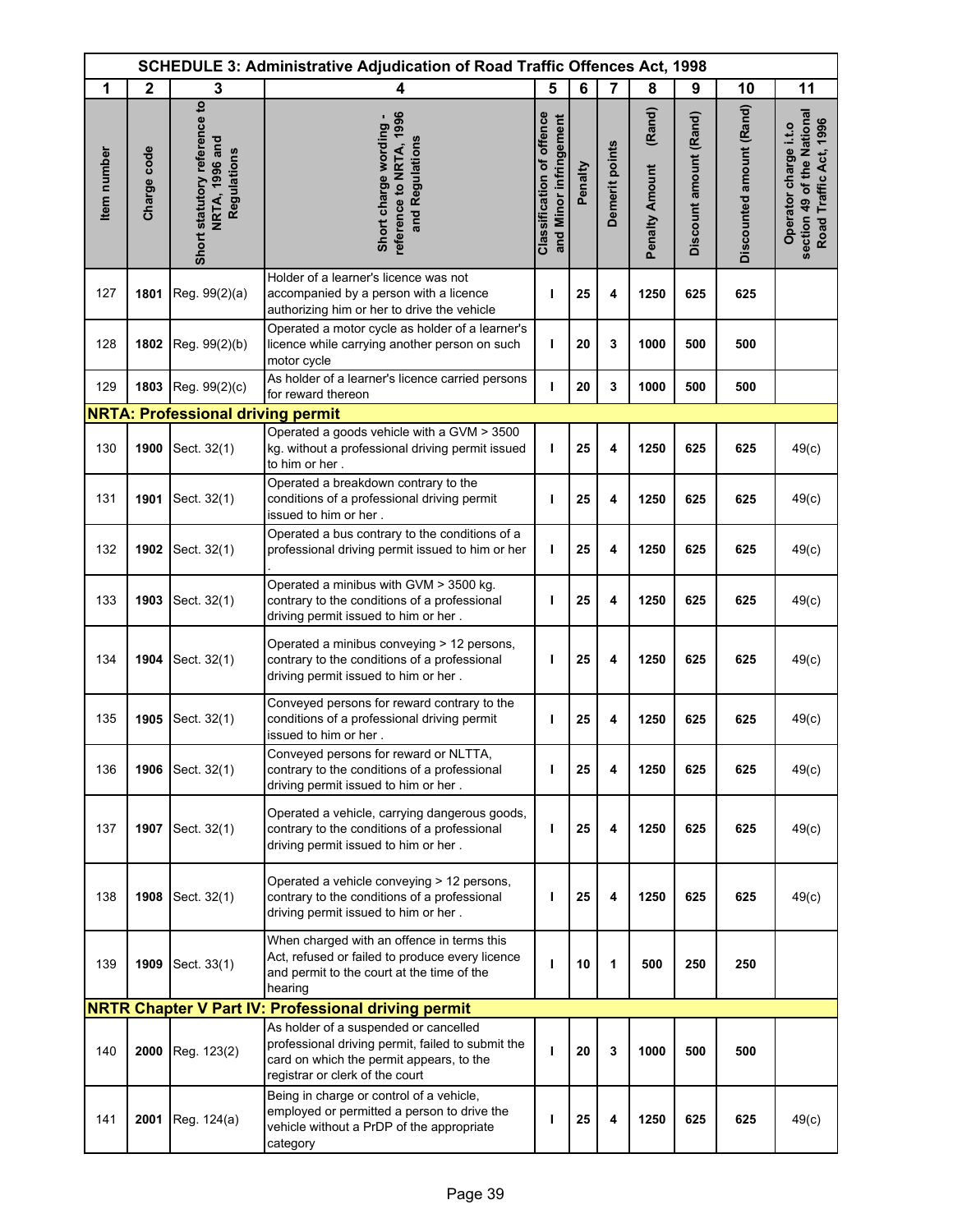|             | SCHEDULE 3: Administrative Adjudication of Road Traffic Offences Act, 1998 |                                                               |                                                                                                                                                                                               |                                                     |         |                |                                 |                        |                          |                                                                               |
|-------------|----------------------------------------------------------------------------|---------------------------------------------------------------|-----------------------------------------------------------------------------------------------------------------------------------------------------------------------------------------------|-----------------------------------------------------|---------|----------------|---------------------------------|------------------------|--------------------------|-------------------------------------------------------------------------------|
| 1           | $\mathbf{2}$                                                               | 3                                                             | 4                                                                                                                                                                                             | 5                                                   | 6       | $\overline{7}$ | 8                               | 9                      | 10                       | 11                                                                            |
| Item number | Charge code                                                                | Short statutory reference to<br>NRTA, 1996 and<br>Regulations | reference to NRTA, 1996<br>Short charge wording -<br>and Regulations                                                                                                                          | Classification of offence<br>and Minor infringement | Penalty | Demerit points | (Rand)<br><b>Penalty Amount</b> | Discount amount (Rand) | Discounted amount (Rand) | section 49 of the National<br>Road Traffic Act, 1996<br>Operator charge i.t.o |
| 142         | 2002                                                                       | Reg. 124(b)                                                   | Being the holder of a professional driving<br>permit, allowed another person to use such<br>permit                                                                                            | $\mathbf{o}$                                        | C       | 6              | 0                               | 0                      | 0                        |                                                                               |
|             |                                                                            | <b>Fitness of vehicles</b>                                    |                                                                                                                                                                                               |                                                     |         |                |                                 |                        |                          |                                                                               |
|             |                                                                            | <b>NRTA: Testing stations</b>                                 |                                                                                                                                                                                               |                                                     |         |                |                                 |                        |                          |                                                                               |
| 143         | 2100                                                                       | Sect. 37                                                      | Operated an unregistered and non- graded<br>testing station                                                                                                                                   | O                                                   | C       | 6              | 0                               | 0                      | 0                        |                                                                               |
|             |                                                                            | <b>NRTA: Roadworthyness of vehicles</b>                       |                                                                                                                                                                                               |                                                     |         |                |                                 |                        |                          |                                                                               |
| 144         | 2200                                                                       | Sect. 42(1)                                                   | Operated motor vehicle with a gross vehicle<br>mass over 3500 kilograms which was not in a<br>roadworthy condition                                                                            | $\mathbf{I}$                                        | 20      | 3              | 1000                            | 500                    | 500                      | 49(d)                                                                         |
| 145         | 2201                                                                       | Sect. 42(1)                                                   | Operated motor vehicle with a gross vehicle<br>mass up to 3500 kilograms which was not in a<br>roadworthy condition                                                                           | т                                                   | 15      | 2              | 750                             | 375                    | 375                      | 49(d)                                                                         |
| 145         | 2202                                                                       | Sect. 42A                                                     | Failed to display roadworthy certificate                                                                                                                                                      | I.                                                  | 10      | 1              | 500                             | 250                    | 250                      |                                                                               |
| 146         | 2203                                                                       | Sect. 44(1)                                                   | Failed to comply with the directions of traffic<br>officer or examiner of vehicles that the said<br>vehicle is unroadworthy and not to be used on a<br>public road. Non-RWC                   | ı                                                   | 15      | $\mathbf 2$    | 750                             | 375                    | 375                      |                                                                               |
|             |                                                                            |                                                               | NRTR Chapter VI Part II: Equipment on or in respect of motor vehicles                                                                                                                         |                                                     |         |                |                                 |                        |                          |                                                                               |
| 147         | 2300                                                                       | Reg. 140(2)(c)                                                | Failed to present vehicle registered on or after<br>15 July 1987, equipped with full air brakes for<br>testing or which was not fitted with test<br>connections or not in good working order. | T                                                   | 15      | 2              | 750                             | 375                    | 375                      | 49(d)                                                                         |
| 148         | 2301                                                                       | Reg. 141(8)                                                   | Removed, altered etc. components of vehicle<br>affecting its roadworthiness.                                                                                                                  | т                                                   | 25      | 4              | 1250                            | 625                    | 625                      | 49(d)                                                                         |
| 149         |                                                                            | 2302 Reg. 142(1)                                              | Operated a vehicle with a GVM exceeding 3<br>500 kilgrams, without the required roadworthy<br>certificate                                                                                     | $\mathbf{I}$                                        | 20      | 3              | 1000                            | 500                    | 500                      | 49(d)                                                                         |
| 150         | 2303                                                                       | Reg. 142(1)                                                   | Operated a vehicle, being a breakdown vehicle,<br>without the required roadworthy certificate                                                                                                 | ı                                                   | 20      | 3              | 1000                            | 500                    | 500                      | 49(d)                                                                         |
| 151         | 2304                                                                       | Reg. 142(1)                                                   | Operated a bus without the required roadworthy<br>certificate                                                                                                                                 | п                                                   | 20      | 3              | 1000                            | 500                    | 500                      | 49(d)                                                                         |
| 152         | 2305                                                                       | Reg. 142(1)                                                   | Operated a minibus with a GVM exceeding 3<br>500 kilgrams, without the required roadworthy<br>certificate                                                                                     | ı                                                   | 20      | 3              | 1000                            | 500                    | 500                      | 49(d)                                                                         |
| 153         | 2306                                                                       | Reg. 142(1)                                                   | Operated a minibus conveying more than 12<br>persons, including the driver, without the<br>required roadworthy certificate                                                                    | т                                                   | 20      | 3              | 1000                            | 500                    | 500                      | 49(d)                                                                         |
| 154         | 2307                                                                       | Reg. 142(1)                                                   | Operated a vehicle which was conveying<br>persons for reward, without the required<br>roadworthy certificate                                                                                  | т                                                   | 20      | 3              | 1000                            | 500                    | 500                      | 49(d)                                                                         |
| 155         | 2308                                                                       | Reg. 142(1)                                                   | Operated a vehicle in terms of the NLTTA,<br>without the required roadworthy certificate                                                                                                      | L                                                   | 20      | 3              | 1000                            | 500                    | 500                      | 49(d)                                                                         |
| 156         | 2309                                                                       | Reg. 142(1)                                                   | Operated a vehicle transporting dangerous<br>goods, without the required roadworthy<br>certificate                                                                                            | т                                                   | 20      | 3              | 1000                            | 500                    | 500                      | 49(d)                                                                         |
| 157         | 2310                                                                       | Reg. 142(1)                                                   | Operated a vehicle conveying more than 12<br>persons, without the required roadworthy<br>certificate                                                                                          | П                                                   | 20      | 3              | 1000                            | 500                    | 500                      | 49(d)                                                                         |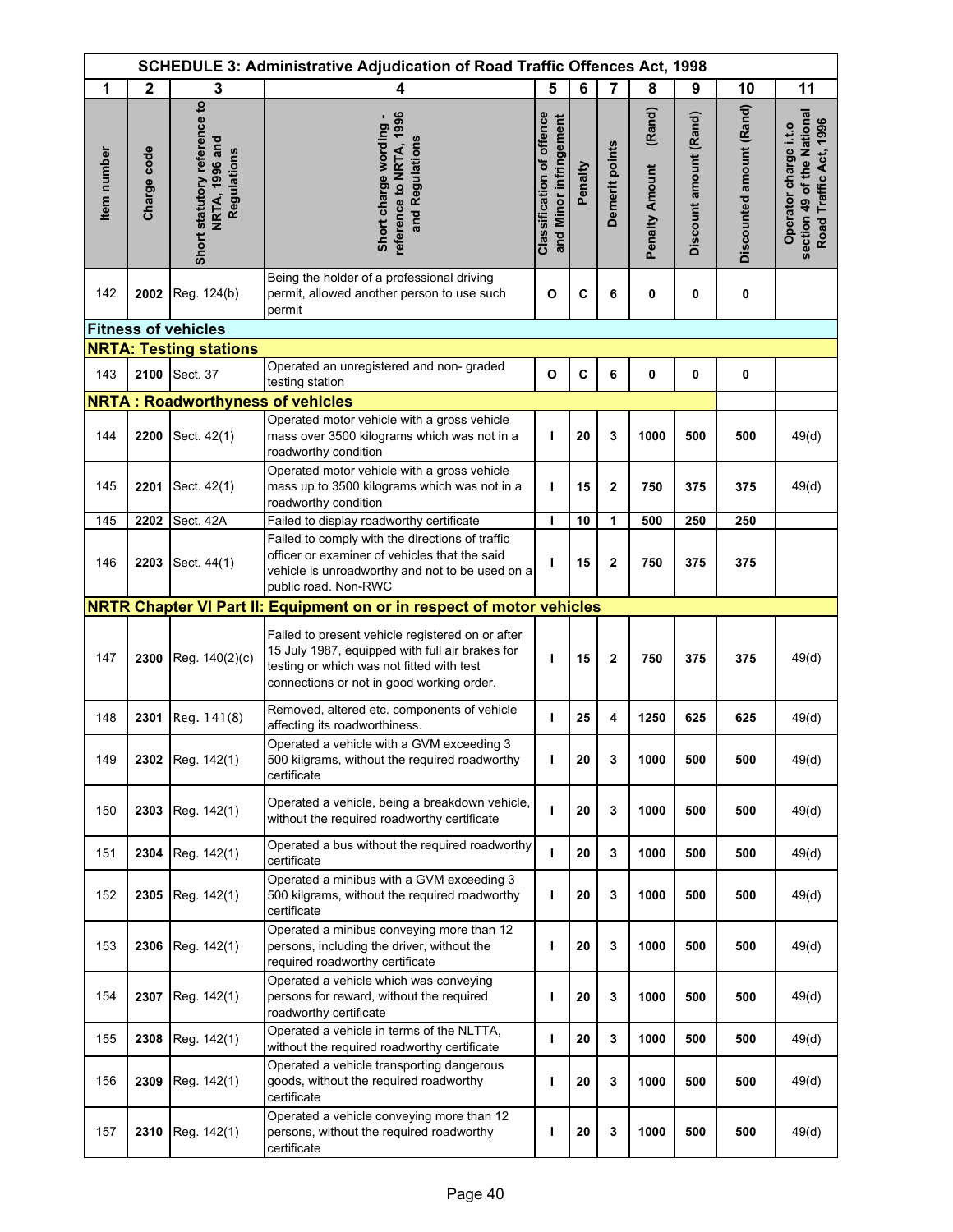|             | <b>SCHEDULE 3: Administrative Adjudication of Road Traffic Offences Act, 1998</b> |                                                               |                                                                                                                                                                            |                                                            |              |                         |                                 |                        |                          |                                                                               |
|-------------|-----------------------------------------------------------------------------------|---------------------------------------------------------------|----------------------------------------------------------------------------------------------------------------------------------------------------------------------------|------------------------------------------------------------|--------------|-------------------------|---------------------------------|------------------------|--------------------------|-------------------------------------------------------------------------------|
| 1           | $\mathbf{2}$                                                                      | 3                                                             | 4                                                                                                                                                                          | 5                                                          | 6            | $\overline{7}$          | 8                               | 9                      | 10                       | 11                                                                            |
| Item number | Charge code                                                                       | Short statutory reference to<br>NRTA, 1996 and<br>Regulations | reference to NRTA, 1996<br>Short charge wording -<br>and Regulations                                                                                                       | <b>Classification of offence</b><br>and Minor infringement | Penalty      | Demerit points          | (Rand)<br><b>Penalty Amount</b> | Discount amount (Rand) | Discounted amount (Rand) | section 49 of the National<br>Road Traffic Act, 1996<br>Operator charge i.t.o |
| 158         | 2311                                                                              | Reg. 149                                                      | Operated a vehicle on a public road which was<br>not equipped with an emergency brake or<br>parking brake. Non-RWC.                                                        | т                                                          | 15           | $\overline{\mathbf{2}}$ | 750                             | 375                    | 375                      |                                                                               |
| 159         | 2312                                                                              | Reg. 149                                                      | Operated a vehicle on a public road which was<br>not equipped with an emergency brake or<br>parking brake. RWC.                                                            | I.                                                         | 20           | 3                       | 1000                            | 500                    | 500                      | 49(d)                                                                         |
| 160         | 2313                                                                              | Reg. 149A                                                     | Operated a vehicle, registered on or after 1 July<br>1990, fitted with anti-theft device which<br>interfered with braking system. Non-RWC.                                 | т                                                          | 10           | 1                       | 500                             | 250                    | 250                      |                                                                               |
| 161         | 2314                                                                              | Reg. 149A                                                     | Operated a vehicle, registered on or after 1 July<br>1990, fitted with anti-theft device which<br>interfered with braking system. RWC.                                     | т                                                          | 15           | $\mathbf 2$             | 750                             | 375                    | 375                      | 49(d)                                                                         |
| 162         | 2315                                                                              | Reg. 150                                                      | Operated motor cycle, tricycle or quadrucycle<br>with inefficient braking system service brake                                                                             | т                                                          | 10           | 1                       | 500                             | 250                    | 250                      |                                                                               |
| 163         | 2316                                                                              | Reg. 150                                                      | Operated motor cycle, tricycle or quadrucycle<br>with inefficient braking system emergency<br>brake                                                                        | ı                                                          | 10           | 1                       | 500                             | 250                    | 250                      |                                                                               |
| 164         | 2317                                                                              | Reg. 150                                                      | Operated motorcycle, tricycle or quadrucycle<br>without independent braking system on front<br>and /or rear wheels.                                                        | т                                                          | 10           | 1                       | 500                             | 250                    | 250                      |                                                                               |
| 165         | 2318                                                                              | Reg.<br>151(1)(a)(i)                                          | Operated a trailer not exceeding 750kg, GVM<br>not exceeding half of tare of drawing vehicle,<br>not equipped with parking brake/device to keep<br>trailer stationary.     | т                                                          | 15           | $\mathbf{2}$            | 750                             | 375                    | 375                      |                                                                               |
| 166         | 2319                                                                              | Reg.<br>151(1)(a)(ii)                                         | Operated a trailer not exceeding 750kg, GVM<br>exceeding half of tare of drawing vehicle, not<br>equipped with parking brake and<br>service/overrun brake.                 | J.                                                         | 15           | 2                       | 750                             | 375                    | 375                      |                                                                               |
| 167         | 2320                                                                              | Reg.<br>151(1)(a)(iii)                                        | Operated a trailer not exceeding 750 kg, GVM<br>exceeding half of tare of the drawing vehicle,<br>not equipped with parking and service brake.                             | I.                                                         | 20           | 3                       | 1000                            | 500                    | 500                      |                                                                               |
| 168         | 2321                                                                              | Reg.<br>151(1)(b)(i)                                          | Operated a trailer exceeding 750kg but did not<br>exceed 3500kg, GVM not exceeding tare of<br>drawing vehicle, not equipped with parking or<br>service brake               | ı                                                          | 15           | $\overline{\mathbf{2}}$ | 750                             | 375                    | 375                      |                                                                               |
| 169         | 2322                                                                              | Reg.<br>151(1)(b)(i)                                          | Operated a trailer exceeding 750kg but not<br>exceeding 3500kg, GVM not exceeding tare of<br>drawing vehicle, not equipped with parking<br>brake and overrun/service brake | т                                                          | 15           | $\overline{\mathbf{2}}$ | 750                             | 375                    | 375                      |                                                                               |
| 170         | 2323                                                                              | Reg. 151(1)(c)                                                | Operated a trailer of which the GVM exceeded<br>tare of drawing vehicle or 3500 kg. not<br>equipped with parking brake and service brake                                   | ı                                                          | 20           | 3                       | 1000                            | 500                    | 500                      | 49(d)                                                                         |
| 171         | 2324                                                                              | Reg. 151(2)                                                   | Operated trailer but could not operate its<br>service brake in drawing vehicle while in motion                                                                             | ı                                                          | 15           | $\overline{\mathbf{2}}$ | 750                             | 375                    | 375                      | 49(d)                                                                         |
| 172         | 2325                                                                              | Reg. 152                                                      | Operated pedal cycle not equipped with<br>brake/brakes on rear wheels                                                                                                      | L                                                          | $\mathbf{2}$ |                         | 100                             | 50                     | 50                       |                                                                               |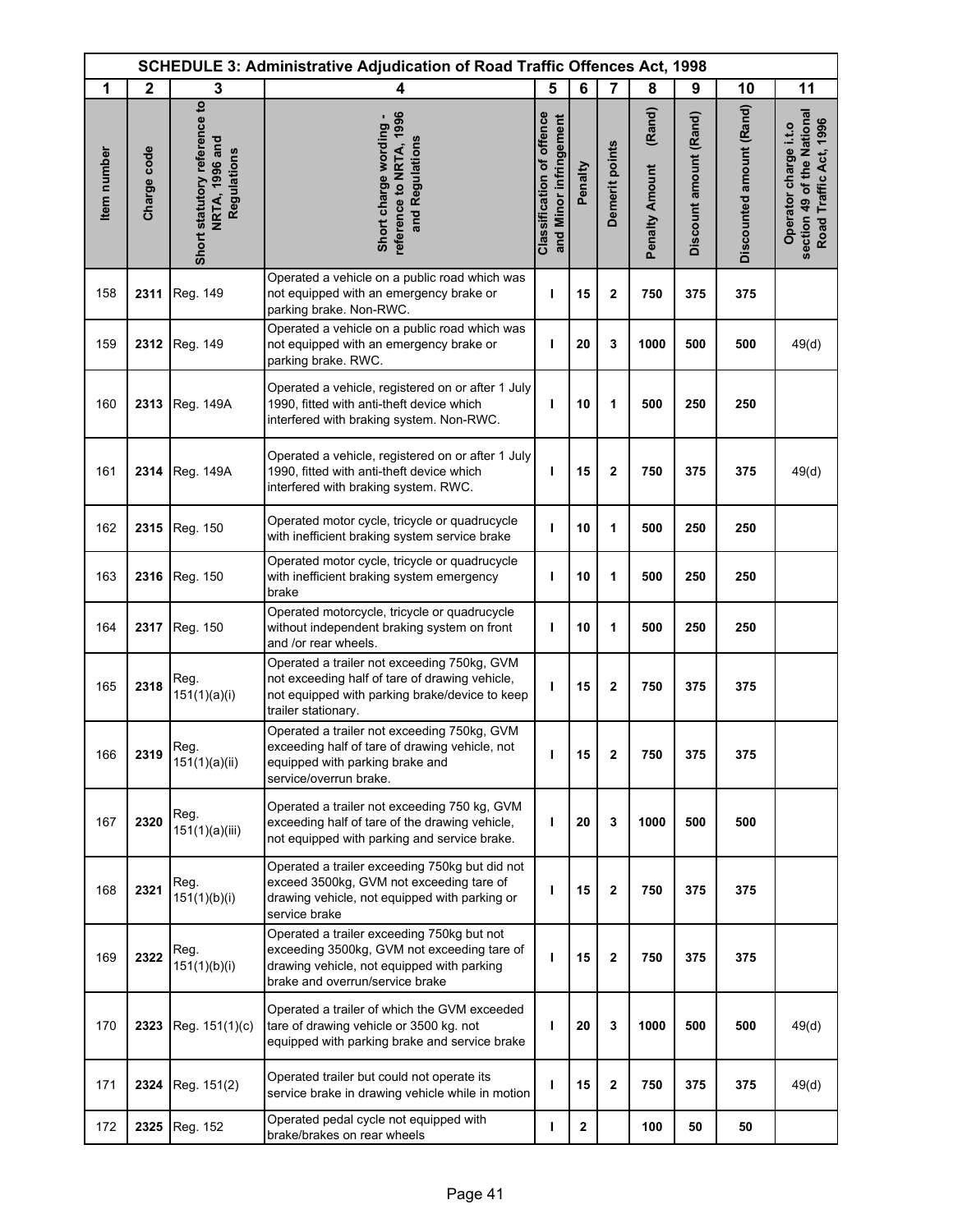|             | <b>SCHEDULE 3: Administrative Adjudication of Road Traffic Offences Act, 1998</b> |                                                               |                                                                                                                                                                                                                           |                                                            |         |                |                                 |                        |                          |                                                                               |
|-------------|-----------------------------------------------------------------------------------|---------------------------------------------------------------|---------------------------------------------------------------------------------------------------------------------------------------------------------------------------------------------------------------------------|------------------------------------------------------------|---------|----------------|---------------------------------|------------------------|--------------------------|-------------------------------------------------------------------------------|
| 1           | $\mathbf{2}$                                                                      | 3                                                             | 4                                                                                                                                                                                                                         | 5                                                          | 6       | $\overline{7}$ | 8                               | 9                      | 10                       | 11                                                                            |
| Item number | Charge code                                                                       | Short statutory reference to<br>NRTA, 1996 and<br>Regulations | reference to NRTA, 1996<br>Short charge wording -<br>and Regulations                                                                                                                                                      | <b>Classification of offence</b><br>and Minor infringement | Penalty | Demerit points | (Rand)<br><b>Penalty Amount</b> | Discount amount (Rand) | Discounted amount (Rand) | section 49 of the National<br>Road Traffic Act, 1996<br>Operator charge i.t.o |
| 173         | 2326                                                                              | Reg. 153                                                      | Operated a vehicle (no specified braking<br>system prescribed) not equipped with parking<br>brake or device to keep vehicle stationary                                                                                    | ı                                                          | 15      | $\mathbf{2}$   | 750                             | 375                    | 375                      |                                                                               |
| 174         | 2327                                                                              | Reg. 154(1)                                                   | Operated (after 1 January 1995) goods vehicle,<br>GVM exceeding 3500kg, registered after 1<br>January 1986, which did not comply with the<br>standard specifications for braking.                                         | т                                                          | 20      | 3              | 1000                            | 500                    | 500                      | 49(d)                                                                         |
| 175         | 2328                                                                              | Reg. 154(1)                                                   | Operated (after 1 January 1995) bus, GVM<br>exceeding 3500kg, registered after 1 January<br>1986, which did not comply with the standard<br>specifications for braking.                                                   | т                                                          | 20      | 3              | 1000                            | 500                    | 500                      | 49(d)                                                                         |
| 176         | 2329                                                                              | Reg. 154(1)                                                   | Operated (after 1 January 1995) minibus, GVM<br>exceeding 3500kg, registered after 1 January<br>1986, which did not comply with the standard<br>specifications for braking.                                               | T                                                          | 20      | 3              | 1000                            | 500                    | 500                      | 49(d)                                                                         |
| 177         | 2330                                                                              | Reg. 154(1)                                                   | Operated (after 1 January 1995) tractor<br>registered after 1 January 1986, which did not<br>comply with the standard specifications for<br>braking.                                                                      | ı                                                          | 15      | $\mathbf{2}$   | 750                             | 375                    | 375                      | 49(d)                                                                         |
| 178         | 2331                                                                              | Reg. 154(2)                                                   | Operated a tractor/trailer which could not<br>exceed 40 km/h registered after 1July 1999<br>which did not comply with the standard<br>specifications for braking                                                          | т                                                          | 15      | $\overline{2}$ | 750                             | 375                    | 375                      |                                                                               |
| 179         | 2332                                                                              | Reg. 154(3)                                                   | Operated a minibus, midibus or bus that did not<br>comply with the requirements of the Type II test                                                                                                                       | т                                                          | 15      | $\mathbf 2$    | 750                             | 375                    | 375                      | 49(d)                                                                         |
| 180         | 2333                                                                              | Reg.<br>155(1)(a)(i)                                          | Operated a combination of vehicles which could<br>exceed 40km/h but did not comply with the<br>requirements for braking performance. Reg.<br>155. Table A. Non-RWC                                                        | т                                                          | 10      | 1              | 500                             | 250                    | 250                      |                                                                               |
| 181         | 2334                                                                              | Reg.<br>155(1)(a)(i)                                          | Operated a combination of vehicles which could<br>exceed 40km/h but did not comply with the<br>requirements for braking performance. Reg.<br>155. Table A. RWC                                                            | T                                                          | 15      | $\mathbf{2}$   | 750                             | 375                    | 375                      | 49(d)                                                                         |
| 182         | 2335                                                                              | Reg.<br>155(1)(a)(ii)                                         | Operated a vehicle or combination of vehicles<br>which could not exceed 40km/h but did not<br>comply with requirements of braking<br>performance when the service brake was<br>applied at maximum speed. Table B. Non-RWC | ı                                                          | 10      | 1              | 500                             | 250                    | 250                      |                                                                               |
| 183         | 2336                                                                              | Reg.<br>155(1)(a)(ii)                                         | Operated a vehicle or combination of vehicles<br>which could not exceed 40km/h but did not<br>comply with requirements of braking<br>performance when the service brake was<br>applied at maximum speed. Table B. RWC     | т                                                          | 15      | $\mathbf{2}$   | 750                             | 375                    | 375                      | 49(d)                                                                         |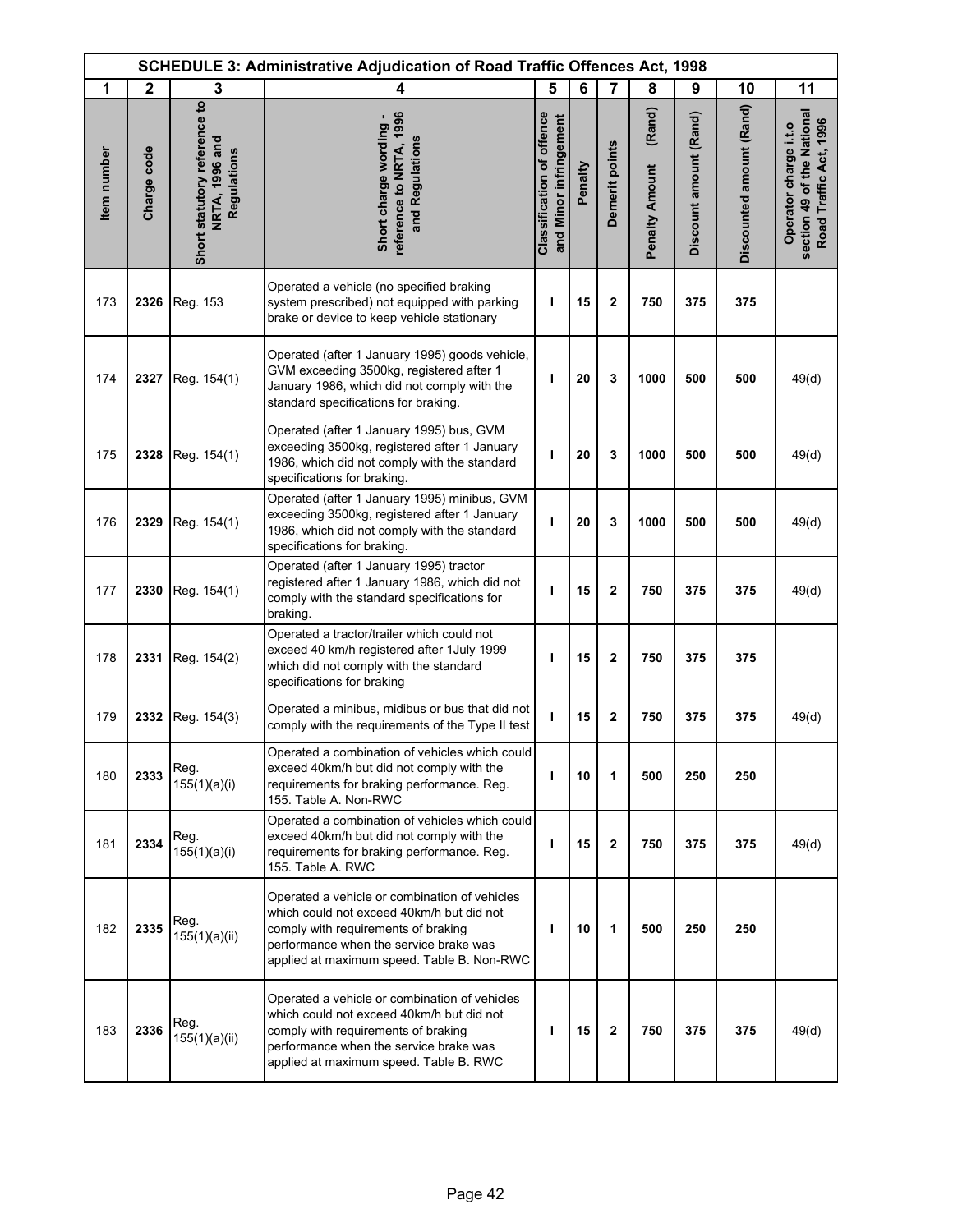|             | <b>SCHEDULE 3: Administrative Adjudication of Road Traffic Offences Act, 1998</b> |                                                               |                                                                                                                                                                                                                                             |                                                            |         |                |                                 |                        |                          |                                                                               |
|-------------|-----------------------------------------------------------------------------------|---------------------------------------------------------------|---------------------------------------------------------------------------------------------------------------------------------------------------------------------------------------------------------------------------------------------|------------------------------------------------------------|---------|----------------|---------------------------------|------------------------|--------------------------|-------------------------------------------------------------------------------|
| 1           | $\mathbf{2}$                                                                      | 3                                                             | 4                                                                                                                                                                                                                                           | 5                                                          | 6       | $\overline{7}$ | 8                               | 9                      | 10                       | 11                                                                            |
| Item number | Charge code                                                                       | Short statutory reference to<br>NRTA, 1996 and<br>Regulations | reference to NRTA, 1996<br>Short charge wording -<br>and Regulations                                                                                                                                                                        | <b>Classification of offence</b><br>and Minor infringement | Penalty | Demerit points | (Rand)<br><b>Penalty Amount</b> | Discount amount (Rand) | Discounted amount (Rand) | section 49 of the National<br>Road Traffic Act, 1996<br>Operator charge i.t.o |
| 184         | 2337                                                                              | Reg.<br>155(1)(b)(i)                                          | Operated a vehicle or combination of vehicles<br>which could exceed 40km/h but did not comply<br>with the requirements of braking performance<br>when the emergency brake was applied at a<br>speed of 40 km/h. Table C. Non-RWC            | T                                                          | 10      | 1              | 500                             | 250                    | 250                      |                                                                               |
| 185         | 2338                                                                              | Reg.<br>155(1)(b)(i)                                          | Operated a vehicle or combination of vehicles<br>which could exceed 40km/h but did not comply<br>with the requirements of braking performance<br>when the emergency brake was applied at a<br>speed of 40 km/h. Table C. RWC                | ı                                                          | 15      | 2              | 750                             | 375                    | 375                      | 49(d)                                                                         |
| 186         | 2339                                                                              | Reg.<br>155(1)(b)(ii)                                         | Operated a vehicle or combination of vehicles<br>which could not exceed 40km/h but did not<br>comply with the requirements of braking<br>performance when the emergency brake was<br>applied at maximum speed. Table D. Non-RWC             | п                                                          | 10      | 1              | 500                             | 250                    | 250                      |                                                                               |
| 187         | 2340                                                                              | Reg.<br>155(1)(b)(ii)<br>read with Reg.<br>155(5)             | Operated a vehicle or combination of vehicles<br>which could not exceed 40km/h but did not<br>comply with the requirements of braking<br>performance when the emergency brake was<br>applied at maximum speed. Table D. RWC                 | п                                                          | 15      | 2              | 750                             | 375                    | 375                      | 49(d)                                                                         |
| 188         | 2341                                                                              | Reg. 155(1)(c)                                                | Operated a vehicle or combination of vehicles<br>but was incapable of keeping the vehicles<br>stationary at all times when the parking brake<br>was applied on a gradient of not more than one<br>in 8.33. Non-RWC                          | ı                                                          | 10      | 1              | 500                             | 250                    | 250                      |                                                                               |
| 189         | 2342                                                                              | Reg. 155(1)(c)                                                | Operated a vehicle or combination of vehicles<br>but was incapable of keeping the vehicles<br>stationary at all times when the parking brake<br>was applied on a gradient of not more than one<br>in 8.33. RWC                              | ı                                                          | 15      | 2              | 750                             | 375                    | 375                      | 49(d)                                                                         |
| 190         | 2343                                                                              | Reg. 156(1)(a)                                                | Operated a vehicle with a brake that was not in<br>good working order. Non-RWC                                                                                                                                                              | г                                                          | 10      | 1              | 500                             | 250                    | 250                      |                                                                               |
| 191         | 2344                                                                              | Reg. 156(1)(a)                                                | Operated a vehicle with a brake that was not in<br>good working order. RWC                                                                                                                                                                  | ı                                                          | 15      | 2              | 750                             | 375                    | 375                      | 49(d)                                                                         |
| 192         | 2345                                                                              | Reg. 156(1)(b)                                                | Operated a vehicle that did not act with approx.<br>equal intensity on the wheels symmetrically<br>placed in relation to the longitudinal/centre-line<br>of the vehicle when the brake was applied. Non-<br>RWC                             | L                                                          | 10      | 1              | 500                             | 250                    | 250                      |                                                                               |
| 193         | 2346                                                                              | Reg. 156(1)(b)                                                | Operated a vehicle that did not act with approx.<br>equal intensity on the wheels symmetrically<br>placed in relation to the longitudinal/centre-line<br>of the vehicle when the brake was applied.<br>RWC                                  | т                                                          | 15      | 2              | 750                             | 375                    | 375                      | 49(d)                                                                         |
| 194         | 2347                                                                              | Reg. 156(2)                                                   | Operated a vehicle that was not fitted with a<br>device in the driver's compartment that warned<br>the driver of incorrect air or vacuum pressure<br>when applying the service brake making the<br>brake incapable of stopping the vehicle. | ı                                                          | 15      | 2              | 750                             | 375                    | 375                      | 49(d)                                                                         |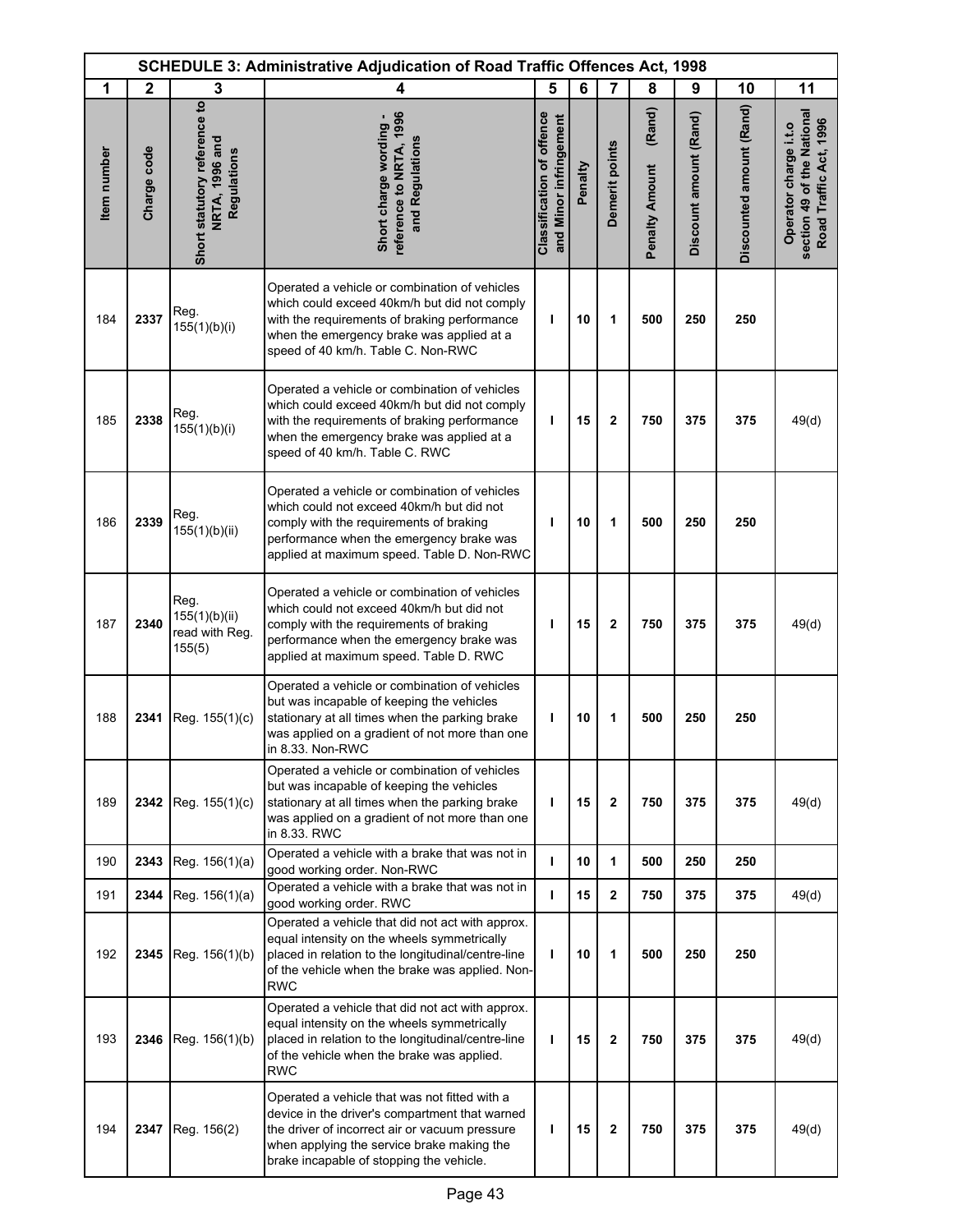|             | <b>SCHEDULE 3: Administrative Adjudication of Road Traffic Offences Act, 1998</b> |                                                               |                                                                                                                                                                                                |                                                            |         |                |                                 |                        |                          |                                                                               |
|-------------|-----------------------------------------------------------------------------------|---------------------------------------------------------------|------------------------------------------------------------------------------------------------------------------------------------------------------------------------------------------------|------------------------------------------------------------|---------|----------------|---------------------------------|------------------------|--------------------------|-------------------------------------------------------------------------------|
| 1           | $\mathbf{2}$                                                                      | 3                                                             | 4                                                                                                                                                                                              | 5                                                          | 6       | $\overline{7}$ | 8                               | 9                      | 10                       | 11                                                                            |
| Item number | Charge code                                                                       | Short statutory reference to<br>NRTA, 1996 and<br>Regulations | reference to NRTA, 1996<br>Short charge wording -<br>and Regulations                                                                                                                           | <b>Classification of offence</b><br>and Minor infringement | Penalty | Demerit points | (Rand)<br><b>Penalty Amount</b> | Discount amount (Rand) | Discounted amount (Rand) | section 49 of the National<br>Road Traffic Act, 1996<br>Operator charge i.t.o |
| 195         | 2348                                                                              | Reg. 156(3)                                                   | Operated a vehicle drawing another vehicle<br>which was not fitted with a device which could<br>warn the driver that the service brake was not in<br>good working order                        | ı                                                          | 15      | $\mathbf{2}$   | 750                             | 375                    | 375                      | 49(d)                                                                         |
| 196         | 2349                                                                              | Reg. 157(1)(a)                                                | Operated a vehicle with a damaged lamp that<br>was unsecured or incapable of being lighted.<br>Non-RWC                                                                                         | т                                                          | 5       | 0              | 250                             | 125                    | 125                      |                                                                               |
| 197         | 2350                                                                              | Reg. 157(1)(a)                                                | Operated a vehicle with damaged lamps that<br>were unsecured or incapable of being lighted.<br>Non-RWC                                                                                         | т                                                          | 10      | 1              | 500                             | 250                    | 250                      |                                                                               |
| 198         | 2351                                                                              | Reg. 157(1)(a)                                                | Operated a vehicle with damaged lamp that<br>was unsecured or incapable of being lighted.<br><b>RWC</b>                                                                                        | т                                                          | 10      | 1              | 500                             | 250                    | 250                      | 49(d)                                                                         |
| 199         | 2352                                                                              | Reg. 157(1)(a)                                                | Operated a vehicle with damaged lamps or<br>lamps that were unsecured or incapable of<br>being lighted. RWC                                                                                    | т                                                          | 15      | $\mathbf 2$    | 750                             | 375                    | 375                      | 49(d)                                                                         |
| 200         | 2353                                                                              | Reg. 157(1)(b)                                                | Operated a vehicle between sunset and sunrise<br>or in unfavourable conditions but failed to<br>switch on the head, rear and registration lamps<br>being indiscernible for a distance of 150m. | ı                                                          | 15      | $\mathbf 2$    | 750                             | 375                    | 375                      |                                                                               |
| 201         | 2354                                                                              | Reg. 157(2)                                                   | Operated a motor cycle, motor cycle with side<br>car, tricycle or quadrucycle but did not switch<br>on the head lamps between sunrise / sunset.                                                | ı                                                          | 5       | 0              | 250                             | 125                    | 125                      |                                                                               |
| 202         | 2355                                                                              | Reg. 157(2)                                                   | Operated a motor cycle, motorcycle with side<br>car, tricycle or quadrucycle but did not switch<br>on the head lamps between sunset / sunrise                                                  | т                                                          | 15      | $\mathbf{2}$   | 750                             | 375                    | 375                      |                                                                               |
| 203         | 2356                                                                              | Reg. 157(3)                                                   | failed to extinguish the main beam of the light<br>emitted by the head lamp of such vehicle when<br>such main beam could have caused a<br>dangerous glare to oncoming traffic. Non-RWC         | т                                                          | 10      | 1              | 500                             | 250                    | 250                      |                                                                               |
| 204         | 2357                                                                              | Reg. 157(3)                                                   | failed to extinguish the main beam of the light<br>emitted by the head lamp of such vehicle when<br>such main beam could have caused a<br>dangerous glare to oncoming traffic. RWC             | т                                                          | 10      | 1              | 500                             | 250                    | 250                      | 49(d)                                                                         |
| 205         | 2358                                                                              | Reg. 158(2)                                                   | Operated a vehicle but failed to fit any lamps or<br>use any lamps with sufficient brilliance visible<br>from 150 m. Non-RWC                                                                   | т                                                          | 10      | 1              | 500                             | 250                    | 250                      |                                                                               |
| 206         | 2359                                                                              | Reg. 158(2)                                                   | Operated a vehicle but failed to fit any lamps or<br>use any lamps with sufficient brilliance visible<br>from 150 m. RWC                                                                       | т                                                          | 15      | $\mathbf 2$    | 750                             | 375                    | 375                      | 49(d)                                                                         |
| 207         | 2360                                                                              | Reg. 158(2)                                                   | Operated a vehicle fitted with one lamp not<br>emitting a light of sufficient brilliance visible<br>from at least 150 m. Non-RWC                                                               | т                                                          | 5       | 0              | 250                             | 125                    | 125                      |                                                                               |
| 208         | 2361                                                                              | Reg. 158(2)                                                   | Operated a vehicle fitted with one lamp not<br>emitting a light of sufficient brilliance visible<br>from at least 150 m. RWC                                                                   | т                                                          | 10      | 1              | 500                             | 250                    | 250                      | 49(d)                                                                         |
| 209         | 2362                                                                              | Reg. 159(1)(a)                                                | Operated a vehicle that was not equipped with<br>the correct lamp/lamps capable of emitting the<br>main/dipped beam required. Non-RWC                                                          | т                                                          | 5       | 0              | 250                             | 125                    | 125                      |                                                                               |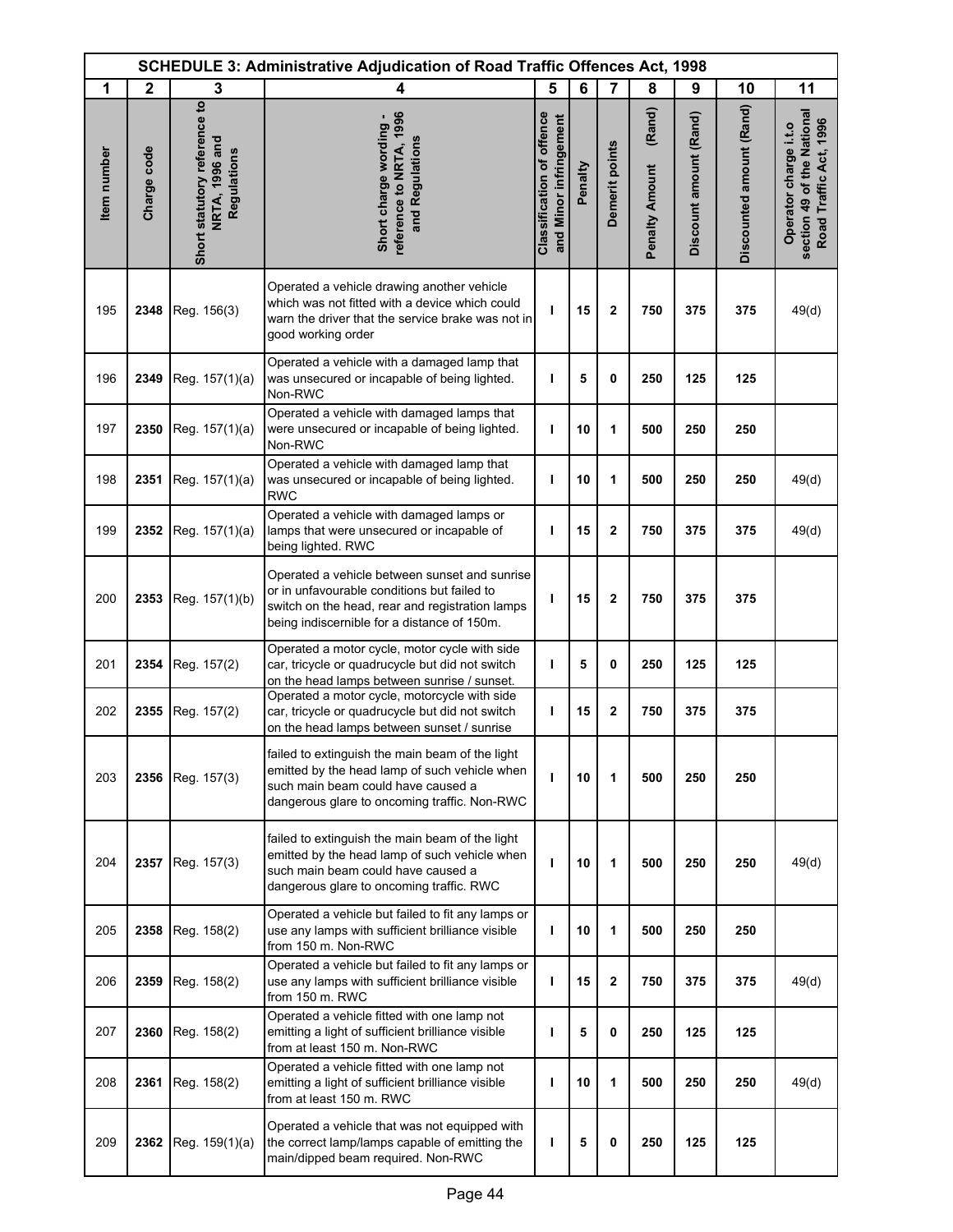|             | <b>SCHEDULE 3: Administrative Adjudication of Road Traffic Offences Act, 1998</b> |                                                               |                                                                                                                                                                                    |                                                            |         |                |                                 |                        |                          |                                                                               |
|-------------|-----------------------------------------------------------------------------------|---------------------------------------------------------------|------------------------------------------------------------------------------------------------------------------------------------------------------------------------------------|------------------------------------------------------------|---------|----------------|---------------------------------|------------------------|--------------------------|-------------------------------------------------------------------------------|
| 1           | $\mathbf{2}$                                                                      | 3                                                             | 4                                                                                                                                                                                  | 5                                                          | 6       | $\overline{7}$ | 8                               | 9                      | 10                       | 11                                                                            |
| Item number | Charge code                                                                       | Short statutory reference to<br>NRTA, 1996 and<br>Regulations | reference to NRTA, 1996<br>Short charge wording -<br>and Regulations                                                                                                               | <b>Classification of offence</b><br>and Minor infringement | Penalty | Demerit points | (Rand)<br><b>Penalty Amount</b> | Discount amount (Rand) | Discounted amount (Rand) | section 49 of the National<br>Road Traffic Act, 1996<br>Operator charge i.t.o |
| 210         | 2363                                                                              | Reg. 159(1)(a)                                                | Operated a vehicle that was not equipped with<br>the correct lamp/lamps capable of emitting the<br>main/dipped beam required. RWC                                                  | ı                                                          | 10      | 1              | 500                             | 250                    | 250                      | 49(d)                                                                         |
| 211         | 2364                                                                              | Reg. 159(1)(a)                                                | Operated a vehicle that was not equipped with<br>head lamps capable of emitting the<br>main/dipped beams required. Non-RWC                                                         | т                                                          | 10      | 1              | 500                             | 250                    | 250                      |                                                                               |
| 212         | 2365                                                                              | Reg. 159(1)(a)                                                | Operated a vehicle that was not equipped with<br>head lamps capable of emitting the<br>main/dipped beams required. RWC                                                             | ı                                                          | 15      | $\mathbf 2$    | 750                             | 375                    | 375                      | 49(d)                                                                         |
| 213         | 2366                                                                              | Reg. 159(1)(b)                                                | Operated a motor cycle without a side car,<br>tricycle with one front wheel that was not<br>equipped with one/two head lamps capable of<br>emitting the main/dipped beams required | ı                                                          | 10      | 1              | 500                             | 250                    | 250                      |                                                                               |
| 214         | 2367                                                                              | Reg.<br>159(1)(c)(i)                                          | Operated a motor cycle with side car that was<br>not equipped with one/two head lamps as<br>prescribed in Reg. 159                                                                 | т                                                          | 5       | $\mathbf 0$    | 250                             | 125                    | 125                      |                                                                               |
| 215         | 2368                                                                              | Reg.<br>159(1)(c)(ii)                                         | Operated a motor cycle with side car, the side<br>car not complying with provisions (parking/head<br>lamps)                                                                        | т                                                          | 5       | 0              | 250                             | 125                    | 125                      |                                                                               |
| 216         | 2369                                                                              | Reg. 159(2)                                                   | Operated a vehicle fitted with only one head /<br>parking lamp. (Reg. 164) illuminating surface<br>not more than 400mm from edge of the front of<br>vehicle. Non-RWC               | ı                                                          | 5       | $\mathbf 0$    | 250                             | 125                    | 125                      |                                                                               |
| 217         | 2370                                                                              | Reg. 159(2)                                                   | Operated a vehicle not fitted with any head /<br>parking lamps. (Reg. 164) illuminating surface<br>not more than 400mm from edge of the front of<br>vehicle. Non-RWC               | ı                                                          | 10      | 1              | 500                             | 250                    | 250                      |                                                                               |
| 218         | 2371                                                                              | Reg. 159(2)                                                   | Operated a vehicle fitted with only one head /<br>parking lamp. (Reg. 164) illuminating surface<br>not more than 400mm from edge of the front of<br>vehicle. RWC                   | т                                                          | 10      | 1              | 500                             | 250                    | 250                      | 49(d)                                                                         |
| 219         | 2372                                                                              | Reg. 159(2)                                                   | Operated a vehicle and failed to fit two head /<br>parking lamps. (Reg. 164) illuminating surface<br>not more than 400mm from edge of the front of<br>vehicle. RWC                 | т                                                          | 15      | $\mathbf{2}$   | 750                             | 375                    | 375                      | 49(d)                                                                         |
| 220         | 2373                                                                              | Reg. 159(3)                                                   | Operated a vehicle registered on or after<br>01/01/02 whilst a main/dipped beam did not<br>comply with SANS 1046. Non-RWC                                                          | т                                                          | 5       | 0              | 250                             | 125                    | 125                      |                                                                               |
| 221         | 2374                                                                              | Reg. 159(3)                                                   | Operated a vehicle registered on or after<br>01/01/02 whilst the main/dipped beams did not<br>comply with SANS 1046. Non-RWC                                                       | T                                                          | 10      | 1              | 500                             | 250                    | 250                      |                                                                               |
| 222         | 2375                                                                              | Reg. 159(3)                                                   | Operated a vehicle registered on or after<br>01/01/02 whilst a main/dipped beam did not<br>comply with SANS 1046. RWC                                                              | ı                                                          | 10      | 1              | 500                             | 250                    | 250                      | 49(d)                                                                         |
| 223         | 2376                                                                              | Reg. 159(3)                                                   | Operated a vehicle registered on or after<br>01/01/02 whilst the main/dipped beams did not<br>comply with SANS 1046. RWC                                                           | т                                                          | 15      | $\mathbf 2$    | 750                             | 375                    | 375                      | 49(d)                                                                         |
| 224         | 2377                                                                              | Reg. 160(a)                                                   | Operated a vehicle with a head lamp not so<br>adjusted and maintained to be capable of<br>emitting adequate light for driver to see at least<br>100 metres ahead. Non-RWC          | ı                                                          | 5       | 0              | 250                             | 125                    | 125                      | 49(d)                                                                         |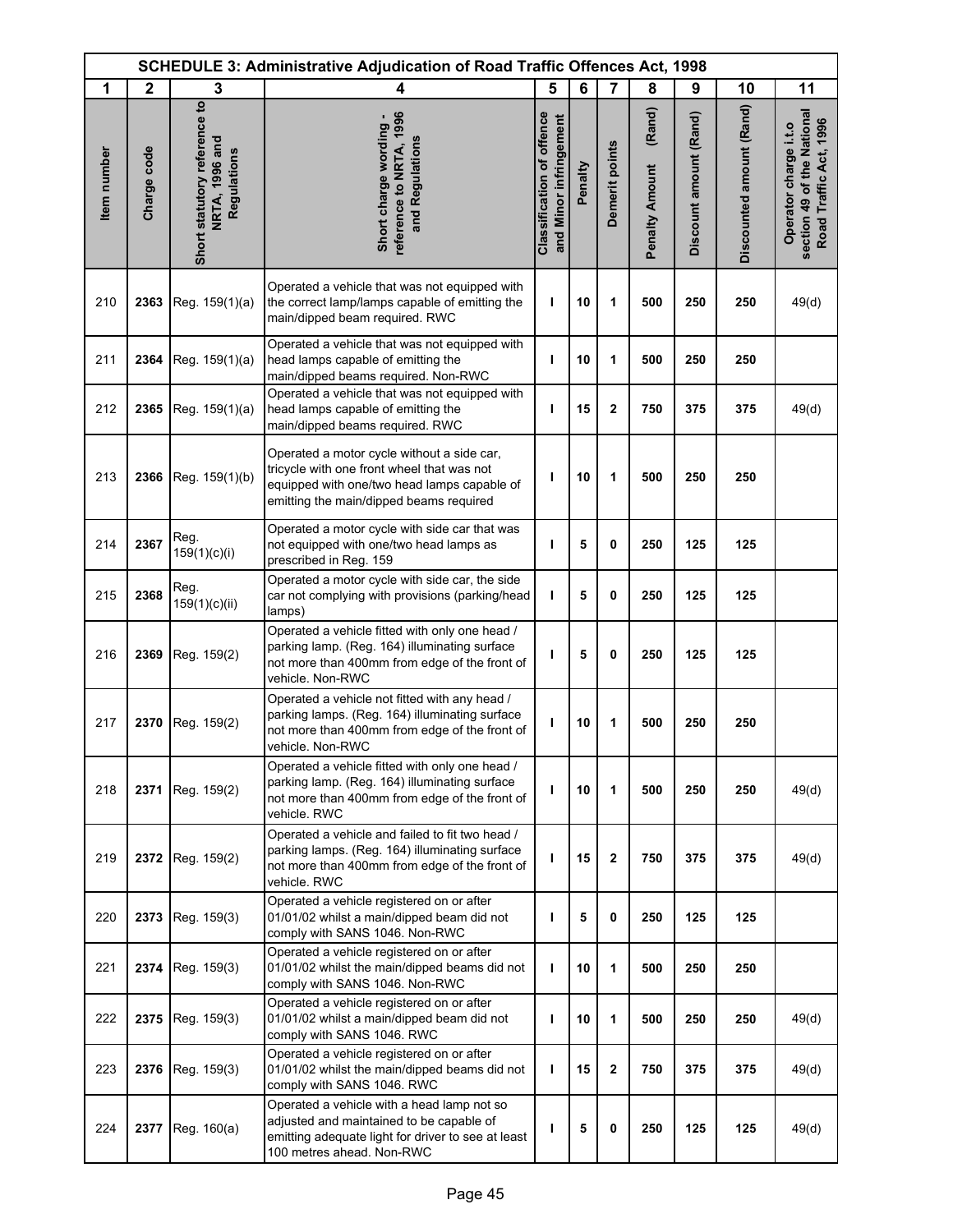| <b>SCHEDULE 3: Administrative Adjudication of Road Traffic Offences Act, 1998</b> |              |                                                                      |                                                                                                                                                                                                                                                                    |                                                            |         |                |                                 |                        |                          |                                                                               |
|-----------------------------------------------------------------------------------|--------------|----------------------------------------------------------------------|--------------------------------------------------------------------------------------------------------------------------------------------------------------------------------------------------------------------------------------------------------------------|------------------------------------------------------------|---------|----------------|---------------------------------|------------------------|--------------------------|-------------------------------------------------------------------------------|
| 1                                                                                 | $\mathbf{2}$ | 3                                                                    | 4                                                                                                                                                                                                                                                                  | 5                                                          | 6       | $\overline{7}$ | 8                               | 9                      | 10                       | 11                                                                            |
| Item number                                                                       | Charge code  | Short statutory reference to<br><b>NRTA, 1996 and</b><br>Regulations | reference to NRTA, 1996<br>Short charge wording -<br>and Regulations                                                                                                                                                                                               | <b>Classification of offence</b><br>and Minor infringement | Penalty | Demerit points | (Rand)<br><b>Penalty Amount</b> | Discount amount (Rand) | Discounted amount (Rand) | section 49 of the National<br>Road Traffic Act, 1996<br>Operator charge i.t.o |
| 225                                                                               | 2378         | Reg. 160(a)                                                          | Operated a vehicle with all head lamps not so<br>adjusted and maintained to be capable of<br>emitting adequate light for driver to see at least<br>100 metres ahead. Non-RWC                                                                                       | ı                                                          | 10      | 1              | 500                             | 250                    | 250                      |                                                                               |
| 226                                                                               | 2379         | Reg. 160(a)                                                          | Operated a vehicle with a head lamp not so<br>adjusted and maintained to be capable of<br>emitting adequate light for driver to see at least<br>100 metres ahead. RWC                                                                                              | т                                                          | 10      | 1              | 500                             | 250                    | 250                      | 49(d)                                                                         |
| 227                                                                               | 2380         | Reg. 160(a)                                                          | Operated a vehicle with all head lamps not so<br>adjusted and maintained to be capable of<br>emitting adequate light for driver to see at least<br>100 metres ahead. RWC                                                                                           | T                                                          | 15      | $\mathbf 2$    | 750                             | 375                    | 375                      | 49(d)                                                                         |
| 228                                                                               | 2381         | Reg. 160(b)                                                          | Operated a vehicle with all head lamps not<br>capable of being switched to a dipped beam<br>position and this dipped beam being kept in this<br>position for a continuous period of time. Non-<br><b>RWC</b>                                                       | T                                                          | 10      | 1              | 500                             | 250                    | 250                      |                                                                               |
| 229                                                                               | 2382         | Reg. 160(b)                                                          | Operated a vehicle with all head lamps not<br>capable of being switched to a dipped beam<br>position and this dipped beam being kept in this<br>position for a continuous period of time. RWC                                                                      | I.                                                         | 15      | $\mathbf 2$    | 750                             | 375                    | 375                      | 49(d)                                                                         |
| 230                                                                               | 2383         | Reg. 161(1)                                                          | Operated a vehicle with a head lamp emitting a<br>dipped beam not capable of projecting the<br>prescribed pattern or calculated according to<br>the regulation. Non-RWC                                                                                            | т                                                          | 5       | 0              | 250                             | 125                    | 125                      |                                                                               |
| 231                                                                               | 2384         | Reg. 161(1)                                                          | Operated a vehicle with all head lamps emitting<br>a dipped beam not capable of projecting the<br>prescribed pattern or calculated according to<br>the regulation. Non-RWC                                                                                         | т                                                          | 10      | 1              | 500                             | 250                    | 250                      |                                                                               |
| 232                                                                               | 2385         | Reg. 161(1)                                                          | Operated a vehicle with a head lamp emitting a<br>dipped beam not capable of projecting the<br>prescribed pattern or calculated according to<br>the regulation. RWC                                                                                                | т                                                          | 10      | 1              | 500                             | 250                    | 250                      | 49(d)                                                                         |
| 233                                                                               | 2386         | Reg. 161(1)                                                          | Operated a vehicle with all head lamps emitting<br>a dipped beam not capable of projecting the<br>prescribed pattern or calculated according to<br>the regulation. RWC                                                                                             | т                                                          | 15      | $\mathbf{2}$   | 750                             | 375                    | 375                      | 49(d)                                                                         |
| 234                                                                               | 2387         | Reg. 161(3)                                                          | Operated a vehicle with one head lamp emitting<br>a dipped beam not capable of projecting a<br>symmetrical pattern etc. and the intense part of<br>the beam did not slant downwards to strike the<br>road surface within a distance not exceeding<br>45m. Non-RWC. | т                                                          | 5       | 0              | 250                             | 125                    | 125                      |                                                                               |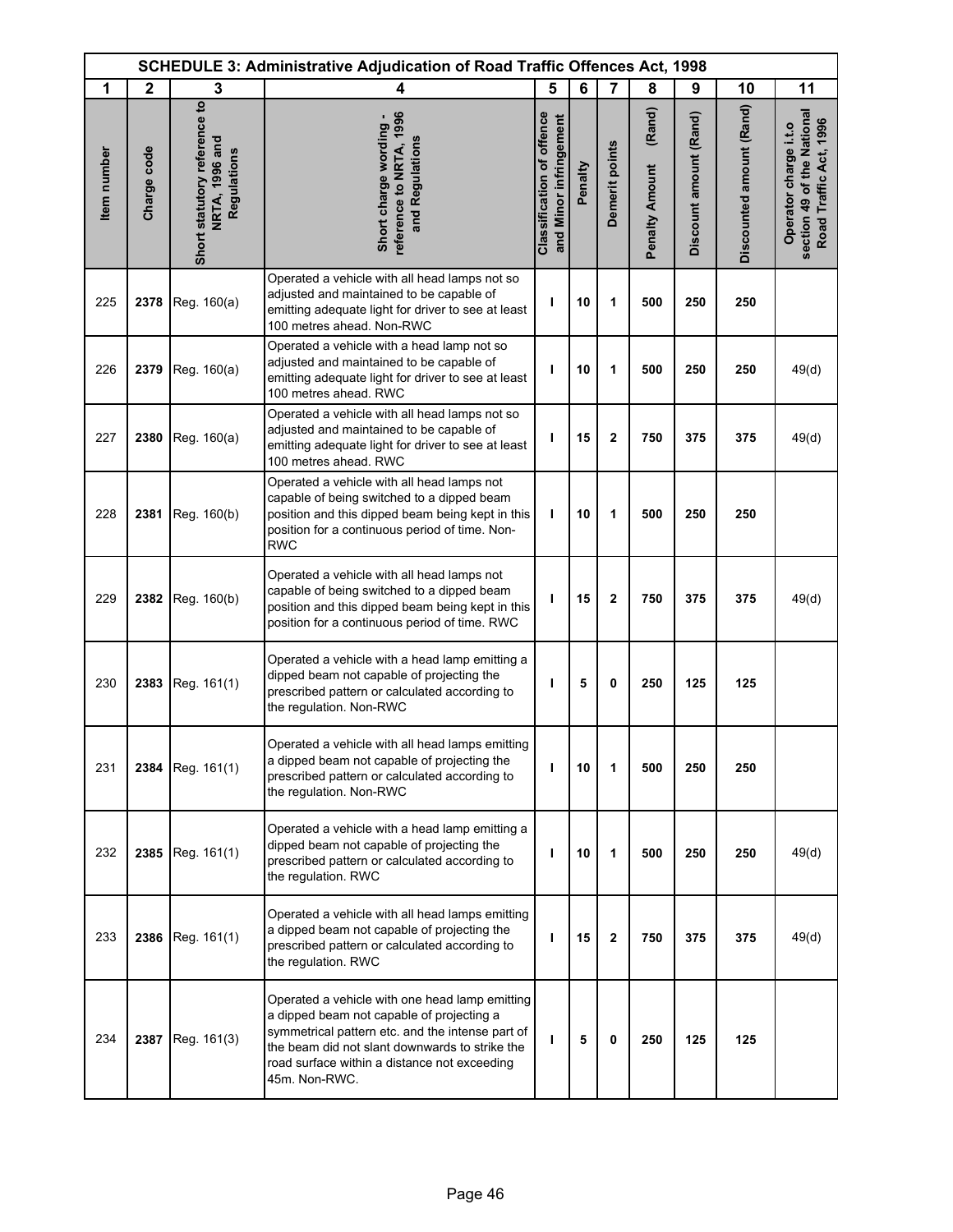|             | <b>SCHEDULE 3: Administrative Adjudication of Road Traffic Offences Act, 1998</b> |                                                               |                                                                                                                                                                                                                                                                 |                                                            |         |                |                                 |                        |                          |                                                                               |
|-------------|-----------------------------------------------------------------------------------|---------------------------------------------------------------|-----------------------------------------------------------------------------------------------------------------------------------------------------------------------------------------------------------------------------------------------------------------|------------------------------------------------------------|---------|----------------|---------------------------------|------------------------|--------------------------|-------------------------------------------------------------------------------|
| 1           | $\mathbf{2}$                                                                      | 3                                                             | 4                                                                                                                                                                                                                                                               | 5                                                          | 6       | $\overline{7}$ | 8                               | 9                      | 10                       | 11                                                                            |
| Item number | Charge code                                                                       | Short statutory reference to<br>NRTA, 1996 and<br>Regulations | reference to NRTA, 1996<br>Short charge wording -<br>and Regulations                                                                                                                                                                                            | <b>Classification of offence</b><br>and Minor infringement | Penalty | Demerit points | (Rand)<br><b>Penalty Amount</b> | Discount amount (Rand) | Discounted amount (Rand) | section 49 of the National<br>Road Traffic Act, 1996<br>Operator charge i.t.o |
| 235         | 2388                                                                              | Reg. 161(3)                                                   | Operated a vehicle with head lamps emitting a<br>dipped beam not capable of projecting a<br>symmetrical pattern etc. and the intense part of<br>the beam did not slant downwards to strike the<br>road surface within a distance not exceeding<br>45m. Non-RWC. | ı                                                          | 10      | 1              | 500                             | 250                    | 250                      |                                                                               |
| 236         | 2389                                                                              | Reg. 161(3)                                                   | Operated a vehicle with one head lamp emitting<br>a dipped beam not capable of projecting a<br>symmetrical pattern etc. and the intense part of<br>the beam did not slant downwards to strike the<br>road surface within a distance not exceeding<br>45m. RWC   | п                                                          | 10      | 1              | 500                             | 250                    | 250                      | 49(d)                                                                         |
| 237         | 2390                                                                              | Reg. 161(3)                                                   | Operated a vehicle with head lamps emitting a<br>dipped beam not capable of projecting a<br>symmetrical pattern etc. and the intense part of<br>the beam did not slant downwards to strike the<br>road surface within a distance not exceeding<br>45m. RWC      | т                                                          | 15      | $\mathbf 2$    | 750                             | 375                    | 375                      | 49(d)                                                                         |
| 238         | 2391                                                                              | Reg. 161(4)(a)                                                | Operated a vehicle with one head lamp emitting<br>a dipped beam not capable of adequately<br>illuminating an area so that the driver can see<br>45m ahead of vehicle. Non-RWC                                                                                   | п                                                          | 5       | 0              | 250                             | 125                    | 125                      |                                                                               |
| 239         | 2392                                                                              | Reg. 161(4)(a)                                                | Operated a vehicle with all head lamps emitting<br>a dipped beam not capable of adequately<br>illuminating an area so that the driver can see<br>45m ahead of vehicle. Non-RWC                                                                                  | п                                                          | 10      | 1              | 500                             | 250                    | 250                      |                                                                               |
| 240         | 2393                                                                              | Reg. 161(4)(a)                                                | Operated a vehicle with one head lamp emitting<br>a dipped beam not capable of adequately<br>illuminating an area so that the driver can see<br>45m ahead of vehicle. RWC                                                                                       | п                                                          | 10      | 1              | 500                             | 250                    | 250                      | 49(d)                                                                         |
| 241         | 2394                                                                              | Reg. 161(4)(a)                                                | Operated a vehicle with all head lamps emitting<br>a dipped beam not capable of adequately<br>illuminating an area so that the driver can see<br>45m ahead of vehicle. RWC                                                                                      | T                                                          | 15      | 2              | 750                             | 375                    | 375                      | 49(d)                                                                         |
| 242         | 2395                                                                              | Reg. 161(4)(b)                                                | Operated a vehicle but failed to adjust one<br>head lamp (dip beam) so that it was not<br>dangerous to on-coming traffic. Non-RWC                                                                                                                               | п                                                          | 5       | 0              | 250                             | 125                    | 125                      |                                                                               |
| 243         | 2396                                                                              | Reg. 161(4)(b)                                                | Operated a vehicle but failed to adjust all head<br>lamps (dip beam) so that they were not<br>dangerous to on-coming traffic. Non-RWC                                                                                                                           | п                                                          | 10      | 1              | 500                             | 250                    | 250                      |                                                                               |
| 244         | 2397                                                                              | Reg. 161(4)(b)                                                | Operated a vehicle but failed to adjust one<br>head lamp (dip beam) so that it was not<br>dangerous to on-coming traffic. RWC                                                                                                                                   | т                                                          | 10      | 1              | 500                             | 250                    | 250                      | 49(d)                                                                         |
| 245         | 2398                                                                              | Reg. 161(4)(b)                                                | Operated a vehicle but failed to adjust head<br>lamps (dip beam) so that it was dangerous to<br>on-coming traffic. RWC                                                                                                                                          | п                                                          | 15      | 2              | 750                             | 375                    | 375                      | 49(d)                                                                         |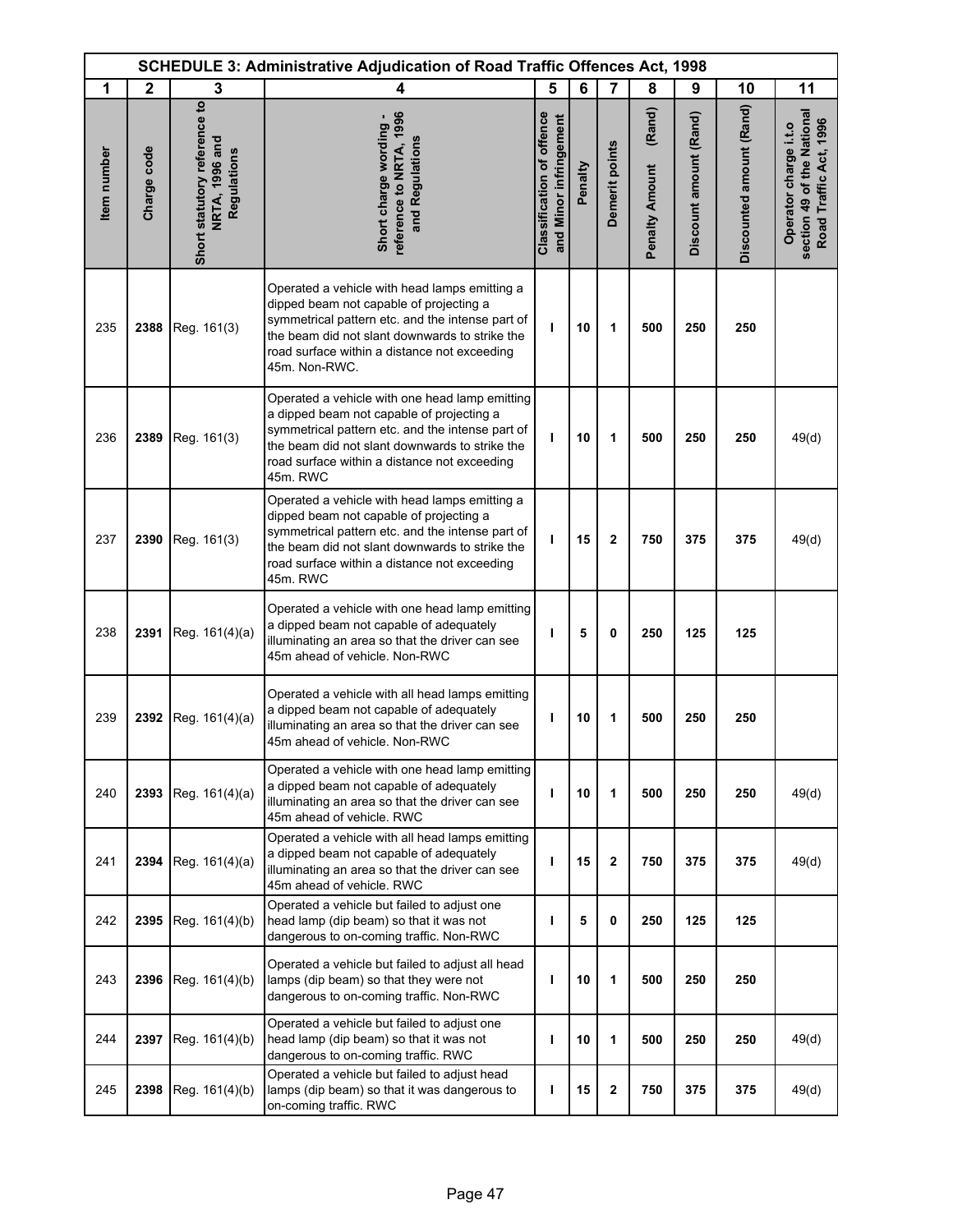|             | <b>SCHEDULE 3: Administrative Adjudication of Road Traffic Offences Act, 1998</b> |                                                               |                                                                                                                                                                                                                                   |                                                            |         |                |                                 |                        |                          |                                                                               |
|-------------|-----------------------------------------------------------------------------------|---------------------------------------------------------------|-----------------------------------------------------------------------------------------------------------------------------------------------------------------------------------------------------------------------------------|------------------------------------------------------------|---------|----------------|---------------------------------|------------------------|--------------------------|-------------------------------------------------------------------------------|
| 1           | $\mathbf{2}$                                                                      | 3                                                             | 4                                                                                                                                                                                                                                 | 5                                                          | 6       | $\overline{7}$ | 8                               | 9                      | 10                       | 11                                                                            |
| Item number | Charge code                                                                       | Short statutory reference to<br>NRTA, 1996 and<br>Regulations | eference to NRTA, 1996<br>Short charge wording<br>and Regulations                                                                                                                                                                 | <b>Classification of offence</b><br>and Minor infringement | Penalty | Demerit points | (Rand)<br><b>Penalty Amount</b> | Discount amount (Rand) | Discounted amount (Rand) | section 49 of the National<br>Road Traffic Act, 1996<br>Operator charge i.t.o |
| 246         | 2399                                                                              | Reg. 161(4)(c)                                                | Operated a vehicle but failed to adjust a head<br>lamp according to Reg. 161(1) and (3) so that<br>the dipped beam deflected to the right. Non-<br><b>RWC</b>                                                                     | ı                                                          | 5       | 0              | 250                             | 125                    | 125                      |                                                                               |
| 247         | 2400                                                                              | Reg. 161(4)(c)                                                | Operated a vehicle but failed to adjust head<br>lamps according to Reg. 161(1) and (3) so that<br>the dipped beam deflected to the right. Non-<br><b>RWC</b>                                                                      | L                                                          | 10      | 1              | 500                             | 250                    | 250                      |                                                                               |
| 248         | 2401                                                                              | Reg. 161(4)(c)                                                | Operated a vehicle but failed to adjust a head<br>lamp according to Reg. 161(1) and (3) so that<br>the dipped beam deflected to the right. RWC                                                                                    | T                                                          | 10      | 1              | 500                             | 250                    | 250                      | 49(d)                                                                         |
| 249         | 2402                                                                              | Reg. 161(4)(c)                                                | Operated a vehicle but failed to adjust head<br>lamps according to Reg. 161(1) and (3) so that<br>the dipped beam deflected to the right. RWC                                                                                     | т                                                          | 15      | 2              | 750                             | 375                    | 375                      | 49(d)                                                                         |
| 250         | 2403                                                                              |                                                               | Vehicle with a daytime running lamp fitted less<br>Reg. 161A(2)(a) than 250 millimetres or more than 1,5m above<br>ground level. Non-RWC                                                                                          | $\mathbf{I}$                                               | 5       | 0              | 250                             | 125                    | 125                      |                                                                               |
| 251         | 2404                                                                              |                                                               | Vehicle with daytime running lamps fitted less<br>Reg. 161A(2)(a) than 250 millimetres or more than 1,5m above<br>ground level. Non-RWC                                                                                           | т                                                          | 10      | 1              | 500                             | 250                    | 250                      |                                                                               |
| 252         | 2405                                                                              |                                                               | Vehicle with a daytime running lamp fitted less<br>Reg. 161A(2)(a) than 250 millimetres or more than 1,5m above<br>ground level. RWC                                                                                              | т                                                          | 10      | 1              | 500                             | 250                    | 250                      | 49(d)                                                                         |
| 253         | 2406                                                                              |                                                               | Vehicle with daytime running lamps fitted less<br>Reg. 161A(2)(a) than 250 millimetres or more than 1,5m above<br>ground level. RWC                                                                                               | ı                                                          | 15      | 2              | 750                             | 375                    | 375                      | 49(d)                                                                         |
| 254         |                                                                                   |                                                               | Operated a vehicle with a daytime running lamp<br>2407 Reg. $161A(2)(b)$ which did cause discomfort to the driver of the<br>vehicle. Non-RWC                                                                                      |                                                            |         |                | 250                             | 125                    | 125                      |                                                                               |
| 255         | 2408                                                                              |                                                               | Operated a vehicle with daytime running lamps<br>Reg. 161A(2)(b) which did cause discomfort to the driver of the<br>vehicle. Non-RWC                                                                                              | ı                                                          | 10      | 1              | 500                             | 250                    | 250                      |                                                                               |
| 256         | 2409                                                                              |                                                               | Operated a vehicle with a daytime running lamp<br>Reg. 161A(2)(b) which did cause discomfort to the driver of the<br>vehicle. RWC                                                                                                 | T                                                          | 10      | 1              | 500                             | 250                    | 250                      | 49(d)                                                                         |
| 257         | 2410                                                                              |                                                               | Operated a vehicle with daytime running lamps<br>Reg. 161A(2)(b) which did cause discomfort to the driver of the<br>vehicle. RWC                                                                                                  | ı                                                          | 15      | 2              | 750                             | 375                    | 375                      | 49(d)                                                                         |
| 258         | 2411                                                                              | Reg. 161A(3)                                                  | Operated a vehicle whilst the rear lamps were<br>not on at the same time as the daytime running<br>lamps or that these daytime running lamps did<br>not switch off automatically when the head<br>lamps were switched on. Non-RWC | T                                                          | 5       | 0              | 250                             | 125                    | 125                      |                                                                               |
| 259         | 2412                                                                              | Reg. 161A(3)                                                  | Operated a vehicle whilst the rear lamps were<br>not on at the same time as the daytime running<br>lamps or that these daytime running lamps did<br>not switch off automatically when the head<br>lamps were switched on. RWC     | т                                                          | 10      | 1              | 500                             | 250                    | 250                      | 49(d)                                                                         |
| 260         | 2413                                                                              | Reg. 162(a)                                                   | Stopped or parked a vehicle but did not dip the<br>beam of the head/parking lamp. Non-RWC                                                                                                                                         | п                                                          | 5       | 0              | 250                             | 125                    | 125                      |                                                                               |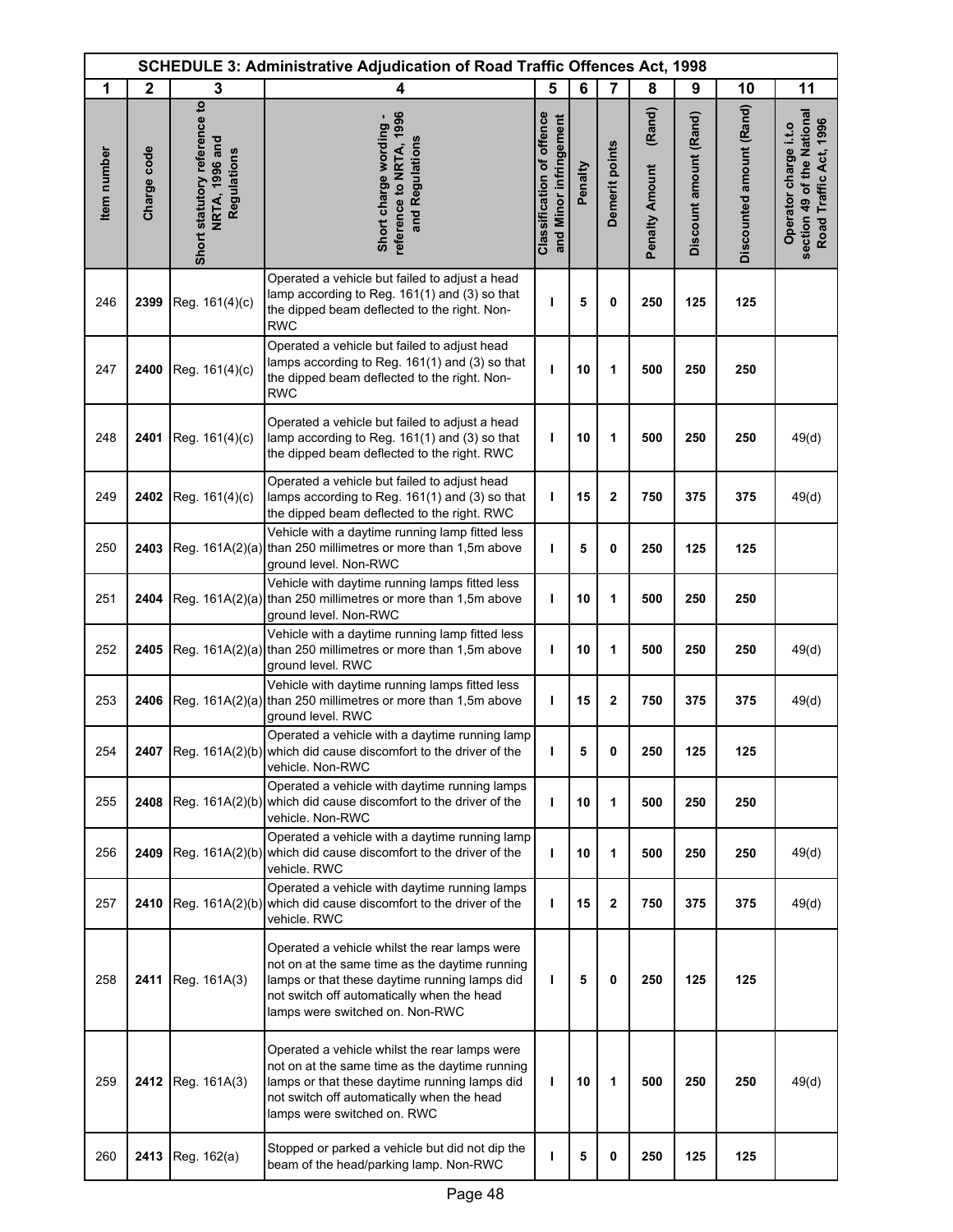|             | <b>SCHEDULE 3: Administrative Adjudication of Road Traffic Offences Act, 1998</b> |                                                               |                                                                                                                                                                   |                                                            |         |                |                                 |                        |                          |                                                                               |
|-------------|-----------------------------------------------------------------------------------|---------------------------------------------------------------|-------------------------------------------------------------------------------------------------------------------------------------------------------------------|------------------------------------------------------------|---------|----------------|---------------------------------|------------------------|--------------------------|-------------------------------------------------------------------------------|
| 1           | $\mathbf{2}$                                                                      | 3                                                             | 4                                                                                                                                                                 | 5                                                          | 6       | $\overline{7}$ | 8                               | 9                      | 10                       | 11                                                                            |
| Item number | Charge code                                                                       | Short statutory reference to<br>NRTA, 1996 and<br>Regulations | reference to NRTA, 1996<br>Short charge wording -<br>and Regulations                                                                                              | <b>Classification of offence</b><br>and Minor infringement | Penalty | Demerit points | (Rand)<br><b>Penalty Amount</b> | Discount amount (Rand) | Discounted amount (Rand) | section 49 of the National<br>Road Traffic Act, 1996<br>Operator charge i.t.o |
| 261         | 2414                                                                              | Reg. 162(a)                                                   | Stopped or parked a vehicle but did not dip the<br>beam of the head/parking lamp. RWC                                                                             | т                                                          | 10      | 1              | 500                             | 250                    | 250                      | 49(d)                                                                         |
| 262         | 2415                                                                              | Reg. 162(b)                                                   | Stopped or parked a vehicle on a public road<br>and switched off the head lamps without<br>switching on the fog/parking lamps. Non-RWC                            | ı                                                          | 5       | 0              | 250                             | 125                    | 125                      |                                                                               |
| 263         | 2416                                                                              | Reg. 162(b)                                                   | Stopped or parked a vehicle on a public road<br>and switched off the head lamps without<br>switching on the fog/parking lamps. RWC                                | H                                                          | 10      | 1              | 500                             | 250                    | 250                      | 49(d)                                                                         |
| 264         | 2417                                                                              | Reg. 163(1)                                                   | Operated a vehicle on which too many<br>front/rear lamps were mounted. Lamps also<br>displayed in the wrong position. Non-RWC                                     | I                                                          | 5       | 0              | 250                             | 125                    | 125                      |                                                                               |
| 265         | 2418                                                                              | Reg. 163(1)                                                   | Operated a vehicle on which too many<br>front/rear lamps were mounted. Lamps also<br>displayed in the wrong position. RWC                                         | т                                                          | 10      | 1              | 500                             | 250                    | 250                      | 49(d)                                                                         |
| 266         | 2419                                                                              | Reg. 163(2)(a)                                                | Operated a vehicle on which the front fog lamps<br>were incorrectly adjusted and could only emit a<br>dipped beam. Non-RWC                                        | $\mathbf{I}$                                               | 5       | 0              | 250                             | 125                    | 125                      |                                                                               |
| 267         | 2420                                                                              | Reg. 163(2)(a)                                                | Operated a vehicle on which the front fog lamps<br>were incorrectly adjusted and could only emit a<br>dipped beam. RWC                                            | т                                                          | 10      | 1              | 500                             | 250                    | 250                      | 49(d)                                                                         |
| 268         | 2421                                                                              | Reg. 163(2)(b)                                                | Operated a vehicle on a public road with front<br>and rear fog lamp or lamps that could be<br>brought into operation separately. Non-RWC                          | ı                                                          | 5       | 0              | 250                             | 125                    | 125                      |                                                                               |
| 269         |                                                                                   | 2422 Reg. 163(2)(b)                                           | Operated a vehicle on a public road with front<br>and rear fog lamp or lamps that could be<br>brought into operation separately. RWC                              |                                                            | 10      | 1              | 500                             | 250                    | 250                      | 49(d)                                                                         |
| 270         | 2423                                                                              | Reg. 163(3)(a)                                                | Operated a vehicle with the front fog lamp's<br>highest point illuminating the surface being<br>higher than that of a head lamp. Non-RWC                          | ı                                                          | 5       | 0              | 250                             | 125                    | 125                      |                                                                               |
| 271         | 2424                                                                              | Reg. 163(3)(a)                                                | Operated a vehicle with the front fog lamp's<br>highest point illuminating the surface being<br>higher than that of a head lamp. RWC                              | т                                                          | 10      | 1              | 500                             | 250                    | 250                      | 49(d)                                                                         |
| 272         | 2425                                                                              | Reg. 163(3)(b)                                                | Operated a vehicle with the rear fog lamp's<br>lowest/highest points illuminating the surface<br>not complying with the provisions of the<br>regulations. Non-RWC | ı                                                          | 5       | 0              | 250                             | 125                    | 125                      |                                                                               |
| 273         | 2426                                                                              | Reg. 163(3)(b)                                                | Operated a vehicle with the rear fog lamp's<br>lowest/highest points illuminating the surface<br>not complying with the provisions of the<br>regulations. RWC     | ı                                                          | 10      | 1              | 500                             | 250                    | 250                      | 49(d)                                                                         |
| 274         | 2427                                                                              | Reg. 163(4)(a)                                                | Operated a vehicle fitted with fog and parking<br>lamp/lamps that were incapable of functioning<br>simultaneously. Non-RWC                                        | т                                                          | 5       | 0              | 250                             | 125                    | 125                      |                                                                               |
| 275         | 2428                                                                              | Reg. 163(4)(a)                                                | Operated a vehicle fitted with fog and parking<br>lamp/lamps that were incapable of functioning<br>simultaneously. RWC                                            | ı                                                          | 10      | 1              | 500                             | 250                    | 250                      | 49(d)                                                                         |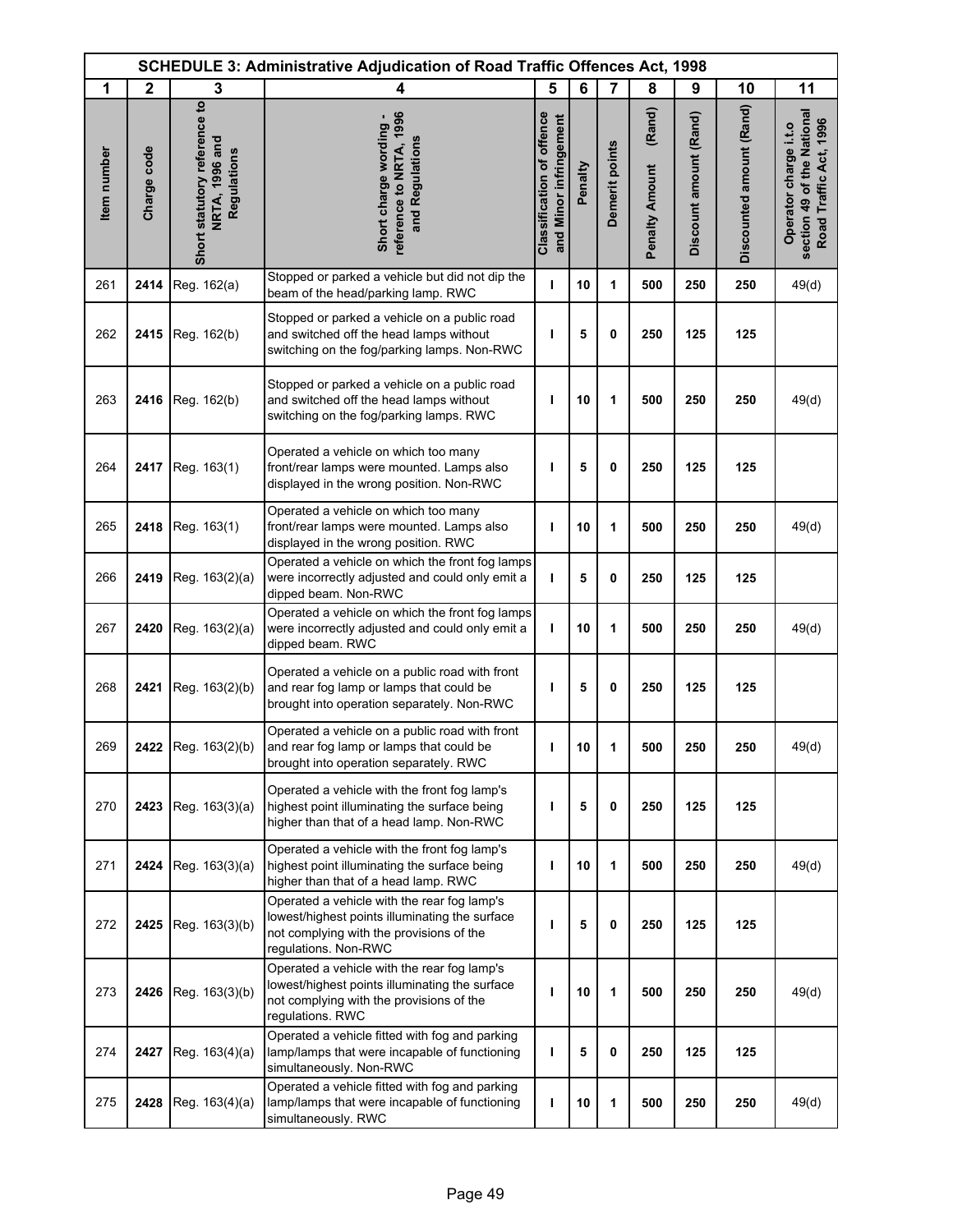|             | <b>SCHEDULE 3: Administrative Adjudication of Road Traffic Offences Act, 1998</b> |                                                               |                                                                                                                                                                                                                                                                                                                      |                                                            |         |                         |                                 |                        |                          |                                                                               |
|-------------|-----------------------------------------------------------------------------------|---------------------------------------------------------------|----------------------------------------------------------------------------------------------------------------------------------------------------------------------------------------------------------------------------------------------------------------------------------------------------------------------|------------------------------------------------------------|---------|-------------------------|---------------------------------|------------------------|--------------------------|-------------------------------------------------------------------------------|
| 1           | $\mathbf{2}$                                                                      | 3                                                             | 4                                                                                                                                                                                                                                                                                                                    | 5                                                          | 6       | $\overline{7}$          | 8                               | 9                      | 10                       | 11                                                                            |
| Item number | Charge code                                                                       | Short statutory reference to<br>NRTA, 1996 and<br>Regulations | reference to NRTA, 1996<br>Short charge wording -<br>and Regulations                                                                                                                                                                                                                                                 | <b>Classification of offence</b><br>and Minor infringement | Penalty | Demerit points          | (Rand)<br><b>Penalty Amount</b> | Discount amount (Rand) | Discounted amount (Rand) | section 49 of the National<br>Road Traffic Act, 1996<br>Operator charge i.t.o |
| 276         | 2429                                                                              | Reg. 163(4)(b)                                                | Operated a vehicle fitted with two fog lamps in<br>front, portion of the illuminating surface of these<br>lamps being further than 400mm from the outer<br>edge of the front of the vehicle. Parking lamps<br>also not compliant by not being able to be<br>switched on simultaneously with fog lamps.<br>Non-RWC    | I.                                                         | 5       | 0                       | 250                             | 125                    | 125                      |                                                                               |
| 277         | 2430                                                                              | Reg. 163(4)(b)                                                | Operated a vehicle fitted with two fog lamps in<br>front, portion of the illuminating surface of these<br>lamps being further than 400mm from the outer<br>edge of the front of the vehicle. Parking lamps<br>also not compliant by not being able to be<br>switched on simultaneously with fog lamps.<br><b>RWC</b> | L                                                          | 10      | 1                       | 500                             | 250                    | 250                      | 49(d)                                                                         |
| 278         | 2431                                                                              | Reg. 163(5)                                                   | Operated a motor cycle with a side car. Only<br>the motor cycle being fitted with a fog lamp or<br>side car not equipped with a parking lamp or<br>not capable of functioning simultaneously with<br>fog lamp if fitted with one                                                                                     | т                                                          | 5       | 0                       | 250                             | 125                    | 125                      |                                                                               |
| 279         | 2432                                                                              | Reg. 163(5)                                                   | Operated a motor cycle with a side car fitted<br>with a fog lamp. Motor cycle did not have a<br>fog/parking lamp that could be brought into<br>operation simultaneously with fog lamp of side<br>car.                                                                                                                | ı                                                          | 5       | 0                       | 250                             | 125                    | 125                      |                                                                               |
| 280         | 2433                                                                              | Reg. 163(6)                                                   | Operated a vehicle with the fog lamps on, whilst<br>the visibility was good. Non-RWC                                                                                                                                                                                                                                 | $\mathbf{I}$                                               | 10      | 1                       | 500                             | 250                    | 250                      |                                                                               |
| 281         |                                                                                   | 2434 Reg. 163(6)                                              | Operated a vehicle with the fog lamps on, whilst<br>the visibility was good. RWC                                                                                                                                                                                                                                     | т                                                          | 15      | $\overline{\mathbf{2}}$ | 750                             | 375                    | 375                      | 49(d)                                                                         |
| 282         | 2435                                                                              | Reg. 164(3)(a)                                                | Operated a vehicle with one parking lamp (front<br>or rear) not fitted on the right side of vehicle.<br>Non-RWC                                                                                                                                                                                                      | L                                                          | 5       | 0                       | 250                             | 125                    | 125                      |                                                                               |
| 283         | 2436                                                                              | Reg. 164(3)(a)                                                | Operated a vehicle with one parking lamp (front<br>or rear) not fitted on the right side of vehicle.<br><b>RWC</b>                                                                                                                                                                                                   | т                                                          | 10      | 1                       | 500                             | 250                    | 250                      | 49(d)                                                                         |
| 284         | 2437                                                                              | Reg. 164(3)(b)                                                | Operated a vehicle with two parking lamps<br>which were positioned incorrectly. Portion of the<br>illuminating surface was not further than<br>400mm from outer edge of vehicle. Non-RWC                                                                                                                             | ı                                                          | 10      | 1                       | 500                             | 250                    | 250                      |                                                                               |
| 285         | 2438                                                                              | Reg. 164(3)(b)                                                | Operated a vehicle with two parking lamps<br>which were positioned incorrectly. Portion of the<br>illuminating surface was not further than<br>400mm from outer edge of vehicle. RWC                                                                                                                                 | т                                                          | 15      | $\mathbf 2$             | 750                             | 375                    | 375                      | 49(d)                                                                         |
| 286         | 2439                                                                              | Reg. 164(3)(b)                                                | Operated a vehicle registered before<br>01/07/1990 with two parking lamps which were<br>positioned incorrectly. Portion of the<br>illuminating surface was not further than<br>500mm from outer edge of vehicle. Non-RWC                                                                                             | т                                                          | 10      | 1                       | 500                             | 250                    | 250                      |                                                                               |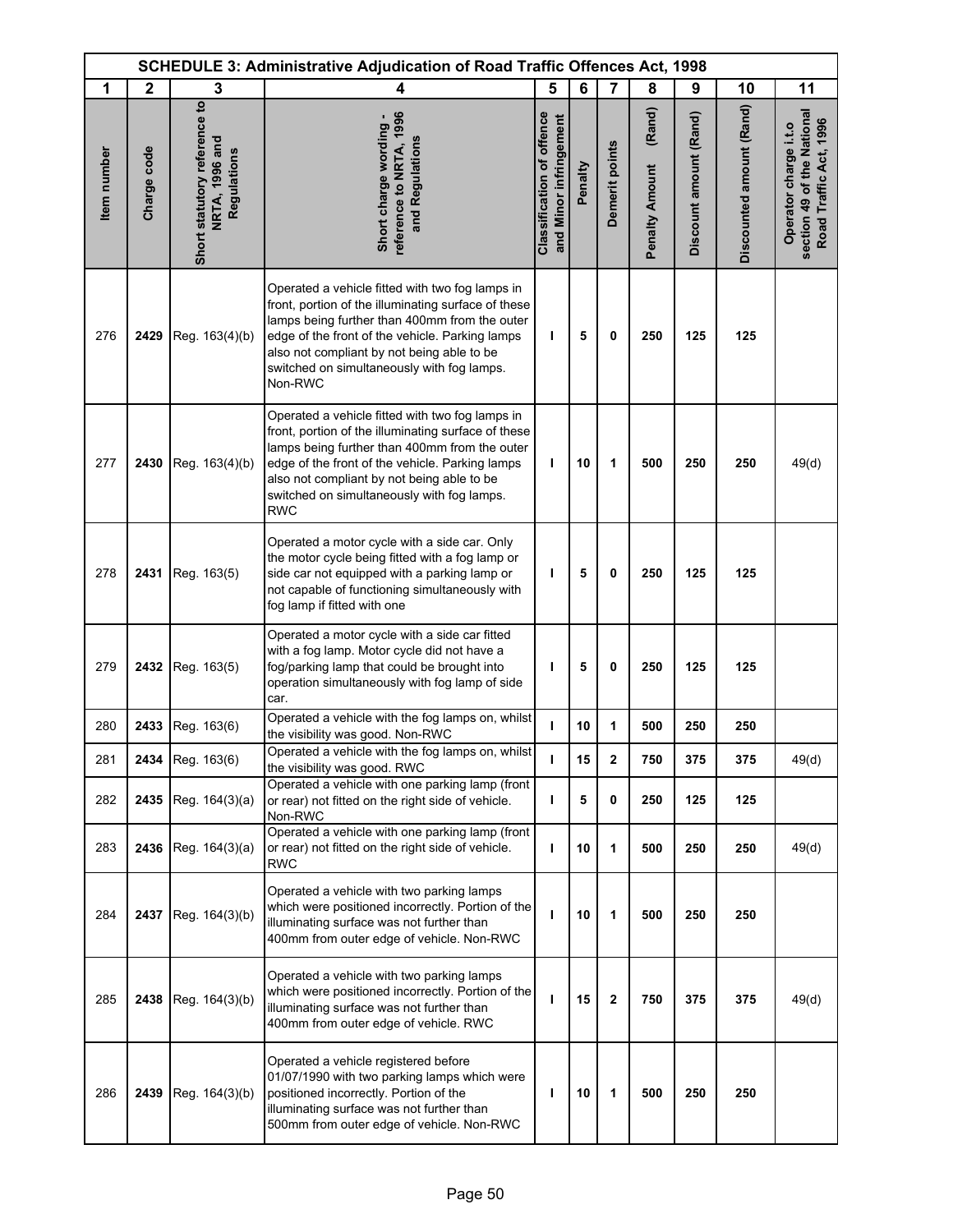| <b>SCHEDULE 3: Administrative Adjudication of Road Traffic Offences Act, 1998</b> |              |                                                               |                                                                                                                                                                                                                                                                                       |                                                            |         |                |                                 |                        |                          |                                                                               |
|-----------------------------------------------------------------------------------|--------------|---------------------------------------------------------------|---------------------------------------------------------------------------------------------------------------------------------------------------------------------------------------------------------------------------------------------------------------------------------------|------------------------------------------------------------|---------|----------------|---------------------------------|------------------------|--------------------------|-------------------------------------------------------------------------------|
| 1                                                                                 | $\mathbf{2}$ | 3                                                             | 4                                                                                                                                                                                                                                                                                     | 5                                                          | 6       | $\overline{7}$ | 8                               | 9                      | 10                       | 11                                                                            |
| <b>Item</b> number                                                                | Charge code  | Short statutory reference to<br>NRTA, 1996 and<br>Regulations | eference to NRTA, 1996<br>Short charge wording -<br>and Regulations                                                                                                                                                                                                                   | <b>Classification of offence</b><br>and Minor infringement | Penalty | Demerit points | (Rand)<br><b>Penalty Amount</b> | Discount amount (Rand) | Discounted amount (Rand) | section 49 of the National<br>Road Traffic Act, 1996<br>Operator charge i.t.o |
| 287                                                                               | 2440         | Reg. 164(3)(b)                                                | Operated a vehicle registered before<br>01/07/1990 with two parking lamps which were<br>positioned incorrectly. Portion of the<br>illuminating surface was not further than<br>500mm from outer edge of vehicle. RWC                                                                  | т                                                          | 15      | $\mathbf{2}$   | 750                             | 375                    | 375                      | 49(d)                                                                         |
| 288                                                                               | 2441         | Reg. 165(1)                                                   | Operated a vehicle which did not have a head<br>lamp which was so placed that the portion of its<br>illuminating surface from the centre line was<br>within 400mm from the outer edge of the<br>vehicle. No parking lamps were kept lighted on<br>that side of the vehicle. Non-RWC   | т                                                          | 5       | 0              | 250                             | 125                    | 125                      |                                                                               |
| 289                                                                               |              | 2442 Reg. 165(1)                                              | Operated a vehicle which did not have head<br>lamps which were so placed that the portion of<br>the illuminating surfaces from the centre line<br>was within 400mm from the outer edges of the<br>vehicle. No parking lamps were kept lighted on<br>that side of the vehicle. Non-RWC | т                                                          | 10      | 1              | 500                             | 250                    | 250                      |                                                                               |
| 290                                                                               | 2443         | Reg. 165(1)                                                   | Operated a vehicle which did not have a head<br>lamp which was so placed that the portion of its<br>illuminating surface from the centre line was<br>within 400mm from the outer edge of the<br>vehicle. No parking lamps were kept lighted on<br>that side of the vehicle. RWC       | т                                                          | 10      | 1              | 500                             | 250                    | 250                      | 49(d)                                                                         |
| 291                                                                               |              | 2444 Reg. 165(1)                                              | Operated a vehicle which did not have head<br>lamps which were so placed that the portion of<br>the illuminating surfaces from the centre line<br>was within 400mm from the outer edges of the<br>vehicle. No parking lamps were kept lighted on<br>that side of the vehicle. RWC     | т                                                          | 15      | 2              | 750                             | 375                    | 375                      | 49(d)                                                                         |
| 292                                                                               |              | <b>2445</b> Reg. $165(2)$                                     | Operated a vehicle on a public road of which<br>only the parking lamps were lighted while such<br>vehicle was in motion. Non-RWC                                                                                                                                                      | т                                                          | 5       | 0              | 250                             | 125                    | 125                      |                                                                               |
| 293                                                                               | 2446         | Reg. 165(2)                                                   | Operated a vehicle on a public road of which<br>only the parking lamps were lighted while such<br>vehicle was in motion. RWC                                                                                                                                                          | L                                                          | 10      | 1              | 500                             | 250                    | 250                      | 49(d)                                                                         |
| 294                                                                               | 2447         | Reg. 166(1)                                                   | Operated a vehicle with only one front position<br>lamp on one side of the widest part of a vehicle,<br>combination of vehicles or any load projected<br>more than 400mm beyond the illuminating<br>surface which was visible from the front. Non-<br>RWC                             | т                                                          | 5       | 0              | 250                             | 125                    | 125                      |                                                                               |
| 295                                                                               | 2448         | Reg. 166(1)                                                   | Operated a vehicle with only one front position<br>lamp on the widest part of a vehicle,<br>combination of vehicles or any load projected<br>more than 400mm beyond the illuminating<br>surface which was visible from the front. Non-<br><b>RWC</b>                                  | т                                                          | 10      | 1              | 500                             | 250                    | 250                      |                                                                               |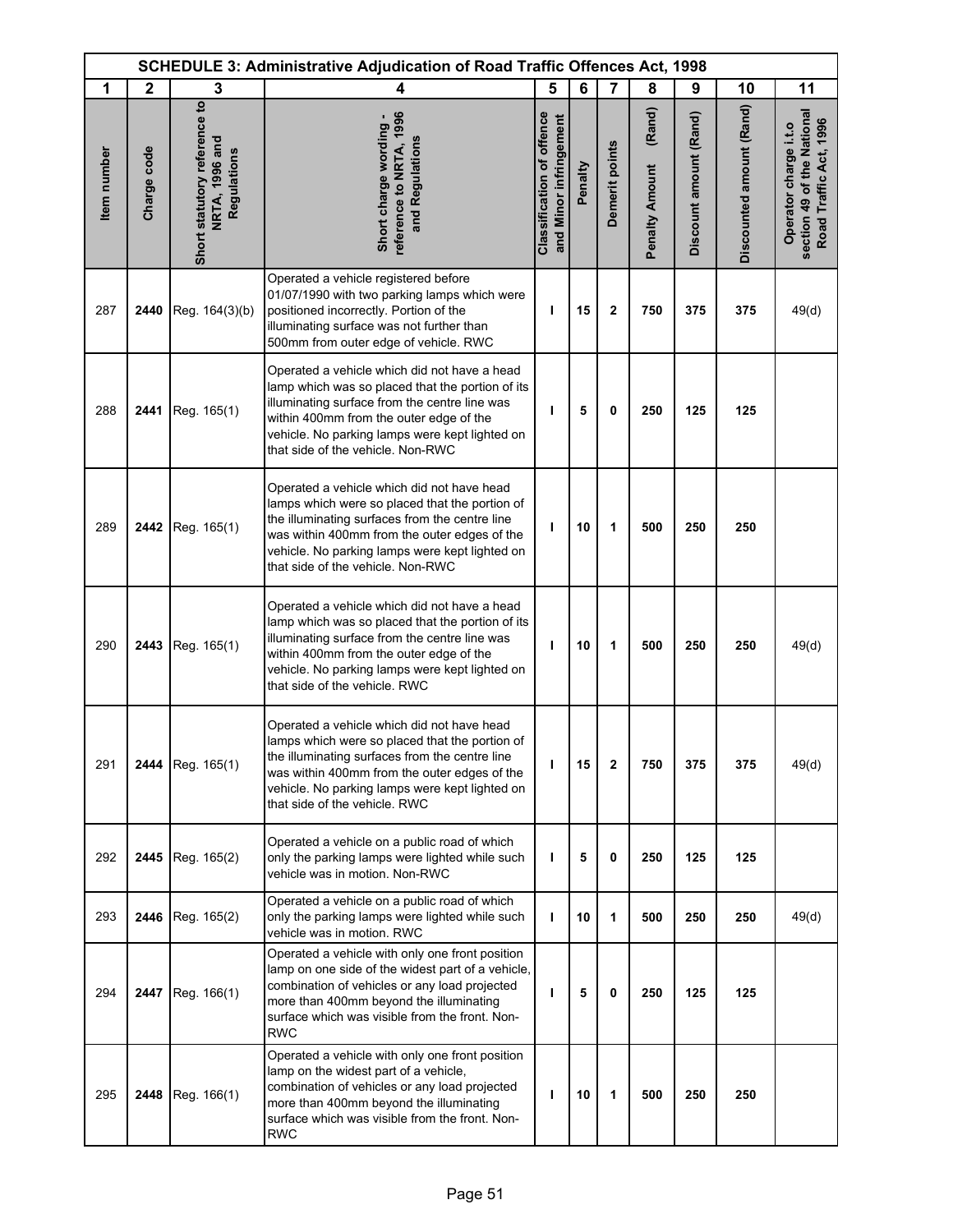|             | SCHEDULE 3: Administrative Adjudication of Road Traffic Offences Act, 1998 |                                                               |                                                                                                                                                                                                                                                          |                                                            |         |                |                                 |                        |                          |                                                                               |
|-------------|----------------------------------------------------------------------------|---------------------------------------------------------------|----------------------------------------------------------------------------------------------------------------------------------------------------------------------------------------------------------------------------------------------------------|------------------------------------------------------------|---------|----------------|---------------------------------|------------------------|--------------------------|-------------------------------------------------------------------------------|
| 1           | $\mathbf 2$                                                                | 3                                                             | $\overline{\mathbf{4}}$                                                                                                                                                                                                                                  | 5                                                          | 6       | $\overline{7}$ | 8                               | 9                      | 10                       | 11                                                                            |
| Item number | Charge code                                                                | Short statutory reference to<br>NRTA, 1996 and<br>Regulations | reference to NRTA, 1996<br>Short charge wording<br>and Regulations                                                                                                                                                                                       | <b>Classification of offence</b><br>and Minor infringement | Penalty | Demerit points | (Rand)<br><b>Penalty Amount</b> | Discount amount (Rand) | Discounted amount (Rand) | section 49 of the National<br>Road Traffic Act, 1996<br>Operator charge i.t.o |
| 296         | 2449                                                                       | Reg. 166(1)                                                   | Operated a vehicle with no position lamps on<br>either side of the widest part of a vehicle,<br>combination of vehicles or any load projected<br>more than 400mm beyond the illuminating<br>surface which were visible from the front. RWC               | т                                                          | 10      | 1              | 500                             | 250                    | 250                      | 49(d)                                                                         |
| 297         | 2450                                                                       | Reg. 166(1)                                                   | Operated a vehicle with no position lamps on<br>either side of the widest part of a vehicle,<br>combination of vehicles or any load projected<br>more than 400mm beyond the illuminating<br>surface or the lamps were not visible from the<br>front. RWC | ı                                                          | 15      | 2              | 750                             | 375                    | 375                      | 49(d)                                                                         |
| 298         | 2451                                                                       | Reg. 166(2)(a)                                                | Operated a vehicle on a public road registered<br>for the firs t time prior to 1 January 1985 with a<br>front-position lamp not fitted as high as possible<br>above ground level. Non-RWC                                                                | ı                                                          | 5       | 0              | 250                             | 125                    | 125                      |                                                                               |
| 299         | 2452                                                                       | Reg. 166(2)(a)                                                | Operated a vehicle on a public road registered<br>for the firs t time prior to 1 January 1985 with a<br>front-position lamp not fitted as high as possible<br>above ground level. RWC                                                                    | ı                                                          | 10      | 1              | 500                             | 250                    | 250                      | 49(d)                                                                         |
| 300         | 2453                                                                       | Reg. 166(2)(a)                                                | Operated a vehicle on a public road registered<br>for the first time prior to 1 January 1985 with<br>front-position lamps not fitted as high as<br>possible above ground level. Non-RWC                                                                  | п                                                          | 5       | 0              | 250                             | 125                    | 125                      |                                                                               |
| 301         | 2454                                                                       | Reg. 166(2)(a)                                                | Operated a vehicle on a public road registered<br>for the first time prior to 1 January 1985 with<br>front-position lamps not fitted as high as<br>possible above ground level. RWC                                                                      | п                                                          | 10      | 1              | 500                             | 250                    | 250                      | 49(d)                                                                         |
| 302         | 2455                                                                       | Reg. 166(2)(a)                                                | Operated a vehicle, combination of vehicles or<br>any load thereon which was not fitted with a<br>front position lamp which complied with the<br>width and height requirements. Non-RWC                                                                  | п                                                          | 5       | 0              | 250                             | 125                    | 125                      |                                                                               |
| 303         | 2456                                                                       | Reg. 166(2)(a)                                                | Operated a vehicle, combination of vehicles or<br>any load thereon which was not fitted with a<br>front position lamp which complied with the<br>width and height requirements. RWC                                                                      | п                                                          | 10      | 1              | 500                             | 250                    | 250                      | 49(d)                                                                         |
| 304         | 2457                                                                       | Reg. 166(2)(a)                                                | Operated a vehicle, combination of vehicles or<br>any load thereon which was not fitted with a<br>front position lamp which complied with the<br>width and height requirements. Non-RWC                                                                  | п                                                          | 5       | 0              | 250                             | 125                    | 125                      |                                                                               |
| 305         | 2458                                                                       | Reg. 166(2)(a)                                                | Operated a vehicle, combination of vehicles or<br>any load thereon which was not fitted with a<br>front position lamp which complied with the<br>width and height requirements (Reg. 166 (1)).<br><b>RWC</b>                                             | ı                                                          | 10      | 1              | 500                             | 250                    | 250                      | 49(d)                                                                         |
| 306         | 2459                                                                       | Reg. 166(2)(a)                                                | Operated a trailer etc. with a front-position lamp<br>in the wrong place. Non-RWC                                                                                                                                                                        | L                                                          | 5       | 0              | 250                             | 125                    | 125                      |                                                                               |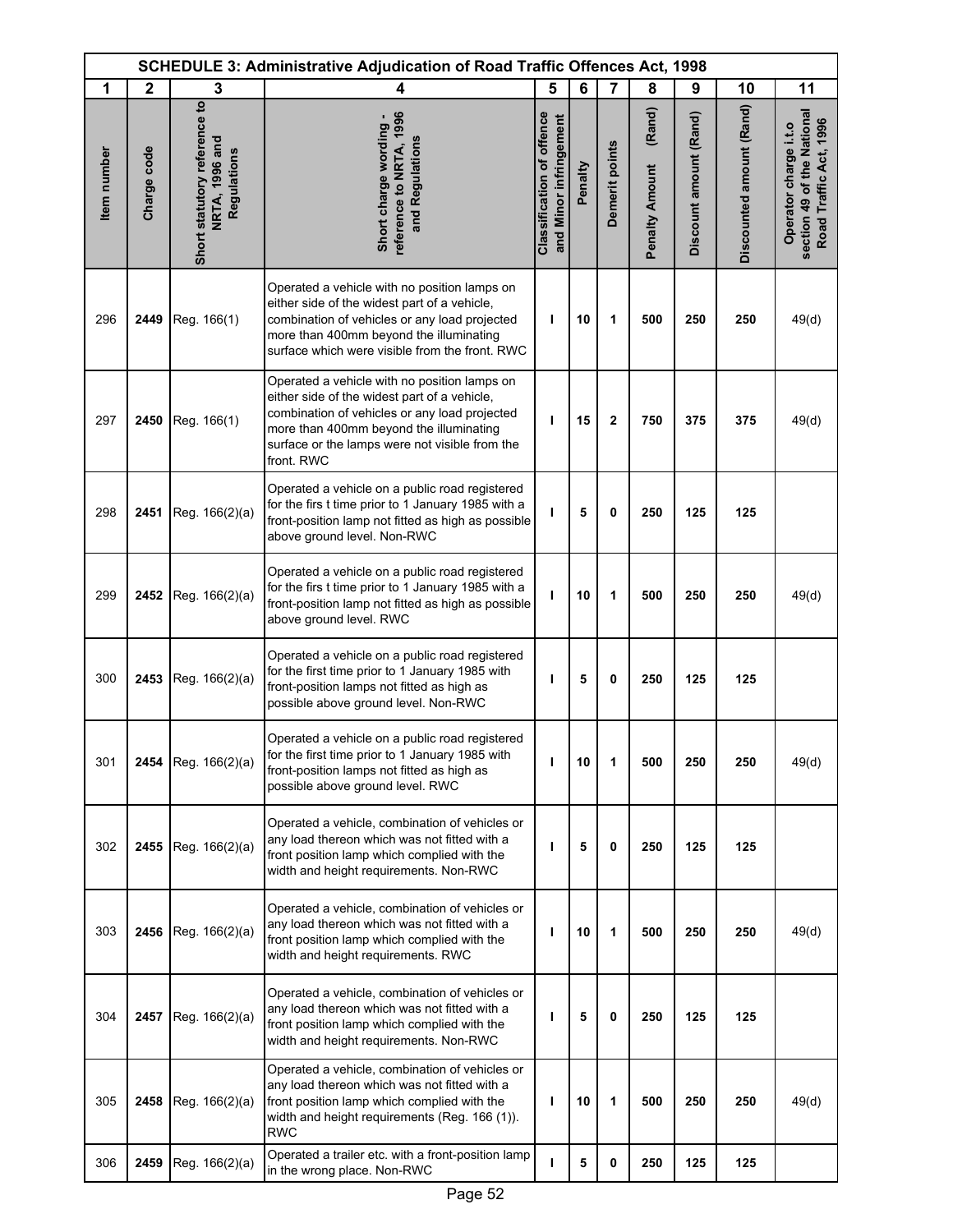|             |              |                                                               | <b>SCHEDULE 3: Administrative Adjudication of Road Traffic Offences Act, 1998</b>                                                                                                                                       |                                                            |         |                |                                 |                        |                          |                                                                               |
|-------------|--------------|---------------------------------------------------------------|-------------------------------------------------------------------------------------------------------------------------------------------------------------------------------------------------------------------------|------------------------------------------------------------|---------|----------------|---------------------------------|------------------------|--------------------------|-------------------------------------------------------------------------------|
| 1           | $\mathbf{2}$ | 3                                                             | 4                                                                                                                                                                                                                       | 5                                                          | 6       | $\overline{7}$ | 8                               | 9                      | 10                       | 11                                                                            |
| Item number | Charge code  | Short statutory reference to<br>NRTA, 1996 and<br>Regulations | reference to NRTA, 1996<br>Short charge wording<br>and Regulations                                                                                                                                                      | <b>Classification of offence</b><br>and Minor infringement | Penalty | Demerit points | (Rand)<br><b>Penalty Amount</b> | Discount amount (Rand) | Discounted amount (Rand) | section 49 of the National<br>Road Traffic Act, 1996<br>Operator charge i.t.o |
| 307         | 2460         | Reg. 166(2)(a)                                                | Operated a trailer etc. with a front-position lamp<br>in the wrong place. RWC                                                                                                                                           | T                                                          | 10      | 1              | 500                             | 250                    | 250                      | 49(d)                                                                         |
| 308         | 2461         | Reg. 166(2)(a)                                                | Operated a trailer etc. with front-position lamps<br>in the wrong place. Non-RWC                                                                                                                                        | т                                                          | 5       | 0              | 250                             | 125                    | 125                      |                                                                               |
| 309         | 2462         | Reg. 166(2)(a)                                                | Operated a trailer etc. with front-position lamps<br>in the wrong place. RWC                                                                                                                                            | т                                                          | 10      | 1              | 500                             | 250                    | 250                      | 49(d)                                                                         |
| 310         | 2463         | Reg. 166(2)(b)                                                | Front position lamp did not emit white light. Non-<br><b>RWC</b>                                                                                                                                                        | т                                                          | 5       | 0              | 250                             | 125                    | 125                      |                                                                               |
| 311         | 2464         | Reg. 166(2)(b)                                                | Front position lamps did not emit a white light.<br>Non-RWC                                                                                                                                                             | п                                                          | 5       | 0              | 250                             | 125                    | 125                      |                                                                               |
| 312         | 2465         | Reg. 166(2)(b)                                                | Front position lamp did not emit white light.<br><b>RWC</b>                                                                                                                                                             | T                                                          | 10      | 1              | 500                             | 250                    | 250                      | 49(d)                                                                         |
| 313         | 2466         | Reg. 166(2)(b)                                                | Front position lamps did not emit a white light.<br><b>RWC</b>                                                                                                                                                          | т                                                          | 10      | 1              | 500                             | 250                    | 250                      | 49(d)                                                                         |
| 314         | 2467         | Reg. 167(2)(a)                                                | End-outline marker lamps not fitted as near as<br>possible to outer edges or as high as possible.<br>Non-RWC                                                                                                            | T                                                          | 5       | 0              | 250                             | 125                    | 125                      |                                                                               |
| 315         | 2468         | Reg. 167(2)(a)                                                | End-outline marker lamps not fitted as near as<br>possible to outer edges or as high as possible.<br><b>RWC</b>                                                                                                         | I.                                                         | 10      | 1              | 500                             | 250                    | 250                      | 49(d)                                                                         |
| 316         | 2469         | Reg. 167(2)(b)                                                | End-outline marker lamp did not emit a white<br>light to the front or red light to the rear. Non-<br><b>RWC</b>                                                                                                         | T                                                          | 5       | 0              | 250                             | 125                    | 125                      |                                                                               |
| 317         | 2470         | Reg. 167(2)(b)                                                | End-outline marker lamp did not emit a white<br>light to the front or red light to the rear. RWC                                                                                                                        | T                                                          | 10      | 1              | 500                             | 250                    | 250                      | 49(d)                                                                         |
| 318         | 2471         | Reg. 167(2)(b)                                                | End-outline marker lamps did not emit a white<br>light to the front or red light to the rear. Non-<br>RWC                                                                                                               | т                                                          | 5       | 0              | 250                             | 125                    | 125                      |                                                                               |
| 319         | 2472         | Reg. 167(2)(b)                                                | End-outline marker lamps did not emit a white<br>light to the front or red light to the rear. RWC                                                                                                                       | т                                                          | 10      | 1              | 500                             | 250                    | 250                      | 49(d)                                                                         |
| 320         | 2473         | Reg. 168(1)                                                   | Vehicle registered on/after 01/01/1981 fitted<br>with only one lamp on one side at the rear. Non-<br><b>RWC</b>                                                                                                         | T                                                          | 5       | 0              | 250                             | 125                    | 125                      |                                                                               |
| 321         | 2474         | Reg. 168(1)                                                   | Vehicle registered on/after 01/01/1981 fitted<br>with only one lamp on one side at the rear.<br><b>RWC</b>                                                                                                              | T                                                          | 10      | 1              | 500                             | 250                    | 250                      | 49(d)                                                                         |
| 322         | 2475         | Reg. 168(1)                                                   | Vehicle registered on/after 01/01/1981 not fitted<br>with any lamps at the rear. Non-RWC                                                                                                                                | т                                                          | 10      | 1              | 500                             | 250                    | 250                      |                                                                               |
| 323         | 2476         | Reg. 168(1)                                                   | Vehicle registered on/after 01/01/1981 not fitted<br>with any lamps at the rear. RWC                                                                                                                                    | $\mathbf{I}$                                               | 15      | $\mathbf{2}$   | 750                             | 375                    | 375                      | 49(d)                                                                         |
| 324         | 2477         | Reg. 168(1)(a)                                                | Vehicle registered before 01/01/1981 fitted with<br>only one lamp emitting a red light on one side<br>at the rear of the vehicle or a red lamp fitted of<br>not at least 2 candelas light intensity. Non-<br><b>RWC</b> | т                                                          | 5       | 0              | 250                             | 125                    | 125                      |                                                                               |
| 325         | 2478         | Reg. 168(1)(a)                                                | Vehicle registered before 01/01/1981 not fitted<br>with any lamps emitting a red light of at least 2<br>candelas intensity on both sides at the rear of<br>the vehicle. Non-RWC                                         | т                                                          | 10      | 1              | 500                             | 250                    | 250                      |                                                                               |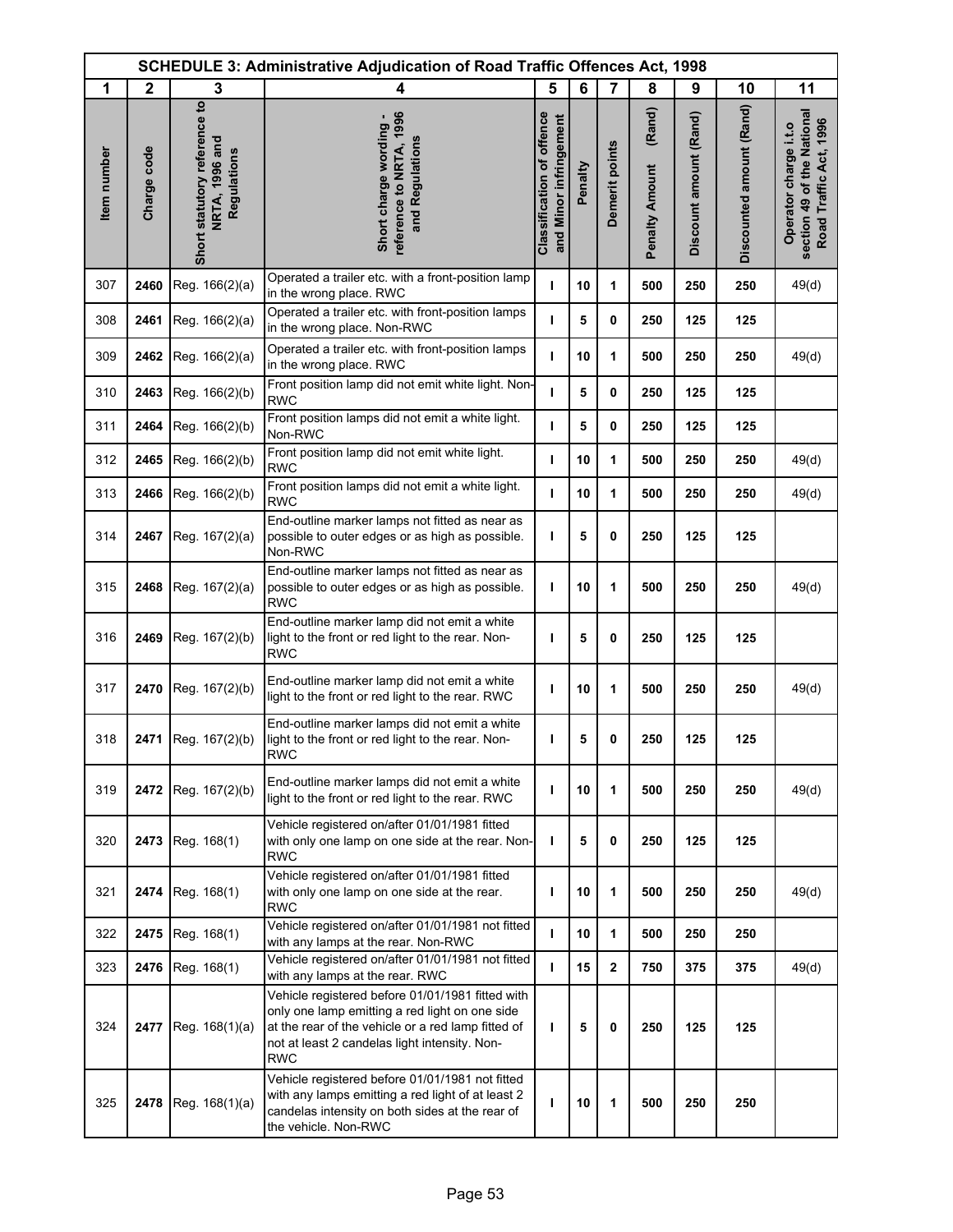|             | <b>SCHEDULE 3: Administrative Adjudication of Road Traffic Offences Act, 1998</b> |                                                               |                                                                                                                                                                                                     |                                                            |         |                |                                 |                        |                          |                                                                               |
|-------------|-----------------------------------------------------------------------------------|---------------------------------------------------------------|-----------------------------------------------------------------------------------------------------------------------------------------------------------------------------------------------------|------------------------------------------------------------|---------|----------------|---------------------------------|------------------------|--------------------------|-------------------------------------------------------------------------------|
| 1           | $\mathbf{2}$                                                                      | 3                                                             | 4                                                                                                                                                                                                   | 5                                                          | 6       | $\overline{7}$ | 8                               | 9                      | 10                       | 11                                                                            |
| Item number | Charge code                                                                       | Short statutory reference to<br>NRTA, 1996 and<br>Regulations | reference to NRTA, 1996<br>Short charge wording -<br>and Regulations                                                                                                                                | <b>Classification of offence</b><br>and Minor infringement | Penalty | Demerit points | (Rand)<br><b>Penalty Amount</b> | Discount amount (Rand) | Discounted amount (Rand) | section 49 of the National<br>Road Traffic Act, 1996<br>Operator charge i.t.o |
| 326         | 2479                                                                              | Reg. 168(1)(a)                                                | Vehicle registered before 01/01/1981 fitted with<br>only one lamp emitting a red light or not of at<br>least 2 candelas intensity on one side at the<br>rear of the vehicle. RWC                    | ı                                                          | 10      | 1              | 500                             | 250                    | 250                      | 49(d)                                                                         |
| 327         | 2480                                                                              | Reg. 168(1)(a)                                                | Vehicle registered before 01/01/1981 not fitted<br>with any lamps emitting a red light of at least 2<br>candelas intensity on both sides at the rear of<br>the vehicle. RWC                         | т                                                          | 15      | $\mathbf{2}$   | 750                             | 375                    | 375                      | 49(d)                                                                         |
| 328         | 2481                                                                              | Reg. 168(1)(b)<br>& (c)                                       | Rear lamp incorrectly positioned as far as width<br>and height are concerned. 400mm from outer<br>edges/ lower than 350mm /higher than 1,5m.<br>Non-RWC                                             | т                                                          | 5       | 0              | 250                             | 125                    | 125                      |                                                                               |
| 329         | 2482                                                                              | Reg. 168(1)(b)<br>& (c)                                       | Rear lamp incorrectly positioned as far as width<br>and height are concerned. 400mm from outer<br>edges/lower than 350mm /higher than 1,5m.<br><b>RWC</b>                                           | ı                                                          | 10      | 1              | 500                             | 250                    | 250                      | 49(d)                                                                         |
| 330         | 2483                                                                              | Reg. 168(1)(b)<br>& (c)                                       | Rear lamps incorrectly positioned as far as<br>width and height are concerned. 400mm from<br>outer edges/ lower than 350mm /higher than<br>1,5m. Non-RWC                                            | ı                                                          | 10      | 1              | 500                             | 250                    | 250                      |                                                                               |
| 331         | 2484                                                                              | Reg. 168(1)(b)<br>& (c)                                       | Rear lamps incorrectly positioned as far as<br>width and height are concerned. 400mm from<br>outer edges/ lower than 350mm /higher than<br>1,5m. RWC                                                | I                                                          | 15      | $\mathbf 2$    | 750                             | 375                    | 375                      | 49(d)                                                                         |
| 332         | 2485                                                                              | Reg. 168(1)(c)                                                | Rear lamp fitted higher than 2.1m from ground<br>level because the structure of the vehicle not<br>according to standards. Non-RWC                                                                  | т                                                          | 5       | 0              | 250                             | 125                    | 125                      |                                                                               |
| 333         | 2486                                                                              | Reg. 168(1)(c)                                                | Rear lamp fitted higher than 2.1m from ground<br>level because the structure of the vehicle not<br>according to standards. RWC                                                                      | т                                                          | 10      | 1              | 500                             | 250                    | 250                      | 49(d)                                                                         |
| 334         | 2487                                                                              | Reg. 168(1)(c)                                                | Rear lamps fitted higher than 2.1m from ground<br>level because the structure of the vehicle not<br>according to standards. Non-RWC                                                                 | ı                                                          | 10      | 1              | 500                             | 250                    | 250                      |                                                                               |
| 335         | 2488                                                                              | Reg. 168(1)(c)                                                | Rear lamps fitted higher than 2.1m from ground<br>level because the structure of the vehicle not<br>according to standards. RWC                                                                     | ı                                                          | 15      | $\mathbf 2$    | 750                             | 375                    | 375                      | 49(d)                                                                         |
| 336         | 2489                                                                              | Reg. 168(2)                                                   | Rear lamp on vehicle, registered for the first<br>time before 01/01/1981, incorrectly fitted as far<br>as height is concerned and as far as colour and<br>intensity of light are concerned. Non-RWC | ı                                                          | 10      | 1              | 500                             | 250                    | 250                      |                                                                               |
| 337         | 2490                                                                              | Reg. 168(2)                                                   | Rear lamp on vehicle, registered for the first<br>time before 01/01/1981, incorrectly fitted as far<br>as height is concerned and as far as colour and<br>intensity of light are concerned. RWC     | ı                                                          | 15      | $\mathbf{2}$   | 750                             | 375                    | 375                      | 49(d)                                                                         |
| 338         | 2491                                                                              | Reg. 168(3)                                                   | Motor cycle/tricycle not fitted with at least one<br>red lamp (emitting red light - 2 candelas),<br>incorrectly positioned on cycle.                                                                | ı                                                          | 10      | 1              | 500                             | 250                    | 250                      |                                                                               |
| 339         | 2492                                                                              | Reg. 168(5)                                                   | Vehicle towed by breakdown vehicle not fitted<br>with rear lamps                                                                                                                                    | т                                                          | 15      | $\mathbf 2$    | 750                             | 375                    | 375                      | 49(d)                                                                         |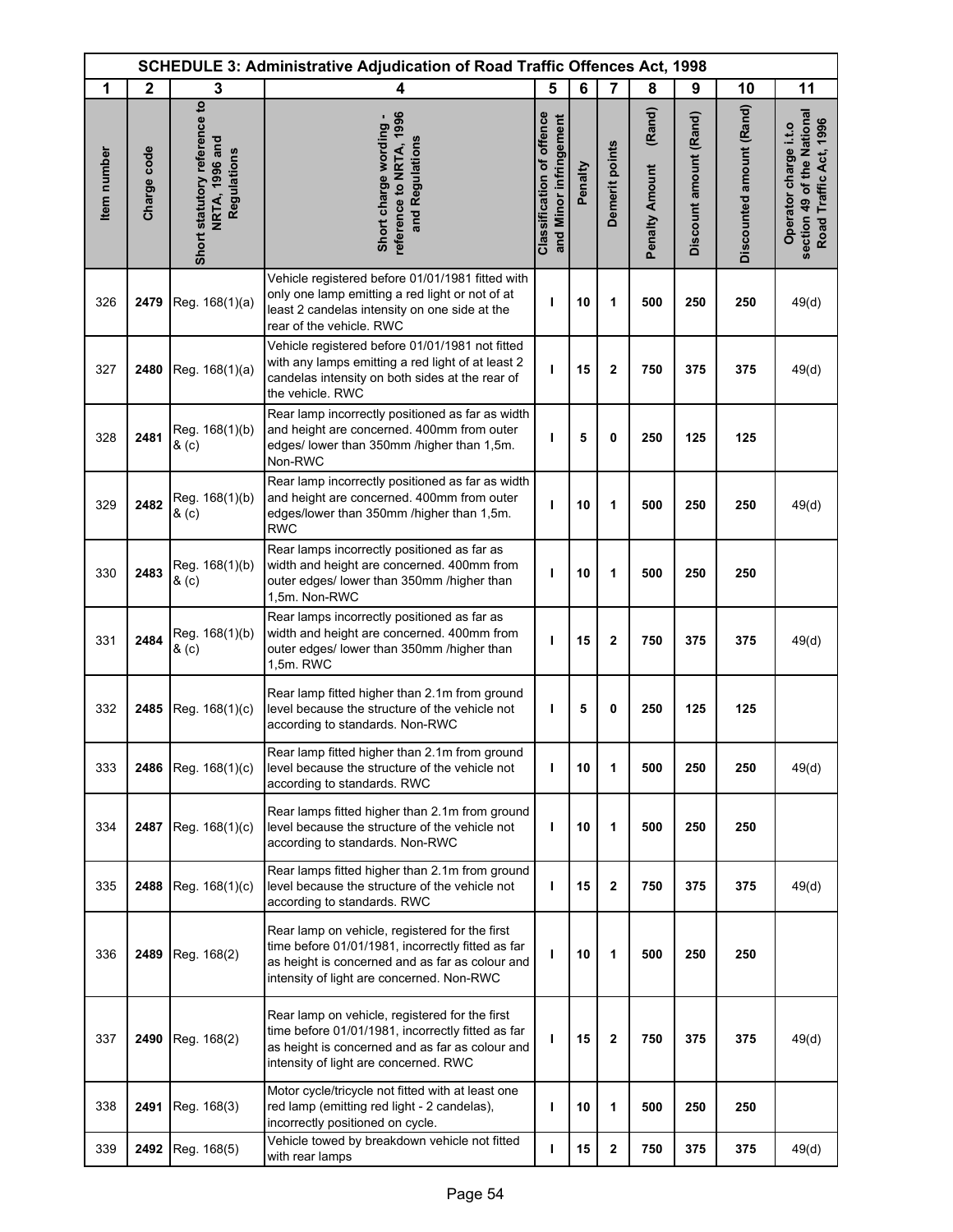|             | <b>SCHEDULE 3: Administrative Adjudication of Road Traffic Offences Act, 1998</b> |                                                               |                                                                                              |                                                            |         |                |                                 |                        |                          |                                                                               |
|-------------|-----------------------------------------------------------------------------------|---------------------------------------------------------------|----------------------------------------------------------------------------------------------|------------------------------------------------------------|---------|----------------|---------------------------------|------------------------|--------------------------|-------------------------------------------------------------------------------|
| 1           | $\mathbf{2}$                                                                      | 3                                                             | 4                                                                                            | 5                                                          | 6       | $\overline{7}$ | 8                               | 9                      | 10                       | 11                                                                            |
| Item number | Charge code                                                                       | Short statutory reference to<br>NRTA, 1996 and<br>Regulations | reference to NRTA, 1996<br>Short charge wording -<br>and Regulations                         | <b>Classification of offence</b><br>and Minor infringement | Penalty | Demerit points | (Rand)<br><b>Penalty Amount</b> | Discount amount (Rand) | Discounted amount (Rand) | section 49 of the National<br>Road Traffic Act, 1996<br>Operator charge i.t.o |
| 340         | 2493                                                                              | Reg. 169(1)                                                   | Only one stop lamp fitted on one side of vehicle<br>at the rear. Non-RWC.                    | т                                                          | 5       | 0              | 250                             | 125                    | 125                      |                                                                               |
| 341         | 2494                                                                              | Reg. 169(1)                                                   | Stop lamps not fitted on each side of vehicle at<br>the rear. Non-RWC                        | т                                                          | 10      | 1              | 500                             | 250                    | 250                      | 49(d)                                                                         |
| 342         | 2495                                                                              | Reg. 169(1)                                                   | Only one stop lamp fitted on one side of vehicle<br>at the rear. RWC.                        | $\mathbf{I}$                                               | 10      | 1              | 500                             | 250                    | 250                      |                                                                               |
| 343         | 2496                                                                              | Reg. 169(1)                                                   | Stop lamps not fitted on each side of vehicle at<br>the rear. RWC                            | ı                                                          | 15      | $\mathbf 2$    | 750                             | 375                    | 375                      | 49(d)                                                                         |
| 344         | 2497                                                                              | Reg. 169(1)(a)                                                | One stop lamp obscured or not visible from<br>rear. Non-RWC                                  | ı                                                          | 5       | 0              | 250                             | 125                    | 125                      |                                                                               |
| 345         | 2498                                                                              | Reg. 169(1)(a)                                                | One stop lamp obscured or not visible from<br>rear. RWC                                      | ı                                                          | 10      | 1              | 500                             | 250                    | 250                      | 49(d)                                                                         |
| 346         | 2499                                                                              | Reg. 169(1)(a)                                                | Stop lamps obscured or not visible from rear.<br>Non-RWC                                     | ı                                                          | 10      | 1              | 500                             | 250                    | 250                      |                                                                               |
| 347         | 2500                                                                              | Reg. 169(1)(a)                                                | Stop lamps obscured or not visible from rear.<br><b>RWC</b>                                  | т                                                          | 15      | $\mathbf{2}$   | 750                             | 375                    | 375                      | 49(d)                                                                         |
| 348         | 2501                                                                              | Reg.<br>169(1)(a)(i)                                          | Stop lamp not visible within angles of 45<br>degrees. Non-RWC                                | ı                                                          | 5       | 0              | 250                             | 125                    | 125                      |                                                                               |
| 349         | 2502                                                                              | Reg.<br>169(1)(a)(i)                                          | Stop lamp not visible within angles of 45<br>degrees. RWC                                    | т                                                          | 10      | 1              | 500                             | 250                    | 250                      | 49(d)                                                                         |
| 350         | 2503                                                                              | Reg.<br>169(1)(a)(i)                                          | Stop lamps not visible within angles of 45<br>degrees. Non-RWC                               | ı                                                          | 10      | 1              | 500                             | 250                    | 250                      |                                                                               |
| 351         | 2504                                                                              | Reg.<br>169(1)(a)(i)                                          | Stop lamps not visible within angles of 45<br>degrees. RWC                                   | ı                                                          | 15      | $\mathbf{2}$   | 750                             | 375                    | 375                      | 49(d)                                                                         |
| 352         | 2505                                                                              | Reg.<br>169(1)(a)(ii)                                         | Stop lamp not visible within angles of 15<br>degrees. Non-RWC                                | ı                                                          | 5       | 0              | 250                             | 125                    | 125                      |                                                                               |
| 353         | 2506                                                                              | Reg.<br>169(1)(a)(ii)                                         | Stop lamp not visible within angles of 15<br>degrees. RWC                                    | т                                                          | 10      | 1              | 500                             | 250                    | 250                      | 49(d)                                                                         |
| 354         | 2507                                                                              | Reg.<br>169(1)(a)(ii)                                         | Stop lamp not visible within angles of 15<br>degrees. Non-RWC                                | ı                                                          | 10      | 1              | 500                             | 250                    | 250                      |                                                                               |
| 355         | 2508                                                                              | Reg.<br>169(1)(a)(ii)                                         | Stop lamps not visible within angles of 15<br>degrees. RWC                                   | т                                                          | 15      | $\mathbf{2}$   | 750                             | 375                    | 375                      | 49(d)                                                                         |
| 356         | 2509                                                                              | Reg.<br>169(1)(a)(ii)                                         | Stop lamp less than 750mm from ground not<br>visible within an angle of 5 degrees. Non-RWC   | т                                                          | 5       | 0              | 250                             | 125                    | 125                      |                                                                               |
| 357         | 2510                                                                              | Reg.<br>169(1)(a)(ii)                                         | Stop lamp less than 750mm from ground, not<br>visible within an angle of 5 degrees. RWC      | ı                                                          | 10      | 1              | 500                             | 250                    | 250                      | 49(d)                                                                         |
| 358         | 2511                                                                              | Reg.<br>169(1)(a)(ii)                                         | Stop lamps less than 750mm from ground, not<br>visible within an angle of 5 degrees. Non-RWC | ı                                                          | 10      | 1              | 500                             | 250                    | 250                      |                                                                               |
| 359         | 2512                                                                              | Reg.<br>169(1)(a)(ii)                                         | Stop lamps less than 750mm from ground, not<br>visible within an angle of 5 degrees. RWC     | ı                                                          | 15      | $\mathbf 2$    | 750                             | 375                    | 375                      | 49(d)                                                                         |
| 360         | 2513                                                                              | Reg. 169(1)(b)                                                | Stop lamp fitted less than 300mm or higher<br>than 2,1m from ground level. Non-RWC.          | т                                                          | 5       | 0              | 250                             | 125                    | 125                      |                                                                               |
| 361         | 2514                                                                              | Reg. 169(1)(b)                                                | Stop lamp fitted less than 300mm or higher<br>than 2,1m from ground level. RWC               | ı                                                          | 10      | 1              | 500                             | 250                    | 250                      | 49(d)                                                                         |
| 362         | 2515                                                                              | Reg. 169(1)(b)                                                | Stop lamps fitted less than 300mm or higher<br>than 2,1m from ground level. Non-RWC.         | т                                                          | 10      | 1              | 500                             | 250                    | 250                      |                                                                               |
| 363         | 2516                                                                              | Reg. 169(1)(b)                                                | Stop lamps fitted less than 300mm or higher<br>than 2,1m from ground level. RWC              | т                                                          | 15      | $\mathbf 2$    | 750                             | 375                    | 375                      | 49(d)                                                                         |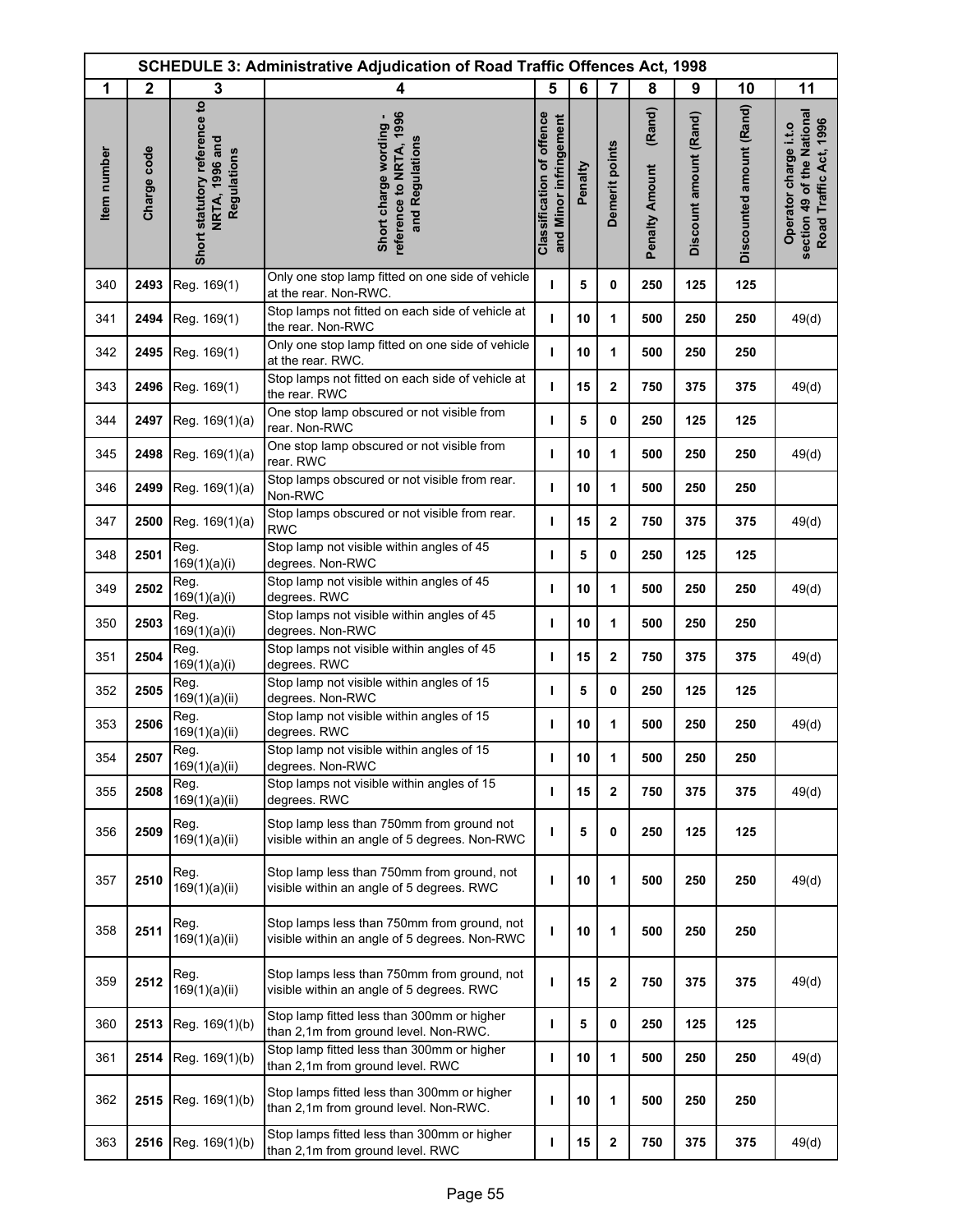|             | <b>SCHEDULE 3: Administrative Adjudication of Road Traffic Offences Act, 1998</b> |                                                               |                                                                                                                                         |                                                            |         |                         |                                 |                        |                          |                                                                               |
|-------------|-----------------------------------------------------------------------------------|---------------------------------------------------------------|-----------------------------------------------------------------------------------------------------------------------------------------|------------------------------------------------------------|---------|-------------------------|---------------------------------|------------------------|--------------------------|-------------------------------------------------------------------------------|
| 1           | $\mathbf{2}$                                                                      | 3                                                             | 4                                                                                                                                       | 5                                                          | 6       | $\overline{7}$          | 8                               | 9                      | 10                       | 11                                                                            |
| Item number | Charge code                                                                       | Short statutory reference to<br>NRTA, 1996 and<br>Regulations | reference to NRTA, 1996<br>Short charge wording -<br>and Regulations                                                                    | <b>Classification of offence</b><br>and Minor infringement | Penalty | Demerit points          | (Rand)<br><b>Penalty Amount</b> | Discount amount (Rand) | Discounted amount (Rand) | section 49 of the National<br>Road Traffic Act, 1996<br>Operator charge i.t.o |
| 364         | 2517                                                                              | Reg. 169(1)(c)                                                | Stop lamps not equidistant/not on each side of<br>centre-line. Non-RWC                                                                  | т                                                          | 5       | 0                       | 250                             | 125                    | 125                      |                                                                               |
| 365         | 2518                                                                              | Reg. 169(1)(c)                                                | Stop lamps not equidistant/not on each side of<br>centre-line. RWC                                                                      | т                                                          | 10      | 1                       | 500                             | 250                    | 250                      | 49(d)                                                                         |
| 366         | 2519                                                                              | Reg. 169(1)(d)                                                | Light intensity emitted by stop lamp not greater<br>than light emitted by rear lamps. Non-RWC                                           | т                                                          | 5       | 0                       | 250                             | 125                    | 125                      |                                                                               |
| 367         | 2520                                                                              | Reg. 169(1)(d)                                                | Light intensity emitted by stop lamp not greater<br>than light emitted by rear lamps. RWC                                               | т                                                          | 10      | 1                       | 500                             | 250                    | 250                      | 49(d)                                                                         |
| 368         | 2521                                                                              | Reg. 169(1)(d)                                                | Light intensity emitted by stop lamps not<br>greater than light emitted by rear lamps. Non-<br><b>RWC</b>                               | ı                                                          | 10      | 1                       | 500                             | 250                    | 250                      |                                                                               |
| 369         | 2522                                                                              | Reg. 169(1)(d)                                                | Light intensity emitted by stop lamps not<br>greater than light emitted by rear lamps. RWC                                              | ı                                                          | 15      | $\overline{\mathbf{2}}$ | 750                             | 375                    | 375                      | 49(d)                                                                         |
| 370         | 2523                                                                              | Reg. 169(1)(d)                                                | Stop lamp not emitting a red light when in use.<br>Non-RWC                                                                              | т                                                          | 10      | 1                       | 500                             | 250                    | 250                      |                                                                               |
| 371         | 2524                                                                              | Reg. 169(1)(d)                                                | Stop lamp not emitting a red light when in use.<br><b>RWC</b>                                                                           | т                                                          | 10      | 1                       | 500                             | 250                    | 250                      | 49(d)                                                                         |
| 372         | 2525                                                                              | Reg. 169(1)(d)                                                | Stop lamps not emitting a red light when in use.<br>Non-RWC                                                                             | $\mathbf{I}$                                               | 10      | 1                       | 500                             | 250                    | 250                      |                                                                               |
| 373         | 2526                                                                              | Reg. 169(1)(d)                                                | Stop lamps not emitting a red light when in use.<br><b>RWC</b>                                                                          | т                                                          | 15      | $\mathbf 2$             | 750                             | 375                    | 375                      | 49(d)                                                                         |
| 374         | 2527                                                                              | Reg. 169(1)(d)                                                | Stop lamp not visible from 30 metres when in<br>use. Non-RWC                                                                            | ı                                                          | 5       | 0                       | 250                             | 125                    | 125                      |                                                                               |
| 375         | 2528                                                                              | Reg. 169(1)(d)                                                | Stop lamp not visible from 30 metres when in<br>use. RWC                                                                                | $\mathbf{I}$                                               | 10      | 1                       | 500                             | 250                    | 250                      | 49(d)                                                                         |
| 376         | 2529                                                                              | Reg. 169(1)(d)                                                | Stop lamps not visible from 30 metres when in<br>use. Non-RWC                                                                           | ı                                                          | 10      | 1                       | 500                             | 250                    | 250                      |                                                                               |
| 377         | 2530                                                                              | Reg. 169(1)(d)                                                | Stop lamps not visible from 30 metres when in<br>use. RWC                                                                               | T                                                          | 15      | $\mathbf{2}$            | 750                             | 375                    | 375                      | 49(d)                                                                         |
| 378         | 2531                                                                              | Reg. 169(1)(e)                                                | Stop lamps incorrectly fitted so that operating<br>device of brake of vehicle/towing vehicle did not<br>operate when activated. Non-RWC | т                                                          | 10      | 1                       | 500                             | 250                    | 250                      |                                                                               |
| 379         | 2532                                                                              | Reg. 169(1)(e)                                                | Stop lamps incorrectly fitted so that operating<br>device of brake of vehicle/towing vehicle did not<br>operate when activated. RWC     | т                                                          | 15      | $\mathbf{2}$            | 750                             | 375                    | 375                      | 49(d)                                                                         |
| 380         | 2533                                                                              | Reg. 169(1)(f)                                                | Stop lamp not clean / in working condition. Non-<br><b>RWC</b>                                                                          | т                                                          | 5       | 0                       | 250                             | 125                    | 125                      |                                                                               |
| 381         | 2534                                                                              | Reg. 169(1)(f)                                                | Stop lamp not clean / in working condition.<br><b>RWC</b>                                                                               | т                                                          | 10      | 1                       | 500                             | 250                    | 250                      | 49(d)                                                                         |
| 382         | 2535                                                                              | Reg. 169(1)(f)                                                | Stop lamps not clean / in working condition.<br>Non-RWC                                                                                 | т                                                          | 10      | 1                       | 500                             | 250                    | 250                      |                                                                               |
| 383         | 2536                                                                              | Reg. 169(1)(f)                                                | Stop lamps not clean / in working condition.<br><b>RWC</b>                                                                              | ı                                                          | 15      | $\mathbf 2$             | 750                             | 375                    | 375                      | 49(d)                                                                         |
| 384         | 2537                                                                              | Reg. 169(2)                                                   | Towed vehicle's temporary lamps not<br>coordinated with those of breakdown vehicle                                                      | ı                                                          | 15      | $\mathbf 2$             | 750                             | 375                    | 375                      | 49(d)                                                                         |
| 385         | 2538                                                                              | Reg. 169(3)                                                   | Motor cycle/trailer not fitted with stop lamp at<br>the rear                                                                            | т                                                          | 10      | 1                       | 500                             | 250                    | 250                      |                                                                               |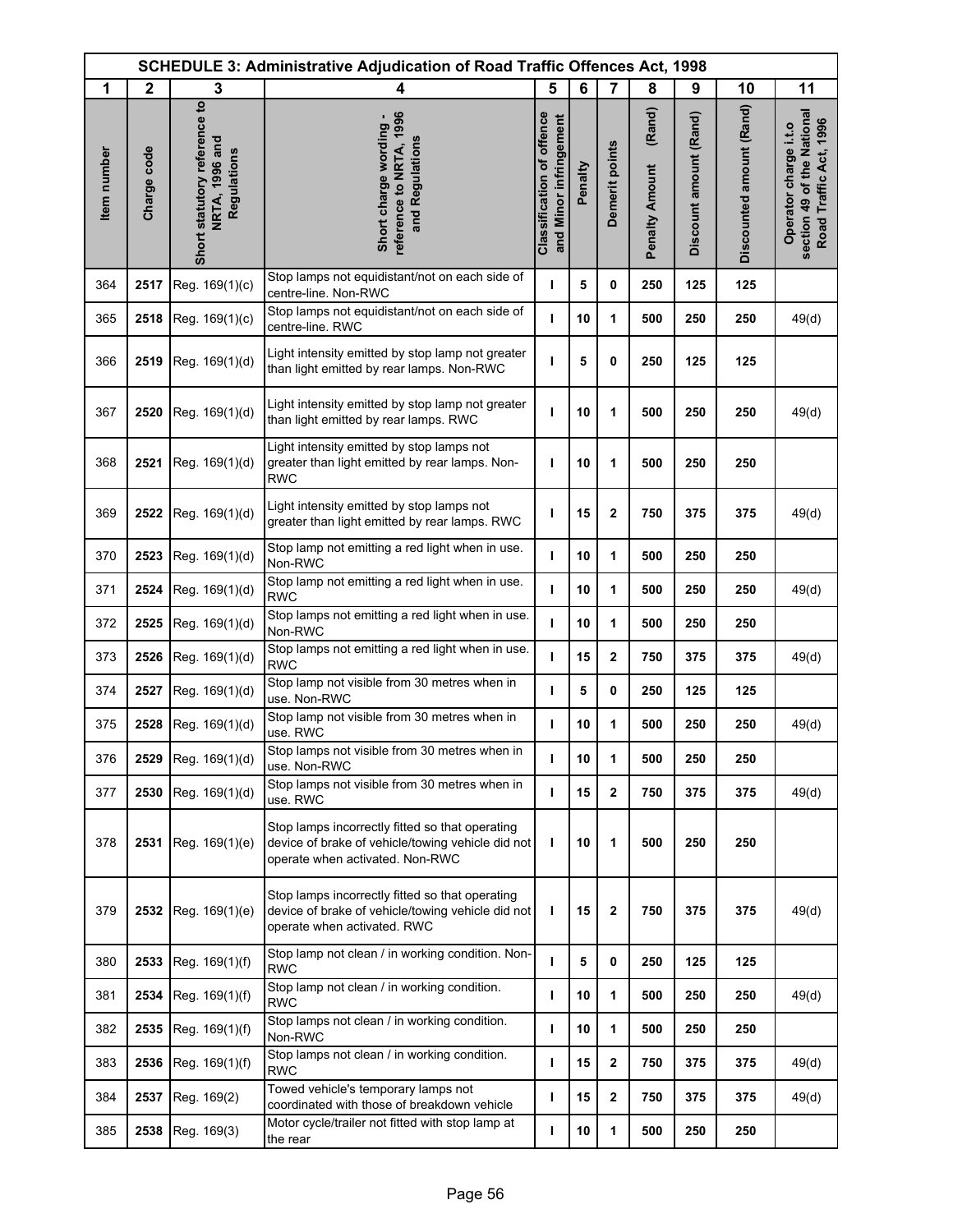|             | <b>SCHEDULE 3: Administrative Adjudication of Road Traffic Offences Act, 1998</b> |                                                               |                                                                                                                                                                                                       |                                                            |         |                |                                 |                        |                          |                                                                               |
|-------------|-----------------------------------------------------------------------------------|---------------------------------------------------------------|-------------------------------------------------------------------------------------------------------------------------------------------------------------------------------------------------------|------------------------------------------------------------|---------|----------------|---------------------------------|------------------------|--------------------------|-------------------------------------------------------------------------------|
| 1           | $\mathbf{2}$                                                                      | 3                                                             | 4                                                                                                                                                                                                     | 5                                                          | 6       | 7              | 8                               | 9                      | 10                       | 11                                                                            |
| Item number | Charge code                                                                       | Short statutory reference to<br>NRTA, 1996 and<br>Regulations | reference to NRTA, 1996<br>Short charge wording -<br>and Regulations                                                                                                                                  | <b>Classification of offence</b><br>and Minor infringement | Penalty | Demerit points | (Rand)<br><b>Penalty Amount</b> | Discount amount (Rand) | Discounted amount (Rand) | section 49 of the National<br>Road Traffic Act, 1996<br>Operator charge i.t.o |
| 386         | 2539                                                                              | Reg. 170(1)                                                   | Vehicle not fitted with at least one number plate<br>lamp illuminating plate so as to clearly see it<br>from 20 metres. Non-RWC                                                                       | т                                                          | 10      | 1              | 500                             | 250                    | 250                      |                                                                               |
| 387         | 2540                                                                              | Reg. 170(1)                                                   | Vehicle not fitted with at least one number plate<br>lamp illuminating plate so as to clearly see it<br>from 20 metres. RWC                                                                           | т                                                          | 15      | $\mathbf 2$    | 750                             | 375                    | 375                      | 49(d)                                                                         |
| 388         | 2541                                                                              | Reg. 170(2)                                                   | Number plate lamp beam directed to rear. Non-<br><b>RWC</b>                                                                                                                                           | т                                                          | 10      | 1              | 500                             | 250                    | 250                      |                                                                               |
| 389         | 2542                                                                              | Reg. 170(2)                                                   | Number plate lamp beam directed to rear.<br><b>RWC</b>                                                                                                                                                | т                                                          | 15      | 2              | 750                             | 375                    | 375                      | 49(d)                                                                         |
| 390         | 2543                                                                              | Reg. 171(1)                                                   | Breakdown vehicle not fitted with side-marker<br>lamps emitting diffused yellow light.                                                                                                                | п                                                          | 10      | 1              | 500                             | 250                    | 250                      | 49(d)                                                                         |
| 391         | 2544                                                                              | Reg. 171(2)(a)                                                | Vehicle/combination of vehicles with incorrectly<br>placed side- marker lamps (not 400mm from<br>each end)                                                                                            | т                                                          | 10      | 1              | 500                             | 250                    | 250                      | 49(d)                                                                         |
| 392         | 2545                                                                              | Reg. 171(2)(b)                                                | Vehicle/combination of vehicles with incorrectly<br>placed side- marker lamps (distance between<br>lamps more than 3.6m)                                                                              | т                                                          | 10      | 1              | 500                             | 250                    | 250                      | 49(d)                                                                         |
| 393         | 2546                                                                              | Reg. 171(2)(c)                                                | Vehicle/combination of vehicles with incorrectly<br>placed side- marker lamps (Lower than 300mm<br>from ground)                                                                                       | т                                                          | 10      | 1              | 500                             | 250                    | 250                      | 49(d)                                                                         |
| 394         | 2547                                                                              | Reg. 171(2)(d)                                                | Vehicle/combination of vehicles with incorrectly<br>placed side- marker lamps (Lamps not facing<br>outwards/not at right angles to centre-line)                                                       | т                                                          | 10      | 1              | 500                             | 250                    | 250                      | 49(d)                                                                         |
| 395         | 2548                                                                              | Reg. 175(2)                                                   | Reversing lamp illuminated to rear/under<br>vehicle. Driver not in control of such lamp.<br>Lamp did not operate when vehicle was in<br>reverse gear only. Non-RWC                                    | ı                                                          | 10      | 1              | 500                             | 250                    | 250                      |                                                                               |
| 396         | 2549                                                                              | Reg. 175(2)                                                   | Reversing lamp illuminated to rear/under<br>vehicle. Driver not in control of such lamp.<br>Lamp did not operate when vehicle was in<br>reverse gear only. Vehicle needing a RWC                      | п                                                          | 15      | $\mathbf{2}$   | 750                             | 375                    | 375                      | 49(d)                                                                         |
| 397         | 2550                                                                              | Reg. 175(3)                                                   | Too many reverse lamps fitted to vehicle. Non-<br><b>RWC</b>                                                                                                                                          | т                                                          | 10      | 1              | 500                             | 250                    | 250                      |                                                                               |
| 398         | 2551                                                                              | Reg. 175(3)                                                   | Too many reverse lamps fitted to vehicle. RWC                                                                                                                                                         | т                                                          | 15      | 2              | 750                             | 375                    | 375                      | 49(d)                                                                         |
| 399         | 2552                                                                              | Reg. 175(3)                                                   | Reversing lamp operating when vehicle was not<br>reversing or about to do so. Non-RWC                                                                                                                 | ı                                                          | 10      | 1              | 500                             | 250                    | 250                      |                                                                               |
| 400         | 2553                                                                              | Reg. 175(3)                                                   | Reversing lamp operating when vehicle was not<br>reversing or about to do so. RWC                                                                                                                     | т                                                          | 15      | 2              | 750                             | 375                    | 375                      | 49(d)                                                                         |
| 401         | 2554                                                                              | Reg. 176(1)                                                   | Bus/goods vehicle with GVM exceeding 3500kg<br>with two or more identification lamps fitted<br>above windscreen lamps exceeded 21 watts,<br>not visible from front and did not emit a green<br>light. | т                                                          | 5       | 0              | 250                             | 125                    | 125                      | 49(d)                                                                         |
| 402         | 2555                                                                              | Reg. 176(3)                                                   | Vehicle fitted with lamp/lamps emitting a blue<br>light or capable of emitting a blue light. Non-<br><b>RWC</b>                                                                                       | т                                                          | 10      | 1              | 500                             | 250                    | 250                      |                                                                               |
| 403         | 2556                                                                              | Reg. 176(3)                                                   | Vehicle fitted with lamp/lamps emitting a blue<br>light or capable of emitting a blue light. RWC                                                                                                      | ı                                                          | 15      | 2              | 750                             | 375                    | 375                      | 49(d)                                                                         |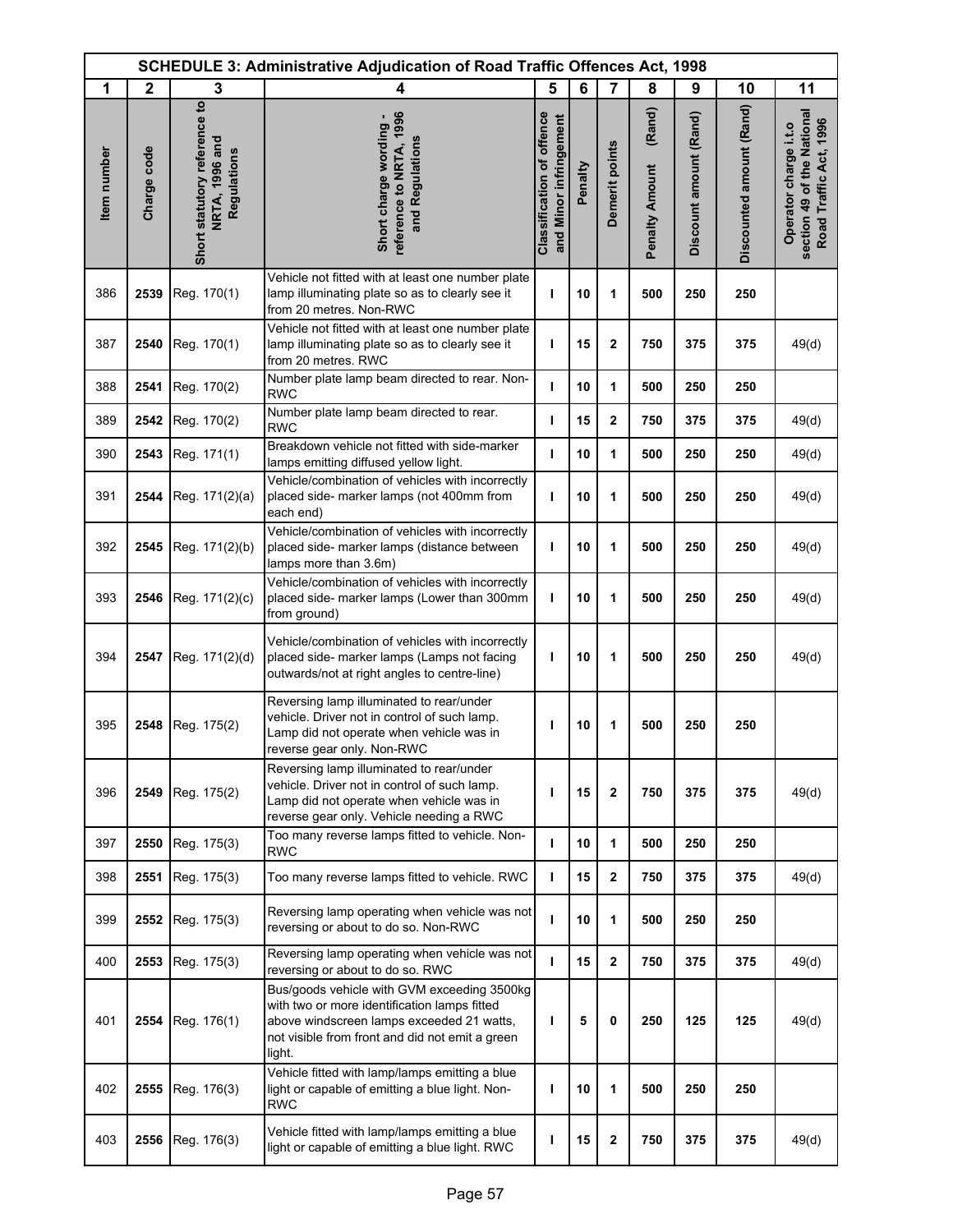|             | <b>SCHEDULE 3: Administrative Adjudication of Road Traffic Offences Act, 1998</b> |                                                               |                                                                                                                                                                                                |                                                            |                |                  |                                 |                        |                          |                                                                               |
|-------------|-----------------------------------------------------------------------------------|---------------------------------------------------------------|------------------------------------------------------------------------------------------------------------------------------------------------------------------------------------------------|------------------------------------------------------------|----------------|------------------|---------------------------------|------------------------|--------------------------|-------------------------------------------------------------------------------|
| 1           | $\mathbf{2}$                                                                      | 3                                                             | 4                                                                                                                                                                                              | 5                                                          | 6              | 7                | 8                               | 9                      | 10                       | 11                                                                            |
| Item number | Charge code                                                                       | Short statutory reference to<br>NRTA, 1996 and<br>Regulations | reference to NRTA, 1996<br>Short charge wording -<br>and Regulations                                                                                                                           | <b>Classification of offence</b><br>and Minor infringement | Penalty        | Demerit points   | (Rand)<br><b>Penalty Amount</b> | Discount amount (Rand) | Discounted amount (Rand) | section 49 of the National<br>Road Traffic Act, 1996<br>Operator charge i.t.o |
| 404         | 2557                                                                              | Reg. 176(4)                                                   | Breakdown vehicle not fitted with lamp/lamps<br>capable of emitting an intermittently - flashing<br>amber light.                                                                               | ı                                                          | 10             | 1                | 500                             | 250                    | 250                      | 49(d)                                                                         |
| 405         | 2558                                                                              | Reg. 176(4)                                                   | Vehicle fitted with lamps (amber) either using<br>these lamps unnecessarily or not using them<br>when it was compulsory to do so                                                               | п                                                          | 10             | 1                | 500                             | 250                    | 250                      |                                                                               |
| 406         | 2559                                                                              | Reg. 176(5)                                                   | Medical doctor using intermittently-flashing red<br>light when not in bona-fide exercise of his<br>profession                                                                                  | ı                                                          | 10             | 1                | 500                             | 250                    | 250                      |                                                                               |
| 407         | 2560                                                                              | Reg. 176(7)                                                   | Security officer (registered or not) using a<br>vehicle fitted with a light capable of emitting a<br>rotating strobe light.                                                                    | т                                                          | 10             | 1                | 500                             | 250                    | 250                      |                                                                               |
| 408         | 2561                                                                              | Reg. 177                                                      | Vehicle fitted with an unauthorized spot light<br>capable of emitting a beam of light in any<br>direction. Non-RWC                                                                             | ı                                                          | 10             | 1                | 500                             | 250                    | 250                      |                                                                               |
| 409         | 2562                                                                              | Reg. 177                                                      | Vehicle fitted with an unauthorized spot light<br>capable of emitting a beam of light in any<br>direction. RWC                                                                                 | ı                                                          | 15             | $\mathbf{2}$     | 750                             | 375                    | 375                      | 49(d)                                                                         |
| 410         | 2563                                                                              | Reg. 177(b)                                                   | Medical doctor/veterinarian using a spot light<br>when not in performance of his/her duties.                                                                                                   | т                                                          | 10             | 1                | 500                             | 250                    | 250                      |                                                                               |
| 411         | 2564                                                                              | Reg. 177(c)                                                   | Breakdown vehicle using a spot light capable of<br>deflecting a beam of light in any direction when<br>not at the scene of an accident                                                         | п                                                          | 10             | 1                | 500                             | 250                    | 250                      | 49(d)                                                                         |
| 412         |                                                                                   | 2565 Reg. 177(c)                                              | Vehicle used for electricity/essential services<br>fitted with a spot lamp capable of deflecting a<br>beam in any direction when not involved in<br>essential services or with overhead lines. | ı                                                          | 10             | 1                | 500                             | 250                    | 250                      | 49(d)                                                                         |
| 413         | 2566                                                                              | Reg. 179(1)                                                   | Animal- drawn vehicle not led by a person or<br>person carrying a lamp emitting a white light                                                                                                  | т                                                          | $\mathbf{2}$   |                  | 100                             | 50                     | 50                       |                                                                               |
| 414         | 2567                                                                              | Reg. 179(1)                                                   | Animal-drawn vehicle not fitted with lamps on<br>both sides at the front and the rear emitting<br>white lights in front and red lights at the back                                             | ı                                                          | 2              |                  | 100                             | 50                     | 50                       |                                                                               |
| 415         | 2568                                                                              | Reg. 180(1)                                                   | Vehicle not provided for in Reg. 157-184 not<br>fitted with lamps emitting white lights in front<br>and red lights to the rear                                                                 | ı                                                          | $\overline{2}$ |                  | 100                             | 50                     | 50                       |                                                                               |
| 416         | 2569                                                                              | Reg. 180(2)                                                   | Vehicle (not provided for in Reg. 157 - 184)<br>using a lamp not capable of emitting a beam of<br>light to illuminate the road ahead or using a<br>lamp to dazzle other road users.            | ı                                                          | 10             | 1                | 500                             | 250                    | 250                      |                                                                               |
| 417         | 2570                                                                              | Reg. 181(1)(a)                                                | Vehicle using a lamp that did not emit a white,<br>yellow or amber light to the front. Non-RWC                                                                                                 | т                                                          | 10             | 1                | 500                             | 250                    | 250                      |                                                                               |
| 418         | 2571                                                                              | Reg. 181(1)(a)                                                | Vehicle using a lamp that did not emit a white,<br>yellow or amber light to the front. RWC                                                                                                     | т                                                          | 15             | 2                | 750                             | 375                    | 375                      | 49(d)                                                                         |
| 419         | 2572                                                                              | Reg. 181(1)(b)                                                | Vehicle using a lamp that did not emit a white<br>or yellow light to the sides of the vehicle. Non-<br><b>RWC</b>                                                                              | т                                                          | 10             | 1                | 500                             | 250                    | 250                      |                                                                               |
| 420         | 2573                                                                              | Reg. 181(1)(b)                                                | Vehicle using a lamp that did not emit a white<br>or yellow light to the sides of the vehicle. RWC                                                                                             | т                                                          | 15             | $\boldsymbol{2}$ | 750                             | 375                    | 375                      | 49(d)                                                                         |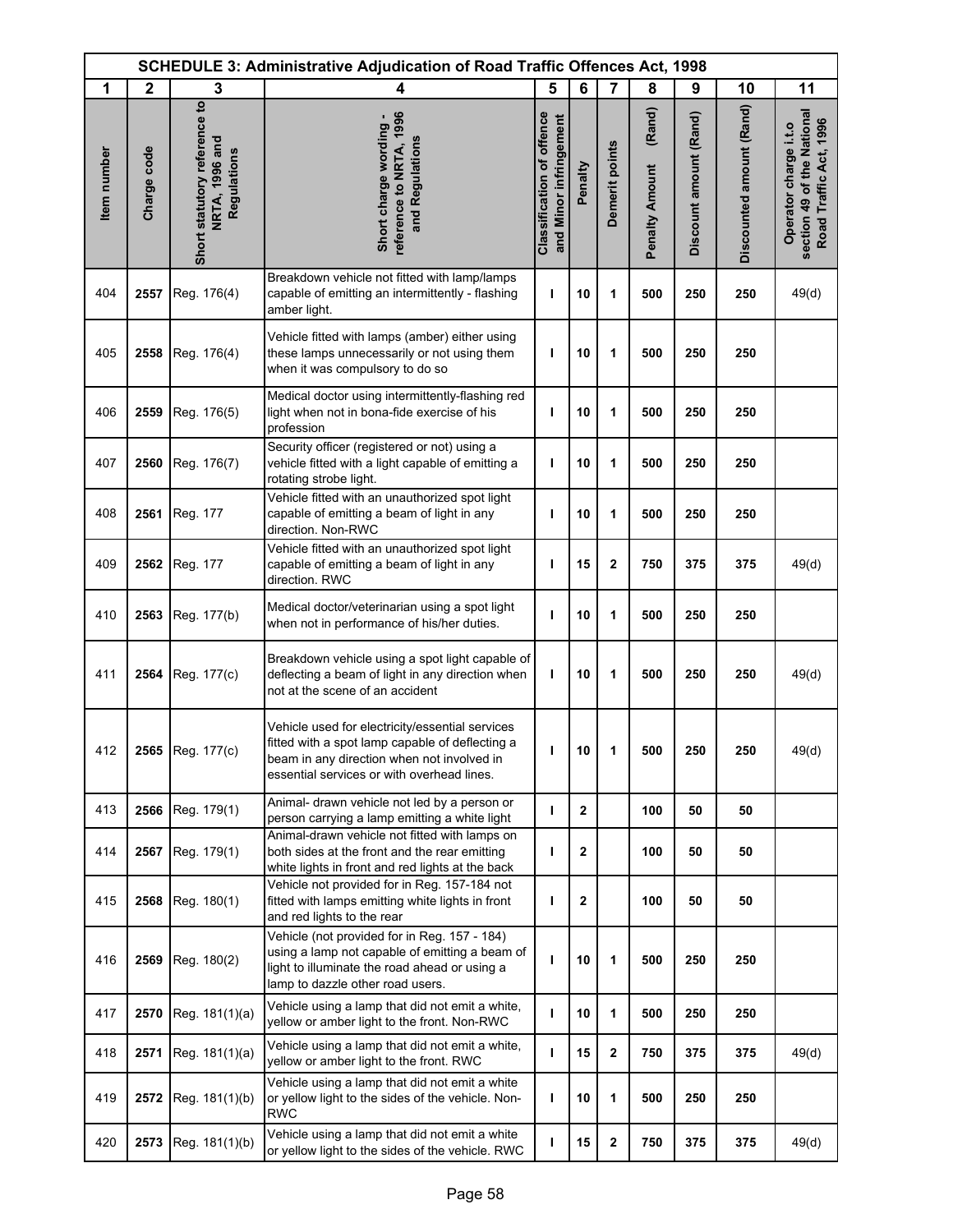|             |              |                                                               | <b>SCHEDULE 3: Administrative Adjudication of Road Traffic Offences Act, 1998</b>                                                     |                                                            |         |                         |                                 |                        |                          |                                                                               |
|-------------|--------------|---------------------------------------------------------------|---------------------------------------------------------------------------------------------------------------------------------------|------------------------------------------------------------|---------|-------------------------|---------------------------------|------------------------|--------------------------|-------------------------------------------------------------------------------|
| 1           | $\mathbf{2}$ | 3                                                             | 4                                                                                                                                     | 5                                                          | 6       | $\overline{7}$          | 8                               | 9                      | 10                       | 11                                                                            |
| Item number | Charge code  | Short statutory reference to<br>NRTA, 1996 and<br>Regulations | reference to NRTA, 1996<br>Short charge wording -<br>and Regulations                                                                  | <b>Classification of offence</b><br>and Minor infringement | Penalty | Demerit points          | (Rand)<br><b>Penalty Amount</b> | Discount amount (Rand) | Discounted amount (Rand) | section 49 of the National<br>Road Traffic Act, 1996<br>Operator charge i.t.o |
| 421         | 2574         | Reg. 181(1)(c)                                                | Vehicle using a lamp that did not emit a red<br>light to the rear. Non-RWC                                                            | т                                                          | 10      | 1                       | 500                             | 250                    | 250                      |                                                                               |
| 422         | 2575         | Reg. 181(1)(c)                                                | Vehicle using a lamp that did not emit a red<br>light to the rear. RWC                                                                | т                                                          | 15      | $\mathbf 2$             | 750                             | 375                    | 375                      | 49(d)                                                                         |
| 423         | 2576         | Reg. 181(2)                                                   | Vehicle fitted with two or more lamps which did<br>not emit light of the same colour in the same<br>direction. Non-RWC                | т                                                          | 10      | 1                       | 500                             | 250                    | 250                      |                                                                               |
| 424         | 2577         | Reg. 181(2)                                                   | Vehicle fitted with two or more lamps which did<br>not emit light of the same colour in the same<br>direction. RWC                    | ı                                                          | 15      | $\mathbf 2$             | 750                             | 375                    | 375                      | 49(d)                                                                         |
| 425         | 2578         | Reg. 182                                                      | Vehicle fitted with lamp that did not emit<br>diffused light. Non-RWC                                                                 | I.                                                         | 10      | 1                       | 500                             | 250                    | 250                      |                                                                               |
| 426         | 2579         | Reg. 182                                                      | Vehicle fitted with lamp that did not emit<br>diffused light. RWC                                                                     | т                                                          | 15      | $\mathbf{2}$            | 750                             | 375                    | 375                      | 49(d)                                                                         |
| 427         | 2580         | Reg. 183                                                      | Vehicle fitted with lamps that did not emit a<br>steady light. Non-RWC                                                                | т                                                          | 10      | 1                       | 500                             | 250                    | 250                      |                                                                               |
| 428         | 2581         | Reg. 183                                                      | Vehicle fitted with lamps that did not emit a<br>steady light. RWC                                                                    | ı                                                          | 15      | $\mathbf 2$             | 750                             | 375                    | 375                      | 49(d)                                                                         |
| 429         | 2582         | Reg. 184(1)                                                   | Head lamps fitted lower than 450mm or higher<br>than 1.4m above ground level. Non-RWC                                                 | I.                                                         | 10      | 1                       | 500                             | 250                    | 250                      |                                                                               |
| 430         | 2583         | Reg. 184(1)                                                   | Head lamps fitted lower than 450mm or higher<br>than 1.4m above ground level. RWC                                                     | т                                                          | 15      | $\mathbf 2$             | 750                             | 375                    | 375                      | 49(d)                                                                         |
| 431         | 2584         | Reg. 184(2)                                                   | Head lamps / fog lamps not fitted with suitable<br>material or designed to prevent a dangerous<br>glare to on-coming traffic. Non-RWC | ı                                                          | 10      | 1                       | 500                             | 250                    | 250                      |                                                                               |
| 432         | 2585         | Reg. 184(2)                                                   | Head lamps / fog lamps not fitted with suitable<br>material or designed to prevent a dangerous<br>glare to on-coming traffic. RWC     | I.                                                         | 15      | 2                       | 750                             | 375                    | 375                      | 49(d)                                                                         |
| 433         | 2586         | Reg. 184(3)(a)                                                | Same type of lamps not placed symmetrically<br>in relation to centre-line of vehicle. Non-RWC                                         | ı                                                          | 10      | 1                       | 500                             | 250                    | 250                      |                                                                               |
| 434         | 2587         | Reg. 184(3)(a)                                                | Same type of lamps not placed symmetrically<br>in relation to centre-line of vehicle. RWC                                             | т                                                          | 15      | $\mathbf 2$             | 750                             | 375                    | 375                      | 49(d)                                                                         |
| 435         | 2588         | Reg. 184(3)(b)                                                | Same type of lamps not placed at the same<br>height on either side of vehicle. Non-RWC                                                | т                                                          | 10      | 1                       | 500                             | 250                    | 250                      |                                                                               |
| 436         | 2589         | Reg. 184(3)(b)                                                | Same type of lamps not placed at the same<br>height on either side of vehicle. RWC                                                    | т                                                          | 15      | $\mathbf{2}$            | 750                             | 375                    | 375                      | 49(d)                                                                         |
| 437         | 2590         | Reg. 184(4)                                                   | Lamps not securely fitted to vehicle. Non-RWC                                                                                         | т                                                          | 10      | 1                       | 500                             | 250                    | 250                      |                                                                               |
| 438         | 2591         | Reg. 184(4)                                                   | Lamps not securely fitted to vehicle. RWC                                                                                             | т                                                          | 15      | $\mathbf{2}$            | 750                             | 375                    | 375                      | 49(d)                                                                         |
| 439         | 2592         | Reg. 184(5)                                                   | Lens and reflector of a lamp not clean and<br>maintained effectively. Non-RWC                                                         | I.                                                         | 10      | 1                       | 500                             | 250                    | 250                      |                                                                               |
| 440         | 2593         | Reg. 184(5)                                                   | Lens and reflector of a lamp not clean and<br>maintained effectively. RWC                                                             | т                                                          | 15      | $\overline{\mathbf{2}}$ | 750                             | 375                    | 375                      | 49(d)                                                                         |
| 441         | 2594         | Reg. 184(6)                                                   | Lamp obscured by fitting/ object. Non-RWC                                                                                             | ı                                                          | 10      | 1                       | 500                             | 250                    | 250                      |                                                                               |
| 442         | 2595         | Reg. 184(6)                                                   | Lamp obscured by fitting/ object. RWC                                                                                                 | т                                                          | 15      | $\boldsymbol{2}$        | 750                             | 375                    | 375                      | 49(d)                                                                         |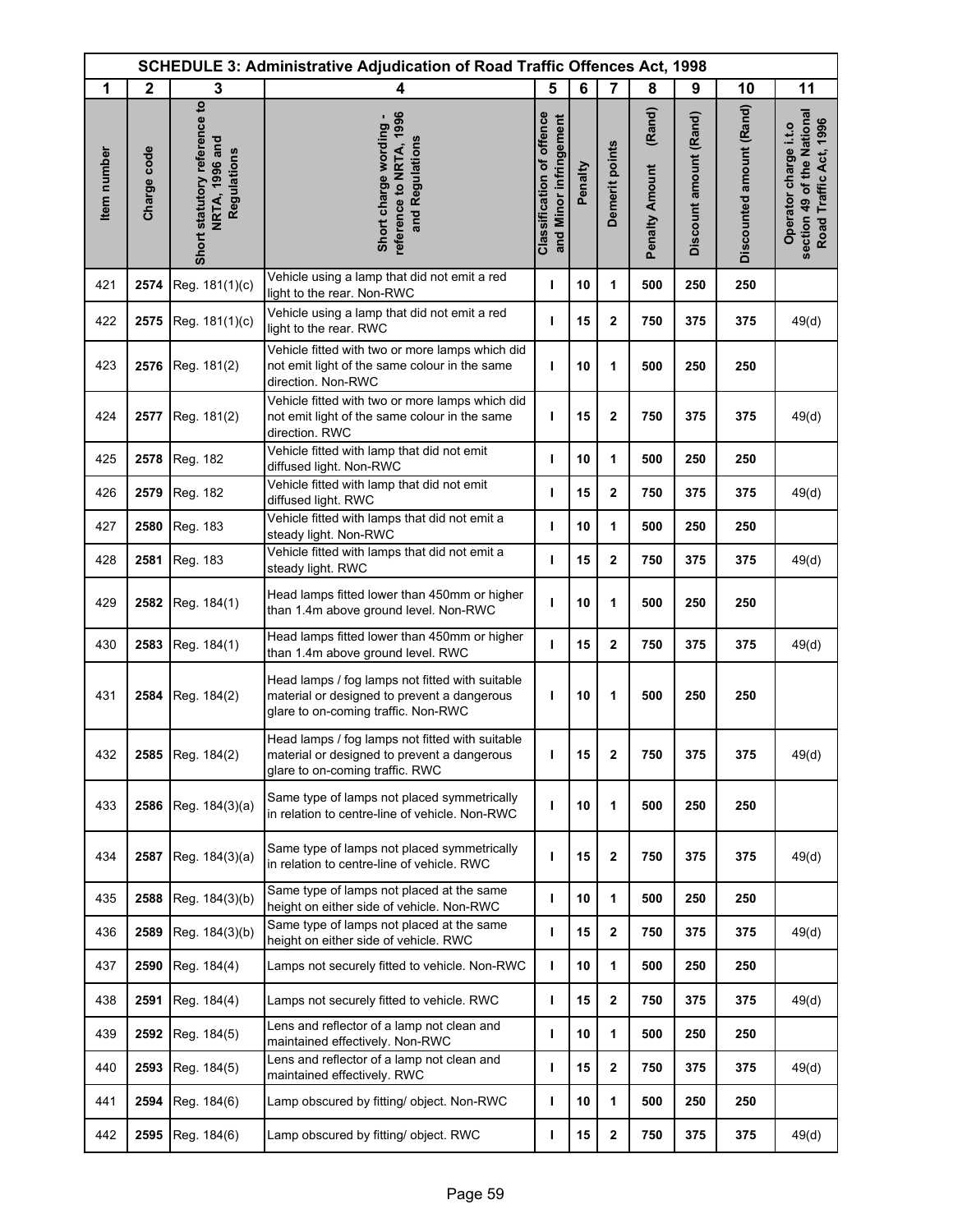|             | <b>SCHEDULE 3: Administrative Adjudication of Road Traffic Offences Act, 1998</b> |                                                               |                                                                                                                                                                  |                                                            |              |                |                                 |                        |                          |                                                                               |
|-------------|-----------------------------------------------------------------------------------|---------------------------------------------------------------|------------------------------------------------------------------------------------------------------------------------------------------------------------------|------------------------------------------------------------|--------------|----------------|---------------------------------|------------------------|--------------------------|-------------------------------------------------------------------------------|
| 1           | $\mathbf{2}$                                                                      | 3                                                             | 4                                                                                                                                                                | 5                                                          | 6            | $\overline{7}$ | 8                               | 9                      | 10                       | 11                                                                            |
| Item number | Charge code                                                                       | Short statutory reference to<br>NRTA, 1996 and<br>Regulations | reference to NRTA, 1996<br>Short charge wording -<br>and Regulations                                                                                             | <b>Classification of offence</b><br>and Minor infringement | Penalty      | Demerit points | (Rand)<br><b>Penalty Amount</b> | Discount amount (Rand) | Discounted amount (Rand) | section 49 of the National<br>Road Traffic Act, 1996<br>Operator charge i.t.o |
| 443         | 2596                                                                              | Reg. 185                                                      | Vehicle fitted with unprescribed/ unauthorized<br>lamp. Non-RWC                                                                                                  | т                                                          | 15           | $\mathbf 2$    | 750                             | 375                    | 375                      |                                                                               |
| 444         | 2597                                                                              | Reg. 185                                                      | Vehicle fitted with unprescribed/ unauthorized<br>lamp. RWC                                                                                                      | т                                                          | 25           | 4              | 1250                            | 625                    | 625                      | 49(d)                                                                         |
| 445         | 2598                                                                              | Reg. 186(1)(a)                                                | Trailer not fitted with one white retro-reflector on<br>the front of vehicle                                                                                     | т                                                          | $\mathbf{2}$ |                | 100                             | 50                     | 50                       |                                                                               |
| 446         | 2599                                                                              | Reg. 186(1)(a)                                                | Trailer not fitted with two white retro-reflectors<br>at the same height one on either side on the<br>front of the vehicle                                       | ı                                                          | 5            | 0              | 250                             | 125                    | 125                      | 49(d)                                                                         |
| 447         | 2600                                                                              | Reg. 186(1)(b)<br>or $(c)$                                    | Animal-drawn vehicle/Rickshaw fitted with no<br>white retro-reflector on the front of the vehicle                                                                | $\mathbf{I}$                                               | 5            | 0              | 250                             | 125                    | 125                      |                                                                               |
| 448         | 2601                                                                              | Reg. 186(1)(b)<br>or $(c)$                                    | Animal-drawn vehicle/Rickshaw fitted with one<br>white retro-reflector on the front of the vehicle                                                               | т                                                          | $\mathbf{2}$ |                | 100                             | 50                     | 50                       |                                                                               |
| 449         | 2602                                                                              | Reg. 186(2)(a)                                                | Vehicle fitted with a front retro-reflector<br>incorrectly positioned and placed further than<br>400mm from outer edge of the widest part of<br>vehicle. Non-RWC | ı                                                          | $\mathbf{2}$ |                | 100                             | 50                     | 50                       |                                                                               |
| 450         | 2603                                                                              | Reg. 186(2)(a)                                                | Vehicle fitted with a front retro-reflector<br>incorrectly positioned and placed further than<br>400mm from outer edge of the widest part of<br>vehicle. Non-RWC | т                                                          | 5            | 0              | 250                             | 125                    | 125                      |                                                                               |
| 451         | 2604                                                                              | Reg. 186(2)(a)                                                | Vehicle fitted with a front retro-reflector<br>incorrectly positioned and placed further than<br>400mm from outer edge of the widest part of<br>vehicle. RWC     | т                                                          | 5            | 0              | 250                             | 125                    | 125                      | 49(d)                                                                         |
| 452         | 2605                                                                              | Reg. 186(2)(a)                                                | Vehicle fitted with a front retro-reflectors<br>incorrectly positioned and placed further than<br>400mm from outer edge of the widest part of<br>vehicle. RWC    | ı                                                          | 10           | 1              | 500                             | 250                    | 250                      | 49(d)                                                                         |
| 453         | 2606                                                                              | Reg. 186(2)(b)                                                | Vehicle fitted with one front retro-reflector<br>incorrectly positioned and placed nearer than<br>150mm from the widest part of vehicle. Non-<br><b>RWC</b>      | ı                                                          | $\mathbf{2}$ |                | 100                             | 50                     | 50                       |                                                                               |
| 454         | 2607                                                                              | Reg. 186(2)(b)                                                | Vehicle fitted with both front retro-reflectors<br>incorrectly positioned and placed nearer than<br>150mm from the widest part of vehicle. Non-<br>RWC           | т                                                          | 5            | 0              | 250                             | 125                    | 125                      |                                                                               |
| 455         | 2608                                                                              | Reg. 186(2)(b)                                                | Vehicle fitted with one front retro-reflector<br>incorrectly positioned and placed nearer than<br>150mm from the widest part of vehicle. RWC                     | т                                                          | 5            | 0              | 250                             | 125                    | 125                      | 49(d)                                                                         |
| 456         | 2609                                                                              | Reg. 186(2)(b)                                                | Vehicle fitted with front retro-reflectors<br>incorrectly positioned and placed nearer than<br>150mm from the widest part of vehicle. RWC                        | ı                                                          | 10           | 1              | 500                             | 250                    | 250                      | 49(d)                                                                         |
| 457         | 2610                                                                              | Reg. 186(3)                                                   | Pedal cycle not fitted with white retro-reflector<br>in front                                                                                                    | т                                                          | $\mathbf{2}$ |                | 100                             | 50                     | 50                       |                                                                               |
| 458         | 2611                                                                              | Reg. 187(1)                                                   | Drawing/rear most vehicle of combination of<br>vehicles only fitted with one red retro-reflector.                                                                | т                                                          | 5            | 0              | 250                             | 125                    | 125                      | 49(d)                                                                         |
| 459         | 2612                                                                              | Reg. 187(1)                                                   | Drawing/rear most vehicle of combination of<br>vehicles not fitted with red retro-reflectors                                                                     | т                                                          | 5            | 0              | 250                             | 125                    | 125                      | 49(d)                                                                         |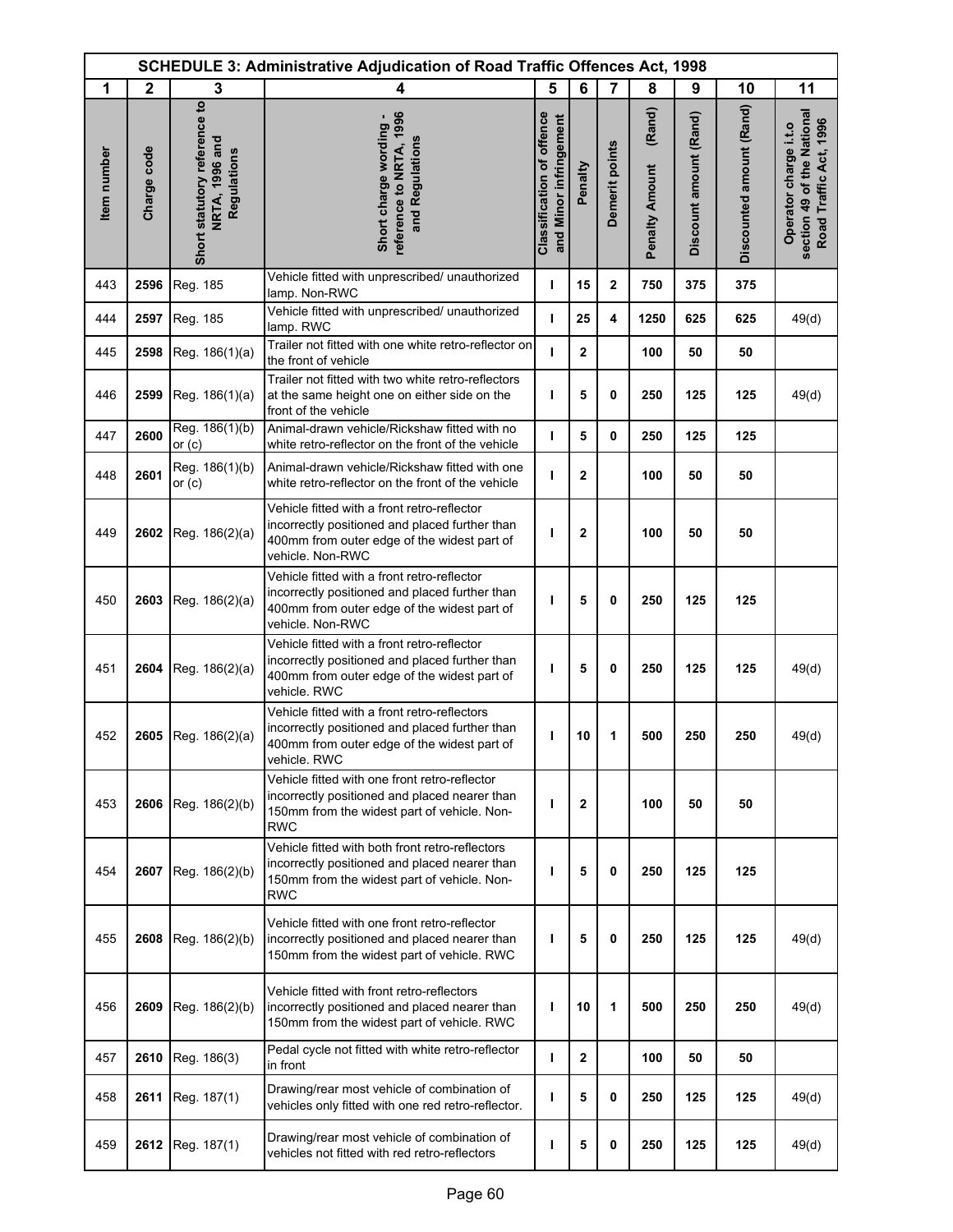| <b>SCHEDULE 3: Administrative Adjudication of Road Traffic Offences Act, 1998</b> |              |                                                               |                                                                                                                                                                         |                                                     |                |                |                                 |                        |                          |                                                                               |
|-----------------------------------------------------------------------------------|--------------|---------------------------------------------------------------|-------------------------------------------------------------------------------------------------------------------------------------------------------------------------|-----------------------------------------------------|----------------|----------------|---------------------------------|------------------------|--------------------------|-------------------------------------------------------------------------------|
| 1                                                                                 | $\mathbf{2}$ | 3                                                             | 4                                                                                                                                                                       | 5                                                   | 6              | $\overline{7}$ | 8                               | 9                      | 10                       | 11                                                                            |
| Item number                                                                       | Charge code  | Short statutory reference to<br>NRTA, 1996 and<br>Regulations | reference to NRTA, 1996<br>Short charge wording -<br>and Regulations                                                                                                    | Classification of offence<br>and Minor infringement | Penalty        | Demerit points | (Rand)<br><b>Penalty Amount</b> | Discount amount (Rand) | Discounted amount (Rand) | section 49 of the National<br>Road Traffic Act, 1996<br>Operator charge i.t.o |
| 460                                                                               | 2613         | Reg. 187(1)(a)                                                | Vehicle fitted with only one retro-reflector at the<br>rear. Non-RWC                                                                                                    | т                                                   | $\overline{2}$ |                | 100                             | 50                     | 50                       |                                                                               |
| 461                                                                               | 2614         | Reg. 187(1)(a)                                                | Vehicle not fitted with any retro-reflectors at the<br>rear at the same height and equidistant from<br>centre-line. Non-RWC                                             | ı                                                   | 5              | 0              | 250                             | 125                    | 125                      |                                                                               |
| 462                                                                               | 2615         | Reg. 187(1)(a)                                                | Vehicle fitted with no retro-reflectors at the rear<br>at the same height and equidistant from the<br>centre-line. RWC                                                  | т                                                   | 5              | 0              | 250                             | 125                    | 125                      | 49(d)                                                                         |
| 463                                                                               | 2616         | Reg. 187(1)(a)                                                | Vehicle not fitted with any retro-reflectors at the<br>rear at the same height and equidistant from<br>centre-line. RWC                                                 | т                                                   | 10             | 1              | 500                             | 250                    | 250                      | 49(d)                                                                         |
| 464                                                                               | 2617         | Reg. 187(1)(b)<br>or $(c)$                                    | Animal-drawn vehicle / Rickshaw fitted with<br>only one red retro-reflectors at the rear or fitted<br>more than 400mm from outer edge of vehicle                        | I.                                                  | $\mathbf 2$    |                | 100                             | 50                     | 50                       |                                                                               |
| 465                                                                               | 2618         | Reg. 187(1)(b)<br>or $(c)$                                    | Animal-drawn vehicle / Rickshaw fitted with no<br>retro-reflector at the rear                                                                                           | т                                                   | $\mathbf{2}$   |                | 100                             | 50                     | 50                       |                                                                               |
| 466                                                                               | 2619         | Reg. 187(2)                                                   | Vehicle incorrectly fitted with a red retro-<br>reflector more than 400mm from outer edge of<br>widest part of vehicle. Non-RWC                                         | т                                                   | $\mathbf{2}$   |                | 100                             | 50                     | 50                       |                                                                               |
| 467                                                                               | 2620         | Reg. 187(2)                                                   | Vehicle incorrectly fitted with red retro-reflectors<br>more than 400mm from outer edge of widest<br>part of vehicle. Non-RWC                                           | т                                                   | 5              | 0              | 250                             | 125                    | 125                      |                                                                               |
| 468                                                                               | 2621         | Reg. 187(2)                                                   | Vehicle incorrectly fitted with a red retro-<br>reflector more than 400mm from outer edge of<br>widest part of vehicle. RWC                                             | $\mathbf{I}$                                        | 5              | 0              | 250                             | 125                    | 125                      | 49(d)                                                                         |
| 469                                                                               |              | 2622 Reg. 187(2)                                              | Vehicle incorrectly fitted with red retro-reflectors<br>more than 400mm from outer edge of widest<br>part of vehicle. RWC                                               | L                                                   | 10             | 1              | 500                             | 250                    | 250                      | 49(d)                                                                         |
| 470                                                                               | 2623         | Reg. 187(3)                                                   | Motor cycle / Tricycle not fitted with red retro-<br>reflector at the rear                                                                                              | T                                                   | 5              | 0              | 250                             | 125                    | 125                      |                                                                               |
| 471                                                                               | 2624         | Reg. 187(4)                                                   | Pedal cycle not fitted with red retro-reflector at<br>the rear                                                                                                          | т                                                   | $\mathbf{2}$   |                | 100                             | 50                     | 50                       |                                                                               |
| 472                                                                               | 2625         | (ii)                                                          | Combination of vehicles exceeding 7m not<br>Reg. 188(a)(i) & fitted with a yellow reflector within 3m from front<br>of each vehicle and 1m from rear of each<br>vehicle | ı                                                   | 5              | 0              | 250                             | 125                    | 125                      | 49(d)                                                                         |
| 473                                                                               | 2626         | (ii)                                                          | Combination of vehicles exceeding 7m not<br>Reg. 188(a)(i) & fitted with yellow reflectors within 3m from front<br>of each vehicle and 1m from rear of each<br>vehicle  | ı                                                   | 10             | 1              | 500                             | 250                    | 250                      | 49(d)                                                                         |
| 474                                                                               | 2627         | Reg. 188(a)(iii)                                              | Combination of vehicles exceeding 7m fitted<br>only on one side of the trailer with a yellow retro-<br>reflector within 3m from the front of trailer                    | ı                                                   | 5              | 0              | 250                             | 125                    | 125                      | 49(d)                                                                         |
| 475                                                                               | 2628         | Reg. 188(a)(iii)                                              | Combination of vehicles exceeding 7m not<br>fitted with yellow reflectors on trailer within 3m<br>from front of trailer                                                 | ı                                                   | 10             | 1              | 500                             | 250                    | 250                      | 49(d)                                                                         |
| 476                                                                               | 2629         | Reg. 188(b)                                                   | Vehicle/combination of vehicles fitted with a<br>yellow retro-reflector on one or both sides of the<br>combination more than 3.6m apart                                 | T                                                   | 5              | 0              | 250                             | 125                    | 125                      | 49(d)                                                                         |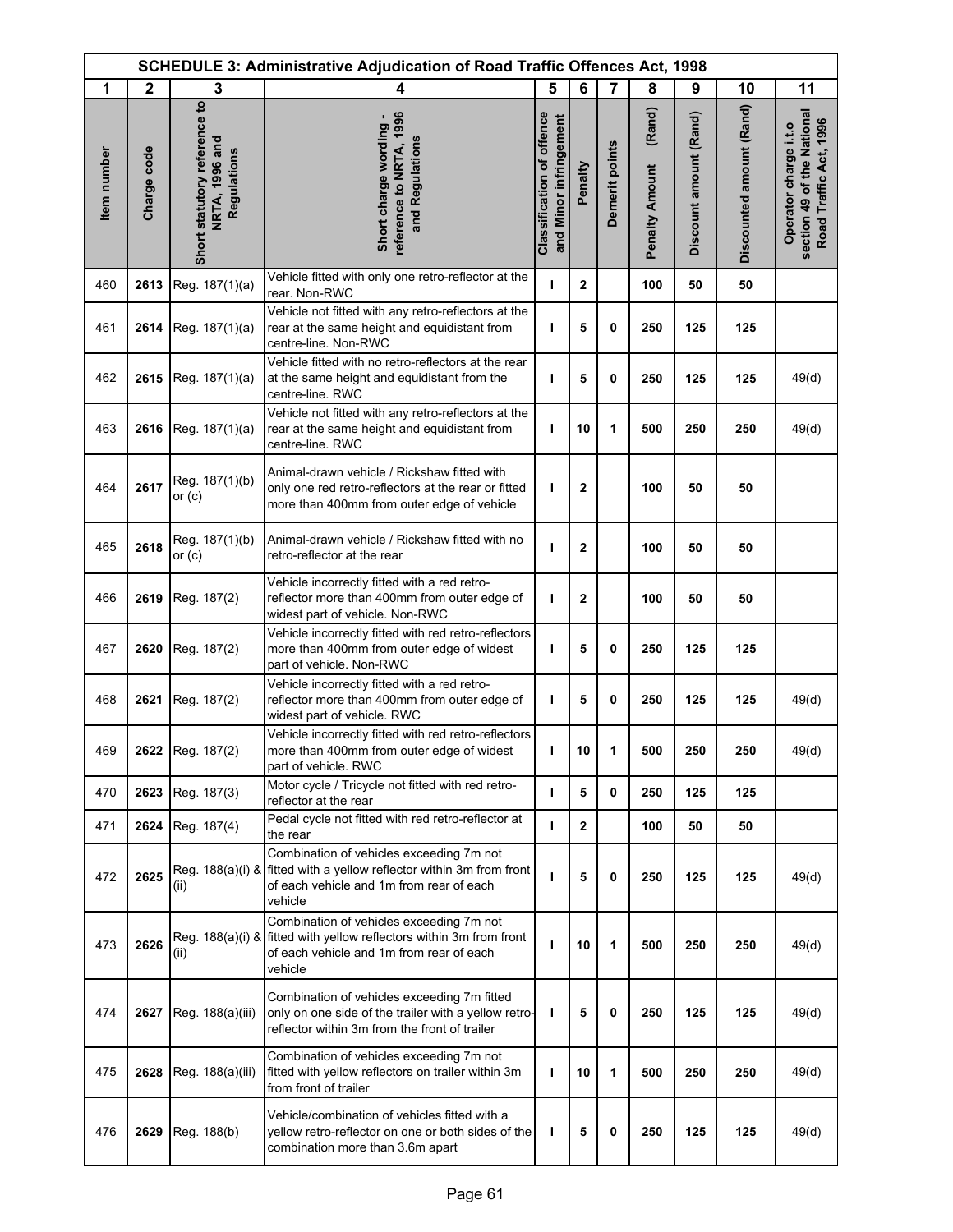|             |              |                                                                      | <b>SCHEDULE 3: Administrative Adjudication of Road Traffic Offences Act, 1998</b>                                     |                                                            |                  |                |                                 |                        |                          |                                                                               |
|-------------|--------------|----------------------------------------------------------------------|-----------------------------------------------------------------------------------------------------------------------|------------------------------------------------------------|------------------|----------------|---------------------------------|------------------------|--------------------------|-------------------------------------------------------------------------------|
| 1           | $\mathbf{2}$ | 3                                                                    | 4                                                                                                                     | 5                                                          | 6                | $\overline{7}$ | 8                               | 9                      | 10                       | 11                                                                            |
| Item number | Charge code  | Short statutory reference to<br>NRTA, 1996 and<br><b>Regulations</b> | reference to NRTA, 1996<br>Short charge wording -<br>and Regulations                                                  | <b>Classification of offence</b><br>and Minor infringement | Penalty          | Demerit points | (Rand)<br><b>Penalty Amount</b> | Discount amount (Rand) | Discounted amount (Rand) | section 49 of the National<br>Road Traffic Act, 1996<br>Operator charge i.t.o |
| 477         | 2630         | Reg. 188(b)                                                          | Vehicle/combination of vehicles fitted with<br>yellow retro-reflectors more than 3.6m apart                           | ı                                                          | 10               | 1              | 500                             | 250                    | 250                      | 49(d)                                                                         |
| 478         | 2631         | Reg. 189(1)(a)                                                       | Retro-reflector incorrectly fitted (lower than<br>300mm - higher than 1.5m) to vehicle. Non-<br><b>RWC</b>            | ı                                                          | $\mathbf{2}$     |                | 100                             | 50                     | 50                       |                                                                               |
| 479         | 2632         | Reg. 189(1)(a)                                                       | Retro-reflectors incorrectly fitted (lower than<br>300mm - higher than 1.5m) to vehicle. Non-<br><b>RWC</b>           | ı                                                          | 5                | 0              | 250                             | 125                    | 125                      |                                                                               |
| 480         | 2633         | Reg. 189(1)(a)                                                       | Retro-reflector incorrectly fitted (lower than<br>300mm - higher than 1.5m) to vehicle. RWC                           | ı                                                          | 5                | 0              | 250                             | 125                    | 125                      | 49(d)                                                                         |
| 481         | 2634         | Reg. 189(1)(a)                                                       | Retro-reflectors incorrectly fitted (lower than<br>300mm - higher than 1.5m) to vehicle. RWC                          | ı                                                          | 10               | 1              | 500                             | 250                    | 250                      | 49(d)                                                                         |
| 482         | 2635         | Reg. 189(1)(a)                                                       | Retro-reflector not fitted as near as possible to<br>correct height due to the design of vehicle. Non-<br><b>RWC</b>  | т                                                          | $\mathbf{2}$     |                | 100                             | 50                     | 50                       |                                                                               |
| 483         | 2636         | Reg. 189(1)(a)                                                       | Retro-reflectors not fitted as near as possible to<br>correct height due to the design of vehicle. Non-<br><b>RWC</b> | T                                                          | 5                | $\mathbf{0}$   | 250                             | 125                    | 125                      |                                                                               |
| 484         | 2637         | Reg. 189(1)(a)                                                       | Retro-reflector not fitted as near as possible to<br>correct height due to the design of vehicle.<br><b>RWC</b>       | ı                                                          | 5                | 0              | 250                             | 125                    | 125                      | 49(d)                                                                         |
| 485         | 2638         | Reg. 189(1)(a)                                                       | Retro-reflectors not fitted as near as possible to<br>correct height due to the design of vehicle.<br><b>RWC</b>      | т                                                          | 10               | 1              | 500                             | 250                    | 250                      | 49(d)                                                                         |
| 486         | 2639         | Reg.<br>189(1)(b)(i)                                                 | White retro-reflector not vertically positioned or<br>facing squarely to the front. Non-RWC                           |                                                            | $\bf{2}$         |                | 100                             | 50                     | 50                       |                                                                               |
| 487         | 2640         | Reg.<br>189(1)(b)(i)                                                 | White retro-reflectors not vertically positioned<br>or facing squarely to the front. Non-RWC                          | т                                                          | 5                | 0              | 250                             | 125                    | 125                      |                                                                               |
| 488         | 2641         | Reg.<br>189(1)(b)(i)                                                 | White retro-reflector not vertically positioned or<br>facing squarely to the front. RWC                               | ı                                                          | 5                | 0              | 250                             | 125                    | 125                      | 49(d)                                                                         |
| 489         | 2642         | Reg.<br>189(1)(b)(i)                                                 | White retro-reflectors not vertically positioned<br>or facing squarely to the front. RWC                              | т                                                          | 10               | 1              | 500                             | 250                    | 250                      | 49(d)                                                                         |
| 490         | 2643         | Reg.<br>189(1)(b)(ii)                                                | Red retro-reflector not vertically positioned or<br>facing squarely to the rear. Non-RWC                              | ı                                                          | $\mathbf{2}$     |                | 100                             | 50                     | 50                       |                                                                               |
| 491         | 2644         | Reg.<br>189(1)(b)(ii)                                                | Red retro-reflectors not vertically positioned or<br>facing squarely to the rear. Non-RWC                             | т                                                          | 5                | 0              | 250                             | 125                    | 125                      |                                                                               |
| 492         | 2645         | Reg.<br>189(1)(b)(ii)                                                | Red retro-reflector not vertically positioned or<br>facing squarely to the rear. RWC                                  | $\mathbf{I}$                                               | 5                | 0              | 250                             | 125                    | 125                      | 49(d)                                                                         |
| 493         | 2646         | Reg.<br>189(1)(b)(ii)                                                | Red retro-reflectors not vertically positioned or<br>facing squarely to the rear. RWC                                 | т                                                          | 10               | 1              | 500                             | 250                    | 250                      | 49(d)                                                                         |
| 494         | 2647         | Reg.<br>189(1)(b)(iii)                                               | Yellow retro-reflector not vertically positioned or<br>facing squarely to the side. Non-RWC                           |                                                            | $\boldsymbol{2}$ |                | 100                             | 50                     | 50                       |                                                                               |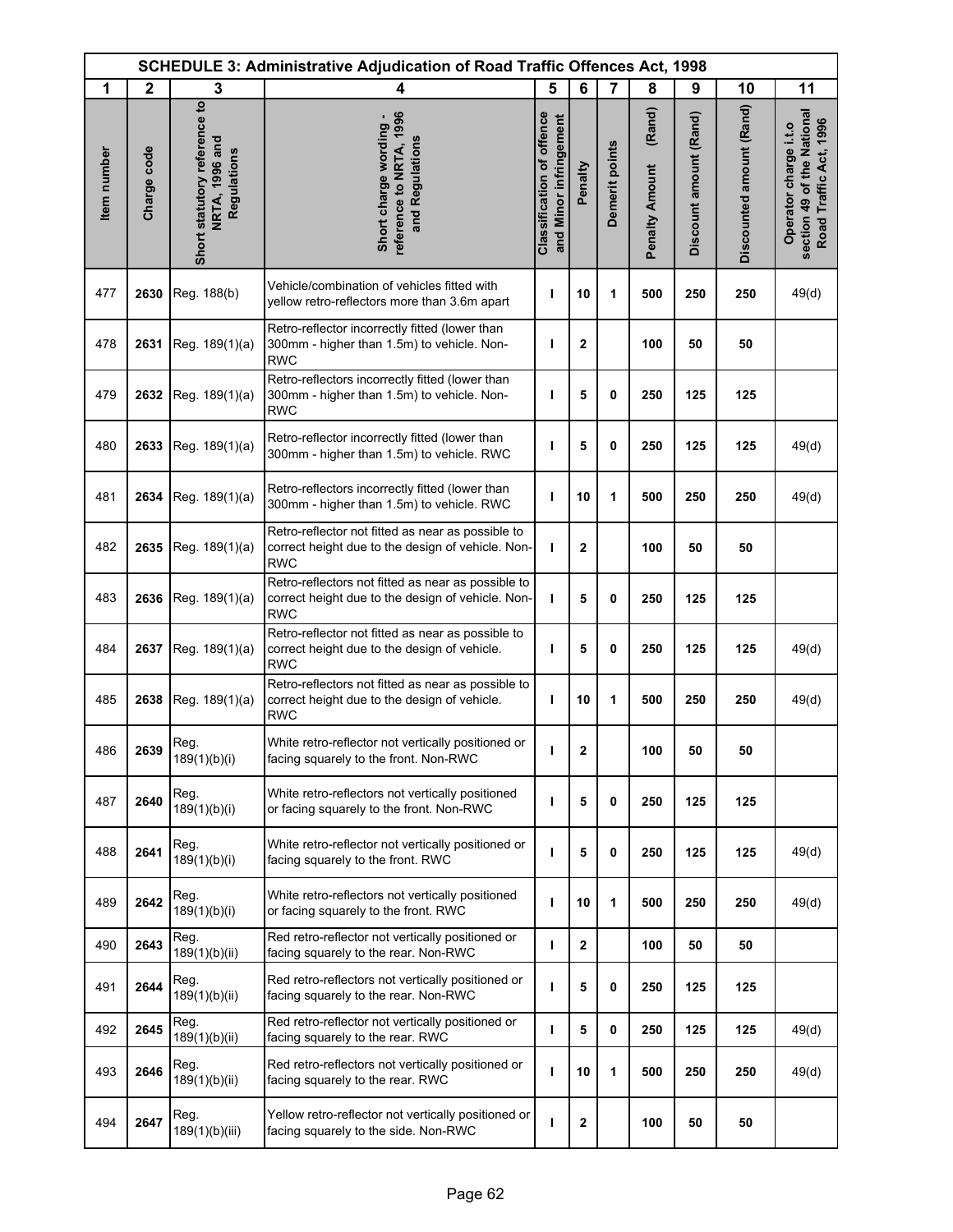|             |              |                                                                      | <b>SCHEDULE 3: Administrative Adjudication of Road Traffic Offences Act, 1998</b>                                                                                                                                                                                          |                                                            |                |                |                                 |                        |                          |                                                                               |
|-------------|--------------|----------------------------------------------------------------------|----------------------------------------------------------------------------------------------------------------------------------------------------------------------------------------------------------------------------------------------------------------------------|------------------------------------------------------------|----------------|----------------|---------------------------------|------------------------|--------------------------|-------------------------------------------------------------------------------|
| 1           | $\mathbf{2}$ | 3                                                                    | 4                                                                                                                                                                                                                                                                          | 5                                                          | 6              | $\overline{7}$ | 8                               | 9                      | 10                       | 11                                                                            |
| Item number | Charge code  | Short statutory reference to<br>NRTA, 1996 and<br><b>Regulations</b> | reference to NRTA, 1996<br>Short charge wording -<br>and Regulations                                                                                                                                                                                                       | <b>Classification of offence</b><br>and Minor infringement | Penalty        | Demerit points | (Rand)<br><b>Penalty Amount</b> | Discount amount (Rand) | Discounted amount (Rand) | section 49 of the National<br>Road Traffic Act, 1996<br>Operator charge i.t.o |
| 495         | 2648         | Reg.<br>189(1)(b)(iii)                                               | Yellow retro-reflectors not vertically positioned<br>or facing squarely to the side. Non-RWC                                                                                                                                                                               | ı                                                          | 5              | 0              | 250                             | 125                    | 125                      |                                                                               |
| 496         | 2649         | Reg.<br>189(1)(b)(iii)                                               | Yellow retro-reflector not vertically positioned or<br>facing squarely to the side. RWC                                                                                                                                                                                    | п                                                          | 5              | 0              | 250                             | 125                    | 125                      | 49(d)                                                                         |
| 497         | 2650         | Reg.<br>189(1)(b)(iii)                                               | Yellow retro-reflectors not vertically positioned<br>or facing squarely to the side. RWC                                                                                                                                                                                   | ı                                                          | 10             | 1              | 500                             | 250                    | 250                      | 49(d)                                                                         |
| 498         | 2651         | Reg. 189(1)(c)                                                       | Retro-reflector not in a good or clean condition.<br>Non-RWC                                                                                                                                                                                                               | т                                                          | $\overline{2}$ |                | 100                             | 50                     | 50                       |                                                                               |
| 499         | 2652         | Reg. 189(1)(c)                                                       | Retro-reflectors not in a good or clean<br>condition. Non-RWC                                                                                                                                                                                                              | т                                                          | 5              | 0              | 250                             | 125                    | 125                      |                                                                               |
| 500         | 2653         | Reg. 189(1)(c)                                                       | Retro-reflector not in a good or clean condition.<br><b>RWC</b>                                                                                                                                                                                                            | $\mathbf{I}$                                               | 5              | 0              | 250                             | 125                    | 125                      | 49(d)                                                                         |
| 501         | 2654         | Reg. 189(1)(c)                                                       | Retro-reflectors not in a good or clean<br>condition. RWC                                                                                                                                                                                                                  | т                                                          | 10             | 1              | 500                             | 250                    | 250                      | 49(d)                                                                         |
| 502         | 2655         | Reg. 189(1)(d)                                                       | Retro-reflector fitted to movable part of vehicle.<br>Non-RWC                                                                                                                                                                                                              | т                                                          | $\mathbf{2}$   |                | 100                             | 50                     | 50                       |                                                                               |
| 503         | 2656         | Reg. 189(1)(d)                                                       | Retro-reflectors fitted to movable part of<br>vehicle. Non-RWC                                                                                                                                                                                                             | т                                                          | 5              | 0              | 250                             | 125                    | 125                      |                                                                               |
| 504         | 2657         | Reg. 189(1)(d)                                                       | Retro-reflector fitted to movable part of vehicle.<br><b>RWC</b>                                                                                                                                                                                                           | т                                                          | 5              | 0              | 250                             | 125                    | 125                      | 49(d)                                                                         |
| 505         | 2658         | Reg. 189(1)(d)                                                       | Retro-reflectors fitted to movable part of<br>vehicle. RWC                                                                                                                                                                                                                 | ı                                                          | 10             | 1              | 500                             | 250                    | 250                      | 49(d)                                                                         |
| 506         | 2659         | Reg. 190                                                             | Retro-reflector not fitted according to Reg.<br>187(2) and Reg. 189(1)(a). Failed to fit a red<br>retro-reflector to rear, fitted it too low or too<br>high, failed to fit two additional red retro-<br>reflectors, fitted them the correct distance. Non-<br><b>RWC</b>   | ı                                                          | $\mathbf 2$    |                | 100                             | 50                     | 50                       |                                                                               |
| 507         | 2660         | Reg. 190                                                             | Retro-reflectors not fitted according to Reg.<br>187(2) and Reg. 189(1)(a) Failed to fit red retro-<br>reflectors to rear, fitted them too low or too<br>high, failed to fit two additional red retro-<br>reflectors, fitted them the correct distance. Non-<br><b>RWC</b> | T                                                          | 5              | 0              | 250                             | 125                    | 125                      |                                                                               |
| 508         | 2661         | Reg. 190                                                             | Retro-reflector not fitted according to Reg.<br>$187(2)$ and Reg. $189(1)(a)$ . Failed to fit a red<br>retro-reflector to rear, fitted it too low or too<br>high, failed to fit two additional red retro-<br>reflectors, fitted them the correct distance.<br><b>RWC</b>   | ı                                                          | 5              | 0              | 250                             | 125                    | 125                      | 49(d)                                                                         |
| 509         |              | 2662 Reg. 190                                                        | Retro-reflectors not fitted according to Reg.<br>187(2) and Reg. 189(1)(a). Failed to fit red retro-<br>reflectors to rear, fitted them too low or too<br>high, failed to fit two additional red retro-<br>reflectors, fitted them the correct distance.<br><b>RWC</b>     | т                                                          | 10             | 1              | 500                             | 250                    | 250                      | 49(d)                                                                         |
| 510         | 2663         | Reg. 191(2)                                                          | Failed to fit warning sign to rear of vehicle. Non-<br><b>RWC</b>                                                                                                                                                                                                          | т                                                          | 5              | 0              | 250                             | 125                    | 125                      |                                                                               |
| 511         | 2664         | Reg. 191(2)                                                          | Failed to fit warning sign to rear of vehicle.<br><b>RWC</b>                                                                                                                                                                                                               | т                                                          | 10             | 1              | 500                             | 250                    | 250                      | 49(d)                                                                         |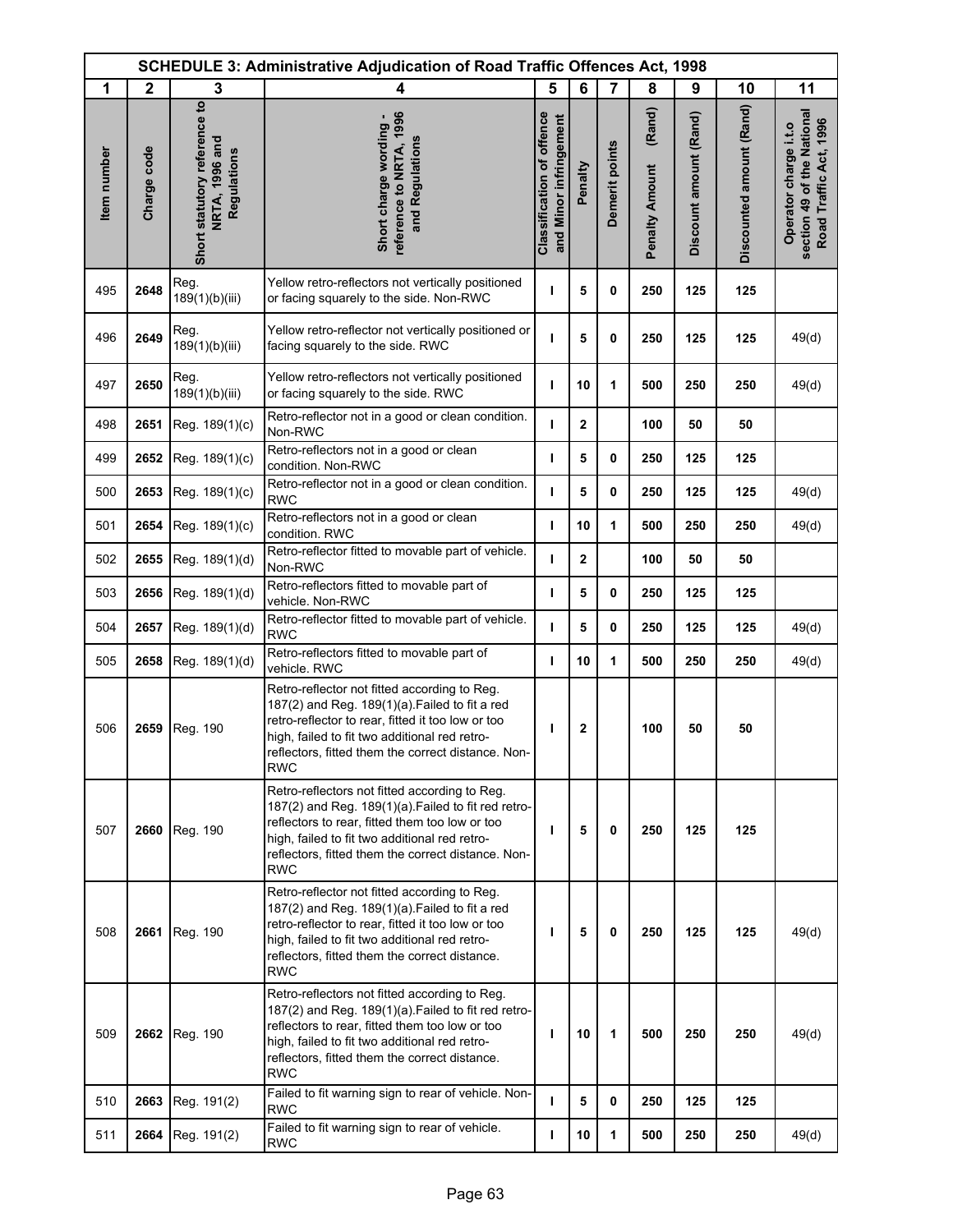| <b>SCHEDULE 3: Administrative Adjudication of Road Traffic Offences Act, 1998</b> |              |                                                               |                                                                                                                                                 |                                                            |         |                |                                 |                        |                          |                                                                               |
|-----------------------------------------------------------------------------------|--------------|---------------------------------------------------------------|-------------------------------------------------------------------------------------------------------------------------------------------------|------------------------------------------------------------|---------|----------------|---------------------------------|------------------------|--------------------------|-------------------------------------------------------------------------------|
| 1                                                                                 | $\mathbf{2}$ | 3                                                             | 4                                                                                                                                               | 5                                                          | 6       | $\overline{7}$ | 8                               | 9                      | 10                       | 11                                                                            |
| Item number                                                                       | Charge code  | Short statutory reference to<br>NRTA, 1996 and<br>Regulations | reference to NRTA, 1996<br>Short charge wording -<br>and Regulations                                                                            | <b>Classification of offence</b><br>and Minor infringement | Penalty | Demerit points | (Rand)<br><b>Penalty Amount</b> | Discount amount (Rand) | Discounted amount (Rand) | section 49 of the National<br>Road Traffic Act, 1996<br>Operator charge i.t.o |
| 512                                                                               | 2665         | Reg. 191(2)(a)<br>& (b)                                       | Warning sign (chevron) did not comply with<br>requirements or bear certification mark. Non-<br><b>RWC</b>                                       | ı                                                          | 5       | 0              | 250                             | 125                    | 125                      |                                                                               |
| 513                                                                               | 2666         | Reg. 191(2)(a)<br>& (b)                                       | Warning sign (chevron) did not comply with<br>requirements or bear certification mark. RWC                                                      | ı                                                          | 10      | 1              | 500                             | 250                    | 250                      | 49(d)                                                                         |
| 514                                                                               | 2667         | Reg. 191(2)(c)                                                | Warning sign (fitted after 01/01/2001) did not<br>include red and yellow retro-reflective strips.<br>Non-RWC                                    | ı                                                          | 5       | $\mathbf{0}$   | 250                             | 125                    | 125                      |                                                                               |
| 515                                                                               | 2668         | Reg. 191(2)(c)                                                | Warning sign (fitted after 01/01/2001) did not<br>include red and yellow retro-reflective strips.<br><b>RWC</b>                                 | ı                                                          | 10      | 1              | 500                             | 250                    | 250                      | 49(d)                                                                         |
| 516                                                                               | 2669         | Reg. 191(3)(a)                                                | Warning sign not cut to fit vehicle -where<br>design unsuitable to fit chevron. Non-RWC                                                         | I.                                                         | 5       | 0              | 250                             | 125                    | 125                      |                                                                               |
| 517                                                                               | 2670         | Reg. 191(3)(a)                                                | Warning sign not cut to fit vehicle -where<br>design unsuitable to fit chevron. RWC                                                             | T                                                          | 10      | 1              | 500                             | 250                    | 250                      | 49(d)                                                                         |
| 518                                                                               | 2671         | Reg. 191(3)(b)                                                | Vehicle with chevron not cut to fit vehicle<br>because of unsuitable design. Also did not<br>contain 7 retro-reflectors. Non-RWC                | т                                                          | 5       | 0              | 250                             | 125                    | 125                      |                                                                               |
| 519                                                                               | 2672         | Reg. 191(3)(b)                                                | Vehicle with chevron not cut to fit vehicle<br>because of unsuitable design. Also did not<br>contain 7 retro-reflectors. RWC                    | ı                                                          | 10      | 1              | 500                             | 250                    | 250                      | 49(d)                                                                         |
| 520                                                                               | 2673         | Reg. 191(4)(a)                                                | Chevron sign not in an upright position or within<br>15 degrees of position or facing squarely to the<br>rear. Non-RWC                          | T                                                          | 5       | 0              | 250                             | 125                    | 125                      |                                                                               |
| 521                                                                               | 2674         | Reg. 191(4)(a)                                                | Chevron sign not in an upright position or within<br>15 degrees of position or facing squarely to the<br>rear. RWC                              | т                                                          | 10      | 1              | 500                             | 250                    | 250                      | 49(d)                                                                         |
| 522                                                                               |              | 2675 Reg. 191(4)(b)                                           | Chevron placed higher than 1.5m above ground<br>level. Non-RWC                                                                                  | т                                                          | 5       | 0              | 250                             | 125                    | 125                      |                                                                               |
| 523                                                                               | 2676         | Reg. 191(4)(b)                                                | Chevron placed higher than 1.5m above ground<br>level. RWC                                                                                      | <b>I</b>                                                   | 10      | 1              | 500                             | 250                    | 250                      | 49(d)                                                                         |
| 524                                                                               | 2677         | Reg. 191(4)(c)                                                | Chevron not extending far enough to sides to<br>indicate width of vehicle (within 400mm). Non-<br>RWC                                           | ı                                                          | 5       | 0              | 250                             | 125                    | 125                      |                                                                               |
| 525                                                                               | 2678         | Reg. 191(4)(c)                                                | Chevron not extending far enough to sides to<br>indicate width of vehicle (within 400mm). RWC                                                   | ı                                                          | 10      | 1              | 500                             | 250                    | 250                      | 49(d)                                                                         |
| 526                                                                               | 2679         | Reg. 191(4)(d)                                                | Chevron sign not clean and in good condition<br>and therefore ineffective. Non-RWC                                                              | T                                                          | 5       | 0              | 250                             | 125                    | 125                      |                                                                               |
| 527                                                                               | 2680         | Reg. 191(4)(d)                                                | Chevron sign not clean and in good condition<br>and therefore ineffective. RWC                                                                  | т                                                          | 10      | 1              | 500                             | 250                    | 250                      | 49(d)                                                                         |
| 528                                                                               | 2681         | Reg. 192(1)                                                   | Reflective material on vehicle did not reflect<br>white to the front, red to the rear and yellow to<br>the sides.                               | ı                                                          | 5       | 0              | 250                             | 125                    | 125                      | 49(d)                                                                         |
| 529                                                                               | 2682         | Reg. 192(3)                                                   | Pedal cycle not discernible from 150m between<br>sunset and sunrise because<br>pedals/spokes/arms were not fitted with<br>reflective materials. | I                                                          | 2       |                | 100                             | 50                     | 50                       |                                                                               |
| 530                                                                               | 2683         | Reg. 192A(1)                                                  | Prescribed vehicle with side and rear contour or<br>strip markings that are not according to the<br>standard SANS specifications                | ı                                                          | 10      | 1              | 500                             | 250                    | 250                      | 49(d)                                                                         |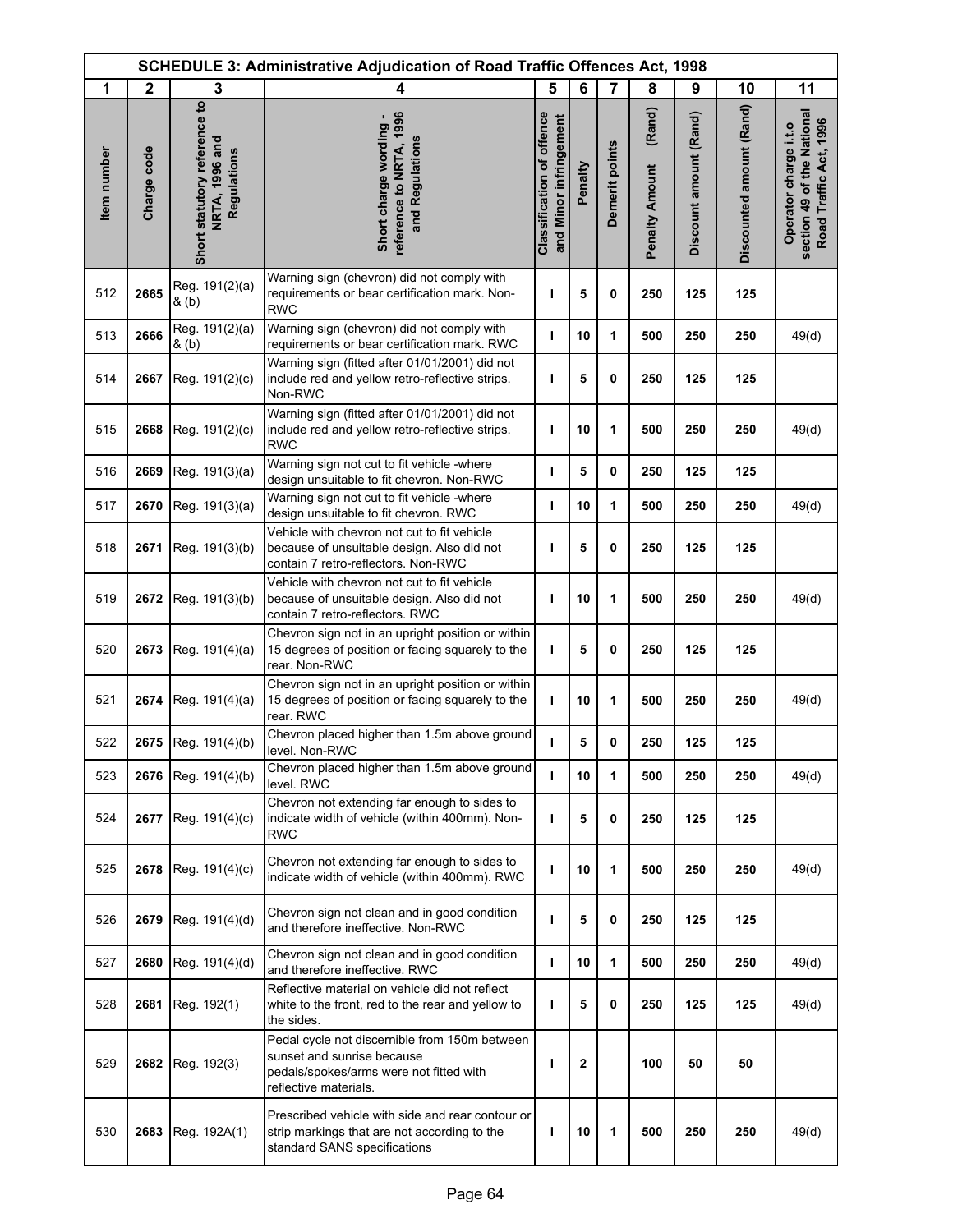|             | <b>SCHEDULE 3: Administrative Adjudication of Road Traffic Offences Act, 1998</b> |                                                               |                                                                                                                                                                                         |                                                            |              |                |                                 |                        |                          |                                                                               |
|-------------|-----------------------------------------------------------------------------------|---------------------------------------------------------------|-----------------------------------------------------------------------------------------------------------------------------------------------------------------------------------------|------------------------------------------------------------|--------------|----------------|---------------------------------|------------------------|--------------------------|-------------------------------------------------------------------------------|
| 1           | $\mathbf{2}$                                                                      | 3                                                             | 4                                                                                                                                                                                       | 5                                                          | 6            | 7              | 8                               | 9                      | 10                       | 11                                                                            |
| Item number | Charge code                                                                       | Short statutory reference to<br>NRTA, 1996 and<br>Regulations | reference to NRTA, 1996<br>Short charge wording -<br>and Regulations                                                                                                                    | <b>Classification of offence</b><br>and Minor infringement | Penalty      | Demerit points | (Rand)<br><b>Penalty Amount</b> | Discount amount (Rand) | Discounted amount (Rand) | section 49 of the National<br>Road Traffic Act, 1996<br>Operator charge i.t.o |
| 531         | 2684                                                                              | Reg. 192A(2)(a)                                               | Goods vehicle with GVM more than 3500kg not<br>fitted with contour or strip markings at the sides<br>/ rear or such markings affixed higher than<br>600mm from lower part of body       | т                                                          | 10           | 1              | 500                             | 250                    | 250                      | 49(d)                                                                         |
| 532         | 2685                                                                              | Reg. 192A(2)(b)                                               | Goods vehicle with a length of more than 7m<br>not fitted with side / rear contour or strip<br>marking or such markings affixed higher than<br>600mm from lower part of body            | т                                                          | 10           | 1              | 500                             | 250                    | 250                      | 49(d)                                                                         |
| 533         | 2686                                                                              | Reg. 192A(2)(d)                                               | Trailer or caravan not fitted with side / rear<br>contour or strip marking or such markings<br>affixed higher than 600mm from lower part of<br>body                                     | т                                                          | 10           | 1              | 500                             | 250                    | 250                      | 49(d)                                                                         |
| 534         | 2687                                                                              |                                                               | Bus not fitted with side or rear contour or strip<br>Reg. 192A(2)(e) markings or such markings affixed higher than<br>600mm from lower part of body                                     | T                                                          | 10           | 1              | 500                             | 250                    | 250                      | 49(d)                                                                         |
| 535         | 2688                                                                              | Reg. 192A(2)(f)                                               | NLTTA midibus or a bus not fitted with side &<br>rear contour or strip markings or such markings<br>affixed higher than 600mm from lower part of<br>body                                | т                                                          | 10           | 1              | 500                             | 250                    | 250                      | 49(d)                                                                         |
| 536         | 2689                                                                              | Reg. 192A(2)(g)                                               | NLTTA minibus first registered after 1 January<br>2007 not fitted with side and rear contour or<br>strip markings or such markings affixed higher<br>than 600mm from lower part of body | ı                                                          | 10           | 1              | 500                             | 250                    | 250                      | 49(d)                                                                         |
| 537         |                                                                                   | 2690 Reg. 192A(2)(h)                                          | NLTTA minibus not fitted with side and rear<br>contour markings after 1 January 2007 or such<br>markings affixed higher than 600mm from lower<br>part of body                           | T                                                          | 10           | 1              | 500                             | 250                    | 250                      | 49(d)                                                                         |
| 538         | 2691                                                                              | Reg. 192A(2)(i)                                               | Motor home not fitted with side or rear contour<br>or strip markings first registered after 1 July<br>2007 or such markings affixed higher than<br>600mm from lower part of body        | ı                                                          | 10           | 1              | 500                             | 250                    | 250                      | 49(d)                                                                         |
| 539         | 2692                                                                              | Reg. 193(1)                                                   | Vehicle fitted with only one direction indicator.<br>Non-RWC                                                                                                                            | т                                                          | $\mathbf{2}$ |                | 100                             | 50                     | 50                       |                                                                               |
| 540         | 2693                                                                              | Reg. 193(1)                                                   | Vehicle not fitted with direction indicators on<br>both sides. Non-RWC                                                                                                                  | T                                                          | 5            | 0              | 250                             | 125                    | 125                      |                                                                               |
| 541         | 2694                                                                              | Reg. 193(1)                                                   | Vehicle fitted with only one direction indicator.<br><b>RWC</b>                                                                                                                         | т                                                          | 5            | 0              | 250                             | 125                    | 125                      |                                                                               |
| 542         | 2695                                                                              | Reg. 193(1)                                                   | Vehicle not fitted with direction indicators on<br>both sides. RWC                                                                                                                      | $\mathbf{I}$                                               | 10           | 1              | 500                             | 250                    | 250                      | 49(d)                                                                         |
| 543         | 2696                                                                              | Reg. 194(a)                                                   | One flasher type indicator did not incorporate<br>lamp. Non-RWC                                                                                                                         | $\mathbf{I}$                                               | $\mathbf{2}$ |                | 100                             | 50                     | 50                       |                                                                               |
| 544         | 2697                                                                              | Reg. 194(a)                                                   | Both flasher type indicators did not incorporate<br>lamps. Non-RWC                                                                                                                      | т                                                          | 5            | 0              | 250                             | 125                    | 125                      |                                                                               |
| 545         | 2698                                                                              | Reg. 194(a)                                                   | One flasher type indicator did not incorporate<br>lamp. RWC                                                                                                                             | $\mathbf{I}$                                               | 5            | 0              | 250                             | 125                    | 125                      | 49(d)                                                                         |
| 546         | 2699                                                                              | Reg. 194(a)                                                   | Both flasher type indicators did not incorporate<br>lamps. RWC                                                                                                                          | т                                                          | 10           | 1              | 500                             | 250                    | 250                      | 49(d)                                                                         |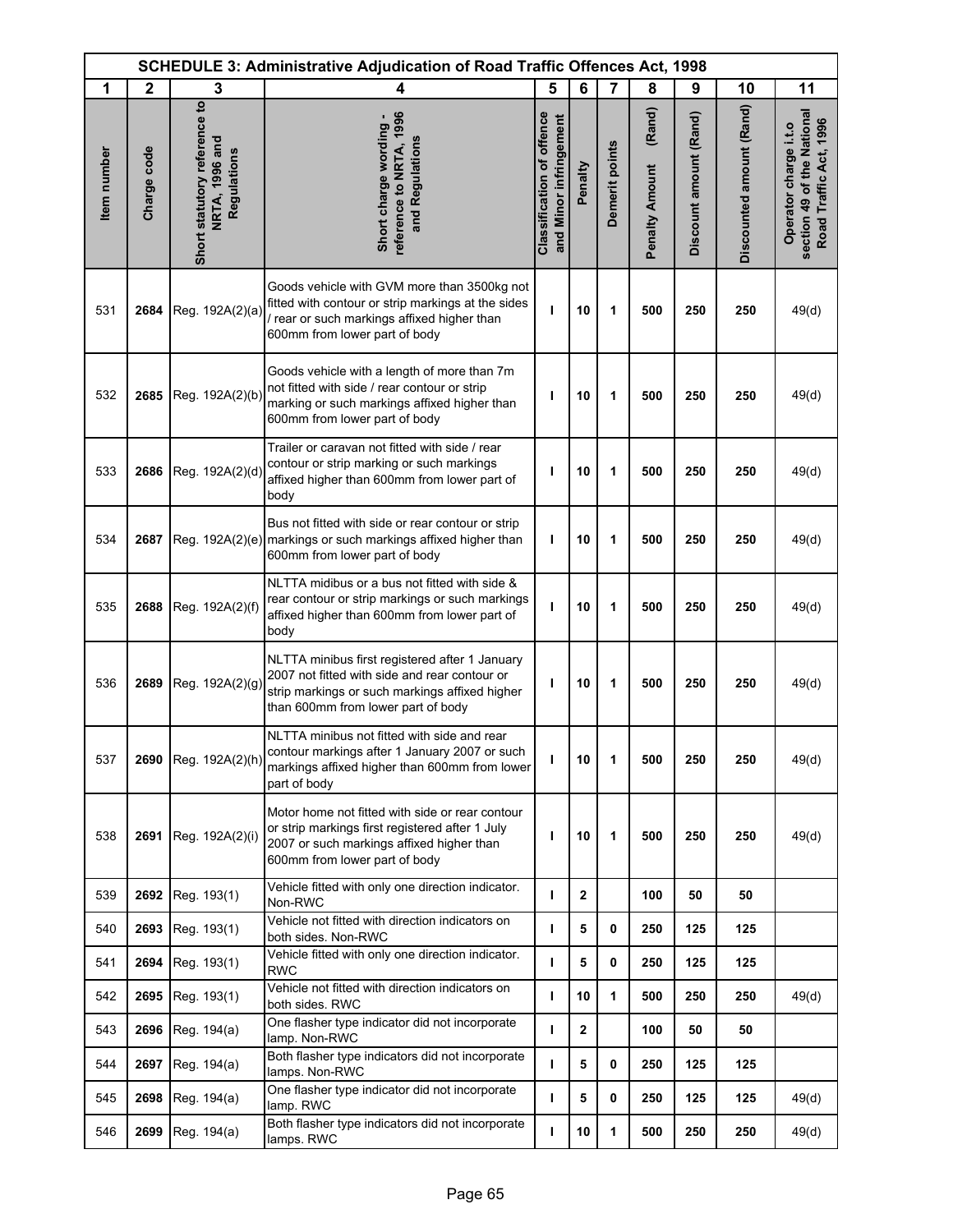| <b>SCHEDULE 3: Administrative Adjudication of Road Traffic Offences Act, 1998</b> |              |                                                               |                                                                                                                                                |                                                            |                |                |                                 |                        |                          |                                                                               |
|-----------------------------------------------------------------------------------|--------------|---------------------------------------------------------------|------------------------------------------------------------------------------------------------------------------------------------------------|------------------------------------------------------------|----------------|----------------|---------------------------------|------------------------|--------------------------|-------------------------------------------------------------------------------|
| 1                                                                                 | $\mathbf{2}$ | 3                                                             | 4                                                                                                                                              | 5                                                          | 6              | $\overline{7}$ | 8                               | 9                      | 10                       | 11                                                                            |
| Item number                                                                       | Charge code  | Short statutory reference to<br>NRTA, 1996 and<br>Regulations | reference to NRTA, 1996<br>Short charge wording -<br>and Regulations                                                                           | <b>Classification of offence</b><br>and Minor infringement | Penalty        | Demerit points | (Rand)<br><b>Penalty Amount</b> | Discount amount (Rand) | Discounted amount (Rand) | section 49 of the National<br>Road Traffic Act, 1996<br>Operator charge i.t.o |
| 547                                                                               | 2700         | Reg. 194(b)                                                   | One flasher type indicator did not show an<br>intermittently -flashing light/not clearly visible<br>from 30m. Non-RWC                          | ı                                                          | $\mathbf{2}$   |                | 100                             | 50                     | 50                       |                                                                               |
| 548                                                                               | 2701         | Reg. 194(b)                                                   | Both flasher type indicators did not show an<br>intermittently flashing light/not clearly visible<br>from 30m. Non-RWC                         | т                                                          | 5              | 0              | 250                             | 125                    | 125                      |                                                                               |
| 549                                                                               | 2702         | Reg. 194(b)                                                   | One flasher type indicator did not show an<br>intermittently -flashing light/not clearly visible<br>from 30m. RWC                              | ı                                                          | 5              | 0              | 250                             | 125                    | 125                      | 49(d)                                                                         |
| 550                                                                               | 2703         | Reg. 194(b)                                                   | Both flasher type indicators did not show an<br>intermittently flashing light/not clearly visible<br>from 30m. RWC                             | ı                                                          | 10             | 1              | 500                             | 250                    | 250                      | 49(d)                                                                         |
| 551                                                                               | 2704         | Reg. 194(c)                                                   | One flasher type indicator not equidistant from<br>centre-line/not as near as possible to or more<br>than 500mm from front or rear. Non-RWC    | I                                                          | $\overline{2}$ |                | 100                             | 50                     | 50                       |                                                                               |
| 552                                                                               | 2705         | Reg. 194(c)                                                   | Both flasher type indicators not equidistant from<br>centre -line/not as near as possible to or more<br>than 500mm from front or rear. Non-RWC | ı                                                          | 5              | $\mathbf 0$    | 250                             | 125                    | 125                      |                                                                               |
| 553                                                                               | 2706         | Reg. 194(c)                                                   | One flasher type indicator not equidistant from<br>centre-line/not as near as possible to or more<br>than 500mm from front or rear. RWC        | т                                                          | 5              | $\mathbf 0$    | 250                             | 125                    | 125                      | 49(d)                                                                         |
| 554                                                                               | 2707         | Reg. 194(c)                                                   | Both flasher type indicators not equidistant from<br>centre -line/not as near as possible to or more<br>than 500mm from front or rear. RWC     | ı                                                          | 10             | 1              | 500                             | 250                    | 250                      | 49(d)                                                                         |
| 555                                                                               | 2708         | Reg. 194(d)                                                   | One flasher type indicator not positioned<br>properly so as to be seen from the front and the<br>rear of the vehicle. Non-RWC                  | т                                                          | $\mathbf{2}$   |                | 100                             | 50                     | 50                       |                                                                               |
| 556                                                                               | 2709         | Reg. 194(d)                                                   | Both flasher type indicators not positioned<br>properly so as to be seen from the front and the<br>rear of the vehicle. Non-RWC                | т                                                          | 5              | 0              | 250                             | 125                    | 125                      |                                                                               |
| 557                                                                               | 2710         | Reg. 194(d)                                                   | One flasher type indicator not positioned<br>properly so as to be seen from the front and the<br>rear of the vehicle. RWC                      | т                                                          | 5              | 0              | 250                             | 125                    | 125                      | 49(d)                                                                         |
| 558                                                                               | 2711         | Reg. 194(d)                                                   | Both flasher type indicators not positioned<br>properly so as to be seen from the front and the<br>rear of the vehicle. RWC                    | т                                                          | 10             | 1              | 500                             | 250                    | 250                      | 49(d)                                                                         |
| 559                                                                               | 2712         | Reg. 194(dA)                                                  | One flasher type indicator fitted so that the<br>lamp was higher than the roof. Non-RWC                                                        | т                                                          | $\mathbf{2}$   |                | 100                             | 50                     | 50                       |                                                                               |
| 560                                                                               | 2713         | Reg. 194(dA)                                                  | Both flasher type indicators fitted so that the<br>lamps were higher than the roof. Non-RWC                                                    | т                                                          | 5              | 0              | 250                             | 125                    | 125                      |                                                                               |
| 561                                                                               | 2714         | Reg. 194(dA)                                                  | One flasher type indicator fitted so that the<br>lamp was higher than the roof. RWC                                                            | т                                                          | 5              | 0              | 250                             | 125                    | 125                      | 49(d)                                                                         |
| 562                                                                               | 2715         | Reg. 194(dA)                                                  | Both flasher type indicators fitted so that the<br>lamps were higher than the roof. RWC                                                        | т                                                          | 10             | 1              | 500                             | 250                    | 250                      | 49(d)                                                                         |
| 563                                                                               | 2716         | Reg. 194(e)                                                   | Failed to mount one flasher type direction<br>indicator in the front and one at the rear visible<br>from the front and the rear. Non-RWC       | ı                                                          | $\mathbf{2}$   |                | 100                             | 50                     | 50                       |                                                                               |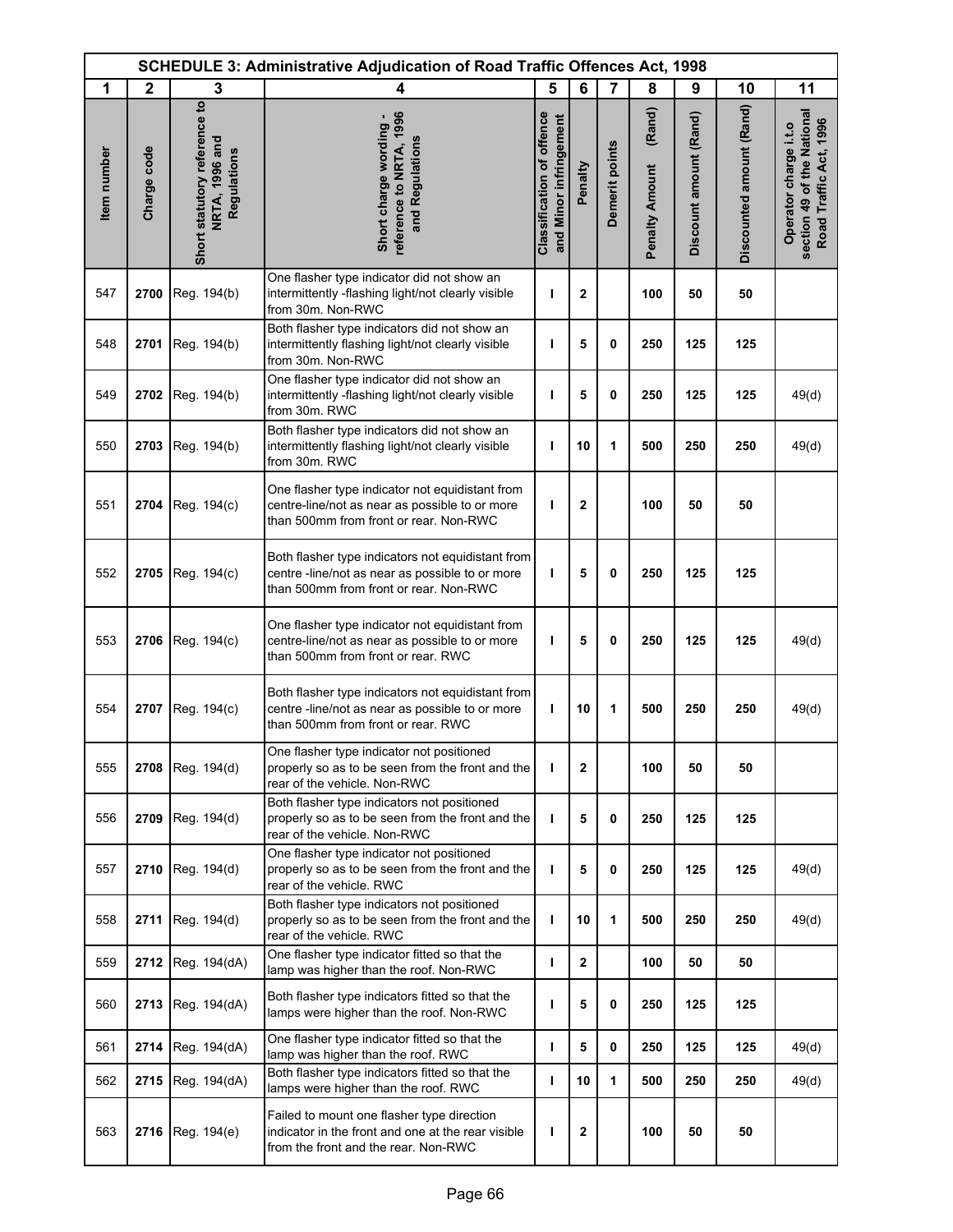| <b>SCHEDULE 3: Administrative Adjudication of Road Traffic Offences Act, 1998</b> |              |                                                               |                                                                                                                                                                  |                                                            |                |                |                                 |                        |                          |                                                                               |
|-----------------------------------------------------------------------------------|--------------|---------------------------------------------------------------|------------------------------------------------------------------------------------------------------------------------------------------------------------------|------------------------------------------------------------|----------------|----------------|---------------------------------|------------------------|--------------------------|-------------------------------------------------------------------------------|
| 1                                                                                 | $\mathbf{2}$ | 3                                                             | 4                                                                                                                                                                | 5                                                          | 6              | $\overline{7}$ | 8                               | 9                      | 10                       | 11                                                                            |
| Item number                                                                       | Charge code  | Short statutory reference to<br>NRTA, 1996 and<br>Regulations | reference to NRTA, 1996<br>Short charge wording -<br>and Regulations                                                                                             | <b>Classification of offence</b><br>and Minor infringement | Penalty        | Demerit points | (Rand)<br><b>Penalty Amount</b> | Discount amount (Rand) | Discounted amount (Rand) | section 49 of the National<br>Road Traffic Act, 1996<br>Operator charge i.t.o |
| 564                                                                               | 2717         | Reg. 194(e)                                                   | Failed to mount flasher type direction indicators<br>in the front and at the rear visible from the front<br>and the rear. Non-RWC                                | I.                                                         | 5              | 0              | 250                             | 125                    | 125                      |                                                                               |
| 565                                                                               | 2718         | Reg. 194(e)                                                   | Failed to mount one flasher type direction<br>indicator in the front and one at the rear visible<br>from the front and the rear. RWC                             | T                                                          | 5              | 0              | 250                             | 125                    | 125                      | 49(d)                                                                         |
| 566                                                                               | 2719         | Reg. 194(e)                                                   | Failed to mount flasher type direction indicators<br>in the front and at the rear visible from the front<br>and the rear. RWC                                    | т                                                          | 10             | 1              | 500                             | 250                    | 250                      | 49(d)                                                                         |
| 567                                                                               | 2720         | Reg. 194(f)                                                   | One flasher type direction indicator combined<br>with/within 150mm of lamp emitted light weaker<br>than that of lamp. Non-RWC                                    | ı                                                          | $\overline{2}$ |                | 100                             | 50                     | 50                       |                                                                               |
| 568                                                                               | 2721         | Reg. 194(f)                                                   | Both flasher type direction indicators combined<br>with/within 150mm of lamp emitted light weaker<br>than that of lamp. Non-RWC                                  | ı                                                          | 5              | 0              | 250                             | 125                    | 125                      |                                                                               |
| 569                                                                               | 2722         | Reg. 194(f)                                                   | One flasher type direction indicator combined<br>with/within 150mm of lamp emitted light weaker<br>than that of lamp. RWC                                        | ı                                                          | 5              | 0              | 250                             | 125                    | 125                      | 49(d)                                                                         |
| 570                                                                               | 2723         | Reg. 194(f)                                                   | Both flasher type direction indicators combined<br>with/within 150mm of lamp emitted light weaker<br>than that of lamp. RWC                                      | т                                                          | 10             | 1              | 500                             | 250                    | 250                      | 49(d)                                                                         |
| 571                                                                               |              | 2724   Reg. 194(g)                                            | One flasher type direction indicator did not emit<br>white, yellow or amber light to front and yellow<br>or amber or red light to the rear. Non-RWC              | ı                                                          | $\mathbf 2$    |                | 100                             | 50                     | 50                       |                                                                               |
| 572                                                                               | 2725         | Reg. 194(g)                                                   | Both flasher type direction indicators did not<br>emit white, yellow or amber light to front and<br>yellow or amber or red light to the rear. Non-<br><b>RWC</b> | п                                                          | 5              | 0              | 250                             | 125                    | 125                      |                                                                               |
| 573                                                                               | 2726         | Reg. 194(g)                                                   | One flasher type direction indicator did not emit<br>white, yellow or amber light to front and yellow<br>or amber or red light to the rear. RWC                  | т                                                          | 10             | 1              | 500                             | 250                    | 250                      | 49(d)                                                                         |
| 574                                                                               | 2727         | Reg. 194(g)                                                   | Both flasher type direction indicators did not<br>emit white, yellow or amber light to front and<br>yellow or amber or red light to the rear. RWC                | ı                                                          | 10             | 1              | 500                             | 250                    | 250                      | 49(d)                                                                         |
| 575                                                                               | 2728         | Reg. 195(a)                                                   | One illuminated window type direction indicator<br>emitting red, yellow or amber light to the rear<br>not visible from 30m in daylight. Non-RWC                  | ı                                                          | $\mathbf{2}$   |                | 100                             | 50                     | 50                       |                                                                               |
| 576                                                                               | 2729         | Reg. 195(a)                                                   | Both illuminated window type direction<br>indicators emitting red, yellow or amber light to<br>the rear not visible from 30m in daylight. Non-<br><b>RWC</b>     | т                                                          | 5              | 0              | 250                             | 125                    | 125                      |                                                                               |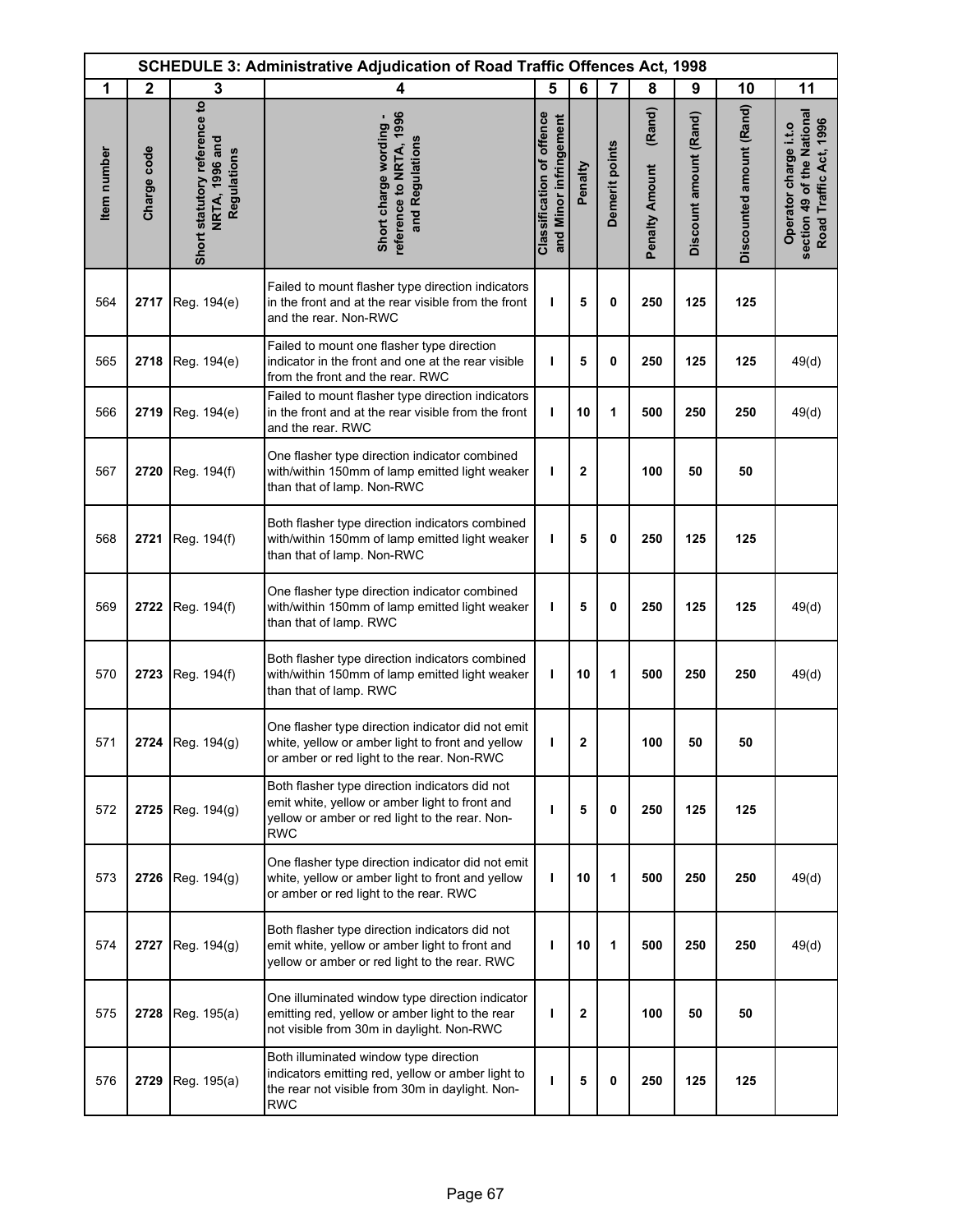|             | <b>SCHEDULE 3: Administrative Adjudication of Road Traffic Offences Act, 1998</b> |                                                               |                                                                                                                                                                                     |                                                     |                |                |                                 |                        |                          |                                                                               |
|-------------|-----------------------------------------------------------------------------------|---------------------------------------------------------------|-------------------------------------------------------------------------------------------------------------------------------------------------------------------------------------|-----------------------------------------------------|----------------|----------------|---------------------------------|------------------------|--------------------------|-------------------------------------------------------------------------------|
| 1           | $\mathbf{2}$                                                                      | 3                                                             | 4                                                                                                                                                                                   | 5                                                   | 6              | $\overline{7}$ | 8                               | 9                      | 10                       | 11                                                                            |
| Item number | Charge code                                                                       | Short statutory reference to<br>NRTA, 1996 and<br>Regulations | reference to NRTA, 1996<br>Short charge wording -<br>and Regulations                                                                                                                | Classification of offence<br>and Minor infringement | Penalty        | Demerit points | (Rand)<br><b>Penalty Amount</b> | Discount amount (Rand) | Discounted amount (Rand) | section 49 of the National<br>Road Traffic Act, 1996<br>Operator charge i.t.o |
| 577         | 2730                                                                              | Reg. 195(a)                                                   | One illuminated window type direction indicator<br>emitting red, yellow or amber light to the rear<br>not visible from 30m in daylight. RWC                                         | т                                                   | 5              | 0              | 250                             | 125                    | 125                      | 49(d)                                                                         |
| 578         | 2731                                                                              | Reg. 195(a)                                                   | Both illuminated window type direction<br>indicators emitting red, yellow or amber light to<br>the rear not visible from 30m in daylight. RWC                                       | T                                                   | 10             | 1              | 500                             | 250                    | 250                      | 49(d)                                                                         |
| 579         | 2732                                                                              | Reg. 195(aA)                                                  | One illuminated window type direction indicator<br>fitted higher than the roof. Non-RWC                                                                                             | ı                                                   | 2              |                | 100                             | 50                     | 50                       |                                                                               |
| 580         | 2733                                                                              | Reg. 195(aA)                                                  | Both illuminated window type direction<br>indicators fitted higher than the roof. Non-RWC                                                                                           | ı                                                   | 5              | 0              | 250                             | 125                    | 125                      |                                                                               |
| 581         | 2734                                                                              | Reg. 195(aA)                                                  | One illuminated window type direction indicator<br>fitted higher than the roof. RWC                                                                                                 | L                                                   | 5              | 0              | 250                             | 125                    | 125                      | 49(d)                                                                         |
| 582         | 2735                                                                              | Reg. 195(aA)                                                  | Both illuminated window type direction<br>indicators fitted higher than the roof. RWC                                                                                               | ı                                                   | 10             | 1              | 500                             | 250                    | 250                      | 49(d)                                                                         |
| 583         | 2736                                                                              | Reg. 195(b)                                                   | One illuminated window type direction indicator<br>not at least, 150mm long, 25mm wide and arrow<br>shaped. Non-RWC                                                                 | т                                                   | 2              |                | 100                             | 50                     | 50                       |                                                                               |
| 584         | 2737                                                                              | Reg. 195(b)                                                   | Both illuminated window type direction<br>indicators not at least, 150mm long, 25mm<br>wide and arrow shaped. Non-RWC                                                               | ı                                                   | 5              | 0              | 250                             | 125                    | 125                      |                                                                               |
| 585         | 2738                                                                              | Reg. 195(b)                                                   | One illuminated window type direction indicator<br>not at least, 150mm long, 25mm wide and arrow<br>shaped. RWC                                                                     | г                                                   | 5              | 0              | 250                             | 125                    | 125                      | 49(d)                                                                         |
| 586         | 2739                                                                              | Reg. 195(b)                                                   | Both illuminated window type direction<br>indicators not at least, 150mm long, 25mm<br>wide and arrow shaped. RWC                                                                   | ı                                                   | 10             | 1              | 500                             | 250                    | 250                      | 49(d)                                                                         |
| 587         | 2740                                                                              | Reg. 195(c)                                                   | One illuminated window type direction indicator<br>not fitted to rear of vehicle. Non-RWC                                                                                           | п                                                   | $\overline{2}$ |                | 100                             | 50                     | 50                       |                                                                               |
| 588         | 2741                                                                              | Reg. 195(c)                                                   | Both illuminated window type direction<br>indicators not fitted to rear of vehicle. Non-<br><b>RWC</b>                                                                              | п                                                   | 5              | 0              | 250                             | 125                    | 125                      |                                                                               |
| 589         | 2742                                                                              | Reg. 195(c)                                                   | One illuminated window type direction indicator<br>not fitted to rear of vehicle. RWC                                                                                               | п                                                   | 5              | 0              | 250                             | 125                    | 125                      | 49(d)                                                                         |
| 590         | 2743                                                                              | Reg. 195(c)                                                   | Both illuminated window type direction<br>indicators not fitted to rear of vehicle. RWC                                                                                             | т                                                   | 10             | 1              | 500                             | 250                    | 250                      | 49(d)                                                                         |
| 591         | 2744                                                                              | Reg. 197(1)                                                   | One illuminated window type direction indicator<br>not fitted to vehicle exceeding 7.6m at the front<br>and the rear or did not comply with provisions<br>of regulations. Non-RWC   | ı                                                   | 2              |                | 100                             | 50                     | 50                       |                                                                               |
| 592         | 2745                                                                              | Reg. 197(1)                                                   | Both illuminated window type direction<br>indicators not fitted to vehicle exceeding 7.6m<br>at the front and the rear or did not comply with<br>provisions of regulations. Non-RWC | п                                                   | 5              | 0              | 250                             | 125                    | 125                      |                                                                               |
| 593         | 2746                                                                              | Reg. 197(1)                                                   | One illuminated window type direction indicator<br>not fitted to vehicle exceeding 7.6m at the front<br>and the rear or did not comply with provisions<br>of regulations. RWC       | ı                                                   | 5              | 0              | 250                             | 125                    | 125                      | 49(d)                                                                         |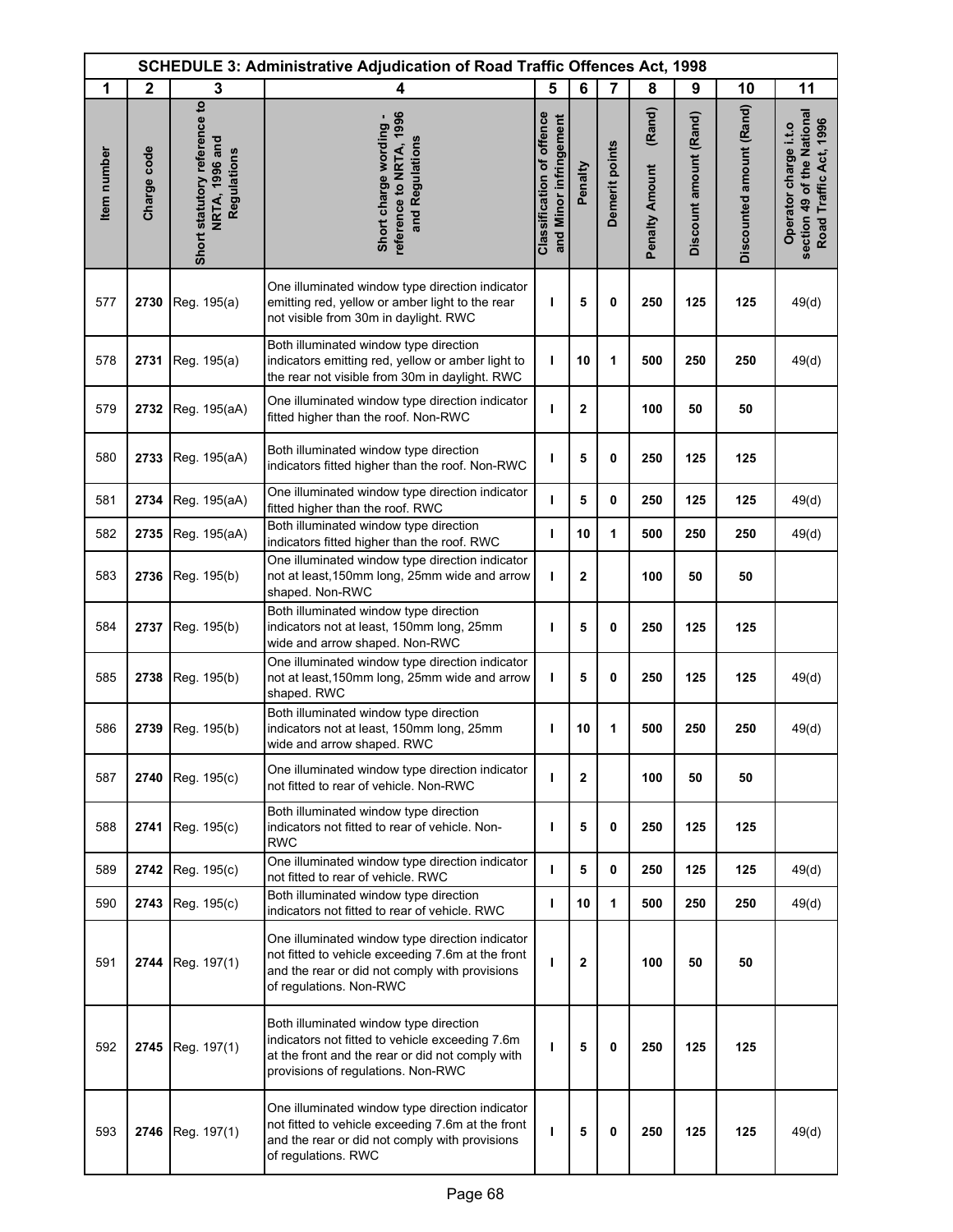| <b>SCHEDULE 3: Administrative Adjudication of Road Traffic Offences Act, 1998</b> |              |                                                               |                                                                                                                                                                                 |                                                            |                |                |                                 |                        |                          |                                                                               |
|-----------------------------------------------------------------------------------|--------------|---------------------------------------------------------------|---------------------------------------------------------------------------------------------------------------------------------------------------------------------------------|------------------------------------------------------------|----------------|----------------|---------------------------------|------------------------|--------------------------|-------------------------------------------------------------------------------|
| 1                                                                                 | $\mathbf{2}$ | 3                                                             | 4                                                                                                                                                                               | 5                                                          | 6              | 7              | 8                               | 9                      | 10                       | 11                                                                            |
| Item number                                                                       | Charge code  | Short statutory reference to<br>NRTA, 1996 and<br>Regulations | reference to NRTA, 1996<br>Short charge wording -<br>and Regulations                                                                                                            | <b>Classification of offence</b><br>and Minor infringement | Penalty        | Demerit points | (Rand)<br><b>Penalty Amount</b> | Discount amount (Rand) | Discounted amount (Rand) | section 49 of the National<br>Road Traffic Act, 1996<br>Operator charge i.t.o |
| 594                                                                               | 2747         | Reg. 197(1)                                                   | Both illuminated window type direction<br>indicators not fitted to vehicle exceeding 7.6m<br>at the front and the rear or did not comply with<br>provisions of regulations. RWC | ı                                                          | 10             | 1              | 500                             | 250                    | 250                      | 49(d)                                                                         |
| 595                                                                               | 2748         | Reg. 197(2)(a)                                                | One illuminated window type direction indicator<br>not fitted to vehicle exceeding 7.6m on the rear<br>half and not within 600mm of the rear of<br>vehicle. Non-RWC             | ı                                                          | $\mathbf{2}$   |                | 100                             | 50                     | 50                       |                                                                               |
| 596                                                                               | 2749         | Reg. 197(2)(a)                                                | Both illuminated window type direction<br>indicators not fitted to vehicle exceeding 7.6m<br>on the rear half and not within 600mm of the<br>rear of vehicle. Non-RWC           | T                                                          | 5              | $\mathbf{0}$   | 250                             | 125                    | 125                      |                                                                               |
| 597                                                                               | 2750         | Reg. 197(2)(a)                                                | One illuminated window type direction indicator<br>not fitted to vehicle exceeding 7.6m on the rear<br>half and not within 600mm of the rear of<br>vehicle. RWC                 | т                                                          | 5              | 0              | 250                             | 125                    | 125                      | 49(d)                                                                         |
| 598                                                                               | 2751         | Reg. 197(2)(a)                                                | Both illuminated window type direction<br>indicators not fitted to vehicle exceeding 7.6m<br>on the rear half and not within 600mm of the<br>rear of vehicle. RWC               | т                                                          | 10             | 1              | 500                             | 250                    | 250                      | 49(d)                                                                         |
| 599                                                                               | 2752         | Reg. 197(2)(b)                                                | One illuminated window type direction indicator<br>fitted to combination of vehicles exceeding<br>7.6m not less than 600mm of rear end of last<br>vehicle. Non-RWC              | т                                                          | $\mathbf 2$    |                | 100                             | 50                     | 50                       |                                                                               |
| 600                                                                               | 2753         | Reg. 197(2)(b)                                                | Both illuminated window type direction<br>indicators fitted to combination of vehicles<br>exceeding 7.6m not less than 600mm of rear<br>end of last vehicle. Non-RWC            | ı                                                          | 5              | 0              | 250                             | 125                    | 125                      |                                                                               |
| 601                                                                               | 2754         | Reg. 197(2)(b)                                                | One illuminated window type direction indicator<br>fitted to combination of vehicles exceeding<br>7.6m not less than 600mm of rear end of last<br>vehicle. RWC                  | T                                                          | 5              | 0              | 250                             | 125                    | 125                      | 49(d)                                                                         |
| 602                                                                               | 2755         | Reg. 197(2)(b)                                                | Both illuminated window type direction<br>indicators fitted to combination of vehicles<br>exceeding 7.6m not less than 600mm of rear<br>end of last vehicle. RWC                | T                                                          | 10             | 1              | 500                             | 250                    | 250                      | 49(d)                                                                         |
| 603                                                                               | 2756         | Reg. 198(1)                                                   | One direction indicator was not at the correct<br>height on the vehicle. Non-RWC                                                                                                | $\mathbf{I}$                                               | $\overline{2}$ |                | 100                             | 50                     | 50                       |                                                                               |
| 604                                                                               | 2757         | Reg. 198(1)                                                   | Two direction indicators were not at the correct<br>height on the vehicle. Non-RWC                                                                                              | ı                                                          | 5              | 0              | 250                             | 125                    | 125                      |                                                                               |
| 605                                                                               | 2758         | Reg. 198(1)                                                   | One direction indicator was not at the correct<br>height on the vehicle. RWC                                                                                                    | T                                                          | 5              | 0              | 250                             | 125                    | 125                      | 49(d)                                                                         |
| 606                                                                               | 2759         | Reg. 198(1)                                                   | Two direction indicators were not at the correct<br>height on the vehicle. RWC                                                                                                  | $\mathbf{I}$                                               | 10             | 1              | 500                             | 250                    | 250                      | 49(d)                                                                         |
| 607                                                                               | 2760         | Reg. 198(1)                                                   | One direction indicator obscured when in use.<br>Non-RWC                                                                                                                        | $\mathbf{I}$                                               | $\mathbf{2}$   |                | 100                             | 50                     | 50                       |                                                                               |
| 608                                                                               | 2761         | Reg. 198(1)                                                   | Both direction indicators obscured when in use.<br>Non-RWC                                                                                                                      | I.                                                         | 5              | 0              | 250                             | 125                    | 125                      |                                                                               |
| 609                                                                               | 2762         | Reg. 198(1)                                                   | One direction indicator obscured when in use.<br><b>RWC</b>                                                                                                                     | T                                                          | 5              | 0              | 250                             | 125                    | 125                      | 49(d)                                                                         |
| 610                                                                               | 2763         | Reg. 198(1)                                                   | Both direction indicators obscured when in use.<br><b>RWC</b>                                                                                                                   | т                                                          | 10             | 1              | 500                             | 250                    | 250                      | 49(d)                                                                         |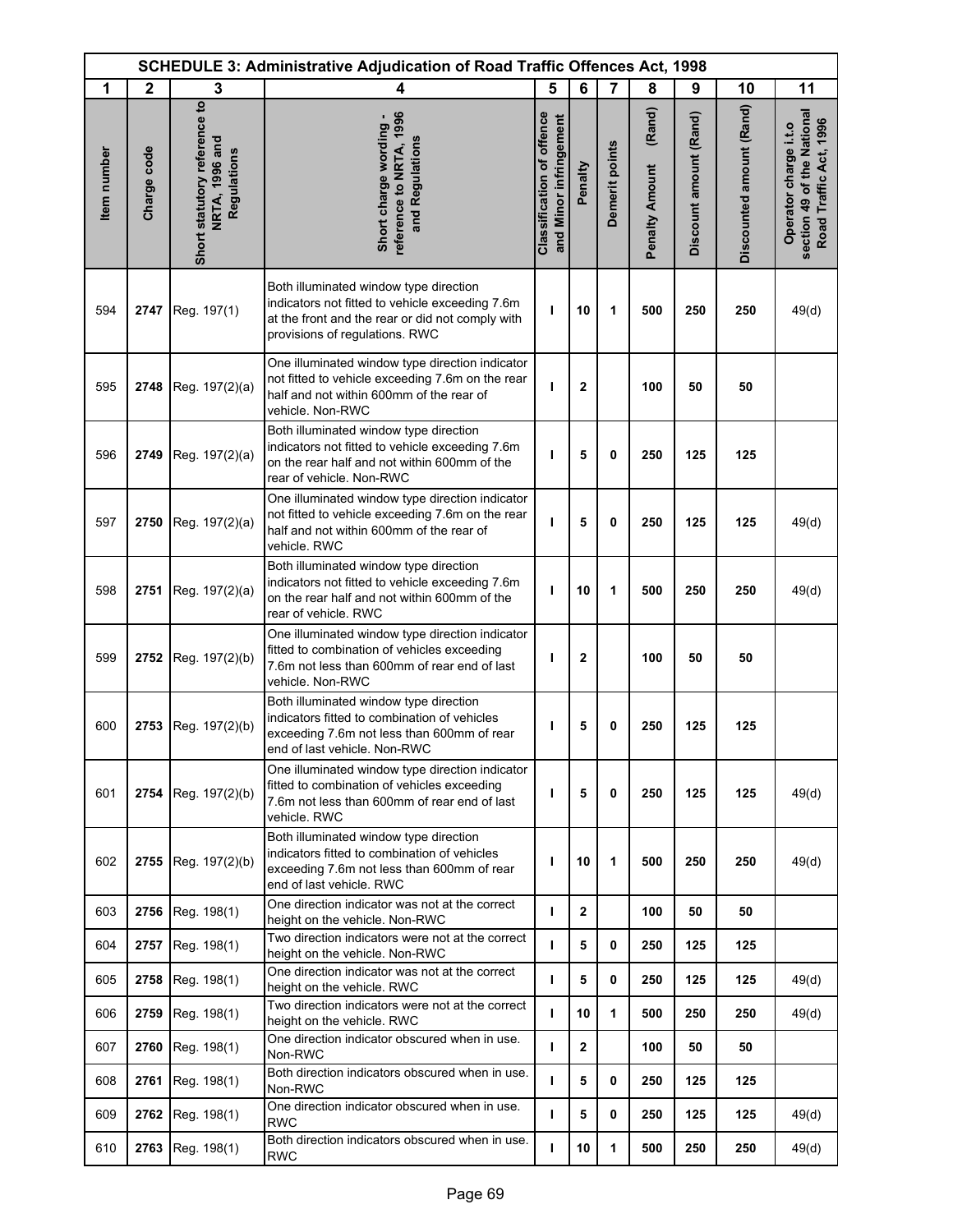| <b>SCHEDULE 3: Administrative Adjudication of Road Traffic Offences Act, 1998</b><br>1<br>$\mathbf{2}$<br>3<br>5<br>6<br>7<br>8<br>10<br>11<br>9<br>4 |             |                                                               |                                                                                                                                                                    |                                                            |              |                |                                 |                        |                          |                                                                               |
|-------------------------------------------------------------------------------------------------------------------------------------------------------|-------------|---------------------------------------------------------------|--------------------------------------------------------------------------------------------------------------------------------------------------------------------|------------------------------------------------------------|--------------|----------------|---------------------------------|------------------------|--------------------------|-------------------------------------------------------------------------------|
|                                                                                                                                                       |             |                                                               |                                                                                                                                                                    |                                                            |              |                |                                 |                        |                          |                                                                               |
| Item number                                                                                                                                           | Charge code | Short statutory reference to<br>NRTA, 1996 and<br>Regulations | reference to NRTA, 1996<br>Short charge wording -<br>and Regulations                                                                                               | <b>Classification of offence</b><br>and Minor infringement | Penalty      | Demerit points | (Rand)<br><b>Penalty Amount</b> | Discount amount (Rand) | Discounted amount (Rand) | section 49 of the National<br>Road Traffic Act, 1996<br>Operator charge i.t.o |
| 611                                                                                                                                                   | 2764        | Reg. 198(2)                                                   | Indicator lamps (front or rear) not positioned on<br>the same level. Non-RWC                                                                                       | т                                                          | 5            | 0              | 250                             | 125                    | 125                      |                                                                               |
| 612                                                                                                                                                   | 2765        | Reg. 198(2)                                                   | Indicator lamps (front or rear) not positioned on<br>the same level. RWC                                                                                           | т                                                          | 10           | 1              | 500                             | 250                    | 250                      | 49(d)                                                                         |
| 613                                                                                                                                                   | 2766        | Reg. 198(3)                                                   | Direction indicators not visible to driver. No<br>device provided giving driver visible or audible<br>warning. Non-RWC                                             | т                                                          | 5            | 0              | 250                             | 125                    | 125                      |                                                                               |
| 614                                                                                                                                                   | 2767        | Reg. 198(3)                                                   | Direction indicators not visible to driver. No<br>device provided giving driver visible or audible<br>warning. RWC                                                 | T                                                          | 10           | 1              | 500                             | 250                    | 250                      | 49(d)                                                                         |
| 615                                                                                                                                                   | 2768        | Reg. 198(4)                                                   | Direction indicators failed to operate<br>independently of each other. Non-RWC                                                                                     | T                                                          | 5            | 0              | 250                             | 125                    | 125                      |                                                                               |
| 616                                                                                                                                                   | 2769        | Reg. 198(4)                                                   | Direction indicators failed to operate<br>independently of each other. RWC                                                                                         | т                                                          | 10           | 1              | 500                             | 250                    | 250                      | 49(d)                                                                         |
| 617                                                                                                                                                   | 2770        | Reg. 198(5)(a)                                                | Vehicle not fitted with a switch to operate all<br>indicators at the same time. Non-RWC                                                                            | т                                                          | 5            | 0              | 250                             | 125                    | 125                      |                                                                               |
| 618                                                                                                                                                   | 2771        | Reg. 198(5)(a)                                                | Vehicle not fitted with a switch to operate all<br>indicators at the same time. RWC                                                                                | T                                                          | 10           | 1              | 500                             | 250                    | 250                      | 49(d)                                                                         |
| 619                                                                                                                                                   | 2772        | Reg. 198(6)                                                   | Driver operated all switches at the same time<br>when the vehicle was not moving and in a<br>hazardous position or in an emergency<br>operation in motion. Non-RWC | т                                                          | 5            | 0              | 250                             | 125                    | 125                      |                                                                               |
| 620                                                                                                                                                   | 2773        | Reg. 198(6)                                                   | Driver operated all switches at the same time<br>when the vehicle was not moving and in a<br>hazardous position or in an emergency<br>operation in motion. RWC     | т                                                          | 10           | 1              | 500                             | 250                    | 250                      | 49(d)                                                                         |
| 621                                                                                                                                                   | 2774        | Reg. 198(7)                                                   | Direction indicators fitted to function at the<br>same time not interconnected to function<br>together. Non-RWC                                                    | т                                                          | 5            | 0              | 250                             | 125                    | 125                      |                                                                               |
| 622                                                                                                                                                   | 2775        | Reg. 198(7)                                                   | Direction indicators fitted to function at the<br>same time not interconnected to function<br>together. RWC                                                        | т                                                          | 10           | 1              | 500                             | 250                    | 250                      | 49(d)                                                                         |
| 623                                                                                                                                                   | 2776        | Reg. 198(8)                                                   | One direction indicator not in good working<br>order. Non-RWC                                                                                                      | T                                                          | $\mathbf{2}$ |                | 100                             | 50                     | 50                       |                                                                               |
| 624                                                                                                                                                   | 2777        | Reg. 198(8)                                                   | Both direction indicators not in good working<br>order. Non-RWC                                                                                                    | T                                                          | 5            | 0              | 250                             | 125                    | 125                      |                                                                               |
| 625                                                                                                                                                   | 2778        | Reg. 198(8)                                                   | One direction indicator not in good working<br>order. RWC                                                                                                          | $\mathbf{I}$                                               | 5            | 0              | 250                             | 125                    | 125                      | 49(d)                                                                         |
| 626                                                                                                                                                   | 2779        | Reg. 198(8)                                                   | Both direction indicators not in good working<br>order. RWC                                                                                                        | I.                                                         | 10           | 1              | 500                             | 250                    | 250                      | 49(d)                                                                         |
| 627                                                                                                                                                   | 2780        | Reg. 198(9)                                                   | Lamp of direction indicator did not emit diffused<br>light. Non-RWC                                                                                                | т                                                          | $\mathbf{2}$ |                | 100                             | 50                     | 50                       |                                                                               |
| 628                                                                                                                                                   | 2781        | Reg. 198(9)                                                   | Both lamps of direction indicators did not emit<br>diffused light. Non-RWC                                                                                         | $\mathbf{I}$                                               | 5            | 0              | 250                             | 125                    | 125                      |                                                                               |
| 629                                                                                                                                                   | 2782        | Reg. 198(9)                                                   | Lamp of direction indicator did not emit diffused<br>light. RWC                                                                                                    | т                                                          | 5            | 0              | 250                             | 125                    | 125                      | 49(d)                                                                         |
| 630                                                                                                                                                   | 2783        | Reg. 198(9)                                                   | Both lamps of direction indicators did not emit<br>diffused light. RWC                                                                                             | T                                                          | 10           | 1              | 500                             | 250                    | 250                      | 49(d)                                                                         |
| 631                                                                                                                                                   | 2784        | Reg. 198(10)                                                  | Towed vehicle not fitted with temporary<br>indicators while being towed. Also not<br>coordinated with breakdown vehicle                                            | I.                                                         | 10           | 1              | 500                             | 250                    | 250                      | 49(d)                                                                         |
| 632                                                                                                                                                   | 2785        | Reg. 199                                                      | Driver failed to use direction indicator that<br>complied with provisions. Non-RWC                                                                                 | т                                                          | 5            | 0              | 250                             | 125                    | 125                      |                                                                               |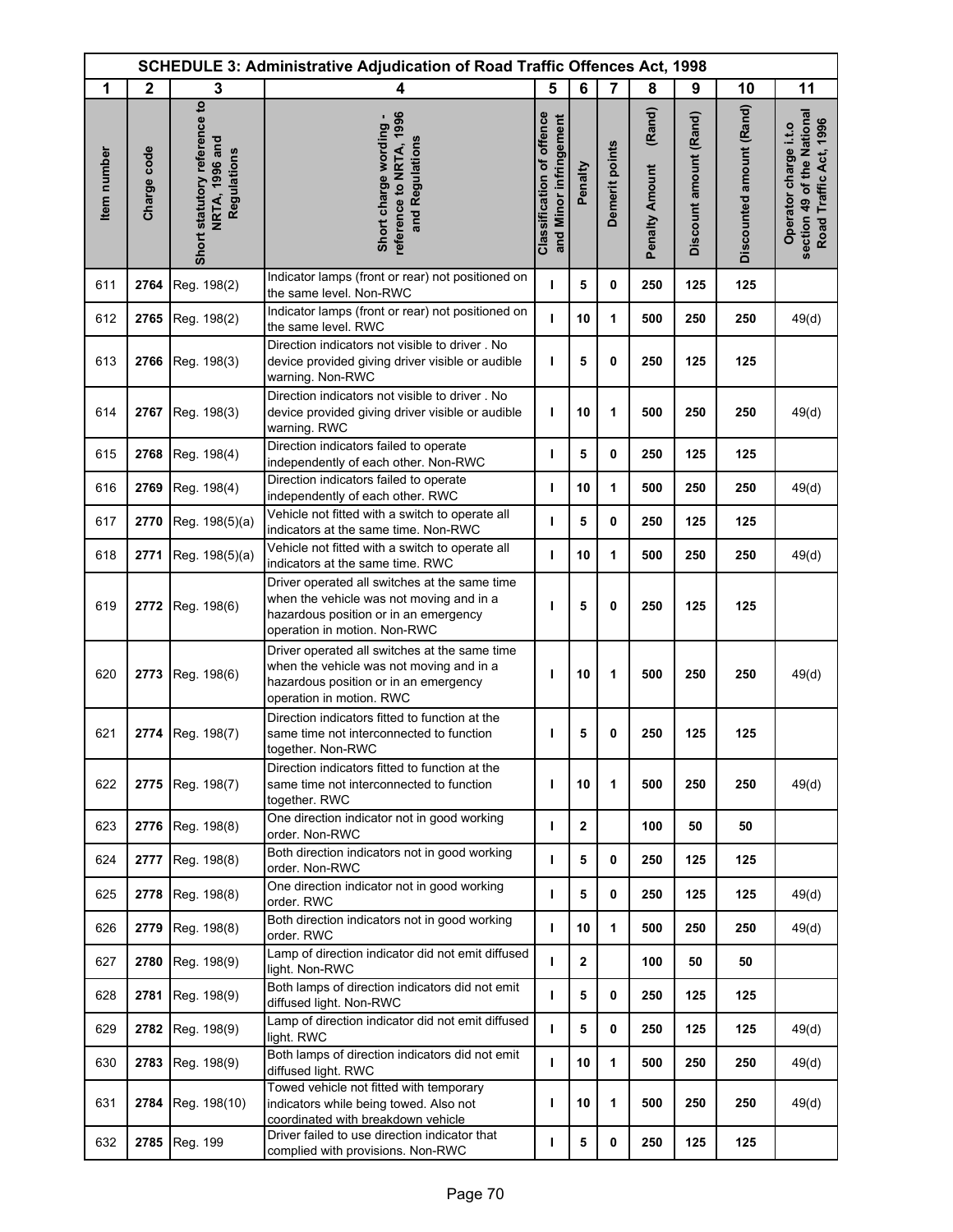| SCHEDULE 3: Administrative Adjudication of Road Traffic Offences Act, 1998 |              |                                                               |                                                                                                                                             |                                                            |              |                |                                 |                        |                          |                                                                               |
|----------------------------------------------------------------------------|--------------|---------------------------------------------------------------|---------------------------------------------------------------------------------------------------------------------------------------------|------------------------------------------------------------|--------------|----------------|---------------------------------|------------------------|--------------------------|-------------------------------------------------------------------------------|
| 1                                                                          | $\mathbf{2}$ | 3                                                             | 4                                                                                                                                           | 5                                                          | 6            | 7              | 8                               | 9                      | 10                       | 11                                                                            |
| Item number                                                                | Charge code  | Short statutory reference to<br>NRTA, 1996 and<br>Regulations | reference to NRTA, 1996<br>Short charge wording -<br>and Regulations                                                                        | <b>Classification of offence</b><br>and Minor infringement | Penalty      | Demerit points | (Rand)<br><b>Penalty Amount</b> | Discount amount (Rand) | Discounted amount (Rand) | section 49 of the National<br>Road Traffic Act, 1996<br>Operator charge i.t.o |
| 633                                                                        | 2786         | Reg. 199                                                      | Driver failed to use direction indicators that<br>complied with provisions. RWC                                                             | I.                                                         | 10           | 1              | 500                             | 250                    | 250                      | 49(d)                                                                         |
| 634                                                                        | 2787         | Reg. 200(1)(a)                                                | Steering gear not in good condition and unsafe<br>for use                                                                                   | ı                                                          | 15           | $\mathbf 2$    | 750                             | 375                    | 375                      | 49(d)                                                                         |
| 635                                                                        | 2788         | Reg. 200(1)(b)                                                | All parts of steering mechanism not correctly<br>adjusted. Movement of wheels limited                                                       | I                                                          | 15           | $\mathbf 2$    | 750                             | 375                    | 375                      | 49(d)                                                                         |
| 636                                                                        | 2789         | Reg. 200(1)(c)                                                | Steering wheel connected to anti-theft device                                                                                               | ı                                                          | 15           | $\mathbf{2}$   | 750                             | 375                    | 375                      | 49(d)                                                                         |
| 637                                                                        | 2790         | Reg. 200(2)(a)                                                | Vehicle registered on/after 01/07/1999-<br>01/01/2000 with a left-hand steering wheel                                                       | I.                                                         | 10           | 1              | 500                             | 250                    | 250                      | 49(d)                                                                         |
| 638                                                                        | 2791         | Reg. 200(2)(c)                                                | Motor cycle handlebars too high, too low or too<br>wide apart                                                                               | т                                                          | 15           | $\mathbf{2}$   | 750                             | 375                    | 375                      |                                                                               |
| 639                                                                        | 2792         | Reg. 200(3)(a)                                                | Handlebars of motor cycle not symmetrically<br>positioned.                                                                                  | т                                                          | 15           | $\mathbf 2$    | 750                             | 375                    | 375                      |                                                                               |
| 640                                                                        | 2793         | Reg. 200(3)(b)                                                | Handlebars of motor cycle (less than 200cc)<br>too close to each other (not 500mm apart)                                                    | ı                                                          | 15           | $\bf{2}$       | 750                             | 375                    | 375                      |                                                                               |
| 641                                                                        | 2794         | Reg. 200(3)(b)                                                | Handlebars of motor cycle (200cc plus) too<br>close to each other (not 600mm apart)                                                         | ı                                                          | 15           | $\mathbf 2$    | 750                             | 375                    | 375                      |                                                                               |
| 642                                                                        | 2795         | Reg. 201(1)(a)                                                | Self-propelled vehicle not equipped with<br>warning device that can be heard from a<br>distance of 90 metres                                | т                                                          | 5            | 0              | 250                             | 125                    | 125                      | 49(d)                                                                         |
| 643                                                                        | 2796         | Reg. 201(1)(b)                                                | Pedal cycle not equipped with adequate<br>warning device                                                                                    | т                                                          | 2            |                | 100                             | 50                     | 50                       |                                                                               |
| 644                                                                        | 2797         | Reg. 201(1)(c)                                                | Vehicle fitted with a siren                                                                                                                 | т                                                          | 5            | 0              | 250                             | 125                    | 125                      | 49(d)                                                                         |
| 645                                                                        | 2798         | Reg. 201(1)(d)                                                | Vehicle fitted with a device that emitted a<br>varying tone or pitch                                                                        | T                                                          | 5            | 0              | 250                             | 125                    | 125                      |                                                                               |
| 646                                                                        | 2799         | Reg. 202(1)(a)                                                | Vehicle fitted with windscreen etc. through<br>which the driver did not have sufficient visibility                                          | т                                                          | 10           | 1              | 500                             | 250                    | 250                      |                                                                               |
| 647                                                                        | 2800         | Reg. 202(1)(b)                                                | Vehicle registered after 1958 fitted with<br>transparent material (other than glass) did not<br>comply with provisions even when shattered  | т                                                          | 10           | 1              | 500                             | 250                    | 250                      |                                                                               |
| 648                                                                        | 2801         | Reg. 202(1)(c)                                                | Vehicle registered after 1958 not fitted with<br>safety glass. Panes not marked with trade<br>marks etc.                                    | т                                                          | 10           | 1              | 500                             | 250                    | 250                      |                                                                               |
| 649                                                                        | 2802         | Reg. 202(3)(a)                                                | Vehicle not fitted with windscreen and panes<br>that transmit sufficient light                                                              | $\mathbf{I}$                                               | 10           | 1              | 500                             | 250                    | 250                      |                                                                               |
| 650                                                                        | 2803         | Reg. 202(3)(b)                                                | Windscreen/panes with film or tinting not free<br>from bubbles, tears or scratches                                                          | т                                                          | 10           | 1              | 500                             | 250                    | 250                      |                                                                               |
| 651                                                                        | 2804         | Reg. 202(3)(c)                                                | Rear windscreen or pane displaying picture or<br>graph etc. covering more than 1/16 of the<br>surface area                                  | т                                                          | 10           | 1              | 500                             | 250                    | 250                      |                                                                               |
| 652                                                                        | 2805         | Reg. 203                                                      | Vehicle not fitted with at least one windscreen<br>wiper which could function independently and<br>continuously in front of driver. Non-RWC | т                                                          | 5            | 0              | 250                             | 125                    | 125                      |                                                                               |
| 653                                                                        | 2806         | Reg. 203                                                      | Vehicle not fitted with at least one windscreen<br>wiper which could function independently and<br>continuously in front of driver. RWC     | т                                                          | $\mathbf{2}$ |                | 100                             | 50                     | 50                       | 49(d)                                                                         |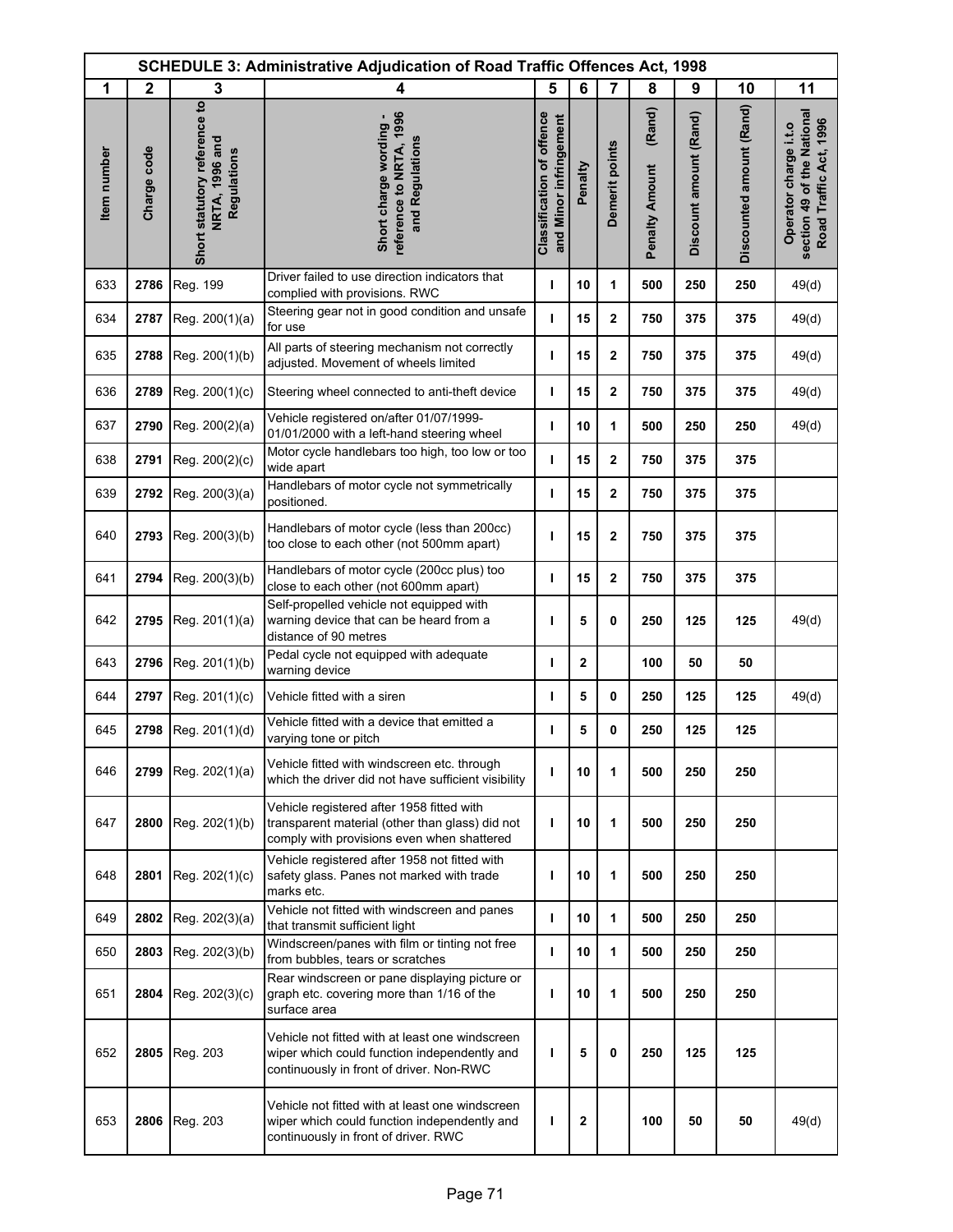| <b>SCHEDULE 3: Administrative Adjudication of Road Traffic Offences Act, 1998</b> |              |                                                               |                                                                                                                                                                                                                                                                           |                                                            |         |                |                                 |                        |                          |                                                                               |
|-----------------------------------------------------------------------------------|--------------|---------------------------------------------------------------|---------------------------------------------------------------------------------------------------------------------------------------------------------------------------------------------------------------------------------------------------------------------------|------------------------------------------------------------|---------|----------------|---------------------------------|------------------------|--------------------------|-------------------------------------------------------------------------------|
| 1                                                                                 | $\mathbf{2}$ | 3                                                             | 4                                                                                                                                                                                                                                                                         | 5                                                          | 6       | 7              | 8                               | 9                      | 10                       | 11                                                                            |
| Item number                                                                       | Charge code  | Short statutory reference to<br>NRTA, 1996 and<br>Regulations | reference to NRTA, 1996<br>Short charge wording -<br>and Regulations                                                                                                                                                                                                      | <b>Classification of offence</b><br>and Minor infringement | Penalty | Demerit points | (Rand)<br><b>Penalty Amount</b> | Discount amount (Rand) | Discounted amount (Rand) | section 49 of the National<br>Road Traffic Act, 1996<br>Operator charge i.t.o |
| 654                                                                               | 2807         | Reg. 204(1)(a)                                                | Construction of vehicle hindered driver of being<br>able to see ahead and to his/her left or right                                                                                                                                                                        | ı                                                          | 5       | 0              | 250                             | 125                    | 125                      | 49(d)                                                                         |
| 655                                                                               | 2808         | Reg. 204(1)(b)                                                | Vehicle not fitted with rear view/other mirrors<br>which reflect traffic to the rear. Non-RWC                                                                                                                                                                             | J.                                                         | 10      | 1              | 500                             | 250                    | 250                      | 49(d)                                                                         |
| 656                                                                               | 2809         | Reg. 204(1)(b)                                                | Vehicle not fitted with rear view/other mirrors<br>which reflect traffic to the rear. RWC                                                                                                                                                                                 | т                                                          | 5       | 0              | 250                             | 125                    | 125                      | 49(d)                                                                         |
| 657                                                                               | 2810         | Reg. 204(1)(c)                                                | Vehicle registered on or after 01/01/1987 and<br>with a GVM less than 3500kg which was fitted<br>with an interior rear-view mirror but through<br>which the driver could not see traffic to the rear.<br>Vehicle also not fitted with exterior mirror on<br>opposite side | ı                                                          | 10      | 1              | 500                             | 250                    | 250                      | 49(d)                                                                         |
| 658                                                                               | 2811         | Reg. 204(1)(c)                                                | Vehicle registered on or after 01/01/01987 with<br>a GVM less than 3500 kg. not fitted with rear-<br>view / exterior mirror (driver's side)                                                                                                                               | т                                                          | 10      | 1              | 500                             | 250                    | 250                      | 49(d)                                                                         |
| 659                                                                               | 2812         | Reg. 204(1)(d)                                                | Vehicle registered on or after 01/01/1987 with a<br>GVM more than 3500kg not fitted with rear-view<br>mirrors on both sides of vehicle.                                                                                                                                   | T                                                          | 10      | 1              | 500                             | 250                    | 250                      | 49(d)                                                                         |
| 660                                                                               | 2813         | Reg. 204(1)(e)                                                | Motorcycle etc. not fitted with rear-view mirror<br>on right side and, after 1990, on both sides                                                                                                                                                                          | т                                                          | 10      | 1              | 500                             | 250                    | 250                      |                                                                               |
| 661                                                                               |              | 2814 Reg. 204(2)(a)                                           | Vehicle registered on/after 01/01/1976 or<br>registered between 01/01/1976 - 31/12/1986<br>with a GVM higher than 3500kg not fitted with<br>rear-view mirrors that were not flat spherically<br>convex or did not have a curvature less than<br>1.2m                      | ı                                                          | 10      | 1              | 500                             | 250                    | 250                      | 49(d)                                                                         |
| 662                                                                               | 2815         | Reg. 204(2)(b)                                                | Vehicle registered on/after 01/01/1987 with a<br>GVM exceeding 3500kg not fitted with all<br>mirrors that were not flat or spherically convex<br>and not having an average radius curvature not<br>less than 1.8m                                                         | т                                                          | 10      | 1              | 500                             | 250                    | 250                      | 49(d)                                                                         |
| 663                                                                               | 2816         | Reg. 205(a)                                                   | Fuel tank, receptacle etc. defective or a source<br>of danger                                                                                                                                                                                                             | ı                                                          | 10      | 1              | 500                             | 250                    | 250                      | 49(d)                                                                         |
| 664                                                                               | 2817         | Reg. 205(b)                                                   | Fuel tank cap not effective                                                                                                                                                                                                                                               | т                                                          | 10      | 1              | 500                             | 250                    | 250                      | 49(d)                                                                         |
| 665                                                                               | 2818         | Reg. 205(c)                                                   | Battery/Electrical wiring not correctly installed.<br>Cause of danger                                                                                                                                                                                                     | т                                                          | 10      | 1              | 500                             | 250                    | 250                      | 49(d)                                                                         |
| 666                                                                               | 2819         | Reg. 206                                                      | Engine not covered properly., Could be source<br>of danger                                                                                                                                                                                                                | т                                                          | 5       | 0              | 250                             | 125                    | 125                      | 49(d)                                                                         |
| 667                                                                               | 2820         | Reg. 207(1)                                                   | Helmet not specially designed for such use or<br>which did not fit him or her                                                                                                                                                                                             | $\mathbf{I}$                                               | 5       | 0              | 250                             | 125                    | 125                      |                                                                               |
| 668                                                                               | 2821         | Reg. 207(1)                                                   | Motor cycle, tricycle etc. passenger failed to<br>wear a specially designed helmet or wore an ill-<br>fitting helmet. Also applicable to passenger in<br>side car                                                                                                         | ı                                                          | 10      | 1              | 500                             | 250                    | 250                      |                                                                               |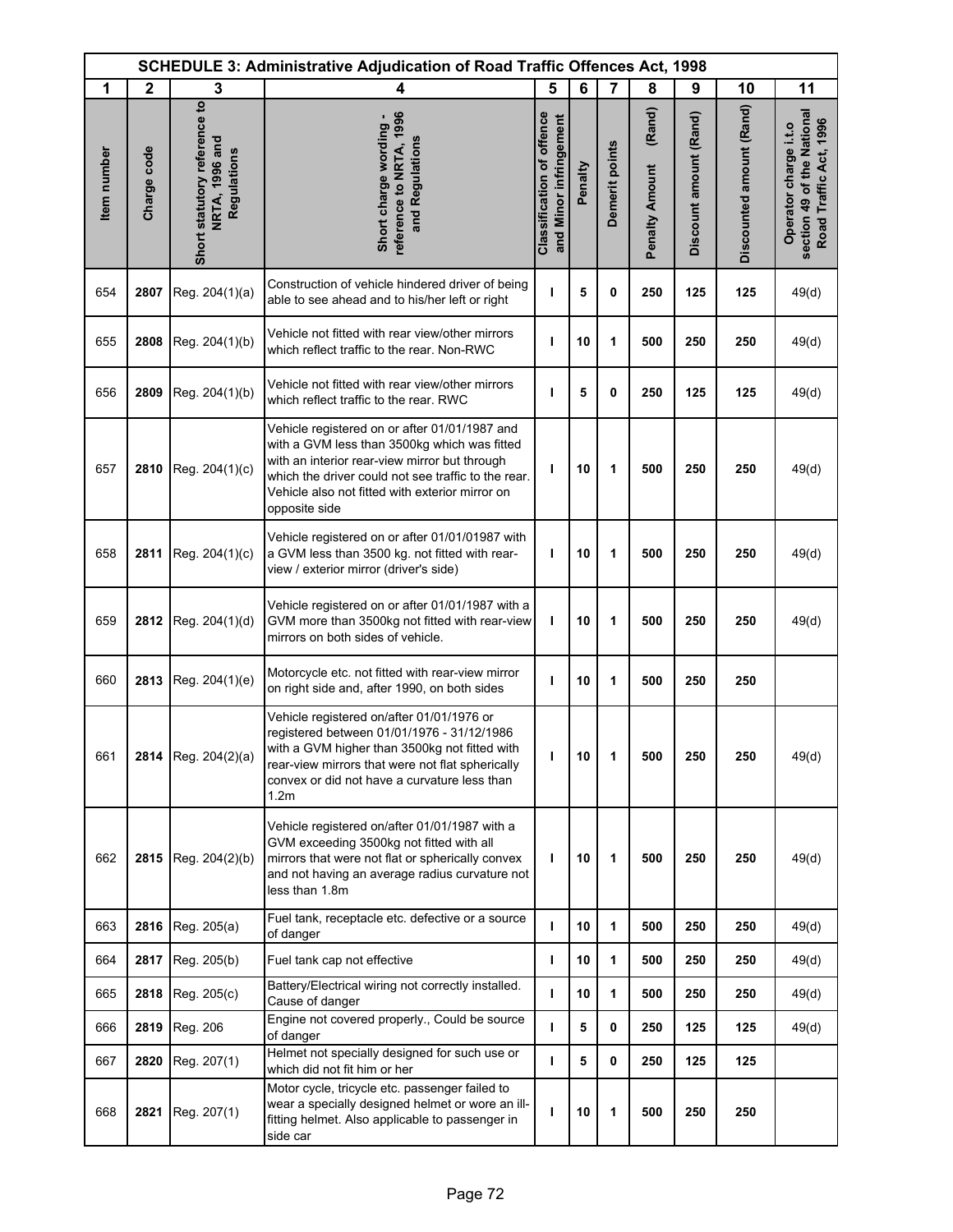|             | <b>SCHEDULE 3: Administrative Adjudication of Road Traffic Offences Act, 1998</b> |                                                               |                                                                                                                                                                                                                |                                                            |              |                |                                 |                        |                          |                                                                               |
|-------------|-----------------------------------------------------------------------------------|---------------------------------------------------------------|----------------------------------------------------------------------------------------------------------------------------------------------------------------------------------------------------------------|------------------------------------------------------------|--------------|----------------|---------------------------------|------------------------|--------------------------|-------------------------------------------------------------------------------|
| 1           | $\mathbf{2}$                                                                      | 3                                                             | 4                                                                                                                                                                                                              | 5                                                          | 6            | $\overline{7}$ | 8                               | 9                      | 10                       | 11                                                                            |
| Item number | Charge code                                                                       | Short statutory reference to<br>NRTA, 1996 and<br>Regulations | reference to NRTA, 1996<br>Short charge wording -<br>and Regulations                                                                                                                                           | <b>Classification of offence</b><br>and Minor infringement | Penalty      | Demerit points | (Rand)<br><b>Penalty Amount</b> | Discount amount (Rand) | Discounted amount (Rand) | section 49 of the National<br>Road Traffic Act, 1996<br>Operator charge i.t.o |
| 669         | 2822                                                                              | Reg. 207(1)                                                   | Driver of motorcycle, tricycle etc. failed to wear<br>a specially designed helmet or one that did not<br>fit properly                                                                                          | т                                                          | 10           | 1              | 500                             | 250                    | 250                      |                                                                               |
| 670         | 2823                                                                              | Reg. 207(2)                                                   | Pedal cycle driver/passenger failed to wear a<br>protective helmet or one that did not fit properly                                                                                                            | т                                                          | $\mathbf{2}$ |                | 100                             | 50                     | 50                       |                                                                               |
| 671         | 2824                                                                              | Reg. 207(3)                                                   | Driver of motor cycle, tricycle etc. failed to<br>ensure that a passenger younger than 14yrs<br>complied with provision of regulation                                                                          | ı                                                          | 5            | 0              | 250                             | 125                    | 125                      |                                                                               |
| 672         | 2825                                                                              | Reg. 207(3)                                                   | Driver of motor cycle, tricycle etc. failed to<br>ensure that a passenger younger than 14yrs<br>complied with provision of regulation                                                                          | ı                                                          | $\mathbf{2}$ |                | 100                             | 50                     | 50                       |                                                                               |
| 673         | 2826                                                                              | Reg. 208                                                      | Side car of motor cycle not on left side and not<br>according to specifications                                                                                                                                | т                                                          | 5            | 0              | 250                             | 125                    | 125                      |                                                                               |
| 674         | 2827                                                                              | Reg. 208                                                      | Motor cycle with an engine capacity less than<br>50cc with sidecar attached.                                                                                                                                   | т                                                          | 5            | 0              | 250                             | 125                    | 125                      |                                                                               |
| 675         | 2828                                                                              | Reg. 209(a)                                                   | Silencer/muffling device not effective. Gas not<br>projected through silencer. Sound not reduced<br>effectively                                                                                                | т                                                          | 5            | 0              | 250                             | 125                    | 125                      | 49(d)                                                                         |
| 676         | 2829                                                                              | Reg. 209(b)                                                   | Gas from engine not projected through silencer                                                                                                                                                                 | J.                                                         | 5            | 0              | 250                             | 125                    | 125                      | 49(d)                                                                         |
| 677         | 2830                                                                              | Reg. 209(c)                                                   | Gas from exhaust so dense so as to cause<br>visibility problems                                                                                                                                                | $\mathbf{I}$                                               | 5            | 0              | 250                             | 125                    | 125                      | 49(d)                                                                         |
| 678         | 2831                                                                              | Reg. 209(d)                                                   | Exhaust pipe/silencer not in working order or<br>incorrectly positioned. Gas leaking into driver's<br>cab                                                                                                      | ı                                                          | 5            | 0              | 250                             | 125                    | 125                      | 49(d)                                                                         |
| 679         | 2832                                                                              | Reg. 209(e)                                                   | Silencer exceeded noise level                                                                                                                                                                                  | т                                                          | 5            | 0              | 250                             | 125                    | 125                      | 49(d)                                                                         |
| 680         | 2833                                                                              | Reg. 210(1)(a)                                                | Vehicle with fixed hood exceeding 570kg did<br>not have means of entrance/exit on both sides<br>or a ready means of escape                                                                                     | т                                                          | 5            | 0              | 250                             | 125                    | 125                      | 49(d)                                                                         |
| 681         | 2834                                                                              | Reg. 210(1)(b)                                                | Vehicle with fixed hood exceeding 570kg.<br>conveying passengers did not comply with<br>provisions of Reg. 210, did not have an exit at<br>the rear or afford passengers access to the<br>driver's compartment | ı                                                          | 5            | 0              | 250                             | 125                    | 125                      | 49(d)                                                                         |
| 682         | 2835                                                                              | Reg. 210(2)                                                   | Vehicle with fixed hood exceeding 570kg did<br>not have a door/barrier protecting entrance, exit<br>or escape mode                                                                                             | T                                                          | 5            | 0              | 250                             | 125                    | 125                      | 49(d)                                                                         |
| 683         | 2836                                                                              | Reg. 210(3)                                                   | Vehicle with fixed hood exceeding 570kg did<br>not have a door that could open or close from<br>inside and outside or could close properly or<br>was not clear of obstruction                                  | ı                                                          | 5            | 0              | 250                             | 125                    | 125                      | 49(d)                                                                         |
| 684         | 2837                                                                              | Reg. 211                                                      | Vehicle exceeding 570kg could not be driven<br>backwards and forwards                                                                                                                                          | $\mathbf{I}$                                               | 5            | 0              | 250                             | 125                    | 125                      | 49(d)                                                                         |
| 685         | 2838                                                                              | Reg. 210(a)                                                   | Operated a vehicle on a public road equipped<br>with metal tyres                                                                                                                                               | т                                                          | $\mathbf{2}$ |                | 100                             | 50                     | 50                       |                                                                               |
| 686         | 2839                                                                              | Reg. 212(b)                                                   | Tractor/trailer was equipped with metal tyre<br>(less than 130mm)                                                                                                                                              | $\mathbf{I}$                                               | $\mathbf{2}$ |                | 100                             | 50                     | 50                       |                                                                               |
| 687         | 2840                                                                              | Reg. 212(c)                                                   | Animal-drawn vehicle equipped with metal tyre<br>(less than 40mm)                                                                                                                                              | т                                                          | $\mathbf{2}$ |                | 100                             | 50                     | 50                       |                                                                               |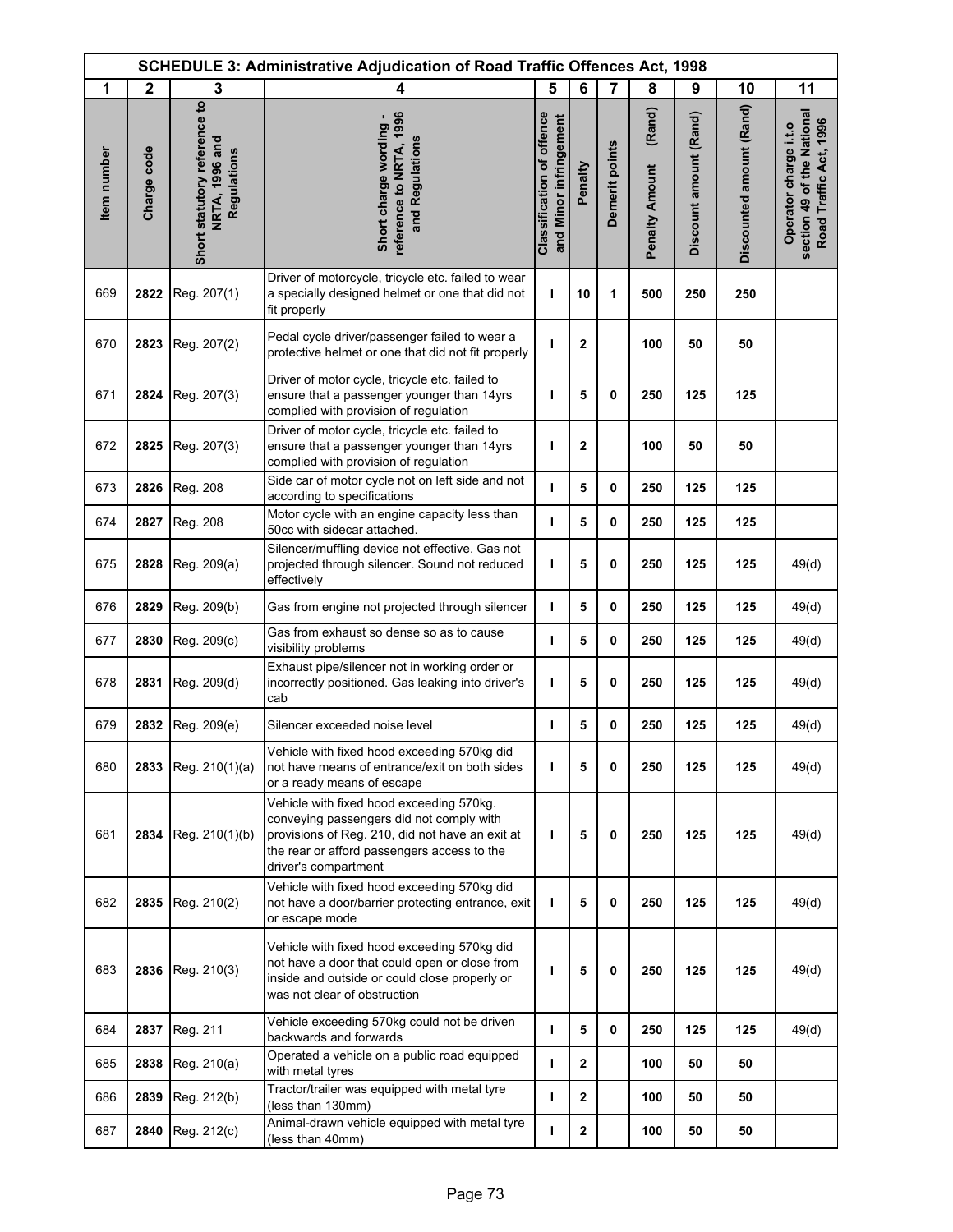|             | <b>SCHEDULE 3: Administrative Adjudication of Road Traffic Offences Act, 1998</b> |                                                               |                                                                                                                         |                                                            |              |                |                                 |                        |                          |                                                                               |  |
|-------------|-----------------------------------------------------------------------------------|---------------------------------------------------------------|-------------------------------------------------------------------------------------------------------------------------|------------------------------------------------------------|--------------|----------------|---------------------------------|------------------------|--------------------------|-------------------------------------------------------------------------------|--|
| 1           | $\mathbf{2}$                                                                      | 3                                                             | 4                                                                                                                       | 5                                                          | 6            | $\overline{7}$ | 8                               | 9                      | 10                       | 11                                                                            |  |
| Item number | Charge code                                                                       | Short statutory reference to<br>NRTA, 1996 and<br>Regulations | reference to NRTA, 1996<br>Short charge wording -<br>and Regulations                                                    | <b>Classification of offence</b><br>and Minor infringement | Penalty      | Demerit points | (Rand)<br><b>Penalty Amount</b> | Discount amount (Rand) | Discounted amount (Rand) | section 49 of the National<br>Road Traffic Act, 1996<br>Operator charge i.t.o |  |
| 688         | 2841                                                                              | Reg. 212(d)                                                   | Vehicle equipped with metal tyres, the whole<br>width of tread not in contact with surface of the<br>road               | т                                                          | $\mathbf{2}$ |                | 100                             | 50                     | 50                       |                                                                               |  |
| 689         | 2842                                                                              | Reg. 212(e)                                                   | Vehicle equipped with worn/decayed tyres that<br>could damage the road or be a danger to other<br>road-users            | т                                                          | 5            | 0              | 250                             | 125                    | 125                      | 49(d)                                                                         |  |
| 690         | 2843                                                                              | Reg. 212(f)                                                   | Vehicle equipped with such warn tyres that the<br>fabric/cord was exposed                                               | т                                                          | 5            | 0              | 250                             | 125                    | 125                      | 49(d)                                                                         |  |
| 691         | 2844                                                                              | Reg. 212(g)                                                   | Vehicle fitted with tyre incorrectly<br>constructed/fitted. Metal could come into<br>contact with the road              | т                                                          | 5            | 0              | 250                             | 125                    | 125                      | 49(d)                                                                         |  |
| 692         | 2845                                                                              | Reg. 212(h)                                                   | Motor cycle equipped with retreaded tyres                                                                               | т                                                          | 5            | 0              | 250                             | 125                    | 125                      |                                                                               |  |
| 693         | 2846                                                                              | Reg. 212(i)                                                   | Vehicle equipped with regrooved tyres - Bead<br>diameter 430 mm or less.                                                | т                                                          | 5            | 0              | 250                             | 125                    | 125                      | 49(d)                                                                         |  |
| 694         | 2847                                                                              | Reg. 212(j)(i)                                                | Vehicle, fitted with pneumatic tyres, tread not at<br>least 1mm in depth all round.                                     | $\mathbf{I}$                                               | 5            | 0              | 250                             | 125                    | 125                      | 49(d)                                                                         |  |
| 695         | 2848                                                                              | Reg. 212(j)(ii)                                               | Vehicle fitted with tread depth indicator whilst<br>tread was level with indicator                                      | т                                                          | 5            | 0              | 250                             | 125                    | 125                      | 49(d)                                                                         |  |
| 696         | 2849                                                                              | Reg. 212(k)                                                   | Motor cycle not exceeding 50cc fitted with a<br>pneumatic tyre, the tread pattern not at least<br>80% of the full width | ı                                                          | 5            | 0              | 250                             | 125                    | 125                      |                                                                               |  |
| 697         | 2850                                                                              | Reg. 212(l)                                                   | Vehicle equipped with a tyre that had a<br>break/cut that exceeded 25mm or 10% of width                                 | ı                                                          | 5            | 0              | 250                             | 125                    | 125                      | 49(d)                                                                         |  |
| 698         | 2851                                                                              | Reg. 212(m)                                                   | Vehicle equipped with a tyre with a lump or a<br>bulge in it                                                            | т                                                          | 5            | 0              | 250                             | 125                    | 125                      | 49(d)                                                                         |  |
| 699         |                                                                                   | 2852 Reg. 212(n)                                              | Operated a mini- midi- or bus without steel<br>radial tyres                                                             | ı                                                          | 5            | 0              | 250                             | 125                    | 125                      | 49(d)                                                                         |  |
| 700         | 2853                                                                              | Reg. 213(11)                                                  | Driver did not ensure that all persons were<br>wearing seat belts                                                       | ı                                                          | 5            | 0              | 250                             | 125                    | 125                      |                                                                               |  |
| 701         | 2854                                                                              | Reg. 213(3)(a)                                                | Vehicle not fitted with seat belts                                                                                      | т                                                          | 10           | 1              | 500                             | 250                    | 250                      | 49(d)                                                                         |  |
| 702         | 2855                                                                              | Reg. 213(3)(b)                                                | Minibus exceeding 2500kg not fitted with seat<br>belts for driver or passenger.                                         | т                                                          | 10           | 1              | 500                             | 250                    | 250                      | 49(d)                                                                         |  |
| 703         | 2856                                                                              | Reg. 213(3)(c)                                                | Seat belts not working properly                                                                                         | т                                                          | 5            | 0              | 250                             | 125                    | 125                      | 49(d)                                                                         |  |
| 704         | 2857                                                                              | Reg. 213(3)(d)                                                | Operated a vehicle whilst seat belts were<br>removed                                                                    | ı                                                          | 5            | 0              | 250                             | 125                    | 125                      | 49(d)                                                                         |  |
| 705         | 2858                                                                              | Reg. 213(3)(e)                                                | Used a vehicle operating in terms of an<br>operating licence without the required seat belts                            | ı                                                          | 5            | 0              | 250                             | 125                    | 125                      | 49(d)                                                                         |  |
| 706         | 2859                                                                              | Reg. 213(3)(f)                                                | Used a vehicle in terms of operating licence<br>without the correct rear seat belt configuration                        | т                                                          | 5            | 0              | 250                             | 125                    | 125                      | 49(d)                                                                         |  |
| 707         | 2860                                                                              | Reg. 213(4)                                                   | Adult did not wear seat belt                                                                                            | т                                                          | 5            | 0              | 250                             | 125                    | 125                      |                                                                               |  |
| 708         | 2861                                                                              | Reg. 213(5)                                                   | Adult occupied seat not fitted with a seat belt<br>whilst other seats did have a seat belt                              | т                                                          | 5            | 0              | 250                             | 125                    | 125                      |                                                                               |  |
| 709         | 2862                                                                              | Reg. 213(6)                                                   | Failed to ensure that a child used a child<br>restraint or a seat belt                                                  | т                                                          | 5            | 0              | 250                             | 125                    | 125                      |                                                                               |  |
| 710         | 2863                                                                              | Reg. 213(7)                                                   | Failed to ensure that a child used rear seat<br>equipped with a seatbelt                                                | т                                                          | 5            | 0              | 250                             | 125                    | 125                      |                                                                               |  |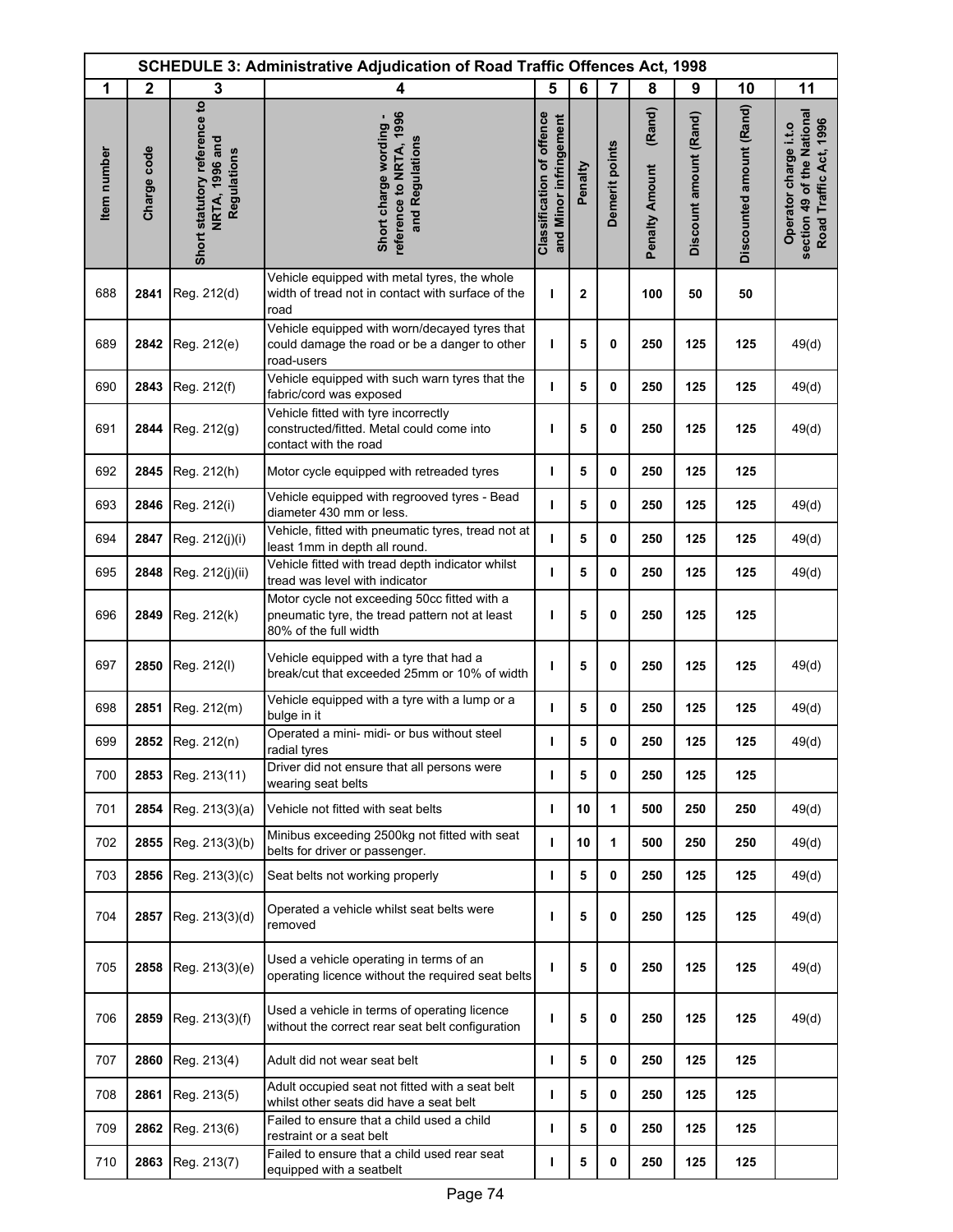|             |              |                                                                      | <b>SCHEDULE 3: Administrative Adjudication of Road Traffic Offences Act, 1998</b>                                                                               |                                                            |         |                |                                 |                        |                          |                                                                               |
|-------------|--------------|----------------------------------------------------------------------|-----------------------------------------------------------------------------------------------------------------------------------------------------------------|------------------------------------------------------------|---------|----------------|---------------------------------|------------------------|--------------------------|-------------------------------------------------------------------------------|
| 1           | $\mathbf{2}$ | 3                                                                    | 4                                                                                                                                                               | 5                                                          | 6       | $\overline{7}$ | 8                               | 9                      | 10                       | 11                                                                            |
| Item number | Charge code  | Short statutory reference to<br>NRTA, 1996 and<br><b>Regulations</b> | reference to NRTA, 1996<br>Short charge wording -<br>and Regulations                                                                                            | <b>Classification of offence</b><br>and Minor infringement | Penalty | Demerit points | (Rand)<br><b>Penalty Amount</b> | Discount amount (Rand) | Discounted amount (Rand) | section 49 of the National<br>Road Traffic Act, 1996<br>Operator charge i.t.o |
| 711         | 2864         | Reg. 213(8)(a)                                                       | Seatbelts did not comply with SANS<br>specifications                                                                                                            | т                                                          | 5       | 0              | 250                             | 125                    | 125                      | 49(d)                                                                         |
| 712         | 2865         | Reg. 213(8)(b)                                                       | Child restraint did not comply with SANS<br>specifications                                                                                                      | т                                                          | 5       | 0              | 250                             | 125                    | 125                      |                                                                               |
| 713         | 2866         | Reg. 214(2)(a)                                                       | Vehicle did not carry at least one emergency<br>warning sign                                                                                                    | $\mathbf{I}$                                               | 10      | 1              | 500                             | 250                    | 250                      | 49(d)                                                                         |
| 714         | 2867         | Reg. 214(2)(b)                                                       | Vehicle exceeding 3500 kg did not carry at<br>least one emergency warning sign which<br>complied with SANS specifications                                       | ı                                                          | 5       | 0              | 250                             | 125                    | 125                      | 49(d)                                                                         |
| 715         | 2868         | Reg. 214(3)                                                          | Failed to display at least one emergency<br>warning sign when vehicle was stationary                                                                            | т                                                          | 5       | 0              | 250                             | 125                    | 125                      |                                                                               |
| 716         | 2869         | Reg. 214(4)                                                          | Unlawfully removed or tampered with<br>emergency warning sign on roadway                                                                                        | T                                                          | 5       | 0              | 250                             | 125                    | 125                      |                                                                               |
| 717         | 2870         | Reg. 214(5)                                                          | Did not place warning sign 45m from vehicle or<br>did not place it with the reflective side facing on-<br>coming traffic                                        |                                                            | 5       | 0              | 250                             | 125                    | 125                      |                                                                               |
| 718         | 2871         | Reg. 215(1)                                                          | Vehicle not equipped with a speedometer                                                                                                                         | т                                                          | 10      | 1              | 500                             | 250                    | 250                      | 49(d)                                                                         |
| 719         | 2872         | Reg. 215(1)                                                          | Speedometer not in good working order                                                                                                                           | J.                                                         | 5       | 0              | 250                             | 125                    | 125                      | 49(d)                                                                         |
| 720         | 2873         | Reg. 216(1)                                                          | Motorcar, minibus etc. did not comply with<br>requirements of Section 22 and SAN 047-1955                                                                       | ı                                                          | 10      | 1              | 500                             | 250                    | 250                      | 49(d)                                                                         |
| 721         | 2874         | Reg. 216(2)                                                          | Vehicle not fitted with necessary equipment /<br>equipment not in working order                                                                                 | т                                                          | 10      | 1              | 500                             | 250                    | 250                      |                                                                               |
| 722         | 2875         | Reg. 217(1)                                                          | Trailer, GVM exceeding 3500kg or bus etc.<br>exceeding 7500kg after 01/07/1999 did not<br>have wheel flaps or did not comply with<br>specifications             | т                                                          | 5       | 0              | 250                             | 125                    | 125                      | 49(d)                                                                         |
| 723         | 2876         | Reg. 218                                                             | Trailer, GVM exceeding 3500kg or goods<br>vehicle exceeding 12 000kg did not have a rear<br>underrun protection device or did not comply<br>with specifications | т                                                          | 10      | 1              | 500                             | 250                    | 250                      | 49(d)                                                                         |
| 724         | 2877         | Reg. 219                                                             | Semi-trailer registered on/after 01/07/1999 not<br>fitted with only one axle or axle-unit or of only<br>one type of suspension.                                 | т                                                          | 10      | 1              | 500                             | 250                    | 250                      | 49(d)                                                                         |
|             |              |                                                                      | <b>NRTR Chapter VI Part III: Dimensions of vehicles</b>                                                                                                         |                                                            |         |                |                                 |                        |                          |                                                                               |
| 725         | 2900         | Reg. 221(a)                                                          | Trailer and drawing vehicle could not swivel in a<br>horizontal plane at the coupling. Length more<br>than 1,8 metres                                           | т                                                          | 10      | 1              | 500                             | 250                    | 250                      | 49(d)                                                                         |
| 726         | 2901         | Reg. 221(b)(i)                                                       | Trailer with GVM exceeding 12 000kg exceeded<br>11.3m                                                                                                           | т                                                          | 10      | 1              | 500                             | 250                    | 250                      | 49(d)                                                                         |
| 727         | 2902         | Reg. 221(b)(ii)                                                      | Trailer, GVM not exceeding 12 000kg exceeded<br>8m                                                                                                              | т                                                          | 10      | 1              | 500                             | 250                    | 250                      | 49(d)                                                                         |
| 728         | 2903         | Reg. 221(c)                                                          | Trailer, GVM exceeding 12 000kg exceeded<br>12.5m                                                                                                               | т                                                          | 10      | 1              | 500                             | 250                    | 250                      | 49(d)                                                                         |
| 729         | 2904         | Reg. 221(d)                                                          | Articulated/combination of vehicles exceeded<br>18.5m                                                                                                           | т                                                          | 10      | 1              | 500                             | 250                    | 250                      | 49(d)                                                                         |
| 730         | 2905         | Reg. 221(e)                                                          | Bus-train exceeded 22m                                                                                                                                          | т                                                          | 10      | 1              | 500                             | 250                    | 250                      | 49(d)                                                                         |
| 731         | 2906         | Reg. 221(eA)                                                         | Bus exceeded 15m                                                                                                                                                | т                                                          | 10      | 1              | 500                             | 250                    | 250                      | 49(d)                                                                         |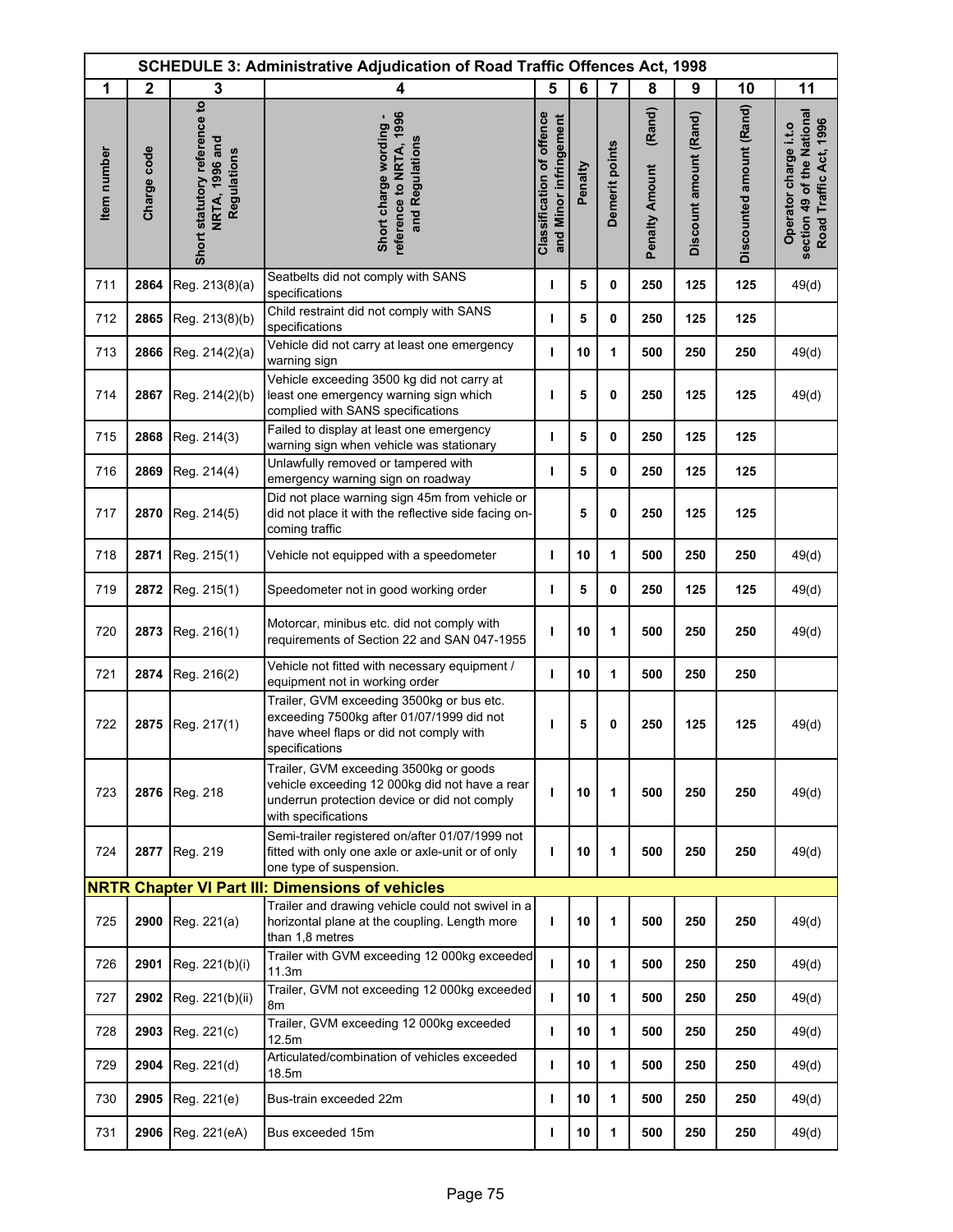| <b>SCHEDULE 3: Administrative Adjudication of Road Traffic Offences Act, 1998</b> |              |                                                               |                                                                                                                                            |                                                            |         |                |                                 |                        |                          |                                                                               |
|-----------------------------------------------------------------------------------|--------------|---------------------------------------------------------------|--------------------------------------------------------------------------------------------------------------------------------------------|------------------------------------------------------------|---------|----------------|---------------------------------|------------------------|--------------------------|-------------------------------------------------------------------------------|
| 1                                                                                 | $\mathbf{2}$ | 3                                                             | 4                                                                                                                                          | 5                                                          | 6       | $\overline{7}$ | 8                               | 9                      | 10                       | 11                                                                            |
| Item number                                                                       | Charge code  | Short statutory reference to<br>NRTA, 1996 and<br>Regulations | reference to NRTA, 1996<br>Short charge wording -<br>and Regulations                                                                       | <b>Classification of offence</b><br>and Minor infringement | Penalty | Demerit points | (Rand)<br><b>Penalty Amount</b> | Discount amount (Rand) | Discounted amount (Rand) | section 49 of the National<br>Road Traffic Act, 1996<br>Operator charge i.t.o |
| 732                                                                               | 2907         | Reg. 221(f)                                                   | Vehicle exceeded 12.5m                                                                                                                     | $\mathbf{I}$                                               | 10      | 1              | 500                             | 250                    | 250                      | 49(d)                                                                         |
| 733                                                                               | 2908         | Reg. 221(g)                                                   | Combination of vehicles exceeded 22m                                                                                                       | т                                                          | 10      | 1              | 500                             | 250                    | 250                      | 49(d)                                                                         |
| 734                                                                               | 2909         | Reg. 222(1)(a)                                                | Combination of vehicles not consisting of<br>drawing vehicle and one or two trailers                                                       | T                                                          | 10      | 1              | 500                             | 250                    | 250                      | 49(d)                                                                         |
| 735                                                                               | 2910         | Reg. 222(1)(b)                                                | Operated a combination of motor vehicles<br>being a motor vehicle drawing more than one<br>other motor vehicle which are not trailers      | т                                                          | 10      | 1              | 500                             | 250                    | 250                      | 49(d)                                                                         |
| 736                                                                               | 2911         | Reg. 222(2)(a)                                                | Combination of vehicles could not bend in a<br>horizontal plane and the length of the trailer and<br>the rear overhang exceeded 3.1m       |                                                            | 10      | 1              | 500                             | 250                    | 250                      | 49(d)                                                                         |
| 737                                                                               | 2912         | Reg. 222(2)(b)                                                | Combination of vehicles had more than one<br>axle, without an underslung coupling and<br>drawbar exceeded 2m                               | ı                                                          | 10      | 1              | 500                             | 250                    | 250                      | 49(d)                                                                         |
| 738                                                                               | 2913         | Reg. 222(5)                                                   | Breakdown vehicle did not display necessary<br>information whilst towing or drawing another<br>vehicle                                     | т                                                          | 10      | 1              | 500                             | 250                    | 250                      | 49(d)                                                                         |
| 739                                                                               | 2914         | Reg. 223(a)                                                   | Bus - width between front wheels exceeded<br>1.9m. Overall width exceeded 2.6m                                                             | т                                                          | 10      | 1              | 500                             | 250                    | 250                      | 49(d)                                                                         |
| 740                                                                               | 2915         | Reg. 223(b)                                                   | Goods vehicle GVM exceeding 12 000kg -<br>width exceeded 2.6m                                                                              | $\mathbf{I}$                                               | 10      | 1              | 500                             | 250                    | 250                      | 49(d)                                                                         |
| 741                                                                               | 2916         | Reg. 223(c)                                                   | Vehicle - overall width exceeded 2.5m                                                                                                      | I                                                          | 10      | 1              | 500                             | 250                    | 250                      | 49(d)                                                                         |
| 742                                                                               | 2917         | Reg. 224(a)                                                   | Double-deck bus - overall height (with load)<br>exceeded 4.65m                                                                             | $\mathbf{I}$                                               | 10      | 1              | 500                             | 250                    | 250                      | 49(d)                                                                         |
| 743                                                                               |              | 2918 Reg. 224(b)                                              | Vehicle - overall height (with load) exceeded<br>4.3m                                                                                      | т                                                          | 10      | 1              | 500                             | 250                    | 250                      | 49(d)                                                                         |
| 744                                                                               | 2919         | Reg. 225(a)                                                   | Vehicle - turning radius exceeded<br>13.1m. Bus/train or twin steer 4 axle rigid goods<br>vehicle - turning radius exceeded 17.5m          | т                                                          | 10      | 1              | 500                             | 250                    | 250                      | 49(d)                                                                         |
| 745                                                                               | 2920         | Reg. 225(b)(i)                                                | Semi-trailer wheel base exceeded 10m                                                                                                       | т                                                          | 10      | 1              | 500                             | 250                    | 250                      | 49(d)                                                                         |
| 746                                                                               | 2921         | Reg. 225(b)(ii)                                               | Bus-train wheel base exceeded 15m                                                                                                          | т                                                          | 10      | 1              | 500                             | 250                    | 250                      | 49(d)                                                                         |
| 747                                                                               | 2922         | Reg. 225(b)(iii)                                              | Vehicle wheel base exceeded 8.5m                                                                                                           | ı                                                          | 10      | 1              | 500                             | 250                    | 250                      | 49(d)                                                                         |
| 748                                                                               | 2923         | Reg. 226(1)(a)                                                | Semi-trailer front overhang exceeded 1.8m                                                                                                  | т                                                          | 10      | 1              | 500                             | 250                    | 250                      | 49(d)                                                                         |
| 749                                                                               | 2924         | Reg.<br>226(1)(b)(i)                                          | Vehicle front overhang exceeded 60% of wheel<br>base                                                                                       | ı                                                          | 10      | 1              | 500                             | 250                    | 250                      | 49(d)                                                                         |
| 750                                                                               | 2925         | Reg.<br>226(1)(b)(ii)                                         | Vehicle front overhang exceeded 1.2m less half<br>of wheel base. Backrest of driver's seat was<br>more than 1.7m from front end of vehicle | т                                                          | 10      | 1              | 500                             | 250                    | 250                      | 49(d)                                                                         |
| 751                                                                               | 2926         | Reg.<br>226(1)(b)(iii)                                        | Vehicle front overhang exceeded 5.8m less half<br>the wheel base                                                                           | $\mathbf{I}$                                               | 10      | 1              | 500                             | 250                    | 250                      | 49(d)                                                                         |
| 752                                                                               | 2927         | Reg. 226(2)(a)                                                | Bus, motor home, refuse, sewage vehicle etc.<br>the rear overhang of which exceeded 70% of<br>wheelbase                                    | т                                                          | 10      | 1              | 500                             | 250                    | 250                      | 49(d)                                                                         |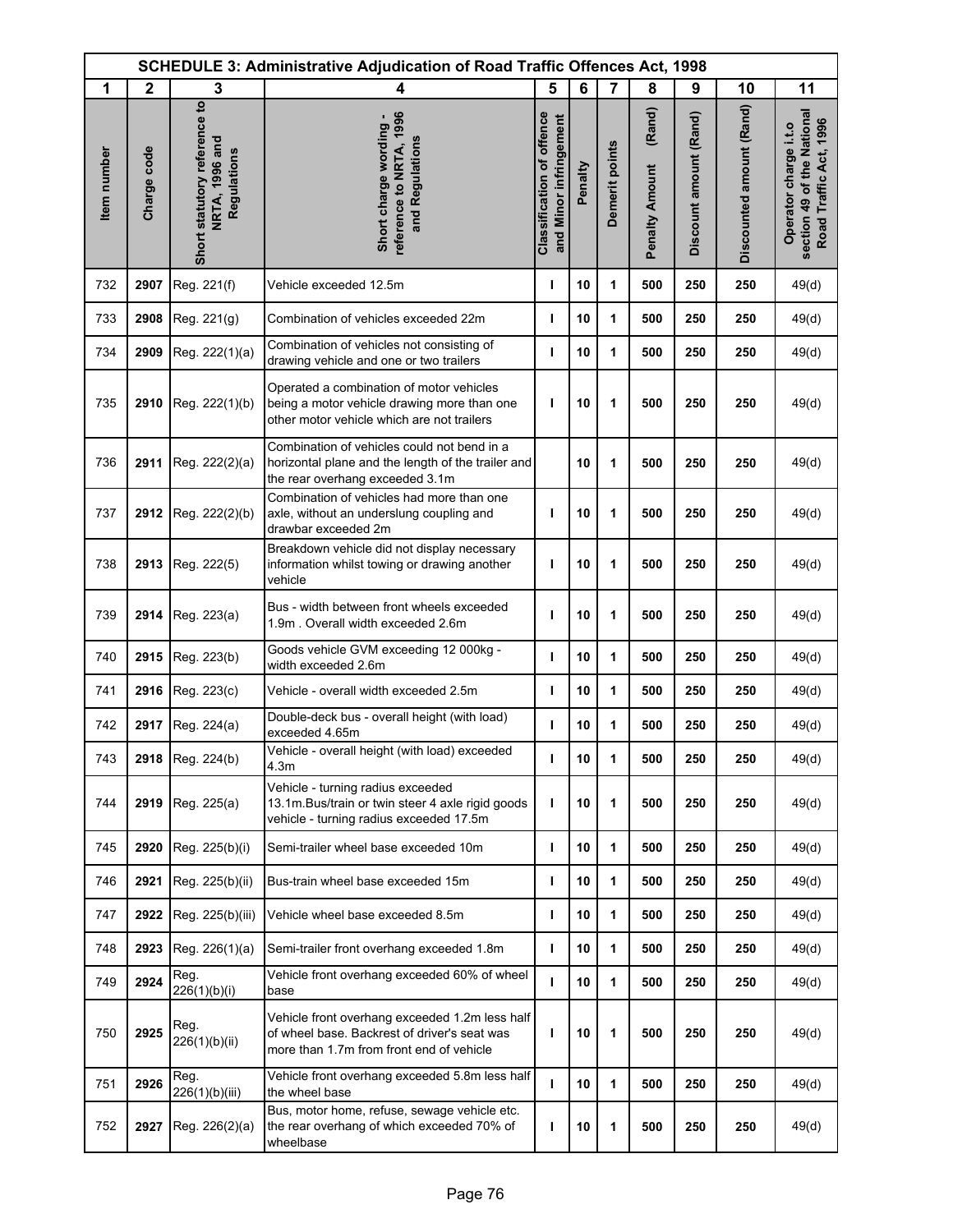|                   | <b>SCHEDULE 3: Administrative Adjudication of Road Traffic Offences Act, 1998</b><br>5<br>1<br>7<br>8<br>4 |                                                               |                                                                                                                                                                                                                 |                                                            |         |                |                                 |                        |                          |                                                                               |
|-------------------|------------------------------------------------------------------------------------------------------------|---------------------------------------------------------------|-----------------------------------------------------------------------------------------------------------------------------------------------------------------------------------------------------------------|------------------------------------------------------------|---------|----------------|---------------------------------|------------------------|--------------------------|-------------------------------------------------------------------------------|
|                   | $\mathbf{2}$                                                                                               | 3                                                             |                                                                                                                                                                                                                 |                                                            | 6       |                |                                 | 9                      | 10                       | 11                                                                            |
| <b>tem</b> number | Charge code                                                                                                | Short statutory reference to<br>NRTA, 1996 and<br>Regulations | reference to NRTA, 1996<br>Short charge wording -<br>and Regulations                                                                                                                                            | <b>Classification of offence</b><br>and Minor infringement | Penalty | Demerit points | (Rand)<br><b>Penalty Amount</b> | Discount amount (Rand) | Discounted amount (Rand) | section 49 of the National<br>Road Traffic Act, 1996<br>Operator charge i.t.o |
| 753               | 2928                                                                                                       | Reg. 226(2)(b)                                                | Trailer (one or two axles) the distance between<br>the centre-lines less than 1.2m. Rear overhang<br>exceeded 50% of the length of body of trailer                                                              | т                                                          | 10      | 1              | 500                             | 250                    | 250                      | 49(d)                                                                         |
| 754               | 2929                                                                                                       | Reg. 226(2)(c)                                                | Vehicle - the rear overhang exceeded 60% of<br>wheelbase                                                                                                                                                        | ı                                                          | 10      | 1              | 500                             | 250                    | 250                      | 49(d)                                                                         |
| 755               | 2930                                                                                                       | Reg.<br>227(1)(a)(i)(aa)                                      | Bus/Goods vehicle carrying fittings/goods that<br>projected more than 1.3m on either side of<br>centre-line                                                                                                     | ı                                                          | 5       | 0              | 250                             | 125                    | 125                      | 49(d)                                                                         |
| 756               | 2931                                                                                                       | Reg.<br>227(1)(a)(i)(bb)                                      | Vehicle carrying goods/fittings that projected<br>more than 1.25m on either side of centre-line                                                                                                                 | т                                                          | 5       | 0              | 250                             | 125                    | 125                      | 49(d)                                                                         |
| 757               | 2932                                                                                                       | Reg.<br>227(1)(a)(ii)                                         | Vehicle carrying goods/fittings projecting more<br>than 300mm beyond the front of the vehicle                                                                                                                   | т                                                          | 5       | 0              | 250                             | 125                    | 125                      | 49(d)                                                                         |
| 758               | 2933                                                                                                       | Reg.<br>227(1)(a)(iii)                                        | Vehicle carrying goods/fittings projecting more<br>than 1.8m beyond the rear of the vehicle                                                                                                                     | т                                                          | 5       | 0              | 250                             | 125                    | 125                      | 49(d)                                                                         |
| 759               | 2934                                                                                                       | Reg.<br>227(1)(b)(i)                                          | Vehicle - the front overhang + any projection<br>exceeded limit provided for in Reg. 226(1)(b)                                                                                                                  | т                                                          | 5       | 0              | 250                             | 125                    | 125                      | 49(d)                                                                         |
| 760               | 2935                                                                                                       | Reg.<br>227(1)(b)(ii)                                         | Vehicle - bracket projecting more than 150mm<br>beyond widest part of vehicle                                                                                                                                   | ı                                                          | 5       | 0              | 250                             | 125                    | 125                      | 49(d)                                                                         |
| 761               | 2936                                                                                                       | Reg. 227(2)                                                   | Vehicle/combination of vehicles exceeded<br>overall length                                                                                                                                                      | т                                                          | 5       | 0              | 250                             | 125                    | 125                      | 49(d)                                                                         |
| 762               | 2937                                                                                                       | Reg. 228                                                      | Motor cycle (with or without sidecar) tricycle<br>etc. the projection of which exceeded(a)600mm<br>to the front, (b)900mm to the rear, (c)450mm to<br>the sides, (d)300mm to outside of the wheel of<br>sidecar | т                                                          | 5       | 0              | 250                             | 125                    | 125                      |                                                                               |
| 763               | 2938                                                                                                       | Reg. 228                                                      | Pedal cycle with goods projecting more<br>than(a)600mm to front,(b)900mm to<br>rear,(c)450mm to sides                                                                                                           | т                                                          | 2       |                | 100                             | 50                     | 50                       |                                                                               |
| 764               | 2939                                                                                                       | Reg. 229(1)(a)                                                | Vehicle with load projecting more than 150mm<br>to the sides without the necessary lamps or<br>reflectors attached at night                                                                                     | т                                                          | 5       | 0              | 250                             | 125                    | 125                      | 49(g)                                                                         |
| 765               | 2940                                                                                                       | Reg. 229(1)(b)                                                | Vehicle with load projecting more than 150mm<br>to the sides without the necessary red flags<br>attached during the day                                                                                         | ı                                                          | 5       | 0              | 250                             | 125                    | 125                      | 49(g)                                                                         |
| 766               | 2941                                                                                                       | Reg. 229(2)(a)                                                | Vehicle with load projecting more than 300mm<br>to the rear without the necessary reflectors or<br>lamps attached at night                                                                                      | т                                                          | 5       | 0              | 250                             | 125                    | 125                      | 49(g)                                                                         |
| 767               | 2942                                                                                                       | Reg. 229(2)(b)                                                | Vehicle with load projecting more than 300mm<br>to the rear without the necessary red flags/cloth<br>attached during the day                                                                                    | т                                                          | 5       | 0              | 250                             | 125                    | 125                      | 49(g)                                                                         |
|                   |                                                                                                            |                                                               | <b>NRTR CHAPTER VI PART IV: Loads on vehicles</b>                                                                                                                                                               |                                                            |         |                |                                 |                        |                          |                                                                               |
| 768               | 3000                                                                                                       | Reg. 233(1)(b)                                                | Operated a midibus, minibus or motor vehicle<br>conveying more persons than for whom seating<br>accommodation was available to wit: 11 and<br>more persons                                                      | ı                                                          | 30      | 5              | 1500                            | 750                    | 750                      | 49(g)                                                                         |
| 769               | 3001                                                                                                       | Reg. 233(1)(b)                                                | Operated a midibus, minibus or motor vehicle<br>conveying more persons than for whom seating<br>accommodation was available to wit: 6-10<br>persons                                                             | т                                                          | 20      | 3              | 1000                            | 500                    | 500                      | 49(g)                                                                         |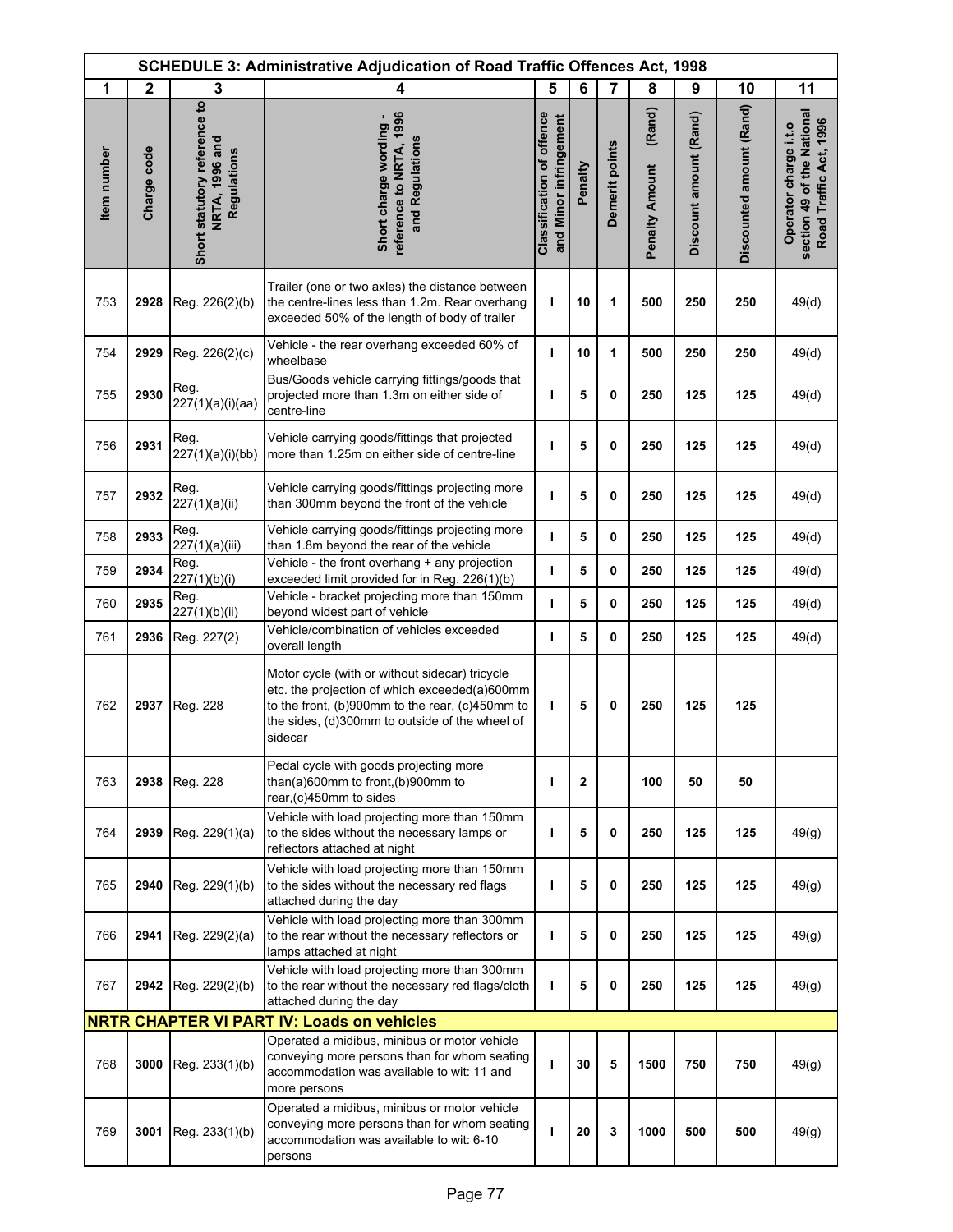|             | <b>SCHEDULE 3: Administrative Adjudication of Road Traffic Offences Act, 1998</b> |                                                                      |                                                                                                                                                                                |                                                     |         |                |                                 |                        |                          |                                                                               |
|-------------|-----------------------------------------------------------------------------------|----------------------------------------------------------------------|--------------------------------------------------------------------------------------------------------------------------------------------------------------------------------|-----------------------------------------------------|---------|----------------|---------------------------------|------------------------|--------------------------|-------------------------------------------------------------------------------|
| 1           | $\mathbf{2}$                                                                      | 3                                                                    | 4                                                                                                                                                                              | 5                                                   | 6       | $\overline{7}$ | 8                               | 9                      | 10                       | 11                                                                            |
| Item number | Charge code                                                                       | Short statutory reference to<br><b>NRTA, 1996 and</b><br>Regulations | reference to NRTA, 1996<br>Short charge wording -<br>and Regulations                                                                                                           | Classification of offence<br>and Minor infringement | Penalty | Demerit points | (Rand)<br><b>Penalty Amount</b> | Discount amount (Rand) | Discounted amount (Rand) | section 49 of the National<br>Road Traffic Act, 1996<br>Operator charge i.t.o |
| 770         | 3002                                                                              | Reg. 233(1)(b)                                                       | Operated a midibus, minibus or motor vehicle<br>conveying more persons than for whom seating<br>accommodation was available to wit: 1-5<br>persons                             | ı                                                   | 10      | 1              | 500                             | 250                    | 250                      | 49(g)                                                                         |
| 771         | 3003                                                                              | Reg. 233(2)                                                          | A bus or midibus operating in terms of an<br>operating licence with more persons on any<br>seat than was allowed at a rate of 400 mm per<br>person to wit: 16 and more persons | ı                                                   | 30      | 5              | 1500                            | 750                    | 750                      | 49(g)                                                                         |
| 772         | 3004                                                                              | Reg. 233(2)                                                          | A bus or midibus operating in terms of an<br>operating licence with more persons on any<br>seat than was allowed at a rate of 400 mm per<br>person to wit: 11 to 15 persons    | ı                                                   | 20      | 3              | 1000                            | 500                    | 500                      | 49(g)                                                                         |
| 773         | 3005                                                                              | Reg. 233(2)                                                          | A bus or midibus operating in terms of an<br>operating licence with more persons on any<br>seat than was allowed at a rate of 400 mm per<br>person to wit: 1 to 10 persons     | ı                                                   | 10      | 1              | 500                             | 250                    | 250                      | 49(g)                                                                         |
| 774         | 3006                                                                              | Reg. 233(2)                                                          | A minibus operating in terms of an operating<br>licence with more persons on any seat than<br>was allowed at a rate of 400 mm per person to<br>wit: 11 and more persons        | п                                                   | 30      | 5              | 1500                            | 750                    | 750                      | 49(g)                                                                         |
| 775         | 3007                                                                              | Reg. 233(2)                                                          | A minibus operating in terms of an operating<br>licence with more persons on any seat than<br>was allowed at a rate of 400 mm per person to<br>wit: 6 to 10 persons            | ı                                                   | 20      | 3              | 1000                            | 500                    | 500                      | 49(g)                                                                         |
| 776         |                                                                                   | 3008 Reg. 233(2)                                                     | A minibus operating in terms of an operating<br>licence with more persons on any seat than<br>was allowed at a rate of 400 mm per person to<br>wit: 1 to 5 persons             | ı                                                   | 10      | 1              | 500                             | 250                    | 250                      | 49(g)                                                                         |
| 777         | 3009                                                                              | Reg. 234(1)                                                          | Sum of all the wheel massloads on that axle<br>exceeds the permissible max. calculated in<br>accordance with SANS specifications by 2-<br>3.99%                                | п                                                   | 5       | 0              | 250                             | 125                    | 125                      | 49(g)                                                                         |
| 778         | 3010                                                                              | Reg. 234(1)                                                          | Sum of all the wheel massloads on that axle<br>exceeds the permissible max. calculated in<br>accordance with SANS specifications by 4-<br>5.99%                                | п                                                   | 10      | 1              | 500                             | 250                    | 250                      | 49(g)                                                                         |
| 779         | 3011                                                                              | Reg. 234(1)                                                          | Sum of all the wheel massloads on that axle<br>exceeds the permissible max. calculated in<br>accordance with SANS specifications by 6-<br>7.99%                                | п                                                   | 15      | 2              | 750                             | 375                    | 375                      | 49(g)                                                                         |
| 780         | 3012                                                                              | Reg. 234(1)                                                          | Sum of all the wheel massloads on that axle<br>exceeds the permissible max. calculated in<br>accordance with SANS specifications by 8-<br>9.99%                                | ı                                                   | 20      | 3              | 1000                            | 500                    | 500                      | 49(g)                                                                         |
| 781         | 3013                                                                              | Reg. 234(1)                                                          | Sum of all the wheel massloads on that axle<br>exceeds the permissible max. calculated in<br>accordance with SANS specifications by 10-<br>11.99%                              | ı                                                   | 25      | 4              | 1250                            | 625                    | 625                      | 49(g)                                                                         |
| 782         | 3014                                                                              | Reg. 234(1)                                                          | Sum of all the wheel massloads on that axle<br>exceeds the permissible max. calculated in<br>accordance with SANS specifications by 12-<br>13.99%                              | п                                                   | 30      | 5              | 1500                            | 750                    | 750                      | 49(g)                                                                         |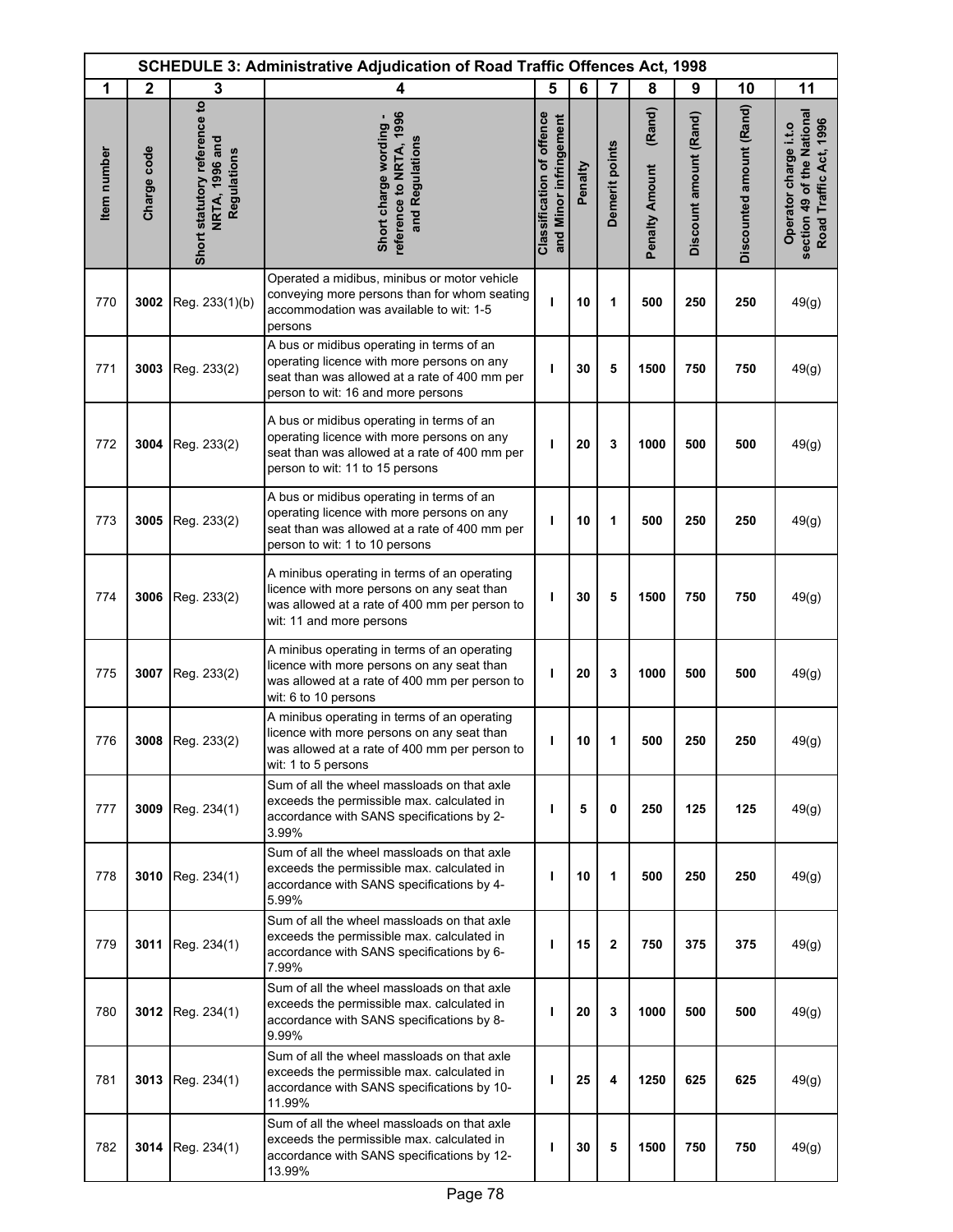|             | <b>SCHEDULE 3: Administrative Adjudication of Road Traffic Offences Act, 1998</b> |                                                               |                                                                                                                                                                                                          |                                                            |         |                |                                 |                        |                          |                                                                               |
|-------------|-----------------------------------------------------------------------------------|---------------------------------------------------------------|----------------------------------------------------------------------------------------------------------------------------------------------------------------------------------------------------------|------------------------------------------------------------|---------|----------------|---------------------------------|------------------------|--------------------------|-------------------------------------------------------------------------------|
| 1           | $\mathbf{2}$                                                                      | 3                                                             | 4                                                                                                                                                                                                        | 5                                                          | 6       | $\overline{7}$ | 8                               | 9                      | 10                       | 11                                                                            |
| Item number | Charge code                                                                       | Short statutory reference to<br>NRTA, 1996 and<br>Regulations | reference to NRTA, 1996<br>Short charge wording -<br>and Regulations                                                                                                                                     | <b>Classification of offence</b><br>and Minor infringement | Penalty | Demerit points | (Rand)<br><b>Penalty Amount</b> | Discount amount (Rand) | Discounted amount (Rand) | section 49 of the National<br>Road Traffic Act, 1996<br>Operator charge i.t.o |
| 783         | 3015                                                                              | Reg. 234(1)                                                   | Sum of all the wheel massloads on that axle<br>exceeds the permissible max. calculated in<br>accordance with SANS specifications by<br>>13.99%                                                           | $\mathbf{o}$                                               | C       | 6              | 0                               | 0                      | 0                        | 49(g)                                                                         |
| 784         | 3016                                                                              | Reg. 234(1)                                                   | Determined sum of all the wheel massloads on<br>an axle exceeds the permissible max. as<br>approved by the manufacturer of the tyres by 2-<br>3.99%)                                                     | ı                                                          | 5       | 0              | 250                             | 125                    | 125                      | 49(g)                                                                         |
| 785         | 3017                                                                              | Reg. 234(1)                                                   | Determined sum of all the wheel massloads on<br>an axle exceeds the permissible max. as<br>approved by the manufacturer of the tyres by 4-<br>5.99%)                                                     | ı                                                          | 10      | 1              | 500                             | 250                    | 250                      | 49(g)                                                                         |
| 786         | 3018                                                                              | Reg. 234(1)                                                   | Determined sum of all the wheel massloads on<br>an axle exceeds the permissible max. as<br>approved by the manufacturer of the tyres by 6-<br>$7.99\%$ )                                                 | т                                                          | 15      | $\mathbf 2$    | 750                             | 375                    | 375                      | 49(g)                                                                         |
| 787         | 3019                                                                              | Reg. 234(1)                                                   | Determined sum of all the wheel massloads on<br>an axle exceeds the permissible max. as<br>approved by the manufacturer of the tyres by 8-<br>9.99%)                                                     | ı                                                          | 20      | 3              | 1000                            | 500                    | 500                      | 49(g)                                                                         |
| 788         | 3020                                                                              | Reg. 234(1)                                                   | Determined sum of all the wheel massloads on<br>an axle exceeds the permissible max. as<br>approved by the manufacturer of the tyres by<br>10-11.99%)                                                    | т                                                          | 25      | 4              | 1250                            | 625                    | 625                      | 49(g)                                                                         |
| 789         | 3021                                                                              | Reg. 234(1)                                                   | Determined sum of all the wheel massloads on<br>an axle exceeds the permissible max. as<br>approved by the manufacturer of the tyres by<br>12-13.99%)                                                    | т                                                          | 30      | 5              | 1500                            | 750                    | 750                      | 49(g)                                                                         |
| 790         | 3022                                                                              | Reg. 234(1)                                                   | Determined sum of all the wheel massloads on<br>an axle exceeds the permissible max. as<br>approved by the manufacturer of the tyres by<br>>13.99%)                                                      | O                                                          | C       | 6              | 0                               | 0                      | 0                        | 49(g)                                                                         |
| 791         | 3023                                                                              | Reg. 234(1)                                                   | Determined axle massload of axle with non-<br>pneumatic tyres exceeds the sum of all the<br>wheel massloads on that axle determined as 8<br>kg/1 mm width of every tyre on such axle by 2-<br>$3.99\%$ ) | T                                                          | 5       | 0              | 250                             | 125                    | 125                      | 49(g)                                                                         |
| 792         | 3024                                                                              | Reg. 234(1)                                                   | Determined axle massload of axle with non-<br>pneumatic tyres exceeds the sum of all the<br>wheel massloads on that axle determined as 8<br>kg/1 mm width of every tyre on such axle by 4-<br>5.99%)     | т                                                          | 10      | 1              | 500                             | 250                    | 250                      | 49(g)                                                                         |
| 793         | 3025                                                                              | Reg. 234(1)                                                   | Determined axle massload of axle with non-<br>pneumatic tyres exceeds the sum of all the<br>wheel massloads on that axle determined as 8<br>kg/1 mm width of every tyre on such axle by 6-<br>$7.99\%$ ) | T                                                          | 15      | $\mathbf{2}$   | 750                             | 375                    | 375                      | 49(g)                                                                         |
| 794         | 3026                                                                              | Reg. 234(1)                                                   | Determined axle massload of axle with non-<br>pneumatic tyres exceeds the sum of all the<br>wheel massloads on that axle determined as 8<br>kg/1 mm width of every tyre on such axle by 8-<br>$9.99\%$ ) | ı                                                          | 20      | 3              | 1000                            | 500                    | 500                      | 49(g)                                                                         |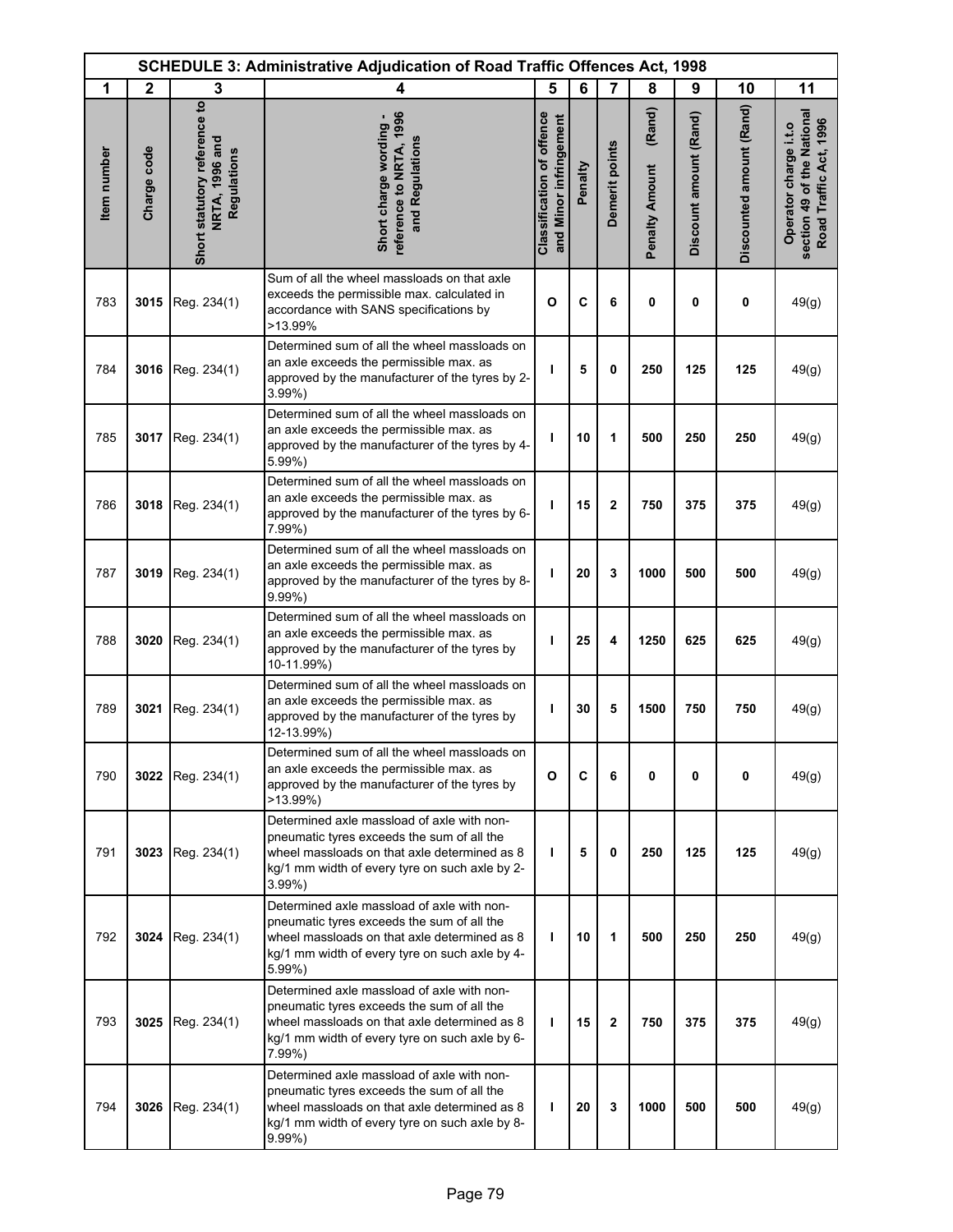|             | <b>SCHEDULE 3: Administrative Adjudication of Road Traffic Offences Act, 1998</b> |                                                               |                                                                                                                                                                                                        |                                                            |         |                |                                 |                        |                          |                                                                               |
|-------------|-----------------------------------------------------------------------------------|---------------------------------------------------------------|--------------------------------------------------------------------------------------------------------------------------------------------------------------------------------------------------------|------------------------------------------------------------|---------|----------------|---------------------------------|------------------------|--------------------------|-------------------------------------------------------------------------------|
| 1           | $\mathbf{2}$                                                                      | 3                                                             | 4                                                                                                                                                                                                      | 5                                                          | 6       | $\overline{7}$ | 8                               | 9                      | 10                       | 11                                                                            |
| Item number | Charge code                                                                       | Short statutory reference to<br>NRTA, 1996 and<br>Regulations | reference to NRTA, 1996<br>Short charge wording -<br>and Regulations                                                                                                                                   | <b>Classification of offence</b><br>and Minor infringement | Penalty | Demerit points | (Rand)<br><b>Penalty Amount</b> | Discount amount (Rand) | Discounted amount (Rand) | section 49 of the National<br>Road Traffic Act, 1996<br>Operator charge i.t.o |
| 795         | 3027                                                                              | Reg. 234(1)                                                   | Determined axle massload of axle with non-<br>pneumatic tyres exceeds the sum of all the<br>wheel massloads on that axle determined as 8<br>kg/1 mm width of every tyre on such axle by 10-<br>11.99%) | т                                                          | 25      | 4              | 1250                            | 625                    | 625                      | 49(g)                                                                         |
| 796         | 3028                                                                              | Reg. 234(1)                                                   | Determined axle massload of axle with non-<br>pneumatic tyres exceeds the sum of all the<br>wheel massloads on that axle determined as 8<br>kg/1 mm width of every tyre on such axle by 12-<br>13.99%) | T                                                          | 30      | 5              | 1500                            | 750                    | 750                      | 49(g)                                                                         |
| 797         | 3029                                                                              | Reg. 234(1)                                                   | Determined axle massload of axle with non-<br>pneumatic tyres exceeds the sum of all the<br>wheel massloads on that axle determined as 8<br>kg/1 mm width of every tyre on such axle by<br>$>13.99\%)$ | $\mathbf{o}$                                               | C       | 6              | 0                               | $\mathbf 0$            | 0                        | 49(g)                                                                         |
| 798         | 3030                                                                              | Reg. 234(1)                                                   | Axle massload of axle with metal tyres exceeds<br>the permissible max. axle massload of 2700 kg.<br>by 2-3.99%                                                                                         | т                                                          | 5       | 0              | 250                             | 125                    | 125                      | 49(g)                                                                         |
| 799         | 3031                                                                              | Reg. 234(1)                                                   | Axle massload of axle with metal tyres exceeds<br>the permissible max. axle massload of 2700 kg.<br>by 4-5.99%                                                                                         | т                                                          | 10      | 1              | 500                             | 250                    | 250                      | 49(g)                                                                         |
| 800         | 3032                                                                              | Reg. 234(1)                                                   | Axle massload of axle with metal tyres exceeds<br>the permissible max. axle massload of 2700 kg.<br>by 6-7.99%                                                                                         | T                                                          | 15      | $\mathbf{2}$   | 750                             | 375                    | 375                      | 49(g)                                                                         |
| 801         | 3033                                                                              | Reg. 234(1)                                                   | Axle massload of axle with metal tyres exceeds<br>the permissible max. axle massload of 2700 kg.<br>by 8-9.99%                                                                                         | т                                                          | 20      | 3              | 1000                            | 500                    | 500                      | 49(g)                                                                         |
| 802         |                                                                                   | 3034 Reg. 234(1)                                              | Axle massload of axle with metal tyres exceeds<br>the permissible max. axle massload of 2700 kg.<br>by 10-11.99%                                                                                       | ı                                                          | 25      | 4              | 1250                            | 625                    | 625                      | 49(g)                                                                         |
| 803         | 3035                                                                              | Reg. 234(1)                                                   | Axle massload of axle with metal tyres exceeds<br>the permissible max. axle massload of 2700 kg.<br>by 12-13.99%                                                                                       | т                                                          | 30      | 5              | 1500                            | 750                    | 750                      | 49(g)                                                                         |
| 804         | 3036                                                                              | Reg. 234(1)                                                   | Axle massload of axle with metal tyres exceeds<br>the permissible max. axle massload of 2700 kg.<br>by > 13.99%                                                                                        | $\mathbf{o}$                                               | C       | 6              | $\mathbf 0$                     | $\mathbf 0$            | 0                        | 49(g)                                                                         |
| 805         | 3037                                                                              | Reg. 234(1)                                                   | Axle massload of vehicle/combination, fitted<br>with non-pneumatic or metal tyres, exceeds<br>50% of that permitted for vehicles fitted with<br>pneumatic tyres by 2-3.99%                             | т                                                          | 5       | $\mathbf 0$    | 250                             | 125                    | 125                      | 49(g)                                                                         |
| 806         | 3038                                                                              | Reg. 234(1)                                                   | Axle massload of vehicle/combination, fitted<br>with non-pneumatic or metal tyres, exceeds<br>50% of that permitted for vehicles fitted with<br>pneumatic tyres by 4-5.99%                             | ı                                                          | 10      | 1              | 500                             | 250                    | 250                      | 49(g)                                                                         |
| 807         | 3039                                                                              | Reg. 234(1)                                                   | Axle massload of vehicle/combination, fitted<br>with non-pneumatic or metal tyres, exceeds<br>50% of that permitted for vehicles fitted with<br>pneumatic tyres by 6-7.99%                             | ı                                                          | 15      | $\mathbf 2$    | 750                             | 375                    | 375                      | 49(g)                                                                         |
| 808         | 3040                                                                              | Reg. 234(1)                                                   | Axle massload of vehicle/combination, fitted<br>with non-pneumatic or metal tyres, exceeds<br>50% of that permitted for vehicles fitted with<br>pneumatic tyres by 8-9.99%                             | ı                                                          | 20      | 3              | 1000                            | 500                    | 500                      | 49(g)                                                                         |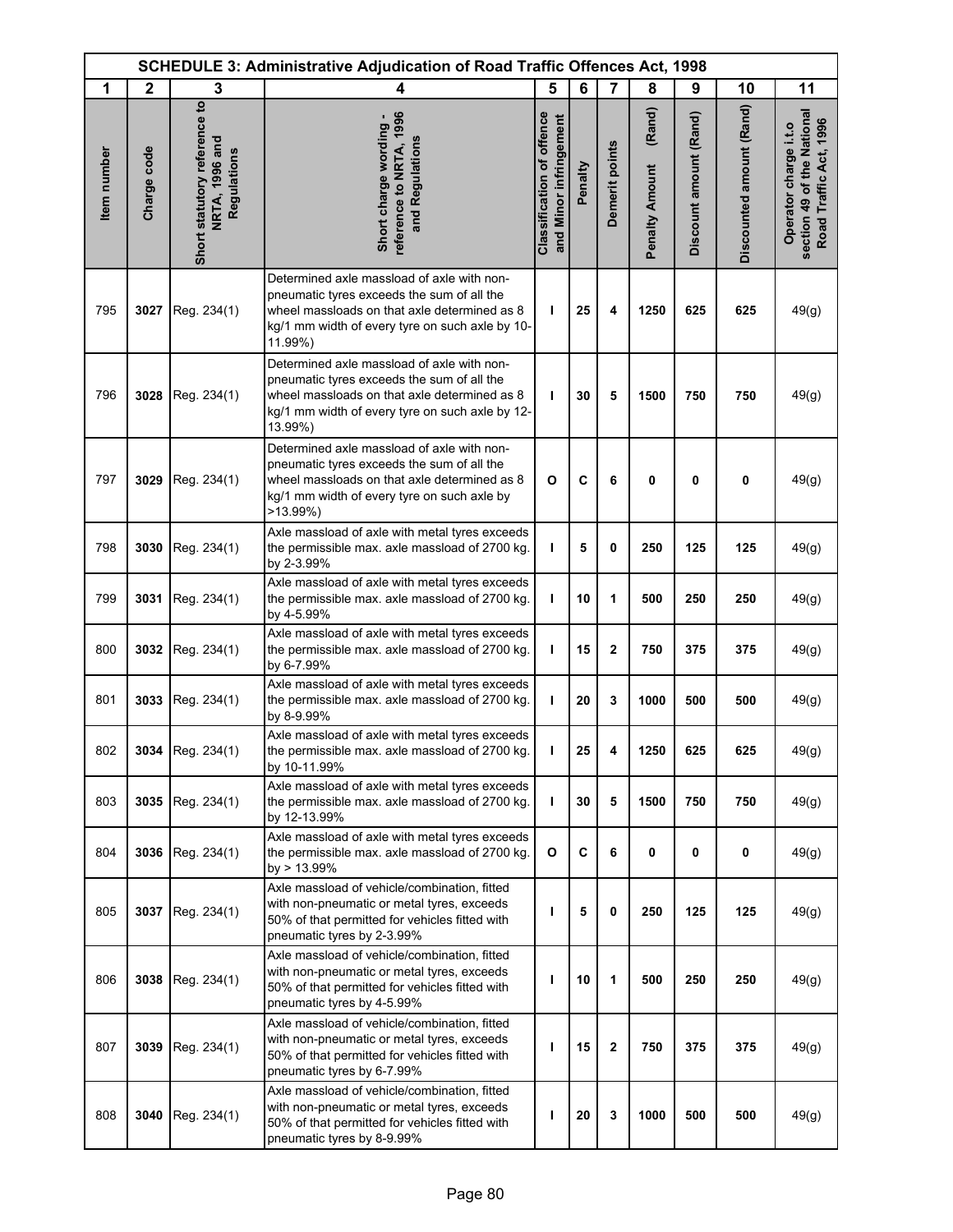|             | <b>SCHEDULE 3: Administrative Adjudication of Road Traffic Offences Act, 1998</b> |                                                               |                                                                                                                                                                              |                                                     |         |                |                                 |                        |                          |                                                                               |
|-------------|-----------------------------------------------------------------------------------|---------------------------------------------------------------|------------------------------------------------------------------------------------------------------------------------------------------------------------------------------|-----------------------------------------------------|---------|----------------|---------------------------------|------------------------|--------------------------|-------------------------------------------------------------------------------|
| 1           | $\mathbf{2}$                                                                      | 3                                                             | 4                                                                                                                                                                            | 5                                                   | 6       | $\overline{7}$ | 8                               | 9                      | 10                       | 11                                                                            |
| Item number | Charge code                                                                       | Short statutory reference to<br>NRTA, 1996 and<br>Regulations | reference to NRTA, 1996<br>Short charge wording -<br>and Regulations                                                                                                         | Classification of offence<br>and Minor infringement | Penalty | Demerit points | (Rand)<br><b>Penalty Amount</b> | Discount amount (Rand) | Discounted amount (Rand) | section 49 of the National<br>Road Traffic Act, 1996<br>Operator charge i.t.o |
| 809         | 3041                                                                              | Reg. 234(1)                                                   | Axle massload of vehicle/combination, fitted<br>with non-pneumatic or metal tyres, exceeds<br>50% of that permitted for vehicles fitted with<br>pneumatic tyres by 10-11.99% | ı                                                   | 25      | 4              | 1250                            | 625                    | 625                      | 49(g)                                                                         |
| 810         | 3042                                                                              | Reg. 234(1)                                                   | Axle massload of vehicle/combination, fitted<br>with non-pneumatic or metal tyres, exceeds<br>50% of that permitted for vehicles fitted with<br>pneumatic tyres by 12-13.99% | ı                                                   | 30      | 5              | 1500                            | 750                    | 750                      | 49(g)                                                                         |
| 811         | 3043                                                                              | Reg. 234(1)                                                   | Axle massload of vehicle/combination, fitted<br>with non-pneumatic or metal tyres, exceeds<br>50% of that permitted for vehicles fitted with<br>pneumatic tyres by > 13.99%  | $\mathbf{o}$                                        | C       | 6              | 0                               | 0                      | 0                        | 49(g)                                                                         |
| 812         | 3044                                                                              | Reg. 234(1)                                                   | Sum of the wheel massloads of a steering axle<br>exceeded the max. permissible of 3850 kg. per<br>wheel by 2-3.99%                                                           | т                                                   | 5       | 0              | 250                             | 125                    | 125                      | 49(g)                                                                         |
| 813         | 3045                                                                              | Reg. 234(1)                                                   | Sum of the wheel massloads of a steering axle<br>exceeded the max. permissible of 3850 kg. per<br>wheel by 4-5.99%                                                           | $\mathbf{I}$                                        | 10      | 1              | 500                             | 250                    | 250                      | 49(g)                                                                         |
| 814         | 3046                                                                              | Reg. 234(1)                                                   | Sum of the wheel massloads of a steering axle<br>exceeded the max. permissible of 3850 kg. per<br>wheel by 6-7.99%                                                           | ı                                                   | 15      | 2              | 750                             | 375                    | 375                      | 49(g)                                                                         |
| 815         | 3047                                                                              | Reg. 234(1)                                                   | Sum of the wheel massloads of a steering axle<br>exceeded the max. permissible of 3850 kg. per<br>wheel by 8-9.99%                                                           | ı                                                   | 20      | 3              | 1000                            | 500                    | 500                      | 49(g)                                                                         |
| 816         | 3048                                                                              | Reg. 234(1)                                                   | Sum of the wheel massloads of a steering axle<br>exceeded the max. permissible of 3850 kg. per<br>wheel by10-11.99%                                                          | ı                                                   | 25      | 4              | 1250                            | 625                    | 625                      | 49(g)                                                                         |
| 817         |                                                                                   | 3049 Reg. 234(1)                                              | Sum of the wheel massloads of a steering axle<br>exceeded the max. permissible of 3850 kg. per<br>wheel by 12-13.99%                                                         | т                                                   | 30      | 5              | 1500                            | 750                    | 750                      | 49(g)                                                                         |
| 818         | 3050                                                                              | Reg. 234(1)                                                   | Sum of the wheel massloads of a steering axle<br>exceeded the max. permissible of 3850 kg. per<br>wheel by more than 13.99%                                                  | O                                                   | C       | 6              | 0                               | 0                      | 0                        | 49(g)                                                                         |
| 819         | 3051                                                                              | Reg. 234(1)                                                   | Sum of wheel massloads of an axle other than<br>a steering axle exceeded the max. permissible<br>of 4000 kg. per wheel by 2-3.99%                                            | т                                                   | 5       | 0              | 250                             | 125                    | 125                      | 49(g)                                                                         |
| 820         |                                                                                   | 3052 Reg. 234(1)                                              | Sum of wheel massloads of an axle other than<br>a steering axle exceeded the max. permissible<br>of 4000 kg. per wheel by 4-5.99%                                            | T                                                   | 10      | 1              | 500                             | 250                    | 250                      | 49(g)                                                                         |
| 821         | 3053                                                                              | Reg. 234(1)                                                   | Sum of wheel massloads of an axle other than<br>a steering axle exceeded the max. permissible<br>of 4000 kg. per wheel by 6-7.99%                                            | т                                                   | 15      | 2              | 750                             | 375                    | 375                      | 49(g)                                                                         |
| 822         | 3054                                                                              | Reg. 234(1)                                                   | Sum of wheel massloads of an axle other than<br>a steering axle exceeded the max. permissible<br>of 4000 kg. per wheel by 8-9.99%                                            | ı                                                   | 20      | 3              | 1000                            | 500                    | 500                      | 49(g)                                                                         |
| 823         | 3055                                                                              | Reg. 234(1)                                                   | Sum of wheel massloads of an axle other than<br>a steering axle exceeded the max. permissible<br>of 4000 kg. per wheel by 10-11.99%                                          | т                                                   | 25      | 4              | 1250                            | 625                    | 625                      | 49(g)                                                                         |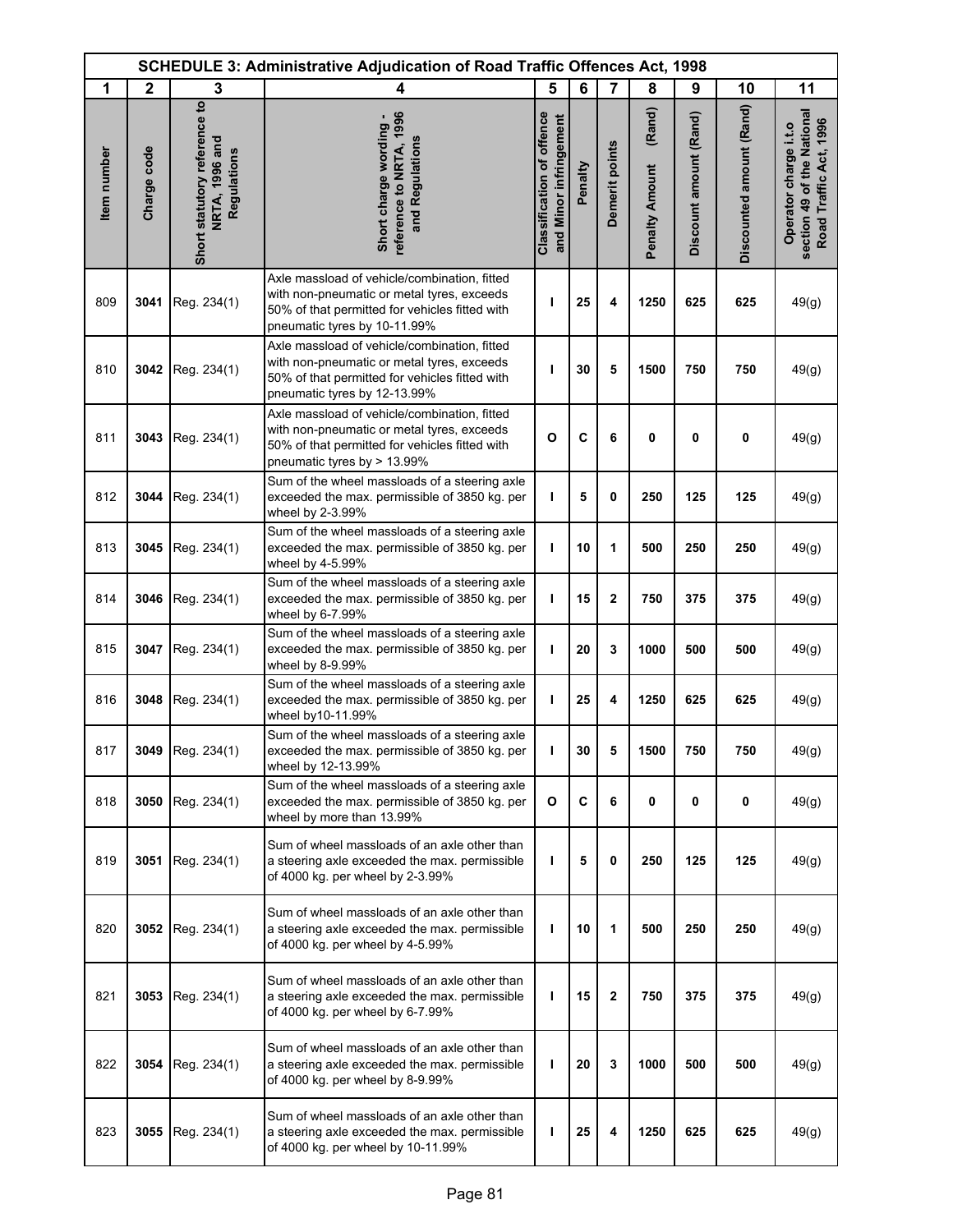|             | <b>SCHEDULE 3: Administrative Adjudication of Road Traffic Offences Act, 1998</b> |                                                               |                                                                                                                                                                    |                                                            |         |                |                                 |                        |                          |                                                                               |
|-------------|-----------------------------------------------------------------------------------|---------------------------------------------------------------|--------------------------------------------------------------------------------------------------------------------------------------------------------------------|------------------------------------------------------------|---------|----------------|---------------------------------|------------------------|--------------------------|-------------------------------------------------------------------------------|
| 1           | $\mathbf{2}$                                                                      | 3                                                             | 4                                                                                                                                                                  | 5                                                          | 6       | $\overline{7}$ | 8                               | 9                      | 10                       | 11                                                                            |
| Item number | Charge code                                                                       | Short statutory reference to<br>NRTA, 1996 and<br>Regulations | reference to NRTA, 1996<br>Short charge wording -<br>and Regulations                                                                                               | <b>Classification of offence</b><br>and Minor infringement | Penalty | Demerit points | (Rand)<br><b>Penalty Amount</b> | Discount amount (Rand) | Discounted amount (Rand) | section 49 of the National<br>Road Traffic Act, 1996<br>Operator charge i.t.o |
| 824         | 3056                                                                              | Reg. 234(1)                                                   | Sum of wheel massloads of an axle other than<br>a steering axle exceeded the max. permissible<br>of 4000 kg. per wheel by 12-13.99%                                | т                                                          | 30      | 5              | 1500                            | 750                    | 750                      | 49(g)                                                                         |
| 825         | 3057                                                                              | Reg. 234(1)                                                   | Sum of wheel massloads of an axle other than<br>a steering axle exceeded the max. permissible<br>of 4000 kg. per wheel by >13.99%                                  | O                                                          | C       | 6              | 0                               | $\mathbf 0$            | 0                        | 49(g)                                                                         |
| 826         | 3058                                                                              | Reg. 234(1)                                                   | Axle massload of vehicle/combination with an<br>axle with 2 or 3 wheels exceeded the<br>permissible max. of 7700 kg. for a steering axle<br>by 2-3.99%             | ı                                                          | 5       | 0              | 250                             | 125                    | 125                      | 49(g)                                                                         |
| 827         | 3059                                                                              | Reg. 234(1)                                                   | Axle massload of vehicle/combination with an<br>axle with 2 or 3 wheels exceeded the<br>permissible max. of 7700 kg. for a steering axle<br>by 4-5.99%             | ı                                                          | 10      | 1              | 500                             | 250                    | 250                      | 49(g)                                                                         |
| 828         | 3060                                                                              | Reg. 234(1)                                                   | Axle massload of vehicle/combination with an<br>axle with 2 or 3 wheels exceeded the<br>permissible max. of 7700 kg. for a steering axle<br>by 6-7.99%             | ı                                                          | 15      | $\mathbf 2$    | 750                             | 375                    | 375                      | 49(g)                                                                         |
| 829         | 3061                                                                              | Reg. 234(1)                                                   | Axle massload of vehicle/combination with an<br>axle with 2 or 3 wheels exceeded the<br>permissible max. of 7700 kg. for a steering axle<br>by 8-9.99%             | т                                                          | 20      | 3              | 1000                            | 500                    | 500                      | 49(g)                                                                         |
| 830         | 3062                                                                              | Reg. 234(1)                                                   | Axle massload of vehicle/combination with an<br>axle with 2 or 3 wheels exceeded the<br>permissible max. of 7700 kg. for a steering axle<br>by 10-11.99%           | т                                                          | 25      | 4              | 1250                            | 625                    | 625                      | 49(g)                                                                         |
| 831         | 3063                                                                              | Reg. 234(1)                                                   | Axle massload of vehicle/combination with an<br>axle with 2 or 3 wheels exceeded the<br>permissible max. of 7700 kg. for a steering axle<br>by 12-13.99%           | т                                                          | 30      | 5              | 1500                            | 750                    | 750                      | 49(g)                                                                         |
| 832         | 3064                                                                              | Reg. 234(1)                                                   | Axle massload of vehicle/combination with an<br>axle with 2 or 3 wheels exceeded the<br>permissible max. of 7700 kg. for a steering axle<br>by >13.99%             | $\mathbf{o}$                                               | C       | 6              | 0                               | 0                      | 0                        | 49(g)                                                                         |
| 833         | 3065                                                                              | Reg. 234(1)                                                   | Axle massload of vehicle/combination, fitted<br>with an axle with 2 or 3 wheels exceeded the<br>permissible max. of 8000 kg. for a non-steering<br>axle by 2-3.99% | ı                                                          | 5       | 0              | 250                             | 125                    | 125                      | 49(g)                                                                         |
| 834         | 3066                                                                              | Reg. 234(1)                                                   | Axle massload of vehicle/combination, fitted<br>with an axle with 2 or 3 wheels exceeded the<br>permissible max. of 8000 kg. for a non-steering<br>axle by 4-5.99% | т                                                          | 10      | 1              | 500                             | 250                    | 250                      | 49(g)                                                                         |
| 835         | 3067                                                                              | Reg. 234(1)                                                   | Axle massload of vehicle/combination, fitted<br>with an axle with 2 or 3 wheels exceeded the<br>permissible max. of 8000 kg. for a non-steering<br>axle by 6-7.99% | т                                                          | 15      | $\mathbf{2}$   | 750                             | 375                    | 375                      | 49(g)                                                                         |
| 836         | 3068                                                                              | Reg. 234(1)                                                   | Axle massload of vehicle/combination, fitted<br>with an axle with 2 or 3 wheels exceeded the<br>permissible max. of 8000 kg. for a non-steering<br>axle by 8-9.99% | ı                                                          | 20      | 3              | 1000                            | 500                    | 500                      | 49(g)                                                                         |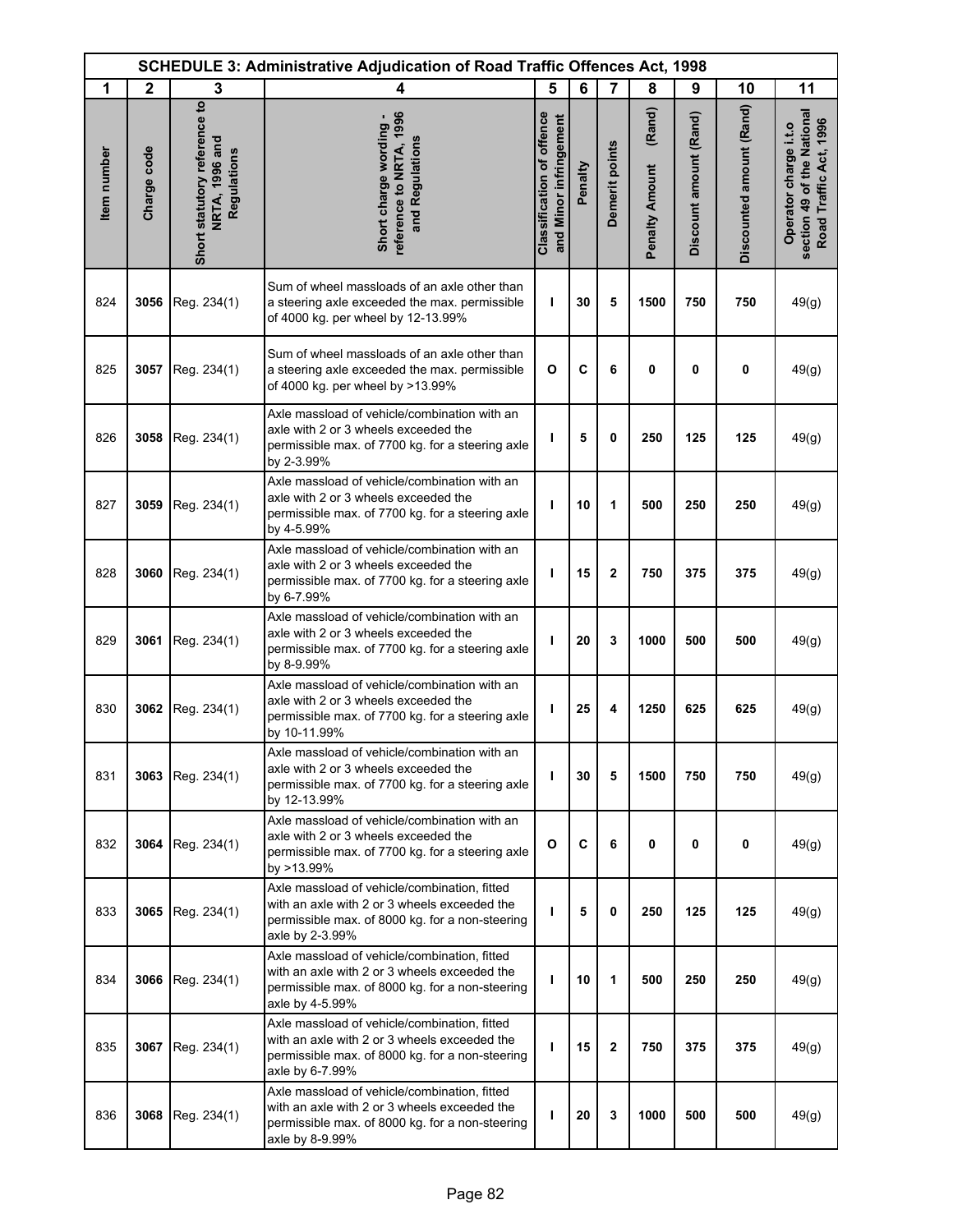|             | <b>SCHEDULE 3: Administrative Adjudication of Road Traffic Offences Act, 1998</b> |                                                               |                                                                                                                                                                                                |                                                            |         |                |                                 |                        |                          |                                                                               |
|-------------|-----------------------------------------------------------------------------------|---------------------------------------------------------------|------------------------------------------------------------------------------------------------------------------------------------------------------------------------------------------------|------------------------------------------------------------|---------|----------------|---------------------------------|------------------------|--------------------------|-------------------------------------------------------------------------------|
| 1           | $\mathbf{2}$                                                                      | 3                                                             | 4                                                                                                                                                                                              | 5                                                          | 6       | $\overline{7}$ | 8                               | 9                      | 10                       | 11                                                                            |
| Item number | Charge code                                                                       | Short statutory reference to<br>NRTA, 1996 and<br>Regulations | reference to NRTA, 1996<br>Short charge wording -<br>and Regulations                                                                                                                           | <b>Classification of offence</b><br>and Minor infringement | Penalty | Demerit points | (Rand)<br><b>Penalty Amount</b> | Discount amount (Rand) | Discounted amount (Rand) | section 49 of the National<br>Road Traffic Act, 1996<br>Operator charge i.t.o |
| 837         | 3069                                                                              | Reg. 234(1)                                                   | Axle massload of vehicle/combination, fitted<br>with an axle with 2 or 3 wheels exceeded the<br>permissible max. of 8000 kg. for a non-steering<br>axle by 10-11.99%                           | ı                                                          | 25      | 4              | 1250                            | 625                    | 625                      | 49(g)                                                                         |
| 838         | 3070                                                                              | Reg. 234(1)                                                   | Axle massload of vehicle/combination, fitted<br>with an axle with 2 or 3 wheels exceeded the<br>permissible max. of 8000 kg. for a non-steering<br>axle by 12-13.99%                           | ı                                                          | 30      | 5              | 1500                            | 750                    | 750                      | 49(g)                                                                         |
| 839         | 3071                                                                              | Reg. 234(1)                                                   | Axle massload of vehicle/combination, fitted<br>with an axle with 2 or 3 wheels exceeded the<br>permissible max. of 8000 kg. for a non-steering<br>axle by > 13.99%                            | O                                                          | C       | 6              | 0                               | 0                      | 0                        | 49(g)                                                                         |
| 840         | 3072                                                                              | Reg. 234(1)                                                   | Axle massload of a vehicle/combination fitted<br>with a 4 wheel axle, designed to compact<br>refuse and which is carrying such, exceeded<br>the permissible max. of 10200 kg. by 2-3.99%       | т                                                          | 5       | $\mathbf 0$    | 250                             | 125                    | 125                      | 49(g)                                                                         |
| 841         | 3073                                                                              | Reg. 234(1)                                                   | Axle massload of a vehicle/combination fitted<br>with a 4 wheel axle, designed to compact<br>refuse and which is carrying such, exceeded<br>the permissible max. of 10200 kg. by 4 - 5.99%     | т                                                          | 10      | 1              | 500                             | 250                    | 250                      | 49(g)                                                                         |
| 842         | 3074                                                                              | Reg. 234(1)                                                   | Axle massload of a vehicle/combination fitted<br>with a 4 wheel axle, designed to compact<br>refuse and which is carrying such, exceeded<br>the permissible max. of 10200 kg. by 6-7.99%       | ı                                                          | 15      | $\mathbf{2}$   | 750                             | 375                    | 375                      | 49(g)                                                                         |
| 843         | 3075                                                                              | Reg. 234(1)                                                   | Axle massload of a vehicle/combination fitted<br>with a 4 wheel axle, designed to compact<br>refuse and which is carrying such, exceeded<br>the permissible max. of 10200 kg. by 8-9.99%       | ı                                                          | 20      | 3              | 1000                            | 500                    | 500                      | 49(g)                                                                         |
| 844         | 3076                                                                              | Reg. 234(1)                                                   | Axle massload of a vehicle/combination fitted<br>with a 4 wheel axle, designed to compact<br>refuse and which is carrying such, exceeded<br>the permissible max. of 10200 kg. by 10-<br>11.99% | ı                                                          | 25      | 4              | 1250                            | 625                    | 625                      | 49(g)                                                                         |
| 845         | 3077                                                                              | Reg. 234(1)                                                   | Axle massload of a vehicle/combination fitted<br>with a 4 wheel axle, designed to compact<br>refuse and which is carrying such, exceeded<br>the permissible max. of 10200 kg. by 12-<br>13.99% | т                                                          | 30      | 5              | 1500                            | 750                    | 750                      | 49(g)                                                                         |
| 846         | 3078                                                                              | Reg. 234(1)                                                   | Axle massload of a vehicle/combination fitted<br>with a 4 wheel axle, designed to compact<br>refuse and which is carrying such, exceeded<br>the permissible max. of 10200 kg. by $> 13.99\%$   | $\mathbf{o}$                                               | C       | 6              | 0                               | 0                      | 0                        | 49(g)                                                                         |
| 847         | 3079                                                                              | Reg. 234(1)                                                   | Axle massload of a breakdown or combination<br>thereof, fitted with a 4 wheel axle, exceeded the<br>permissible max. of 10200 kg. by 2-3.99%                                                   | т                                                          | 5       | 0              | 250                             | 125                    | 125                      | 49(g)                                                                         |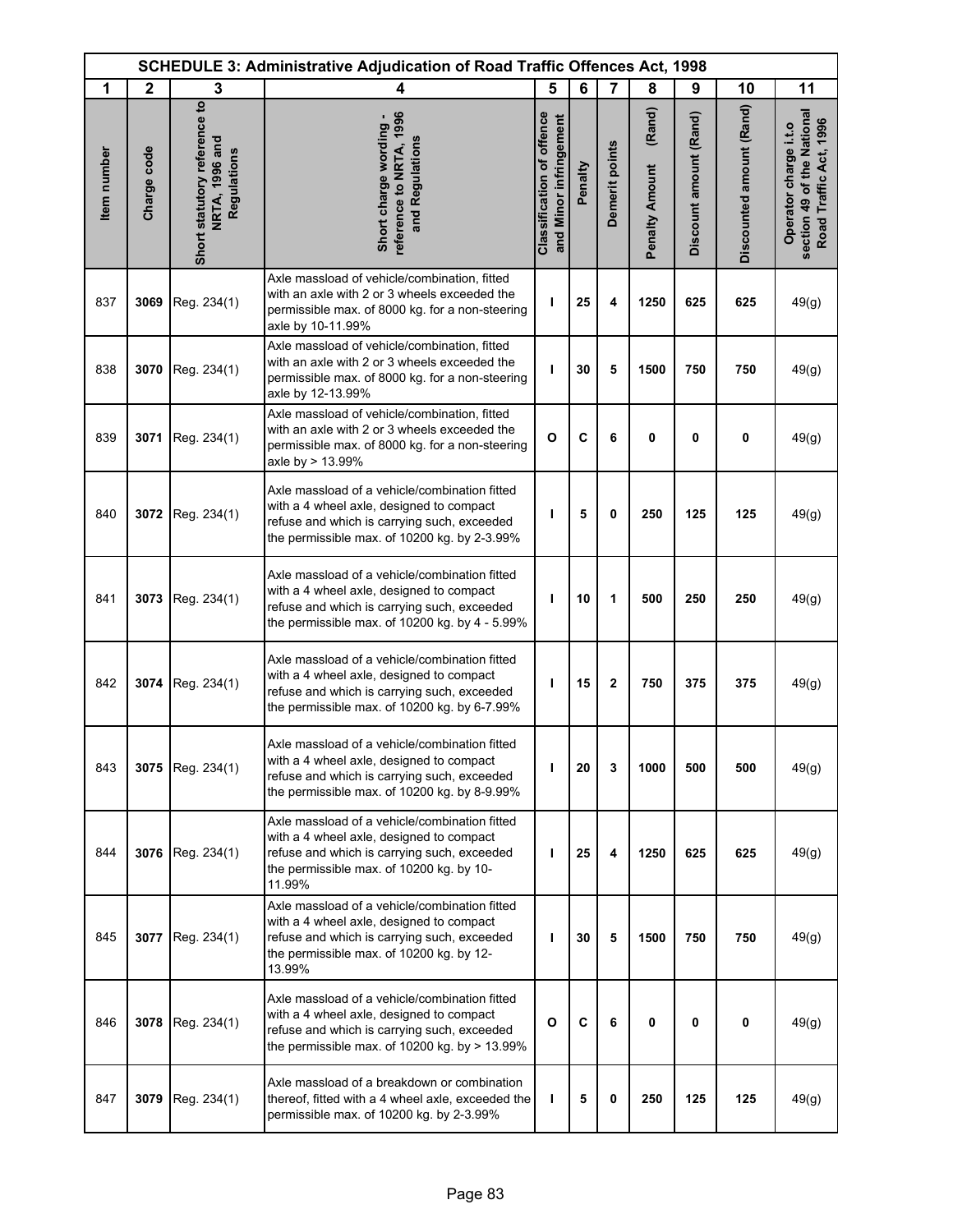|             | <b>SCHEDULE 3: Administrative Adjudication of Road Traffic Offences Act, 1998</b> |                                                               |                                                                                                                                                                 |                                                            |         |                |                                 |                        |                          |                                                                               |
|-------------|-----------------------------------------------------------------------------------|---------------------------------------------------------------|-----------------------------------------------------------------------------------------------------------------------------------------------------------------|------------------------------------------------------------|---------|----------------|---------------------------------|------------------------|--------------------------|-------------------------------------------------------------------------------|
| 1           | $\mathbf{2}$                                                                      | 3                                                             | 4                                                                                                                                                               | 5                                                          | 6       | $\overline{7}$ | 8                               | 9                      | 10                       | 11                                                                            |
| Item number | Charge code                                                                       | Short statutory reference to<br>NRTA, 1996 and<br>Regulations | reference to NRTA, 1996<br>Short charge wording -<br>and Regulations                                                                                            | <b>Classification of offence</b><br>and Minor infringement | Penalty | Demerit points | (Rand)<br><b>Penalty Amount</b> | Discount amount (Rand) | Discounted amount (Rand) | section 49 of the National<br>Road Traffic Act, 1996<br>Operator charge i.t.o |
| 848         | 3080                                                                              | Reg. 234(1)                                                   | Axle massload of a breakdown or combination<br>thereof, fitted with a 4 wheel axle, exceeded the<br>permissible max. of 10200 kg. by 4-5.99%                    | т                                                          | 10      | 1              | 500                             | 250                    | 250                      | 49(g)                                                                         |
| 849         | 3081                                                                              | Reg. 234(1)                                                   | Axle massload of a breakdown or combination<br>thereof, fitted with a 4 wheel axle, exceeded the<br>permissible max. of 10200 kg. by 6-7.99%                    | ı                                                          | 15      | $\mathbf{2}$   | 750                             | 375                    | 375                      | 49(g)                                                                         |
| 850         | 3082                                                                              | Reg. 234(1)                                                   | Axle massload of a breakdown or combination<br>thereof, fitted with a 4 wheel axle, exceeded the<br>permissible max. of 10200 kg. by 8-9.99%                    | т                                                          | 20      | 3              | 1000                            | 500                    | 500                      | 49(g)                                                                         |
| 851         | 3083                                                                              | Reg. 234(1)                                                   | Axle massload of a breakdown or combination<br>thereof, fitted with a 4 wheel axle, exceeded the<br>permissible max. of 10200 kg. by 10-11.99%                  | т                                                          | 25      | 4              | 1250                            | 625                    | 625                      | 49(g)                                                                         |
| 852         | 3084                                                                              | Reg. 234(1)                                                   | Axle massload of a breakdown or combination<br>thereof, fitted with a 4 wheel axle, exceeded the<br>permissible max. of 10200 kg. by 12-13.99%                  | т                                                          | 30      | 5              | 1500                            | 750                    | 750                      | 49(g)                                                                         |
| 853         | 3085                                                                              | Reg. 234(1)                                                   | Axle massload of a breakdown or combination<br>thereof, fitted with a 4 wheel axle, exceeded the<br>permissible max. of 10200 kg. by > 13.99%                   | $\mathbf{o}$                                               | C       | 6              | 0                               | $\mathbf{0}$           | 0                        | 49(g)                                                                         |
| 854         | 3086                                                                              | Reg. 234(1)                                                   | Axle massload of a bus-train or combination of<br>such, with a rear or middle axle with 4 wheels,<br>exceeded the permissible max. of 10200 kg. by<br>2-3.99%   | T                                                          | 5       | 0              | 250                             | 125                    | 125                      | 49(g)                                                                         |
| 855         | 3087                                                                              | Reg. 234(1)                                                   | Axle massload of a bus-train or combination of<br>such, with a rear or middle axle with 4 wheels,<br>exceeded the permissible max. of 10200 kg. by<br>4-5.99%   | T                                                          | 10      | 1              | 500                             | 250                    | 250                      | 49(g)                                                                         |
| 856         | 3088                                                                              | Reg. 234(1)                                                   | Axle massload of a bus-train or combination of<br>such, with a rear or middle axle with 4 wheels,<br>exceeded the permissible max. of 10200 kg. by<br>6-7.99%   | T                                                          | 15      | $\mathbf{2}$   | 750                             | 375                    | 375                      | 49(g)                                                                         |
| 857         | 3089                                                                              | Reg. 234(1)                                                   | Axle massload of a bus-train or combination of<br>such, with a rear or middle axle with 4 wheels,<br>exceeded the permissible max. of 10200 kg. by<br>8-9.99%   | $\mathbf{I}$                                               | 20      | 3              | 1000                            | 500                    | 500                      | 49(g)                                                                         |
| 858         | 3090                                                                              | Reg. 234(1)                                                   | Axle massload of a bus-train or combination of<br>such, with a rear or middle axle with 4 wheels,<br>exceeded the permissible max. of 10200 kg. by<br>10-11.99% | т                                                          | 25      | 4              | 1250                            | 625                    | 625                      | 49(g)                                                                         |
| 859         | 3091                                                                              | Reg. 234(1)                                                   | Axle massload of a bus-train or combination of<br>such, with a rear or middle axle with 4 wheels,<br>exceeded the permissible max. of 10200 kg. by<br>12-13.99% | T                                                          | 30      | 5              | 1500                            | 750                    | 750                      | 49(g)                                                                         |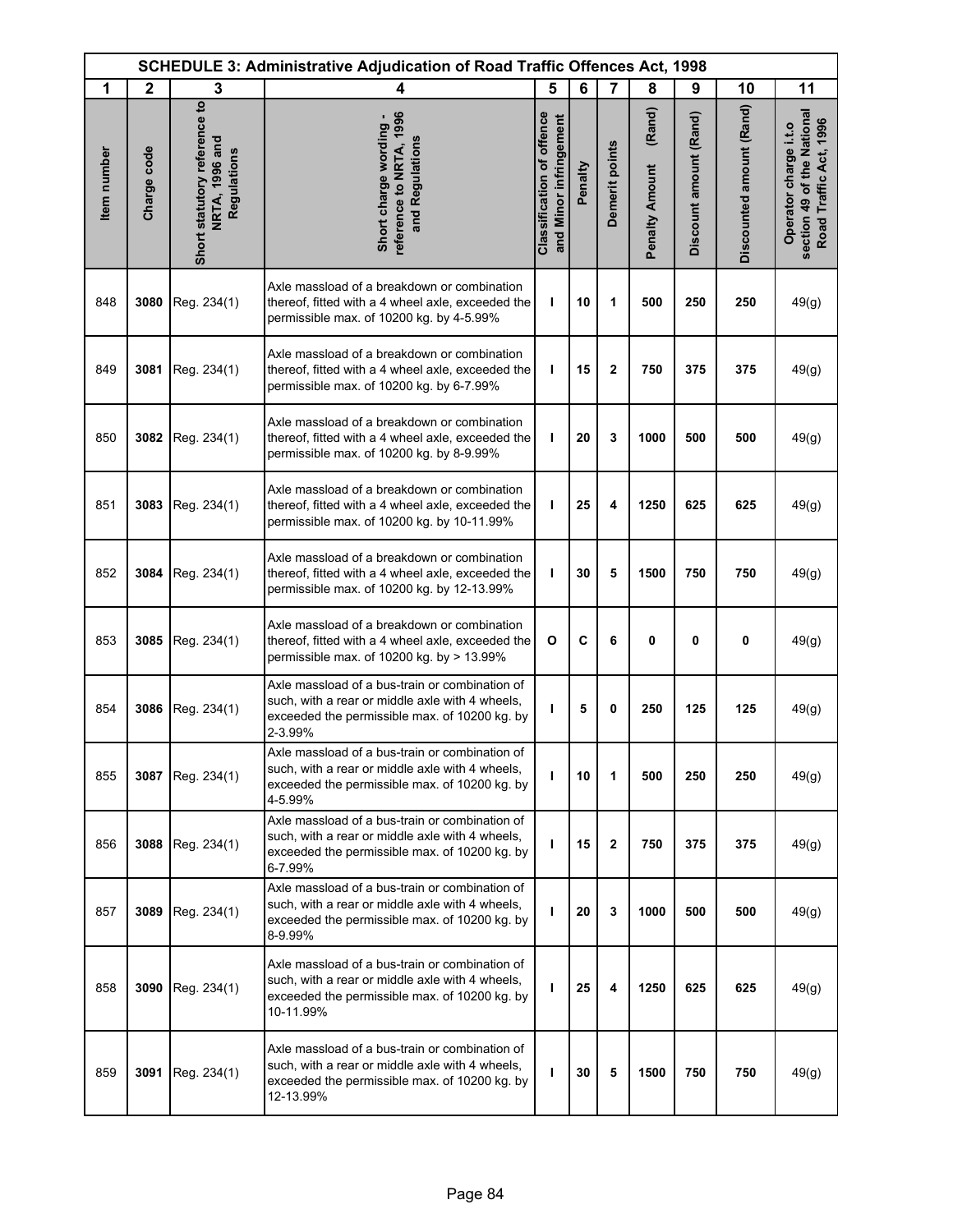|             | SCHEDULE 3: Administrative Adjudication of Road Traffic Offences Act, 1998 |                                                               |                                                                                                                                                               |                                                            |         |                |                                 |                        |                          |                                                                               |
|-------------|----------------------------------------------------------------------------|---------------------------------------------------------------|---------------------------------------------------------------------------------------------------------------------------------------------------------------|------------------------------------------------------------|---------|----------------|---------------------------------|------------------------|--------------------------|-------------------------------------------------------------------------------|
| 1           | $\mathbf{2}$                                                               | 3                                                             | 4                                                                                                                                                             | 5                                                          | 6       | $\overline{7}$ | 8                               | 9                      | 10                       | 11                                                                            |
| Item number | Charge code                                                                | Short statutory reference to<br>NRTA, 1996 and<br>Regulations | reference to NRTA, 1996<br>Short charge wording -<br>and Regulations                                                                                          | <b>Classification of offence</b><br>and Minor infringement | Penalty | Demerit points | (Rand)<br><b>Penalty Amount</b> | Discount amount (Rand) | Discounted amount (Rand) | section 49 of the National<br>Road Traffic Act, 1996<br>Operator charge i.t.o |
| 860         | 3092                                                                       | Reg. 234(1)                                                   | Axle massload of a bus-train or combination of<br>such, with a rear or middle axle with 4 wheels,<br>exceeded the permissible max. of 10200 kg. by<br>>13.99% | $\mathbf{o}$                                               | C       | 6              | 0                               | 0                      | 0                        | 49(g)                                                                         |
| 861         | 3093                                                                       | Reg. 234(1)                                                   | Axle massload of a bus or combination of such,<br>fitted with a four wheel axle, exceeded the<br>permissible max. of 10200 kg. by 2-3.99%                     | т                                                          | 5       | 0              | 250                             | 125                    | 125                      | 49(g)                                                                         |
| 862         | 3094                                                                       | Reg. 234(1)                                                   | Axle massload of a bus or combination of such.<br>fitted with a four wheel axle, exceeded the<br>permissible max. of 10200 kg. by 4-5.99%                     | т                                                          | 10      | 1              | 500                             | 250                    | 250                      | 49(g)                                                                         |
| 863         | 3095                                                                       | Reg. 234(1)                                                   | Axle massload of a bus or combination of such,<br>fitted with a four wheel axle, exceeded the<br>permissible max. of 10200 kg. By 6-7.99%                     | L                                                          | 15      | $\mathbf 2$    | 750                             | 375                    | 375                      | 49(g)                                                                         |
| 864         |                                                                            | 3096   Reg. 234(1)                                            | Axle massload of a bus or combination of such,<br>fitted with a four wheel axle, exceeded the<br>permissible max. of 10200 kg. by 8-9.99%                     | т                                                          | 20      | 3              | 1000                            | 500                    | 500                      | 49(g)                                                                         |
| 865         | 3097                                                                       | Reg. 234(1)                                                   | Axle massload of a bus or combination of such,<br>fitted with a four wheel axle, exceeded the<br>permissible max. of 10200 kg. by 10-11.99%                   | т                                                          | 25      | 4              | 1250                            | 625                    | 625                      | 49(g)                                                                         |
| 866         | 3098                                                                       | Reg. 234(1)                                                   | Axle massload of a bus or combination of such,<br>fitted with a four wheel axle, exceeded the<br>permissible max. of 10200 kg. by 12-13.99%                   | т                                                          | 30      | 5              | 1500                            | 750                    | 750                      | 49(g)                                                                         |
| 867         |                                                                            | 3099 Reg. 234(1)                                              | Axle massload of a bus or combination of such,<br>fitted with a four wheel axle, exceeded the<br>permissible max. of 10200 kg. by > 13.99%                    | О                                                          | C       | 6              | U                               | 0                      | 0                        | 49(g)                                                                         |
| 868         |                                                                            | 3100   Reg. $234(1)$                                          | Axle massload of a vehicle(s) or combination of<br>such, fitted with a 4 wheel axle, exceeded the<br>permissible max. of 9000 kg. by 2-3.99%                  | т                                                          | 5       | 0              | 250                             | 125                    | 125                      | 49(g)                                                                         |
| 869         | 3101                                                                       | Reg. 234(1)                                                   | Axle massload of a vehicle(s) or combination of<br>such, fitted with a 4 wheel axle, exceeded the<br>permissible max. of 9000 kg. by 4-5.99%                  | т                                                          | 10      | 1              | 500                             | 250                    | 250                      | 49(g)                                                                         |
| 870         | 3102                                                                       | Reg. 234(1)                                                   | Axle massload of a vehicle(s) or combination of<br>such, fitted with a 4 wheel axle, exceeded the<br>permissible max. of 9000 kg. by 6-7.99%                  | т                                                          | 15      | $\mathbf 2$    | 750                             | 375                    | 375                      | 49(g)                                                                         |
| 871         |                                                                            | 3103   Reg. $234(1)$                                          | Axle massload of a vehicle(s) or combination of<br>such, fitted with a 4 wheel axle, exceeded the<br>permissible max. of 9000 kg. by 8-9.99%                  | т                                                          | 20      | 3              | 1000                            | 500                    | 500                      | 49(g)                                                                         |
| 872         | 3104                                                                       | Reg. 234(1)                                                   | Axle massload of a vehicle(s) or combination of<br>such, fitted with a 4 wheel axle, exceeded the<br>permissible max. of 9000 kg. by 10-11.99%                | т                                                          | 25      | 4              | 1250                            | 625                    | 625                      | 49(g)                                                                         |
| 873         | 3105                                                                       | Reg. 234(1)                                                   | Axle massload of a vehicle(s) or combination of<br>such, fitted with a 4 wheel axle, exceeded the<br>permissible max. of 9000 kg. by 12-13.99%                | т                                                          | 30      | 5              | 1500                            | 750                    | 750                      | 49(g)                                                                         |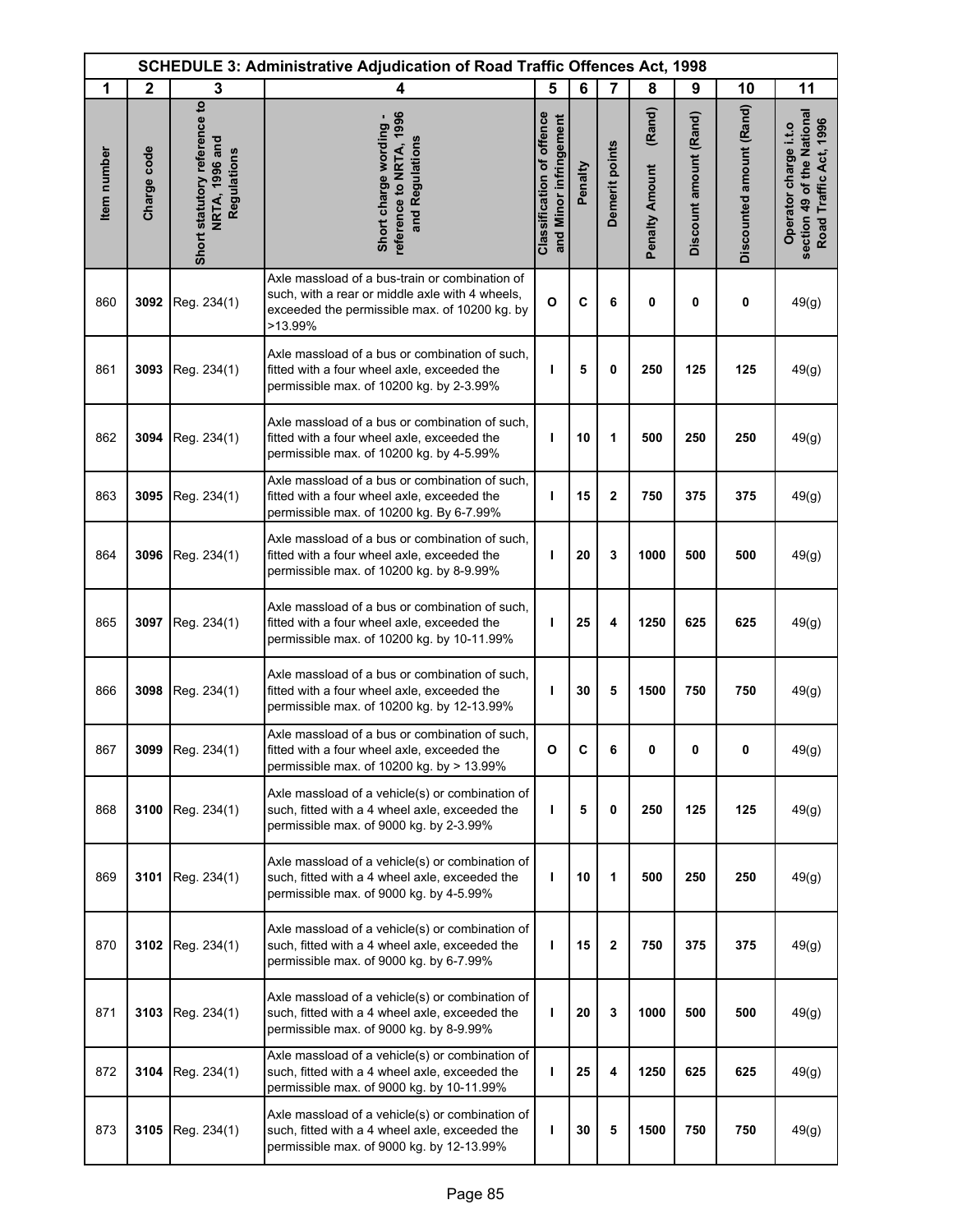|             | <b>SCHEDULE 3: Administrative Adjudication of Road Traffic Offences Act, 1998</b> |                                                               |                                                                                                                                                                          |                                                            |         |                |                                 |                        |                          |                                                                               |
|-------------|-----------------------------------------------------------------------------------|---------------------------------------------------------------|--------------------------------------------------------------------------------------------------------------------------------------------------------------------------|------------------------------------------------------------|---------|----------------|---------------------------------|------------------------|--------------------------|-------------------------------------------------------------------------------|
| 1           | $\mathbf{2}$                                                                      | 3                                                             | 4                                                                                                                                                                        | 5                                                          | 6       | $\overline{7}$ | 8                               | 9                      | 10                       | 11                                                                            |
| Item number | Charge code                                                                       | Short statutory reference to<br>NRTA, 1996 and<br>Regulations | reference to NRTA, 1996<br>Short charge wording -<br>and Regulations                                                                                                     | <b>Classification of offence</b><br>and Minor infringement | Penalty | Demerit points | (Rand)<br><b>Penalty Amount</b> | Discount amount (Rand) | Discounted amount (Rand) | section 49 of the National<br>Road Traffic Act, 1996<br>Operator charge i.t.o |
| 874         | 3106                                                                              | Reg. 234(1)                                                   | Axle massload of a vehicle(s) or combination of<br>such, fitted with a 4 wheel axle, exceeded the<br>permissible max. of 9000 kg. by > 13.99%                            | O                                                          | C       | 6              | 0                               | $\mathbf 0$            | 0                        | 49(g)                                                                         |
| 875         | 3107                                                                              | Reg. 235(1)                                                   | Determined axle unit massload exceeds the<br>sum of all the wheel massloads on that axle<br>unit as calculated in accordance with SANS<br>specifications by 2-3.99%)     | п                                                          | 5       | 0              | 250                             | 125                    | 125                      | 49(g)                                                                         |
| 876         | 3108                                                                              | Reg. 235(1)                                                   | Determined axle unit massload exceeds the<br>sum of all the wheel massloads on that axle<br>unit as calculated in accordance with SANS<br>specifications by 4-5.99%)     | т                                                          | 10      | 1              | 500                             | 250                    | 250                      | 49(g)                                                                         |
| 877         | 3109                                                                              | Reg. 235(1)                                                   | Determined axle unit massload exceeds the<br>sum of all the wheel massloads on that axle<br>unit as calculated in accordance with SANS<br>specifications by 6-7.99%)     | ı                                                          | 15      | $\mathbf 2$    | 750                             | 375                    | 375                      | 49(g)                                                                         |
| 878         | 3110                                                                              | Reg. 235(1)                                                   | Determined axle unit massload exceeds the<br>sum of all the wheel massloads on that axle<br>unit as calculated in accordance with SANS<br>specifications by 8-9.99%)     | ı                                                          | 20      | 3              | 1000                            | 500                    | 500                      | 49(g)                                                                         |
| 879         | 3111                                                                              | Reg. 235(1)                                                   | Determined axle unit massload exceeds the<br>sum of all the wheel massloads on that axle<br>unit as calculated in accordance with SANS<br>specifications by 10-11.99)    | т                                                          | 25      | 4              | 1250                            | 625                    | 625                      | 49(g)                                                                         |
| 880         | 3112                                                                              | Reg. 235(1)                                                   | Determined axle unit massload exceeds the<br>sum of all the wheel massloads on that axle<br>unit as calculated in accordance with SANS<br>specifications by 12-13.99 kg) | т                                                          | 30      | 5              | 1500                            | 750                    | 750                      | 49(g)                                                                         |
| 881         | 3113                                                                              | Reg. 235(1)                                                   | Determined axle unit massload exceeds the<br>sum of all the wheel massloads on that axle<br>unit as calculated in accordance with SANS<br>specifications by >13.99%)     | O                                                          | C       | 6              | 0                               | 0                      | 0                        | 49(g)                                                                         |
| 882         |                                                                                   | 3114   Reg. $235(1)$                                          | Determined axle unit massload exceeds the<br>sum of all the wheel massloads on that axle<br>unit as approved by the manufacturer of the<br>tyres by 2-3.99%              | ı                                                          | 5       | 0              | 250                             | 125                    | 125                      | 49(g)                                                                         |
| 883         | 3115                                                                              | Reg. 235(1)                                                   | Determined axle unit massload exceeds the<br>sum of all the wheel massloads on that axle<br>unit as approved by the manufacturer of the<br>tyres by 4-5.99%              | т                                                          | 10      | 1              | 500                             | 250                    | 250                      | 49(g)                                                                         |
| 884         | 3116                                                                              | Reg. 235(1)                                                   | Determined axle unit massload exceeds the<br>sum of all the wheel massloads on that axle<br>unit as approved by the manufacturer of the<br>tyres by 6-7.99%              | ı                                                          | 15      | $\mathbf{2}$   | 750                             | 375                    | 375                      | 49(g)                                                                         |
| 885         | 3117                                                                              | Reg. 235(1)                                                   | Determined axle unit massload exceeds the<br>sum of all the wheel massloads on that axle<br>unit as approved by the manufacturer of the<br>tyres by 8-9.99%              | т                                                          | 20      | 3              | 1000                            | 500                    | 500                      | 49(g)                                                                         |
| 886         | 3118                                                                              | Reg. 235(1)                                                   | Determined axle unit massload exceeds the<br>sum of all the wheel massloads on that axle<br>unit as approved by the manufacturer of the<br>tyres by 10-11.99%            | т                                                          | 25      | 4              | 1250                            | 625                    | 625                      | 49(g)                                                                         |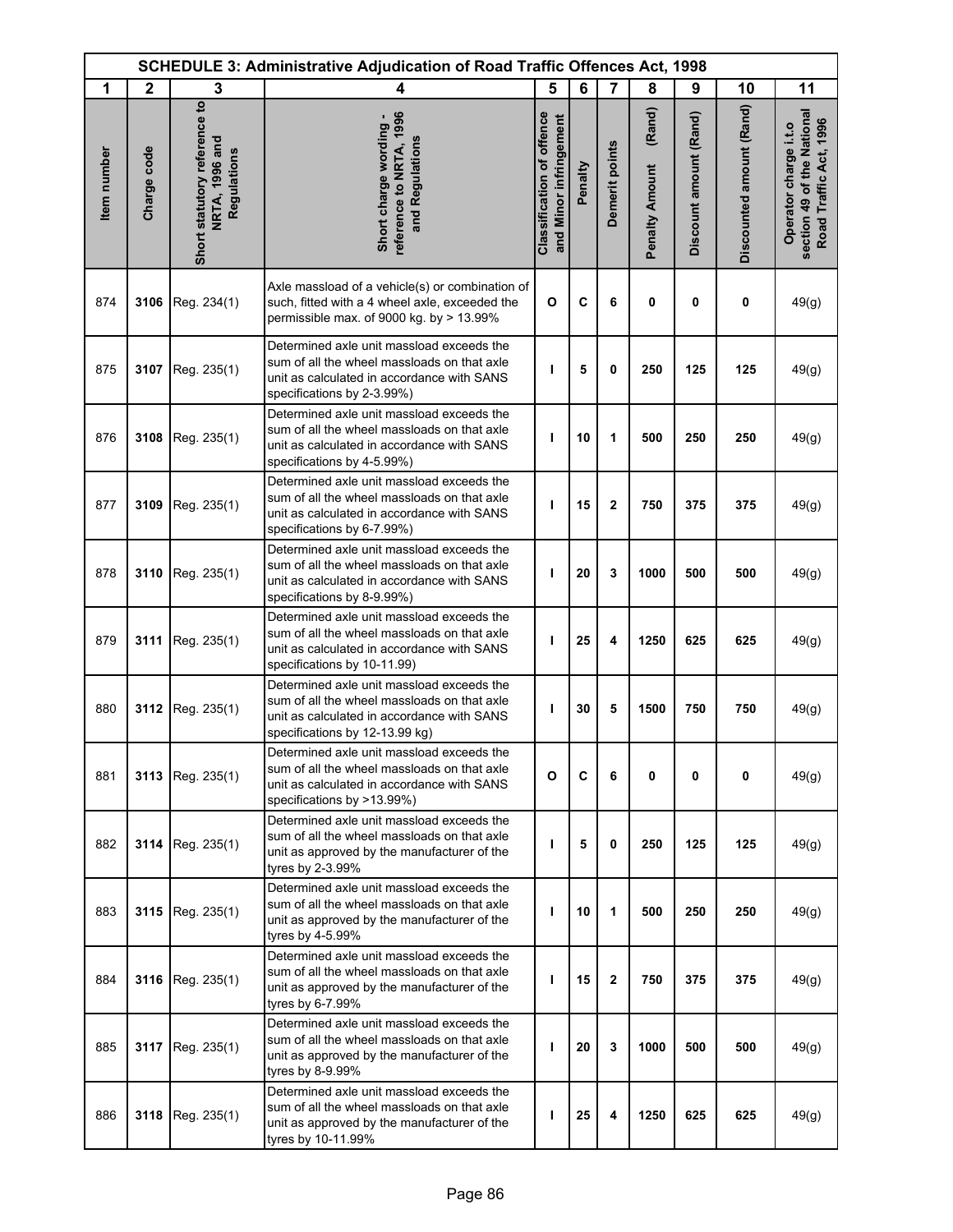|             | <b>SCHEDULE 3: Administrative Adjudication of Road Traffic Offences Act, 1998</b> |                                                               |                                                                                                                                                                                                                         |                                                            |         |                         |                                 |                        |                          |                                                                               |
|-------------|-----------------------------------------------------------------------------------|---------------------------------------------------------------|-------------------------------------------------------------------------------------------------------------------------------------------------------------------------------------------------------------------------|------------------------------------------------------------|---------|-------------------------|---------------------------------|------------------------|--------------------------|-------------------------------------------------------------------------------|
| 1           | $\mathbf{2}$                                                                      | 3                                                             | 4                                                                                                                                                                                                                       | 5                                                          | 6       | $\overline{7}$          | 8                               | 9                      | 10                       | 11                                                                            |
| Item number | Charge code                                                                       | Short statutory reference to<br>NRTA, 1996 and<br>Regulations | reference to NRTA, 1996<br>Short charge wording -<br>and Regulations                                                                                                                                                    | <b>Classification of offence</b><br>and Minor infringement | Penalty | Demerit points          | (Rand)<br><b>Penalty Amount</b> | Discount amount (Rand) | Discounted amount (Rand) | section 49 of the National<br>Road Traffic Act, 1996<br>Operator charge i.t.o |
| 887         | 3119                                                                              | Reg. 235(1)                                                   | Determined axle unit massload exceeds the<br>sum of all the wheel massloads on that axle<br>unit as approved by the manufacturer of the<br>tyres by 12-13.99%                                                           | ı                                                          | 30      | 5                       | 1500                            | 750                    | 750                      | 49(g)                                                                         |
| 888         | 3120                                                                              | Reg. 235(1)                                                   | Determined axle unit massload exceeds the<br>sum of all the wheel massloads on that axle<br>unit as approved by the manufacturer of the<br>tyres by >13.99%                                                             | $\mathbf{o}$                                               | C       | 6                       | 0                               | 0                      | 0                        | 49(g)                                                                         |
| 889         | 3121                                                                              | Reg. 235(1)                                                   | determined axle unit massload of axle unit with<br>non-pneumatic tyres exceeds the sum of all the<br>wheel massloads on that axle unit determined<br>as 8 kg/1 mm width of every tyre on such axle<br>unit by 2-3.99%   | т                                                          | 5       | 0                       | 250                             | 125                    | 125                      | 49(g)                                                                         |
| 890         | 3122                                                                              | Reg. 235(1)                                                   | determined axle unit massload of axle unit with<br>non-pneumatic tyres exceeds the sum of all the<br>wheel massloads on that axle unit determined<br>as 8 kg/1 mm width of every tyre on such axle<br>unit by 4-5.99%   | T                                                          | 10      | 1                       | 500                             | 250                    | 250                      | 49(g)                                                                         |
| 891         | 3123                                                                              | Reg. 235(1)                                                   | determined axle unit massload of axle unit with<br>non-pneumatic tyres exceeds the sum of all the<br>wheel massloads on that axle unit determined<br>as 8 kg/1 mm width of every tyre on such axle<br>unit by 6-7.99%   | T                                                          | 15      | $\mathbf{2}$            | 750                             | 375                    | 375                      | 49(g)                                                                         |
| 892         | 3124                                                                              | Reg. 235(1)                                                   | determined axle unit massload of axle unit with<br>non-pneumatic tyres exceeds the sum of all the<br>wheel massloads on that axle unit determined<br>as 8 kg/1 mm width of every tyre on such axle<br>unit by 8-9.99%   | $\mathbf{I}$                                               | 20      | 3                       | 1000                            | 500                    | 500                      | 49(g)                                                                         |
| 893         | 3125                                                                              | Reg. 235(1)                                                   | determined axle unit massload of axle unit with<br>non-pneumatic tyres exceeds the sum of all the<br>wheel massloads on that axle unit determined<br>as 8 kg/1 mm width of every tyre on such axle<br>unit by 10-11.99% | T                                                          | 25      | 4                       | 1250                            | 625                    | 625                      | 49(g)                                                                         |
| 894         | 3126                                                                              | Reg. 235(1)                                                   | determined axle unit massload of axle unit with<br>non-pneumatic tyres exceeds the sum of all the<br>wheel massloads on that axle unit determined<br>as 8 kg/1 mm width of every tyre on such axle<br>unit by 12-13.99% | т                                                          | 30      | 5                       | 1500                            | 750                    | 750                      | 49(g)                                                                         |
| 895         | 3127                                                                              | Reg. 235(1)                                                   | determined axle unit massload of axle unit with<br>non-pneumatic tyres exceeds the sum of all the<br>wheel massloads on that axle unit determined<br>as 8 kg/1 mm width of every tyre on such axle<br>unit by >13.99%)  | $\mathbf{o}$                                               | C       | 6                       | 0                               | 0                      | 0                        | 49(g)                                                                         |
| 896         | 3128                                                                              | Reg. 235(1)                                                   | Axle unit massload of axle unit with metal tyres<br>exceeds the permissible max. of 2700 kg./axle<br>by 2-3.99%                                                                                                         | т                                                          | 5       | $\mathbf{0}$            | 250                             | 125                    | 125                      | 49(g)                                                                         |
| 897         | 3129                                                                              | Reg. 235(1)                                                   | Axle unit massload of axle unit with metal tyres<br>exceeds the permissible max. of 2700 kg./axle<br>by 4-5.99%                                                                                                         | т                                                          | 10      | 1                       | 500                             | 250                    | 250                      | 49(g)                                                                         |
| 898         | 3130                                                                              | Reg. 235(1)                                                   | Axle unit massload of axle unit with metal tyres<br>exceeds the permissible max. of 2700 kg./axle<br>by6-7.99%                                                                                                          | т                                                          | 15      | $\overline{\mathbf{2}}$ | 750                             | 375                    | 375                      | 49(g)                                                                         |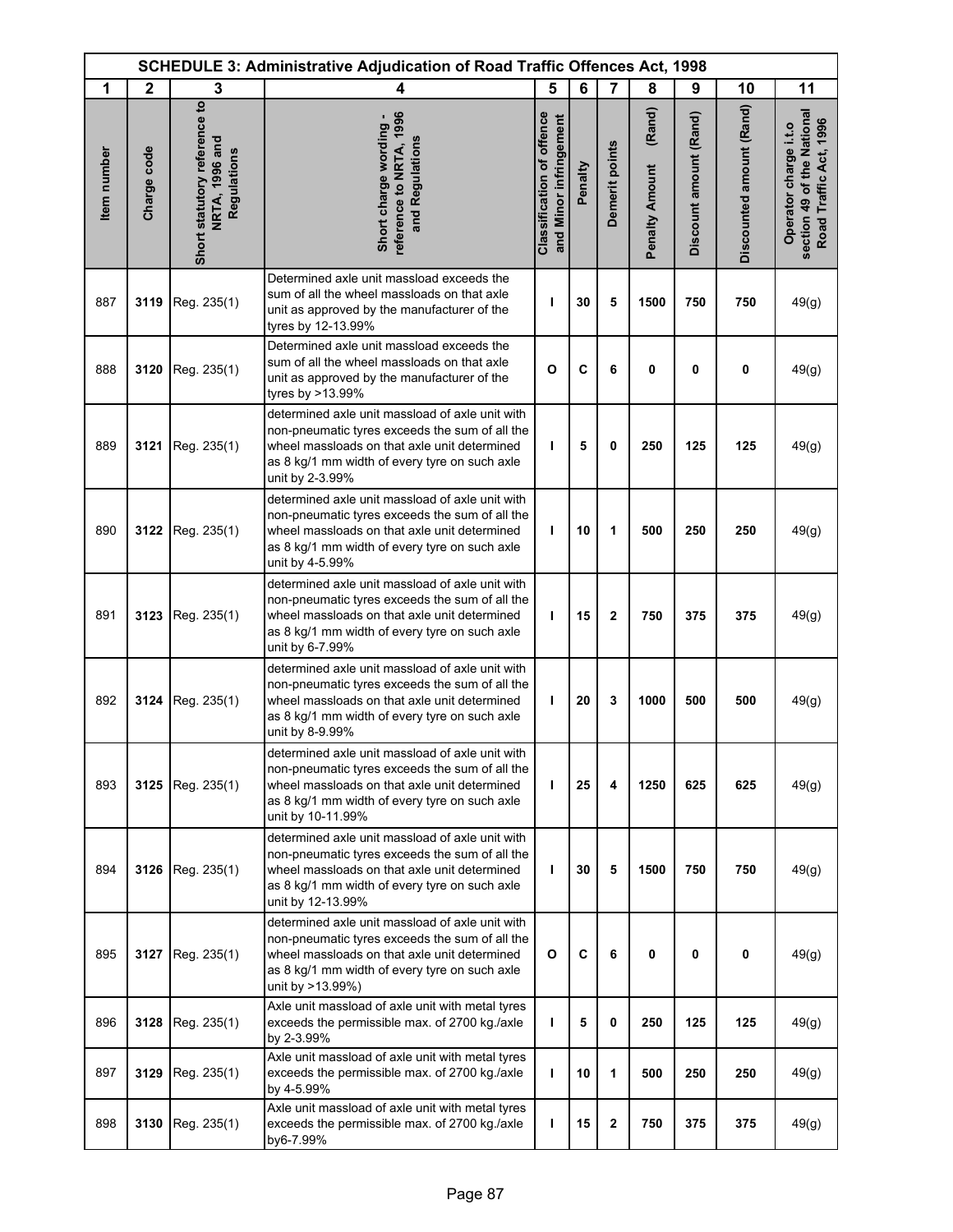|             | <b>SCHEDULE 3: Administrative Adjudication of Road Traffic Offences Act, 1998</b> |                                                               |                                                                                                                                                                                   |                                                            |         |                |                                 |                        |                          |                                                                               |
|-------------|-----------------------------------------------------------------------------------|---------------------------------------------------------------|-----------------------------------------------------------------------------------------------------------------------------------------------------------------------------------|------------------------------------------------------------|---------|----------------|---------------------------------|------------------------|--------------------------|-------------------------------------------------------------------------------|
| 1           | $\mathbf{2}$                                                                      | 3                                                             | 4                                                                                                                                                                                 | 5                                                          | 6       | $\overline{7}$ | 8                               | 9                      | 10                       | 11                                                                            |
| Item number | Charge code                                                                       | Short statutory reference to<br>NRTA, 1996 and<br>Regulations | reference to NRTA, 1996<br>Short charge wording -<br>and Regulations                                                                                                              | <b>Classification of offence</b><br>and Minor infringement | Penalty | Demerit points | (Rand)<br><b>Penalty Amount</b> | Discount amount (Rand) | Discounted amount (Rand) | section 49 of the National<br>Road Traffic Act, 1996<br>Operator charge i.t.o |
| 899         | 3131                                                                              | Reg. 235(1)                                                   | Axle unit massload of axle unit with metal tyres<br>exceeds the permissible max. of 2700 kg./axle<br>by 8-9.99%                                                                   | т                                                          | 20      | 3              | 1000                            | 500                    | 500                      | 49(g)                                                                         |
| 900         | 3132                                                                              | Reg. 235(1)                                                   | Axle unit massload of axle unit with metal tyres<br>exceeds the permissible max. of 2700 kg./axle<br>by 10-11.99%                                                                 | т                                                          | 25      | 4              | 1250                            | 625                    | 625                      | 49(g)                                                                         |
| 901         | 3133                                                                              | Reg. 235(1)                                                   | Axle unit massload of axle unit with metal tyres<br>exceeds the permissible max. of 2700 kg./axle<br>by 12-13.99%                                                                 | т                                                          | 30      | 5              | 1500                            | 750                    | 750                      | 49(g)                                                                         |
| 902         | 3134                                                                              | Reg. 235(1)                                                   | Axle unit massload of axle unit with metal tyres<br>exceeds the permissible max. of 2700 kg./axle<br>by > 13.99%                                                                  | $\mathbf{o}$                                               | C       | 6              | 0                               | 0                      | 0                        | 49(g)                                                                         |
| 903         | 3135                                                                              | Reg. 235(1)                                                   | Axle unit massload of vehicle/combination,<br>fitted with non-pneumatic or metal tyres,<br>exceeds 50% of that permitted for vehicles<br>fitted with pneumatic tyres by 2-3.99%   | т                                                          | 5       | 0              | 250                             | 125                    | 125                      | 49(g)                                                                         |
| 904         | 3136                                                                              | Reg. 235(1)                                                   | Axle unit massload of vehicle/combination,<br>fitted with non-pneumatic or metal tyres,<br>exceeds 50% of that permitted for vehicles<br>fitted with pneumatic tyres by 4-5.99%   | п                                                          | 10      | 1              | 500                             | 250                    | 250                      | 49(g)                                                                         |
| 905         | 3137                                                                              | Reg. 235(1)                                                   | Axle unit massload of vehicle/combination,<br>fitted with non-pneumatic or metal tyres,<br>exceeds 50% of that permitted for vehicles<br>fitted with pneumatic tyres by 6-7.99%   | ı                                                          | 15      | $\mathbf 2$    | 750                             | 375                    | 375                      | 49(g)                                                                         |
| 906         | 3138                                                                              | Reg. 235(1)                                                   | Axle unit massload of vehicle/combination,<br>fitted with non-pneumatic or metal tyres,<br>exceeds 50% of that permitted for vehicles<br>fitted with pneumatic tyres by 8-9.99%   | п                                                          | 20      | 3              | 1000                            | 500                    | 500                      | 49(g)                                                                         |
| 907         | 3139                                                                              | Reg. 235(1)                                                   | Axle unit massload of vehicle/combination,<br>fitted with non-pneumatic or metal tyres.<br>exceeds 50% of that permitted for vehicles<br>fitted with pneumatic tyres by 10-11.99% | т                                                          | 25      | 4              | 1250                            | 625                    | 625                      | 49(g)                                                                         |
| 908         | 3140                                                                              | Reg. 235(1)                                                   | Axle unit massload of vehicle/combination,<br>fitted with non-pneumatic or metal tyres,<br>exceeds 50% of that permitted for vehicles<br>fitted with pneumatic tyres by 12-13.99% | ı                                                          | 30      | 5              | 1500                            | 750                    | 750                      | 49(g)                                                                         |
| 909         | 3141                                                                              | Reg. 235(1)                                                   | Axle unit massload of vehicle/combination,<br>fitted with non-pneumatic or metal tyres,<br>exceeds 50% of that permitted for vehicles<br>fitted with pneumatic tyres by > 13.99%  | O                                                          | C       | 6              | 0                               | 0                      | 0                        | 49(g)                                                                         |
| 910         | 3142                                                                              | Reg. 235(1)                                                   | Determined axle unit massload exceeds the<br>permissible maximum axle unit massload,<br>being the gross axle unit massload of such axle<br>by 2-3.99%                             | ı                                                          | 5       | 0              | 250                             | 125                    | 125                      | 49(g)                                                                         |
| 911         | 3143                                                                              | Reg. 235(1)                                                   | Determined axle unit massload exceeds the<br>permissible maximum axle unit massload,<br>being the gross axle unit massload of such axle<br>by 4-5.99%                             | т                                                          | 10      | 1              | 500                             | 250                    | 250                      | 49(g)                                                                         |
| 912         | 3144                                                                              | Reg. 235(1)                                                   | Determined axle unit massload exceeds the<br>permissible maximum axle unit massload,<br>being the gross axle unit massload of such axle<br>by 6-7.99%                             | ı                                                          | 15      | $\mathbf 2$    | 750                             | 375                    | 375                      | 49(g)                                                                         |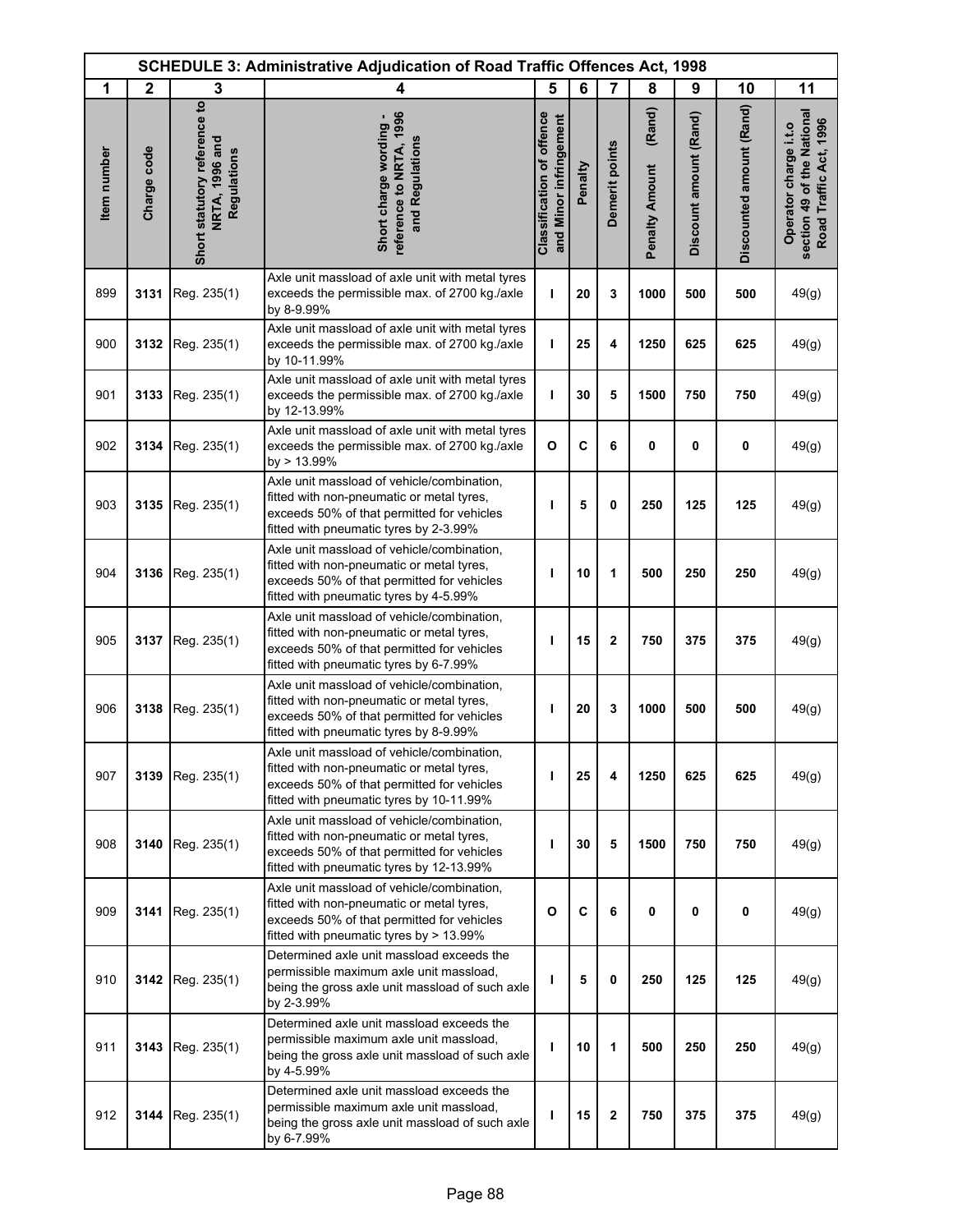|             | <b>SCHEDULE 3: Administrative Adjudication of Road Traffic Offences Act, 1998</b> |                                                               |                                                                                                                                                         |                                                            |         |                |                                 |                        |                          |                                                                               |
|-------------|-----------------------------------------------------------------------------------|---------------------------------------------------------------|---------------------------------------------------------------------------------------------------------------------------------------------------------|------------------------------------------------------------|---------|----------------|---------------------------------|------------------------|--------------------------|-------------------------------------------------------------------------------|
| 1           | $\mathbf{2}$                                                                      | 3                                                             | 4                                                                                                                                                       | 5                                                          | 6       | 7              | 8                               | 9                      | 10                       | 11                                                                            |
| Item number | Charge code                                                                       | Short statutory reference to<br>NRTA, 1996 and<br>Regulations | eference to NRTA, 1996<br>Short charge wording -<br>and Regulations                                                                                     | <b>Classification of offence</b><br>and Minor infringement | Penalty | Demerit points | (Rand)<br><b>Penalty Amount</b> | Discount amount (Rand) | Discounted amount (Rand) | section 49 of the National<br>Road Traffic Act, 1996<br>Operator charge i.t.o |
| 913         | 3145                                                                              | Reg. 235(1)                                                   | Determined axle unit massload exceeds the<br>permissible maximum axle unit massload,<br>being the gross axle unit massload of such axle<br>by 8-9.99%   | ı                                                          | 20      | 3              | 1000                            | 500                    | 500                      | 49(g)                                                                         |
| 914         | 3146                                                                              | Reg. 235(1)                                                   | Determined axle unit massload exceeds the<br>permissible maximum axle unit massload,<br>being the gross axle unit massload of such axle<br>by 10-11.99% | т                                                          | 25      | 4              | 1250                            | 625                    | 625                      | 49(g)                                                                         |
| 915         | 3147                                                                              | Reg. 235(1)                                                   | Determined axle unit massload exceeds the<br>permissible maximum axle unit massload,<br>being the gross axle unit massload of such axle<br>by 12-13.99% | т                                                          | 30      | 5              | 1500                            | 750                    | 750                      | 49(g)                                                                         |
| 916         | 3148                                                                              | Reg. 235(1)                                                   | Determined axle unit massload exceeds the<br>permissible maximum axle unit massload,<br>being the gross axle unit massload of such axle<br>by > 13.99%  | O                                                          | C       | 6              | 0                               | 0                      | $\mathbf 0$              | 49(g)                                                                         |
| 917         | 3149                                                                              | Reg. 235(1)                                                   | Axle massload of a 2 axle, 2 or 3 wheel<br>steering unit exceeded the max. permissible of<br>15400 kg. by 2-3.99%                                       | T                                                          | 5       | 0              | 250                             | 125                    | 125                      | 49(g)                                                                         |
| 918         | 3150                                                                              | Reg. 235(1)                                                   | Axle massload of a 2 axle, 2 or 3 wheel<br>steering unit exceeded the max. permissible of<br>15400 kg. by 4-5.99%                                       | т                                                          | 10      | 1              | 500                             | 250                    | 250                      | 49(g)                                                                         |
| 919         | 3151                                                                              | Reg. 235(1)                                                   | Axle unit massload of a 2 axle, 2 or 3 wheel<br>steering unit exceeded the max. permissible of<br>15400 kg./axle by 6-7.99%                             | ı                                                          | 15      | $\mathbf{2}$   | 750                             | 375                    | 375                      | 49(g)                                                                         |
| 920         | 3152                                                                              | Reg. 235(1)                                                   | Axle massload of a 2 axle, 2 or 3 wheel<br>steering unit exceeded the max. permissible of<br>15400 kg./axle by 8-9.99%                                  | T                                                          | 20      | 3              | 1000                            | 500                    | 500                      | 49(g)                                                                         |
| 921         | 3153                                                                              | Reg. 235(1)                                                   | Axle massload of a 2 axle, 2 or 3 wheel<br>steering unit exceeded the max. permissible of<br>15400 kg./axle by 10-11.99%                                | т                                                          | 25      | 4              | 1250                            | 625                    | 625                      | 49(g)                                                                         |
| 922         | 3154                                                                              | Reg. 235(1)                                                   | Axle massload of a 2 axle, 2 or 3 wheel<br>steering unit exceeded the max. permissible of<br>15400 kg./axle by 12-13.99%                                | т                                                          | 30      | 5              | 1500                            | 750                    | 750                      | 49(g)                                                                         |
| 923         | 3155                                                                              | Reg. 235(1)                                                   | Axle massload of a 2 axle, 2 or 3 wheel<br>steering unit exceeded the max. permissible of<br>15400 kg /axle by > 13.99%                                 | O                                                          | C       | 6              | 0                               | 0                      | 0                        | 49(g)                                                                         |
| 924         | 3156                                                                              | Reg. 235(1)                                                   | Axle unit massload of a 2 axle, 2 or 3 wheel<br>non-steering axle unit exceeded the max.<br>permissible of 16000 kg./axle by 2-3.99%                    | ı                                                          | 5       | 0              | 250                             | 125                    | 125                      | 49(g)                                                                         |
| 925         | 3157                                                                              | Reg. 235(1)                                                   | Axle unit massload of a 2 axle, 2 or 3 wheel<br>non-steering axle unit exceeded the max.<br>permissible of 16000 kg./axle by 4-5.99%                    | т                                                          | 10      | 1              | 500                             | 250                    | 250                      | 49(g)                                                                         |
| 926         | 3158                                                                              | Reg. 235(1)                                                   | Axle unit massload of a 2 axle, 2 or 3 wheel<br>non-steering axle unit exceeded the max.<br>permissible of 16000 kg /axle by 6-7.99%                    | т                                                          | 15      | $\mathbf 2$    | 750                             | 375                    | 375                      | 49(g)                                                                         |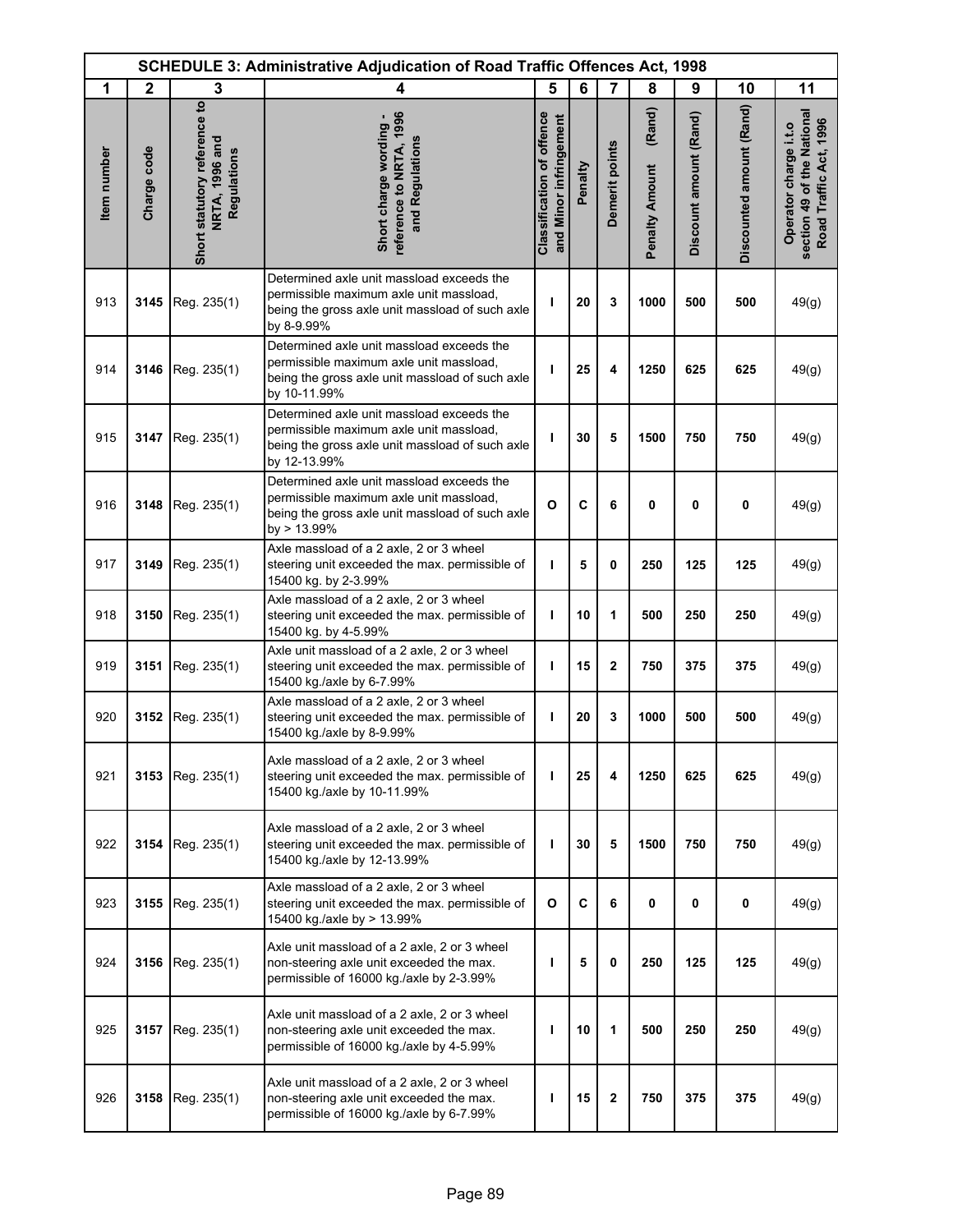| <b>SCHEDULE 3: Administrative Adjudication of Road Traffic Offences Act, 1998</b> |              |                                                               |                                                                                                                                                                    |                                                            |             |                |                                 |                        |                          |                                                                               |
|-----------------------------------------------------------------------------------|--------------|---------------------------------------------------------------|--------------------------------------------------------------------------------------------------------------------------------------------------------------------|------------------------------------------------------------|-------------|----------------|---------------------------------|------------------------|--------------------------|-------------------------------------------------------------------------------|
| 1                                                                                 | $\mathbf{2}$ | 3                                                             | 4                                                                                                                                                                  | 5                                                          | 6           | $\overline{7}$ | 8                               | 9                      | 10                       | 11                                                                            |
| Item number                                                                       | Charge code  | Short statutory reference to<br>NRTA, 1996 and<br>Regulations | reference to NRTA, 1996<br>Short charge wording -<br>and Regulations                                                                                               | <b>Classification of offence</b><br>and Minor infringement | Penalty     | Demerit points | (Rand)<br><b>Penalty Amount</b> | Discount amount (Rand) | Discounted amount (Rand) | section 49 of the National<br>Road Traffic Act, 1996<br>Operator charge i.t.o |
| 927                                                                               | 3159         | Reg. 235(1)                                                   | Axle unit massload of a 2 axle, 2 or 3 wheel<br>non-steering axle unit exceeded the max.<br>permissible of 16000 kg./axle by 8-9.99%                               | ı                                                          | 20          | 3              | 1000                            | 500                    | 500                      | 49(g)                                                                         |
| 928                                                                               |              | 3160   Reg. $235(1)$                                          | Axle unit massload of a 2 axle, 2 or 3 wheel<br>non-steering axle unit exceeded the max.<br>permissible of 16000 kg./axle by 10-11.99%                             | т                                                          | 25          | 4              | 1250                            | 625                    | 625                      | 49(g)                                                                         |
| 929                                                                               | 3161         | Reg. 235(1)                                                   | Axle unit massload of a 2 axle, 2 or 3 wheel<br>non-steering axle unit exceeded the max.<br>permissible of 16000 kg./axle by 12-13.99%                             | п                                                          | 30          | 5              | 1500                            | 750                    | 750                      | 49(g)                                                                         |
| 930                                                                               | 3162         | Reg. 235(1)                                                   | Axle unit massload of a 2 axle, 2 or 3 wheel<br>non-steering axle unit exceeded the max.<br>permissible of 16000 kg./axle by >13.99%                               | $\mathbf{o}$                                               | 5           | 0              | 250                             | 125                    | 125                      | 49(g)                                                                         |
| 931                                                                               | 3163         | Reg. 235(1)                                                   | Axle unit massload of a 2 axle, 4 wheel unit<br>exceeded the max. permissible of 16000<br>kg./axle by 2-3.99%                                                      | т                                                          | 10          | 1              | 500                             | 250                    | 250                      | 49(g)                                                                         |
| 932                                                                               | 3164         | Reg. 235(1)                                                   | Axle unit massload of a 2 axle, 4 wheel unit<br>exceeded the max. permissible of 16000<br>kg./axle by 4-5.99%                                                      | т                                                          | 15          | $\mathbf 2$    | 750                             | 375                    | 375                      | 49(g)                                                                         |
| 933                                                                               | 3165         | Reg. 235(1)                                                   | Axle unit massload of a 2 axle, 4 wheel unit<br>exceeded the max. permissible of 16000<br>kg./axle by 6-7.99%                                                      | ı                                                          | 20          | 3              | 1000                            | 500                    | 500                      | 49(g)                                                                         |
| 934                                                                               | 3166         | Reg. 235(1)                                                   | Axle unit massload of a 2 axle, 4 wheel unit<br>exceeded the max. permissible of 16000<br>kg./axle by 8-9.99%                                                      | т                                                          | 25          | 4              | 1250                            | 625                    | 625                      | 49(g)                                                                         |
| 935                                                                               | 3167         | Reg. 235(1)                                                   | Axle unit massload of a 2 axle, 4 wheel unit<br>exceeded the max. permissible of 16000<br>kg /axle by 10-11.99%                                                    | т                                                          | 30          | 5              | 1500                            | 750                    | 750                      | 49(g)                                                                         |
| 936                                                                               | 3168         | Reg. 235(1)                                                   | Axle unit massload of a 2 axle, 4 wheel unit<br>exceeded the max. permissible of 16000<br>kg /axle by 12-13.99%                                                    | т                                                          | 25          | 4              | 1250                            | 625                    | 625                      | 49(g)                                                                         |
| 937                                                                               | 3169         | Reg. 235(1)                                                   | Axle unit massload of a 2 axle, 4 wheel unit<br>exceeded the max. permissible of 16000<br>kg./axle by >13.99%                                                      | $\mathbf{o}$                                               | $\mathbf c$ | 6              | $\pmb{0}$                       | 0                      | 0                        | 49(g)                                                                         |
| 938                                                                               | 3170         | Reg. 235(1)                                                   | Axle unit massload of a vehicle/combination not<br>mentioned, fitted with a 2 axle, 4 wheel unit,<br>exceeded the permissible max. of 18000<br>kg./axle by 2-3.99% | ı                                                          | 5           | 0              | 250                             | 125                    | 125                      | 49(g)                                                                         |
| 939                                                                               |              | 3171 Reg. 235(1)                                              | Axle unit massload of a vehicle/combination not<br>mentioned, fitted with a 2 axle, 4 wheel unit,<br>exceeded the permissible max. of 18000<br>kg./axle by 4-5.99% | ı                                                          | 10          | 1              | 500                             | 250                    | 250                      | 49(g)                                                                         |
| 940                                                                               |              | 3172 Reg. 235(1)                                              | Axle unit massload of a vehicle/combination not<br>mentioned, fitted with a 2 axle, 4 wheel unit,<br>exceeded the permissible max. of 18000<br>kg./axle by 6-7.99% | ı                                                          | 15          | $\mathbf 2$    | 750                             | 375                    | 375                      | 49(g)                                                                         |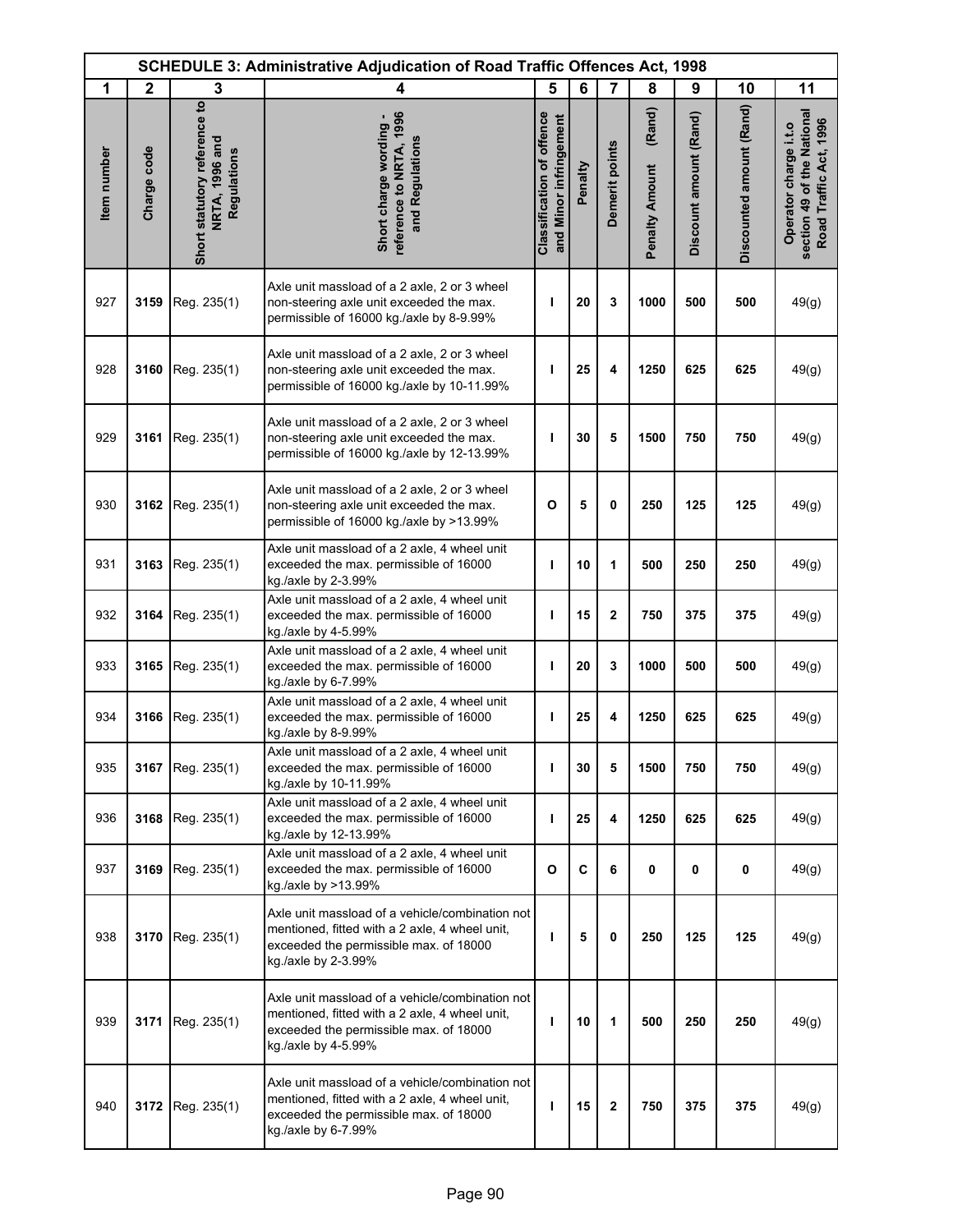| <b>SCHEDULE 3: Administrative Adjudication of Road Traffic Offences Act, 1998</b> |              |                                                               |                                                                                                                                                                                                       |                                                            |         |                |                                 |                        |                          |                                                                               |
|-----------------------------------------------------------------------------------|--------------|---------------------------------------------------------------|-------------------------------------------------------------------------------------------------------------------------------------------------------------------------------------------------------|------------------------------------------------------------|---------|----------------|---------------------------------|------------------------|--------------------------|-------------------------------------------------------------------------------|
| 1                                                                                 | $\mathbf{2}$ | 3                                                             | 4                                                                                                                                                                                                     | 5                                                          | 6       | 7              | 8                               | 9                      | 10                       | 11                                                                            |
| Item number                                                                       | Charge code  | Short statutory reference to<br>NRTA, 1996 and<br>Regulations | reference to NRTA, 1996<br>Short charge wording -<br>and Regulations                                                                                                                                  | <b>Classification of offence</b><br>and Minor infringement | Penalty | Demerit points | (Rand)<br><b>Penalty Amount</b> | Discount amount (Rand) | Discounted amount (Rand) | section 49 of the National<br>Road Traffic Act, 1996<br>Operator charge i.t.o |
| 941                                                                               | 3173         | Reg. 235(1)                                                   | Axle unit massload of a vehicle/combination not<br>mentioned, fitted with a 2 axle, 4 wheel unit,<br>exceeded the permissible max. of 18000<br>kg./axle by 8-9.99%                                    | ı                                                          | 20      | 3              | 1000                            | 500                    | 500                      | 49(g)                                                                         |
| 942                                                                               | 3174         | Reg. 235(1)                                                   | Axle unit massload of a vehicle/combination not<br>mentioned, fitted with a 2 axle, 4 wheel unit,<br>exceeded the permissible max. of 18000<br>kg./axle by 10-11.99%                                  | т                                                          | 25      | 4              | 1250                            | 625                    | 625                      | 49(g)                                                                         |
| 943                                                                               |              | 3175 Reg. 235(1)                                              | Axle unit massload of a vehicle/combination not<br>mentioned, fitted with a 2 axle, 4 wheel unit,<br>exceeded the permissible max. of 18000<br>kg /axle by 12-13.99%                                  | т                                                          | 30      | 5              | 1500                            | 750                    | 750                      | 49(g)                                                                         |
| 944                                                                               |              | 3176 Reg. 235(1)                                              | Axle unit massload of a vehicle/combination not<br>mentioned, fitted with a 2 axle, 4 wheel unit,<br>exceeded the permissible max. of 18000<br>kg./axle by > 13.99%                                   | $\mathbf{o}$                                               | C       | 6              | 0                               | 0                      | $\pmb{0}$                | 49(g)                                                                         |
| 945                                                                               | 3177         | Reg. 235(1)                                                   | Axle unit massload of a vehicle/combination,<br>with a steering axle unit of 3 or more axles,<br>each fitted with 2 or 3 wheels, exceeding die<br>permissible max. of 23100 kg./axle by 2-3.99%       | т                                                          | 5       | 0              | 250                             | 125                    | 125                      | 49(g)                                                                         |
| 946                                                                               | 3178         | Reg. 235(1)                                                   | Axle unit massload of a vehicle/combination,<br>with a steering axle unit of 3 or more axles,<br>each fitted with 2 or 3 wheels, exceeding die<br>permissible max. of 23100 kg./axle by 4-5.99%       | ı                                                          | 10      | 1              | 500                             | 250                    | 250                      | 49(g)                                                                         |
| 947                                                                               | 3179         | Reg. 235(1)                                                   | Axle unit massload of a vehicle/combination,<br>with a steering axle unit of 3 or more axles,<br>each fitted with 2 or 3 wheels, exceeding die<br>permissible max. of 23100 kg./axle by 6-7.99%       | т                                                          | 15      | $\mathbf{2}$   | 750                             | 375                    | 375                      | 49(g)                                                                         |
| 948                                                                               | 3180         | Reg. 235(1)                                                   | Axle unit massload of a vehicle/combination,<br>with a steering axle unit of 3 or more axles,<br>each fitted with 2 or 3 wheels, exceeding die<br>permissible max. of 23100 kg./axle by 8-9.99%       | т                                                          | 20      | 3              | 1000                            | 500                    | 500                      | 49(g)                                                                         |
| 949                                                                               | 3181         | Reg. 235(1)                                                   | Axle unit massload of a vehicle/combination,<br>with a steering axle unit of 3 or more axles,<br>each fitted with 2 or 3 wheels, exceeding die<br>permissible max. of 23100 kg./axle by 10-<br>11.99% | т                                                          | 25      | 4              | 1250                            | 625                    | 625                      | 49(g)                                                                         |
| 950                                                                               | 3182         | Reg. 235(1)                                                   | Axle unit massload of a vehicle/combination,<br>with a steering axle unit of 3 or more axles,<br>each fitted with 2 or 3 wheels, exceeding die<br>permissible max. of 23100 kg./axle by 12-<br>13.99% | ı                                                          | 30      | 5              | 1500                            | 750                    | 750                      | 49(g)                                                                         |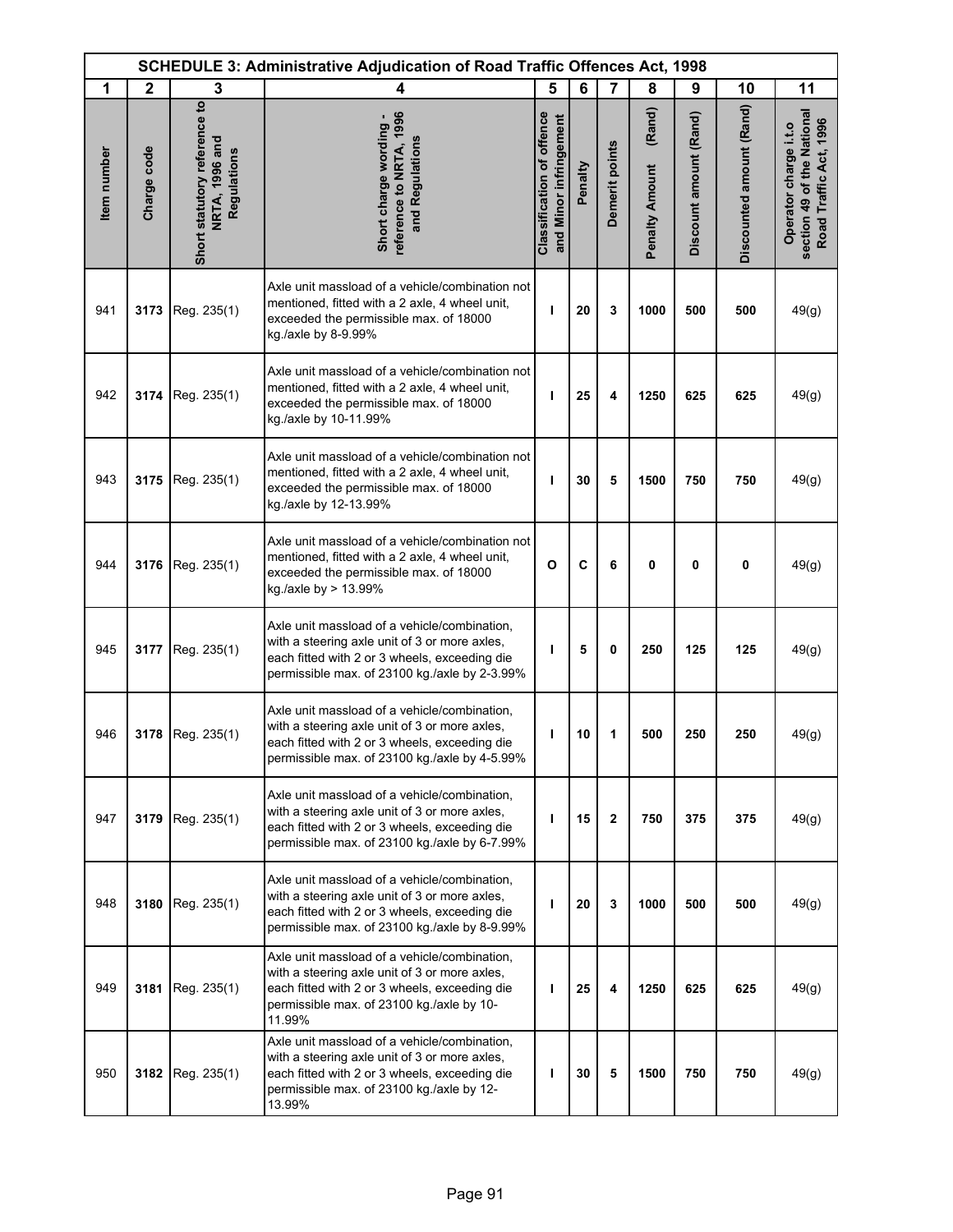|             | <b>SCHEDULE 3: Administrative Adjudication of Road Traffic Offences Act, 1998</b> |                                                               |                                                                                                                                                                                                       |                                                            |         |                |                                 |                        |                          |                                                                               |
|-------------|-----------------------------------------------------------------------------------|---------------------------------------------------------------|-------------------------------------------------------------------------------------------------------------------------------------------------------------------------------------------------------|------------------------------------------------------------|---------|----------------|---------------------------------|------------------------|--------------------------|-------------------------------------------------------------------------------|
| 1           | $\mathbf{2}$                                                                      | 3                                                             | 4                                                                                                                                                                                                     | 5                                                          | 6       | $\overline{7}$ | 8                               | 9                      | 10                       | 11                                                                            |
| Item number | Charge code                                                                       | Short statutory reference to<br>NRTA, 1996 and<br>Regulations | reference to NRTA, 1996<br>Short charge wording -<br>and Regulations                                                                                                                                  | <b>Classification of offence</b><br>and Minor infringement | Penalty | Demerit points | (Rand)<br><b>Penalty Amount</b> | Discount amount (Rand) | Discounted amount (Rand) | section 49 of the National<br>Road Traffic Act, 1996<br>Operator charge i.t.o |
| 951         | 3183                                                                              | Reg. 235(1)                                                   | Axle unit massload of a vehicle/combination,<br>with a steering axle unit of 3 or more axles,<br>each fitted with 2 or 3 wheels, exceeding die<br>permissible max. of 23100 kg./axle by ><br>13.99%   | $\mathbf{o}$                                               | C       | 6              | 0                               | 0                      | 0                        | 49(g)                                                                         |
| 952         | 3184                                                                              | Reg. 235(1)                                                   | Axle unit massload of a vehicle/combination,<br>with a steering axle unit of 3 or more axles,<br>each fitted with 2 or 3 wheels, exceeding die<br>permissible max. of 24000 kg./axle by 2-3.99%       | ı                                                          | 5       | $\mathbf 0$    | 250                             | 125                    | 125                      | 49(g)                                                                         |
| 953         | 3185                                                                              | Reg. 235(1)                                                   | Axle unit massload of a vehicle/combination,<br>with a steering axle unit of 3 or more axles,<br>each fitted with 2 or 3 wheels, exceeding die<br>permissible max. of 24000 kg./axle by 4-5.99%       | ı                                                          | 10      | 1              | 500                             | 250                    | 250                      | 49(g)                                                                         |
| 954         | 3186                                                                              | Reg. 235(1)                                                   | Axle unit massload of a vehicle/combination,<br>with a steering axle unit of 3 or more axles,<br>each fitted with 2 or 3 wheels, exceeding die<br>permissible max. of 24000 kg./axle by 6-7.99%       | ı                                                          | 15      | $\mathbf{2}$   | 750                             | 375                    | 375                      | 49(g)                                                                         |
| 955         | 3187                                                                              | Reg. 235(1)                                                   | Axle unit massload of a vehicle/combination,<br>with a steering axle unit of 3 or more axles,<br>each fitted with 2 or 3 wheels, exceeding die<br>permissible max. of 24000 kg./axle by 8-9.99%       | т                                                          | 20      | 3              | 1000                            | 500                    | 500                      | 49(g)                                                                         |
| 956         | 3188                                                                              | Reg. 235(1)                                                   | Axle unit massload of a vehicle/combination,<br>with a steering axle unit of 3 or more axles,<br>each fitted with 2 or 3 wheels, exceeding die<br>permissible max. of 24000 kg./axle by 10-<br>11.99% | T                                                          | 25      | 4              | 1250                            | 625                    | 625                      | 49(g)                                                                         |
| 957         | 3189                                                                              | Reg. 235(1)                                                   | Axle unit massload of a vehicle/combination,<br>with a steering axle unit of 3 or more axles,<br>each fitted with 2 or 3 wheels, exceeding die<br>permissible max. of 24000 kg./axle by 12-<br>13.99% | ı                                                          | 30      | 5              | 1500                            | 750                    | 750                      | 49(g)                                                                         |
| 958         | 3190                                                                              | Reg. 235(1)                                                   | Axle unit massload of a vehicle/combination.<br>with a steering axle unit of 3 or more axles,<br>each fitted with 2 or 3 wheels, exceeding die<br>permissible max. of 24000 kg./axle by ><br>13.99%   | O                                                          | C       | 6              | 0                               | 0                      | 0                        | 49(g)                                                                         |
| 959         | 3191                                                                              | Reg. 235(1)                                                   | Axle unit massload of a bus-train/combination<br>with a rear or middle axle unit with 3 or more, 4<br>wheel axles, exceeded the permissible max. of<br>24000 kg./axle by 2-3.99%                      | т                                                          | 5       | 0              | 250                             | 125                    | 125                      | 49(g)                                                                         |
| 960         |                                                                                   | 3192 Reg. 235(1)                                              | Axle unit massload of a bus-train/combination<br>with a rear or middle axle unit with 3 or more, 4<br>wheel axles, exceeded the permissible max. of<br>24000 kg./axle by 4-5.99%                      | т                                                          | 10      | 1              | 500                             | 250                    | 250                      | 49(g)                                                                         |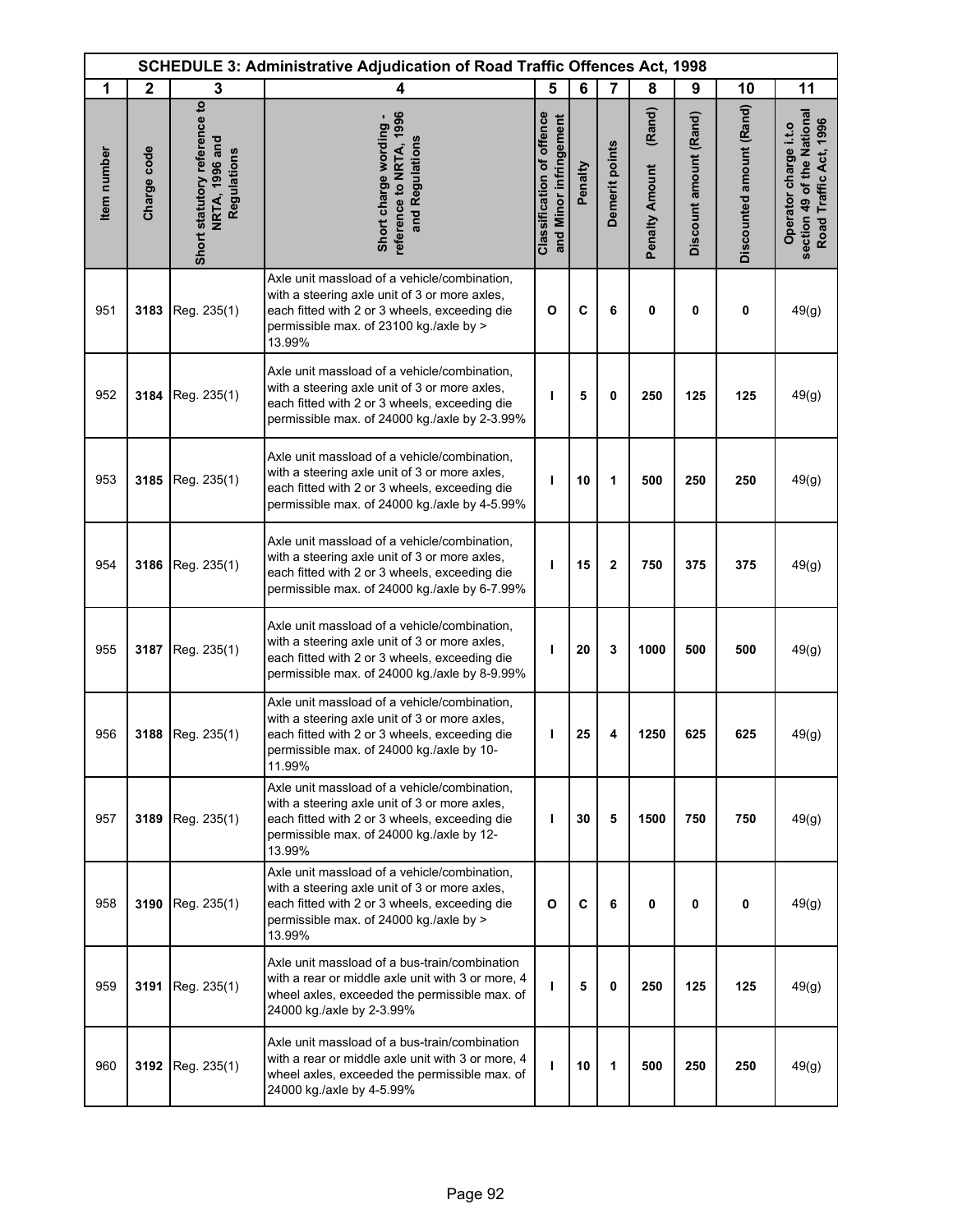| <b>SCHEDULE 3: Administrative Adjudication of Road Traffic Offences Act, 1998</b> |              |                                                               |                                                                                                                                                                                    |                                                            |         |                |                                 |                        |                          |                                                                               |
|-----------------------------------------------------------------------------------|--------------|---------------------------------------------------------------|------------------------------------------------------------------------------------------------------------------------------------------------------------------------------------|------------------------------------------------------------|---------|----------------|---------------------------------|------------------------|--------------------------|-------------------------------------------------------------------------------|
| 1                                                                                 | $\mathbf{2}$ | 3                                                             | 4                                                                                                                                                                                  | 5                                                          | 6       | $\overline{7}$ | 8                               | 9                      | 10                       | 11                                                                            |
| Item number                                                                       | Charge code  | Short statutory reference to<br>NRTA, 1996 and<br>Regulations | reference to NRTA, 1996<br>Short charge wording -<br>and Regulations                                                                                                               | <b>Classification of offence</b><br>and Minor infringement | Penalty | Demerit points | (Rand)<br><b>Penalty Amount</b> | Discount amount (Rand) | Discounted amount (Rand) | section 49 of the National<br>Road Traffic Act, 1996<br>Operator charge i.t.o |
| 961                                                                               | 3193         | Reg. 235(1)                                                   | Axle unit massload of a bus-train/combination<br>with a rear or middle axle unit with 3 or more, 4<br>wheel axles, exceeded the permissible max. of<br>24000 kg./axle by 6-7.99%   | т                                                          | 15      | $\mathbf{2}$   | 750                             | 375                    | 375                      | 49(g)                                                                         |
| 962                                                                               | 3194         | Reg. 235(1)                                                   | Axle unit massload of a bus-train/combination<br>with a rear or middle axle unit with 3 or more, 4<br>wheel axles, exceeded the permissible max. of<br>24000 kg./axle by 8-9.99%   | т                                                          | 20      | 3              | 1000                            | 500                    | 500                      | 49(g)                                                                         |
| 963                                                                               | 3195         | Reg. 235(1)                                                   | Axle unit massload of a bus-train/combination<br>with a rear or middle axle unit with 3 or more, 4<br>wheel axles, exceeded the permissible max. of<br>24000 kg./axle by 10-11.99% | ı                                                          | 25      | 4              | 1250                            | 625                    | 625                      | 49(g)                                                                         |
| 964                                                                               | 3196         | Reg. 235(1)                                                   | Axle unit massload of a bus-train/combination<br>with a rear or middle axle unit with 3 or more, 4<br>wheel axles, exceeded the permissible max. of<br>24000 kg./axle by 12-13.99% | т                                                          | 30      | 5              | 1500                            | 750                    | 750                      | 49(g)                                                                         |
| 965                                                                               | 3197         | Reg. 235(1)                                                   | Axle unit massload of a bus-train/combination<br>with a rear or middle axle unit with 3 or more, 4<br>wheel axles, exceeded the permissible max. of<br>24000 kg./axle by >13.99%   | $\mathbf{o}$                                               | C       | 6              | 0                               | 0                      | 0                        | 49(g)                                                                         |
| 966                                                                               | 3198         | Reg. 236(1)                                                   | Max. permissible vehicle mass, as the sum of<br>all the axle and axle unit massloads and<br>determined in accordance with SANS<br>specifications, was exceeded by 2-3.99%          | ı                                                          | 5       | 0              | 250                             | 125                    | 125                      | 49(g)                                                                         |
| 967                                                                               | 3199         | Reg. 236(1)                                                   | Max. permissible vehicle mass, as the sum of<br>all the axle and axle unit massloads and<br>determined in accordance with SANS<br>specifications, was exceeded by 4-5.99%          | т                                                          | 10      | 1              | 500                             | 250                    | 250                      | 49(g)                                                                         |
| 968                                                                               | 3200         | Reg. 236(1)                                                   | Max. permissible vehicle mass, as the sum of<br>all the axle and axle unit massloads and<br>determined in accordance with SANS<br>specifications, was exceeded by 6-7.99%          | ı                                                          | 15      | $\mathbf 2$    | 750                             | 375                    | 375                      | 49(g)                                                                         |
| 969                                                                               | 3201         | Reg. 236(1)                                                   | Max. permissible vehicle mass, as the sum of<br>all the axle and axle unit massloads and<br>determined in accordance with SANS<br>specifications, was exceeded by 8-9.99%          | т                                                          | 20      | 3              | 1000                            | 500                    | 500                      | 49(g)                                                                         |
| 970                                                                               |              | 3202 Reg. 236(1)                                              | Max. permissible vehicle mass, as the sum of<br>all the axle and axle unit massloads and<br>determined in accordance with SANS<br>specifications, was exceeded by 10-11%           | т                                                          | 25      | 4              | 1250                            | 625                    | 625                      | 49(g)                                                                         |
| 971                                                                               | 3203         | Reg. 236(1)                                                   | Max. permissible vehicle mass, as the sum of<br>all the axle and axle unit massloads and<br>determined in accordance with SANS<br>specifications, was exceeded by 12-13%           | т                                                          | 30      | 5              | 1500                            | 750                    | 750                      | 49(g)                                                                         |
| 972                                                                               | 3204         | Reg. 236(1)                                                   | Max. permissible vehicle mass, as the sum of<br>all the axle and axle unit massloads and<br>determined in accordance with SANS<br>specifications, was exceeded by > 13.99%         | $\mathbf{o}$                                               | C       | 6              | 0                               | 0                      | 0                        | 49(g)                                                                         |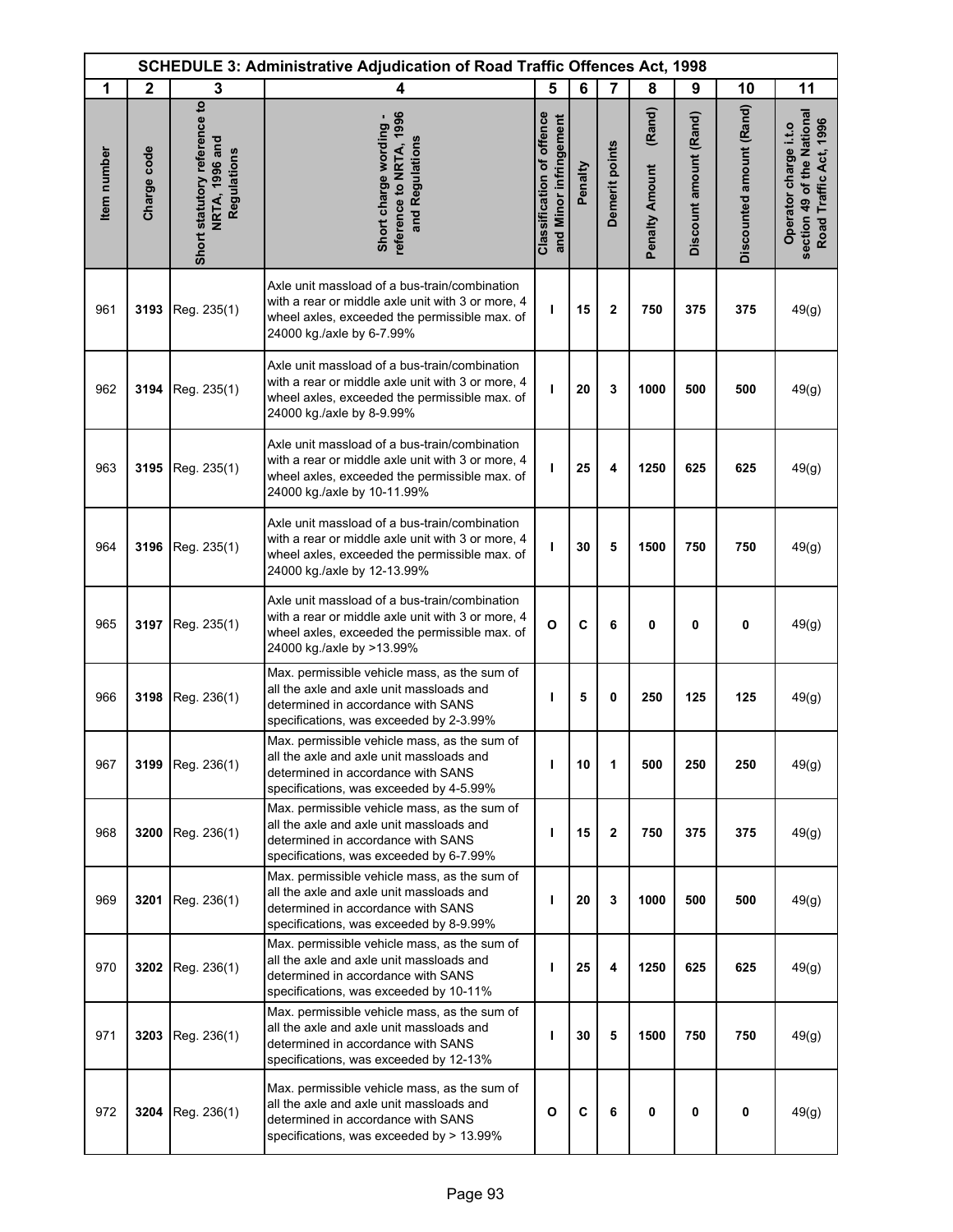|             | <b>SCHEDULE 3: Administrative Adjudication of Road Traffic Offences Act, 1998</b> |                                                               |                                                                                                                                                                                                       |                                                            |         |                |                                 |                        |                          |                                                                               |
|-------------|-----------------------------------------------------------------------------------|---------------------------------------------------------------|-------------------------------------------------------------------------------------------------------------------------------------------------------------------------------------------------------|------------------------------------------------------------|---------|----------------|---------------------------------|------------------------|--------------------------|-------------------------------------------------------------------------------|
| 1           | $\mathbf{2}$                                                                      | 3                                                             | 4                                                                                                                                                                                                     | 5                                                          | 6       | $\overline{7}$ | 8                               | 9                      | 10                       | 11                                                                            |
| Item number | Charge code                                                                       | Short statutory reference to<br>NRTA, 1996 and<br>Regulations | reference to NRTA, 1996<br>Short charge wording -<br>and Regulations                                                                                                                                  | <b>Classification of offence</b><br>and Minor infringement | Penalty | Demerit points | (Rand)<br><b>Penalty Amount</b> | Discount amount (Rand) | Discounted amount (Rand) | section 49 of the National<br>Road Traffic Act, 1996<br>Operator charge i.t.o |
| 973         | 3205                                                                              | Reg. 236(1)                                                   | Max. permissible vehicle mass, determined as<br>the sum of all the axle and axle unit massloads<br>as specified by the manufacturer, was<br>exceeded by 2-3.99%                                       | т                                                          | 5       | 0              | 250                             | 125                    | 125                      | 49(g)                                                                         |
| 974         | 3206                                                                              | Reg. 236(1)                                                   | Max. permissible vehicle mass, determined as<br>the sum of all the axle and axle unit massloads<br>as specified by the manufacturer of the tyre,<br>was exceeded by 4-5.99%                           | т                                                          | 10      | 1              | 500                             | 250                    | 250                      | 49(g)                                                                         |
| 975         | 3207                                                                              | Reg. 236(1)                                                   | Max. permissible vehicle mass, determined as<br>the sum of all the axle and axle unit massloads<br>as specified by the manufacturer of the tyre,<br>was exceeded by 6-7.99%                           | I                                                          | 15      | $\overline{2}$ | 750                             | 375                    | 375                      | 49(g)                                                                         |
| 976         | 3208                                                                              | Reg. 236(1)                                                   | Max. permissible vehicle mass, determined as<br>the sum of all the axle and axle unit massloads<br>as specified by the manufacturer of the tyre,<br>was exceeded by 8-9.99%                           | ı                                                          | 20      | 3              | 1000                            | 500                    | 500                      | 49(g)                                                                         |
| 977         | 3209                                                                              | Reg. 236(1)                                                   | Max. permissible vehicle mass, determined as<br>the sum of all the axle and axle unit massloads<br>as specified by the manufacturer of the tyre,<br>was exceeded by 10-11.99%                         | т                                                          | 25      | 4              | 1250                            | 625                    | 625                      | 49(g)                                                                         |
| 978         | 3210                                                                              | Reg. 236(1)                                                   | Max. permissible vehicle mass, determined as<br>the sum of all the axle and axle unit massloads<br>as specified by the manufacturer of the tyre,<br>was exceeded by 12-13%                            | т                                                          | 30      | 5              | 1500                            | 750                    | 750                      | 49(g)                                                                         |
| 979         |                                                                                   | 3211 Reg. 236(1)                                              | Max. permissible vehicle mass, determined as<br>the sum of all the axle and axle unit massloads<br>as specified by the manufacturer of the tyre,<br>was exceeded by $> 13\%$                          | $\mathbf{o}$                                               | C       | 6              | 0                               | 0                      | 0                        | 49(g)                                                                         |
| 980         | 3212                                                                              | Reg. 236(1)                                                   | Max. permissible vehicle mass, of a vehicle<br>fitted with non-pneumatic tyres, exceeded the<br>sum of all axle and axle unit massloads<br>determined as 8 kg./1mm. width of every tyre<br>by 2-3.99% | т                                                          | 5       | $\mathbf{0}$   | 250                             | 125                    | 125                      | 49(g)                                                                         |
| 981         | 3213                                                                              | Reg. 236(1)                                                   | Max. permissible vehicle mass, of a vehicle<br>fitted with non-pneumatic tyres, exceeded the<br>sum of all axle and axle unit massloads<br>determined as 8 kg./1mm. width of every tyre<br>by 4-5.99% | т                                                          | 10      | 1              | 500                             | 250                    | 250                      | 49(g)                                                                         |
| 982         | 3214                                                                              | Reg. 236(1)                                                   | Max. permissible vehicle mass, of a vehicle<br>fitted with non-pneumatic tyres, exceeded the<br>sum of all axle and axle unit massloads<br>determined as 8 kg./1mm. width of every tyre<br>by 6-7.99% | т                                                          | 15      | $\mathbf{2}$   | 750                             | 375                    | 375                      | 49(g)                                                                         |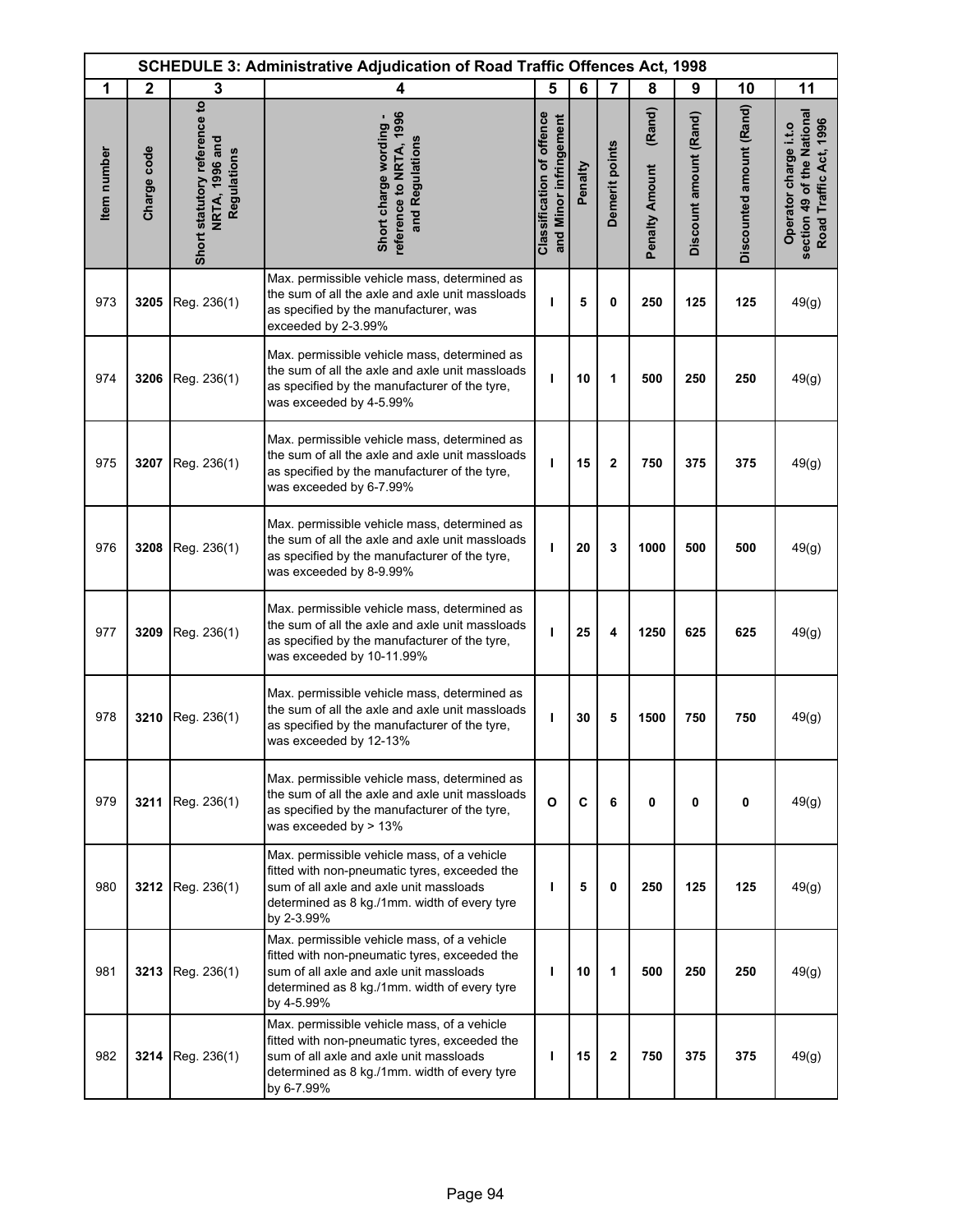| <b>SCHEDULE 3: Administrative Adjudication of Road Traffic Offences Act, 1998</b> |              |                                                               |                                                                                                                                                                                                                                               |                                                            |         |                |                                 |                        |                          |                                                                               |
|-----------------------------------------------------------------------------------|--------------|---------------------------------------------------------------|-----------------------------------------------------------------------------------------------------------------------------------------------------------------------------------------------------------------------------------------------|------------------------------------------------------------|---------|----------------|---------------------------------|------------------------|--------------------------|-------------------------------------------------------------------------------|
| 1                                                                                 | $\mathbf{2}$ | 3                                                             | 4                                                                                                                                                                                                                                             | 5                                                          | 6       | $\overline{7}$ | 8                               | 9                      | 10                       | 11                                                                            |
| Item number                                                                       | Charge code  | Short statutory reference to<br>NRTA, 1996 and<br>Regulations | reference to NRTA, 1996<br>Short charge wording -<br>and Regulations                                                                                                                                                                          | <b>Classification of offence</b><br>and Minor infringement | Penalty | Demerit points | (Rand)<br><b>Penalty Amount</b> | Discount amount (Rand) | Discounted amount (Rand) | section 49 of the National<br>Road Traffic Act, 1996<br>Operator charge i.t.o |
| 983                                                                               | 3215         | Reg. 236(1)                                                   | Max. permissible vehicle mass, of a vehicle<br>fitted with non-pneumatic tyres, exceeded the<br>sum of all axle and axle unit massloads<br>determined as 8 kg./1mm. width of every tyre<br>by 8-9.99%                                         | ı                                                          | 20      | 3              | 1000                            | 500                    | 500                      | 49(g)                                                                         |
| 984                                                                               | 3216         | Reg. 236(1)                                                   | Max. permissible vehicle mass, of a vehicle<br>fitted with non-pneumatic tyres, exceeded the<br>sum of all axle and axle unit massloads<br>determined as 8 kg./1mm. width of every tyre<br>by 10-11.99%                                       | т                                                          | 25      | 4              | 1250                            | 625                    | 625                      | 49(g)                                                                         |
| 985                                                                               | 3217         | Reg. 236(1)                                                   | Max. permissible vehicle mass, of a vehicle<br>fitted with non-pneumatic tyres, exceeded the<br>sum of all axle and axle unit massloads<br>determined as 8 kg./1mm. width of every tyre<br>by 12-13.99%                                       | т                                                          | 30      | 5              | 1500                            | 750                    | 750                      | 49(g)                                                                         |
| 986                                                                               | 3218         | Reg. 236(1)                                                   | Max. permissible vehicle mass, of a vehicle<br>fitted with non-pneumatic tyres, exceeded the<br>sum of all axle and axle unit massloads<br>determined as 8 kg./1mm. width of every tyre<br>by > 13.99%                                        | $\mathbf{o}$                                               | C       | 6              | 0                               | 0                      | 0                        | 49(g)                                                                         |
| 987                                                                               | 3219         | Reg. 236(1)                                                   | Max. permissible vehicle mass of vehicle fitted<br>with non-pneumatic or metal tyres, exceeded<br>the sum of all axle and axle unit massloads<br>calculated as 50% of that permitted for vehicles<br>fitted with pneumatic tyres by 2-3.99%   | т                                                          | 5       | 0              | 250                             | 125                    | 125                      | 49(g)                                                                         |
| 988                                                                               | 3220         | Reg. 236(1)                                                   | Max. permissible vehicle mass of vehicle fitted<br>with non-pneumatic or metal tyres, exceeded<br>the sum of all axle and axle unit massloads<br>calculated as 50% of that permitted for vehicles<br>fitted with pneumatic tyres by 4-5.99%   | ı                                                          | 10      | 1              | 500                             | 250                    | 250                      | 49(g)                                                                         |
| 989                                                                               | 3221         | Reg. 236(1)                                                   | Max. permissible vehicle mass of vehicle fitted<br>with non-pneumatic or metal tyres, exceeded<br>the sum of all axle and axle unit massloads<br>calculated as 50% of that permitted for vehicles<br>fitted with pneumatic tyres by 6-7.99%   | т                                                          | 15      | $\mathbf 2$    | 750                             | 375                    | 375                      | 49(g)                                                                         |
| 990                                                                               | 3222         | Reg. 236(1)                                                   | Max. permissible vehicle mass of vehicle fitted<br>with non-pneumatic or metal tyres, exceeded<br>the sum of all axle and axle unit massloads<br>calculated as 50% of that permitted for vehicles<br>fitted with pneumatic tyres by 8-9.99%   | т                                                          | 20      | 3              | 1000                            | 500                    | 500                      | 49(g)                                                                         |
| 991                                                                               | 3223         | Reg. 236(1)                                                   | Max. permissible vehicle mass of vehicle fitted<br>with non-pneumatic or metal tyres, exceeded<br>the sum of all axle and axle unit massloads<br>calculated as 50% of that permitted for vehicles<br>fitted with pneumatic tyres by 10-11.99% | т                                                          | 25      | 4              | 1250                            | 625                    | 625                      | 49(g)                                                                         |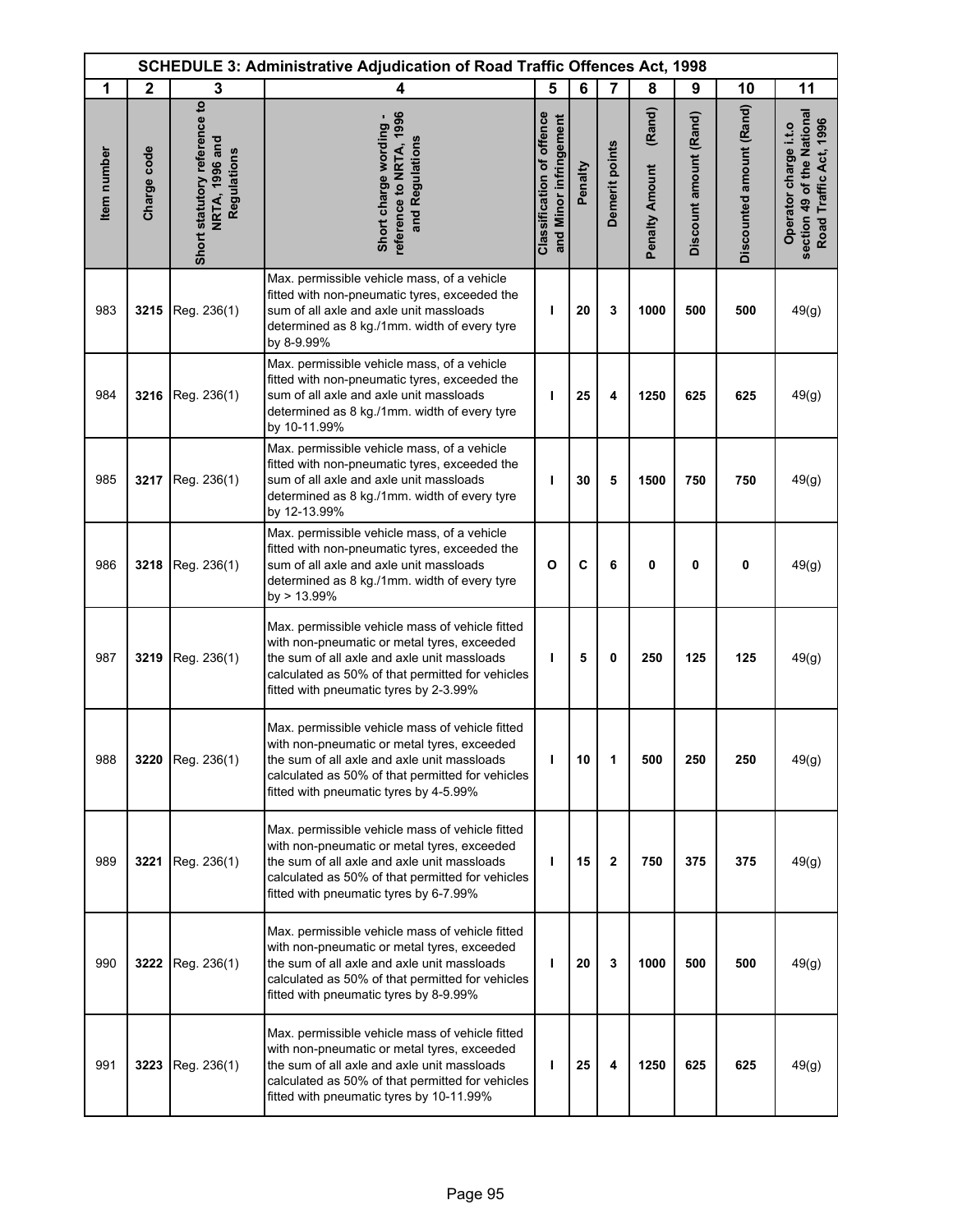|             | <b>SCHEDULE 3: Administrative Adjudication of Road Traffic Offences Act, 1998</b> |                                                               |                                                                                                                                                                                                                                               |                                                            |         |                |                                 |                        |                          |                                                                               |
|-------------|-----------------------------------------------------------------------------------|---------------------------------------------------------------|-----------------------------------------------------------------------------------------------------------------------------------------------------------------------------------------------------------------------------------------------|------------------------------------------------------------|---------|----------------|---------------------------------|------------------------|--------------------------|-------------------------------------------------------------------------------|
| 1           | $\mathbf{2}$                                                                      | 3                                                             | 4                                                                                                                                                                                                                                             | 5                                                          | 6       | 7              | 8                               | 9                      | 10                       | 11                                                                            |
| Item number | Charge code                                                                       | Short statutory reference to<br>NRTA, 1996 and<br>Regulations | reference to NRTA, 1996<br>Short charge wording<br>and Regulations                                                                                                                                                                            | <b>Classification of offence</b><br>and Minor infringement | Penalty | Demerit points | (Rand)<br><b>Penalty Amount</b> | Discount amount (Rand) | Discounted amount (Rand) | section 49 of the National<br>Road Traffic Act, 1996<br>Operator charge i.t.o |
| 992         | 3224                                                                              | Reg. 236(1)                                                   | Max. permissible vehicle mass of vehicle fitted<br>with non-pneumatic or metal tyres, exceeded<br>the sum of all axle and axle unit massloads<br>calculated as 50% of that permitted for vehicles<br>fitted with pneumatic tyres by 12-13.99% | т                                                          | 30      | 5              | 1500                            | 750                    | 750                      | 49(g)                                                                         |
| 993         | 3225                                                                              | Reg. 236(1)                                                   | Max. permissible vehicle mass of vehicle fitted<br>with non-pneumatic or metal tyres, exceeded<br>the sum of all axle and axle unit massloads<br>calculated as 50% of that permitted for vehicles<br>fitted with pneumatic tyres by > 13.99%  | $\mathbf{o}$                                               | C       | 6              | 0                               | 0                      | 0                        | 49(g)                                                                         |
| 994         | 3226                                                                              | Reg. 236(1)                                                   | Maximum permissible vehicle mass of 56 000<br>kg. was exceeded by 2-3.99%                                                                                                                                                                     | т                                                          | 5       | 0              | 250                             | 125                    | 125                      | 49(g)                                                                         |
| 995         | 3227                                                                              | Reg. 236(1)                                                   | Maximum permissible vehicle mass of 56 000<br>kg. was exceeded by 4-5.99%                                                                                                                                                                     | ı                                                          | 10      | 1              | 500                             | 250                    | 250                      | 49(g)                                                                         |
| 996         | 3228                                                                              | Reg. 236(1)                                                   | Maximum permissible vehicle mass of 56 000<br>kg. was exceeded by 6-7.99%                                                                                                                                                                     | ı                                                          | 15      | $\mathbf 2$    | 750                             | 375                    | 375                      | 49(g)                                                                         |
| 997         | 3229                                                                              | Reg. 236(1)                                                   | Maximum permissible vehicle mass of 56 000<br>kg. was exceeded by 8-9.99%                                                                                                                                                                     | ı                                                          | 20      | 3              | 1000                            | 500                    | 500                      | 49(g)                                                                         |
| 998         | 3230                                                                              | Reg. 236(1)                                                   | Maximum permissible vehicle mass of 56 000<br>kg. was exceeded by 10-11.99%                                                                                                                                                                   | ı                                                          | 25      | 4              | 1250                            | 625                    | 625                      | 49(g)                                                                         |
| 999         |                                                                                   | 3231 Reg. 236(1)                                              | Maximum permissible vehicle mass of 56 000<br>kg. was exceeded by 12-13.99%                                                                                                                                                                   |                                                            | 30      |                | 1500                            | 750                    | 750                      | 49(g)                                                                         |
| 1000        | 3232                                                                              | Reg. 236(1)                                                   | Maximum permissible vehicle mass of 56 000<br>kg. was exceeded by > 13.99%                                                                                                                                                                    | $\mathbf{o}$                                               | C       | 6              | 0                               | $\mathbf 0$            | 0                        | 49(g)                                                                         |
| 1001        | 3233                                                                              | Reg. 236(1)                                                   | Vehicle mass exceeded the maximum<br>permissible, being the gross vehicle mass of<br>such vehicle, by 2-33.99%                                                                                                                                | т                                                          | 5       | 0              | 250                             | 125                    | 125                      | 49(g)                                                                         |
| 1002        | 3234                                                                              | Reg. 236(1)                                                   | Vehicle mass exceeded the maximum<br>permissible, being the gross vehicle mass of<br>such vehicle, by 4-5.99%                                                                                                                                 | т                                                          | 10      | 1              | 500                             | 250                    | 250                      | 49(g)                                                                         |
| 1003        | 3235                                                                              | Reg. 236(1)                                                   | Vehicle mass exceeded the maximum<br>permissible, being the gross vehicle mass of<br>such vehicle, by 6-7.99%                                                                                                                                 | п                                                          | 15      | $\mathbf{2}$   | 750                             | 375                    | 375                      | 49(g)                                                                         |
| 1004        | 3236                                                                              | Reg. 236(1)                                                   | Vehicle mass exceeded the maximum<br>permissible, being the gross vehicle mass of<br>such vehicle, by 8-9.99%                                                                                                                                 | т                                                          | 20      | 3              | 1000                            | 500                    | 500                      | 49(g)                                                                         |
| 1005        | 3237                                                                              | Reg. 236(1)                                                   | Vehicle mass exceeded the maximum<br>permissible, being the gross vehicle mass of<br>such vehicle, by 10-11.99%                                                                                                                               | т                                                          | 25      | 4              | 1250                            | 625                    | 625                      | 49(g)                                                                         |
| 1006        | 3238                                                                              | Reg. 236(1)                                                   | Vehicle mass exceeded the maximum<br>permissible, being the gross vehicle mass of<br>such vehicle, by 12-13.99%                                                                                                                               | ı                                                          | 30      | 5              | 1500                            | 750                    | 750                      | 49(g)                                                                         |
| 1007        | 3239                                                                              | Reg. 236(1)                                                   | Vehicle mass exceeded the maximum<br>permissible, being the gross vehicle mass of<br>such vehicle, by > 13.99%                                                                                                                                | O                                                          | C       | 6              | 0                               | 0                      | 0                        | 49(g)                                                                         |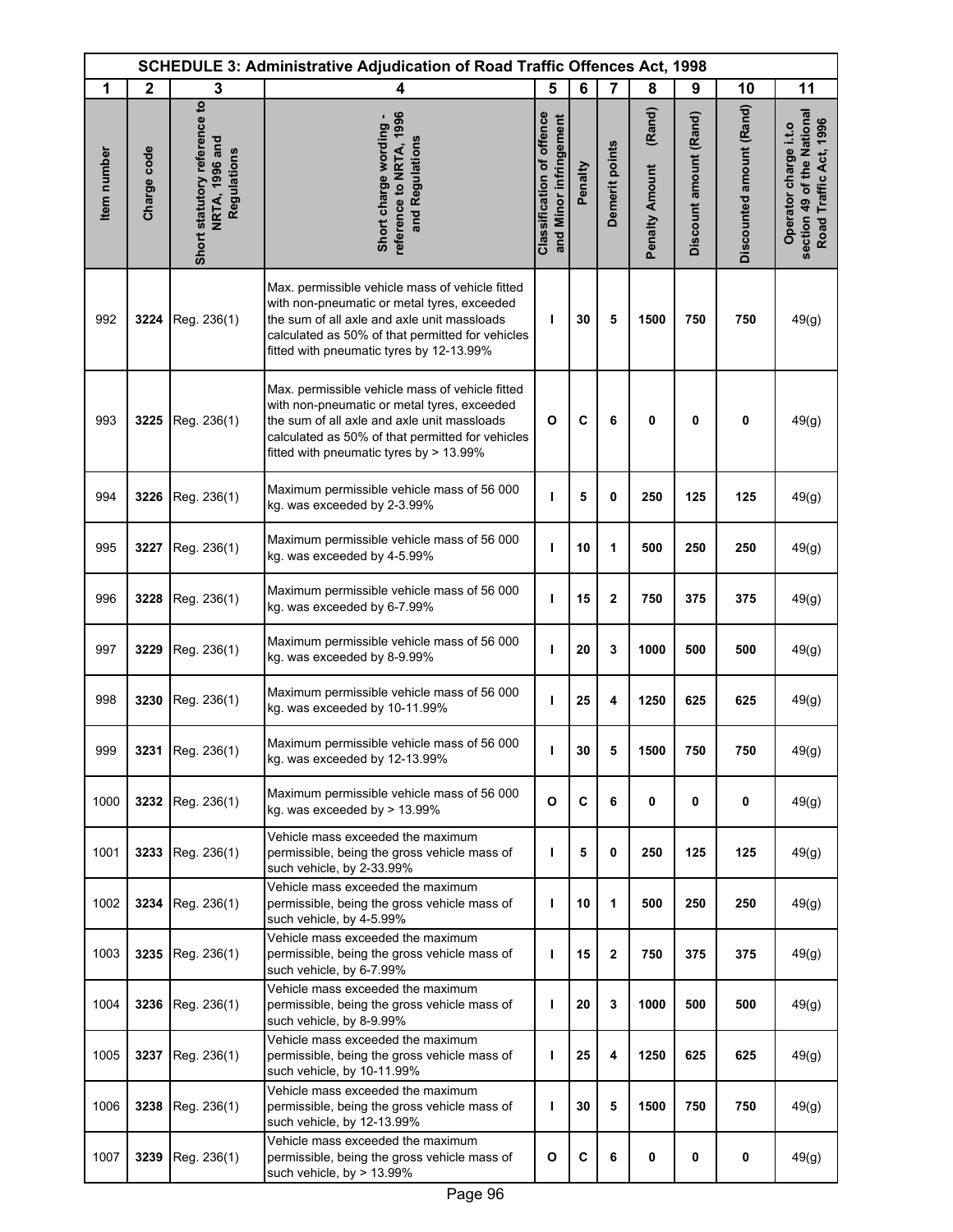| <b>SCHEDULE 3: Administrative Adjudication of Road Traffic Offences Act, 1998</b> |              |                                                               |                                                                                                                                                                                                                                |                                                            |         |                |                                 |                        |                          |                                                                               |
|-----------------------------------------------------------------------------------|--------------|---------------------------------------------------------------|--------------------------------------------------------------------------------------------------------------------------------------------------------------------------------------------------------------------------------|------------------------------------------------------------|---------|----------------|---------------------------------|------------------------|--------------------------|-------------------------------------------------------------------------------|
| 1                                                                                 | $\mathbf{2}$ | 3                                                             | 4                                                                                                                                                                                                                              | 5                                                          | 6       | $\overline{7}$ | 8                               | 9                      | 10                       | 11                                                                            |
| <b>Item</b> number                                                                | Charge code  | Short statutory reference to<br>NRTA, 1996 and<br>Regulations | reference to NRTA, 1996<br>Short charge wording -<br>and Regulations                                                                                                                                                           | <b>Classification of offence</b><br>and Minor infringement | Penalty | Demerit points | (Rand)<br><b>Penalty Amount</b> | Discount amount (Rand) | Discounted amount (Rand) | section 49 of the National<br>Road Traffic Act, 1996<br>Operator charge i.t.o |
| 1008                                                                              | 3240         | Reg. 236(1)                                                   | Vehicle mass exceeds the permissible<br>maximum, whether laden or unladen, arrived at<br>by multiplying the net power in kW X 400 for a<br>tractor and kW X 240 for other vehicles, as<br>determined by SANS 013, by 2-3.99%   | т                                                          | 5       | 0              | 250                             | 125                    | 125                      | 49(g)                                                                         |
| 1009                                                                              | 3241         | Reg. 236(1)                                                   | Vehicle mass exceeds the permissible<br>maximum, whether laden or unladen, arrived at<br>by multiplying the net power in kW X 400 for a<br>tractor and kW X 240 for other vehicles, as<br>determined by SANS 013, by 4-5.99%   | ı                                                          | 10      | 1              | 500                             | 250                    | 250                      | 49(g)                                                                         |
| 1010                                                                              | 3242         | Reg. 236(1)                                                   | Vehicle mass exceeds the permissible<br>maximum, whether laden or unladen, arrived at<br>by multiplying the net power in kW X 400 for a<br>tractor and kW X 240 for other vehicles, as<br>determined by SANS 013, by 6-7.99%   | т                                                          | 15      | $\mathbf 2$    | 750                             | 375                    | 375                      | 49(g)                                                                         |
| 1011                                                                              | 3243         | Reg. 236(1)                                                   | Vehicle mass exceeds the permissible<br>maximum, whether laden or unladen, arrived at<br>by multiplying the net power in kW X 400 for a<br>tractor and kW X 240 for other vehicles, as<br>determined by SANS 013, by 8-9.99%   | т                                                          | 20      | 3              | 1000                            | 500                    | 500                      | 49(g)                                                                         |
| 1012                                                                              | 3244         | Reg. 236(1)                                                   | Vehicle mass exceeds the permissible<br>maximum, whether laden or unladen, arrived at<br>by multiplying the net power in kW X 400 for a<br>tractor and kW X 240 for other vehicles, as<br>determined by SANS 013, by 10-11.99% | т                                                          | 25      | 4              | 1250                            | 625                    | 625                      | 49(g)                                                                         |
| 1013                                                                              |              | 3245   Reg. $236(1)$                                          | Vehicle mass exceeds the permissible<br>maximum, whether laden or unladen, arrived at<br>by multiplying the net power in kW X 400 for a<br>tractor and kW X 240 for other vehicles, as<br>determined by SANS 013, by 12-13.99% | L                                                          | 30      | 5              | 1500                            | 750                    | 750                      | 49(g)                                                                         |
| 1014                                                                              |              | 3246   Reg. $236(1)$                                          | Vehicle mass exceeds the permissible<br>maximum, whether laden or unladen, arrived at<br>by multiplying the net power in kW X 400 for a<br>tractor and kW X 240 for other vehicles, as<br>determined by SANS 013, by > 13.99%  | O                                                          | C       | 6              | 0                               | 0                      | 0                        | 49(g)                                                                         |
| 1015                                                                              | 3247         | Reg. 236(1)                                                   | Vehicle mass exceeds the permissible max,<br>whether laden or unladen, determined as 5X<br>total axle massloads of the driving axle or axles<br>of such vehicle by 2-3.99%                                                     | ı                                                          | 5       | 0              | 250                             | 125                    | 125                      | 49(g)                                                                         |
| 1016                                                                              |              | 3248   $Reg. 236(1)$                                          | Vehicle mass exceeds the permissible max,<br>whether laden or unladen, determined as 5X<br>total axle massloads of the driving axle or axles<br>of such vehicle by 4-5.99%                                                     | т                                                          | 10      | 1              | 500                             | 250                    | 250                      | 49(g)                                                                         |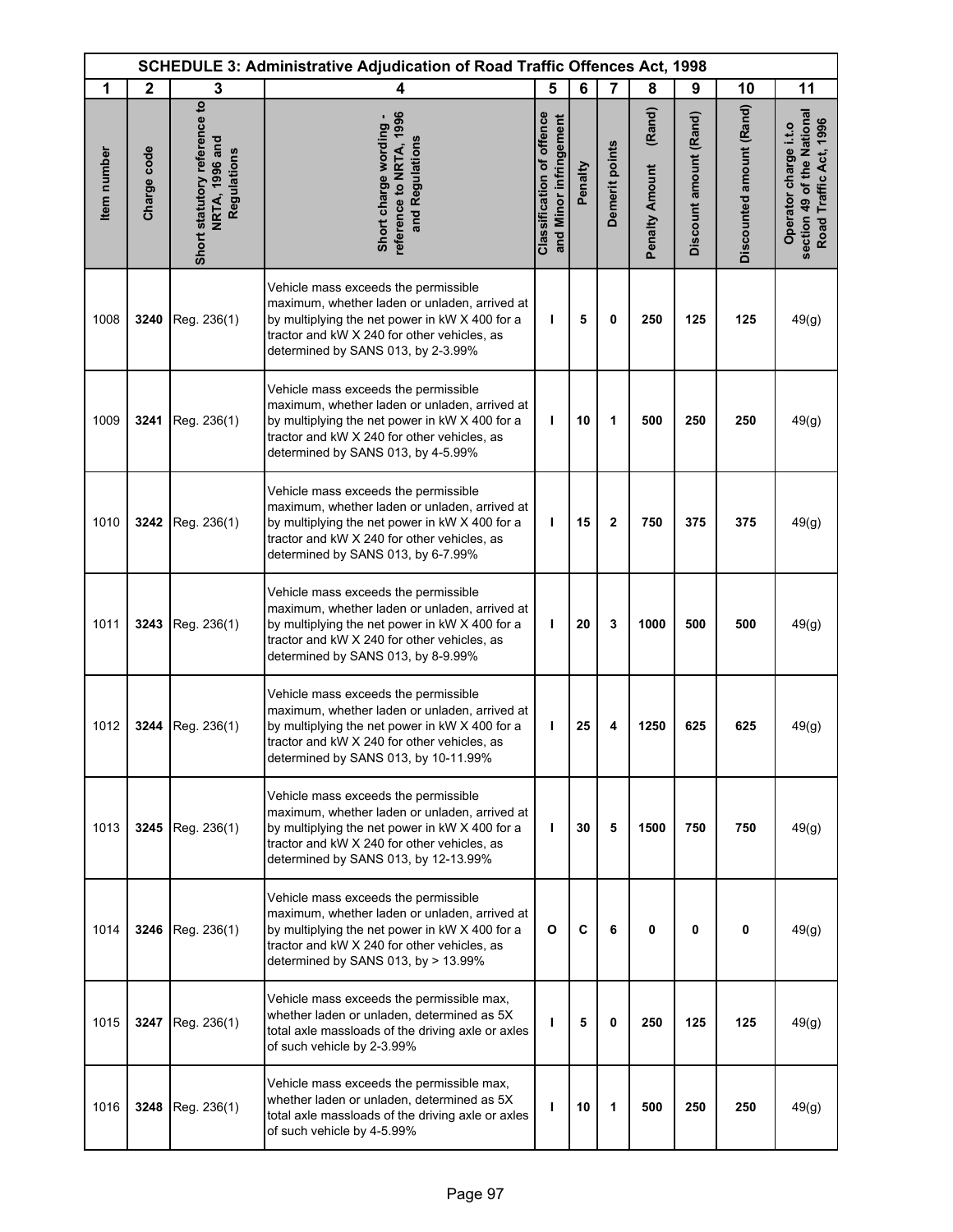| <b>SCHEDULE 3: Administrative Adjudication of Road Traffic Offences Act, 1998</b> |              |                                                               |                                                                                                                                                                                                                                                           |                                                            |         |                         |                                 |                        |                          |                                                                               |
|-----------------------------------------------------------------------------------|--------------|---------------------------------------------------------------|-----------------------------------------------------------------------------------------------------------------------------------------------------------------------------------------------------------------------------------------------------------|------------------------------------------------------------|---------|-------------------------|---------------------------------|------------------------|--------------------------|-------------------------------------------------------------------------------|
| 1                                                                                 | $\mathbf{2}$ | 3                                                             | 4                                                                                                                                                                                                                                                         | 5                                                          | 6       | $\overline{7}$          | 8                               | 9                      | 10                       | 11                                                                            |
| Item number                                                                       | Charge code  | Short statutory reference to<br>NRTA, 1996 and<br>Regulations | reference to NRTA, 1996<br>Short charge wording -<br>and Regulations                                                                                                                                                                                      | <b>Classification of offence</b><br>and Minor infringement | Penalty | Demerit points          | (Rand)<br><b>Penalty Amount</b> | Discount amount (Rand) | Discounted amount (Rand) | section 49 of the National<br>Road Traffic Act, 1996<br>Operator charge i.t.o |
| 1017                                                                              | 3249         | Reg. 236(1)                                                   | Vehicle mass exceeds the permissible max,<br>whether laden or unladen, determined as 5X<br>total axle massloads of the driving axle or axles<br>of such vehicle by 6-7.99%                                                                                | ı                                                          | 15      | $\overline{\mathbf{2}}$ | 750                             | 375                    | 375                      | 49(g)                                                                         |
| 1018                                                                              | 3250         | Reg. 236(1)                                                   | Vehicle mass exceeds the permissible max,<br>whether laden or unladen, determined as 5X<br>total axle massloads of the driving axle or axles<br>of such vehicle by 8-9.99%                                                                                | ı                                                          | 20      | 3                       | 1000                            | 500                    | 500                      | 49(g)                                                                         |
| 1019                                                                              | 3251         | Reg. 236(1)                                                   | Vehicle mass exceeds the permissible max,<br>whether laden or unladen, determined as 5X<br>total axle massloads of the driving axle or axles<br>of such vehicle by 10-11.99%                                                                              | т                                                          | 25      | 4                       | 1250                            | 625                    | 625                      | 49(g)                                                                         |
| 1020                                                                              | 3252         | Reg. 236(1)                                                   | Vehicle mass exceeds the permissible max,<br>whether laden or unladen, determined as 5X<br>total axle massloads of the driving axle or axles<br>of such vehicle by 12-13.99%                                                                              | ı                                                          | 30      | 5                       | 1500                            | 750                    | 750                      | 49(g)                                                                         |
| 1021                                                                              | 3253         | Reg. 236(1)                                                   | Vehicle mass exceeds the permissible max,<br>whether laden or unladen, determined as 5X<br>total axle massloads of the driving axle or axles<br>of such vehicle by >13.99%                                                                                | $\mathbf{o}$                                               | C       | 6                       | 0                               | $\mathbf 0$            | 0                        | 49(g)                                                                         |
| 1022                                                                              |              | 3254 Reg. 236(1)                                              | Axle mass of a group of axles exceeded the<br>massload carrying capacity of bridges<br>(determined as the distance between the centre<br>of 1st axle to the centre of the last axle of such<br>group (in 1/10 th of a meter) X2100 + 18000) by<br>2-3.99% | ı                                                          | 5       | 0                       | 250                             | 125                    | 125                      | 49(g)                                                                         |
| 1023                                                                              | 3255         | Reg. 236(1)                                                   | Axle mass of a group of axles exceeded the<br>massload carrying capacity of bridges<br>(determined as the distance between the centre<br>of 1st axle to the centre of the last axle of such<br>group (in 1/10 th of a meter) X2100 + 18000) by<br>4-5.99% | T                                                          | 10      | 1                       | 500                             | 250                    | 250                      | 49(g)                                                                         |
| 1024                                                                              | 3256         | Reg. 236(1)                                                   | Axle mass of a group of axles exceeded the<br>massload carrying capacity of bridges<br>(determined as the distance between the centre<br>of 1st axle to the centre of the last axle of such<br>group (in 1/10 th of a meter) X2100 + 18000) by<br>6-7.99% | T                                                          | 15      | $\mathbf{2}$            | 750                             | 375                    | 375                      | 49(g)                                                                         |
| 1025                                                                              |              | 3257 Reg. 236(1)                                              | Axle mass of a group of axles exceeded the<br>massload carrying capacity of bridges<br>(determined as the distance between the centre<br>of 1st axle to the centre of the last axle of such<br>group (in 1/10 th of a meter) X2100 + 18000) by<br>8-9.99% | т                                                          | 20      | 3                       | 1000                            | 500                    | 500                      | 49(g)                                                                         |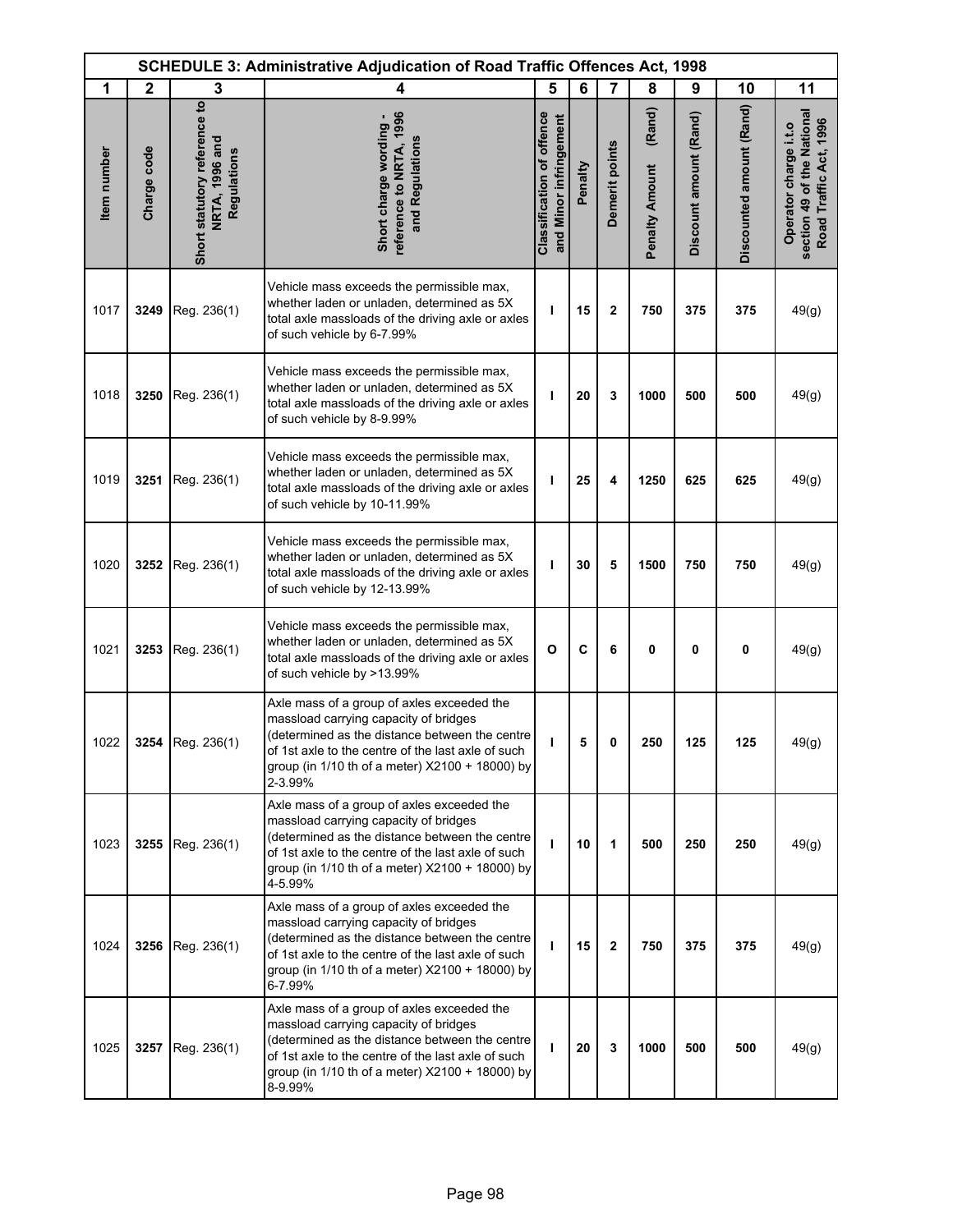| <b>SCHEDULE 3: Administrative Adjudication of Road Traffic Offences Act, 1998</b> |              |                                                               |                                                                                                                                                                                                                                                              |                                                            |         |                |                                 |                        |                          |                                                                               |
|-----------------------------------------------------------------------------------|--------------|---------------------------------------------------------------|--------------------------------------------------------------------------------------------------------------------------------------------------------------------------------------------------------------------------------------------------------------|------------------------------------------------------------|---------|----------------|---------------------------------|------------------------|--------------------------|-------------------------------------------------------------------------------|
| 1                                                                                 | $\mathbf{2}$ | 3                                                             | 4                                                                                                                                                                                                                                                            | 5                                                          | 6       | $\overline{7}$ | 8                               | 9                      | 10                       | 11                                                                            |
| Item number                                                                       | Charge code  | Short statutory reference to<br>NRTA, 1996 and<br>Regulations | reference to NRTA, 1996<br>Short charge wording -<br>and Regulations                                                                                                                                                                                         | <b>Classification of offence</b><br>and Minor infringement | Penalty | Demerit points | (Rand)<br><b>Penalty Amount</b> | Discount amount (Rand) | Discounted amount (Rand) | section 49 of the National<br>Road Traffic Act, 1996<br>Operator charge i.t.o |
| 1026                                                                              | 3258         | Reg. 236(1)                                                   | Axle mass of a group of axles exceeded the<br>massload carrying capacity of bridges<br>(determined as the distance between the centre<br>of 1st axle to the centre of the last axle of such<br>group (in 1/10 th of a meter) X2100 + 18000) by<br>10-11.99%  | ı                                                          | 25      | 4              | 1250                            | 625                    | 625                      | 49(g)                                                                         |
| 1027                                                                              | 3259         | Reg. 236(1)                                                   | Axle mass of a group of axles exceeded the<br>massload carrying capacity of bridges<br>(determined as the distance between the centre<br>of 1st axle to the centre of the last axle of such<br>group (in 1/10 th of a meter) X2100 + 18000) by<br>12-13.99%  | т                                                          | 30      | 5              | 1500                            | 750                    | 750                      | 49(g)                                                                         |
| 1028                                                                              | 3260         | Reg. 236(1)                                                   | Axle mass of a group of axles exceeded the<br>massload carrying capacity of bridges<br>(determined as the distance between the centre<br>of 1st axle to the centre of the last axle of such<br>group (in 1/10 th of a meter) X2100 + 18000) by<br>$>13.99\%$ | $\mathbf{o}$                                               | C       | 6              | 0                               | 0                      | $\mathbf 0$              | 49(g)                                                                         |
| 1029                                                                              | 3261         | Reg. 236(1)                                                   | Axle mass between any 2 axles exceeded the<br>massload carrying capacity of bridges<br>(determined as the distance between the centre<br>of the 1st axle to the centre of the 2nd axle (in<br>1/10 th of a meter) X2100 + 18000) by 2-3.99%                  | т                                                          | 5       | 0              | 250                             | 125                    | 125                      | 49(g)                                                                         |
| 1030                                                                              | 3262         | Reg. 236(1)                                                   | Axle mass between any 2 axles exceeded the<br>massload carrying capacity of bridges<br>(determined as the distance between the centre<br>of the 1st axle to the centre of the 2nd axle (in<br>1/10 th of a meter) X2100 + 18000) by 4 -<br>5.99%             | I.                                                         | 10      | 1              | 500                             | 250                    | 250                      | 49(g)                                                                         |
| 1031                                                                              | 3263         | Reg. 236(1)                                                   | Axle mass between any 2 axles exceeded the<br>massload carrying capacity of bridges<br>(determined as the distance between the centre<br>of the 1st axle to the centre of the 2nd axle (in<br>1/10 th of a meter) X2100 + 18000) by 6 -<br>7.99%             | $\mathbf{I}$                                               | 15      | $\mathbf{2}$   | 750                             | 375                    | 375                      | 49(g)                                                                         |
| 1032                                                                              | 3264         | Reg. 236(1)                                                   | Axle mass between any 2 axles exceeded the<br>massload carrying capacity of bridges<br>(determined as the distance between the centre<br>of the 1st axle to the centre of the 2nd axle (in<br>1/10 th of a meter) X2100 + 18000) by 8-9.99%                  | т                                                          | 20      | 3              | 1000                            | 500                    | 500                      | 49(g)                                                                         |
| 1033                                                                              | 3265         | Reg. 236(1)                                                   | Axle mass between any 2 axles exceeded the<br>massload carrying capacity of bridges<br>(determined as the distance between the centre<br>of the 1st axle to the centre of the 2nd axle (in<br>1/10 th of a meter) X2100 + 18000) by 10-<br>11.99%            | T                                                          | 25      | 4              | 1250                            | 625                    | 625                      | 49(g)                                                                         |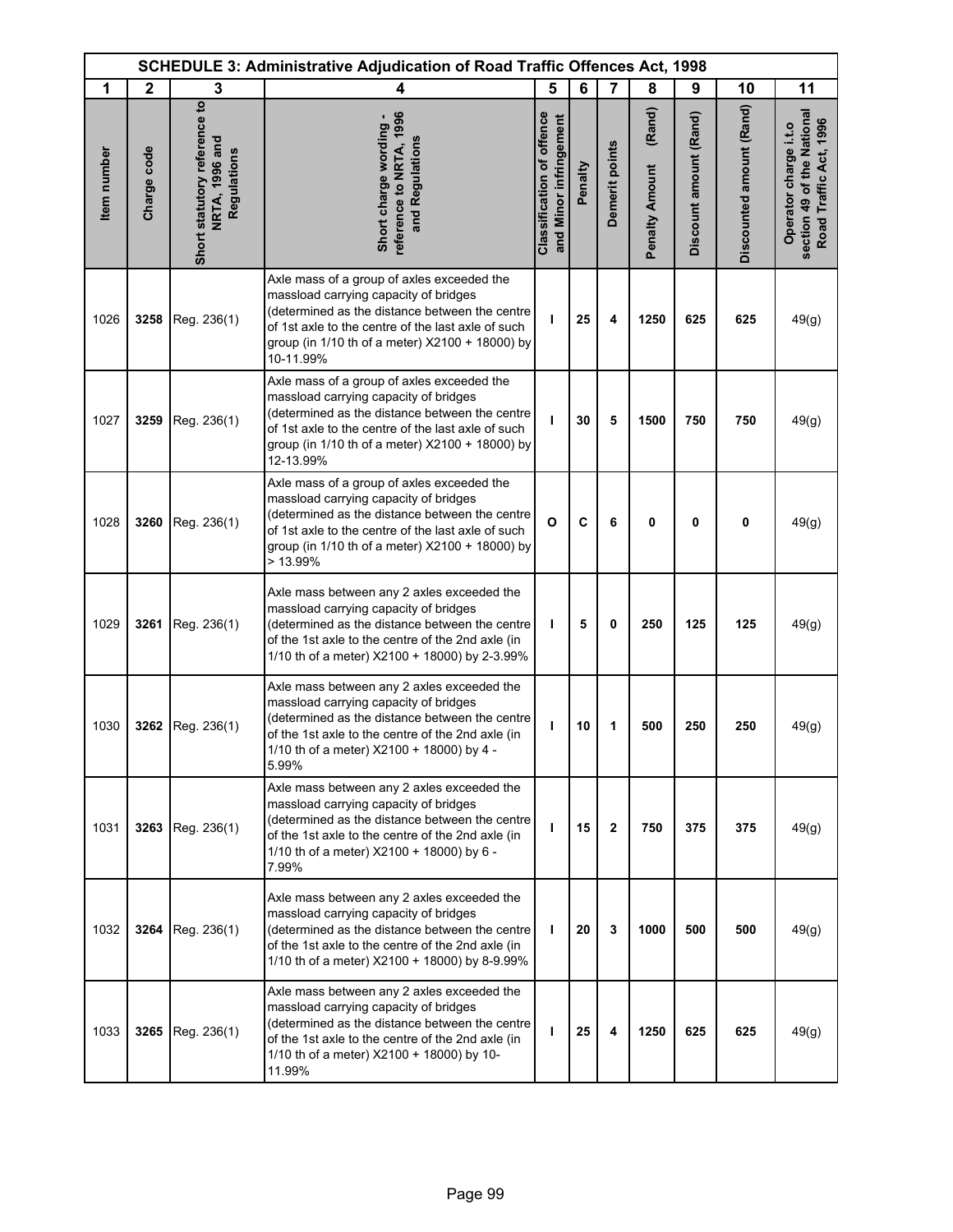| <b>SCHEDULE 3: Administrative Adjudication of Road Traffic Offences Act, 1998</b> |              |                                                               |                                                                                                                                                                                                                                                   |                                                            |         |                |                                 |                        |                          |                                                                               |
|-----------------------------------------------------------------------------------|--------------|---------------------------------------------------------------|---------------------------------------------------------------------------------------------------------------------------------------------------------------------------------------------------------------------------------------------------|------------------------------------------------------------|---------|----------------|---------------------------------|------------------------|--------------------------|-------------------------------------------------------------------------------|
| 1                                                                                 | $\mathbf{2}$ | 3                                                             | 4                                                                                                                                                                                                                                                 | 5                                                          | 6       | $\overline{7}$ | 8                               | 9                      | 10                       | 11                                                                            |
| Item number                                                                       | Charge code  | Short statutory reference to<br>NRTA, 1996 and<br>Regulations | reference to NRTA, 1996<br>Short charge wording -<br>and Regulations                                                                                                                                                                              | <b>Classification of offence</b><br>and Minor infringement | Penalty | Demerit points | (Rand)<br><b>Penalty Amount</b> | Discount amount (Rand) | Discounted amount (Rand) | section 49 of the National<br>Road Traffic Act, 1996<br>Operator charge i.t.o |
| 1034                                                                              | 3266         | Reg. 236(1)                                                   | Axle mass between any 2 axles exceeded the<br>massload carrying capacity of bridges<br>(determined as the distance between the centre<br>of the 1st axle to the centre of the 2nd axle (in<br>1/10 th of a meter) X2100 + 18000) by 12-<br>13.99% | т                                                          | 30      | 5              | 1500                            | 750                    | 750                      | 49(g)                                                                         |
| 1035                                                                              | 3267         | Reg. 236(1)                                                   | Axle mass between any 2 axles exceeded the<br>massload carrying capacity of bridges<br>(determined as the distance between the centre<br>of the 1st axle to the centre of the 2nd axle (in<br>1/10 th of a meter) X2100 + 18000) by ><br>13.99%   | $\mathbf{o}$                                               | C       | 6              | 0                               | 0                      | 0                        | 49(g)                                                                         |
| 1036                                                                              | 3268         | Reg. 237(1)                                                   | Max. permissible combination mass, as the<br>sum of all the axle and axle unit massloads and<br>determined in accordance with SANS<br>specifications, was exceeded by 2-3.99%                                                                     | ı                                                          | 5       | $\mathbf{0}$   | 250                             | 125                    | 125                      | 49(g)                                                                         |
| 1037                                                                              | 3269         | Reg. 237(1)                                                   | Max. permissible combination mass, as the<br>sum of all the axle and axle unit massloads and<br>determined in accordance with SANS<br>specifications, was exceeded by 4-5.99%                                                                     | т                                                          | 10      | 1              | 500                             | 250                    | 250                      | 49(g)                                                                         |
| 1038                                                                              | 3270         | Reg. 237(1)                                                   | Max. permissible combination mass, as the<br>sum of all the axle and axle unit massloads and<br>determined in accordance with SANS<br>specifications, was exceeded by 6-7.99%                                                                     | т                                                          | 15      | $\overline{2}$ | 750                             | 375                    | 375                      | 49(g)                                                                         |
| 1039                                                                              | 3271         | Reg. 237(1)                                                   | Max. permissible combination mass, as the<br>sum of all the axle and axle unit massloads and<br>determined in accordance with SANS<br>specifications, was exceeded by 8-9.99%                                                                     | т                                                          | 20      | 3              | 1000                            | 500                    | 500                      | 49(g)                                                                         |
| 1040                                                                              | 3272         | Reg. 237(1)                                                   | Max. permissible combination mass, as the<br>sum of all the axle and axle unit massloads and<br>determined in accordance with SANS<br>specifications, was exceeded by 10-11.99%.                                                                  | $\mathbf{I}$                                               | 25      | 4              | 1250                            | 625                    | 625                      | 49(g)                                                                         |
| 1041                                                                              | 3273         | Reg. 237(1)                                                   | Max. permissible combination mass, as the<br>sum of all the axle and axle unit massloads and<br>determined in accordance with SANS<br>specifications, was exceeded by 12-13.99%                                                                   | т                                                          | 30      | 5              | 1500                            | 750                    | 750                      | 49(g)                                                                         |
| 1042                                                                              | 3274         | Reg. 237(1)                                                   | Max. permissible combination mass, as the<br>sum of all the axle and axle unit massloads and<br>determined in accordance with SANS<br>specifications, was exceeded by > 13.99%                                                                    | $\mathbf{o}$                                               | C       | 6              | 0                               | $\mathbf 0$            | $\mathbf 0$              | 49(g)                                                                         |
| 1043                                                                              | 3275         | Reg. 237(1)                                                   | Max. permissible combination mass,<br>determined as the sum of all the axle and axle<br>unit massloads as specified by the<br>manufacturer, was exceeded by 2-3.99%                                                                               | $\mathbf{I}$                                               | 5       | 0              | 250                             | 125                    | 125                      | 49(g)                                                                         |
| 1044                                                                              | 3276         | Reg. 237(1)                                                   | Max. permissible combination mass,<br>determined as the sum of all the axle and axle<br>unit massloads as specified by the<br>manufacturer of the tyre, was exceeded by 4-<br>5.99%                                                               | т                                                          | 10      | 1              | 500                             | 250                    | 250                      | 49(g)                                                                         |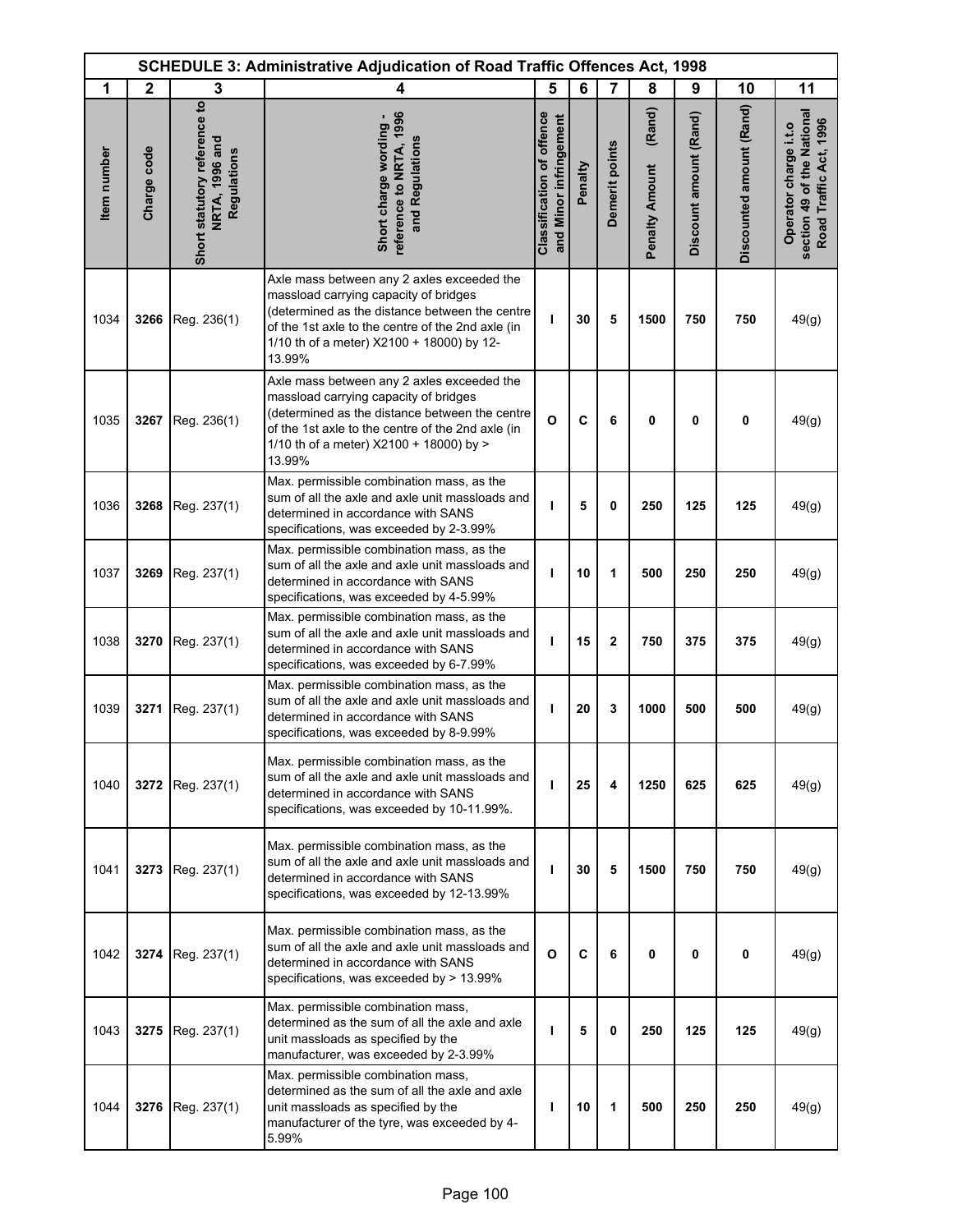|             | <b>SCHEDULE 3: Administrative Adjudication of Road Traffic Offences Act, 1998</b> |                                                               |                                                                                                                                                                                                             |                                                            |         |                |                                 |                        |                          |                                                                               |
|-------------|-----------------------------------------------------------------------------------|---------------------------------------------------------------|-------------------------------------------------------------------------------------------------------------------------------------------------------------------------------------------------------------|------------------------------------------------------------|---------|----------------|---------------------------------|------------------------|--------------------------|-------------------------------------------------------------------------------|
| 1           | $\mathbf{2}$                                                                      | 3                                                             | 4                                                                                                                                                                                                           | 5                                                          | 6       | $\overline{7}$ | 8                               | 9                      | 10                       | 11                                                                            |
| Item number | Charge code                                                                       | Short statutory reference to<br>NRTA, 1996 and<br>Regulations | reference to NRTA, 1996<br>Short charge wording -<br>and Regulations                                                                                                                                        | <b>Classification of offence</b><br>and Minor infringement | Penalty | Demerit points | (Rand)<br><b>Penalty Amount</b> | Discount amount (Rand) | Discounted amount (Rand) | section 49 of the National<br>Road Traffic Act, 1996<br>Operator charge i.t.o |
| 1045        | 3277                                                                              | Reg. 237(1)                                                   | Max. permissible combination mass,<br>determined as the sum of all the axle and axle<br>unit massloads as specified by the<br>manufacturer of the tyre, was exceeded by 6-<br>7.99%                         | т                                                          | 15      | $\mathbf{2}$   | 750                             | 375                    | 375                      | 49(g)                                                                         |
| 1046        | 3278                                                                              | Reg. 237(1)                                                   | Max. permissible combination mass,<br>determined as the sum of all the axle and axle<br>unit massloads as specified by the<br>manufacturer of the tyre, was exceeded by 8-<br>9.99%                         | т                                                          | 20      | 3              | 1000                            | 500                    | 500                      | 49(g)                                                                         |
| 1047        | 3279                                                                              | Reg. 237(1)                                                   | Max. permissible combination mass,<br>determined as the sum of all the axle and axle<br>unit massloads as specified by the<br>manufacturer of the tyre, was exceeded by 10-<br>11.99%                       | т                                                          | 25      | 4              | 1250                            | 625                    | 625                      | 49(g)                                                                         |
| 1048        | 3280                                                                              | Reg. 237(1)                                                   | Max. permissible combination mass,<br>determined as the sum of all the axle and axle<br>unit massloads as specified by the<br>manufacturer of the tyre, was exceeded by 12-<br>13.99%                       | ı                                                          | 30      | 5              | 1500                            | 750                    | 750                      | 49(g)                                                                         |
| 1049        | 3281                                                                              | Reg. 237(1)                                                   | Max. permissible combination mass,<br>determined as the sum of all the axle and axle<br>unit massloads as specified by the<br>manufacturer of the tyre, was exceeded by ><br>13.99%                         | $\mathbf{o}$                                               | C       | 6              | 0                               | $\mathbf 0$            | 0                        | 49(g)                                                                         |
| 1050        | 3282                                                                              | Reg. 237(1)                                                   | Max. permissible combination mass, of a<br>vehicle fitted with non-pneumatic tyres,<br>exceeded the sum of all axle and axle unit<br>massloads determined as 8 kg./1mm. width of<br>every tyre by 2-3.99%   | ı                                                          | 5       | 0              | 250                             | 125                    | 125                      | 49(g)                                                                         |
| 1051        | 3283                                                                              | Reg. 237(1)                                                   | Max. permissible combination mass, of a<br>vehicle fitted with non-pneumatic tyres,<br>exceeded the sum of all axle and axle unit<br>massloads determined as 8 kg./1mm. width of<br>every tyre by 4-5.99%   | ı                                                          | 10      | 1              | 500                             | 250                    | 250                      | 49(g)                                                                         |
| 1052        | 3284                                                                              | Reg. 237(1)                                                   | Max. permissible combination mass, of a<br>vehicle fitted with non-pneumatic tyres,<br>exceeded the sum of all axle and axle unit<br>massloads determined as 8 kg./1mm. width of<br>every tyre by 6-7.99%   | т                                                          | 15      | $\mathbf 2$    | 750                             | 375                    | 375                      | 49(g)                                                                         |
| 1053        | 3285                                                                              | Reg. 237(1)                                                   | Max. permissible combination mass, of a<br>vehicle fitted with non-pneumatic tyres,<br>exceeded the sum of all axle and axle unit<br>massloads determined as 8 kg./1mm. width of<br>every tyre by 8-9.99%   | ı                                                          | 20      | 3              | 1000                            | 500                    | 500                      | 49(g)                                                                         |
| 1054        | 3286                                                                              | Reg. 237(1)                                                   | Max. permissible combination mass, of a<br>vehicle fitted with non-pneumatic tyres,<br>exceeded the sum of all axle and axle unit<br>massloads determined as 8 kg./1mm. width of<br>every tyre by 10-11.99% | т                                                          | 25      | 4              | 1250                            | 625                    | 625                      | 49(g)                                                                         |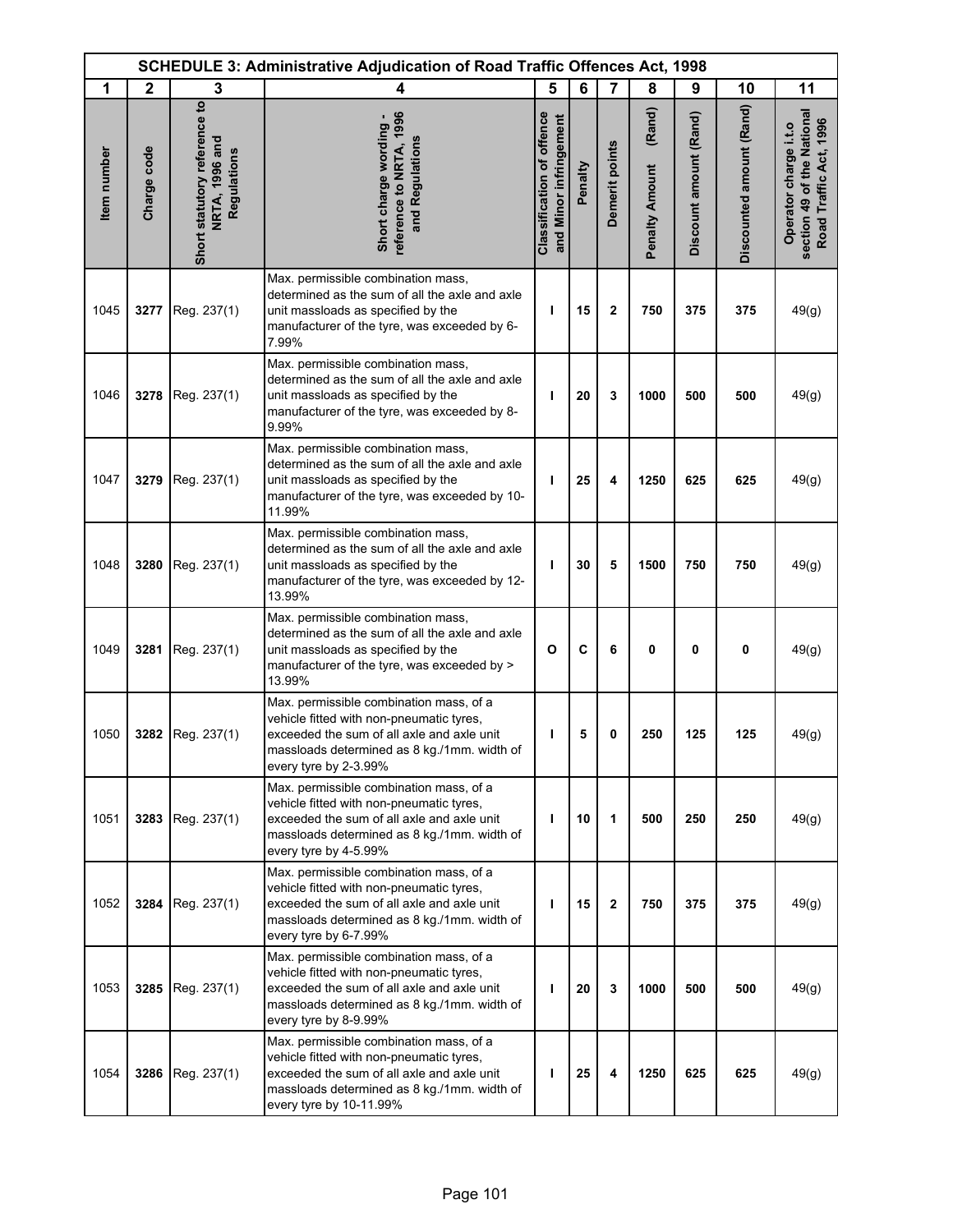| <b>SCHEDULE 3: Administrative Adjudication of Road Traffic Offences Act, 1998</b> |              |                                                               |                                                                                                                                                                                                                                                     |                                                            |         |                |                                 |                        |                          |                                                                               |
|-----------------------------------------------------------------------------------|--------------|---------------------------------------------------------------|-----------------------------------------------------------------------------------------------------------------------------------------------------------------------------------------------------------------------------------------------------|------------------------------------------------------------|---------|----------------|---------------------------------|------------------------|--------------------------|-------------------------------------------------------------------------------|
| 1                                                                                 | $\mathbf{2}$ | 3                                                             | 4                                                                                                                                                                                                                                                   | 5                                                          | 6       | 7              | 8                               | 9                      | 10                       | 11                                                                            |
| Item number                                                                       | Charge code  | Short statutory reference to<br>NRTA, 1996 and<br>Regulations | reference to NRTA, 1996<br>Short charge wording -<br>and Regulations                                                                                                                                                                                | <b>Classification of offence</b><br>and Minor infringement | Penalty | Demerit points | (Rand)<br><b>Penalty Amount</b> | Discount amount (Rand) | Discounted amount (Rand) | section 49 of the National<br>Road Traffic Act, 1996<br>Operator charge i.t.o |
| 1055                                                                              | 3287         | Reg. 237(1)                                                   | Max. permissible combination mass, of a<br>vehicle fitted with non-pneumatic tyres,<br>exceeded the sum of all axle and axle unit<br>massloads determined as 8 kg./1mm. width of<br>every tyre by 12-13.99%                                         | T                                                          | 30      | 5              | 1500                            | 750                    | 750                      | 49(g)                                                                         |
| 1056                                                                              | 3288         | Reg. 237(1)                                                   | Max. permissible combination mass, of a<br>vehicle fitted with non-pneumatic tyres,<br>exceeded the sum of all axle and axle unit<br>massloads determined as 8 kg./1mm. width of<br>every tyre by $> 13.99\%$                                       | $\mathbf{o}$                                               | C       | 6              | 0                               | 0                      | 0                        | 49(g)                                                                         |
| 1057                                                                              | 3289         | Reg. 237(1)                                                   | Combination mass of a vehicle fitted with metal<br>tyres, determined as the sum of all the axle<br>massloads at 2 700 kg. per axle, was exceeded<br>by 2-3.99%                                                                                      | T                                                          | 5       | 0              | 250                             | 125                    | 125                      | 49(g)                                                                         |
| 1058                                                                              | 3290         | Reg. 237(1)                                                   | Combination mass of a vehicle fitted with metal<br>tyres, determined as the sum of all the axle<br>massloads at 2 700 kg. per axle, was exceeded<br>by 4-5.99%                                                                                      | T                                                          | 10      | 1              | 500                             | 250                    | 250                      | 49(g)                                                                         |
| 1059                                                                              | 3291         | Reg. 237(1)                                                   | Combination mass of a vehicle fitted with metal<br>tyres, determined as the sum of all the axle<br>massloads at 2 700 kg. per axle, was exceeded<br>by 6-7.99%                                                                                      | т                                                          | 15      | $\mathbf{2}$   | 750                             | 375                    | 375                      | 49(g)                                                                         |
| 1060                                                                              |              | 3292 Reg. 237(1)                                              | Combination mass of a vehicle fitted with metal<br>tyres, determined as the sum of all the axle<br>massloads at 2 700 kg. per axle, was exceeded<br>by 8-9.99%                                                                                      | T                                                          | 20      | 3              | 1000                            | 500                    | 500                      | 49(g)                                                                         |
| 1061                                                                              |              | 3293 Reg. 237(1)                                              | Combination mass of a vehicle fitted with metal<br>tyres, determined as the sum of all the axle<br>massloads at 2 700 kg. per axle, was exceeded<br>by 10-11.99%                                                                                    | T                                                          | 25      | 4              | 1250                            | 625                    | 625                      | 49(g)                                                                         |
| 1062                                                                              | 3294         | Reg. 237(1)                                                   | Combination mass of a vehicle fitted with metal<br>tyres, determined as the sum of all the axle<br>massloads at 2 700 kg. per axle, was exceeded<br>by 12-13.99%                                                                                    | T                                                          | 30      | 5              | 1500                            | 750                    | 750                      | 49(g)                                                                         |
| 1063                                                                              | 3295         | Reg. 237(1)                                                   | Combination mass of a vehicle fitted with metal<br>tyres, determined as the sum of all the axle<br>massloads at 2 700 kg. per axle, was exceeded<br>by > 13.99%                                                                                     | $\mathbf{o}$                                               | C       | 6              | 0                               | 0                      | 0                        | 49(g)                                                                         |
| 1064                                                                              | 3296         | Reg. 237(1)                                                   | Max. permissible combination mass of vehicle<br>fitted with non-pneumatic or metal tyres,<br>exceeded the sum of all axle and axle unit<br>massloads calculated as 50% of that permitted<br>for vehicles fitted with pneumatic tyres by 2-<br>3.99% | T                                                          | 5       | 0              | 250                             | 125                    | 125                      | 49(g)                                                                         |
| 1065                                                                              | 3297         | Reg. 237(1)                                                   | Sum of all axle and axle unit massloads<br>calculated as 50% of that permitted for vehicles<br>fitted with pneumatic tyres exceeded the max.<br>permissible of vehicle fitted with non-pneumatic<br>or metal tyres by 4-5.99%                       | T                                                          | 10      | 1              | 500                             | 250                    | 250                      | 49(g)                                                                         |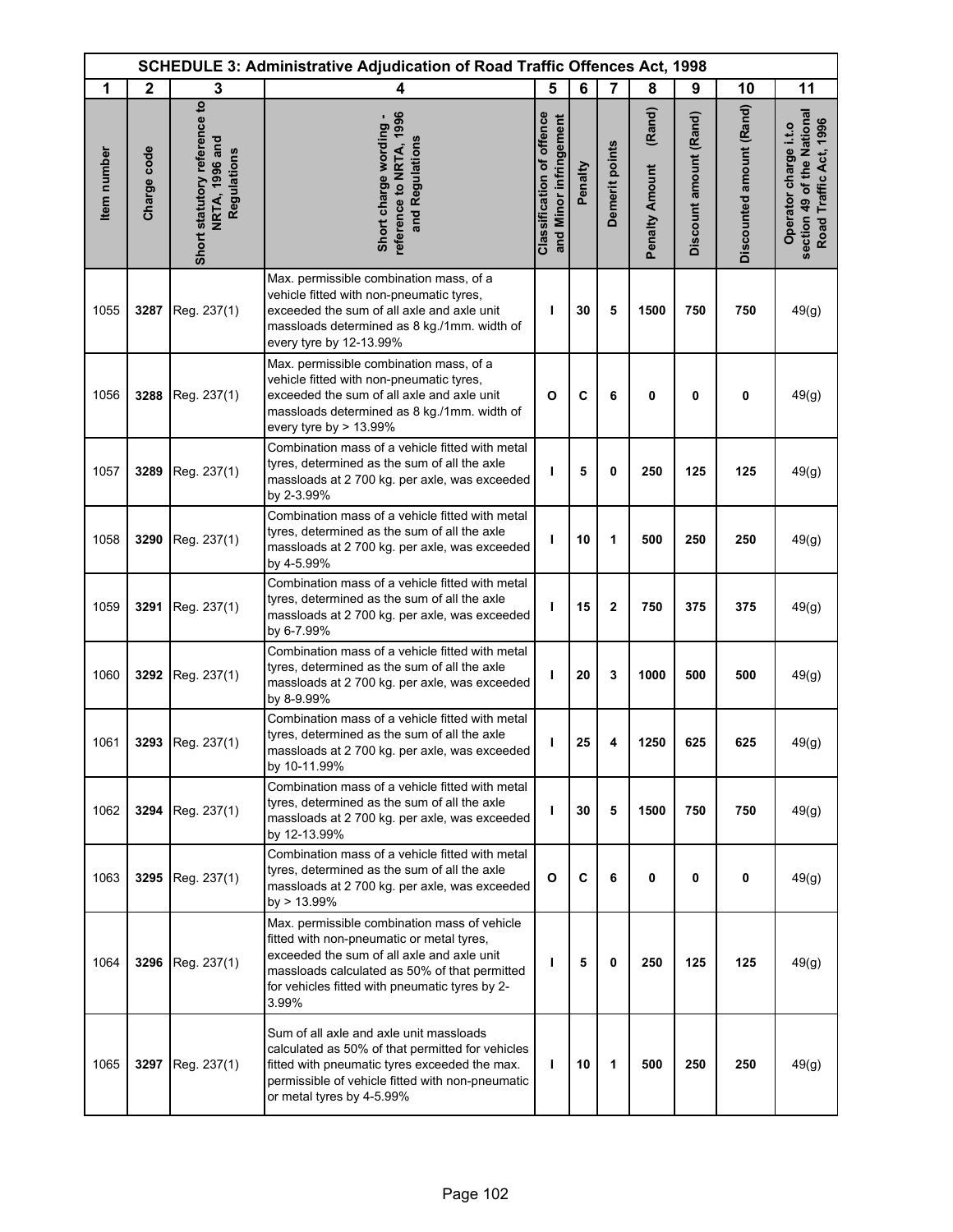| <b>SCHEDULE 3: Administrative Adjudication of Road Traffic Offences Act, 1998</b> |              |                                                               |                                                                                                                                                                                                                                   |                                                            |         |                |                                 |                        |                          |                                                                               |
|-----------------------------------------------------------------------------------|--------------|---------------------------------------------------------------|-----------------------------------------------------------------------------------------------------------------------------------------------------------------------------------------------------------------------------------|------------------------------------------------------------|---------|----------------|---------------------------------|------------------------|--------------------------|-------------------------------------------------------------------------------|
| 1                                                                                 | $\mathbf{2}$ | 3                                                             | 4                                                                                                                                                                                                                                 | 5                                                          | 6       | 7              | 8                               | 9                      | 10                       | 11                                                                            |
| <b>Item</b> number                                                                | Charge code  | Short statutory reference to<br>NRTA, 1996 and<br>Regulations | reference to NRTA, 1996<br>Short charge wording -<br>and Regulations                                                                                                                                                              | <b>Classification of offence</b><br>and Minor infringement | Penalty | Demerit points | (Rand)<br><b>Penalty Amount</b> | Discount amount (Rand) | Discounted amount (Rand) | section 49 of the National<br>Road Traffic Act, 1996<br>Operator charge i.t.o |
| 1066                                                                              | 3298         | Reg. 237(1)                                                   | Sum of all axle and axle unit massloads<br>calculated as 50% of that permitted for vehicles<br>fitted with pneumatic tyres exceeded the max.<br>permissible of vehicle fitted with non-pneumatic<br>or metal tyres by 6-7.99%     | т                                                          | 15      | $\overline{2}$ | 750                             | 375                    | 375                      | 49(g)                                                                         |
| 1067                                                                              | 3299         | Reg. 237(1)                                                   | Sum of all axle and axle unit massloads<br>calculated as 50% of that permitted for vehicles<br>fitted with pneumatic tyres exceeded the max.<br>permissible of vehicle fitted with non-pneumatic<br>or metal tyres by 8-9.99%     | т                                                          | 20      | 3              | 1000                            | 500                    | 500                      | 49(g)                                                                         |
| 1068                                                                              | 3300         | Reg. 237(1)                                                   | Sum of all axle and axle unit massloads<br>calculated as 50% of that permitted for vehicles<br>fitted with pneumatic tyres exceeded the max.<br>permissible of vehicle fitted with non-pneumatic<br>or metal tyres by 10-11.99%   | т                                                          | 25      | 4              | 1250                            | 625                    | 625                      | 49(g)                                                                         |
| 1069                                                                              | 3301         | Reg. 237(1)                                                   | Sum of all axle and axle unit massloads<br>calculated as 50% of that permitted for vehicles<br>fitted with pneumatic tyres exceeded the max.<br>permissible of vehicle fitted with non-pneumatic<br>or metal tyres by 12-13.99%   | т                                                          | 30      | 5              | 1500                            | 750                    | 750                      | 49(g)                                                                         |
| 1070                                                                              |              | 3302 Reg. 237(1)                                              | Sum of all axle and axle unit massloads<br>calculated as 50% of that permitted for vehicles<br>fitted with pneumatic tyres exceeded the max.<br>permissible of vehicle fitted with non-pneumatic<br>or metal tyres by $> 13.99\%$ | O                                                          | C       | 6              | 0                               | 0                      | 0                        | 49(g)                                                                         |
| 1071                                                                              | 3303         | Reg. 237(1)                                                   | Maximum permissible combination mass of 56<br>000 kg. was exceeded by 2-3.99%                                                                                                                                                     | т                                                          | 5       | 0              | 250                             | 125                    | 125                      | 49(g)                                                                         |
| 1072                                                                              | 3304         | Reg. 237(1)                                                   | Maximum permissible combination mass of 56<br>000 kg. was exceeded by 4-5.99%                                                                                                                                                     | т                                                          | 10      | 1              | 500                             | 250                    | 250                      | 49(g)                                                                         |
| 1073                                                                              | 3305         | Reg. 237(1)                                                   | Maximum permissible combination mass of 56<br>000 kg. was exceeded by 6-7.99%                                                                                                                                                     | т                                                          | 15      | 2              | 750                             | 375                    | 375                      | 49(g)                                                                         |
| 1074                                                                              | 3306         | Reg. 237(1)                                                   | Maximum permissible combination mass of 56<br>000 kg. was exceeded by 8-9.99%                                                                                                                                                     | т                                                          | 20      | 3              | 1000                            | 500                    | 500                      | 49(g)                                                                         |
| 1075                                                                              | 3307         | Reg. 237(1)                                                   | Maximum permissible combination mass of 56<br>000 kg. was exceeded by 10-11.99%                                                                                                                                                   | т                                                          | 25      | 4              | 1250                            | 625                    | 625                      | 49(g)                                                                         |
| 1076                                                                              | 3308         | Reg. 237(1)                                                   | Maximum permissible combination mass of 56<br>000 kg. was exceeded by 12-13.99%                                                                                                                                                   | ı                                                          | 30      | 5              | 1500                            | 750                    | 750                      | 49(g)                                                                         |
| 1077                                                                              | 3309         | Reg. 237(1)                                                   | Maximum permissible combination mass of 56<br>000 kg. was exceeded by $> 13.99\%$                                                                                                                                                 | $\mathbf{o}$                                               | C       | 6              | 0                               | 0                      | $\pmb{0}$                | 49(g)                                                                         |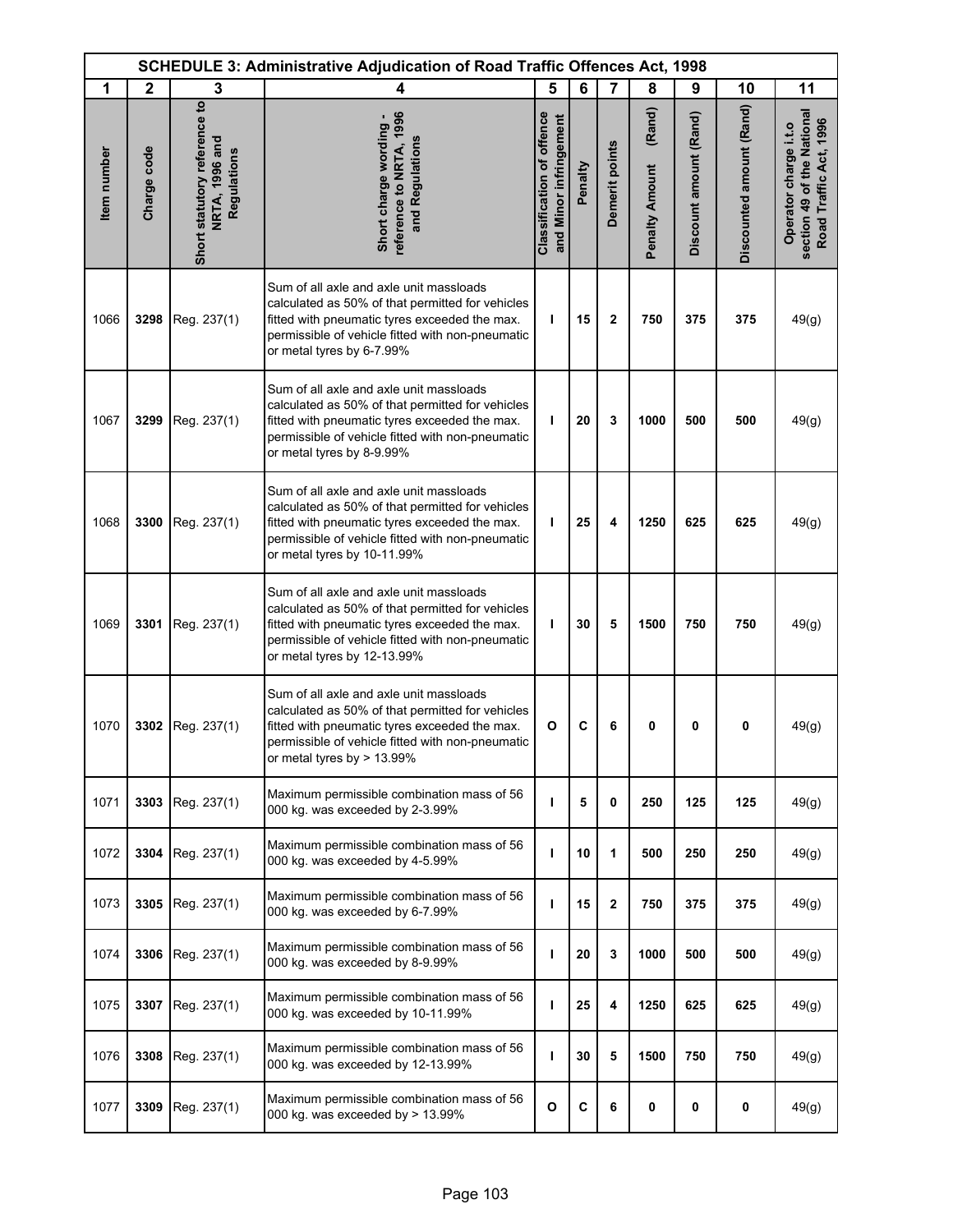| <b>SCHEDULE 3: Administrative Adjudication of Road Traffic Offences Act, 1998</b> |              |                                                               |                                                                                                                                                                                                                                    |                                                            |         |                |                                 |                        |                          |                                                                               |
|-----------------------------------------------------------------------------------|--------------|---------------------------------------------------------------|------------------------------------------------------------------------------------------------------------------------------------------------------------------------------------------------------------------------------------|------------------------------------------------------------|---------|----------------|---------------------------------|------------------------|--------------------------|-------------------------------------------------------------------------------|
| 1                                                                                 | $\mathbf{2}$ | 3                                                             | 4                                                                                                                                                                                                                                  | 5                                                          | 6       | $\overline{7}$ | 8                               | 9                      | 10                       | 11                                                                            |
| Item number                                                                       | Charge code  | Short statutory reference to<br>NRTA, 1996 and<br>Regulations | reference to NRTA, 1996<br>Short charge wording -<br>and Regulations                                                                                                                                                               | <b>Classification of offence</b><br>and Minor infringement | Penalty | Demerit points | (Rand)<br><b>Penalty Amount</b> | Discount amount (Rand) | Discounted amount (Rand) | section 49 of the National<br>Road Traffic Act, 1996<br>Operator charge i.t.o |
| 1078                                                                              | 3310         | Reg. 237(1)                                                   | Combination mass exceeded the maximum<br>permissible, being the gross combination mass<br>of such vehicle, by 2-3.99%                                                                                                              | T                                                          | 5       | 0              | 250                             | 125                    | 125                      | 49(g)                                                                         |
| 1079                                                                              | 3311         | Reg. 237(1)                                                   | Combination mass exceeded the maximum<br>permissible, being the gross combination mass<br>of such vehicle, by 4-5.99%                                                                                                              | T                                                          | 10      | 1              | 500                             | 250                    | 250                      | 49(g)                                                                         |
| 1080                                                                              | 3312         | Reg. 237(1)                                                   | Combination mass exceeded the maximum<br>permissible, being the gross combination mass<br>of such vehicle, by 6-7.99%                                                                                                              | T                                                          | 15      | $\mathbf 2$    | 750                             | 375                    | 375                      | 49(g)                                                                         |
| 1081                                                                              | 3313         | Reg. 237(1)                                                   | Combination mass exceeded the maximum<br>permissible, being the gross combination mass<br>of such vehicle, by 8-9.99%                                                                                                              | ı                                                          | 20      | 3              | 1000                            | 500                    | 500                      | 49(g)                                                                         |
| 1082                                                                              | 3314         | Reg. 237(1)                                                   | Combination mass exceeded the maximum<br>permissible, being the gross combination mass<br>of such vehicle, by 10-11.99%                                                                                                            | ı                                                          | 25      | 4              | 1250                            | 625                    | 625                      | 49(g)                                                                         |
| 1083                                                                              | 3315         | Reg. 237(1)                                                   | Combination mass exceeded the maximum<br>permissible, being the gross combination mass<br>of such vehicle, by 12-13.99%                                                                                                            | т                                                          | 30      | 5              | 1500                            | 750                    | 750                      | 49(g)                                                                         |
| 1084                                                                              | 3316         | Reg. 237(1)                                                   | Combination mass exceeded the maximum<br>permissible, being the gross combination mass<br>of such vehicle, by > 13.99%                                                                                                             | $\mathbf{o}$                                               | C       | 6              | 0                               | $\mathbf 0$            | 0                        | 49(g)                                                                         |
| 1085                                                                              | 3317         | Reg. 237(1)                                                   | Combination mass exceeds the permissible<br>maximum, whether laden or unladen, arrived at<br>by multiplying the net power in kW X 400 for a<br>tractor and kW X 240 for other vehicles, as<br>determined by SANS 013, by 2-3.99%   | T                                                          | 5       | 0              | 250                             | 125                    | 125                      | 49(g)                                                                         |
| 1086                                                                              | 3318         | Reg. 237(1)                                                   | Combination mass exceeds the permissible<br>maximum, whether laden or unladen, arrived at<br>by multiplying the net power in kW X 400 for a<br>tractor and kW X 240 for other vehicles, as<br>determined by SANS 013, by 4-5.99%   | $\mathbf{I}$                                               | 10      | 1              | 500                             | 250                    | 250                      | 49(g)                                                                         |
| 1087                                                                              | 3319         | Reg. 237(1)                                                   | Combination mass exceeds the permissible<br>maximum, whether laden or unladen, arrived at<br>by multiplying the net power in kW X 400 for a<br>tractor and kW X 240 for other vehicles, as<br>determined by SANS 013, by 6-7.99%   | т                                                          | 15      | $\mathbf 2$    | 750                             | 375                    | 375                      | 49(g)                                                                         |
| 1088                                                                              | 3320         | Reg. 237(1)                                                   | Combination mass exceeds the permissible<br>maximum, whether laden or unladen, arrived at<br>by multiplying the net power in kW X 400 for a<br>tractor and kW X 240 for other vehicles, as<br>determined by SANS 013, by 8-9.99%   | T                                                          | 20      | 3              | 1000                            | 500                    | 500                      | 49(g)                                                                         |
| 1089                                                                              | 3321         | Reg. 237(1)                                                   | Combination mass exceeds the permissible<br>maximum, whether laden or unladen, arrived at<br>by multiplying the net power in kW X 400 for a<br>tractor and kW X 240 for other vehicles, as<br>determined by SANS 013, by 10-11.99% | T                                                          | 25      | 4              | 1250                            | 625                    | 625                      | 49(g)                                                                         |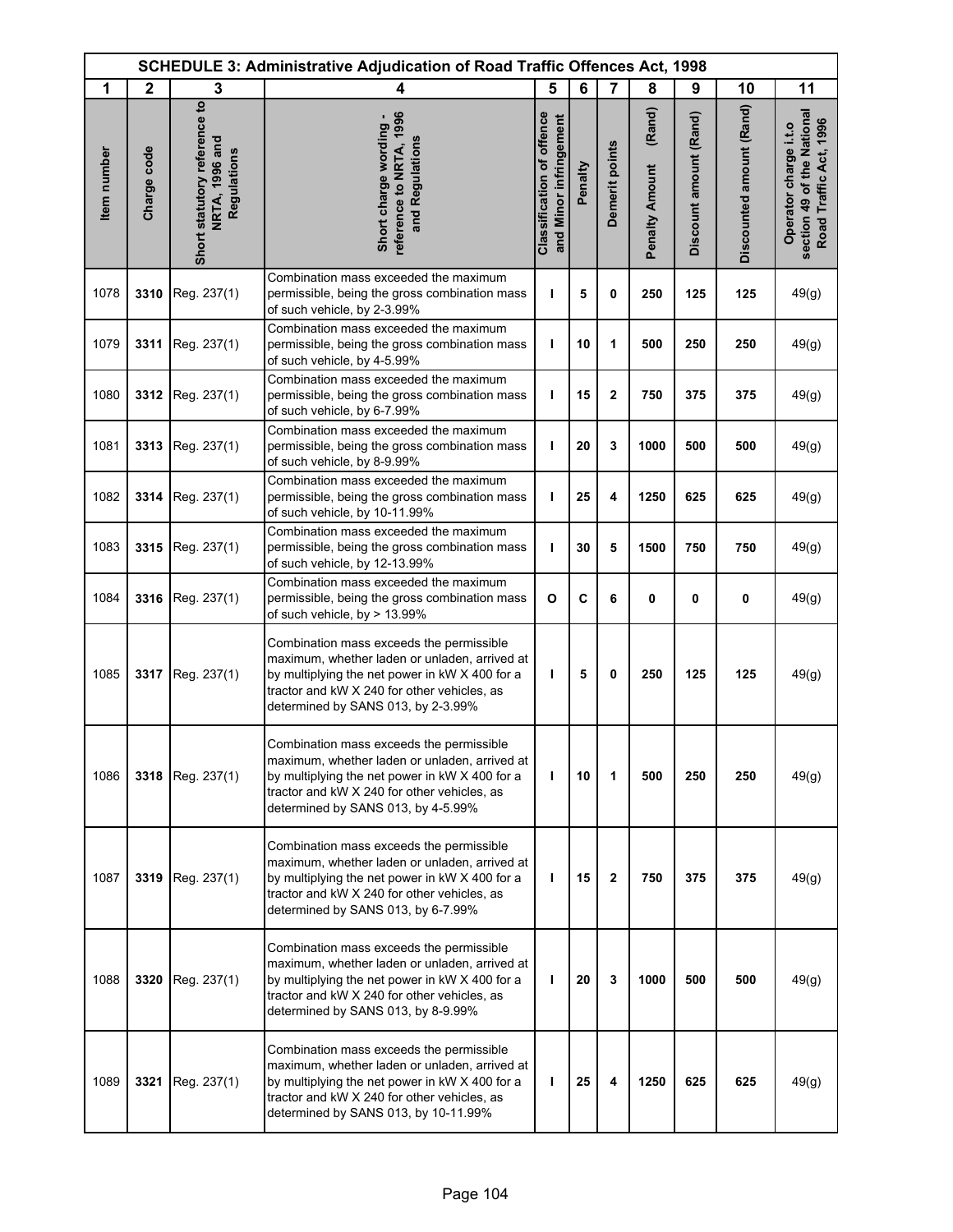| <b>SCHEDULE 3: Administrative Adjudication of Road Traffic Offences Act, 1998</b> |              |                                                               |                                                                                                                                                                                                                                               |                                                            |         |                |                                 |                        |                          |                                                                               |
|-----------------------------------------------------------------------------------|--------------|---------------------------------------------------------------|-----------------------------------------------------------------------------------------------------------------------------------------------------------------------------------------------------------------------------------------------|------------------------------------------------------------|---------|----------------|---------------------------------|------------------------|--------------------------|-------------------------------------------------------------------------------|
| 1                                                                                 | $\mathbf{2}$ | 3                                                             | 4                                                                                                                                                                                                                                             | 5                                                          | 6       | $\overline{7}$ | 8                               | 9                      | 10                       | 11                                                                            |
| <b>Item</b> number                                                                | Charge code  | Short statutory reference to<br>NRTA, 1996 and<br>Regulations | reference to NRTA, 1996<br>Short charge wording -<br>and Regulations                                                                                                                                                                          | <b>Classification of offence</b><br>and Minor infringement | Penalty | Demerit points | (Rand)<br><b>Penalty Amount</b> | Discount amount (Rand) | Discounted amount (Rand) | section 49 of the National<br>Road Traffic Act, 1996<br>Operator charge i.t.o |
| 1090                                                                              | 3322         | Reg. 237(1)                                                   | Combination mass exceeds the permissible<br>maximum, whether laden or unladen, arrived at<br>by multiplying the net power in kW X 400 for a<br>tractor and kW X 240 for other vehicles, as<br>determined by SANS 013, by 12-13.99%            | т                                                          | 30      | 5              | 1500                            | 750                    | 750                      | 49(g)                                                                         |
| 1091                                                                              | 3323         | Reg. 237(1)                                                   | Combination mass exceeds the permissible<br>maximum, whether laden or unladen, arrived at<br>by multiplying the net power in kW X 400 for a<br>tractor and kW X 240 for other vehicles, as<br>determined by SANS 013, exceeded by ><br>13.99% | $\mathbf{o}$                                               | C       | 6              | 0                               | 0                      | 0                        | 49(g)                                                                         |
| 1092                                                                              | 3324         | Reg. 237(1)                                                   | Combination mass exceeds the permissible<br>max, whether laden or unladen, determined as<br>5X total axle massloads of the driving axle or<br>axles of such vehicle by 2-3.99%                                                                | ı                                                          | 5       | 0              | 250                             | 125                    | 125                      | 49(g)                                                                         |
| 1093                                                                              | 3325         | Reg. 237(1)                                                   | Combination mass exceeds the permissible<br>max, whether laden or unladen, determined as<br>5X total axle massloads of the driving axle or<br>axles of such vehicle by 4-5.99%                                                                | ı                                                          | 10      | 1              | 500                             | 250                    | 250                      | 49(g)                                                                         |
| 1094                                                                              | 3326         | Reg. 237(1)                                                   | Combination mass exceeds the permissible<br>max, whether laden or unladen, determined as<br>5X total axle massloads of the driving axle or<br>axles of such vehicle by 6-7.99%                                                                | ı                                                          | 15      | $\mathbf 2$    | 750                             | 375                    | 375                      | 49(g)                                                                         |
| 1095                                                                              | 3327         | Reg. 237(1)                                                   | Combination mass exceeds the permissible<br>max, whether laden or unladen, determined as<br>5X total axle massloads of the driving axle or<br>axles of such vehicle by 8-9.99%                                                                | т                                                          | 20      | 3              | 1000                            | 500                    | 500                      | 49(g)                                                                         |
| 1096                                                                              | 3328         | Reg. 237(1)                                                   | Combination mass exceeds the permissible<br>max, whether laden or unladen, determined as<br>5X total axle massloads of the driving axle or<br>axles of such vehicle by 10-11.99%                                                              | т                                                          | 25      | 4              | 1250                            | 625                    | 625                      | 49(g)                                                                         |
| 1097                                                                              | 3329         | Reg. 237(1)                                                   | Combination mass exceeds the permissible<br>max, whether laden or unladen, determined as<br>5X total axle massloads of the driving axle or<br>axles of such vehicle by 12-13.99%                                                              | т                                                          | 30      | 5              | 1500                            | 750                    | 750                      | 49(g)                                                                         |
| 1098                                                                              | 3330         | Reg. 237(1)                                                   | Combination mass exceeds the permissible<br>max, whether laden or unladen, determined as<br>5X total axle massloads of the driving axle or<br>axles of such vehicle by >13.99%                                                                | $\mathbf{o}$                                               | C       | 6              | 0                               | 0                      | 0                        | 49(g)                                                                         |
| 1099                                                                              | 3331         | Reg. 237(1)                                                   | Axle mass of a group of axles of a combination<br>exceeded the massload carrying capacity of<br>bridges (=distance between the centres of the 2<br>axles of such group (in 1/10 th of a meter)<br>X2100 + 18000), by 2-3.99%                  | L                                                          | 5       | 0              | 250                             | 125                    | 125                      | 49(g)                                                                         |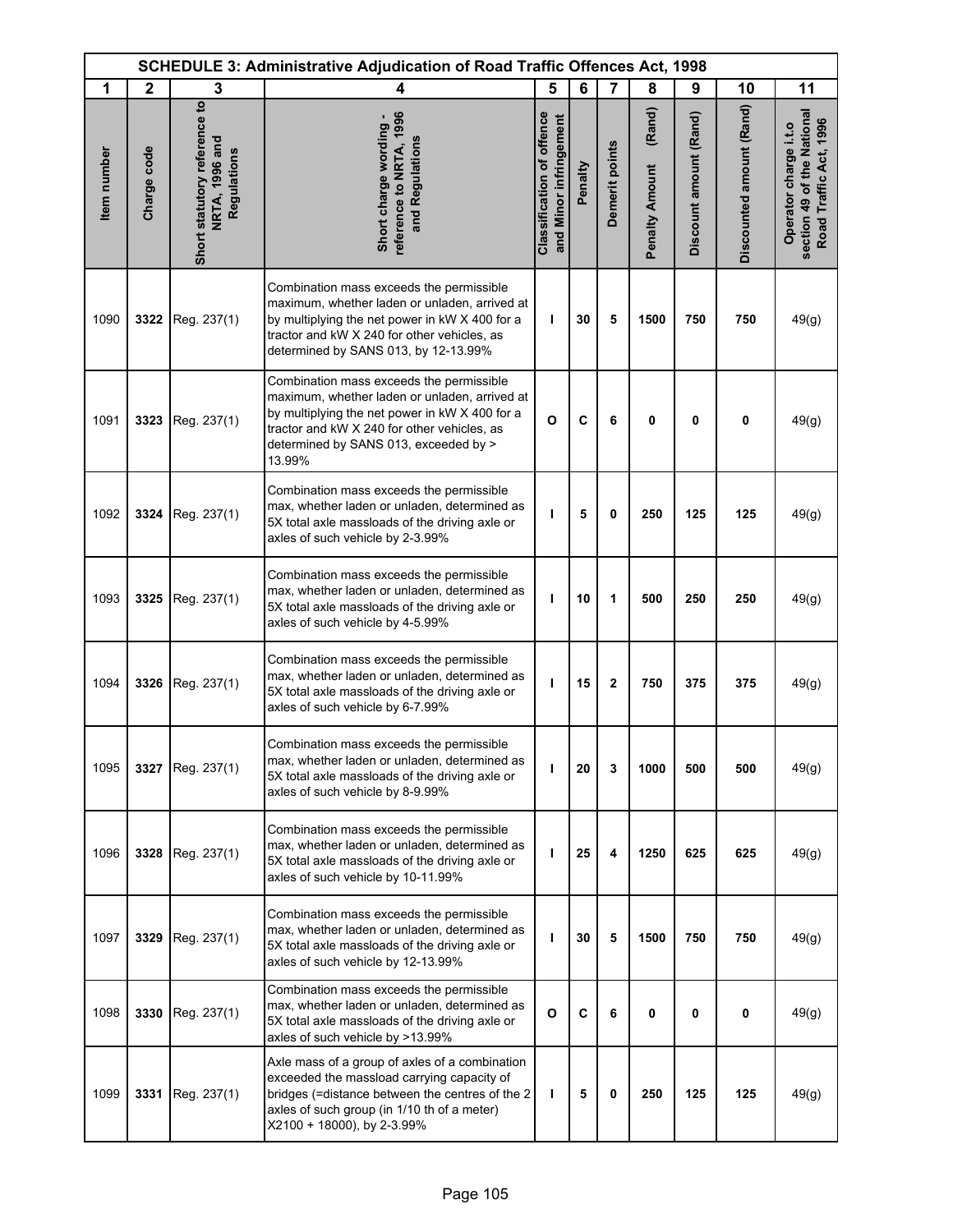| <b>SCHEDULE 3: Administrative Adjudication of Road Traffic Offences Act, 1998</b> |              |                                                               |                                                                                                                                                                                                                                                 |                                                            |         |                |                                 |                        |                          |                                                                               |
|-----------------------------------------------------------------------------------|--------------|---------------------------------------------------------------|-------------------------------------------------------------------------------------------------------------------------------------------------------------------------------------------------------------------------------------------------|------------------------------------------------------------|---------|----------------|---------------------------------|------------------------|--------------------------|-------------------------------------------------------------------------------|
| 1                                                                                 | $\mathbf{2}$ | 3                                                             | 4                                                                                                                                                                                                                                               | 5                                                          | 6       | $\overline{7}$ | 8                               | 9                      | 10                       | 11                                                                            |
| Item number                                                                       | Charge code  | Short statutory reference to<br>NRTA, 1996 and<br>Regulations | reference to NRTA, 1996<br>Short charge wording -<br>and Regulations                                                                                                                                                                            | <b>Classification of offence</b><br>and Minor infringement | Penalty | Demerit points | (Rand)<br><b>Penalty Amount</b> | Discount amount (Rand) | Discounted amount (Rand) | section 49 of the National<br>Road Traffic Act, 1996<br>Operator charge i.t.o |
| 1100                                                                              | 3332         | Reg. 237(1)                                                   | Axle mass of a group of axles of a combination<br>exceeded the massload carrying capacity of<br>bridges (=distance between the centres of the 2<br>axles of such group (in 1/10 th of a meter)<br>X2100 + 18000), by 4-5.99%                    | T                                                          | 10      | 1              | 500                             | 250                    | 250                      | 49(g)                                                                         |
| 1101                                                                              | 3333         | Reg. 237(1)                                                   | Axle mass of a group of axles of a combination<br>exceeded the massload carrying capacity of<br>bridges (=distance between the centres of the 2<br>axles of such group (in 1/10 th of a meter)<br>X2100 + 18000), by 6-7.99%                    | $\mathbf{I}$                                               | 15      | $\overline{2}$ | 750                             | 375                    | 375                      | 49(g)                                                                         |
| 1102                                                                              | 3334         | Reg. 237(1)                                                   | Axle mass of a group of axles of a combination<br>exceeded the massload carrying capacity of<br>bridges (=distance between the centres of the 2<br>axles of such group (in 1/10 th of a meter)<br>X2100 + 18000), by 8-9.99%                    | T                                                          | 20      | 3              | 1000                            | 500                    | 500                      | 49(g)                                                                         |
| 1103                                                                              | 3335         | Reg. 237(1)                                                   | Axle mass of a group of axles of a combination<br>exceeded the massload carrying capacity of<br>bridges (=distance between the centres of the 2<br>axles of such group (in 1/10 th of a meter)<br>X2100 + 18000), by 10-11.99%                  | $\mathbf{I}$                                               | 25      | 4              | 1250                            | 625                    | 625                      | 49(g)                                                                         |
| 1104                                                                              | 3336         | Reg. 237(1)                                                   | Axle mass of a group of axles of a combination<br>exceeded the massload carrying capacity of<br>bridges (=distance between the centres of the 2<br>axles of such group (in 1/10 th of a meter)<br>X2100 + 18000), by 12-13.99%                  | T                                                          | 30      | 5              | 1500                            | 750                    | 750                      | 49(g)                                                                         |
| 1105                                                                              | 3337         | Reg. 237(1)                                                   | Axle mass of a group of axles of a combination<br>exceeded the massload carrying capacity of<br>bridges (=distance between the centres of the 2<br>axles of such group (in 1/10 th of a meter)<br>$X2100 + 18000$ , by > 13.99%                 | $\mathbf{o}$                                               | C       | 6              | 0                               | 0                      | $\mathbf 0$              | 49(g)                                                                         |
| 1106                                                                              | 3338         | Reg. 237(1)                                                   | Axle mass between any 2 axles of a<br>combination exceeded the massload carrying<br>capacity of bridges (=distance between the<br>centre of the 1st axle to the centre of the 2nd<br>axle (in 1/10 th of a meter) X2100 + 18000), by<br>2-3.99% | ı                                                          | 5       | 0              | 250                             | 125                    | 125                      | 49(g)                                                                         |
| 1107                                                                              | 3339         | Reg. 237(1)                                                   | Axle mass between any 2 axles of a<br>combination exceeded the massload carrying<br>capacity of bridges (=distance between the<br>centre of the 1st axle to the centre of the 2nd<br>axle (in 1/10 th of a meter) X2100 + 18000), by<br>4-5.99% | т                                                          | 10      | 1              | 500                             | 250                    | 250                      | 49(g)                                                                         |
| 1108                                                                              | 3340         | Reg. 237(1)                                                   | Axle mass between any 2 axles of a<br>combination exceeded the massload carrying<br>capacity of bridges (=distance between the<br>centre of the 1st axle to the centre of the 2nd<br>axle (in 1/10 th of a meter) X2100 + 18000), by<br>6-7.99% | т                                                          | 15      | $\mathbf 2$    | 750                             | 375                    | 375                      | 49(g)                                                                         |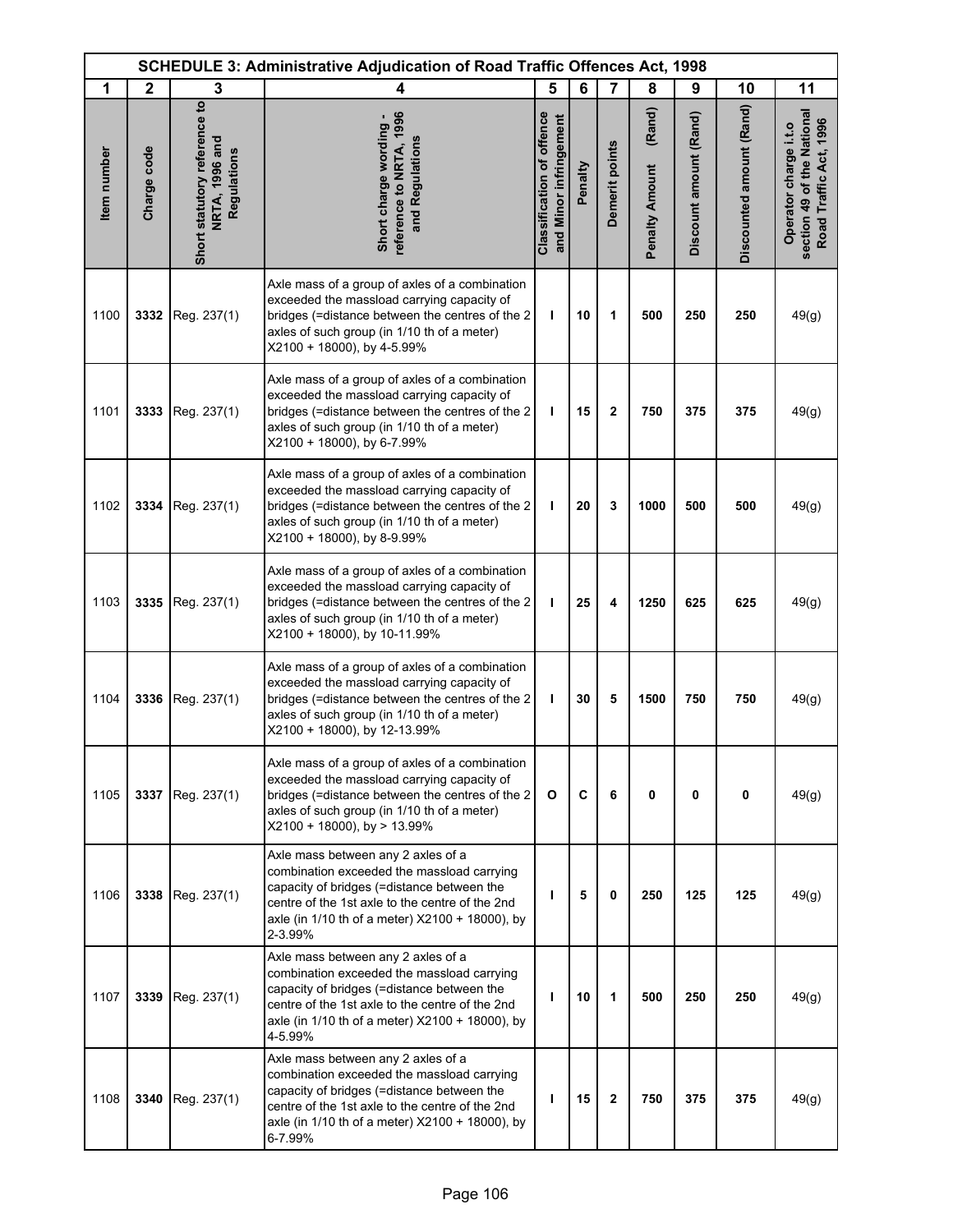| <b>SCHEDULE 3: Administrative Adjudication of Road Traffic Offences Act, 1998</b> |              |                                                               |                                                                                                                                                                                                                                                    |                                                            |         |                |                                 |                        |                          |                                                                               |
|-----------------------------------------------------------------------------------|--------------|---------------------------------------------------------------|----------------------------------------------------------------------------------------------------------------------------------------------------------------------------------------------------------------------------------------------------|------------------------------------------------------------|---------|----------------|---------------------------------|------------------------|--------------------------|-------------------------------------------------------------------------------|
| 1                                                                                 | $\mathbf{2}$ | 3                                                             | 4                                                                                                                                                                                                                                                  | 5                                                          | 6       | $\overline{7}$ | 8                               | 9                      | 10                       | 11                                                                            |
| Item number                                                                       | Charge code  | Short statutory reference to<br>NRTA, 1996 and<br>Regulations | reference to NRTA, 1996<br>Short charge wording -<br>and Regulations                                                                                                                                                                               | <b>Classification of offence</b><br>and Minor infringement | Penalty | Demerit points | (Rand)<br><b>Penalty Amount</b> | Discount amount (Rand) | Discounted amount (Rand) | section 49 of the National<br>Road Traffic Act, 1996<br>Operator charge i.t.o |
| 1109                                                                              | 3341         | Reg. 237(1)                                                   | Axle mass between any 2 axles of a<br>combination exceeded the massload carrying<br>capacity of bridges (=distance between the<br>centre of the 1st axle to the centre of the 2nd<br>axle (in 1/10 th of a meter) X2100 + 18000), by<br>8-9.99%    | ı                                                          | 20      | 3              | 1000                            | 500                    | 500                      | 49(g)                                                                         |
| 1110                                                                              | 3342         | Reg. 237(1)                                                   | Axle mass between any 2 axles of a<br>combination exceeded the massload carrying<br>capacity of bridges (=distance between the<br>centre of the 1st axle to the centre of the 2nd<br>axle (in 1/10 th of a meter) X2100 + 18000), by<br>10-11.99%  | т                                                          | 25      | 4              | 1250                            | 625                    | 625                      | 49(g)                                                                         |
| 1111                                                                              | 3343         | Reg. 237(1)                                                   | Axle mass between any 2 axles of a<br>combination exceeded the massload carrying<br>capacity of bridges (=distance between the<br>centre of the 1st axle to the centre of the 2nd<br>axle (in 1/10 th of a meter) X2100 + 18000), by<br>12-13.99%  | т                                                          | 30      | 5              | 1500                            | 750                    | 750                      | 49(g)                                                                         |
| 1112                                                                              | 3344         | Reg. 237(1)                                                   | Axle mass between any 2 axles of a<br>combination exceeded the massload carrying<br>capacity of bridges (=distance between the<br>centre of the 1st axle to the centre of the 2nd<br>axle (in 1/10 th of a meter) X2100 + 18000), by<br>$>13.99\%$ | O                                                          | C       | 6              | 0                               | 0                      | $\mathbf 0$              | 49(g)                                                                         |
| 1113                                                                              | 3345         | Reg. 241                                                      | Determined total axle mass load between<br>axles, measured between any two axles of the<br>combination exceeds the massload carrying<br>capacity of bridges as calculated in accordance<br>with this regulation, by 2-3.99%                        | T                                                          | 5       | 0              | 250                             | 125                    | 125                      | 49(g)                                                                         |
| 1114                                                                              |              | 3346 Reg. 241                                                 | Determined total axle mass load between<br>axles, measured between any two axles of the<br>combination exceeds the massload carrying<br>capacity of bridges as calculated in accordance<br>with this regulation, 4-5.99%                           | $\mathbf{I}$                                               | 10      | 1              | 500                             | 250                    | 250                      | 49(g)                                                                         |
| 1115                                                                              | 3347         | Reg. 241                                                      | Determined total axle mass load between<br>axles, measured between any two axles of the<br>combination exceeds the massload carrying<br>capacity of bridges as calculated in accordance<br>with this regulation, 6-7.99%                           | т                                                          | 15      | $\overline{2}$ | 750                             | 375                    | 375                      | 49(g)                                                                         |
| 1116                                                                              | 3348         | Reg. 241                                                      | Determined total axle mass load between<br>axles, measured between any two axles of the<br>combination exceeds the massload carrying<br>capacity of bridges as calculated in accordance<br>with this regulation, 8-9.99%                           | т                                                          | 20      | 3              | 1000                            | 500                    | 500                      | 49(g)                                                                         |
| 1117                                                                              | 3349         | Reg. 241                                                      | Determined total axle mass load between<br>axles, measured between any two axles of the<br>combination exceeds the massload carrying<br>capacity of bridges as calculated in accordance<br>with this regulation, 10-11.99%                         | т                                                          | 25      | 4              | 1250                            | 625                    | 625                      | 49(g)                                                                         |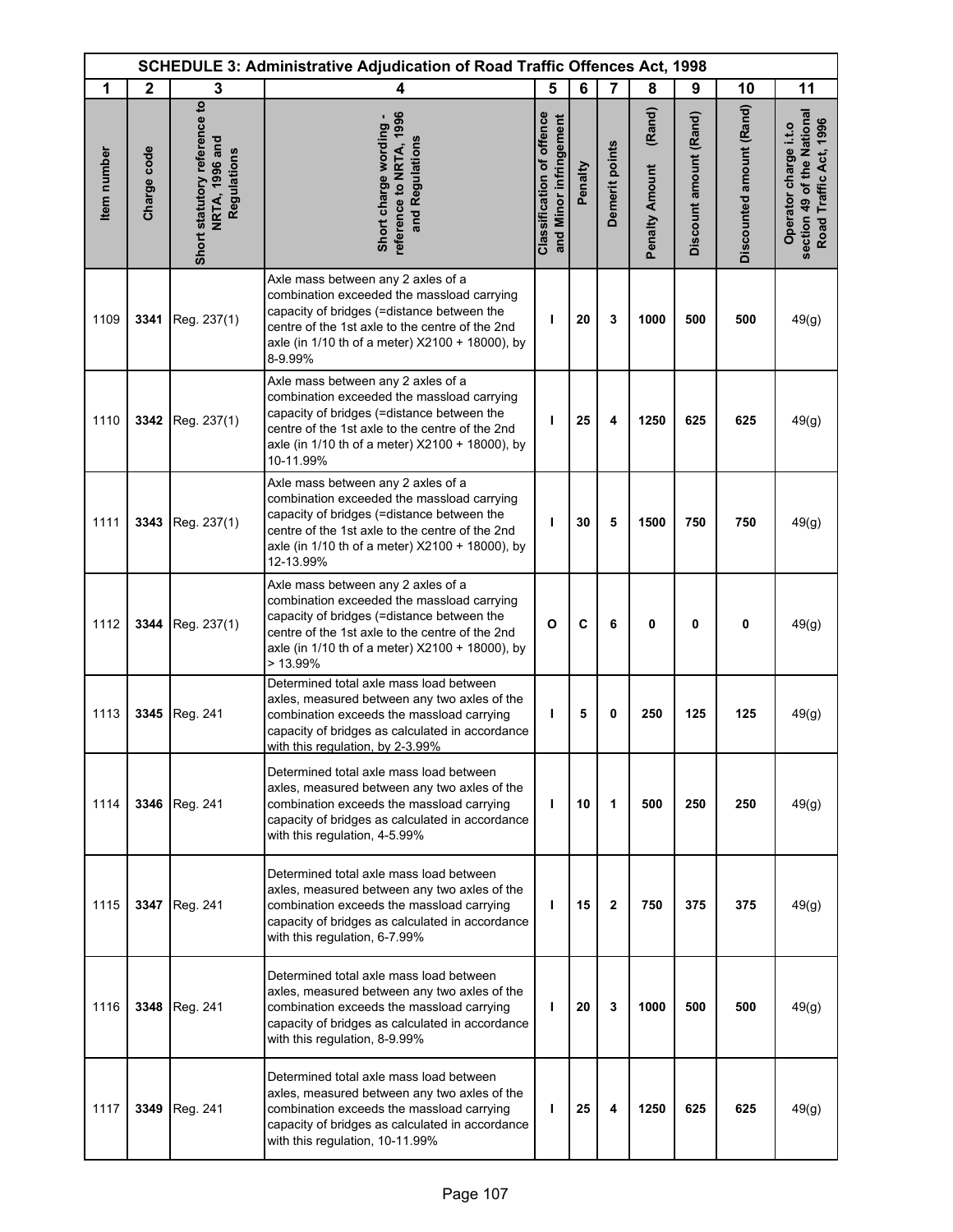| <b>SCHEDULE 3: Administrative Adjudication of Road Traffic Offences Act, 1998</b> |              |                                                               |                                                                                                                                                                                                                            |                                                            |         |                |                                 |                        |                          |                                                                               |
|-----------------------------------------------------------------------------------|--------------|---------------------------------------------------------------|----------------------------------------------------------------------------------------------------------------------------------------------------------------------------------------------------------------------------|------------------------------------------------------------|---------|----------------|---------------------------------|------------------------|--------------------------|-------------------------------------------------------------------------------|
| 1                                                                                 | $\mathbf{2}$ | 3                                                             | 4                                                                                                                                                                                                                          | 5                                                          | 6       | $\overline{7}$ | 8                               | 9                      | 10                       | 11                                                                            |
| Item number                                                                       | Charge code  | Short statutory reference to<br>NRTA, 1996 and<br>Regulations | reference to NRTA, 1996<br>Short charge wording -<br>and Regulations                                                                                                                                                       | <b>Classification of offence</b><br>and Minor infringement | Penalty | Demerit points | (Rand)<br><b>Penalty Amount</b> | Discount amount (Rand) | Discounted amount (Rand) | section 49 of the National<br>Road Traffic Act, 1996<br>Operator charge i.t.o |
| 1118                                                                              | 3350         | Reg. 241                                                      | Determined total axle mass load between<br>axles, measured between any two axles of the<br>combination exceeds the massload carrying<br>capacity of bridges as calculated in accordance<br>with this regulation, 12-13.99% | т                                                          | 30      | 5              | 1500                            | 750                    | 750                      | 49(g)                                                                         |
| 1119                                                                              | 3351         | Reg. 241                                                      | Determined total axle mass load between<br>axles, measured between any two axles of the<br>combination exceeds the massload carrying<br>capacity of bridges as calculated in accordance<br>with this regulation, > 13.99%  | $\mathbf{o}$                                               | C       | 6              | 0                               | 0                      | 0                        | 49(g)                                                                         |
| 1120                                                                              | 3352         | Reg. 241                                                      | Combination of which the determined axle<br>mass of any group of axles exceeds the<br>massload carrying capacity of bridges<br>calculated in accordance with this regulation, by<br>2-3.99%                                | т                                                          | 5       | 0              | 250                             | 125                    | 125                      | 49(g)                                                                         |
| 1121                                                                              | 3353         | Reg. 241                                                      | Combination of which the determined axle<br>mass of any group of axles exceeds the<br>massload carrying capacity of bridges<br>calculated in accordance with this regulation, by<br>4-5.99%                                | ı                                                          | 10      | 1              | 500                             | 250                    | 250                      | 49(g)                                                                         |
| 1122                                                                              | 3354         | Reg. 241                                                      | Combination of which the determined axle<br>mass of any group of axles exceeds the<br>massload carrying capacity of bridges<br>calculated in accordance with this regulation, by<br>6-7.99%                                | T                                                          | 15      | $\mathbf{2}$   | 750                             | 375                    | 375                      | 49(g)                                                                         |
| 1123                                                                              |              | 3355 Reg. 241                                                 | Combination of which the determined axle<br>mass of any group of axles exceeds the<br>massload carrying capacity of bridges<br>calculated in accordance with this regulation, by<br>8-9.99%                                | T                                                          | 20      | 3              | 1000                            | 500                    | 500                      | 49(g)                                                                         |
| 1124                                                                              | 3356         | Reg. 241                                                      | Combination of which the determined axle<br>mass of any group of axles exceeds the<br>massload carrying capacity of bridges<br>calculated in accordance with this regulation, by<br>10-11.99%                              | T                                                          | 25      | 4              | 1250                            | 625                    | 625                      | 49(g)                                                                         |
| 1125                                                                              |              | 3357 Reg. 241                                                 | Combination of which the determined axle<br>mass of any group of axles exceeds the<br>massload carrying capacity of bridges<br>calculated in accordance with this regulation, by<br>12-13.99%                              | т                                                          | 30      | 5              | 1500                            | 750                    | 750                      | 49(g)                                                                         |
| 1126                                                                              | 3358         | Reg. 241                                                      | Combination of which the determined axle<br>mass of any group of axles exceeds the<br>massload carrying capacity of bridges<br>calculated in accordance with this regulation, by<br>$>13.99\%$                             | O                                                          | C       | 6              | 0                               | 0                      | $\mathbf 0$              | 49(g)                                                                         |
| 1127                                                                              | 3359         | Reg. 242(a)(i)                                                | Operated a vehicle whilst on an axle with two<br>tyres the wheel massload on one tyre exceeded<br>the wheel massload of the other tyre by more<br>than 10% to wit by 10.1-20%                                              | ı                                                          | 10      | 1              | 500                             | 250                    | 250                      | 49(g)                                                                         |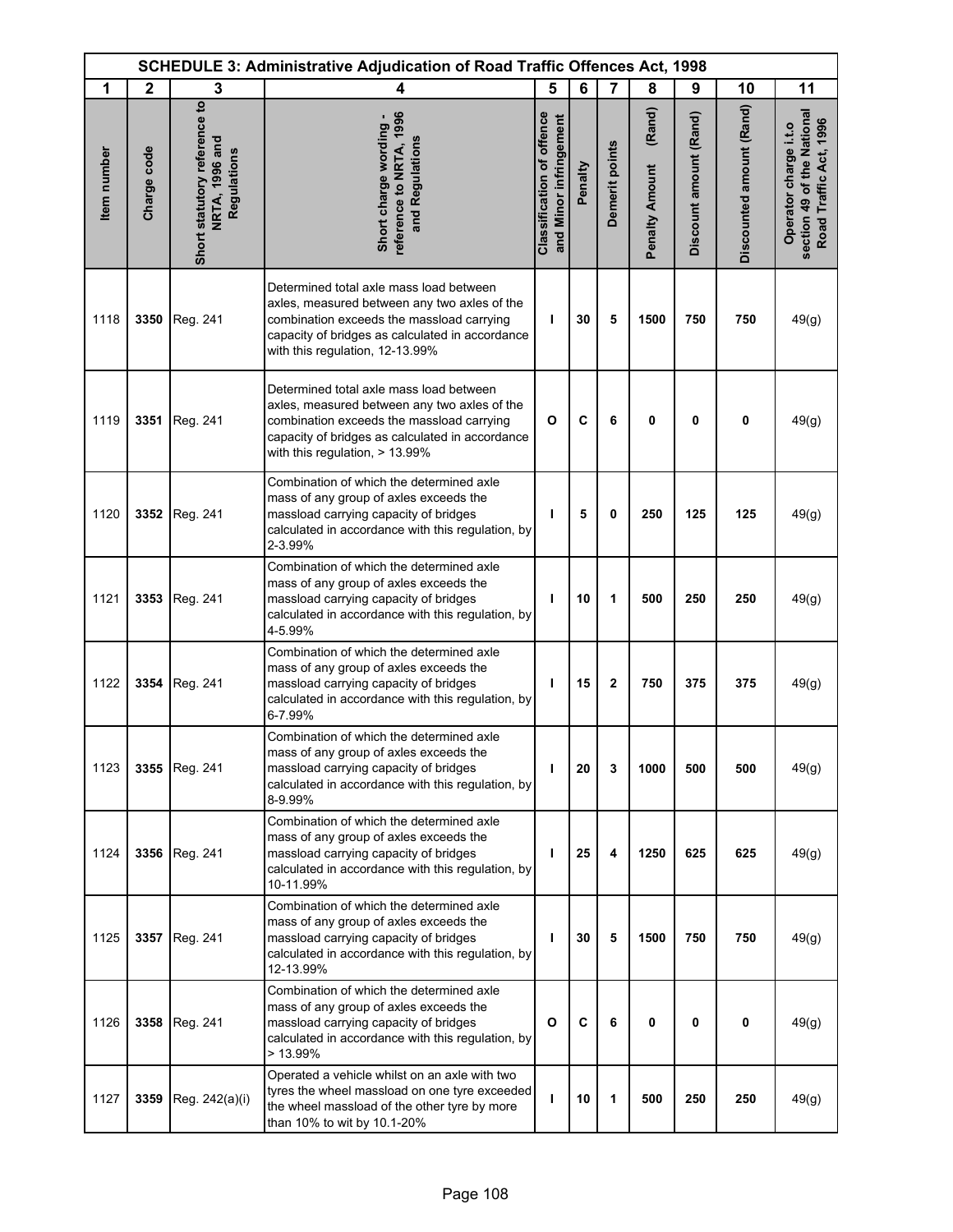| <b>SCHEDULE 3: Administrative Adjudication of Road Traffic Offences Act, 1998</b> |              |                                                               |                                                                                                                                                                                                                                               |                                                            |         |                |                                 |                        |                          |                                                                               |
|-----------------------------------------------------------------------------------|--------------|---------------------------------------------------------------|-----------------------------------------------------------------------------------------------------------------------------------------------------------------------------------------------------------------------------------------------|------------------------------------------------------------|---------|----------------|---------------------------------|------------------------|--------------------------|-------------------------------------------------------------------------------|
| 1                                                                                 | $\mathbf{2}$ | 3                                                             | 4                                                                                                                                                                                                                                             | 5                                                          | 6       | $\overline{7}$ | 8                               | 9                      | 10                       | 11                                                                            |
| Item number                                                                       | Charge code  | Short statutory reference to<br>NRTA, 1996 and<br>Regulations | reference to NRTA, 1996<br>Short charge wording -<br>and Regulations                                                                                                                                                                          | <b>Classification of offence</b><br>and Minor infringement | Penalty | Demerit points | (Rand)<br><b>Penalty Amount</b> | Discount amount (Rand) | Discounted amount (Rand) | section 49 of the National<br>Road Traffic Act, 1996<br>Operator charge i.t.o |
| 1128                                                                              | 3360         | Reg. 242(a)(i)                                                | Operated a vehicle whilst on an axle with two<br>tyres the wheel massload on one tyre exceeded<br>the wheel massload of the other tyre by more<br>than 10% to wit by 20.1-30%                                                                 | п                                                          | 20      | 3              | 1000                            | 500                    | 500                      | 49(g)                                                                         |
| 1129                                                                              | 3361         | Reg. 242(a)(i)                                                | Operated a vehicle whilst on an axle with two<br>tyres the wheel massload on one tyre exceeded<br>the wheel massload of the other tyre by more<br>than 10% to wit by 30>%                                                                     | $\mathbf{o}$                                               | C       | 6              | 0                               | 0                      | 0                        | 49(g)                                                                         |
| 1130                                                                              | 3362         | Reg. 242(a)(ii)                                               | Operated vehicle whilst on an axle with four<br>tyres the wheel massload on two tyres nearest<br>to each other exceeded the wheel massload on<br>the other two tyres by more than 10% to wit by<br>10.1-20%                                   | т                                                          | 10      | 1              | 500                             | 250                    | 250                      | 49(g)                                                                         |
| 1131                                                                              | 3363         | Reg. 242(a)(ii)                                               | Operated vehicle whilst on an axle with four<br>tyres the wheel massload on two tyres nearest<br>to each other exceeded the wheel massload on<br>the other two tyres by more than 10% to wit by<br>20.1-30%                                   | T                                                          | 20      | 3              | 1000                            | 500                    | 500                      | 49(g)                                                                         |
| 1132                                                                              | 3364         | Reg. 242(a)(ii)                                               | Operated vehicle whilst on an axle with four<br>tyres the wheel massload on two tyres nearest<br>to each other exceeded the wheel massload on<br>the other two tyres by more than 10% to wit by<br>> 30%                                      | O                                                          | C       | 6              | 0                               | 0                      | 0                        | 49(g)                                                                         |
| 1133                                                                              | 3365         | Reg. 242(b)                                                   | operated a combination of vehicles whilst the<br>axle massload of any steering axle or the sum<br>of the axle massloads of any steering axle unit<br>was less than 11% of the sum of all axle<br>massloads of such vehicle to wit by 08-10.9% | T                                                          | 10      | 1              | 500                             | 250                    | 250                      | 49(g)                                                                         |
| 1134                                                                              | 3366         | Reg. 242(b)                                                   | operated a combination of vehicles whilst the<br>axle massload of any steering axle or the sum<br>of the axle massloads of any steering axle unit<br>was less than 11% of the sum of all axle<br>massloads of such vehicle to wit by 04-7.9%  | т                                                          | 20      | 3              | 1000                            | 500                    | 500                      | 49(g)                                                                         |
| 1135                                                                              | 3367         | Reg. 242(b)                                                   | operated a combination of vehicles whilst the<br>axle massload of any steering axle or the sum<br>of the axle massloads of any steering axle unit<br>was less than 11% of the sum of all axle<br>massloads of such vehicle to wit by 00-3.9%  | O                                                          | C       | 6              | 0                               | 0                      | $\mathbf 0$              | 49(g)                                                                         |
| 1136                                                                              | 3368         | Reg. 242(c)                                                   | Vehicle, not as in paragraph (b), with a steering<br>axle unit, whilst the sum of the axle massloads<br>of such steering axle unit was less than 30% of<br>the sum of all axle massloads of such vehicle to<br>wit minus 20-29.9%             | т                                                          | 10      | 1              | 500                             | 250                    | 250                      | 49(g)                                                                         |
| 1137                                                                              | 3369         | Reg. 242(c)                                                   | Vehicle, not as in paragraph (b), with a steering<br>axle unit, whilst the sum of the axle massloads<br>of such steering axle unit was less than 30% of<br>the sum of all axle massloads of such vehicle to<br>wit minus 10-19.9%             | T                                                          | 20      | 3              | 1000                            | 500                    | 500                      | 49(g)                                                                         |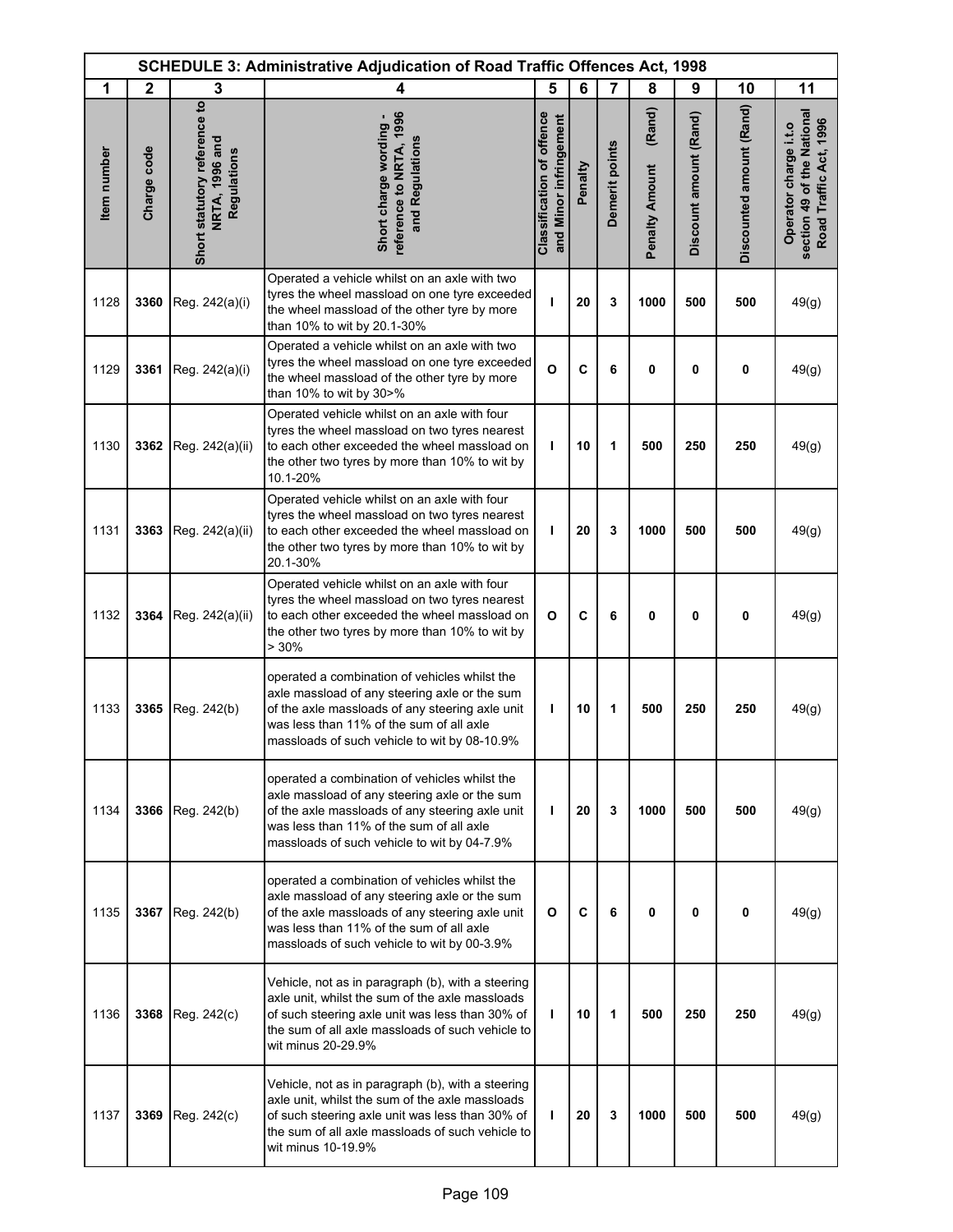| SCHEDULE 3: Administrative Adjudication of Road Traffic Offences Act, 1998 |              |                                                               |                                                                                                                                                                                                                                                        |                                                     |         |                |                                 |                        |                          |                                                                               |
|----------------------------------------------------------------------------|--------------|---------------------------------------------------------------|--------------------------------------------------------------------------------------------------------------------------------------------------------------------------------------------------------------------------------------------------------|-----------------------------------------------------|---------|----------------|---------------------------------|------------------------|--------------------------|-------------------------------------------------------------------------------|
| 1                                                                          | $\mathbf{2}$ | 3                                                             | 4                                                                                                                                                                                                                                                      | 5                                                   | 6       | 7              | 8                               | 9                      | 10                       | 11                                                                            |
| Item number                                                                | Charge code  | Short statutory reference to<br>NRTA, 1996 and<br>Regulations | eference to NRTA, 1996<br>Short charge wording -<br>and Regulations                                                                                                                                                                                    | Classification of offence<br>and Minor infringement | Penalty | Demerit points | (Rand)<br><b>Penalty Amount</b> | Discount amount (Rand) | Discounted amount (Rand) | section 49 of the National<br>Road Traffic Act, 1996<br>Operator charge i.t.o |
| 1138                                                                       | 3370         | Reg. 242(c)                                                   | Vehicle, not as in paragraph (b), with a steering<br>axle unit, whilst the sum of the axle massloads<br>of such steering axle unit was less than 30% of<br>the sum of all axle massloads of such vehicle to<br>wit minus 00-9.9%                       | $\mathbf{o}$                                        | C       | 6              | 0                               | 0                      | 0                        | 49(g)                                                                         |
| 1139                                                                       | 3371         | Reg. 242(c)                                                   | Vehicle, not as in paragraphs (a), (b) or (c) of<br>regulation 241, whilst the mass loads of the<br>steering axle was less than 20 % of the sum of<br>all axle mass loads to wit 14-19.99%                                                             | т                                                   | 10      | 1              | 500                             | 250                    | 250                      | 49(g)                                                                         |
| 1140                                                                       | 3372         | Reg. 242(d)                                                   | Vehicle, not as in paragraphs (a), (b) or (c) of<br>regulation 241, whilst the mass loads of the<br>steering axle was less than 20 % of the sum of<br>all axle mass loads to wit 07-13.9%                                                              | I                                                   | 20      | 3              | 1000                            | 500                    | 500                      | 49(g)                                                                         |
| 1141                                                                       | 3373         | Reg. 242(d)                                                   | Vehicle, not as in paragraphs (a), (b) or (c) of<br>regulation 241, whilst the mass loads of the<br>steering axle was less than 20 % of the sum of<br>all axle mass loads to wit 00-6.9%                                                               | O                                                   | C       | 6              | 0                               | 0                      | 0                        | 49(g)                                                                         |
| 1142                                                                       | 3374         | Reg. 242(d)                                                   | Operated a tractor whilst the mass loads of the<br>steering axle was less than 12% of the sum of<br>all axle mass loads to wit 11.99-11%                                                                                                               | т                                                   | 10      | 1              | 500                             | 250                    | 250                      | 49(g)                                                                         |
| 1143                                                                       | 3375         | Reg. 242(d)                                                   | Operated a tractor whilst the mass loads of the<br>steering axle was less than 12% of the sum of<br>all axle mass loads to wit 10.99-10%                                                                                                               | т                                                   | 20      | 3              | 1000                            | 500                    | 500                      | 49(g)                                                                         |
| 1144                                                                       | 3376         | Reg. 242(d)                                                   | Operated a tractor whilst the mass loads of the<br>steering axle was less than 12% of the sum of<br>all axle mass loads to wit <10 $%$                                                                                                                 | O                                                   | C       | 6              | 0                               | 0                      | 0                        | 49(g)                                                                         |
| 1145                                                                       | 3377         | Reg. 244                                                      | Vehicle registered < 1-1-1989 with GVM <3500<br>kg, while there was not displayed in a<br>conspicuous position on the left side thereof in<br>letters and figures of not less than 40 mm. in<br>height, information as specified in this<br>regulation | т                                                   | 10      | 1              | 500                             | 250                    | 250                      | 49(g)                                                                         |
| 1146                                                                       | 3378         | Reg. 244A(3)                                                  | Vehicle with GVM > 3 500 kg. Conveying 12 ><br>persons, including the driver; or for reward,<br>whilst the number of passengers or the mass in<br>kg. of the goods, exceeds that may lawfully be<br>carried on the vehicle in terms of this Act        | т                                                   | 20      | 3              | 1000                            | 500                    | 500                      | 49(g)                                                                         |
| 1147                                                                       | 3379         | Reg. 245(1)                                                   | Vehicle registered < 1-1-1989 with GVM > 3500<br>kg. or registered or converter dolly without the required<br>particulars clearly imprinted or stamped on a<br>metal plate or plates affixed as prescribed                                             | т                                                   | 20      | 3              | 1000                            | 500                    | 500                      | 49(g)                                                                         |
| 1148                                                                       | 3380         | Reg. 245(2)                                                   | Tractor not fitted with a metal plate on which<br>was imprinted with the information as<br>prescribed in this regulation                                                                                                                               | т                                                   | 20      | 3              | 1000                            | 500                    | 500                      |                                                                               |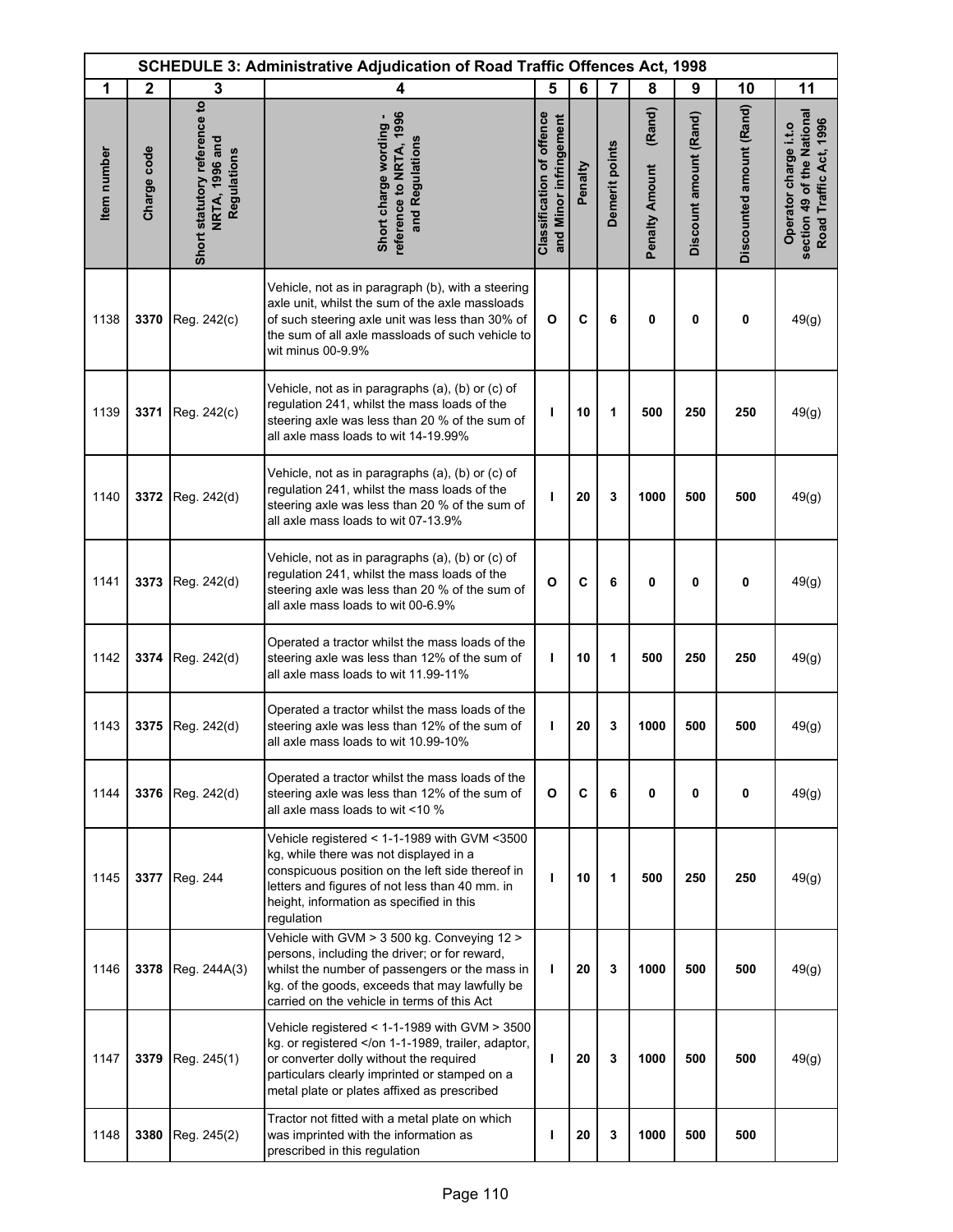|             |              |                                                               | <b>SCHEDULE 3: Administrative Adjudication of Road Traffic Offences Act, 1998</b>                                                                                                                                                     |                                                            |         |                |                                 |                        |                          |                                                                               |
|-------------|--------------|---------------------------------------------------------------|---------------------------------------------------------------------------------------------------------------------------------------------------------------------------------------------------------------------------------------|------------------------------------------------------------|---------|----------------|---------------------------------|------------------------|--------------------------|-------------------------------------------------------------------------------|
| 1           | $\mathbf{2}$ | 3                                                             | 4                                                                                                                                                                                                                                     | 5                                                          | 6       | $\overline{7}$ | 8                               | 9                      | 10                       | 11                                                                            |
| Item number | Charge code  | Short statutory reference to<br>NRTA, 1996 and<br>Regulations | eference to NRTA, 1996<br>Short charge wording -<br>and Regulations                                                                                                                                                                   | <b>Classification of offence</b><br>and Minor infringement | Penalty | Demerit points | (Rand)<br><b>Penalty Amount</b> | Discount amount (Rand) | Discounted amount (Rand) | section 49 of the National<br>Road Traffic Act, 1996<br>Operator charge i.t.o |
| 1149        | 3381         | Reg. 245A(1)                                                  | Bus or minibus, with GVM > 3500 kg. or for the<br>conveyance of $12$ > persons, including the<br>driver; or for reward, without a notice stating the<br>information as set out in subregulation (2)                                   | ı                                                          | 20      | 3              | 1000                            | 500                    | 500                      | 49(d)                                                                         |
| 1150        | 3382         |                                                               | NLTTA mini- midi- or bus not conspicuously<br>displaying inside the vehicle in numerals of at<br>Reg. 245A(1)(c) least 75 millimetres high, a notice stating the<br>load that may be carried as set out in<br>subregulation (2)       | т                                                          | 20      | 3              | 1000                            | 500                    | 500                      | 49(d)                                                                         |
| 1151        | 3383         | Reg. 245A(3)                                                  | Vehicle of which the requirements for<br>wheelchairs and anchorage did not comply with<br>SANS 10370 specifications                                                                                                                   | I                                                          | 20      | 3              | 1000                            | 500                    | 500                      | 49(d)                                                                         |
| 1152        | 3384         | Reg. 246(a)                                                   | Vehicle carrying goods in such a manner as to<br>come into contact with the surface of the road<br>on which the vehicle was being operated                                                                                            | ı                                                          | 20      | 3              | 1000                            | 500                    | 500                      | 49(d)                                                                         |
| 1153        | 3385         | Reg. 246(b)                                                   | Vehicle carrying goods in such a manner as to<br>obscure the driver's view of traffic to the front or<br>on either side or his view in the rearview mirror<br>or mirrors of traffic to the rear                                       | т                                                          | 20      | 3              | 1000                            | 500                    | 500                      | 49(d)                                                                         |
| 1154        | 3386         | Reg. 246(c)                                                   | Vehicle carrying goods not: safely contained<br>within the body of the vehicle, securely<br>fastened to the vehicle, properly protected from<br>being dislodged or spilled                                                            | п                                                          | 20      | 3              | 1000                            | 500                    | 500                      | 49(d)                                                                         |
| 1155        | 3387         | Reg. 246(d)                                                   | Motor car carrying goods on the roof thereof<br>with the height of such goods measured from<br>the highest point of the roof exceeding one-half<br>of the height of the motor car, measured from<br>ground level                      | T                                                          | 20      | 3              | 1000                            | 500                    | 500                      | 49(d)                                                                         |
| 1156        | 3388         | Reg. 246(e)                                                   | Vehicle carrying goods in any container with<br>provision for fastening by means of twist locks,<br>with a container not securely fastened by at<br>least four twist locks                                                            | т                                                          | 20      | 3              | 1000                            | 500                    | 500                      | 49(d)                                                                         |
| 1157        | 3389         | Reg. 247(a)                                                   | Goods vehicle conveying seated persons not<br>enclosed to a height of at least 350 mm above<br>seat surface or not in a manner and with<br>material of sufficient strength to prevent the<br>person from falling when in motion       | ı                                                          | 15      | $\mathbf{2}$   | 750                             | 375                    | 375                      | 49(d)                                                                         |
| 1158        | 3390         | Reg. 247(b)                                                   | Goods vehicle conveying standing persons not<br>enclosed to a height of at least 900 mm above<br>standing surface or not in a manner and with<br>material of sufficient strength to prevent the<br>person from falling when in motion | T                                                          | 15      | $\mathbf{2}$   | 750                             | 375                    | 375                      | 49(d)                                                                         |
|             |              |                                                               | NRTR Chapter VI Part V: Provisions relating to passenger carrying vehicles                                                                                                                                                            |                                                            |         |                |                                 |                        |                          |                                                                               |
| 1159        | 3400         | Reg. 250                                                      | Carried a person for reward in the goods<br>department                                                                                                                                                                                | $\mathbf{I}$                                               | 20      | 3              | 1000                            | 500                    | 500                      | 49(d)                                                                         |
| 1160        | 3401         | Reg. 251(1)(a)                                                | Bus, mini sides not durable / waterproof and not<br>600mm from floor.                                                                                                                                                                 | т                                                          | 20      | 3              | 1000                            | 500                    | 500                      | 49(d)                                                                         |
| 1161        | 3402         | Reg. 251(1)(b)                                                | Bus / minibus did not have waterproof roof.                                                                                                                                                                                           | T                                                          | 20      | 3              | 1000                            | 500                    | 500                      | 49(d)                                                                         |
| 1162        | 3403         | Reg. 251(2)                                                   | Bus did not comply with regulation concerning<br>height-floor to ceiling. (Standing passengers -<br>1.7m.Seated passengers - 1.5m)                                                                                                    | ı                                                          | 20      | 3              | 1000                            | 500                    | 500                      | 49(d)                                                                         |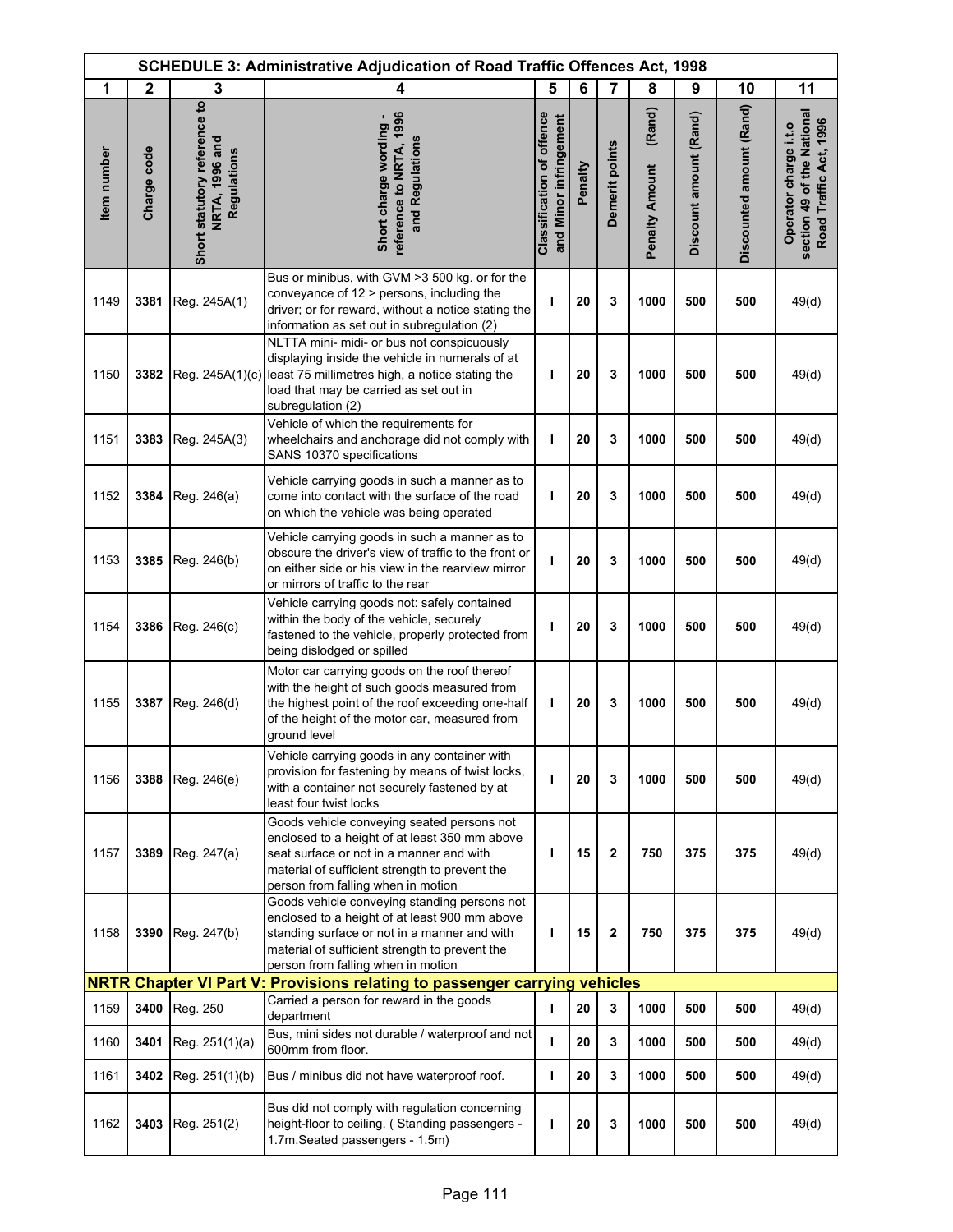|             | <b>SCHEDULE 3: Administrative Adjudication of Road Traffic Offences Act, 1998</b> |                                                                      |                                                                                                                |                                                            |         |                |                                 |                        |                          |                                                                               |
|-------------|-----------------------------------------------------------------------------------|----------------------------------------------------------------------|----------------------------------------------------------------------------------------------------------------|------------------------------------------------------------|---------|----------------|---------------------------------|------------------------|--------------------------|-------------------------------------------------------------------------------|
| 1           | $\mathbf{2}$                                                                      | 3                                                                    | 4                                                                                                              | 5                                                          | 6       | 7              | 8                               | 9                      | 10                       | 11                                                                            |
| Item number | Charge code                                                                       | Short statutory reference to<br><b>NRTA, 1996 and</b><br>Regulations | reference to NRTA, 1996<br>Short charge wording -<br>and Regulations                                           | <b>Classification of offence</b><br>and Minor infringement | Penalty | Demerit points | (Rand)<br><b>Penalty Amount</b> | Discount amount (Rand) | Discounted amount (Rand) | section 49 of the National<br>Road Traffic Act, 1996<br>Operator charge i.t.o |
| 1163        | 3404                                                                              | Reg. 251(3)                                                          | Mini or midibus carrying standing persons                                                                      | ı                                                          | 20      | 3              | 1000                            | 500                    | 500                      | 49(d)                                                                         |
| 1164        | 3405                                                                              | Reg. 252(1)(a)                                                       | Minibus, bus did not comply with provisions of<br>regulations concerning entrances.                            | ı                                                          | 20      | 3              | 1000                            | 500                    | 500                      | 49(d)                                                                         |
| 1165        | 3406                                                                              | Reg. 252(1)(b)                                                       | Minibus did not have an emergency exit on right<br>hand side                                                   | т                                                          | 20      | 3              | 1000                            | 500                    | 500                      | 49(d)                                                                         |
| 1166        | 3407                                                                              | Reg. 252(1)(c)                                                       | Bus (double/single deck) did not comply with<br>provisions concerning emergency exits                          | ı                                                          | 20      | 3              | 1000                            | 500                    | 500                      | 49(d)                                                                         |
| 1167        | 3408                                                                              | Reg. 252(1)(d)                                                       | Bus (double deck) did not comply with<br>provisions of regulations concerning emergency<br>exits on upper deck | ı                                                          | 20      | 3              | 1000                            | 500                    | 500                      | 49(d)                                                                         |
| 1168        | 3409                                                                              | Reg. 252(1)(e)                                                       | Minibus/ emergency exits that were too small or<br>could not open from inside and outside                      | ı                                                          | 20      | 3              | 1000                            | 500                    | 500                      | 49(d)                                                                         |
| 1169        | 3410                                                                              | Reg. 252(1)(f)                                                       | Minibus/ emergency exits incorrectly positioned                                                                | т                                                          | 20      | 3              | 1000                            | 500                    | 500                      | 49(d)                                                                         |
| 1170        | 3411                                                                              | Reg. 252(1)(g)                                                       | Minibus/ escape hatches/knock out windows<br>etc. not adequately marked                                        | т                                                          | 20      | 3              | 1000                            | 500                    | 500                      | 49(d)                                                                         |
| 1171        | 3412                                                                              | Reg. 252(1)(i)                                                       | Minibus/ passenger entrance on right hand side<br>of vehicle                                                   | т                                                          | 20      | 3              | 1000                            | 500                    | 500                      | 49(d)                                                                         |
| 1172        | 3413                                                                              | Reg. 253(a)                                                          | Operated mini, midi or bus without doors or<br>other effective barriers                                        | ı                                                          | 20      | 3              | 1000                            | 500                    | 500                      | 49(d)                                                                         |
| 1173        |                                                                                   | 3414 Reg. 253(b)                                                     | Mini, midi or bus operated while doors not<br>closed when it was in motion                                     | т                                                          | 20      | 3              | 1000                            | 500                    | 500                      | 49(d)                                                                         |
| 1174        | 3415                                                                              | Reg. 254                                                             | Double-deck bus did not have a hand rail on<br>stair/stair dangerous                                           | т                                                          | 20      | 3              | 1000                            | 500                    | 500                      | 49(d)                                                                         |
| 1175        | 3416                                                                              | Reg. 255(1)(a)                                                       | Minibus did not have an unimpaired<br>passageway or passageway that was wide<br>enough                         | ı                                                          | 20      | 3              | 1000                            | 500                    | 500                      | 49(d)                                                                         |
| 1176        | 3417                                                                              | Reg. 255(2)                                                          | Midibus or bus did not have unimpeded<br>passageways or passageways that were wide<br>enough                   | ı                                                          | 20      | 3              | 1000                            | 500                    | 500                      | 49(d)                                                                         |
| 1177        | 3418                                                                              | Reg. 256(1)                                                          | Bus did not have an adjustable /properly<br>installed driver's seat                                            | ı                                                          | 20      | 3              | 1000                            | 500                    | 500                      | 49(d)                                                                         |
| 1178        | 3419                                                                              | Reg. 256(2)(a)                                                       | Minibus/bus not fitted with seat backrests -<br>seats did not comply with specified<br>requirements            | ı                                                          | 20      | 3              | 1000                            | 500                    | 500                      | 49(d)                                                                         |
| 1179        | 3420                                                                              | Reg. 256(2)(b)                                                       | Minibus seat did not have a height of at least<br>250mm from floor to seat level                               | ı                                                          | 20      | 3              | 1000                            | 500                    | 500                      | 49(d)                                                                         |
| 1180        | 3421                                                                              | Reg. 256(2)(c)                                                       | Minibus seat depth not measuring 340mm                                                                         | ı                                                          | 20      | 3              | 1000                            | 500                    | 500                      | 49(d)                                                                         |
| 1181        | 3422                                                                              | Reg. 256(2)(d)                                                       | Minibus with seats not complying with width<br>requirements                                                    | т                                                          | 20      | 3              | 1000                            | 500                    | 500                      | 49(d)                                                                         |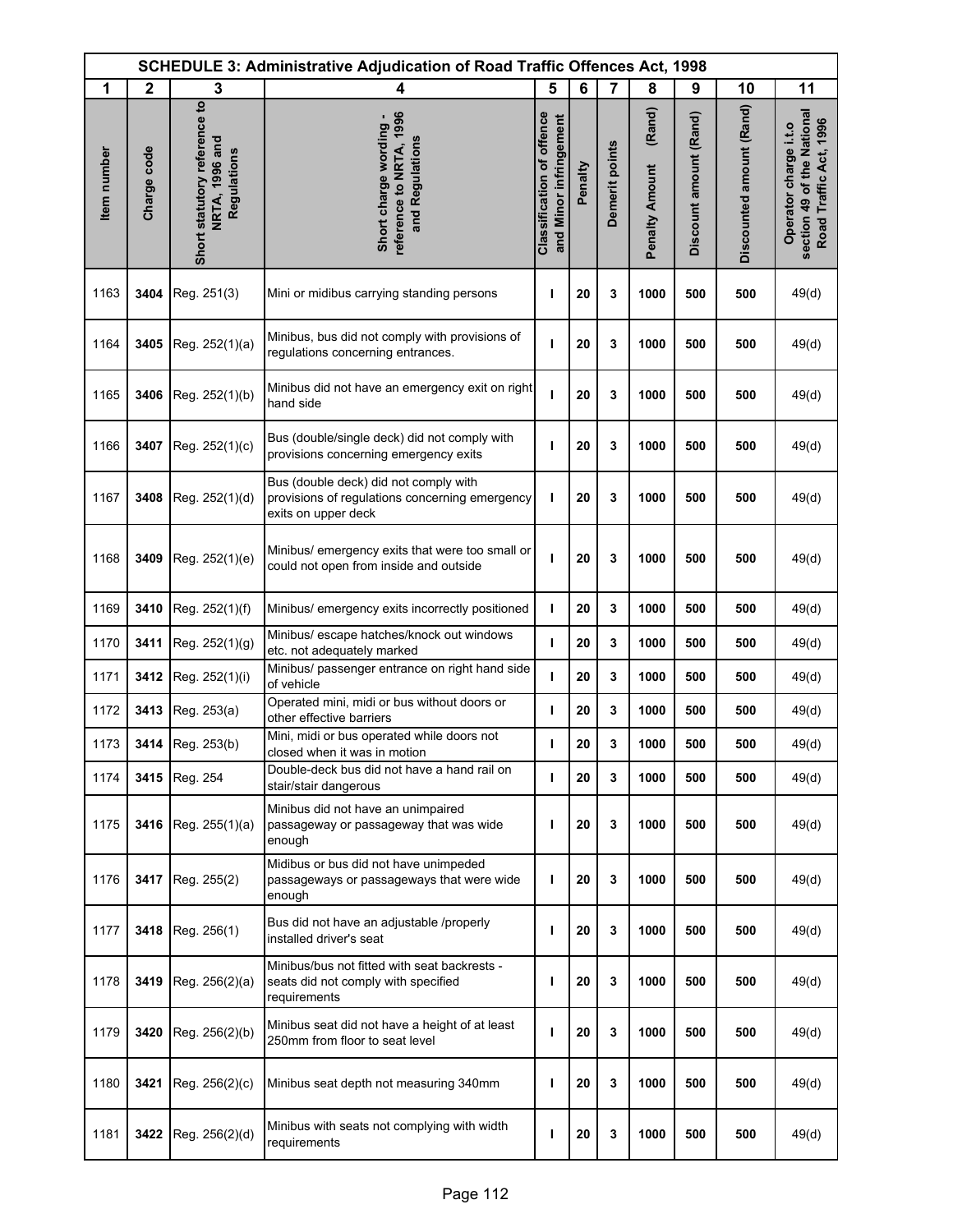| <b>SCHEDULE 3: Administrative Adjudication of Road Traffic Offences Act, 1998</b> |              |                                                               |                                                                                                                                                                                                                                                             |                                                            |         |                |                                 |                        |                          |                                                                               |
|-----------------------------------------------------------------------------------|--------------|---------------------------------------------------------------|-------------------------------------------------------------------------------------------------------------------------------------------------------------------------------------------------------------------------------------------------------------|------------------------------------------------------------|---------|----------------|---------------------------------|------------------------|--------------------------|-------------------------------------------------------------------------------|
| 1                                                                                 | $\mathbf{2}$ | 3                                                             | 4                                                                                                                                                                                                                                                           | 5                                                          | 6       | $\overline{7}$ | 8                               | 9                      | 10                       | 11                                                                            |
| Item number                                                                       | Charge code  | Short statutory reference to<br>NRTA, 1996 and<br>Regulations | reference to NRTA, 1996<br>Short charge wording -<br>and Regulations                                                                                                                                                                                        | <b>Classification of offence</b><br>and Minor infringement | Penalty | Demerit points | (Rand)<br><b>Penalty Amount</b> | Discount amount (Rand) | Discounted amount (Rand) | section 49 of the National<br>Road Traffic Act, 1996<br>Operator charge i.t.o |
| 1182                                                                              | 3423         | Reg. 256(2)(e)                                                | Minibus seats facing partition etc. not at least<br>570mm                                                                                                                                                                                                   | ı                                                          | 20      | 3              | 1000                            | 500                    | 500                      | 49(d)                                                                         |
| 1183                                                                              | 3424         | Reg. 256(2)(f)                                                | Minibus seats facing each other less than<br>1200mm apart (from backrest to backrest)                                                                                                                                                                       | т                                                          | 20      | 3              | 1000                            | 500                    | 500                      | 49(d)                                                                         |
| 1184                                                                              | 3425         | Reg. 256(2)(g)                                                | Minibus seats facing in the same direction less<br>than 570mm from backrest to back of seat in<br>front of it                                                                                                                                               | ı                                                          | 20      | 3              | 1000                            | 500                    | 500                      | 49(d)                                                                         |
| 1185                                                                              | 3426         | Reg. 256(4)                                                   | Bus did not have a rail or partition at seat facing<br>an entrance                                                                                                                                                                                          | т                                                          | 20      | 3              | 1000                            | 500                    | 500                      | 49(d)                                                                         |
| 1186                                                                              | 3427         | Reg. 256(5)                                                   | Mini, midi or bus operated while every seat was<br>not securely anchored                                                                                                                                                                                    | т                                                          | 20      | 3              | 1000                            | 500                    | 500                      | 49(d)                                                                         |
| 1187                                                                              | 3428         | 256(6)(a)(i)                                                  | Mini, midi or bus dimensions of backrest of<br>seats that were not according to specifications                                                                                                                                                              | т                                                          | 20      | 3              | 1000                            | 500                    | 500                      | 49(d)                                                                         |
| 1188                                                                              | 3429         | 256(6)(b)                                                     | NLTTA vehicle registered after 04-9-2006 with<br>a seat for a passenger not having a seat height<br>from the floor or footrest of such seat to seat<br>level of at least 400 mm.                                                                            | ı                                                          | 20      | 3              | 1000                            | 500                    | 500                      | 49(d)                                                                         |
| 1189                                                                              | 3430         | 256(6)(c)                                                     | NLTTA vehicle registered after 04-9-2006 with<br>a seat for a passenger not having a seat depth<br>from the front of the seat to the front of the<br>backrest of at least 400 mm.                                                                           | ı                                                          | 20      | 3              | 1000                            | 500                    | 500                      | 49(d)                                                                         |
| 1190                                                                              | 3431         | 256(6)(d)                                                     | NLTTA vehicle registered after 04-9-2006 with<br>a seat for a passenger not having seat width in<br>accordance with regulation 233(2)                                                                                                                       | T                                                          | 20      | 3              | 1000                            | 500                    | 500                      | 49(d)                                                                         |
| 1191                                                                              |              | 3432 256(6)(e)                                                | NLTTA vehicle registered after 04-9-2006<br>where a seat faces a partition or similar<br>obstruction, a horizontal distance between the<br>front of the backrest of such seat at seat level<br>to such partition or obstruction was not at least<br>600 mm. | т                                                          | 20      | 3              | 1000                            | 500                    | 500                      | 49(d)                                                                         |
| 1192                                                                              | 3433         | 256(6)(f)                                                     | NLTTA vehicle registered after 04-9-2006<br>where seats face each other, distance between<br>the fronts of the backrests of such seats at seat<br>level were not at least 1300 mm.                                                                          | J.                                                         | 20      | 3              | 1000                            | 500                    | 500                      | 49(d)                                                                         |
| 1193                                                                              | 3434         | 256(6)(g)                                                     | NLTTA vehicle registered after 04-9-2006 with<br>a seat facing in the same direction, a horizontal<br>distance between seats not of at least 600 mm.                                                                                                        | т                                                          | 20      | 3              | 1000                            | 500                    | 500                      | 49(d)                                                                         |
| 1194                                                                              | 3435         | 256(6)(h)                                                     | NLLTA vehicle registered after 04-9-2006 with a<br>seat for a passenger not having seats and<br>anchorages that meet the requirements of<br><b>SANS 1429</b>                                                                                                | T                                                          | 20      | 3              | 1000                            | 500                    | 500                      | 49(d)                                                                         |
| 1195                                                                              | 3436         | 256(7)                                                        | Operated a minibus with a fold-up or jockey<br>seat                                                                                                                                                                                                         | т                                                          | 20      | 3              | 1000                            | 500                    | 500                      | 49(d)                                                                         |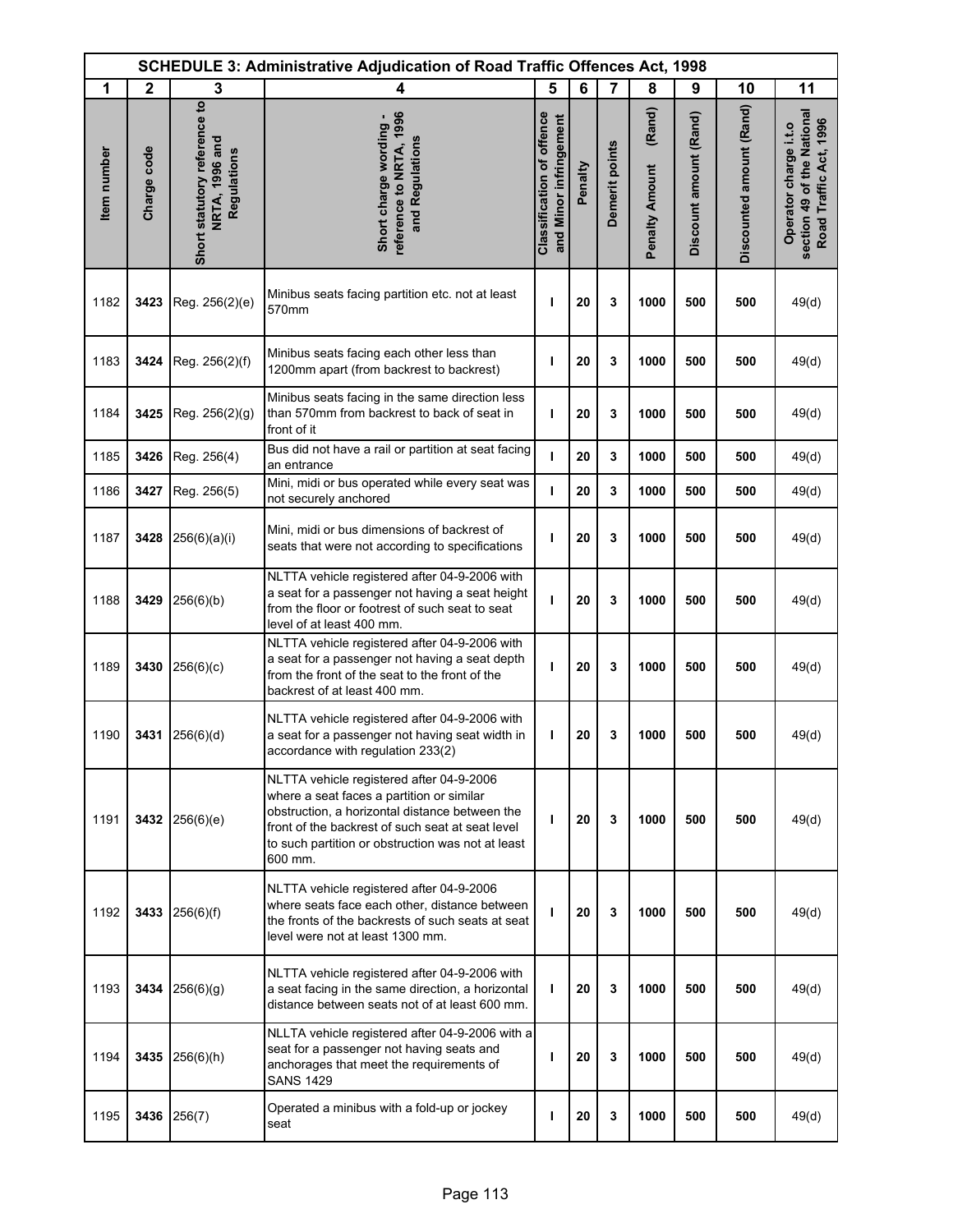| <b>SCHEDULE 3: Administrative Adjudication of Road Traffic Offences Act, 1998</b> |              |                                                               |                                                                                                                                                                                                                                 |                                                            |         |                |                                 |                        |                          |                                                                               |
|-----------------------------------------------------------------------------------|--------------|---------------------------------------------------------------|---------------------------------------------------------------------------------------------------------------------------------------------------------------------------------------------------------------------------------|------------------------------------------------------------|---------|----------------|---------------------------------|------------------------|--------------------------|-------------------------------------------------------------------------------|
| 1                                                                                 | $\mathbf{2}$ | 3                                                             | 4                                                                                                                                                                                                                               | 5                                                          | 6       | $\overline{7}$ | 8                               | 9                      | 10                       | 11                                                                            |
| Item number                                                                       | Charge code  | Short statutory reference to<br>NRTA, 1996 and<br>Regulations | reference to NRTA, 1996<br>Short charge wording -<br>and Regulations                                                                                                                                                            | <b>Classification of offence</b><br>and Minor infringement | Penalty | Demerit points | (Rand)<br><b>Penalty Amount</b> | Discount amount (Rand) | Discounted amount (Rand) | section 49 of the National<br>Road Traffic Act, 1996<br>Operator charge i.t.o |
| 1196                                                                              | 3437         | 256(8)                                                        | NLTTA vehicle without one front seat for a<br>passenger being provided in such minibus or<br>midibus                                                                                                                            | ı                                                          | 20      | 3              | 1000                            | 500                    | 500                      | 49(d)                                                                         |
| 1197                                                                              | 3438         | Reg. 257(a)                                                   | Operated a minibus or bus conveying persons<br>for reward, carrying goods without said goods<br>being placed in a suitable goods compartment<br>or container                                                                    | т                                                          | 20      | 3              | 1000                            | 500                    | 500                      | 49(d)                                                                         |
| 1198                                                                              | 3439         | Reg. 257(b)                                                   | Operated a minibus or bus conveying persons<br>for reward, carrying goods so placed that it<br>constituted a danger to such persons                                                                                             | т                                                          | 20      | 3              | 1000                            | 500                    | 500                      | 49(d)                                                                         |
| 1199                                                                              | 3440         | Reg. 257(c)                                                   | Operated a minibus or bus conveying persons<br>for reward, carrying goods whilst such goods<br>obstructed any entrance, exit or passageway                                                                                      | ı                                                          | 20      | 3              | 1000                            | 500                    | 500                      | 49(d)                                                                         |
| 1200                                                                              | 3441         | Reg.<br>258(1)(a)(i)                                          | Operated a minibus for reward without a<br>continuous row of windows on the left- and right<br>hand side of the passenger compartment or<br>with such windows having frames of less than<br>345 by mm. by 450 mm.               | T                                                          | 20      | 3              | 1000                            | 500                    | 500                      | 49(d)                                                                         |
| 1201                                                                              | 3442         | Reg.<br>258(1)(a)(ii)                                         | Operated a bus for reward a continuous row of<br>windows on the left- and right hand side of the<br>passenger compartment or without such<br>windows each having a frame of less than 450<br>mm. by 450 mm.                     | T                                                          | 20      | 3              | 1000                            | 500                    | 500                      | 49(d)                                                                         |
| 1202                                                                              |              | 3443 Reg. $258(1)(b)$                                         | Operated a minibus or bus for reward having an<br>overall window area of less than 25 % of the<br>floor area of the passenger compartment                                                                                       | ı                                                          | 20      | 3              | 1000                            | 500                    | 500                      | 49(d)                                                                         |
| 1203                                                                              | 3444         | Reg. 258(1)(c)                                                | Operated a minibus or bus for reward, without<br>windows that can be opened to the same extent<br>so that the total area of the open spaces was<br>less than 5% of the floor area of the passenger<br>compartment               | T                                                          | 20      | 3              | 1000                            | 500                    | 500                      | 49(d)                                                                         |
| 1204                                                                              | 3445         | Reg. 258(2)                                                   | Operated a minibus or bus for reward, other<br>than a bus or minibus having a system of<br>forced ventilation induced by mechanical<br>means, without at least every alternative<br>window in each side capable of being opened | ı                                                          | 20      | 3              | 1000                            | 500                    | 500                      | 49(d)                                                                         |
| 1205                                                                              | 3446         | Reg. 258(3)                                                   | Operated a bus for reward, with a window<br>capable of being opened in such a manner that<br>a person seated in a normal position was able<br>to put his elbow out of the window                                                | т                                                          | 20      | 3              | 1000                            | 500                    | 500                      | 49(d)                                                                         |
| 1206                                                                              | 3447         | Reg. 258(4)                                                   | Operated a bus or minibus for reward with<br>every windowpane, windscreen and transparent<br>partition not maintained in a sound, unbroken<br>and clear condition                                                               | т                                                          | 20      | 3              | 1000                            | 500                    | 500                      | 49(d)                                                                         |
| 1207                                                                              | 3448         | Reg. 259(1)(a)                                                | Operated a minibus or bus for reward with the<br>fuel tanks, fuel receptacles, and fuel pipes<br>placed inside the body or steering cabin or that<br>they were not free of leaks                                                | ı                                                          | 20      | 3              | 1000                            | 500                    | 500                      | 49(d)                                                                         |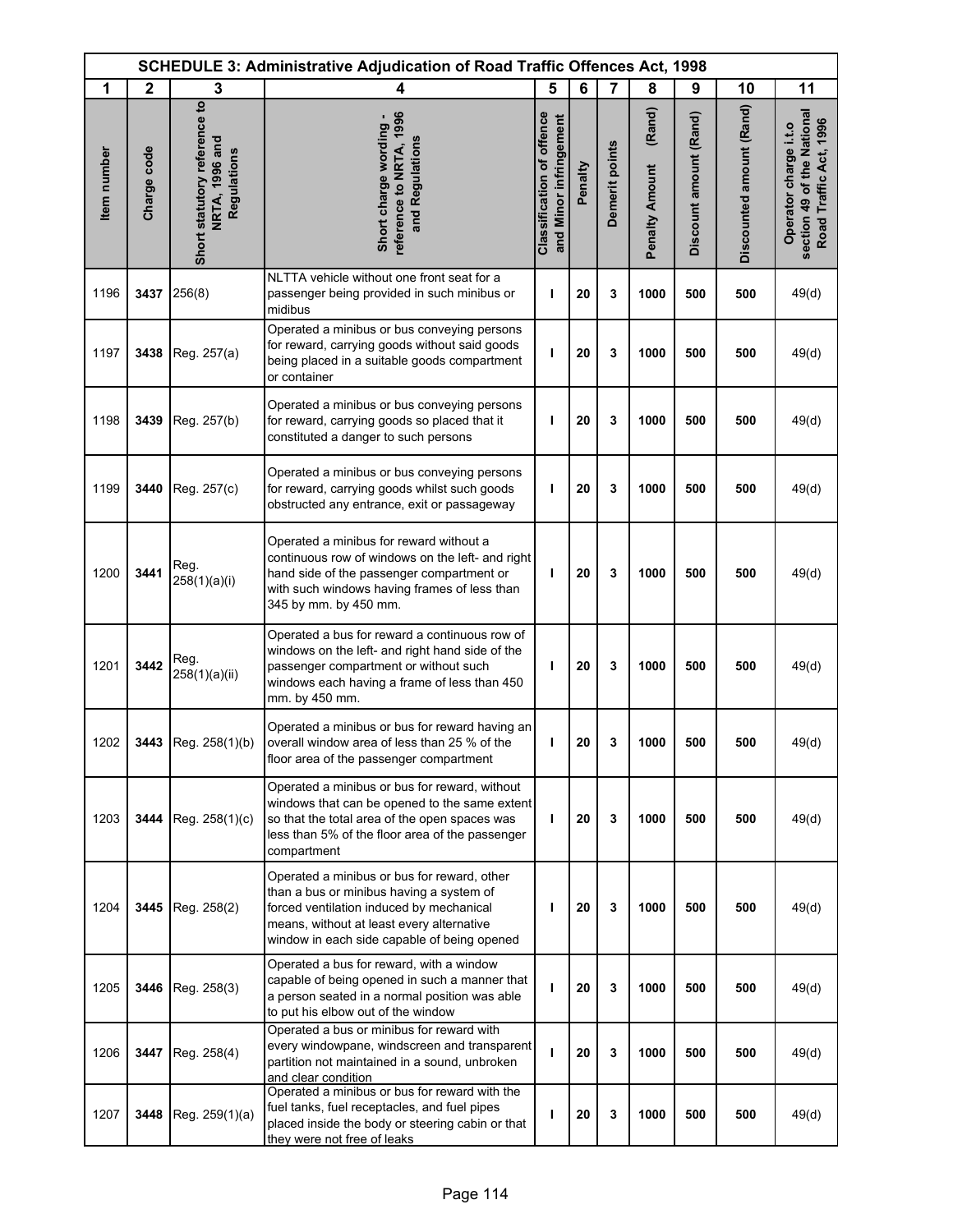| <b>SCHEDULE 3: Administrative Adjudication of Road Traffic Offences Act, 1998</b> |              |                                                                      |                                                                                                                                                                                                                                     |                                                            |         |                |                                 |                        |                          |                                                                               |
|-----------------------------------------------------------------------------------|--------------|----------------------------------------------------------------------|-------------------------------------------------------------------------------------------------------------------------------------------------------------------------------------------------------------------------------------|------------------------------------------------------------|---------|----------------|---------------------------------|------------------------|--------------------------|-------------------------------------------------------------------------------|
| 1                                                                                 | $\mathbf{2}$ | 3                                                                    | 4                                                                                                                                                                                                                                   | 5                                                          | 6       | 7              | 8                               | 9                      | 10                       | 11                                                                            |
| Item number                                                                       | Charge code  | Short statutory reference to<br><b>NRTA, 1996 and</b><br>Regulations | reference to NRTA, 1996<br>Short charge wording -<br>and Regulations                                                                                                                                                                | <b>Classification of offence</b><br>and Minor infringement | Penalty | Demerit points | (Rand)<br><b>Penalty Amount</b> | Discount amount (Rand) | Discounted amount (Rand) | section 49 of the National<br>Road Traffic Act, 1996<br>Operator charge i.t.o |
| 1208                                                                              | 3449         | Reg. 259(1)(b)                                                       | Operated a minibus or bus for reward with the<br>filling orifice of a fuel tank not placed to the<br>outside of the body or steering cabin                                                                                          | т                                                          | 20      | 3              | 1000                            | 500                    | 500                      | 49(d)                                                                         |
| 1209                                                                              | 3450         | Reg. 259(2)                                                          | Operated a bus for reward with the main fuel<br>tank placed close to the engine                                                                                                                                                     | т                                                          | 20      | 3              | 1000                            | 500                    | 500                      | 49(d)                                                                         |
| 1210                                                                              | 3451         | Reg. 260(1)                                                          | Operated a minibus for reward without at least<br>one fire extinguisher which was accessible and<br>in good working order or not of the dry powder<br>type with a capacity $< 2.5$ kg. or (b) BCF type<br>with a capacity $<$ 1 kg. | т                                                          | 20      | 3              | 1000                            | 500                    | 500                      | 49(d)                                                                         |
| 1211                                                                              | 3452         | Reg. 260(2)                                                          | Operated a bus for reward without at least one<br>fire extinguisher which was accessible and in<br>good working order or not of the dry powder<br>type with a capacity $<$ 2.5 kg. or (b) BCF type<br>with a capacity $<$ 1 kg.     | т                                                          | 20      | 3              | 1000                            | 500                    | 500                      | 49(d)                                                                         |
| 1212                                                                              | 3453         | Reg. 261                                                             | Operated a bus for reward not fitted with a<br>rearview mirror that enabled the driver of the<br>bus, when he or she was in the driving position,<br>to see a reflection of every entrance and exit of<br>the bus                   | т                                                          | 20      | 3              | 1000                            | 500                    | 500                      | 49(d)                                                                         |
| 1213                                                                              | 3454         | Reg. 262(1)                                                          | Operated a bus for reward without at least one<br>fire extinguisher in a readily accessible position<br>and in a good working order (a) of the dry<br>powder type 2.5 kg. (b) (BCF) with capacity $=$ /><br>$1$ kg.                 | т                                                          | 20      | 3              | 1000                            | 500                    | 500                      | 49(d)                                                                         |
| 1214                                                                              | 3455         | Reg. 262(1A)                                                         | Operated a bus for reward on a public road not<br>fitted with a rearview mirror that enabled the<br>driver of the bus, when he or she was in the<br>driving position, to see a reflection of every<br>entrance and exit of the bus  | т                                                          | 20      | 3              | 1000                            | 500                    | 500                      | 49(d)                                                                         |
| 1215                                                                              | 3456         | Reg. 263(1)                                                          | Operating a bus, permitted a person to stand<br>(a) on the upper deck or steps or stairs or open<br>platform; or (b) in the cross passageway; or (c)<br>after 04-09-2006 where the ceiling height was<br>less than 1,75 m.          | т                                                          | 20      | 3              | 1000                            | 500                    | 500                      | 49(c)(ii)                                                                     |
| 1216                                                                              | 3457         | Reg. 263(2)                                                          | Operated a bus carrying standing persons<br>exceeding the number that may be carried,<br>calculated in accordance with the formula given<br>in this regulation                                                                      | т                                                          | 20      | 3              | 1000                            | 500                    | 500                      | 49(c)(ii)                                                                     |
| 1217                                                                              | 3458         | Reg. 263(3)                                                          | Operated a bus carrying standing persons, not<br>equipped with hand straps, handrails or grab<br>handles or all three, sufficient for all standing<br>persons                                                                       | т                                                          | 20      | 3              | 1000                            | 500                    | 500                      | 49(d)                                                                         |
| 1218                                                                              | 3459         | Reg. 263(4)                                                          | While operating a minibus for reward, permitted<br>a person to stand in the minibus                                                                                                                                                 | ı                                                          | 20      | 3              | 1000                            | 500                    | 500                      | 49(c)(ii)                                                                     |
| 1219                                                                              | 3460         | Reg. 264(a)                                                          | Operated a schoolbus and permitted more<br>persons on a seat than is allowed at the rate of<br>330 mm. per person measured at the widest<br>part of the seat with the doors closed                                                  | т                                                          | 20      | 3              | 1000                            | 500                    | 500                      | 49(c)(ii)                                                                     |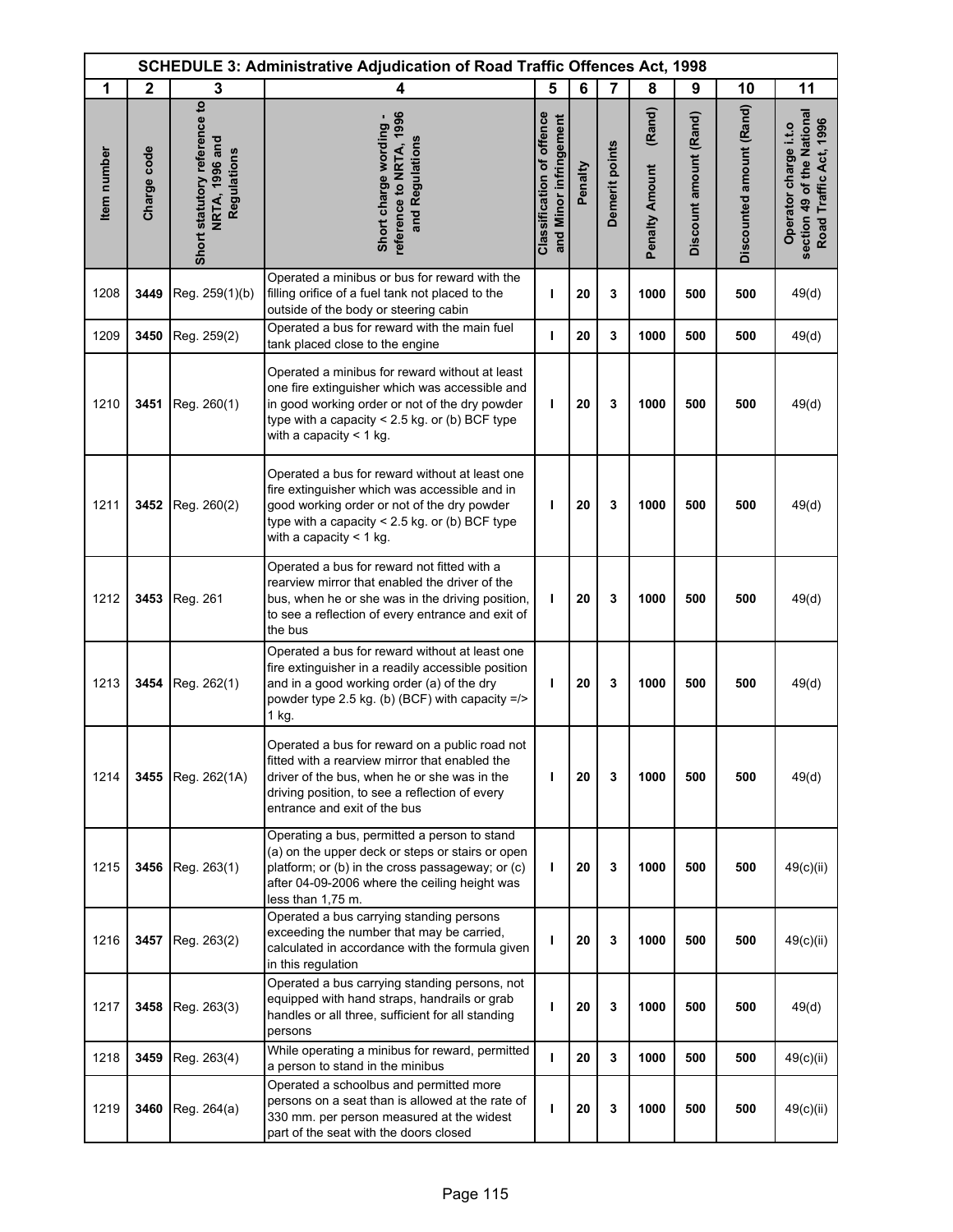|             | <b>SCHEDULE 3: Administrative Adjudication of Road Traffic Offences Act, 1998</b> |                                                               |                                                                                                                                                                                                                                                                                                                                            |                                                            |             |                |                                 |                        |                          |                                                                               |
|-------------|-----------------------------------------------------------------------------------|---------------------------------------------------------------|--------------------------------------------------------------------------------------------------------------------------------------------------------------------------------------------------------------------------------------------------------------------------------------------------------------------------------------------|------------------------------------------------------------|-------------|----------------|---------------------------------|------------------------|--------------------------|-------------------------------------------------------------------------------|
| 1           | $\mathbf{2}$                                                                      | 3                                                             | 4                                                                                                                                                                                                                                                                                                                                          | 5                                                          | 6           | $\overline{7}$ | 8                               | 9                      | 10                       | 11                                                                            |
| Item number | Charge code                                                                       | Short statutory reference to<br>NRTA, 1996 and<br>Regulations | reference to NRTA, 1996<br>Short charge wording<br>and Regulations                                                                                                                                                                                                                                                                         | <b>Classification of offence</b><br>and Minor infringement | Penalty     | Demerit points | (Rand)<br><b>Penalty Amount</b> | Discount amount (Rand) | Discounted amount (Rand) | section 49 of the National<br>Road Traffic Act, 1996<br>Operator charge i.t.o |
| 1220        | 3461                                                                              | Reg. 264(b)(i)                                                | School bus not fitted with a backrest or (i) the<br>top not at least 300 mm. from seat level or (ii)<br>the bottom more than 75 mm. from seat level                                                                                                                                                                                        | ı                                                          | 20          | 3              | 1000                            | 500                    | 500                      | 49(d)                                                                         |
| 1221        | 3462                                                                              | Reg. 264(b)(ii)                                               | Operated a schoolbus with the seats provided<br>for passengers in the bus, of a height of not at<br>least 300 millimetres or more than 460 mm.                                                                                                                                                                                             | ı                                                          | 20          | 3              | 1000                            | 500                    | 500                      | 49(d)                                                                         |
| 1222        | 3463                                                                              | Reg. 264(b)(iii)                                              | Operated a schoolbus, whilst a seat depth from<br>the front of the seat to the front of the backrest<br>was not at least 300 millimetres                                                                                                                                                                                                   | ı                                                          | 20          | 3              | 1000                            | 500                    | 500                      | 49(d)                                                                         |
| 1223        | 3464                                                                              | Reg. 264(b)(iv)                                               | Operated a school bus on a public road with<br>seats not in accordance with the provision of<br>regulation 264(a)                                                                                                                                                                                                                          | т                                                          | 20          | 3              | 1000                            | 500                    | 500                      | 49(d)                                                                         |
| 1224        | 3465                                                                              | Reg. 264(b)(v)                                                | Schoolbus seats provided for passengers in the<br>vehicle, where such seat faces in the same<br>direction of another seat, did not have a<br>horizontal distance at seat level, between the<br>front of the backrest of such seat and the back<br>of the backrest of the seat in front of the first<br>mentioned seat, of at least 530 mm. | ı                                                          | 20          | 3              | 1000                            | 500                    | 500                      | 49(d)                                                                         |
| 1225        | 3466                                                                              | Reg. 264(b)(vi)                                               | Schoolbus seat facing a partition or similar<br>obstruction with the horizontal distance<br>between the front of the backrest of such seat<br>at seat level to such partition or obstruction less<br>than 530 millimetres                                                                                                                  | ı                                                          | 20          | 3              | 1000                            | 500                    | 500                      | 49(d)                                                                         |
| 1226        |                                                                                   |                                                               | Schoolbus seats provided for passengers in the<br>vehicle where the seats face each other, a<br>3467 Reg. 264(b)(vii)   horizontal distance between the front of the<br>backrest of every such seat at seat level being<br>less than 1,06 m.                                                                                               | L                                                          | 20          | 3              | 1000                            | 500                    | 500                      | 49(d)                                                                         |
| 1227        | 3468                                                                              | Reg. 264A(3)                                                  | Destination indicator not illuminated by amber<br>light during the night, in poor weather<br>conditions or if persons were not discernible at<br>a distance of 150m                                                                                                                                                                        | ı                                                          | 20          | 3              | 1000                            | 500                    | 500                      | 49(d)                                                                         |
|             |                                                                                   | <b>NRTA: Operator fitness</b>                                 |                                                                                                                                                                                                                                                                                                                                            |                                                            |             |                |                                 |                        |                          |                                                                               |
| 1228        | 3500                                                                              | Sect. 45                                                      | As owner or operator of a goods vehicle, GVM<br>>3500kg., failed to register as operator of such<br>vehicle                                                                                                                                                                                                                                | $\mathbf{o}$                                               | $\mathbf c$ | 6              | 0                               | 0                      | 0                        | 49(a)                                                                         |
| 1229        | 3501                                                                              | Sect. 45                                                      | As owner or operator of a breakdown vehicle,<br>failed to register as operator of such vehicle                                                                                                                                                                                                                                             | O                                                          | C           | 6              | 0                               | 0                      | 0                        | 49(a)                                                                         |
| 1230        | 3502                                                                              | Sect. 45                                                      | As owner or operator of a vehicle contemplated<br>in reg. 274, failed to register as operator of<br>such vehicle                                                                                                                                                                                                                           | O                                                          | C           | 6              | 0                               | 0                      | 0                        | 49(a)                                                                         |
| 1231        | 3503                                                                              | Sect. 45                                                      | As owner or operator of a bus, failed to register<br>as operator of such vehicle                                                                                                                                                                                                                                                           | $\mathbf{o}$                                               | C           | 6              | 0                               | 0                      | 0                        | 49(a)                                                                         |
| 1232        | 3504                                                                              | Sect. 45                                                      | As owner or operator of a midibus, failed to<br>register as operator of such vehicle                                                                                                                                                                                                                                                       | O                                                          | C           | 6              | 0                               | 0                      | 0                        | 49(a)                                                                         |
| 1233        | 3505                                                                              | Sect. 45                                                      | As owner or operator of a mindibus with GVM<br>>3500kg., failed to register as operator of such<br>vehicle                                                                                                                                                                                                                                 | O                                                          | C           | 6              | 0                               | 0                      | 0                        | 49(a)                                                                         |
| 1234        | 3506                                                                              | Sect. 45                                                      | As owner or operator of a minibus conveying ><br>12 persons, failed to register as operator of<br>such vehicle                                                                                                                                                                                                                             | O                                                          | C           | 6              | 0                               | 0                      | 0                        | 49(a)                                                                         |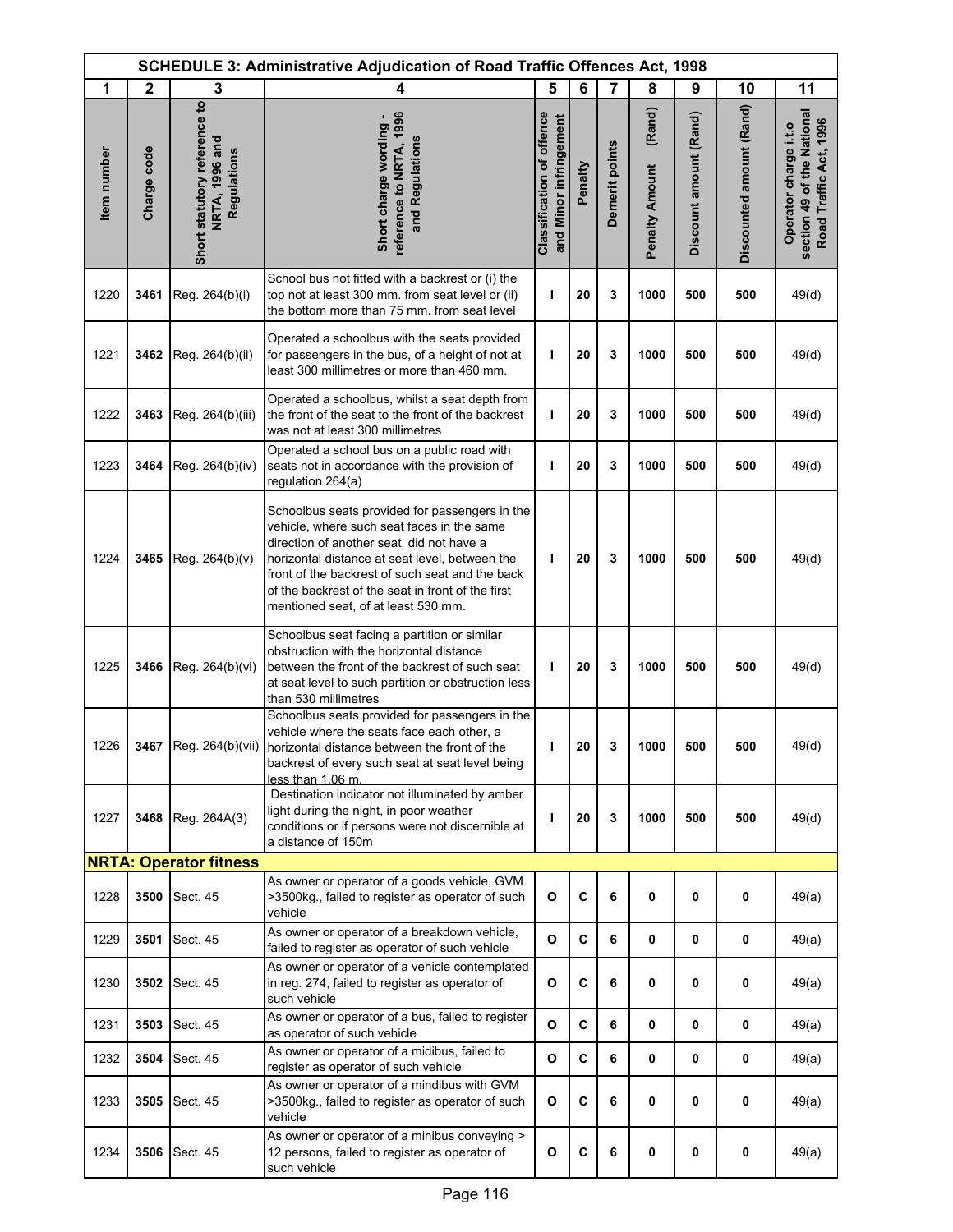|             | <b>SCHEDULE 3: Administrative Adjudication of Road Traffic Offences Act, 1998</b> |                                                               |                                                                                                                                                                                                                                |                                                            |         |                |                                 |                        |                          |                                                                               |
|-------------|-----------------------------------------------------------------------------------|---------------------------------------------------------------|--------------------------------------------------------------------------------------------------------------------------------------------------------------------------------------------------------------------------------|------------------------------------------------------------|---------|----------------|---------------------------------|------------------------|--------------------------|-------------------------------------------------------------------------------|
| 1           | $\mathbf{2}$                                                                      | 3                                                             | 4                                                                                                                                                                                                                              | 5                                                          | 6       | $\overline{7}$ | 8                               | 9                      | 10                       | 11                                                                            |
| Item number | Charge code                                                                       | Short statutory reference to<br>NRTA, 1996 and<br>Regulations | reference to NRTA, 1996<br>Short charge wording -<br>and Regulations                                                                                                                                                           | <b>Classification of offence</b><br>and Minor infringement | Penalty | Demerit points | (Rand)<br><b>Penalty Amount</b> | Discount amount (Rand) | Discounted amount (Rand) | section 49 of the National<br>Road Traffic Act, 1996<br>Operator charge i.t.o |
| 1235        | 3507                                                                              | Sect. 45                                                      | As owner or operator of a vehicle conveying for<br>reward, failed to register as operator of such<br>vehicle                                                                                                                   | $\mathbf{o}$                                               | C       | 6              | 0                               | 0                      | 0                        | 49(a)                                                                         |
| 1236        | 3508                                                                              | Sect. 47                                                      | Failed to display operator card in an upright<br>position on the inside with the print on the face<br>clearly legible from the outside to a person<br>standing in front or to the left front of such<br>vehicle                | т                                                          | 5       | 0              | 250                             | 125                    | 125                      | 49(c)                                                                         |
| 1237        | 3509                                                                              | Sect. 49(a)                                                   | Failed to display an operator card to a vehicle<br>fitted with a transparent windscreen in front, by<br>affixing the operator card in an upright position<br>on the inside of the windscreen as specified                      | т                                                          | 10      | 1              | 500                             | 250                    | 250                      | 49(a)                                                                         |
| 1238        | 3510                                                                              | Sect. 49(b)                                                   | As operator of a vehicle, failed to keep the<br>issued operator card safe, protect it from theft,<br>report when lost, stolen or was destroyed or did<br>not notify the nearest police station within 24<br>hrs. as prescribed | т                                                          | 10      | 1              | 500                             | 250                    | 250                      | 49(b)                                                                         |
| 1239        | 3511                                                                              | Sect. 49(c)                                                   | As operator of a vehicle, failed to exercise<br>proper control over the driver of the vehicle to<br>ensure the compliance of the driver with all the<br>relevant provisions of Act 93 of 1996                                  | I                                                          | 25      | 4              | 1250                            | 625                    | 625                      | 49(c)                                                                         |
| 1240        | 3512                                                                              | Sect. 49(d)                                                   | Operator of a vehicle failed to ensure that such<br>vehicle complied with the fitness requirements<br>contemplated in Chapter V of Act 93 of 1996                                                                              | ı                                                          | 25      | 4              | 1250                            | 625                    | 625                      | 49(d)                                                                         |
| 1241        | 3513                                                                              | Sect. 49(e)                                                   | While he or she was the operator of a vehicle,<br>failed to conduct his or her operations with due<br>care to the safety of the public                                                                                         | т                                                          | 25      | 4              | 1250                            | 625                    | 625                      | 49(e)                                                                         |
| 1242        | 3514                                                                              | Sect. 49(f)                                                   | Failed to ensure that all requirements were<br>complied with while conveying dangerous<br>substances                                                                                                                           | ı                                                          | 25      | 4              | 1250                            | 625                    | 625                      | 49(f)                                                                         |
| 1243        | 3515                                                                              | Sect. 49(g)                                                   | Failed to take all reasonable measures as far<br>as the loading and transportation of goods were<br>concerned.                                                                                                                 | т                                                          | 25      | 4              | 1250                            | 625                    | 625                      | 49(g)                                                                         |
| 1244        | 3516                                                                              | Reg. 265(1)                                                   | As owner or operator of a specified vehicle<br>requiring an operator card, failed to register as<br>operator of such vehicle                                                                                                   | O                                                          | C       | 6              | 0                               | 0                      | 0                        | 49(c)                                                                         |
|             |                                                                                   |                                                               | <b>Chapter VIII: Transportation of dangerous goods and substances by road</b>                                                                                                                                                  |                                                            |         |                |                                 |                        |                          |                                                                               |
| 1245        | 3600                                                                              | Sect. 54                                                      | Failed to adhere to the prescribed measures for<br>loading, transporting and accepting dangerous<br>goods                                                                                                                      | т                                                          | 25      | 4              | 1250                            | 625                    | 625                      | 49(f)                                                                         |
| 1246        | 3601                                                                              | Reg. 275                                                      | Vehicle transported dangerous goods but not in<br>accordance with Chap VIII of Reg.                                                                                                                                            | т                                                          | 25      | 4              | 1250                            | 625                    | 625                      | 49(d)                                                                         |
| 1247        | 3602                                                                              | Reg. 275                                                      | Road tanker carrying dangerous goods not<br>equipped with fire extinguisher                                                                                                                                                    | I                                                          | 25      | 4              | 1250                            | 625                    | 625                      | 49(d)                                                                         |
| 1248        | 3603                                                                              | Reg. 275(b)                                                   | Driver etc. transporting dangerous goods<br>displayed inaccurate placarding and kept<br>inaccurate documentation of goods carried                                                                                              | ı                                                          | 25      | 4              | 1250                            | 625                    | 625                      | 49(f)                                                                         |
| 1249        | 3604                                                                              | Reg. 275(b)                                                   | Driver etc. of vehicle transporting freight<br>containers did not fit a danger warning triangle<br>in addition to other requirements                                                                                           | ı                                                          | 25      | 4              | 1250                            | 625                    | 625                      | 49(f)                                                                         |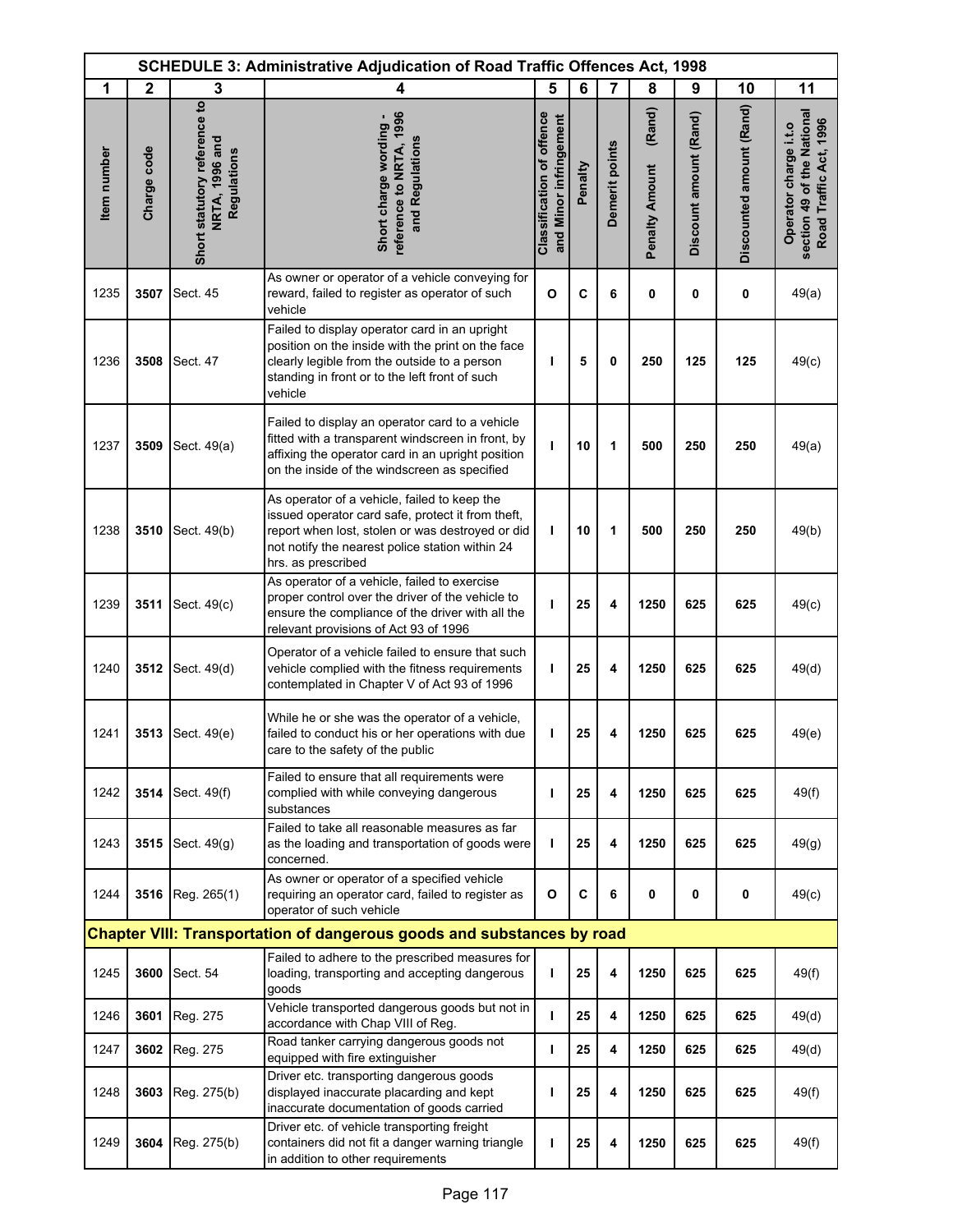|             | <b>SCHEDULE 3: Administrative Adjudication of Road Traffic Offences Act, 1998</b> |                                                               |                                                                                                                                                                                     |                                                            |         |                |                                 |                        |                          |                                                                               |
|-------------|-----------------------------------------------------------------------------------|---------------------------------------------------------------|-------------------------------------------------------------------------------------------------------------------------------------------------------------------------------------|------------------------------------------------------------|---------|----------------|---------------------------------|------------------------|--------------------------|-------------------------------------------------------------------------------|
| 1           | $\mathbf{2}$                                                                      | 3                                                             | 4                                                                                                                                                                                   | 5                                                          | 6       | 7              | 8                               | 9                      | 10                       | 11                                                                            |
| Item number | Charge code                                                                       | Short statutory reference to<br>NRTA, 1996 and<br>Regulations | reference to NRTA, 1996<br>Short charge wording -<br>and Regulations                                                                                                                | <b>Classification of offence</b><br>and Minor infringement | Penalty | Demerit points | (Rand)<br><b>Penalty Amount</b> | Discount amount (Rand) | Discounted amount (Rand) | section 49 of the National<br>Road Traffic Act, 1996<br>Operator charge i.t.o |
| 1250        | 3605                                                                              | Reg. 275(b)                                                   | Driver etc. transporting freight containers did<br>not meet the IMDG requirements/did not carry<br>split placards/goods identification triangles etc.<br>(includes movement by sea) | ı                                                          | 25      | 4              | 1250                            | 625                    | 625                      | 49(f)                                                                         |
| 1251        | 3606                                                                              | Reg. 275(b)                                                   | Driver etc. transporting high temperature<br>dangerous goods did not display 3 elevated<br>high temperature warning triangles                                                       | ı                                                          | 25      | 4              | 1250                            | 625                    | 625                      | 49(f)                                                                         |
| 1252        | 3607                                                                              | Reg. 275(b)                                                   | Driver etc. transporting freight containers (not<br>sea freight) did not carry warning placards and<br>were not visible from sides and rear                                         | ı                                                          | 25      | 4              | 1250                            | 625                    | 625                      | 49(f)                                                                         |
| 1253        | 3608                                                                              | Reg. 275(b)                                                   | Driver etc. transporting goods of more than one<br>hazard class did not display MULTILOAD<br>hazard class diamond                                                                   | ı                                                          | 25      | 4              | 1250                            | 625                    | 625                      | 49(f)                                                                         |
| 1254        | 3609                                                                              | Reg. 275(b)                                                   | Driver etc. transporting dangerous goods did<br>not affix a danger warning diamond to front of<br>vehicle that was clearly visible                                                  | т                                                          | 25      | 4              | 1250                            | 625                    | 625                      | 49(f)                                                                         |
| 1255        | 3610                                                                              | Reg. 275(b)                                                   | Driver etc. transporting waste products did not<br>furnish all information on placard pertaining to<br>the dangerous goods being transported                                        | т                                                          | 25      | 4              | 1250                            | 625                    | 625                      | 49(f)                                                                         |
| 1256        | 3611                                                                              | Reg. 275(b)                                                   | Vehicle transporting dangerous goods not fitted<br>with placards at the sides, at the rear and<br>visible from the roadside                                                         | ı                                                          | 25      | 4              | 1250                            | 625                    | 625                      | 49(f)                                                                         |
| 1257        | 3612                                                                              | Reg. 275(b)                                                   | Driver etc. failed to display the word<br>MULTILOAD in the goods identification zone<br>whilst transporting goods of one hazard class<br>with different ERG's                       | ı                                                          | 25      | 4              | 1250                            | 625                    | 625                      | 49(f)                                                                         |
| 1258        | 3613                                                                              | Reg. 275(b)                                                   | Driver etc. failed to display UN number of most<br>hazardous substance being transported in<br>goods identification zone                                                            | т                                                          | 25      | 4              | 1250                            | 625                    | 625                      | 49(f)                                                                         |
| 1259        | 3614                                                                              | Reg. 275(b)                                                   | Vehicle transporting dangerous goods not fitted<br>with danger warning diamonds and placards.                                                                                       | T                                                          | 25      | 4              | 1250                            | 625                    | 625                      | 49(f)                                                                         |
| 1260        | 3615                                                                              | Reg. 275(b)                                                   | Driver etc. transporting waste products failed to<br>add the word WASTE before the UN number in<br>the goods identification zone                                                    | ı                                                          | 25      | 4              | 1250                            | 625                    | 625                      | 49(f)                                                                         |
| 1261        | 3616                                                                              | Reg. 275(b)                                                   | Vehicle fitted with placard that did not contain<br>the correct information about dangerous goods<br>carried                                                                        | ı                                                          | 25      | 4              | 1250                            | 625                    | 625                      | 49(f)                                                                         |
| 1262        | 3617                                                                              | Reg. 275(b)                                                   | Driver/operator failed to remove all placards<br>from the sides/rear of vehicle after offloading all<br>packaged goods and BIC's                                                    | ı                                                          | 25      | 4              | 1250                            | 625                    | 625                      | 49(f)                                                                         |
| 1263        | 3618                                                                              | Reg. 275(b)                                                   | Consignor of dangerous goods failed to provide<br>correct placard for vehicle                                                                                                       | т                                                          | 25      | 4              | 1250                            | 625                    | 625                      | 49(f)                                                                         |
| 1264        | 3619                                                                              | Reg. 275(b)                                                   | transporting dangerous goods, carrying warning<br>placards that were not clean, undamaged and<br>visible                                                                            | T                                                          | 25      | 4              | 1250                            | 625                    | 625                      | 49(f)                                                                         |
| 1265        | 3620                                                                              | Reg. 277                                                      | Driver etc. transporting dangerous goods failed<br>to attach a placard/placard distorted                                                                                            | ı                                                          | 25      | 4              | 1250                            | 625                    | 625                      | 49(f)                                                                         |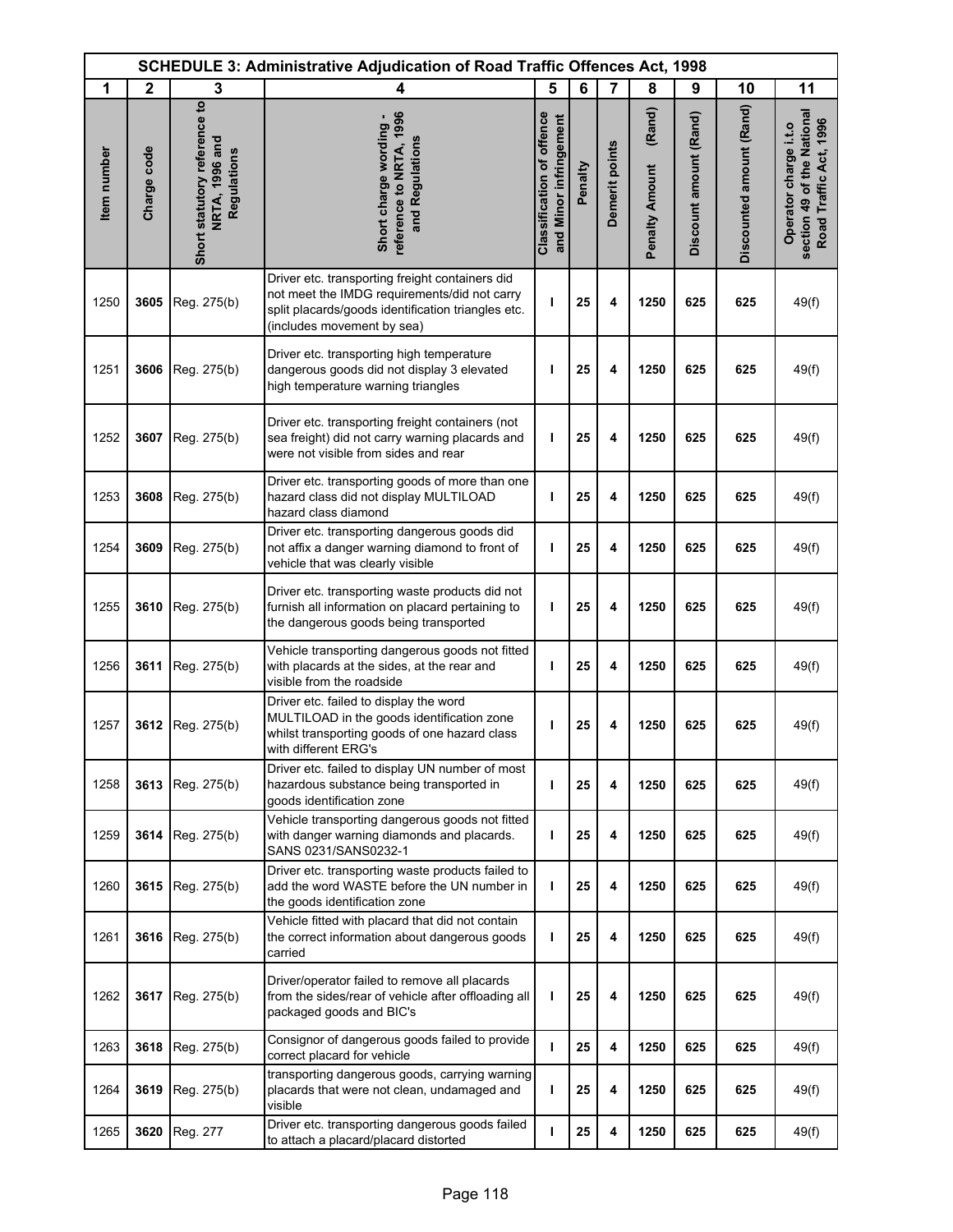|             | <b>SCHEDULE 3: Administrative Adjudication of Road Traffic Offences Act, 1998</b> |                                                               |                                                                                                                                             |                                                            |         |                |                                 |                        |                          |                                                                               |
|-------------|-----------------------------------------------------------------------------------|---------------------------------------------------------------|---------------------------------------------------------------------------------------------------------------------------------------------|------------------------------------------------------------|---------|----------------|---------------------------------|------------------------|--------------------------|-------------------------------------------------------------------------------|
| 1           | $\mathbf{2}$                                                                      | 3                                                             | 4                                                                                                                                           | 5                                                          | 6       | 7              | 8                               | 9                      | 10                       | 11                                                                            |
| Item number | Charge code                                                                       | Short statutory reference to<br>NRTA, 1996 and<br>Regulations | reference to NRTA, 1996<br>Short charge wording -<br>and Regulations                                                                        | <b>Classification of offence</b><br>and Minor infringement | Penalty | Demerit points | (Rand)<br><b>Penalty Amount</b> | Discount amount (Rand) | Discounted amount (Rand) | section 49 of the National<br>Road Traffic Act, 1996<br>Operator charge i.t.o |
| 1266        | 3621                                                                              | Reg. 277                                                      | Vehicle carrying dangerous goods failed to stop<br>in pre-planned safe area                                                                 | т                                                          | 25      | 4              | 1250                            | 625                    | 625                      | 49(f)                                                                         |
| 1267        | 3622                                                                              | Reg. 277                                                      | Operated a vehicle on a public road/ left the<br>vehicle unattended in an unsupervised area                                                 | ı                                                          | 25      | 4              | 1250                            | 625                    | 625                      | 49(f)                                                                         |
| 1268        | 3623                                                                              | Reg. 277(1)                                                   | Operator failed to inform the emergency<br>response centre that they were passing through<br>that area or what substance they were carrying | т                                                          | 25      | 4              | 1250                            | 625                    | 625                      | 49(f)                                                                         |
| 1269        | 3624                                                                              | Reg. 277(1)                                                   | Driver/operator removed danger warning<br>diamonds before all the containers were<br>removed                                                | ı                                                          | 25      | 4              | 1250                            | 625                    | 625                      | 49(f)                                                                         |
| 1270        | 3625                                                                              | Reg. 277(1)                                                   | Operated a road-tanker or bulk carrier but did<br>not retain the placards, TREMCARDS etc. until<br>vehicle was certified clean              | 1                                                          | 25      | 4              | 1250                            | 625                    | 625                      | 49(f)                                                                         |
| 1271        | 3626                                                                              | Reg. 277(1)                                                   | Vehicle carrying dangerous goods did not<br>mount a space for documentation in the cab                                                      | T                                                          | 25      | 4              | 1250                            | 625                    | 625                      | 49(f)                                                                         |
| 1272        | 3627                                                                              | Reg. 277(1)                                                   | Consignor of dangerous goods did not provide<br>the emergency card stipulating exactly what<br>he/she was transporting                      | т                                                          | 25      | 4              | 1250                            | 625                    | 625                      | 49(f)                                                                         |
| 1273        | 3628                                                                              | Reg. 277(1)                                                   | Road tanker carrying dangerous goods not<br>equipped with manufacturer's data plate                                                         | J.                                                         | 25      | 4              | 1250                            | 625                    | 625                      | 49(d)                                                                         |
| 1274        | 3629                                                                              | Reg. 277(1)                                                   | Failed to comply with specifications of Reg.<br>273A as far as the transportation of dangerous<br>goods is concerned                        | ı                                                          | 25      | 4              | 1250                            | 625                    | 625                      | 49(d)                                                                         |
| 1275        | 3630                                                                              | Reg. 277(1)                                                   | Driver etc. failed to ensure that packaging was<br>correctly marked - mass, height etc.                                                     | т                                                          | 25      | 4              | 1250                            | 625                    | 625                      | 49(f)                                                                         |
| 1276        | 3631                                                                              | Reg. 277(2)                                                   | Failed to nominate a qualified person to<br>oversee transportation of dangerous goods.<br>Reg. 273 A                                        | ı                                                          | 25      | 4              | 1250                            | 625                    | 625                      | 49(a)                                                                         |
| 1277        | 3632                                                                              | Reg. 278                                                      | Consignor failed to ensure that dangerous<br>goods being carried were compatible. SANS<br>0232-1                                            | ı                                                          | 25      | 4              | 1250                            | 625                    | 625                      | 49(f)                                                                         |
| 1278        | 3633                                                                              | Reg. 279(2)                                                   | Consignor failed to ensure that dangerous<br>goods were correctly packed and marked.<br>SANS 0233, SANS 0229                                | ı                                                          | 20      | 3              | 1000                            | 500                    | 500                      | 49(f)                                                                         |
| 1279        | 3634                                                                              | Reg. 280(2)                                                   | Operator failed to ensure that drivers with a<br>PrDP did undergo training                                                                  | J.                                                         | 25      | 4              | 1250                            | 625                    | 625                      | 49(c)                                                                         |
| 1280        | 3635                                                                              | Reg. 281(1)                                                   | Driver etc. transporting dangerous goods did<br>not carry a TREMCARD for each item carried, a<br>route plan etc.                            | т                                                          | 25      | 4              | 1250                            | 625                    | 625                      | 49(f)                                                                         |
| 1281        | 3636                                                                              | Reg. 281(1)                                                   | Road tanker carrying dangerous waste without<br>necessary certificate                                                                       | I.                                                         | 25      | 4              | 1250                            | 625                    | 625                      | 49(f)                                                                         |
| 1282        | 3637                                                                              | Reg. 281(1)                                                   | Operator of vehicle transporting dangerous<br>goods failed to plan route to be taken. SANS<br>0231                                          | ı                                                          | 20      | 3              | 1000                            | 500                    | 500                      | 49(f)                                                                         |
| 1283        | 3638                                                                              | Reg. 281(1)                                                   | Transport emergency card was not in correct<br>format or did not contain correct information<br>about dangerous goods                       | ı                                                          | 25      | 4              | 1250                            | 625                    | 625                      | 49(f)                                                                         |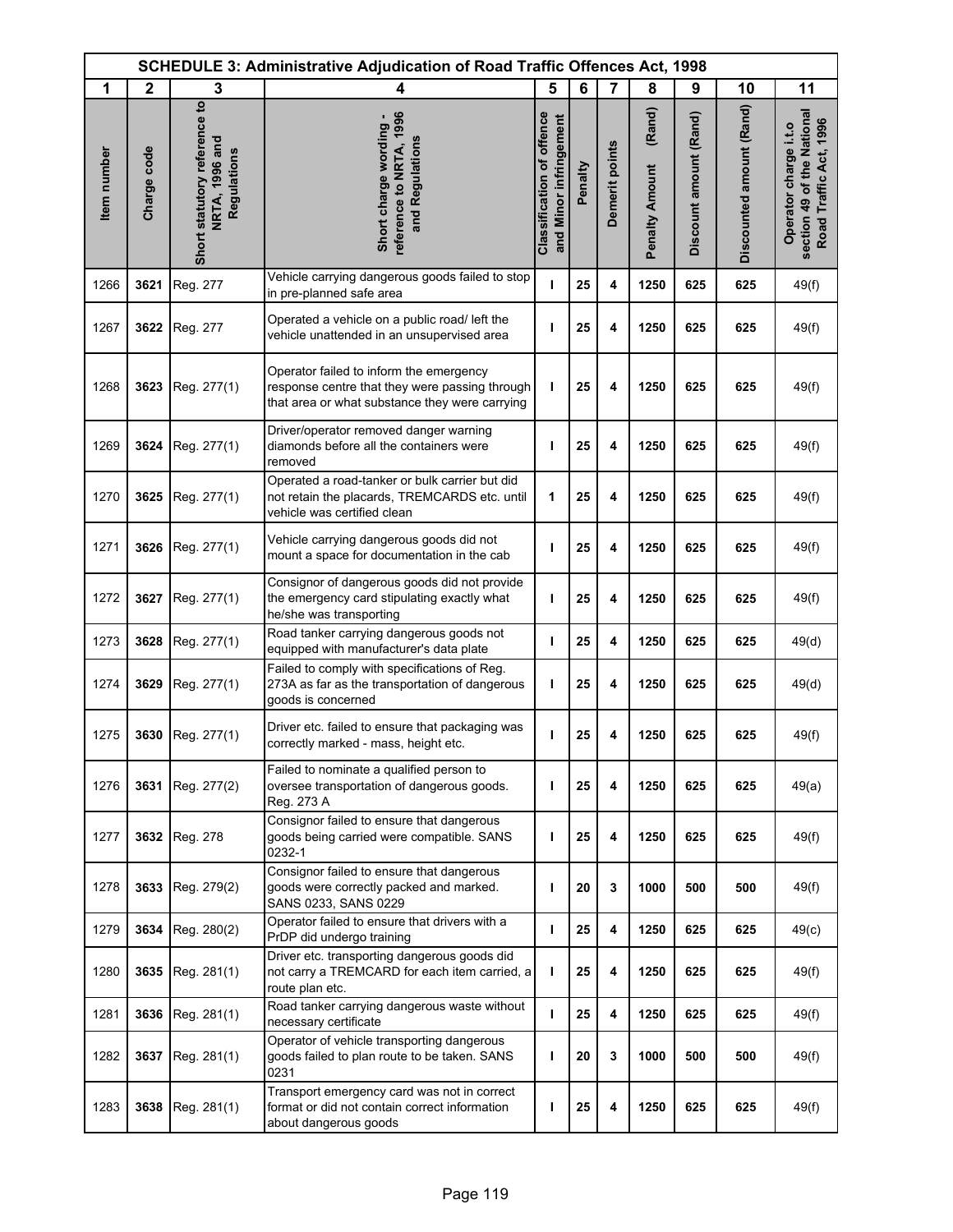| <b>SCHEDULE 3: Administrative Adjudication of Road Traffic Offences Act, 1998</b> |              |                                                               |                                                                                                                                           |                                                            |              |                         |                                 |                        |                          |                                                                               |
|-----------------------------------------------------------------------------------|--------------|---------------------------------------------------------------|-------------------------------------------------------------------------------------------------------------------------------------------|------------------------------------------------------------|--------------|-------------------------|---------------------------------|------------------------|--------------------------|-------------------------------------------------------------------------------|
| 1                                                                                 | $\mathbf{2}$ | 3                                                             | 4                                                                                                                                         | 5                                                          | 6            | $\overline{7}$          | 8                               | 9                      | 10                       | 11                                                                            |
| Item number                                                                       | Charge code  | Short statutory reference to<br>NRTA, 1996 and<br>Regulations | reference to NRTA, 1996<br>Short charge wording -<br>and Regulations                                                                      | <b>Classification of offence</b><br>and Minor infringement | Penalty      | Demerit points          | (Rand)<br><b>Penalty Amount</b> | Discount amount (Rand) | Discounted amount (Rand) | section 49 of the National<br>Road Traffic Act, 1996<br>Operator charge i.t.o |
| 1284                                                                              | 3639         | Reg. 281(1)                                                   | Dangerous goods declaration did not contain<br>the information/contained inaccurate<br>information pertaining to goods carried            | ı                                                          | 25           | 4                       | 1250                            | 625                    | 625                      | 49(f)                                                                         |
| 1285                                                                              | 3640         | Reg. 281(1)                                                   | Transport emergency card did not contain<br>correct information about dangerous goods                                                     | т                                                          | 25           | 4                       | 1250                            | 625                    | 625                      | 49(f)                                                                         |
| 1286                                                                              | 3641         | Reg. 281(1)                                                   | Vehicle transporting dangerous goods failed to<br>have transport emergency card                                                           | ı                                                          | 25           | 4                       | 1250                            | 625                    | 625                      | 49(f)                                                                         |
| 1287                                                                              | 3642         | Reg. 281(1)                                                   | Failed to have the dangerous goods declaration<br>in or on vehicle while transporting dangerous<br>goods                                  | ı                                                          | 25           | 4                       | 1250                            | 625                    | 625                      | 49(f)                                                                         |
| 1288                                                                              | 3643         | Reg. 281(1)                                                   | Driver etc. transporting dangerous goods used<br>a TREMCARD older than 3 years                                                            | I                                                          | 20           | 3                       | 1000                            | 500                    | 500                      | 49(f)                                                                         |
| 1289                                                                              | 3644         | Reg. 281(1)                                                   | Driver/operator/consignor/consignee failed to<br>ensure that outer/sole packaging of dangerous<br>goods bore durable and legible markings | ı                                                          | 25           | 4                       | 1250                            | 625                    | 625                      | 49(f)                                                                         |
| 1290                                                                              | 3645         | Reg. 281(1)                                                   | Driver/operator/consignor/consignee failed to<br>ensure that outer/sole packaging of dangerous<br>goods bore markings of the correct size | ı                                                          | 25           | 4                       | 1250                            | 625                    | 625                      | 49(f)                                                                         |
| 1291                                                                              | 3646         | Reg. 281(1)                                                   | Transported a dangerous commodity without<br>compliance markings                                                                          | ı                                                          | 25           | 4                       | 1250                            | 625                    | 625                      | 49(f)                                                                         |
| 1292                                                                              | 3647         | Reg. 281(2)(a)                                                | Driver failed to produce PrDP and documents<br>referred to in Reg. 274 (1)                                                                | ı                                                          | 25           | 4                       | 1250                            | 625                    | 625                      | 49©(I)                                                                        |
|                                                                                   |              |                                                               | <b>Chapter IX: Road traffic signs and general speed limits</b>                                                                            |                                                            |              |                         |                                 |                        |                          |                                                                               |
|                                                                                   |              | <b>Chapter IX: Road traffic signs</b>                         |                                                                                                                                           |                                                            |              |                         |                                 |                        |                          |                                                                               |
| 1293                                                                              | 3700         | Sect. 58(1)                                                   | Failed to stop motor vehicle at stop sign of<br>traffic or customs official. Non-RWC                                                      | T                                                          | 10           | 1                       | 500                             | 250                    | 250                      |                                                                               |
| 1294                                                                              | 3701         | Sect. 58(1)                                                   | Failed to stop motor vehicle at stop sign of<br>traffic or customs official. Vehicle that needs a<br><b>RWC</b>                           | т                                                          | 15           | $\mathbf 2$             | 750                             | 375                    | 375                      |                                                                               |
| 1295                                                                              | 3702         | Sect. 58(1)                                                   | Failed to comply with the directions conveyed<br>on a road traffic sign at a railway crossing. Non-<br><b>RWC</b>                         | т                                                          | 10           | 1                       | 500                             | 250                    | 250                      |                                                                               |
| 1296                                                                              | 3703         | Sect. 58(1)                                                   | Failed to comply with the directions conveyed<br>on a road traffic sign at a railway crossing.<br><b>RWC</b>                              | ı                                                          | 15           | 2                       | 750                             | 375                    | 375                      |                                                                               |
| 1297                                                                              | 3704         | Sect. 58(1)                                                   | Failed to comply with the directions conveyed<br>on a road traffic sign at a scholar patrol. Non-<br><b>RWC</b>                           | ı                                                          | 10           | 1                       | 500                             | 250                    | 250                      |                                                                               |
| 1298                                                                              | 3705         | Sect. 58(1)                                                   | Failed to comply with the directions conveyed<br>on a road traffic sign at a scholar patrol. Non-<br><b>RWC</b>                           | т                                                          | $\mathbf{2}$ |                         | 100                             | 50                     | 50                       |                                                                               |
| 1299                                                                              | 3706         | Sect. 58(1)                                                   | Failed to comply with the directions conveyed<br>on a road traffic sign at a scholar patrol. RWC                                          | ı                                                          | 15           | $\overline{\mathbf{2}}$ | 750                             | 375                    | 375                      |                                                                               |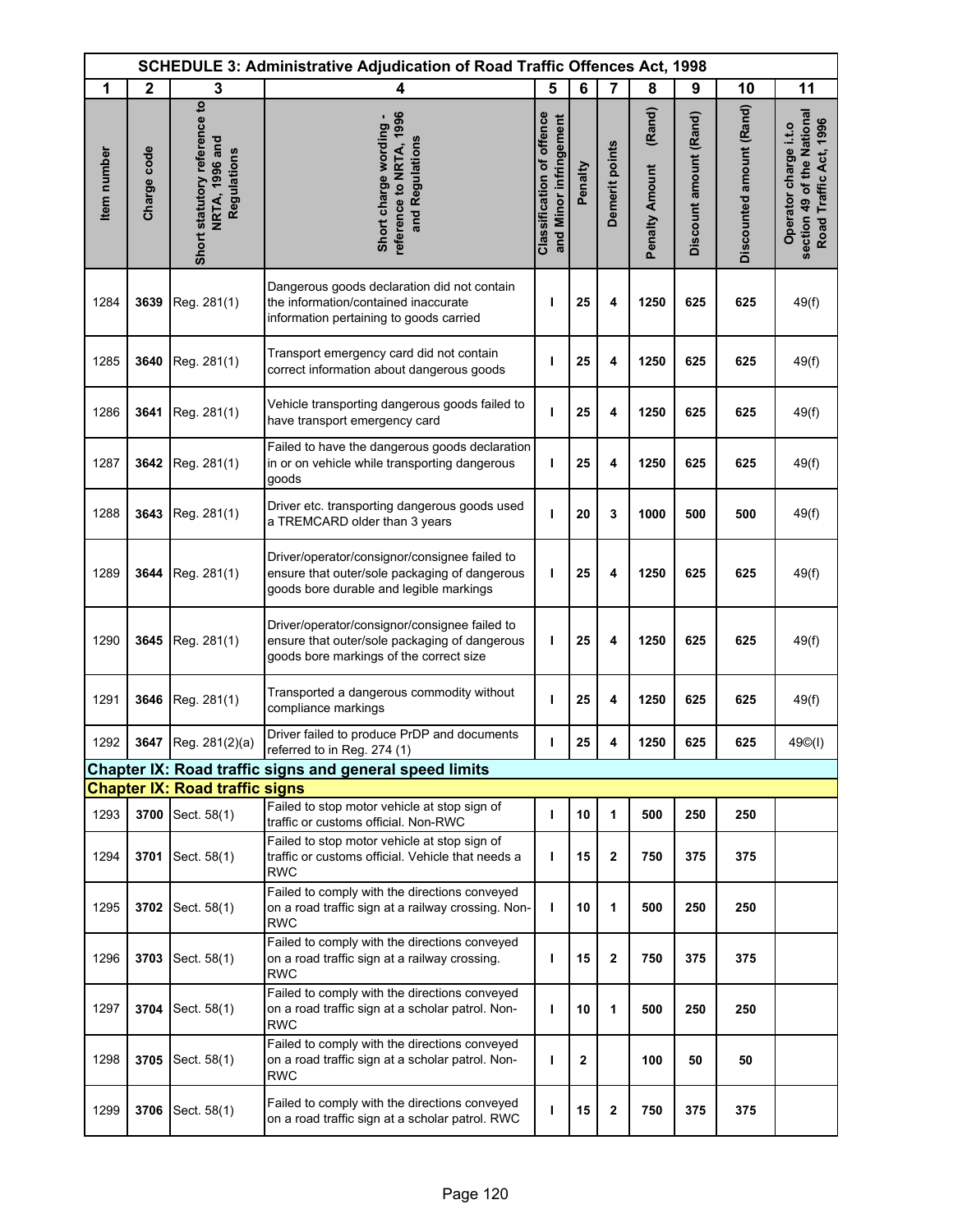|             | <b>SCHEDULE 3: Administrative Adjudication of Road Traffic Offences Act, 1998</b> |                                                               |                                                                                                                                                                |                                                     |             |                |                                 |                        |                          |                                                                               |  |
|-------------|-----------------------------------------------------------------------------------|---------------------------------------------------------------|----------------------------------------------------------------------------------------------------------------------------------------------------------------|-----------------------------------------------------|-------------|----------------|---------------------------------|------------------------|--------------------------|-------------------------------------------------------------------------------|--|
| 1           | $\mathbf{2}$                                                                      | 3                                                             | 4                                                                                                                                                              | 5                                                   | 6           | 7              | 8                               | 9                      | 10                       | 11                                                                            |  |
| Item number | Charge code                                                                       | Short statutory reference to<br>NRTA, 1996 and<br>Regulations | reference to NRTA, 1996<br>Short charge wording -<br>and Regulations                                                                                           | Classification of offence<br>and Minor infringement | Penalty     | Demerit points | (Rand)<br><b>Penalty Amount</b> | Discount amount (Rand) | Discounted amount (Rand) | section 49 of the National<br>Road Traffic Act, 1996<br>Operator charge i.t.o |  |
| 1300        | 3707                                                                              | Sect. 58(1)                                                   | Failed to stop a vehicle in line with stop sign or<br>behind stop line or proceeded before it was<br>safe to do so. Non-RWC                                    | ı                                                   | 10          | 1              | 500                             | 250                    | 250                      |                                                                               |  |
| 1301        | 3708                                                                              | Sect. 58(1)                                                   | Failed to stop a vehicle in line with stop sign or<br>behind stop line or proceeded before it was<br>safe to do so. Non Non-RWC                                | ı                                                   | $\mathbf 2$ |                | 100                             | 50                     | 50                       |                                                                               |  |
| 1302        | 3709                                                                              | Sect. 58(1)                                                   | Failed to stop a vehicle in line with stop sign or<br>behind stop line or proceeded before it was<br>safe to do so. Vehicle that needs a RWC                   | т                                                   | 15          | $\mathbf 2$    | 750                             | 375                    | 375                      |                                                                               |  |
| 1303        | 3710                                                                              | Sect. 58(1)                                                   | Failed to comply with the directions conveyed<br>on a road traffic sign approaching a junction<br>which could create a dangerous situation. Non-<br><b>RWC</b> | т                                                   | 10          | 1              | 500                             | 250                    | 250                      |                                                                               |  |
| 1304        | 3711                                                                              | Sect. 58(1)                                                   | Failed to comply with the directions conveyed<br>on a stop or yield sign approaching a junction<br>which could create a dangerous situation. Non<br>Non-RWC    | т                                                   | 2           |                | 100                             | 50                     | 50                       |                                                                               |  |
| 1305        | 3712                                                                              | Sect. 58(1)                                                   | Failed to comply with the directions conveyed<br>on a stop or yield sign approaching a junction<br>which could create a dangerous situation. RWC               | т                                                   | 15          | $\mathbf 2$    | 750                             | 375                    | 375                      |                                                                               |  |
| 1306        | 3713                                                                              | Sect. 58(1)                                                   | Failed to comply with the directions conveyed<br>by a road traffic sign when approaching a 3-way<br>junction. Non-RWC                                          | I.                                                  | 10          | 1              | 500                             | 250                    | 250                      |                                                                               |  |
| 1307        | 3714                                                                              | Sect. 58(1)                                                   | Failed to comply with the directions conveyed<br>by a road traffic sign when approaching a 3-way<br>junction. Non Non-RWC                                      | т                                                   | 2           |                | 100                             | 50                     | 50                       |                                                                               |  |
| 1308        | 3715                                                                              | Sect. 58(1)                                                   | Failed to comply with the directions conveyed<br>by a road traffic sign when approaching a 3-way<br>junction. RWC                                              | т                                                   | 15          | $\mathbf{2}$   | 750                             | 375                    | 375                      |                                                                               |  |
| 1309        | 3716                                                                              | Sect. 58(1)                                                   | Failed to comply with the directions conveyed<br>by a road traffic sign when approaching a 4-way<br>stop sign. Non-RWC                                         | I.                                                  | 10          | 1              | 500                             | 250                    | 250                      |                                                                               |  |
| 1310        | 3717                                                                              | Sect. 58(1)                                                   | Failed to comply with the directions conveyed<br>by a road traffic sign when approaching a 4-way<br>stop sign. Non Non-RWC                                     | т                                                   | 2           |                | 100                             | 50                     | 50                       |                                                                               |  |
| 1311        | 3718                                                                              | Sect. 58(1)                                                   | Failed to comply with the directions conveyed<br>by a road traffic sign when approaching a 4-way<br>stop sign. RWC                                             | т                                                   | 15          | 2              | 750                             | 375                    | 375                      |                                                                               |  |
| 1312        | 3719                                                                              | Sect. 58(1)                                                   | Failed to comply with the directions conveyed<br>by a road traffic sign at a stop or go sign. Non-<br><b>RWC</b>                                               | т                                                   | 10          | 1              | 500                             | 250                    | 250                      |                                                                               |  |
| 1313        | 3720                                                                              | Sect. 58(1)                                                   | Failed to comply with the directions conveyed<br>by a road traffic sign at a stop or go sign. RWC                                                              | т                                                   | 15          | 2              | 750                             | 375                    | 375                      |                                                                               |  |
| 1314        | 3721                                                                              | Sect. 58(1)                                                   | Failed to comply with the directions conveyed<br>by a road traffic sign when approaching a yield<br>sign. Non-RWC                                              | т                                                   | 5           | 0              | 250                             | 125                    | 125                      |                                                                               |  |
| 1315        | 3722                                                                              | Sect. 58(1)                                                   | Failed to comply with the directions conveyed<br>by a road traffic sign when approaching a yield<br>sign. Non Non-RWC                                          | т                                                   | 2           |                | 100                             | 50                     | 50                       |                                                                               |  |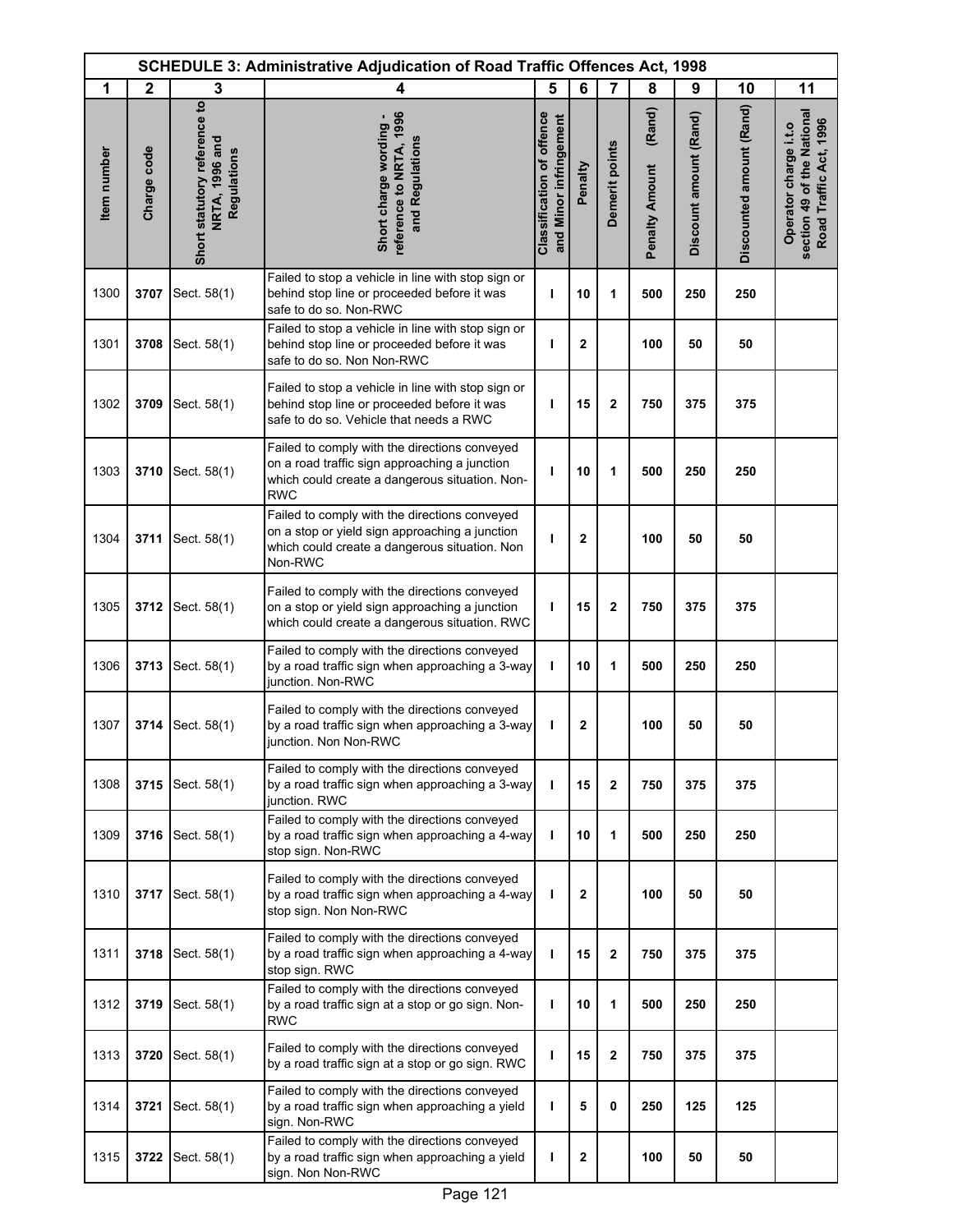| <b>SCHEDULE 3: Administrative Adjudication of Road Traffic Offences Act, 1998</b> |              |                                                               |                                                                                                                                        |                                                            |         |                |                                 |                        |                          |                                                                               |
|-----------------------------------------------------------------------------------|--------------|---------------------------------------------------------------|----------------------------------------------------------------------------------------------------------------------------------------|------------------------------------------------------------|---------|----------------|---------------------------------|------------------------|--------------------------|-------------------------------------------------------------------------------|
| 1                                                                                 | $\mathbf{2}$ | 3                                                             | 4                                                                                                                                      | 5                                                          | 6       | $\overline{7}$ | 8                               | 9                      | 10                       | 11                                                                            |
| Item number                                                                       | Charge code  | Short statutory reference to<br>NRTA, 1996 and<br>Regulations | reference to NRTA, 1996<br>Short charge wording -<br>and Regulations                                                                   | <b>Classification of offence</b><br>and Minor infringement | Penalty | Demerit points | (Rand)<br><b>Penalty Amount</b> | Discount amount (Rand) | Discounted amount (Rand) | section 49 of the National<br>Road Traffic Act, 1996<br>Operator charge i.t.o |
| 1316                                                                              | 3723         | Sect. 58(1)                                                   | Failed to comply with the directions conveyed<br>by a road traffic sign when approaching a yield<br>sign. RWC                          | T                                                          | 10      | 1              | 500                             | 250                    | 250                      |                                                                               |
| 1317                                                                              | 3724         | Sect. 58(1)                                                   | Failed to comply with the directions conveyed<br>by a road traffic sign when approaching a yield<br>sign at a level crossing. Non-RWC  | ı                                                          | 5       | 0              | 250                             | 125                    | 125                      |                                                                               |
| 1318                                                                              | 3725         | Sect. 58(1)                                                   | Failed to comply with the directions conveyed<br>by a road traffic sign when approaching a yield<br>sign at a level crossing. RWC      | ı                                                          | 10      | 1              | 500                             | 250                    | 250                      |                                                                               |
| 1319                                                                              | 3726         | Sect. 58(1)                                                   | Failed to comply with the directions conveyed<br>by a road traffic sign when approaching a yield<br>to pedestrian sign. Non-RWC        | ı                                                          | 5       | $\mathbf 0$    | 250                             | 125                    | 125                      |                                                                               |
| 1320                                                                              | 3727         | Sect. 58(1)                                                   | Failed to comply with the directions conveyed<br>by a road traffic sign when approaching a yield<br>to pedestrian sign. RWC            | ı                                                          | 10      | 1              | 500                             | 250                    | 250                      |                                                                               |
| 1321                                                                              | 3728         | Sect. 58(1)                                                   | Failed to comply with the directions conveyed<br>by a road traffic sign when approaching a yield<br>sign at a traffic circle. Non-RWC  | ı                                                          | 5       | 0              | 250                             | 125                    | 125                      |                                                                               |
| 1322                                                                              | 3729         | Sect. 58(1)                                                   | Failed to comply with the directions conveyed<br>by a road traffic sign when approaching a yield<br>sign at a traffic circle. RWC      | ı                                                          | 10      | 1              | 500                             | 250                    | 250                      |                                                                               |
| 1323                                                                              | 3730         | Sect. 58(1)                                                   | Failed to comply with the directions conveyed<br>by a road traffic sign where a no entry sign was<br>displayed. Non-RWC                |                                                            | 5       | <sup>0</sup>   | 250                             | 125                    | 125                      |                                                                               |
| 1324                                                                              | 3731         | Sect. 58(1)                                                   | Failed to comply with the directions conveyed<br>by a road traffic sign where a no entry sign was<br>displayed. Non Non-RWC            | т                                                          | 2       |                | 100                             | 50                     | 50                       |                                                                               |
| 1325                                                                              | 3732         | Sect. 58(1)                                                   | Failed to comply with the directions conveyed<br>by a road traffic sign where a no entry sign was<br>displayed. RWC                    | т                                                          | 10      | 1              | 500                             | 250                    | 250                      |                                                                               |
| 1326                                                                              | 3733         | Sect. 58(1)                                                   | Failed to comply with the directions conveyed<br>by a road traffic sign where a one-way road<br>sign was displayed. Non-RWC            | ı                                                          | 5       | 0              | 250                             | 125                    | 125                      |                                                                               |
| 1327                                                                              | 3734         | Sect. 58(1)                                                   | Failed to comply with the directions conveyed<br>by a road traffic sign where a one-way road<br>sign was displayed. RWC                | ı                                                          | 10      | 1              | 500                             | 250                    | 250                      |                                                                               |
| 1328                                                                              | 3735         | Sect. 58(1)                                                   | Failed to comply with the directions conveyed<br>by a road traffic sign where a one-way road<br>sign was displayed. Non Non-RWC        | ı                                                          | 2       |                | 100                             | 50                     | 50                       |                                                                               |
| 1329                                                                              | 3736         | Sect. 58(1)                                                   | Failed to comply with the directions conveyed<br>by a road traffic sign by loading etc. a vehicle in<br>a pedestrian precinct. Non-RWC | ı                                                          | 5       | 0              | 250                             | 125                    | 125                      |                                                                               |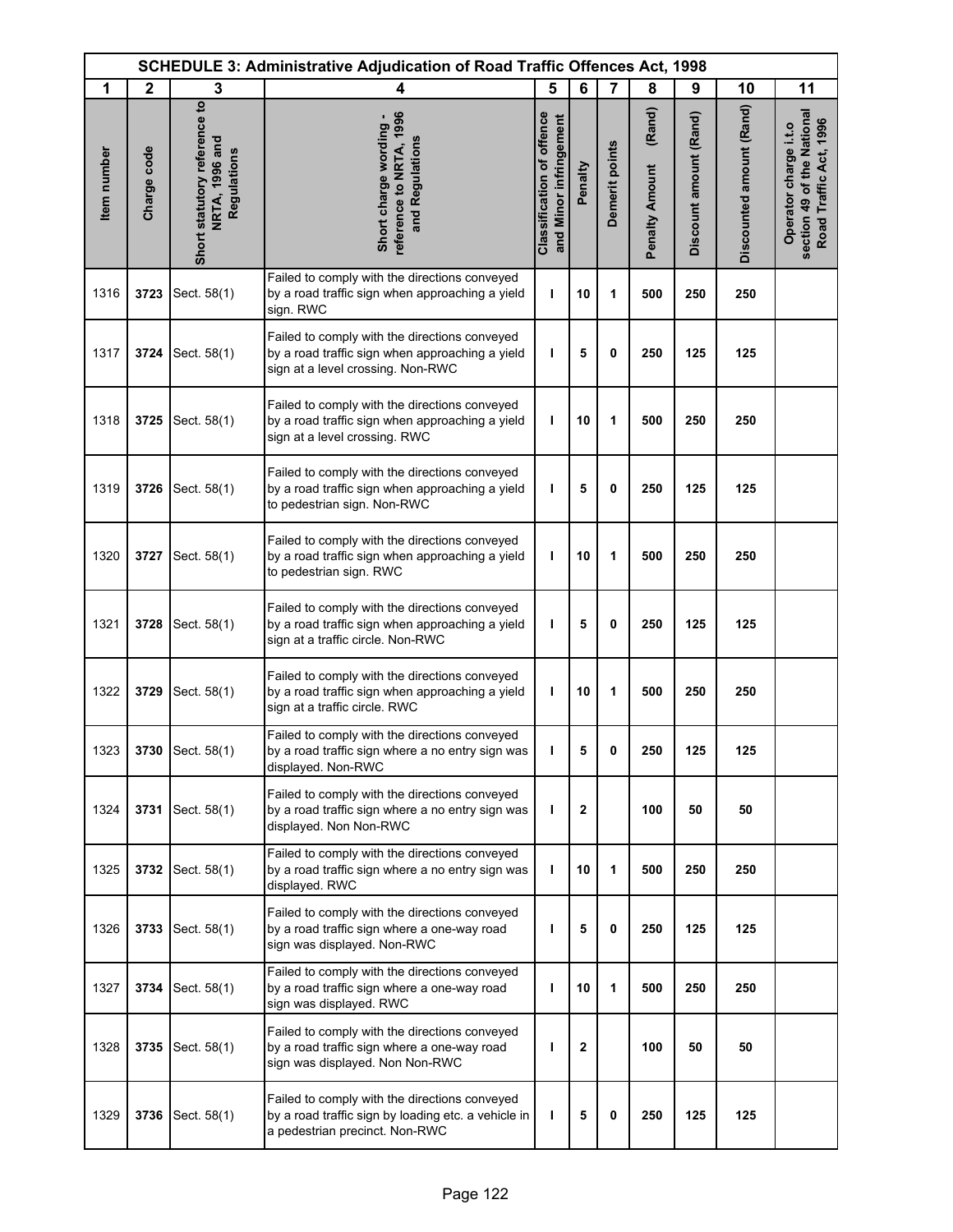| <b>SCHEDULE 3: Administrative Adjudication of Road Traffic Offences Act, 1998</b> |              |                                                               |                                                                                                                                                                   |                                                            |         |                |                                 |                        |                          |                                                                               |
|-----------------------------------------------------------------------------------|--------------|---------------------------------------------------------------|-------------------------------------------------------------------------------------------------------------------------------------------------------------------|------------------------------------------------------------|---------|----------------|---------------------------------|------------------------|--------------------------|-------------------------------------------------------------------------------|
| 1                                                                                 | $\mathbf{2}$ | 3                                                             | 4                                                                                                                                                                 | 5                                                          | 6       | $\overline{7}$ | 8                               | 9                      | 10                       | 11                                                                            |
| Item number                                                                       | Charge code  | Short statutory reference to<br>NRTA, 1996 and<br>Regulations | reference to NRTA, 1996<br>Short charge wording -<br>and Regulations                                                                                              | <b>Classification of offence</b><br>and Minor infringement | Penalty | Demerit points | (Rand)<br><b>Penalty Amount</b> | Discount amount (Rand) | Discounted amount (Rand) | section 49 of the National<br>Road Traffic Act, 1996<br>Operator charge i.t.o |
| 1330                                                                              | 3737         | Sect. 58(1)                                                   | Failed to comply with the directions conveyed<br>by a road traffic sign by loading etc. a vehicle in<br>a pedestrian precinct. RWC                                | ı                                                          | 10      | 1              | 500                             | 250                    | 250                      |                                                                               |
| 1331                                                                              | 3738         | Sect. 58(1)                                                   | Failed to comply with the directions conveyed<br>by a road traffic sign by disobeying the<br>speeding etc. instructions in a pedestrian<br>precinct. Non-RWC      | ı                                                          | 5       | 0              | 250                             | 125                    | 125                      |                                                                               |
| 1332                                                                              | 3739         | Sect. 58(1)                                                   | Failed to comply with the directions conveyed<br>by a road traffic sign by disobeying the<br>speeding etc. instructions in a pedestrian<br>precinct. Non Non-RWC  | ı                                                          | 10      | 1              | 500                             | 250                    | 250                      |                                                                               |
| 1333                                                                              | 3740         | Sect. 58(1)                                                   | Failed to comply with the directions conveyed<br>by a road traffic sign by not yielding to on-<br>coming traffic or proceeding in unsafe<br>conditions. RWC       | ı                                                          | 10      | 1              | 500                             | 250                    | 250                      |                                                                               |
| 1334                                                                              | 3741         | Sect. 58(1)                                                   | Failed to comply with the directions conveyed<br>by a road traffic sign by not yielding to on-<br>coming traffic or proceeding in unsafe<br>conditions. Non-RWC   | ı                                                          | 5       | 0              | 250                             | 125                    | 125                      |                                                                               |
| 1335                                                                              | 3742         | Sect. 58(1)                                                   | Failed to comply with the directions conveyed<br>by a road traffic sign by not maintaining or by<br>not exceeding indicated speed limit. Non-RWC                  | ı                                                          | 5       | $\mathbf 0$    | 250                             | 125                    | 125                      |                                                                               |
| 1336                                                                              | 3743         | Sect. 58(1)                                                   | Failed to comply with the directions conveyed<br>by a road traffic sign by not maintaining or by<br>not exceeding indicated speed limit. RWC                      | т                                                          | 10      | 1              | 500                             | 250                    | 250                      |                                                                               |
| 1337                                                                              | 3744         | Sect. 58(1)                                                   | Failed to comply with the directions conveyed<br>by a road traffic sign by overloading the vehicle<br>and allowing a driver to transport the goods.<br>Non-RWC    | т                                                          | 5       | 0              | 250                             | 125                    | 125                      |                                                                               |
| 1338                                                                              | 3745         | Sect. 58(1)                                                   | Failed to comply with the directions conveyed<br>by a road traffic sign by overloading the vehicle<br>and allowing a driver to transport the goods.<br><b>RWC</b> | T                                                          | 10      | 1              | 500                             | 250                    | 250                      |                                                                               |
| 1339                                                                              | 3746         | Sect. 58(1)                                                   | Failed to comply with the directions conveyed<br>by a road traffic sign by exceeding GVM and<br>not using designated road                                         | т                                                          | 10      | 1              | 500                             | 250                    | 250                      |                                                                               |
| 1340                                                                              | 3747         | Sect. 58(1)                                                   | Failed to comply with the directions conveyed<br>by a road traffic sign disobeying the arrow and<br>by not passing on the left-hand side. Non-RWC                 | т                                                          | 5       | 0              | 250                             | 125                    | 125                      |                                                                               |
| 1341                                                                              | 3748         | Sect. 58(1)                                                   | Failed to comply with the directions conveyed<br>by a road traffic sign disobeying the arrow and<br>by not passing on the left-hand side. RWC                     | T                                                          | 10      | 1              | 500                             | 250                    | 250                      |                                                                               |
| 1342                                                                              | 3749         | Sect. 58(1)                                                   | Failed to comply with the directions conveyed<br>by a road traffic sign by disobeying the arrow<br>and not passing on the right-hand side. Non-<br><b>RWC</b>     | ı                                                          | 5       | 0              | 250                             | 125                    | 125                      |                                                                               |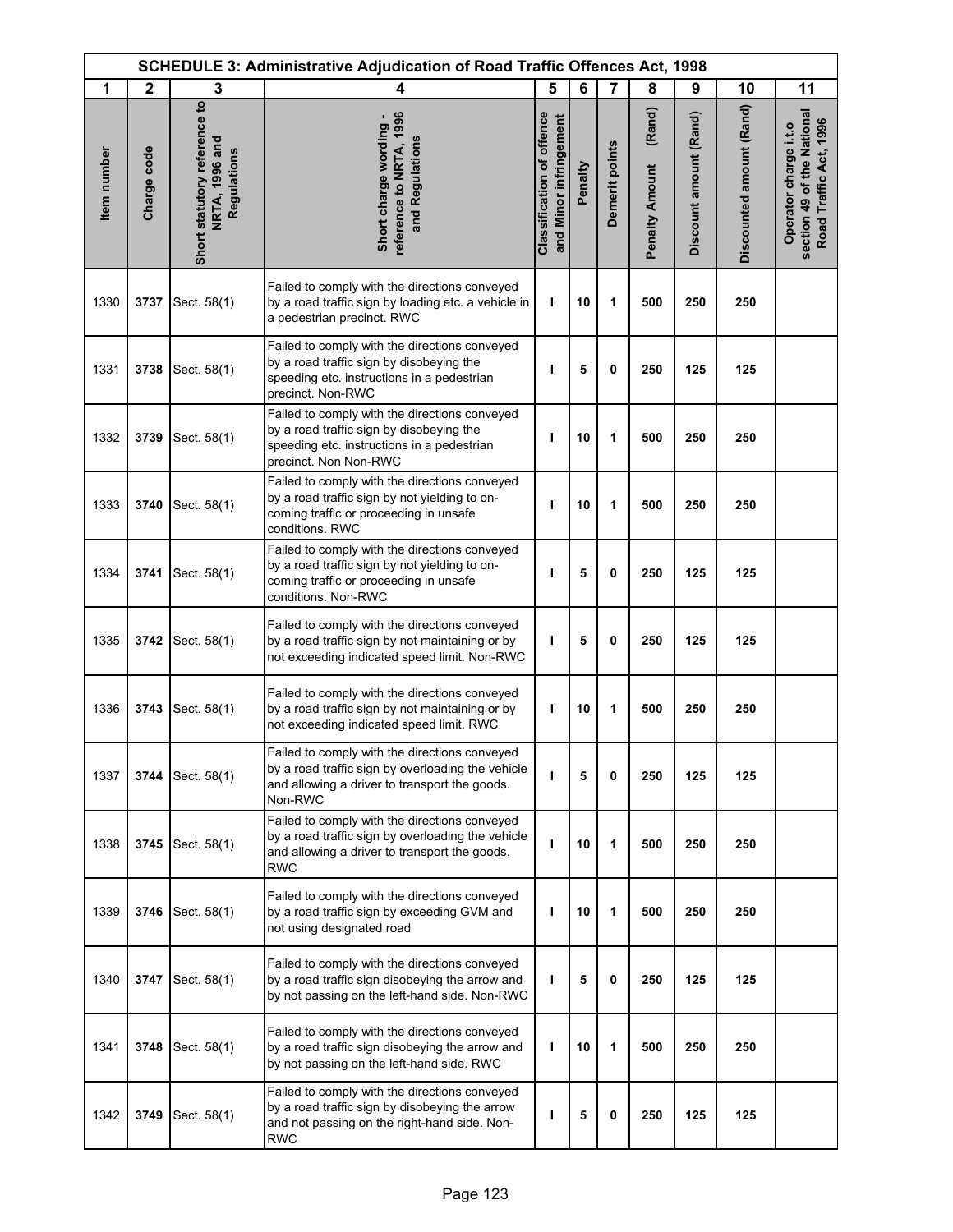|             | <b>SCHEDULE 3: Administrative Adjudication of Road Traffic Offences Act, 1998</b> |                                                               |                                                                                                                                                |                                                            |         |                |                                 |                        |                          |                                                                               |
|-------------|-----------------------------------------------------------------------------------|---------------------------------------------------------------|------------------------------------------------------------------------------------------------------------------------------------------------|------------------------------------------------------------|---------|----------------|---------------------------------|------------------------|--------------------------|-------------------------------------------------------------------------------|
| 1           | $\mathbf{2}$                                                                      | 3                                                             | 4                                                                                                                                              | 5                                                          | 6       | 7              | 8                               | 9                      | 10                       | 11                                                                            |
| Item number | Charge code                                                                       | Short statutory reference to<br>NRTA, 1996 and<br>Regulations | reference to NRTA, 1996<br>Short charge wording -<br>and Regulations                                                                           | <b>Classification of offence</b><br>and Minor infringement | Penalty | Demerit points | (Rand)<br><b>Penalty Amount</b> | Discount amount (Rand) | Discounted amount (Rand) | section 49 of the National<br>Road Traffic Act, 1996<br>Operator charge i.t.o |
| 1343        | 3750                                                                              | Sect. 58(1)                                                   | Failed to comply with the directions conveyed<br>by a road traffic sign by disobeying the arrow<br>and not passing on the right-hand side. RWC | ı                                                          | 10      | 1              | 500                             | 250                    | 250                      |                                                                               |
| 1344        | 3751                                                                              | Sect. 58(1)                                                   | Failed to comply with the directions conveyed<br>by a road traffic sign by not proceeding left as<br>indicated by the arrow. Non-RWC           | ı                                                          | 5       | 0              | 250                             | 125                    | 125                      |                                                                               |
| 1345        | 3752                                                                              | Sect. 58(1)                                                   | Failed to comply with the directions conveyed<br>by a road traffic sign by not proceeding left as<br>indicated by the arrow. RWC               | т                                                          | 10      | 1              | 500                             | 250                    | 250                      |                                                                               |
| 1346        | 3753                                                                              | Sect. 58(1)                                                   | Failed to comply with the directions conveyed<br>by a road traffic sign by not proceeding right as<br>indicated by the arrow. Non-RWC          | т                                                          | 5       | 0              | 250                             | 125                    | 125                      |                                                                               |
| 1347        | 3754                                                                              | Sect. 58(1)                                                   | Failed to comply with the directions conveyed<br>by a road traffic sign by not proceeding right as<br>indicated by the arrow. RWC              | ı                                                          | 10      | 1              | 500                             | 250                    | 250                      |                                                                               |
| 1348        | 3755                                                                              | Sect. 58(1)                                                   | Failed to comply with the directions conveyed<br>by a road traffic sign by not proceeding straight<br>as indicated by the arrow. Non-RWC       | т                                                          | 5       | $\mathbf 0$    | 250                             | 125                    | 125                      |                                                                               |
| 1349        | 3756                                                                              | Sect. 58(1)                                                   | Failed to comply with the directions conveyed<br>by a road traffic sign by not proceeding straight<br>as indicated by the arrow. RWC           | ı                                                          | 10      | 1              | 500                             | 250                    | 250                      |                                                                               |
| 1350        | 3757                                                                              | Sect. 58(1)                                                   | Failed to comply with the directions conveyed<br>by a road traffic sign by not turning left at the<br>iunction. Non-RWC                        | T                                                          | 5       | 0              | 250                             | 125                    | 125                      |                                                                               |
| 1351        | 3758                                                                              | Sect. 58(1)                                                   | Failed to comply with the directions conveyed<br>by a road traffic sign by not turning left at the<br>junction. RWC                            | ı                                                          | 10      | 1              | 500                             | 250                    | 250                      |                                                                               |
| 1352        | 3759                                                                              | Sect. 58(1)                                                   | Failed to comply with the directions conveyed<br>by a road traffic sign by not turning right at the<br>junction. Non-RWC                       | т                                                          | 5       | 0              | 250                             | 125                    | 125                      |                                                                               |
| 1353        | 3760                                                                              | Sect. 58(1)                                                   | Failed to comply with the directions conveyed<br>by a road traffic sign by not turning right at the<br>junction. RWC                           | T                                                          | 10      | 1              | 500                             | 250                    | 250                      |                                                                               |
| 1354        | 3761                                                                              | Sect. 58(1)                                                   | Pedal cyclist failed to comply with the directions<br>conveyed by a road traffic sign by using a<br>public road set aside for pedestrians.     | ı                                                          | 2       |                | 100                             | 50                     | 50                       |                                                                               |
| 1355        | 3762                                                                              | Sect. 58(1)                                                   | Pedestrian failed to comply with the directions<br>conveyed by a road traffic sign by not using<br>road set aside for pedestrians only.        | J.                                                         | 2       |                | 100                             | 50                     | 50                       |                                                                               |
| 1356        | 3763                                                                              | Sect. 58(1)                                                   | Failed to comply with the directions conveyed<br>by a road traffic sign by using a road set aside<br>for pedestrians only. Non-RWC             | ı                                                          | 5       | 0              | 250                             | 125                    | 125                      |                                                                               |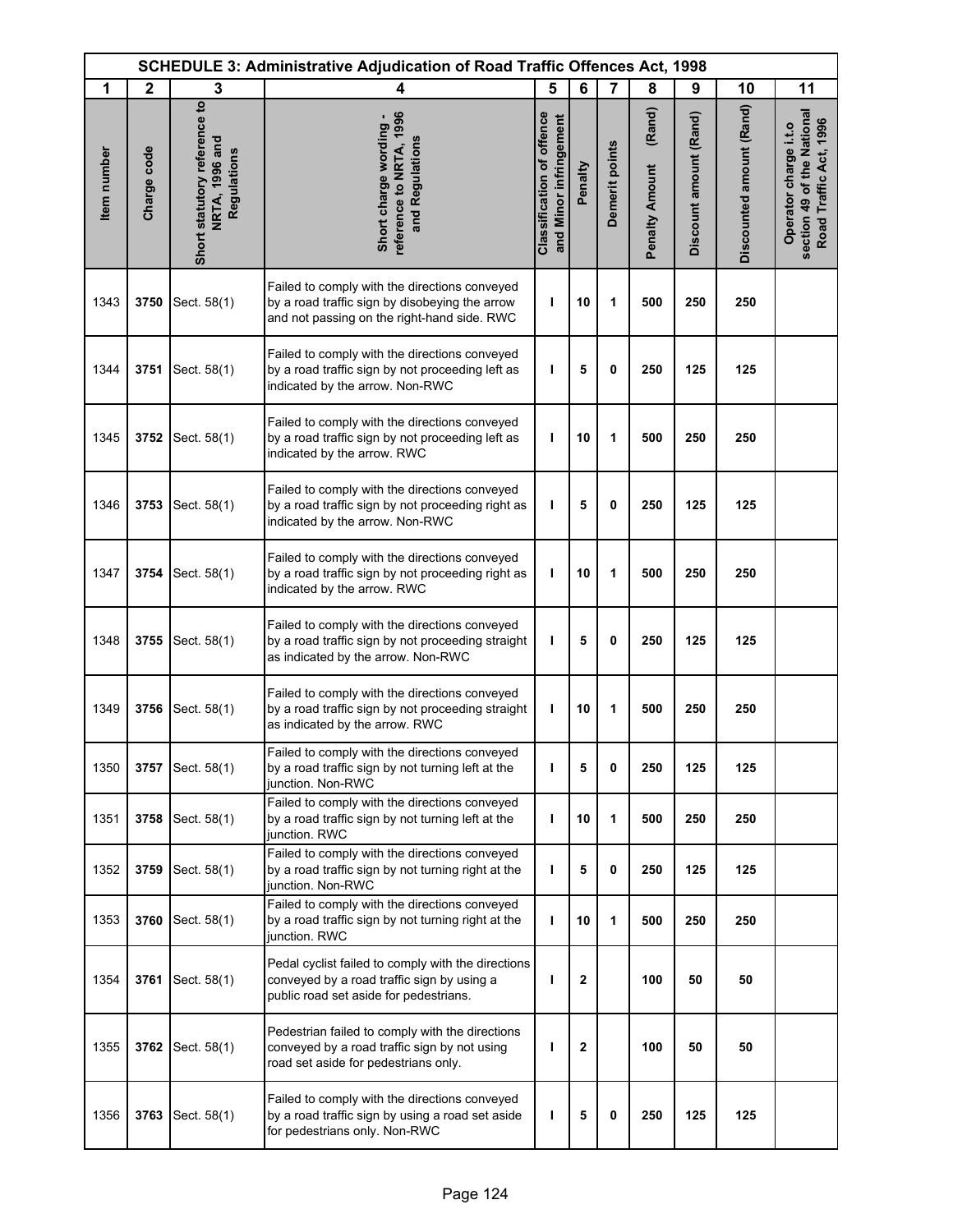| <b>SCHEDULE 3: Administrative Adjudication of Road Traffic Offences Act, 1998</b> |              |                                                               |                                                                                                                                                                                  |                                                            |              |                |                                 |                        |                          |                                                                               |
|-----------------------------------------------------------------------------------|--------------|---------------------------------------------------------------|----------------------------------------------------------------------------------------------------------------------------------------------------------------------------------|------------------------------------------------------------|--------------|----------------|---------------------------------|------------------------|--------------------------|-------------------------------------------------------------------------------|
| 1                                                                                 | $\mathbf{2}$ | 3                                                             | 4                                                                                                                                                                                | 5                                                          | 6            | 7              | 8                               | 9                      | 10                       | 11                                                                            |
| Item number                                                                       | Charge code  | Short statutory reference to<br>NRTA, 1996 and<br>Regulations | reference to NRTA, 1996<br>Short charge wording -<br>and Regulations                                                                                                             | <b>Classification of offence</b><br>and Minor infringement | Penalty      | Demerit points | (Rand)<br><b>Penalty Amount</b> | Discount amount (Rand) | Discounted amount (Rand) | section 49 of the National<br>Road Traffic Act, 1996<br>Operator charge i.t.o |
| 1357                                                                              | 3764         | Sect. 58(1)                                                   | Failed to comply with the directions conveyed<br>by a road traffic sign by using a road set aside<br>for pedestrians only. RWC                                                   | ı                                                          | 10           | 1              | 500                             | 250                    | 250                      |                                                                               |
| 1358                                                                              | 3765         | Sect. 58(1)                                                   | Pedal cyclist failed to comply with the directions<br>conveyed by a road traffic sign by not using a<br>road set aside for pedal cyclists only.                                  | ı                                                          | $\mathbf{2}$ |                | 100                             | 50                     | 50                       |                                                                               |
| 1359                                                                              | 3766         | Sect. 58(1)                                                   | Failed to comply with the directions conveyed<br>by a road traffic sign by using a road set aside<br>for pedal cyclists only. Non-RWC                                            | ı                                                          | 5            | 0              | 250                             | 125                    | 125                      |                                                                               |
| 1360                                                                              | 3767         | Sect. 58(1)                                                   | Failed to comply with the directions conveyed<br>by a road traffic sign by using a road set aside<br>for pedal cyclists only. RWC                                                | T                                                          | 10           | 1              | 500                             | 250                    | 250                      |                                                                               |
| 1361                                                                              | 3768         | Sect. 58(1)                                                   | Pedal cyclist or pedestrian failed to comply with<br>the directions conveyed by a road traffic sign by<br>not using a road set aside for pedal cyclists and<br>pedestrians only. | $\mathbf{I}$                                               | $\mathbf{2}$ |                | 100                             | 50                     | 50                       |                                                                               |
| 1362                                                                              | 3769         | Sect. 58(1)                                                   | Failed to comply with the directions conveyed<br>by a road traffic sign by using a road set aside<br>for pedal cyclists and pedestrians. Non-RWC                                 | ı                                                          | 5            | 0              | 250                             | 125                    | 125                      |                                                                               |
| 1363                                                                              | 3770         | Sect. 58(1)                                                   | Failed to comply with the directions conveyed<br>by a road traffic sign by using a road set aside<br>for pedal cyclists and pedestrians. RWC                                     | T                                                          | 10           | 1              | 500                             | 250                    | 250                      |                                                                               |
| 1364                                                                              | 3771         | Sect. 58(1)                                                   | Failed to comply with the directions conveyed<br>by a road traffic sign by using a road set aside<br>for motor cycles only. Motorized vehicle                                    | ı                                                          | 5            | 0              | 250                             | 125                    | 125                      |                                                                               |
| 1365                                                                              | 3772         | Sect. 58(1)                                                   | Failed to comply with the directions conveyed<br>by a road traffic sign by using a road set aside<br>for pedal cyclist and pedestrians. RWC                                      | ı                                                          | 10           | 1              | 500                             | 250                    | 250                      |                                                                               |
| 1366                                                                              | 3773         | Sect. 58(1)                                                   | Motor cyclist failed to comply with the directions<br>conveyed by a road traffic sign by not using a<br>road set aside for motor cycles only.                                    | т                                                          | 5            | 0              | 250                             | 125                    | 125                      |                                                                               |
| 1367                                                                              | 3774         | Sect. 58(1)                                                   | Failed to comply with the directions conveyed<br>by a road traffic sign by using a road set aside<br>for motor cars only.                                                        | ı                                                          | 5            | 0              | 250                             | 125                    | 125                      |                                                                               |
| 1368                                                                              | 3775         | Sect. 58(1)                                                   | Failed to comply with the directions conveyed<br>by a road traffic sign by using a road set aside<br>for motor cars only. RWC                                                    | т                                                          | 10           | 1              | 500                             | 250                    | 250                      |                                                                               |
| 1369                                                                              | 3776         | Sect. 58(1)                                                   | Motor car driver failed to comply with the<br>directions conveyed by a road traffic sign by not<br>using a road set aside for motor car drivers<br>only.                         | T                                                          | 5            | 0              | 250                             | 125                    | 125                      |                                                                               |
| 1370                                                                              | 3777         | Sect. 58(1)                                                   | Failed to comply with the directions conveyed<br>by a road traffic sign by using a road set aside<br>for taxis only. Non-RWC                                                     | ı                                                          | 5            | 0              | 250                             | 125                    | 125                      |                                                                               |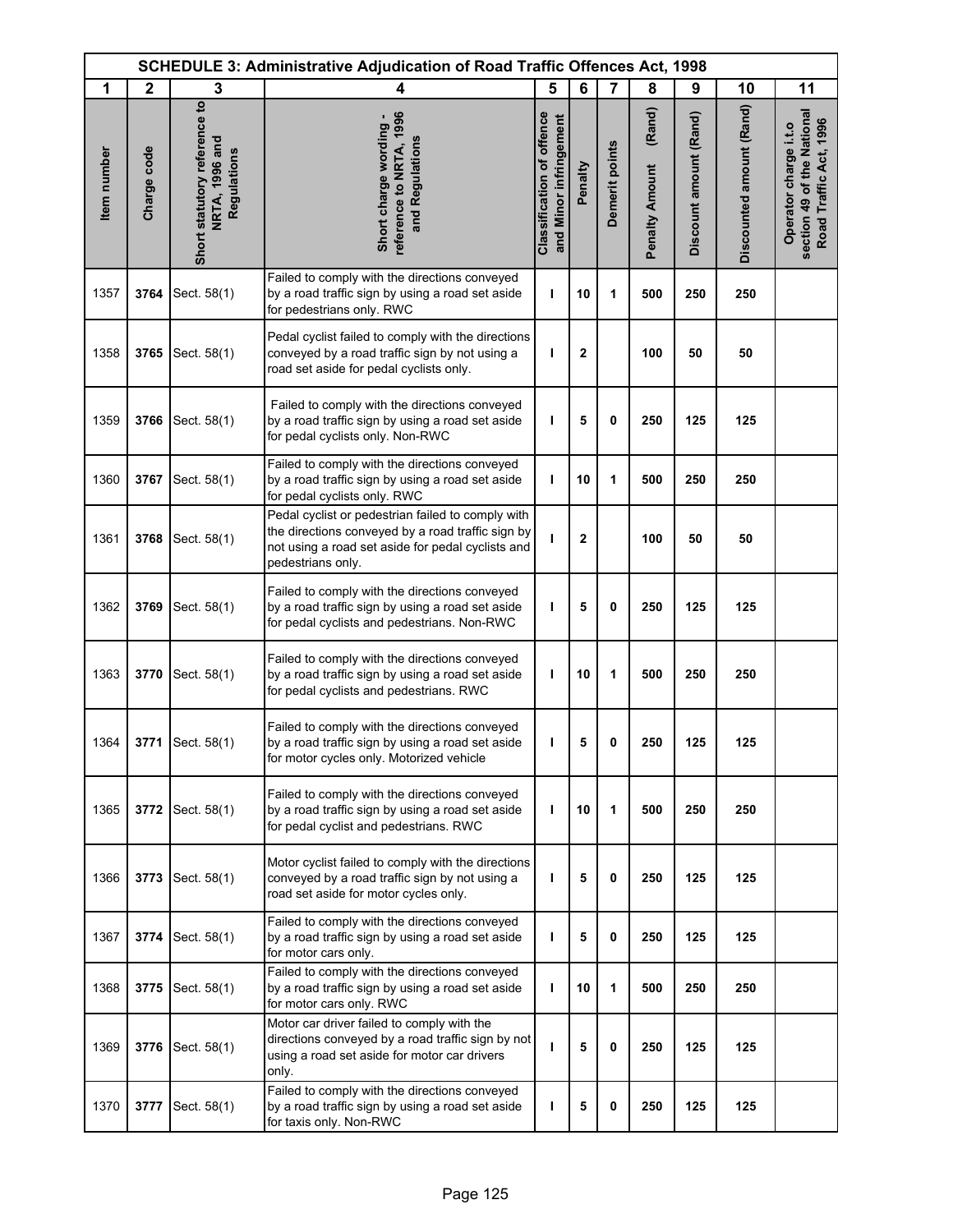| <b>SCHEDULE 3: Administrative Adjudication of Road Traffic Offences Act, 1998</b> |              |                                                               |                                                                                                                                                                 |                                                            |         |                |                                 |                        |                          |                                                                               |
|-----------------------------------------------------------------------------------|--------------|---------------------------------------------------------------|-----------------------------------------------------------------------------------------------------------------------------------------------------------------|------------------------------------------------------------|---------|----------------|---------------------------------|------------------------|--------------------------|-------------------------------------------------------------------------------|
| 1                                                                                 | $\mathbf{2}$ | 3                                                             | 4                                                                                                                                                               | 5                                                          | 6       | $\overline{7}$ | 8                               | 9                      | 10                       | 11                                                                            |
| Item number                                                                       | Charge code  | Short statutory reference to<br>NRTA, 1996 and<br>Regulations | reference to NRTA, 1996<br>Short charge wording -<br>and Regulations                                                                                            | <b>Classification of offence</b><br>and Minor infringement | Penalty | Demerit points | (Rand)<br><b>Penalty Amount</b> | Discount amount (Rand) | Discounted amount (Rand) | section 49 of the National<br>Road Traffic Act, 1996<br>Operator charge i.t.o |
| 1371                                                                              | 3778         | Sect. 58(1)                                                   | Taxi drivers failed to comply with the directions<br>conveyed by a road traffic sign by not using a<br>road set aside for taxis only.                           | T                                                          | 10      | 1              | 500                             | 250                    | 250                      |                                                                               |
| 1372                                                                              | 3779         | Sect. 58(1)                                                   | Failed to comply with the directions conveyed<br>by a road traffic sign by using a road set aside<br>for taxis only. RWC.                                       | T                                                          | 10      | 1              | 500                             | 250                    | 250                      |                                                                               |
| 1373                                                                              | 3780         | Sect. 58(1)                                                   | Failed to comply with the directions conveyed<br>by a road traffic sign by using a road set aside<br>for minibuses only. Non-RWC.                               | T                                                          | 5       | 0              | 250                             | 125                    | 125                      |                                                                               |
| 1374                                                                              | 3781         | Sect. 58(1)                                                   | Failed to comply with the directions conveyed<br>by a road traffic sign by not using a road set<br>aside for minibuses only. RWC                                | ı                                                          | 10      | 1              | 500                             | 250                    | 250                      |                                                                               |
| 1375                                                                              | 3782         | Sect. 58(1)                                                   | Minibus driver failed to comply with the<br>directions conveyed by a road traffic sign by not<br>using a road set aside for minibuses only.                     | ı                                                          | 10      | 1              | 500                             | 250                    | 250                      |                                                                               |
| 1376                                                                              | 3783         | Sect. 58(1)                                                   | Failed to comply with the directions conveyed<br>by a road traffic sign by using a road set aside<br>for midibuses only. Non-RWC.                               | ı                                                          | 5       | 0              | 250                             | 125                    | 125                      |                                                                               |
| 1377                                                                              | 3784         | Sect. 58(1)                                                   | Failed to comply with the directions conveyed<br>by a road traffic sign by not using a road set<br>aside for midibuses only. RWC.                               | ı                                                          | 10      | 1              | 500                             | 250                    | 250                      |                                                                               |
| 1378                                                                              |              | 3785 Sect. 58(1)                                              | Midibus driver failed to comply with the<br>directions conveyed by a road traffic sign by not<br>using a road set aside for midibuses only.                     | T                                                          | 10      | 1              | 500                             | 250                    | 250                      |                                                                               |
| 1379                                                                              | 3786         | Sect. 58(1)                                                   | Failed to comply with the directions conveyed<br>by a road traffic sign by using a road set aside<br>for buses only.                                            | т                                                          | 10      | 1              | 500                             | 250                    | 250                      |                                                                               |
| 1380                                                                              | 3787         | Sect. 58(1)                                                   | Failed to comply with the directions conveyed<br>by a road traffic sign by using a road set aside<br>for buses only. Non-RWC                                    | т                                                          | 5       | 0              | 250                             | 125                    | 125                      |                                                                               |
| 1381                                                                              | 3788         | Sect. 58(1)                                                   | Failed to comply with the directions conveyed<br>by a road traffic sign by using a road set aside<br>for buses only. RWC                                        | ı                                                          | 10      | 1              | 500                             | 250                    | 250                      |                                                                               |
| 1382                                                                              | 3789         | Sect. 58(1)                                                   | Failed to comply with the directions conveyed<br>by a road traffic sign by using a road set aside<br>for delivery vehicles only. RWC                            | ı                                                          | 10      | 1              | 500                             | 250                    | 250                      |                                                                               |
| 1383                                                                              | 3790         | Sect. 58(1)                                                   | Failed to comply with the directions conveyed<br>by a road traffic sign by using a road set aside<br>for delivery vehicles only. Non-RWC                        | ı                                                          | 5       | 0              | 250                             | 125                    | 125                      |                                                                               |
| 1384                                                                              | 3791         | Sect. 58(1)                                                   | Delivery vehicle driver failed to comply with the<br>directions conveyed by a road traffic sign by not<br>using a road set aside for delivery vehicles<br>only. | ı                                                          | 5       | 0              | 250                             | 125                    | 125                      |                                                                               |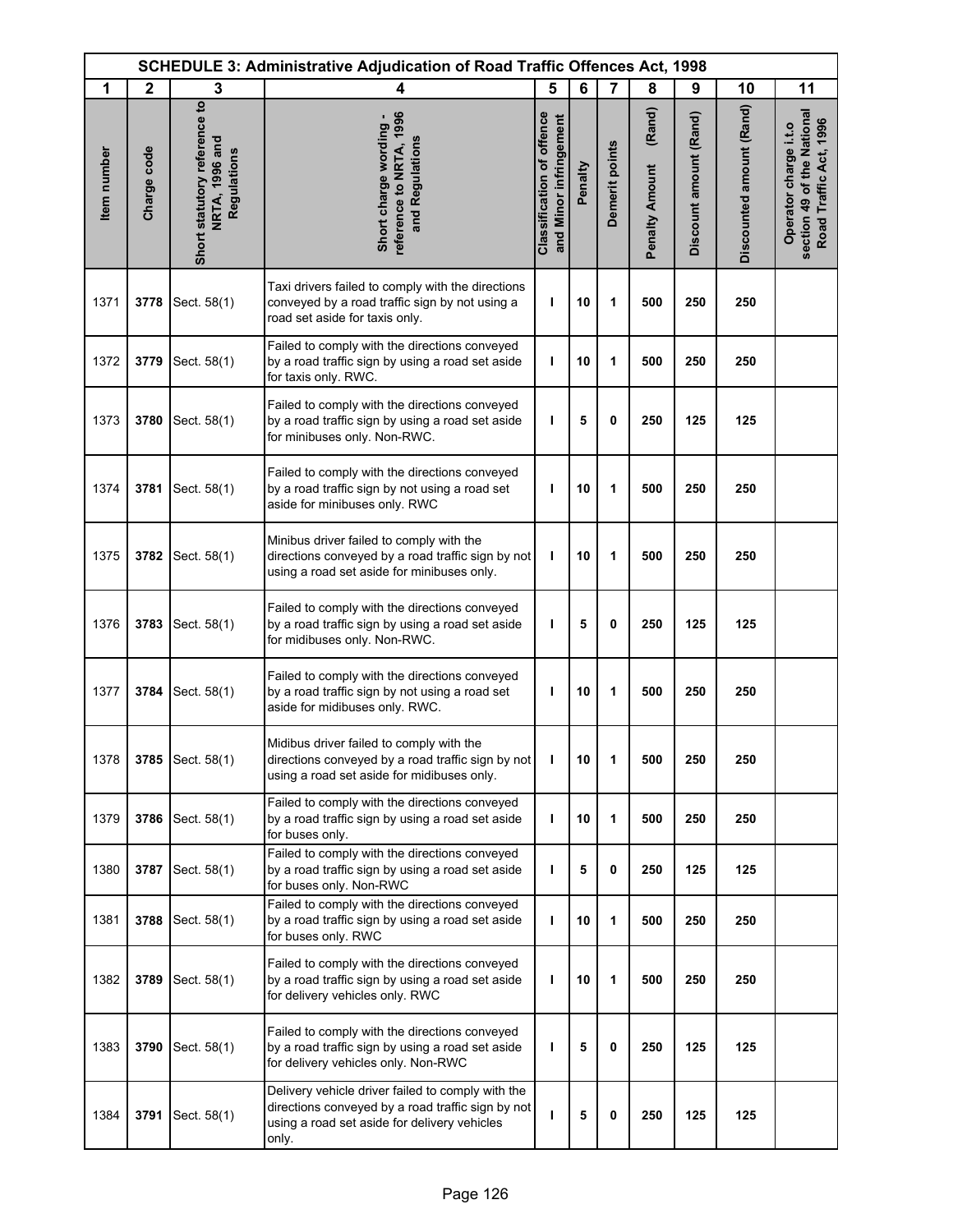| <b>SCHEDULE 3: Administrative Adjudication of Road Traffic Offences Act, 1998</b> |              |                                                               |                                                                                                                                                                                          |                                                            |         |                |                                 |                        |                          |                                                                               |
|-----------------------------------------------------------------------------------|--------------|---------------------------------------------------------------|------------------------------------------------------------------------------------------------------------------------------------------------------------------------------------------|------------------------------------------------------------|---------|----------------|---------------------------------|------------------------|--------------------------|-------------------------------------------------------------------------------|
| 1                                                                                 | $\mathbf{2}$ | 3                                                             | 4                                                                                                                                                                                        | 5                                                          | 6       | 7              | 8                               | 9                      | 10                       | 11                                                                            |
| Item number                                                                       | Charge code  | Short statutory reference to<br>NRTA, 1996 and<br>Regulations | reference to NRTA, 1996<br>Short charge wording -<br>and Regulations                                                                                                                     | <b>Classification of offence</b><br>and Minor infringement | Penalty | Demerit points | (Rand)<br><b>Penalty Amount</b> | Discount amount (Rand) | Discounted amount (Rand) | section 49 of the National<br>Road Traffic Act, 1996<br>Operator charge i.t.o |
| 1385                                                                              | 3792         | Sect. 58(1)                                                   | Failed to comply with the directions conveyed<br>by a road traffic sign by using a road set aside<br>for goods vehicles only. Non-RWC                                                    | J.                                                         | 5       | 0              | 250                             | 125                    | 125                      |                                                                               |
| 1386                                                                              | 3793         | Sect. 58(1)                                                   | Failed to comply with the directions conveyed<br>by a road traffic sign by not using a road set<br>aside for goods vehicles only. RWC                                                    | ı                                                          | 10      | 1              | 500                             | 250                    | 250                      |                                                                               |
| 1387                                                                              | 3794         | Sect. 58(1)                                                   | Goods vehicle driver failed to comply with the<br>directions conveyed by a road traffic sign by not<br>using a road set aside for goods vehicles only.                                   | ı                                                          | 10      | 1              | 500                             | 250                    | 250                      |                                                                               |
| 1388                                                                              | 3795         | Sect. 58(1)                                                   | Failed to comply with the directions conveyed<br>by a road traffic sign by using a road set aside<br>for goods vehicles with GVM exceeding<br>tonnage on sign . Non-RWC                  | т                                                          | 5       | 0              | 250                             | 125                    | 125                      |                                                                               |
| 1389                                                                              | 3796         | Sect. 58(1)                                                   | Failed to comply with the directions conveyed<br>by a road traffic sign by using a road set aside<br>for goods vehicles with GVM exceeding<br>tonnage on sign. RWC                       | ı                                                          | 10      | 1              | 500                             | 250                    | 250                      |                                                                               |
| 1390                                                                              | 3797         | Sect. 58(1)                                                   | Goods vehicle driver failed to comply with the<br>directions conveyed by a road traffic sign by not<br>using a road set aside for goods vehicles with a<br>GVM exceeding tonnage on sign | J.                                                         | 10      | 1              | 500                             | 250                    | 250                      |                                                                               |
| 1391                                                                              |              | 3798   Sect. 58(1)                                            | Failed to comply with the directions conveyed<br>by a road traffic sign by using a road set aside<br>for construction vehicles only. Non-RWC                                             | ı                                                          | 5       | 0              | 250                             | 125                    | 125                      |                                                                               |
| 1392                                                                              | 3799         | Sect. 58(1)                                                   | Failed to comply with the directions conveyed<br>by a road traffic sign by using a road set aside<br>for construction vehicles only. RWC                                                 | т                                                          | 10      | 1              | 500                             | 250                    | 250                      |                                                                               |
| 1393                                                                              | 3800         | Sect. 58(1)                                                   | Construction vehicle driver failed to comply with<br>the directions conveyed by a road traffic sign by<br>not using a road set aside for construction<br>vehicles only.                  | т                                                          | 10      | 1              | 500                             | 250                    | 250                      |                                                                               |
| 1394                                                                              | 3801         | Sect. 58(1)                                                   | Dangerous Goods vehicle driver failed to<br>comply with the directions conveyed by a road<br>traffic sign by not using a road set aside for<br>dangerous goods vehicles only.            | ı                                                          | 10      | 1              | 500                             | 250                    | 250                      |                                                                               |
| 1395                                                                              |              | 3802 Sect. 58(1)                                              | Driver failed to comply with the directions<br>conveyed by a road traffic sign by using a road<br>set aside for dangerous goods vehicles only.<br>Non-RWC                                | T                                                          | 5       | 0              | 250                             | 125                    | 125                      |                                                                               |
| 1396                                                                              | 3803         | Sect. 58(1)                                                   | Driver failed to comply with the directions<br>conveyed by a road traffic sign by using a road<br>set aside for dangerous goods vehicles only.<br><b>RWC</b>                             | т                                                          | 10      | 1              | 500                             | 250                    | 250                      |                                                                               |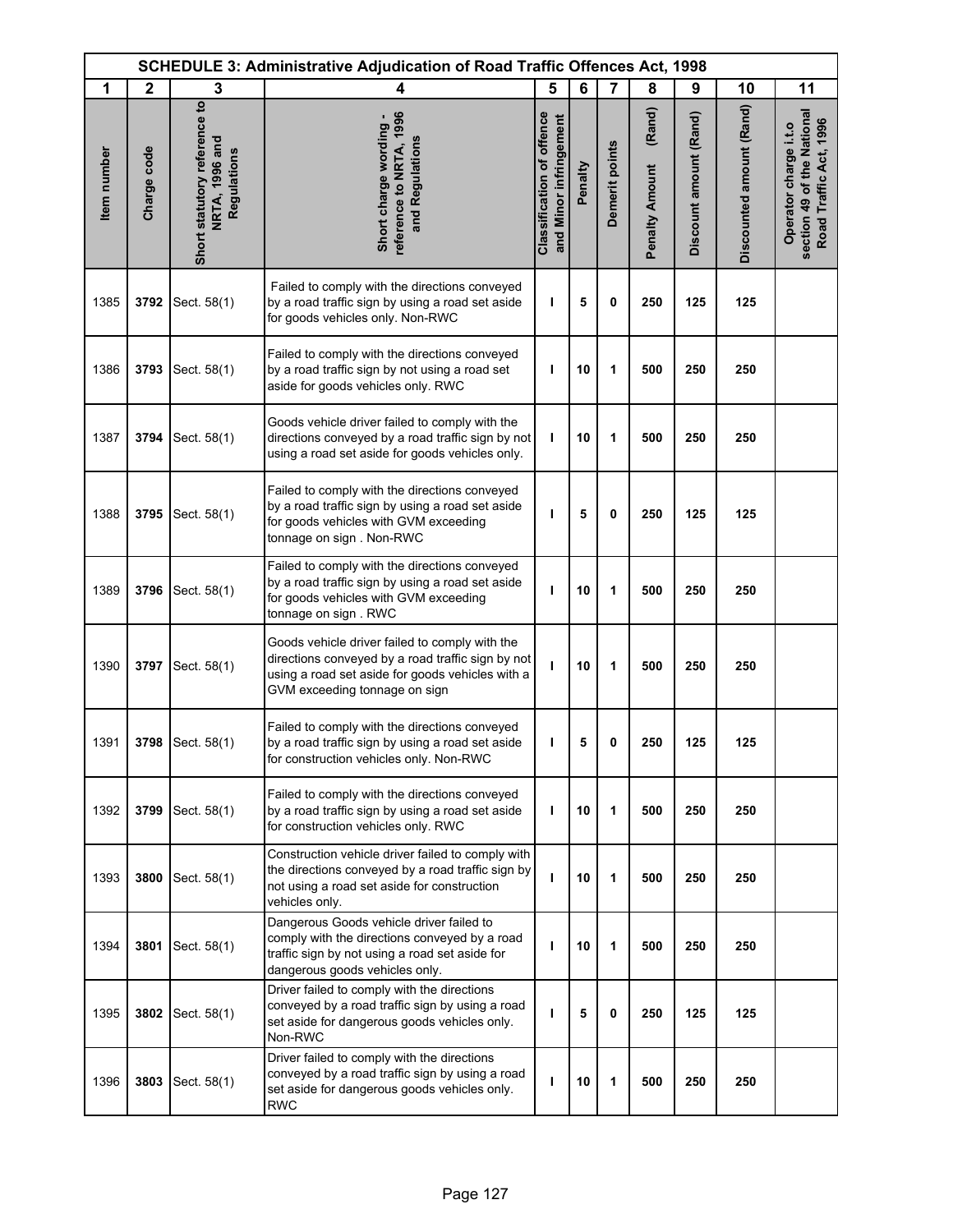|             | <b>SCHEDULE 3: Administrative Adjudication of Road Traffic Offences Act, 1998</b> |                                                               |                                                                                                                                                                         |                                                            |             |                |                                 |                        |                          |                                                                               |  |
|-------------|-----------------------------------------------------------------------------------|---------------------------------------------------------------|-------------------------------------------------------------------------------------------------------------------------------------------------------------------------|------------------------------------------------------------|-------------|----------------|---------------------------------|------------------------|--------------------------|-------------------------------------------------------------------------------|--|
| 1           | $\mathbf{2}$                                                                      | 3                                                             | 4                                                                                                                                                                       | 5                                                          | 6           | $\overline{7}$ | 8                               | 9                      | 10                       | 11                                                                            |  |
| Item number | Charge code                                                                       | Short statutory reference to<br>NRTA, 1996 and<br>Regulations | reference to NRTA, 1996<br>Short charge wording -<br>and Regulations                                                                                                    | <b>Classification of offence</b><br>and Minor infringement | Penalty     | Demerit points | (Rand)<br><b>Penalty Amount</b> | Discount amount (Rand) | Discounted amount (Rand) | section 49 of the National<br>Road Traffic Act, 1996<br>Operator charge i.t.o |  |
| 1397        | 3804                                                                              | Sect. 58(1)                                                   | Failed to comply with the directions conveyed<br>by a road traffic sign by using a road set aside<br>for abnormal vehicles only. Non-RWC                                | ı                                                          | 5           | 0              | 250                             | 125                    | 125                      |                                                                               |  |
| 1398        | 3805                                                                              | Sect. 58(1)                                                   | Failed to comply with the directions conveyed<br>by a road traffic sign by using a road set aside<br>for abnormal vehicles only. RWC                                    | ı                                                          | 10          | 1              | 500                             | 250                    | 250                      |                                                                               |  |
| 1399        | 3806                                                                              | Sect. 58(1)                                                   | Abnormal vehicle driver failed to comply with<br>the directions conveyed by a road traffic sign by<br>not using a road set aside for abnormal<br>vehicles only.         | ı                                                          | 10          | 1              | 500                             | 250                    | 250                      |                                                                               |  |
| 1400        | 3807                                                                              | Sect. 58(1)                                                   | Failed to comply with the directions conveyed<br>by a road traffic sign by using a road set aside<br>for rickshaws only. Non-RWC                                        | ı                                                          | 5           | $\mathbf 0$    | 250                             | 125                    | 125                      |                                                                               |  |
| 1401        | 3808                                                                              | Sect. 58(1)                                                   | Failed to comply with the directions conveyed<br>by a road traffic sign by using a road set aside<br>for rickshaws only. RWC                                            | T                                                          | 10          | 1              | 500                             | 250                    | 250                      |                                                                               |  |
| 1402        | 3809                                                                              | Sect. 58(1)                                                   | Rickshaw driver failed to comply with the<br>directions conveyed by a road traffic sign by not<br>using a road set aside for rickshaws only.                            | ı                                                          | $\mathbf 2$ |                | 100                             | 50                     | 50                       |                                                                               |  |
| 1403        | 3810                                                                              | Sect. 58(1)                                                   | Failed to comply with the directions conveyed<br>by a road traffic sign by using a road set aside<br>for tour buses only. Non-RWC                                       | ı                                                          | 5           | 0              | 250                             | 125                    | 125                      |                                                                               |  |
| 1404        | 3811                                                                              | Sect. 58(1)                                                   | Failed to comply with the directions conveyed<br>by a road traffic sign by using a road set aside<br>for tour buses only. RWC                                           |                                                            | 10          |                | 500                             | 250                    | 250                      |                                                                               |  |
| 1405        | 3812                                                                              | Sect. 58(1)                                                   | Tour bus driver failed to comply with the<br>directions conveyed by a road traffic sign by not<br>using a road set aside for tour buses only.                           | ı                                                          | 10          | 1              | 500                             | 250                    | 250                      |                                                                               |  |
| 1406        | 3813                                                                              | Sect. 58(1)                                                   | Failed to comply with the directions conveyed<br>by a road traffic sign by using a road set aside<br>for agricultural vehicles only. Non-RWC                            | т                                                          | 5           | 0              | 250                             | 125                    | 125                      |                                                                               |  |
| 1407        | 3814                                                                              | Sect. 58(1)                                                   | Failed to comply with the directions conveyed<br>by a road traffic sign by using a road set aside<br>for agricultural vehicles only. RWC                                | J.                                                         | 10          | 1              | 500                             | 250                    | 250                      |                                                                               |  |
| 1408        | 3815                                                                              | Sect. 58(1)                                                   | Agricultural vehicle driver failed to comply with<br>the directions conveyed by a road traffic sign by<br>not using a road set aside for agricultural<br>vehicles only. | ı                                                          | 5           | $\mathbf 0$    | 250                             | 125                    | 125                      |                                                                               |  |
| 1409        | 3816                                                                              | Sect. 58(1)                                                   | Failed to comply with the directions conveyed<br>by a road traffic sign by using a road set aside<br>for animal-drawn vehicles only. Non-RWC                            | т                                                          | 5           | 0              | 250                             | 125                    | 125                      |                                                                               |  |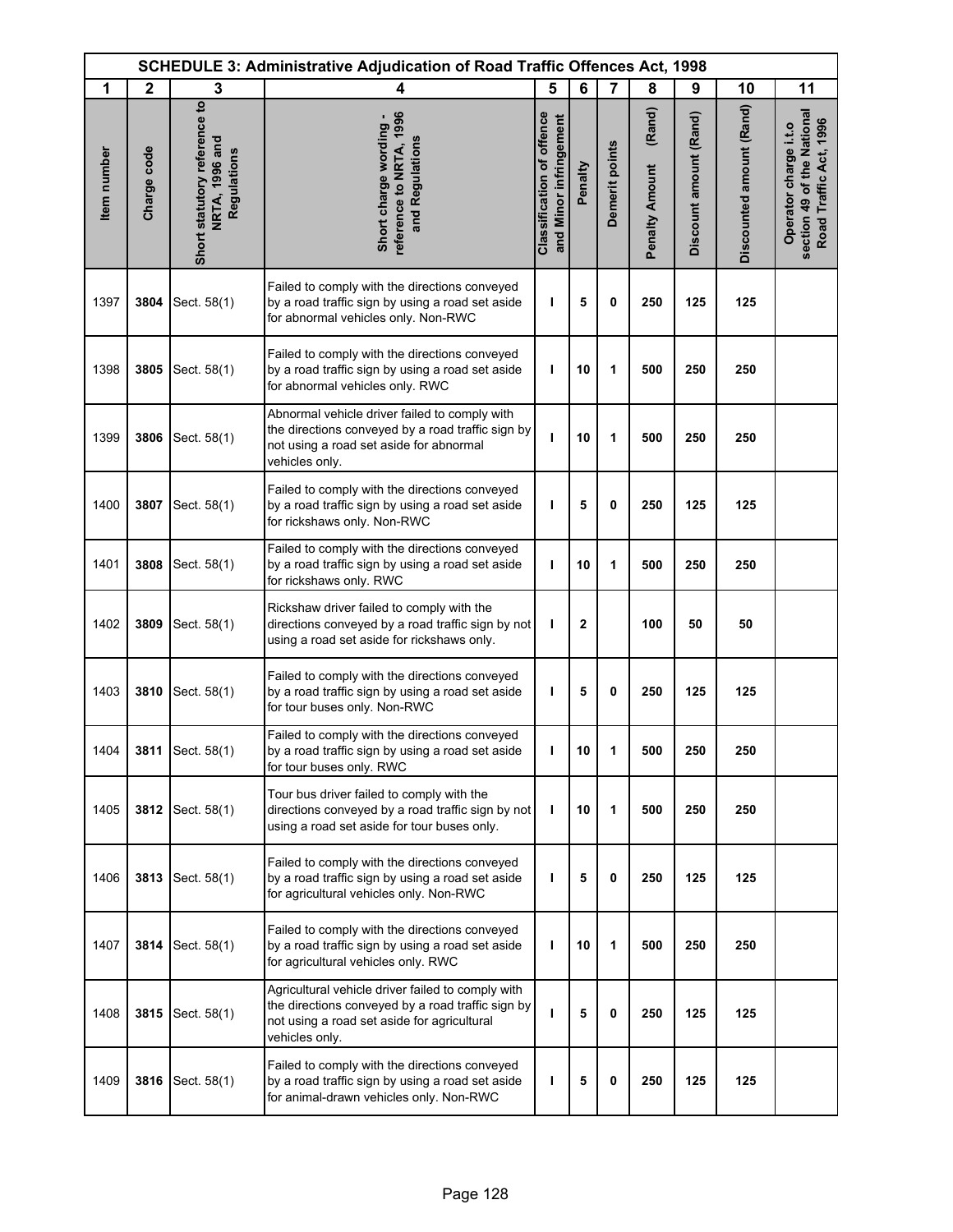|             | <b>SCHEDULE 3: Administrative Adjudication of Road Traffic Offences Act, 1998</b> |                                                               |                                                                                                                                                                                                   |                                                            |             |                |                                 |                        |                          |                                                                               |
|-------------|-----------------------------------------------------------------------------------|---------------------------------------------------------------|---------------------------------------------------------------------------------------------------------------------------------------------------------------------------------------------------|------------------------------------------------------------|-------------|----------------|---------------------------------|------------------------|--------------------------|-------------------------------------------------------------------------------|
| 1           | $\mathbf{2}$                                                                      | 3                                                             | 4                                                                                                                                                                                                 | 5                                                          | 6           | $\overline{7}$ | 8                               | 9                      | 10                       | 11                                                                            |
| Item number | Charge code                                                                       | Short statutory reference to<br>NRTA, 1996 and<br>Regulations | reference to NRTA, 1996<br>Short charge wording -<br>and Regulations                                                                                                                              | <b>Classification of offence</b><br>and Minor infringement | Penalty     | Demerit points | (Rand)<br><b>Penalty Amount</b> | Discount amount (Rand) | Discounted amount (Rand) | section 49 of the National<br>Road Traffic Act, 1996<br>Operator charge i.t.o |
| 1410        | 3817                                                                              | Sect. 58(1)                                                   | Failed to comply with the directions conveyed<br>by a road traffic sign by using a road set aside<br>for animal-drawn vehicles only. RWC                                                          | ı                                                          | 10          | 1              | 500                             | 250                    | 250                      |                                                                               |
| 1411        | 3818                                                                              | Sect. 58(1)                                                   | Animal-drawn vehicle driver failed to comply<br>with the directions conveyed by a road traffic<br>sign by not using a road set aside for animal-<br>drawn vehicles only.                          | ı                                                          | $\mathbf 2$ |                | 100                             | 50                     | 50                       |                                                                               |
| 1412        | 3819                                                                              | Sect. 58(1)                                                   | Failed to comply with the directions conveyed<br>by a road traffic sign by using a toll road without<br>paying the toll charge. Non-RWC                                                           | ı                                                          | 5           | 0              | 250                             | 125                    | 125                      |                                                                               |
| 1413        | 3820                                                                              | Sect. 58(1)                                                   | Failed to comply with the directions conveyed<br>by a road traffic sign by using a toll road without<br>paying the toll charge. RWC                                                               | ı                                                          | 10          | 1              | 500                             | 250                    | 250                      |                                                                               |
| 1414        | 3821                                                                              | Sect. 58(1)                                                   | Failed to comply with the directions conveyed<br>by a road traffic sign by not switching on head<br>lamps to emit a dipped beam. Non-RWC                                                          | ı                                                          | 5           | $\mathbf 0$    | 250                             | 125                    | 125                      |                                                                               |
| 1415        | 3822                                                                              | Sect. 58(1)                                                   | Failed to comply with the directions conveyed<br>by a road traffic sign by not switching on head<br>lamps to emit a dipped beam. RWC                                                              | т                                                          | 10          | 1              | 500                             | 250                    | 250                      |                                                                               |
| 1416        | 3823                                                                              | Sect. 58(1)                                                   | Failed to comply with the directions conveyed<br>by a road traffic sign by using a road set aside<br>for buses and minibuses only. Non-RWC                                                        | т                                                          | 5           | 0              | 250                             | 125                    | 125                      |                                                                               |
| 1417        | 3824                                                                              | Sect. 58(1)                                                   | Failed to comply with the directions conveyed<br>by a road traffic sign by using a road set aside<br>for buses and minibuses only. RWC                                                            | T                                                          | 10          | 1              | 500                             | 250                    | 250                      |                                                                               |
| 1418        | 3825                                                                              | Sect. 58(1)                                                   | Bus driver or minibus driver failed to comply<br>with the directions conveyed by a road traffic<br>sign by not using a road set aside for buses<br>and minibuses only.                            | т                                                          | 10          | 1              | 500                             | 250                    | 250                      |                                                                               |
| 1419        | 3826                                                                              | Sect. 58(1)                                                   | Failed to comply with the directions conveyed<br>by a road traffic sign by using a road set aside<br>for buses and midibuses only. Non-RWC                                                        | т                                                          | 5           | $\mathbf{0}$   | 250                             | 125                    | 125                      |                                                                               |
| 1420        | 3827                                                                              | Sect. 58(1)                                                   | Failed to comply with the directions conveyed<br>by a road traffic sign by using a road set aside<br>for buses and midibuses only. RWC                                                            | т                                                          | 10          | 1              | 500                             | 250                    | 250                      |                                                                               |
| 1421        | 3828                                                                              | Sect. 58(1)                                                   | Bus driver or midibus driver failed to comply<br>with the directions conveyed by a road traffic<br>sign by not using a road set aside for buses<br>and midibuses only.                            | ı                                                          | 10          | 1              | 500                             | 250                    | 250                      |                                                                               |
| 1422        | 3829                                                                              | Sect. 58(1)                                                   | Bus driver, midibus driver or minibus driver<br>failed to comply with the directions conveyed by<br>a road traffic sign by not using a road set aside<br>for buses, midibuses and minibuses only. | т                                                          | 10          | 1              | 500                             | 250                    | 250                      |                                                                               |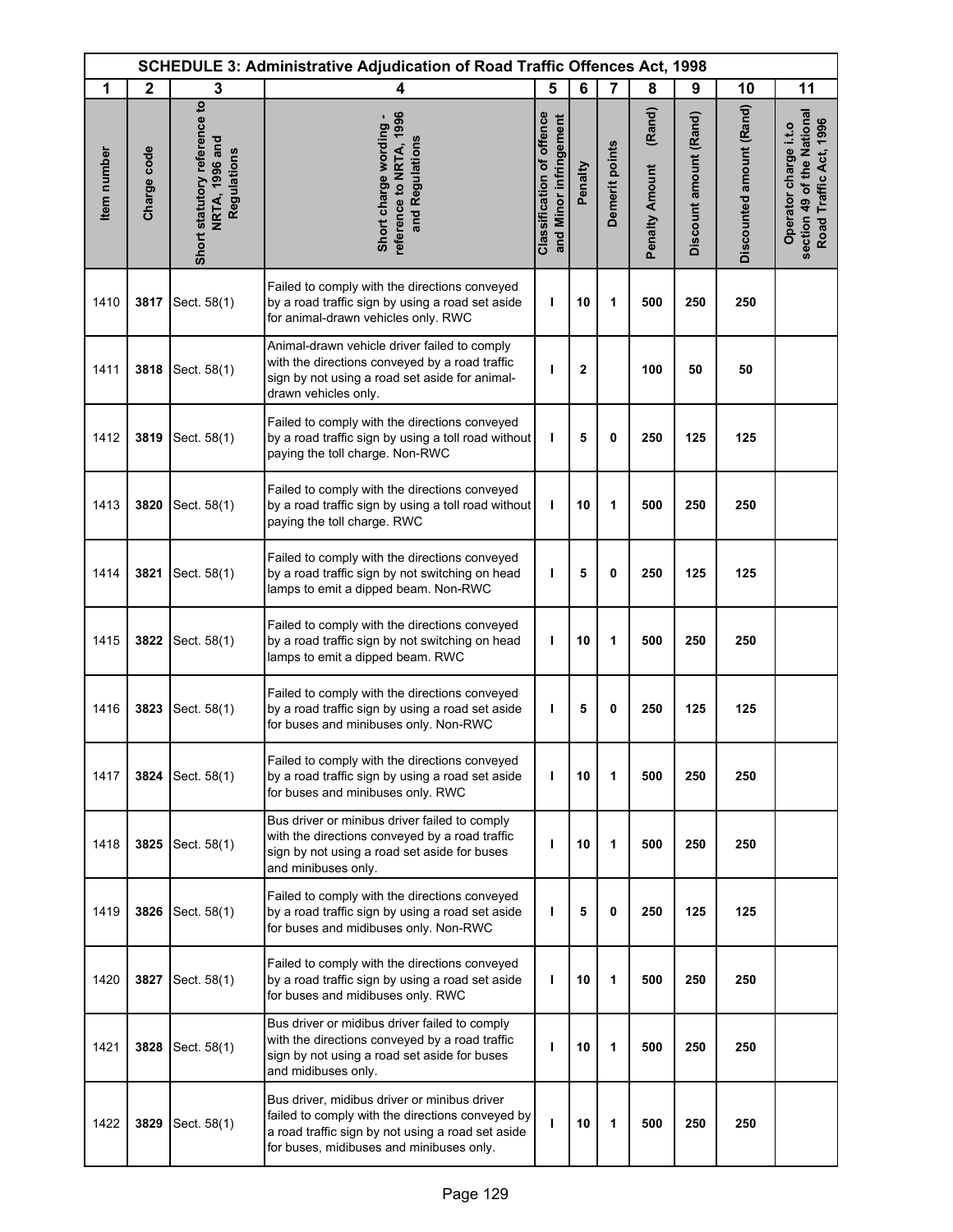|             | <b>SCHEDULE 3: Administrative Adjudication of Road Traffic Offences Act, 1998</b> |                                                               |                                                                                                                                                                              |                                                            |         |                |                                 |                        |                          |                                                                               |
|-------------|-----------------------------------------------------------------------------------|---------------------------------------------------------------|------------------------------------------------------------------------------------------------------------------------------------------------------------------------------|------------------------------------------------------------|---------|----------------|---------------------------------|------------------------|--------------------------|-------------------------------------------------------------------------------|
| 1           | $\mathbf{2}$                                                                      | 3                                                             | 4                                                                                                                                                                            | 5                                                          | 6       | 7              | 8                               | 9                      | 10                       | 11                                                                            |
| Item number | Charge code                                                                       | Short statutory reference to<br>NRTA, 1996 and<br>Regulations | reference to NRTA, 1996<br>Short charge wording -<br>and Regulations                                                                                                         | <b>Classification of offence</b><br>and Minor infringement | Penalty | Demerit points | (Rand)<br><b>Penalty Amount</b> | Discount amount (Rand) | Discounted amount (Rand) | section 49 of the National<br>Road Traffic Act, 1996<br>Operator charge i.t.o |
| 1423        | 3830                                                                              | Sect. 58(1)                                                   | Failed to comply with the directions conveyed<br>by a road traffic sign by using a road set aside<br>for buses, midibuses and minibuses only. Non-<br><b>RWC</b>             | ı                                                          | 5       | 0              | 250                             | 125                    | 125                      |                                                                               |
| 1424        | 3831                                                                              | Sect. 58(1)                                                   | Failed to comply with the directions conveyed<br>by a road traffic sign by using a road set aside<br>for buses, midibuses and minibuses only. RWC                            | ı                                                          | 10      | 1              | 500                             | 250                    | 250                      |                                                                               |
| 1425        | 3832                                                                              | Sect. 58(1)                                                   | Failed to comply with the directions conveyed<br>by a road traffic sign by not moving clockwise<br>or not yielding right of way in a roundabout. Non-<br>RWC.                | ı                                                          | 5       | 0              | 250                             | 125                    | 125                      |                                                                               |
| 1426        | 3833                                                                              | Sect. 58(1)                                                   | Failed to comply with the directions conveyed<br>by a road traffic sign by not moving clockwise<br>or not yielding right of way in a roundabout.<br><b>RWC</b>               | ı                                                          | 10      | 1              | 500                             | 250                    | 250                      |                                                                               |
| 1427        | 3834                                                                              | Sect. 58(1)                                                   | Failed to comply with the directions conveyed<br>by a road traffic sign by using a road set aside<br>for trams only. Non-RWC                                                 | T                                                          | 5       | 0              | 250                             | 125                    | 125                      |                                                                               |
| 1428        | 3835                                                                              | Sect. 58(1)                                                   | Failed to comply with the directions conveyed<br>by a road traffic sign by using a road set aside<br>for trams only. RWC                                                     | ı                                                          | 10      | 1              | 500                             | 250                    | 250                      |                                                                               |
| 1429        | 3836                                                                              | Sect. 58(1)                                                   | Failed to comply with the directions conveyed<br>by a road traffic sign by using a road set aside<br>for buses and trams only. Non-RWC                                       | T                                                          | 5       | 0              | 250                             | 125                    | 125                      |                                                                               |
| 1430        |                                                                                   | 3837 Sect. 58(1)                                              | Failed to comply with the directions conveyed<br>by a road traffic sign by using a road set aside<br>for buses and trams only. RWC                                           | ı                                                          | 10      | 1              | 500                             | 250                    | 250                      |                                                                               |
| 1431        | 3838                                                                              | Sect. 58(1)                                                   | Bus or Tram driver failed to comply with the<br>directions conveyed by a road traffic sign by not<br>using a road set aside for buses and trams<br>only.                     | т                                                          | 10      | 1              | 500                             | 250                    | 250                      |                                                                               |
| 1432        | 3839                                                                              | Sect. 58(1)                                                   | Failed to comply with the directions conveyed<br>by a road traffic sign by using a road set aside<br>for buses, trams and minibuses only. Non-RWC                            | т                                                          | 5       | 0              | 250                             | 125                    | 125                      |                                                                               |
| 1433        | 3840                                                                              | Sect. 58(1)                                                   | Bus, Tram or minibus driver failed to comply<br>with the directions conveyed by a road traffic<br>sign by not using a road set aside for buses,<br>trams and minibuses only. | ı                                                          | 10      | 1              | 500                             | 250                    | 250                      |                                                                               |
| 1434        | 3841                                                                              | Sect. 58(1)                                                   | Failed to comply with the directions conveyed<br>by a road traffic sign by using a road set aside<br>for buses, trams and minibuses only. RWC                                | т                                                          | 10      | 1              | 500                             | 250                    | 250                      |                                                                               |
| 1435        | 3842                                                                              | Sect. 58(1)                                                   | Failed to comply with the directions conveyed<br>by a road traffic sign by proceeding beyond a<br>point with a load exceeding the tonnage<br>indicated on the sign.          | т                                                          | 10      | 1              | 500                             | 250                    | 250                      |                                                                               |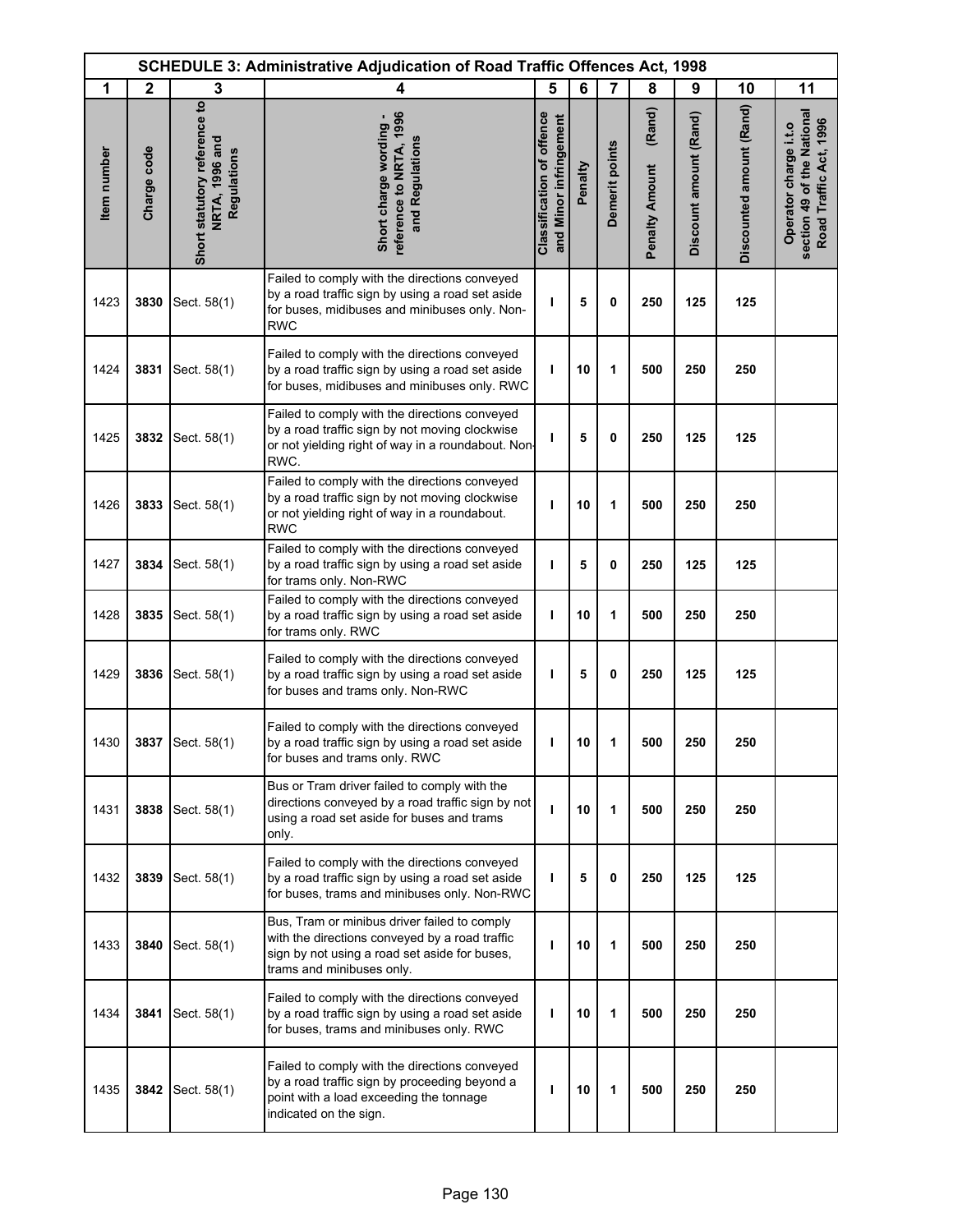|             | <b>SCHEDULE 3: Administrative Adjudication of Road Traffic Offences Act, 1998</b> |                                                               |                                                                                                                                                                                                               |                                                            |         |                |                                 |                        |                          |                                                                               |
|-------------|-----------------------------------------------------------------------------------|---------------------------------------------------------------|---------------------------------------------------------------------------------------------------------------------------------------------------------------------------------------------------------------|------------------------------------------------------------|---------|----------------|---------------------------------|------------------------|--------------------------|-------------------------------------------------------------------------------|
| 1           | $\mathbf{2}$                                                                      | 3                                                             | 4                                                                                                                                                                                                             | 5                                                          | 6       | 7              | 8                               | 9                      | 10                       | 11                                                                            |
| Item number | Charge code                                                                       | Short statutory reference to<br>NRTA, 1996 and<br>Regulations | reference to NRTA, 1996<br>Short charge wording -<br>and Regulations                                                                                                                                          | <b>Classification of offence</b><br>and Minor infringement | Penalty | Demerit points | (Rand)<br><b>Penalty Amount</b> | Discount amount (Rand) | Discounted amount (Rand) | section 49 of the National<br>Road Traffic Act, 1996<br>Operator charge i.t.o |
| 1436        | 3843                                                                              | Sect. 58(1)                                                   | Failed to comply with the directions conveyed<br>by a road traffic sign by proceeding beyond the<br>sign with a gross axle massload exceeding the<br>tonnage indicated on the sign                            | ı                                                          | 10      | 1              | 500                             | 250                    | 250                      |                                                                               |
| 1437        | 3844                                                                              | Sect. 58(1)                                                   | Failed to comply with the directions conveyed<br>by a road traffic sign by proceeding beyond a<br>point with a load height exceeding the limit as<br>indicated on the sign.                                   | т                                                          | 10      | 1              | 500                             | 250                    | 250                      |                                                                               |
| 1438        | 3845                                                                              | Sect. 58(1)                                                   | Failed to comply with the directions conveyed<br>by a road traffic sign by proceeding beyond a<br>point with a load exceeding the length limit<br>indicated on the sign.                                      | ı                                                          | 10      | 1              | 500                             | 250                    | 250                      |                                                                               |
| 1439        | 3846                                                                              | Sect. 58(1)                                                   | Failed to comply with the directions conveyed<br>by a road traffic sign by proceeding beyond a<br>point and sounding a hooter or emitting<br>excessive noise when prohibited to do so by the<br>sign. Non-RWC | ı                                                          | 5       | 0              | 250                             | 125                    | 125                      |                                                                               |
| 1440        | 3847                                                                              | Sect. 58(1)                                                   | Failed to comply with the directions conveyed<br>by a road traffic sign by proceeding beyond a<br>point and sounding a hooter or emitting<br>excessive noise when prohibited to do so by the<br>sign. RWC     | т                                                          | 10      | 1              | 500                             | 250                    | 250                      |                                                                               |
| 1441        | 3848                                                                              | Sect. 58(1)                                                   | Failed to comply with the directions conveyed<br>by a road traffic sign by picking up a hitch-hiker<br>within a distance of 500 metres beyond such<br>sign. Non-RWC.                                          | ı                                                          | 5       | 0              | 250                             | 125                    | 125                      |                                                                               |
| 1442        | 3849                                                                              | Sect. 58(1)                                                   | Hitch-hiker failed to comply with the directions<br>conveyed by a road traffic sign by attempting to<br>secure a lift within a distance of 500 metres<br>beyond such sign.                                    | т                                                          | 2       |                | 100                             | 50                     | 50                       |                                                                               |
| 1443        | 3850                                                                              | Sect. 58(1)                                                   | Failed to comply with the directions conveyed<br>by a road traffic sign by picking up a hitch-hiker<br>within a distance of 500 metres beyond such<br>sign. RWC                                               | ı                                                          | 10      | 1              | 500                             | 250                    | 250                      |                                                                               |
| 1444        | 3851                                                                              | Sect. 58(1)                                                   | Failed to comply with the directions conveyed<br>by a road traffic sign by proceeding beyond an<br>unauthorized vehicle sign. Non-RWC.                                                                        | ı                                                          | 5       | 0              | 250                             | 125                    | 125                      |                                                                               |
| 1445        | 3852                                                                              | Sect. 58(1)                                                   | Failed to comply with the directions conveyed<br>by a road traffic sign by proceeding beyond an<br>unauthorized vehicle sign. RWC                                                                             | ı                                                          | 10      | 1              | 500                             | 250                    | 250                      |                                                                               |
| 1446        | 3853                                                                              | Sect. 58(1)                                                   | Failed to comply with the directions conveyed<br>by a road traffic sign by turning left in a junction<br>or an entrance. Non-RWC                                                                              | т                                                          | 5       | 0              | 250                             | 125                    | 125                      |                                                                               |
| 1447        | 3854                                                                              | Sect. 58(1)                                                   | Failed to comply with the directions conveyed<br>by a road traffic sign by turning left in a junction<br>or an entrance. RWC                                                                                  | ı                                                          | 10      | 1              | 500                             | 250                    | 250                      |                                                                               |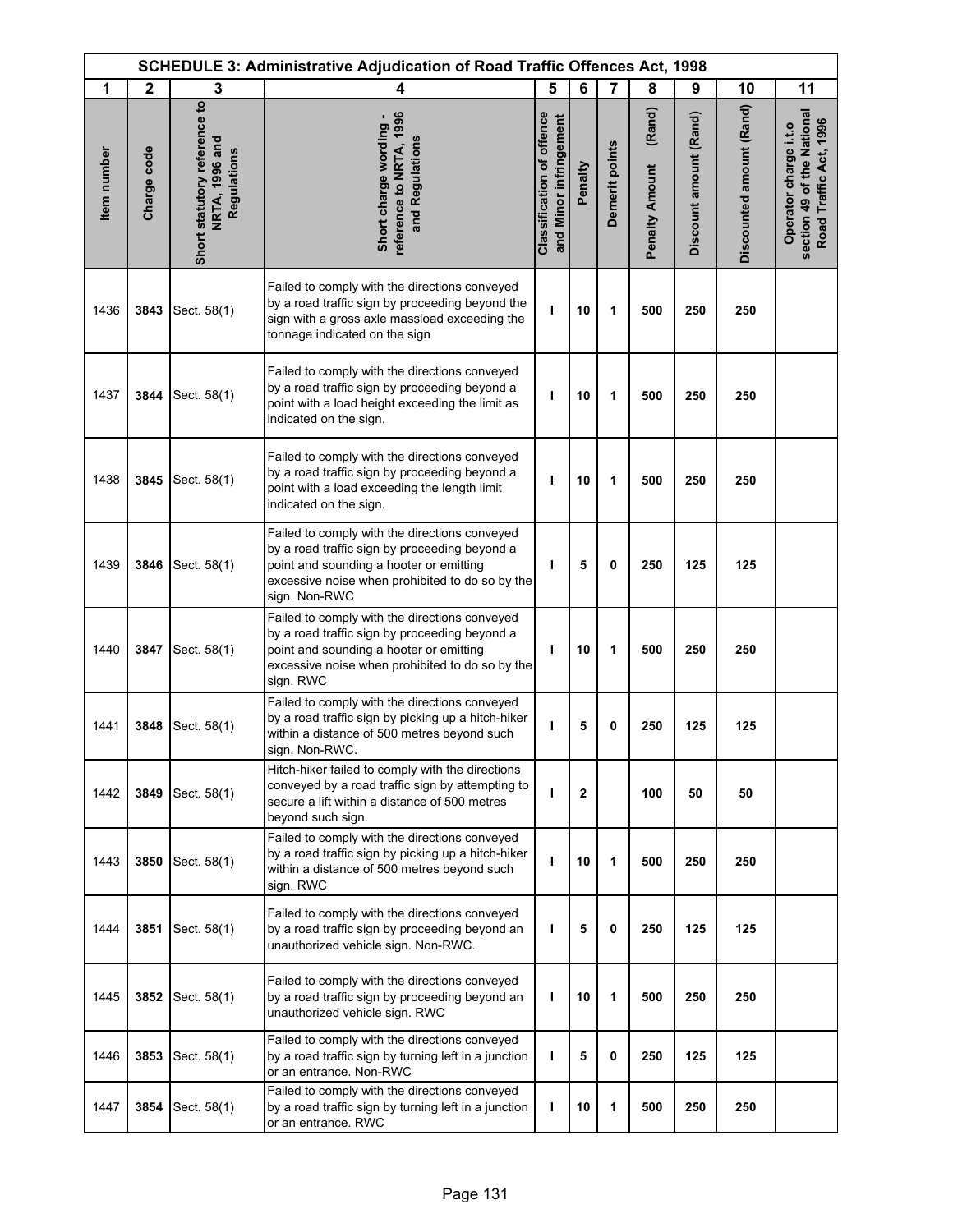|             | <b>SCHEDULE 3: Administrative Adjudication of Road Traffic Offences Act, 1998</b> |                                                               |                                                                                                                                                                        |                                                            |         |                |                                 |                        |                          |                                                                               |
|-------------|-----------------------------------------------------------------------------------|---------------------------------------------------------------|------------------------------------------------------------------------------------------------------------------------------------------------------------------------|------------------------------------------------------------|---------|----------------|---------------------------------|------------------------|--------------------------|-------------------------------------------------------------------------------|
| 1           | $\mathbf{2}$                                                                      | 3                                                             | 4                                                                                                                                                                      | 5                                                          | 6       | 7              | 8                               | 9                      | 10                       | 11                                                                            |
| Item number | Charge code                                                                       | Short statutory reference to<br>NRTA, 1996 and<br>Regulations | reference to NRTA, 1996<br>Short charge wording -<br>and Regulations                                                                                                   | <b>Classification of offence</b><br>and Minor infringement | Penalty | Demerit points | (Rand)<br><b>Penalty Amount</b> | Discount amount (Rand) | Discounted amount (Rand) | section 49 of the National<br>Road Traffic Act, 1996<br>Operator charge i.t.o |
| 1448        | 3855                                                                              | Sect. 58(1)                                                   | Failed to comply with the directions conveyed<br>by a road traffic sign by turning right in a<br>junction or an entrance. Non-RWC                                      | ı                                                          | 5       | 0              | 250                             | 125                    | 125                      |                                                                               |
| 1449        | 3856                                                                              | Sect. 58(1)                                                   | Failed to comply with the directions conveyed<br>by a road traffic sign by turning right in a<br>junction or an entrance. RWC                                          | т                                                          | 10      | 1              | 500                             | 250                    | 250                      |                                                                               |
| 1450        | 3857                                                                              | Sect. 58(1)                                                   | Failed to comply with the directions conveyed<br>by a road traffic sign by turning left where it was<br>prohibited. Non-RWC                                            | T                                                          | 5       | 0              | 250                             | 125                    | 125                      |                                                                               |
| 1451        | 3858                                                                              | Sect. 58(1)                                                   | Failed to comply with the directions conveyed<br>by a road traffic sign by turning left where it was<br>prohibited, RWC                                                | ı                                                          | 10      | 1              | 500                             | 250                    | 250                      |                                                                               |
| 1452        | 3859                                                                              | Sect. 58(1)                                                   | Failed to comply with the directions conveyed<br>by a road traffic sign by turning right where it<br>was prohibited. Non-RWC                                           | ı                                                          | 5       | 0              | 250                             | 125                    | 125                      |                                                                               |
| 1453        | 3860                                                                              | Sect. 58(1)                                                   | Failed to comply with the directions conveyed<br>by a road traffic sign by turning right where it<br>was prohibited. RWC                                               | T                                                          | 10      | 1              | 500                             | 250                    | 250                      |                                                                               |
| 1454        | 3861                                                                              | Sect. 58(1)                                                   | Failed to comply with the directions conveyed<br>by a road traffic sign by making a U-Turn where<br>it was prohibited. Non-RWC                                         | т                                                          | 5       | 0              | 250                             | 125                    | 125                      |                                                                               |
| 1455        | 3862                                                                              | Sect. 58(1)                                                   | Failed to comply with the directions conveyed<br>by a road traffic sign by making a U-Turn where<br>it was prohibited. RWC                                             | т                                                          | 10      | 1              | 500                             | 250                    | 250                      |                                                                               |
| 1456        | 3863                                                                              | Sect. 58(1)                                                   | Failed to comply with the directions conveyed<br>by a road traffic sign by overtaking within a<br>distance of 500 metres beyond a no-overtaking<br>sign. Non-RWC       | ı                                                          | 5       | 0              | 250                             | 125                    | 125                      |                                                                               |
| 1457        | 3864                                                                              | Sect. 58(1)                                                   | Failed to comply with the directions conveyed<br>by a road traffic sign by overtaking within a<br>distance of 500 metres beyond a no-overtaking<br>sign. RWC           | ı                                                          | 10      | 1              | 500                             | 250                    | 250                      |                                                                               |
| 1458        | 3865                                                                              | Sect. 58(1)                                                   | Goods vehicle failed to comply with the<br>directions conveyed by a road traffic sign by<br>overtaking within a distance of 500 metres<br>beyond a no-overtaking sign. | т                                                          | 10      | 1              | 500                             | 250                    | 250                      |                                                                               |
| 1459        | 3866                                                                              | Sect. 58(1)                                                   | Failed to comply with the directions conveyed<br>by a road traffic sign by parking where a no-<br>parking sign was displayed. Non-RWC                                  | ı                                                          | 5       | 0              | 250                             | 125                    | 125                      |                                                                               |
| 1460        | 3867                                                                              | Sect. 58(1)                                                   | Failed to comply with the directions conveyed<br>by a road traffic sign by parking where a no-<br>parking sign was displayed. RWC                                      | ı                                                          | 5       | 0              | 250                             | 125                    | 125                      |                                                                               |
| 1461        | 3868                                                                              | Sect. 58(1)                                                   | Failed to comply with the directions conveyed<br>by a road traffic sign by stopping where a no-<br>stopping sign was displayed. Non-RWC                                | ı                                                          | 5       | 0              | 250                             | 125                    | 125                      |                                                                               |
| 1462        | 3869                                                                              | Sect. 58(1)                                                   | Failed to comply with the directions conveyed<br>by a road traffic sign by stopping where a no-<br>stopping sign was displayed. RWC                                    | ı                                                          | 10      | 1              | 500                             | 250                    | 250                      |                                                                               |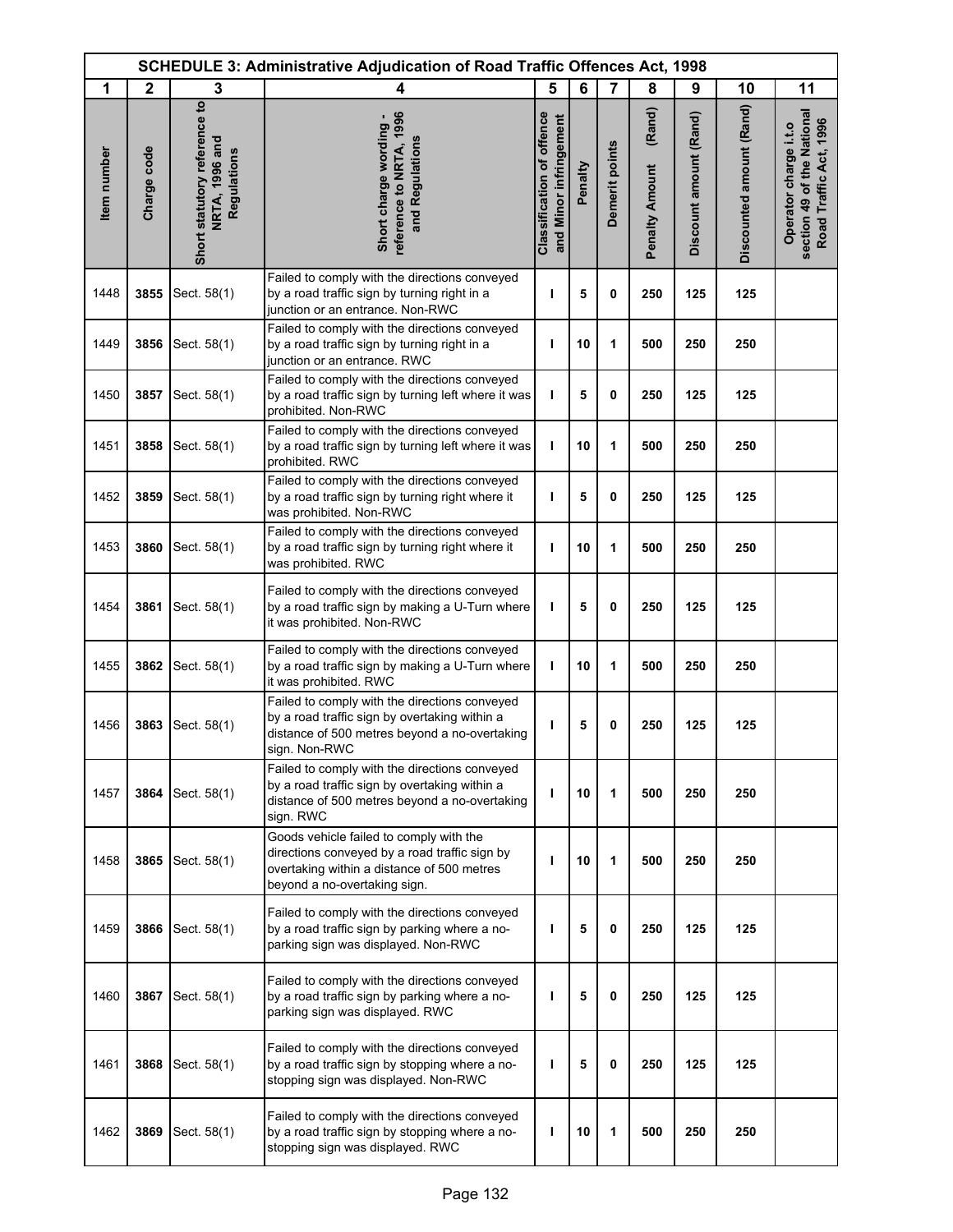| <b>SCHEDULE 3: Administrative Adjudication of Road Traffic Offences Act, 1998</b> |              |                                                               |                                                                                                                                                                             |                                                            |              |                |                                 |                        |                          |                                                                               |
|-----------------------------------------------------------------------------------|--------------|---------------------------------------------------------------|-----------------------------------------------------------------------------------------------------------------------------------------------------------------------------|------------------------------------------------------------|--------------|----------------|---------------------------------|------------------------|--------------------------|-------------------------------------------------------------------------------|
| 1                                                                                 | $\mathbf{2}$ | 3                                                             | 4                                                                                                                                                                           | 5                                                          | 6            | 7              | 8                               | 9                      | 10                       | 11                                                                            |
| Item number                                                                       | Charge code  | Short statutory reference to<br>NRTA, 1996 and<br>Regulations | reference to NRTA, 1996<br>Short charge wording -<br>and Regulations                                                                                                        | <b>Classification of offence</b><br>and Minor infringement | Penalty      | Demerit points | (Rand)<br><b>Penalty Amount</b> | Discount amount (Rand) | Discounted amount (Rand) | section 49 of the National<br>Road Traffic Act, 1996<br>Operator charge i.t.o |
| 1463                                                                              | 3870         | Sect. 58(1)                                                   | Pedestrian failed to comply with the directions<br>conveyed by a road traffic sign by proceeding<br>beyond a point prohibiting pedestrians.                                 | J.                                                         | $\mathbf{2}$ |                | 100                             | 50                     | 50                       |                                                                               |
| 1464                                                                              | 3871         | Sect. 58(1)                                                   | Pedal cyclist failed to comply with the directions<br>conveyed by a road traffic sign by proceeding<br>beyond a point prohibiting pedal cycles.                             | ı                                                          | $\mathbf 2$  |                | 100                             | 50                     | 50                       |                                                                               |
| 1465                                                                              | 3872         | Sect. 58(1)                                                   | Pedal cyclist or Pedestrians failed to comply<br>with the directions conveyed by a road traffic<br>sign by proceeding beyond a point prohibiting<br>cycles and pedestrians. | ı                                                          | $\mathbf{2}$ |                | 100                             | 50                     | 50                       |                                                                               |
| 1466                                                                              | 3873         | Sect. 58(1)                                                   | Motor cyclist failed to comply with the directions<br>conveyed by a road traffic sign by proceeding<br>beyond a sign prohibiting motor cycles                               | I                                                          | 5            | 0              | 250                             | 125                    | 125                      |                                                                               |
| 1467                                                                              | 3874         | Sect. 58(1)                                                   | Failed to comply with the directions conveyed<br>by a road traffic sign by using a parking<br>reserved for police vehicles. Non-RWC                                         | ı                                                          | 5            | 0              | 250                             | 125                    | 125                      |                                                                               |
| 1468                                                                              | 3875         | Sect. 58(1)                                                   | Failed to comply with the directions conveyed<br>by a road traffic sign by using a parking<br>reserved for police vehicles. RWC                                             | ı                                                          | 10           | 1              | 500                             | 250                    | 250                      |                                                                               |
| 1469                                                                              | 3876         | Sect. 58(1)                                                   | Failed to comply with the directions conveyed<br>by a road traffic sign by proceeding beyond<br>sign prohibiting motor cars.                                                | I                                                          | 5            | 0              | 250                             | 125                    | 125                      |                                                                               |
| 1470                                                                              | 3877         | Sect. 58(1)                                                   | Taxi driver failed to comply with the directions<br>conveyed by a road traffic sign by proceeding<br>beyond a sign prohibiting taxis.                                       | ı                                                          | 10           | 1              | 500                             | 250                    | 250                      |                                                                               |
| 1471                                                                              | 3878         | Sect. 58(1)                                                   | Minibus driver failed to comply with the<br>directions conveyed by a road traffic sign by<br>proceeding beyond a sign prohibiting minibuses                                 | J.                                                         | 10           | 1              | 500                             | 250                    | 250                      |                                                                               |
| 1472                                                                              | 3879         | Sect. 58(1)                                                   | Midibus driver failed to comply with the<br>directions conveyed by a road traffic sign by<br>proceeding beyond a sign prohibiting midibuses                                 | т                                                          | 10           | 1              | 500                             | 250                    | 250                      |                                                                               |
| 1473                                                                              | 3880         | Sect. 58(1)                                                   | Bus driver failed to comply with the directions<br>conveyed by a road traffic sign by proceeding<br>beyond a sign prohibiting buses                                         | т                                                          | 10           | 1              | 500                             | 250                    | 250                      |                                                                               |
| 1474                                                                              | 3881         | Sect. 58(1)                                                   | Delivery vehicle driver failed to comply with the<br>directions conveyed by a road traffic sign by<br>proceeding beyond a sign prohibiting delivery<br>vehicles. Non RWC    | ı                                                          | 5            | 0              | 250                             | 125                    | 125                      |                                                                               |
| 1475                                                                              | 3882         | Sect. 58(1)                                                   | Delivery vehicle driver failed to comply with the<br>directions conveyed by a road traffic sign by<br>proceeding beyond a sign prohibiting delivery<br>vehicles. RWC        | т                                                          | 10           | 1              | 500                             | 250                    | 250                      |                                                                               |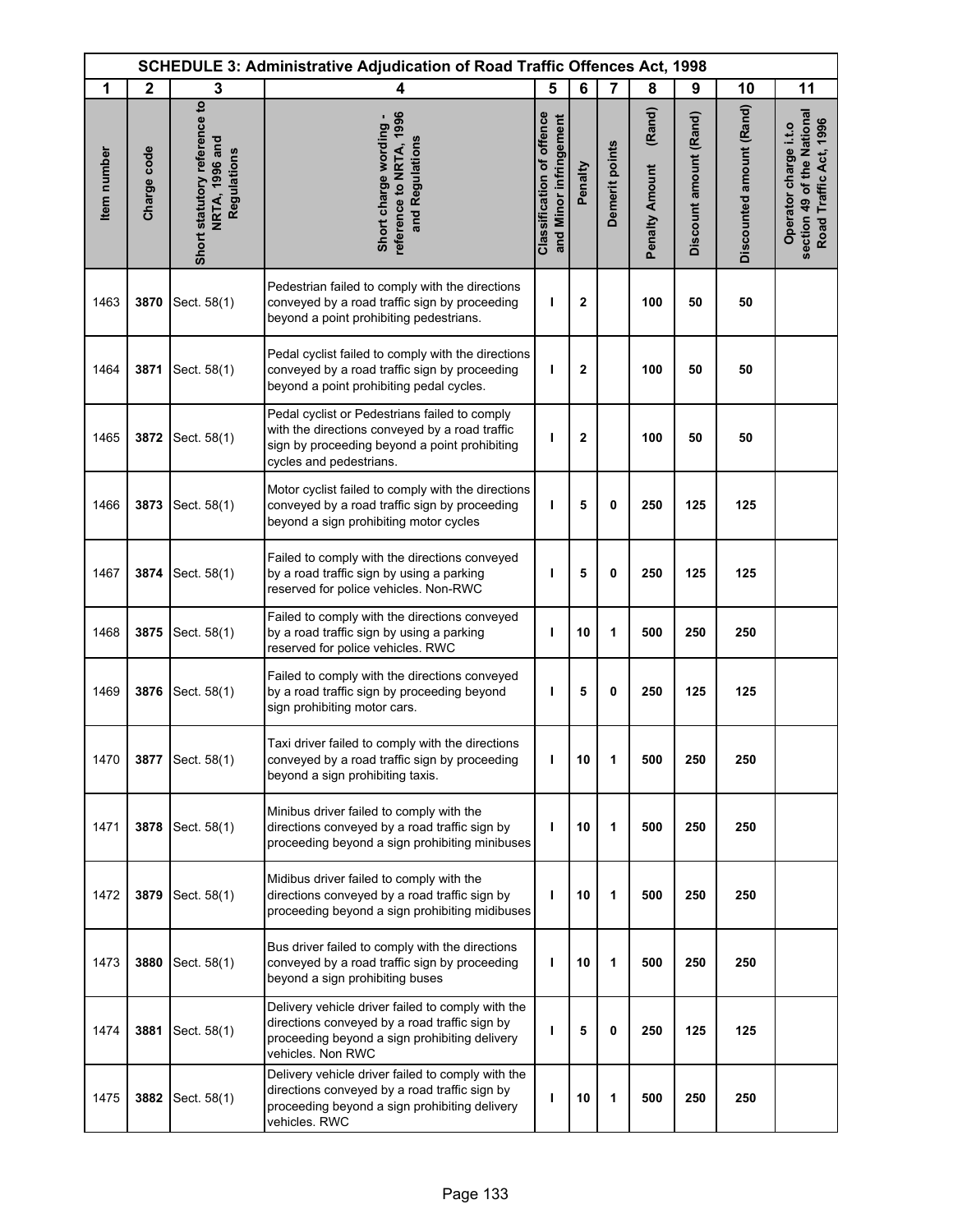|             | <b>SCHEDULE 3: Administrative Adjudication of Road Traffic Offences Act, 1998</b> |                                                               |                                                                                                                                                                                                           |                                                            |              |                |                                 |                        |                          |                                                                               |
|-------------|-----------------------------------------------------------------------------------|---------------------------------------------------------------|-----------------------------------------------------------------------------------------------------------------------------------------------------------------------------------------------------------|------------------------------------------------------------|--------------|----------------|---------------------------------|------------------------|--------------------------|-------------------------------------------------------------------------------|
| 1           | $\mathbf{2}$                                                                      | 3                                                             | 4                                                                                                                                                                                                         | 5                                                          | 6            | 7              | 8                               | 9                      | 10                       | 11                                                                            |
| Item number | Charge code                                                                       | Short statutory reference to<br>NRTA, 1996 and<br>Regulations | reference to NRTA, 1996<br>Short charge wording -<br>and Regulations                                                                                                                                      | <b>Classification of offence</b><br>and Minor infringement | Penalty      | Demerit points | (Rand)<br><b>Penalty Amount</b> | Discount amount (Rand) | Discounted amount (Rand) | section 49 of the National<br>Road Traffic Act, 1996<br>Operator charge i.t.o |
| 1476        | 3883                                                                              | Sect. 58(1)                                                   | Goods vehicle driver failed to comply with the<br>directions conveyed by a road traffic sign by<br>proceeding beyond a sign prohibiting goods<br>vehicles                                                 | т                                                          | 10           | 1              | 500                             | 250                    | 250                      |                                                                               |
| 1477        | 3884                                                                              | Sect. 58(1)                                                   | Goods vehicle driver failed to comply with the<br>directions conveyed by a road traffic sign by<br>proceeding beyond a sign prohibiting vehicles<br>with a GVM in excess of tonnage indicated on<br>sign. | ı                                                          | 10           | 1              | 500                             | 250                    | 250                      |                                                                               |
| 1478        | 3885                                                                              | Sect. 58(1)                                                   | Construction Vehicle driver failed to comply<br>with the directions conveyed by a road traffic<br>sign by proceeding beyond a sign prohibiting<br>construction vehicles                                   | ı                                                          | 10           | 1              | 500                             | 250                    | 250                      |                                                                               |
| 1479        | 3886                                                                              | Sect. 58(1)                                                   | Dangerous goods vehicle driver failed to<br>comply with the directions conveyed by a road<br>traffic sign by proceeding beyond a sign<br>prohibiting dangerous goods vehicles.                            | т                                                          | 10           | 1              | 500                             | 250                    | 250                      |                                                                               |
| 1480        | 3887                                                                              | Sect. 58(1)                                                   | Abnormal vehicle driver failed to comply with<br>the directions conveyed by a road traffic sign by<br>proceeding beyond a sign prohibiting abnormal<br>vehicles.                                          | J.                                                         | 10           | 1              | 500                             | 250                    | 250                      |                                                                               |
| 1481        | 3888                                                                              | Sect. 58(1)                                                   | Rickshaw vehicle driver failed to comply with<br>the directions conveyed by a road traffic sign by<br>proceeding beyond a sign prohibiting<br>rickshaws.                                                  | т                                                          | $\mathbf{2}$ |                | 100                             | 50                     | 50                       |                                                                               |
| 1482        | 3889                                                                              | Sect. 58(1)                                                   | Tour bus driver failed to comply with the<br>directions conveyed by a road traffic sign by<br>proceeding beyond a sign prohibiting tour<br>buses                                                          | ı                                                          | 10           | 1              | 500                             | 250                    | 250                      |                                                                               |
| 1483        | 3890                                                                              | Sect. 58(1)                                                   | Agricultural vehicle driver failed to comply with<br>the directions conveyed by a road traffic sign by<br>proceeding beyond a sign prohibiting<br>agricultural vehicles.                                  | т                                                          | 5            | 0              | 250                             | 125                    | 125                      |                                                                               |
| 1484        | 3891                                                                              | Sect. 58(1)                                                   | Animal drawn vehicle driver failed to comply<br>with the directions conveyed by a road traffic<br>sign by proceeding beyond a sign prohibiting<br>animal-drawn vehicles.                                  | т                                                          | $\mathbf{2}$ |                | 100                             | 50                     | 50                       |                                                                               |
| 1485        | 3892                                                                              | Sect. 58(1)                                                   | Horse rider or person leading a horse failed to<br>comply with the directions conveyed by a road<br>traffic sign by proceeding beyond a sign<br>prohibiting horses.                                       | т                                                          | $\mathbf{2}$ |                | 100                             | 50                     | 50                       |                                                                               |
| 1486        | 3893                                                                              | Sect. 58(1)                                                   | Failed to comply with the directions conveyed<br>by a road traffic sign by proceeding beyond a<br>sign prohibiting vehicles that are wider than<br>width indicated on sign.                               | т                                                          | 10           | 1              | 500                             | 250                    | 250                      |                                                                               |
| 1487        | 3894                                                                              | Sect. 58(1)                                                   | Failed to comply with the directions conveyed<br>by a road traffic sign by proceeding beyond a<br>sign prohibiting towing of vehicles. Non-RWC                                                            | п                                                          | 5            | 0              | 250                             | 125                    | 125                      |                                                                               |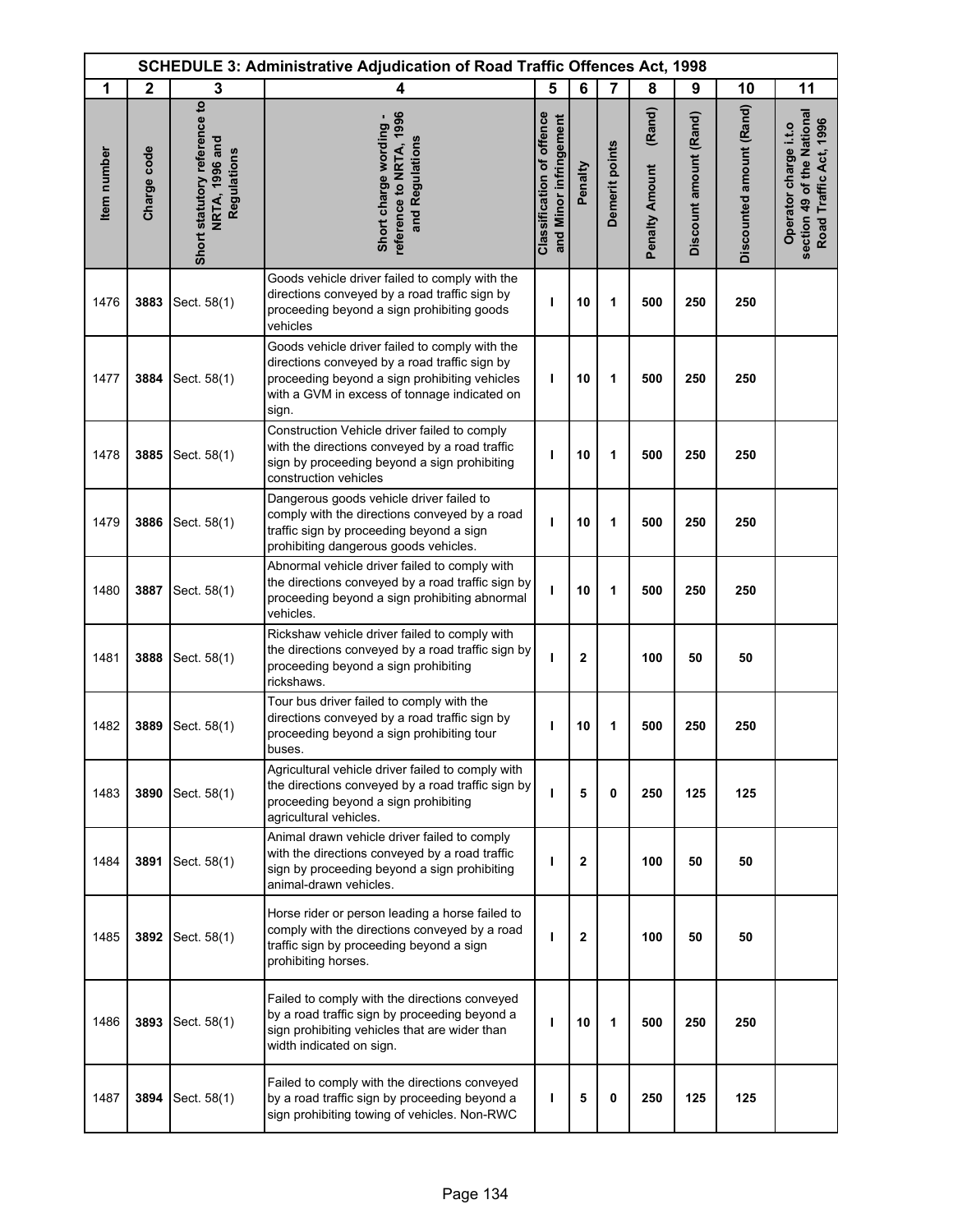|             | <b>SCHEDULE 3: Administrative Adjudication of Road Traffic Offences Act, 1998</b> |                                                               |                                                                                                                                                |                                                            |              |                |                                 |                        |                          |                                                                               |  |
|-------------|-----------------------------------------------------------------------------------|---------------------------------------------------------------|------------------------------------------------------------------------------------------------------------------------------------------------|------------------------------------------------------------|--------------|----------------|---------------------------------|------------------------|--------------------------|-------------------------------------------------------------------------------|--|
| 1           | $\mathbf{2}$                                                                      | 3                                                             | 4                                                                                                                                              | 5                                                          | 6            | 7              | 8                               | 9                      | 10                       | 11                                                                            |  |
| Item number | Charge code                                                                       | Short statutory reference to<br>NRTA, 1996 and<br>Regulations | reference to NRTA, 1996<br>Short charge wording -<br>and Regulations                                                                           | <b>Classification of offence</b><br>and Minor infringement | Penalty      | Demerit points | (Rand)<br><b>Penalty Amount</b> | Discount amount (Rand) | Discounted amount (Rand) | section 49 of the National<br>Road Traffic Act, 1996<br>Operator charge i.t.o |  |
| 1488        | 3895                                                                              | Sect. 58(1)                                                   | Failed to comply with the directions conveyed<br>by a road traffic sign by proceeding beyond a<br>sign prohibiting towing of vehicles. RWC     | ı                                                          | 10           | 1              | 500                             | 250                    | 250                      |                                                                               |  |
| 1489        | 3896                                                                              | Sect. 58(1)                                                   | Hawker failed to comply with the directions<br>conveyed by a road traffic sign by trading within<br>75 metres on either side of sign           | т                                                          | $\mathbf{2}$ |                | 100                             | 50                     | 50                       |                                                                               |  |
| 1490        | 3897                                                                              | Sect. 58(1)                                                   | Failed to comply with the directions conveyed<br>by a road traffic sign by using a road reserved<br>for buses only. Non-RWC                    | T                                                          | 5            | 0              | 250                             | 125                    | 125                      |                                                                               |  |
| 1491        | 3898                                                                              | Sect. 58(1)                                                   | Failed to comply with the directions conveyed<br>by a road traffic sign by using a road reserved<br>for buses only. RWC                        | ı                                                          | 10           | 1              | 500                             | 250                    | 250                      |                                                                               |  |
| 1492        | 3899                                                                              | Sect. 58(1)                                                   | Failed to comply with the directions conveyed<br>by a road traffic sign by using a bus lane<br>reserved for buses only. Non-RWC                | H                                                          | 5            | 0              | 250                             | 125                    | 125                      |                                                                               |  |
| 1493        | 3900                                                                              | Sect. 58(1)                                                   | Failed to comply with the directions conveyed<br>by a road traffic sign by using a bus lane<br>reserved for buses only. RWC                    | ı                                                          | 10           | 1              | 500                             | 250                    | 250                      |                                                                               |  |
| 1494        | 3901                                                                              | Sect. 58(1)                                                   | Failed to comply with the directions conveyed<br>by a road traffic sign by using a pedal cycle<br>lane reserved for pedal cycles only. Non-RWC | ı                                                          | 5            | $\mathbf 0$    | 250                             | 125                    | 125                      |                                                                               |  |
| 1495        | 3902                                                                              | Sect. 58(1)                                                   | Failed to comply with the directions conveyed<br>by a road traffic sign by using a pedal cycle<br>lane reserved for pedal cycles only. RWC     | т                                                          | 10           | 1              | 500                             | 250                    | 250                      |                                                                               |  |
| 1496        | 3903                                                                              | Sect. 58(1)                                                   | Failed to comply with the directions conveyed<br>by a road traffic sign by using a road reserved<br>for motor cycles only. Non-RWC             | т                                                          | 5            | 0              | 250                             | 125                    | 125                      |                                                                               |  |
| 1497        | 3904                                                                              | Sect. 58(1)                                                   | Failed to comply with the directions conveyed<br>by a road traffic sign by using a road reserved<br>for motor cycles only. RWC                 | T                                                          | 10           | 1              | 500                             | 250                    | 250                      |                                                                               |  |
| 1498        | 3905                                                                              | Sect. 58(1)                                                   | Failed to comply with the directions conveyed<br>by a road traffic sign by using a road reserved<br>for motor cars only. Non-RWC               | т                                                          | 5            | 0              | 250                             | 125                    | 125                      |                                                                               |  |
| 1499        | 3906                                                                              | Sect. 58(1)                                                   | Failed to comply with the directions conveyed<br>by a road traffic sign by using a road reserved<br>for motor cars only. RWC                   | J.                                                         | 10           | 1              | 500                             | 250                    | 250                      |                                                                               |  |
| 1500        | 3907                                                                              | Sect. 58(1)                                                   | Failed to comply with the directions conveyed<br>by a road traffic sign by using a road reserved<br>for taxis only. Non-RWC                    | т                                                          | 5            | 0              | 250                             | 125                    | 125                      |                                                                               |  |
| 1501        | 3908                                                                              | Sect. 58(1)                                                   | Failed to comply with the directions conveyed<br>by a road traffic sign by using a road reserved<br>for taxis only. RWC                        | J.                                                         | 10           | 1              | 500                             | 250                    | 250                      |                                                                               |  |
| 1502        | 3909                                                                              | Sect. 58(1)                                                   | Failed to comply with the directions conveyed<br>by a road traffic sign by using a road reserved<br>for minibuses only. Non-RWC                | ı                                                          | 5            | 0              | 250                             | 125                    | 125                      |                                                                               |  |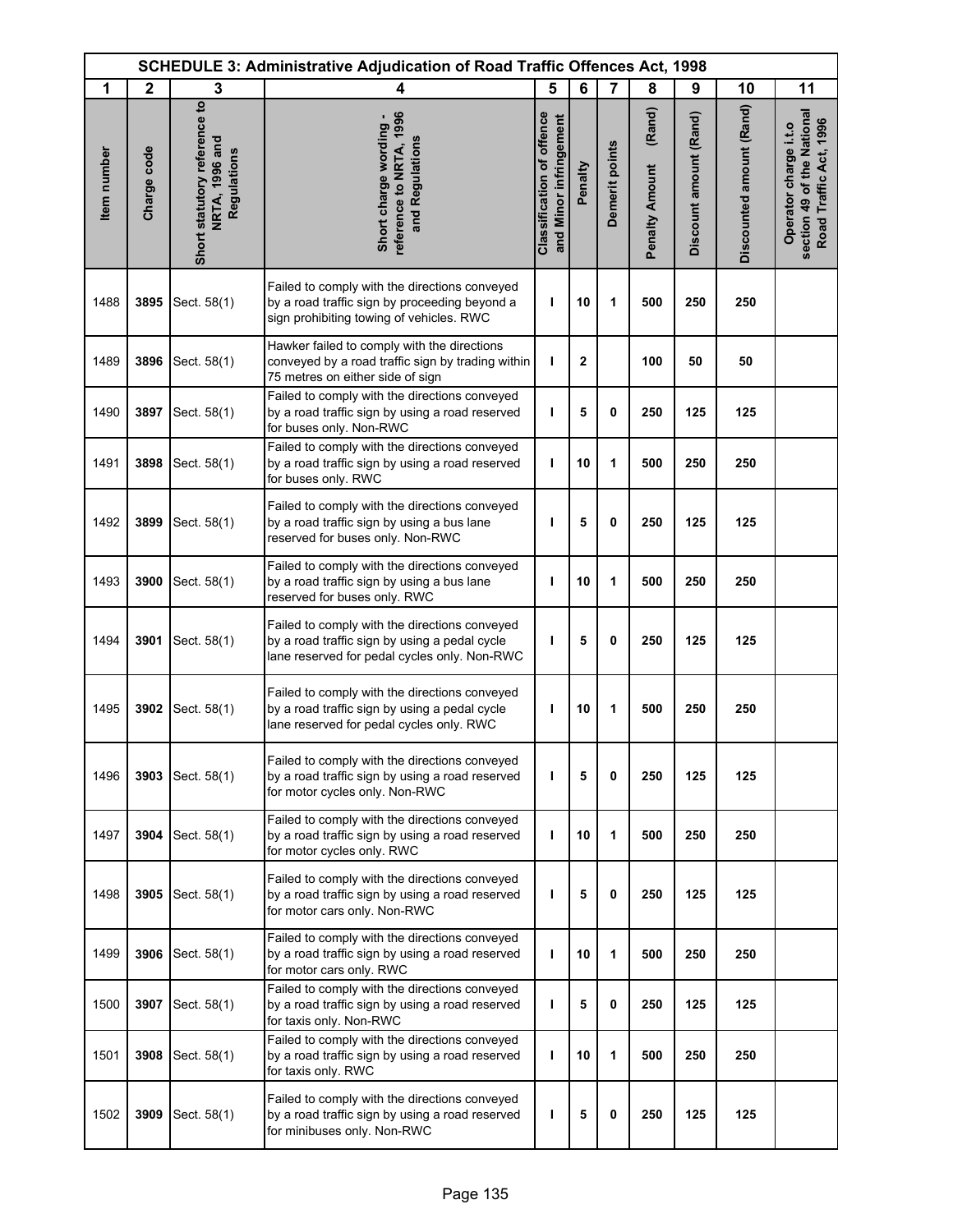| <b>SCHEDULE 3: Administrative Adjudication of Road Traffic Offences Act, 1998</b> |              |                                                               |                                                                                                                                                               |                                                            |         |                |                                 |                        |                          |                                                                               |
|-----------------------------------------------------------------------------------|--------------|---------------------------------------------------------------|---------------------------------------------------------------------------------------------------------------------------------------------------------------|------------------------------------------------------------|---------|----------------|---------------------------------|------------------------|--------------------------|-------------------------------------------------------------------------------|
| 1                                                                                 | $\mathbf{2}$ | 3                                                             | 4                                                                                                                                                             | 5                                                          | 6       | 7              | 8                               | 9                      | 10                       | 11                                                                            |
| Item number                                                                       | Charge code  | Short statutory reference to<br>NRTA, 1996 and<br>Regulations | reference to NRTA, 1996<br>Short charge wording -<br>and Regulations                                                                                          | <b>Classification of offence</b><br>and Minor infringement | Penalty | Demerit points | (Rand)<br><b>Penalty Amount</b> | Discount amount (Rand) | Discounted amount (Rand) | section 49 of the National<br>Road Traffic Act, 1996<br>Operator charge i.t.o |
| 1503                                                                              | 3910         | Sect. 58(1)                                                   | Failed to comply with the directions conveyed<br>by a road traffic sign by using a road reserved<br>for minibuses only. RWC                                   | ı                                                          | 10      | 1              | 500                             | 250                    | 250                      |                                                                               |
| 1504                                                                              | 3911         | Sect. 58(1)                                                   | Failed to comply with the directions conveyed<br>by a road traffic sign by using a road reserved<br>for midibuses only. Non-RWC                               | ı                                                          | 5       | 0              | 250                             | 125                    | 125                      |                                                                               |
| 1505                                                                              | 3912         | Sect. 58(1)                                                   | Failed to comply with the directions conveyed<br>by a road traffic sign by using a road reserved<br>for midibuses only. RWC                                   | т                                                          | 10      | 1              | 500                             | 250                    | 250                      |                                                                               |
| 1506                                                                              | 3913         | Sect. 58(1)                                                   | Failed to comply with the directions conveyed<br>by a road traffic sign by using a road reserved<br>for delivery vehicles only. Non-RWC                       | ı                                                          | 5       | 0              | 250                             | 125                    | 125                      |                                                                               |
| 1507                                                                              | 3914         | Sect. 58(1)                                                   | Failed to comply with the directions conveyed<br>by a road traffic sign by using a road reserved<br>for delivery vehicles only. RWC                           | T                                                          | 10      | 1              | 500                             | 250                    | 250                      |                                                                               |
| 1508                                                                              | 3915         | Sect. 58(1)                                                   | Failed to comply with the directions conveyed<br>by a road traffic sign by using a road reserved<br>for goods vehicles only. Non-RWC                          | ı                                                          | 5       | 0              | 250                             | 125                    | 125                      |                                                                               |
| 1509                                                                              | 3916         | Sect. 58(1)                                                   | Failed to comply with the directions conveyed<br>by a road traffic sign by using a road reserved<br>for goods vehicles only. RWC                              | T                                                          | 10      | 1              | 500                             | 250                    | 250                      |                                                                               |
| 1510                                                                              |              | 3917   Sect. 58(1)                                            | Failed to comply with the directions conveyed<br>by a road traffic sign by using a road reserved<br>for goods vehicles over indicated GVM. Non-<br><b>RWC</b> | ı                                                          | 5       | 0              | 250                             | 125                    | 125                      |                                                                               |
| 1511                                                                              | 3918         | Sect. 58(1)                                                   | Failed to comply with the directions conveyed<br>by a road traffic sign by using a road reserved<br>for goods vehicles over indicated GVM. RWC                | т                                                          | 10      | 1              | 500                             | 250                    | 250                      |                                                                               |
| 1512                                                                              | 3919         | Sect. 58(1)                                                   | Failed to comply with the directions conveyed<br>by a road traffic sign by using a road reserved<br>for construction vehicles only. Non-RWC                   | т                                                          | 5       | 0              | 250                             | 125                    | 125                      |                                                                               |
| 1513                                                                              | 3920         | Sect. 58(1)                                                   | Failed to comply with the directions conveyed<br>by a road traffic sign by using a road reserved<br>for construction vehicles only. RWC                       | ı                                                          | 10      | 1              | 500                             | 250                    | 250                      |                                                                               |
| 1514                                                                              | 3921         | Sect. 58(1)                                                   | Failed to comply with the directions conveyed<br>by a road traffic sign by using a road reserved<br>for dangerous goods vehicles. Non-RWC                     | ı                                                          | 5       | 0              | 250                             | 125                    | 125                      |                                                                               |
| 1515                                                                              | 3922         | Sect. 58(1)                                                   | Failed to comply with the directions conveyed<br>by a road traffic sign by using a road reserved<br>for dangerous goods vehicles. RWC                         | ı                                                          | 10      | 1              | 500                             | 250                    | 250                      |                                                                               |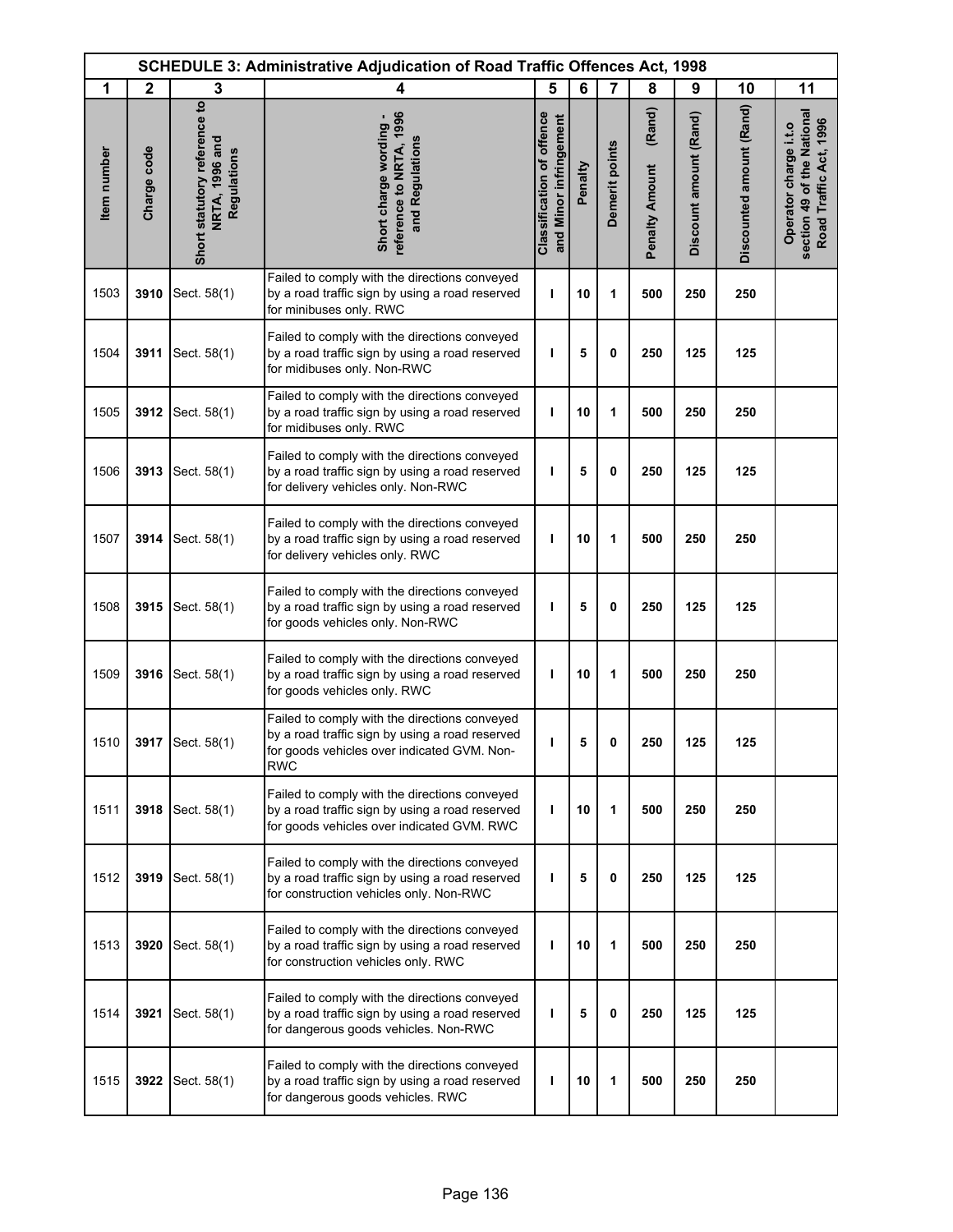|             | <b>SCHEDULE 3: Administrative Adjudication of Road Traffic Offences Act, 1998</b> |                                                               |                                                                                                                                                               |                                                     |         |                |                                 |                        |                          |                                                                               |
|-------------|-----------------------------------------------------------------------------------|---------------------------------------------------------------|---------------------------------------------------------------------------------------------------------------------------------------------------------------|-----------------------------------------------------|---------|----------------|---------------------------------|------------------------|--------------------------|-------------------------------------------------------------------------------|
| 1           | $\mathbf{2}$                                                                      | 3                                                             | 4                                                                                                                                                             | 5                                                   | 6       | $\overline{7}$ | 8                               | 9                      | 10                       | 11                                                                            |
| Item number | Charge code                                                                       | Short statutory reference to<br>NRTA, 1996 and<br>Regulations | reference to NRTA, 1996<br>Short charge wording -<br>and Regulations                                                                                          | Classification of offence<br>and Minor infringement | Penalty | Demerit points | (Rand)<br><b>Penalty Amount</b> | Discount amount (Rand) | Discounted amount (Rand) | section 49 of the National<br>Road Traffic Act, 1996<br>Operator charge i.t.o |
| 1516        | 3923                                                                              | Sect. 58(1)                                                   | Failed to comply with the directions conveyed<br>by a road traffic sign by using a road reserved<br>for Abnormal vehicles. Motorized vehicle                  | т                                                   | 5       | 0              | 250                             | 125                    | 125                      |                                                                               |
| 1517        | 3924                                                                              | Sect. 58(1)                                                   | Failed to comply with the directions conveyed<br>by a road traffic sign by using a road reserved<br>for Abnormal vehicles. RWC                                | T                                                   | 10      | 1              | 500                             | 250                    | 250                      |                                                                               |
| 1518        | 3925                                                                              | Sect. 58(1)                                                   | Failed to comply with the directions conveyed<br>by a road traffic sign by using a road reserved<br>for rickshaws. Non-RWC                                    | T                                                   | 5       | 0              | 250                             | 125                    | 125                      |                                                                               |
| 1519        | 3926                                                                              | Sect. 58(1)                                                   | Failed to comply with the directions conveyed<br>by a road traffic sign by using a road reserved<br>for rickshaws. RWC                                        | T                                                   | 10      | 1              | 500                             | 250                    | 250                      |                                                                               |
| 1520        | 3927                                                                              | Sect. 58(1)                                                   | Failed to comply with the directions conveyed<br>by a road traffic sign by using a road reserved<br>for tour buses. Non-RWC                                   | ı                                                   | 5       | 0              | 250                             | 125                    | 125                      |                                                                               |
| 1521        | 3928                                                                              | Sect. 58(1)                                                   | Failed to comply with the directions conveyed<br>by a road traffic sign by using a road reserved<br>for tour buses. RWC                                       | $\mathbf{I}$                                        | 10      | 1              | 500                             | 250                    | 250                      |                                                                               |
| 1522        | 3929                                                                              | Sect. 58(1)                                                   | Failed to comply with the directions conveyed<br>by a road traffic sign by using a road reserved<br>for high occupancy vehicles. Non-RWC                      | ı                                                   | 5       | 0              | 250                             | 125                    | 125                      |                                                                               |
| 1523        | 3930                                                                              | Sect. 58(1)                                                   | Failed to comply with the directions conveyed<br>by a road traffic sign by using a road reserved<br>for high occupancy vehicles. RWC                          | ı                                                   | 10      | 1              | 500                             | 250                    | 250                      |                                                                               |
| 1524        |                                                                                   | 3931 Sect. 58(1)                                              | Failed to comply with the directions conveyed<br>by a road traffic sign by using a road reserved<br>for ambulances and emergency vehicles. Non-<br><b>RWC</b> | п                                                   | 5       | 0              | 250                             | 125                    | 125                      |                                                                               |
| 1525        |                                                                                   | 3932 Sect. 58(1)                                              | Failed to comply with the directions conveyed<br>by a road traffic sign by using a road reserved<br>for ambulances and emergency vehicles. RWC                | ı                                                   | 10      | 1              | 500                             | 250                    | 250                      |                                                                               |
| 1526        | 3933                                                                              | Sect. 58(1)                                                   | Failed to comply with the directions conveyed<br>by a road traffic sign by using a road reserved<br>for police vehicles. Non-RWC                              | ı                                                   | 5       | 0              | 250                             | 125                    | 125                      |                                                                               |
| 1527        | 3934                                                                              | Sect. 58(1)                                                   | Failed to comply with the directions conveyed<br>by a road traffic sign by using a road reserved<br>for police vehicles. RWC                                  | т                                                   | 10      | 1              | 500                             | 250                    | 250                      |                                                                               |
| 1528        | 3935                                                                              | Sect. 58(1)                                                   | Failed to comply with the directions conveyed<br>by a road traffic sign by using a road reserved<br>for vehicles with disabled persons. Non-RWC               | ı                                                   | 5       | 0              | 250                             | 125                    | 125                      |                                                                               |
| 1529        | 3936                                                                              | Sect. 58(1)                                                   | Failed to comply with the directions conveyed<br>by a road traffic sign by using a road reserved<br>for vehicles with disabled persons. RWC                   | п                                                   | 10      | 1              | 500                             | 250                    | 250                      |                                                                               |
| 1530        | 3937                                                                              | Sect. 58(1)                                                   | Failed to comply with the directions conveyed<br>by a road traffic sign by using a road reserved<br>for vehicles of a specific organization. Non-<br>RWC      |                                                     | 5       | 0              | 250                             | 125                    | 125                      |                                                                               |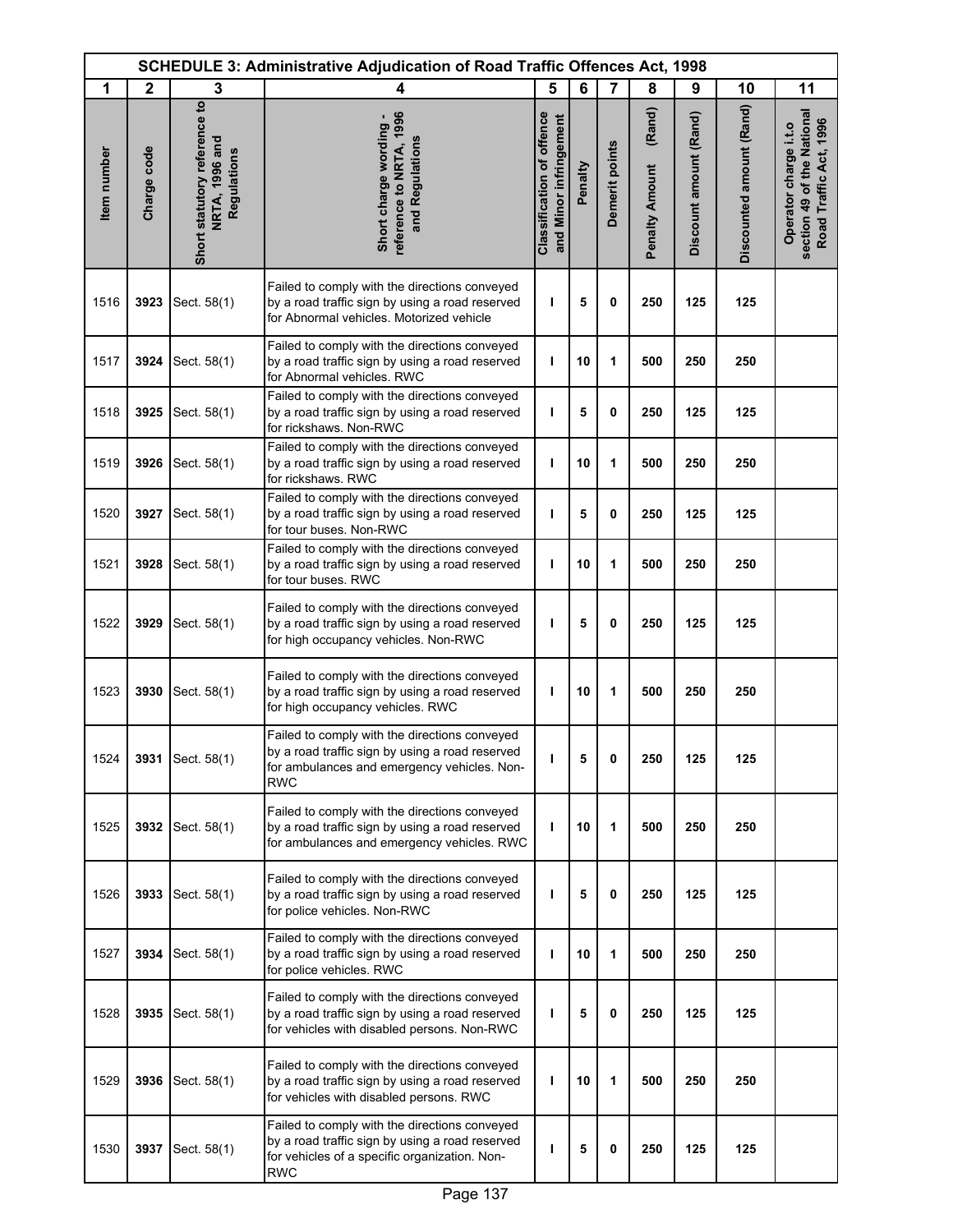| <b>SCHEDULE 3: Administrative Adjudication of Road Traffic Offences Act, 1998</b> |              |                                                               |                                                                                                                                                                           |                                                            |         |                |                                 |                        |                          |                                                                               |
|-----------------------------------------------------------------------------------|--------------|---------------------------------------------------------------|---------------------------------------------------------------------------------------------------------------------------------------------------------------------------|------------------------------------------------------------|---------|----------------|---------------------------------|------------------------|--------------------------|-------------------------------------------------------------------------------|
| 1                                                                                 | $\mathbf{2}$ | 3                                                             | 4                                                                                                                                                                         | 5                                                          | 6       | $\overline{7}$ | 8                               | 9                      | 10                       | 11                                                                            |
| Item number                                                                       | Charge code  | Short statutory reference to<br>NRTA, 1996 and<br>Regulations | reference to NRTA, 1996<br>Short charge wording -<br>and Regulations                                                                                                      | <b>Classification of offence</b><br>and Minor infringement | Penalty | Demerit points | (Rand)<br><b>Penalty Amount</b> | Discount amount (Rand) | Discounted amount (Rand) | section 49 of the National<br>Road Traffic Act, 1996<br>Operator charge i.t.o |
| 1531                                                                              | 3938         | Sect. 58(1)                                                   | Failed to comply with the directions conveyed<br>by a road traffic sign by using a road reserved<br>for vehicles of a specific organization. RWC                          | ı                                                          | 10      | 1              | 500                             | 250                    | 250                      |                                                                               |
| 1532                                                                              | 3939         | Sect. 58(1)                                                   | Failed to comply with the directions conveyed<br>by a road traffic sign by using a portion of the<br>road reserved for a bus stop of a specific<br>organization. Non-RWC  | ı                                                          | 5       | $\mathbf 0$    | 250                             | 125                    | 125                      |                                                                               |
| 1533                                                                              | 3940         | Sect. 58(1)                                                   | Failed to comply with the directions conveyed<br>by a road traffic sign by using a portion of the<br>road reserved for a bus stop of a specific<br>organization. RWC      | п                                                          | 10      | 1              | 500                             | 250                    | 250                      |                                                                               |
| 1534                                                                              | 3941         | Sect. 58(1)                                                   | Failed to comply with the directions conveyed<br>by a road traffic sign by using a portion of the<br>road reserved for a tram stop of a specific<br>organization. Non-RWC | ı                                                          | 5       | $\mathbf 0$    | 250                             | 125                    | 125                      |                                                                               |
| 1535                                                                              | 3942         | Sect. 58(1)                                                   | Failed to comply with the directions conveyed<br>by a road traffic sign by using a portion of the<br>road reserved for a tram stop of a specific<br>organization. RWC     | ı                                                          | 10      | 1              | 500                             | 250                    | 250                      |                                                                               |
| 1536                                                                              | 3943         | Sect. 58(1)                                                   | Failed to comply with the directions conveyed<br>by a road traffic sign by using a portion of the<br>road reserved as a minibus stopping area. Non-<br><b>RWC</b>         | ı                                                          | 5       | $\mathbf 0$    | 250                             | 125                    | 125                      |                                                                               |
| 1537                                                                              | 3944         | Sect. 58(1)                                                   | Failed to comply with the directions conveyed<br>by a road traffic sign by using a portion of the<br>road reserved as a minibus stopping area.<br><b>RWC</b>              | т                                                          | 10      | 1              | 500                             | 250                    | 250                      |                                                                               |
| 1538                                                                              | 3945         | Sect. 58(1)                                                   | Failed to comply with the directions conveyed<br>by a road traffic sign by using a portion of the<br>road reserved for buses and minibuses. Non-<br><b>RWC</b>            | т                                                          | 5       | 0              | 250                             | 125                    | 125                      |                                                                               |
| 1539                                                                              | 3946         | Sect. 58(1)                                                   | Failed to comply with the directions conveyed<br>by a road traffic sign by using a portion of the<br>road reserved for buses and minibuses. RWC                           | т                                                          | 10      | 1              | 500                             | 250                    | 250                      |                                                                               |
| 1540                                                                              | 3947         | Sect. 58(1)                                                   | Failed to comply with the directions conveyed<br>by a road traffic sign by using a lane reserved<br>for buses and minibuses. Non-RWC                                      | т                                                          | 5       | $\mathbf 0$    | 250                             | 125                    | 125                      |                                                                               |
| 1541                                                                              | 3948         | Sect. 58(1)                                                   | Failed to comply with the directions conveyed<br>by a road traffic sign by using a lane reserved<br>for buses and minibuses. RWC                                          | т                                                          | 10      | 1              | 500                             | 250                    | 250                      |                                                                               |
| 1542                                                                              | 3949         | Sect. 58(1)                                                   | Failed to comply with the directions conveyed<br>by a road traffic sign by using a portion of the<br>road reserved for buses and midibuses. RWC                           | т                                                          | 5       | 0              | 250                             | 125                    | 125                      |                                                                               |
| 1543                                                                              | 3950         | Sect. 58(1)                                                   | Failed to comply with the directions conveyed<br>by a road traffic sign by using a portion of the<br>road reserved for buses and midibuses.                               | ı                                                          | 10      | 1              | 500                             | 250                    | 250                      |                                                                               |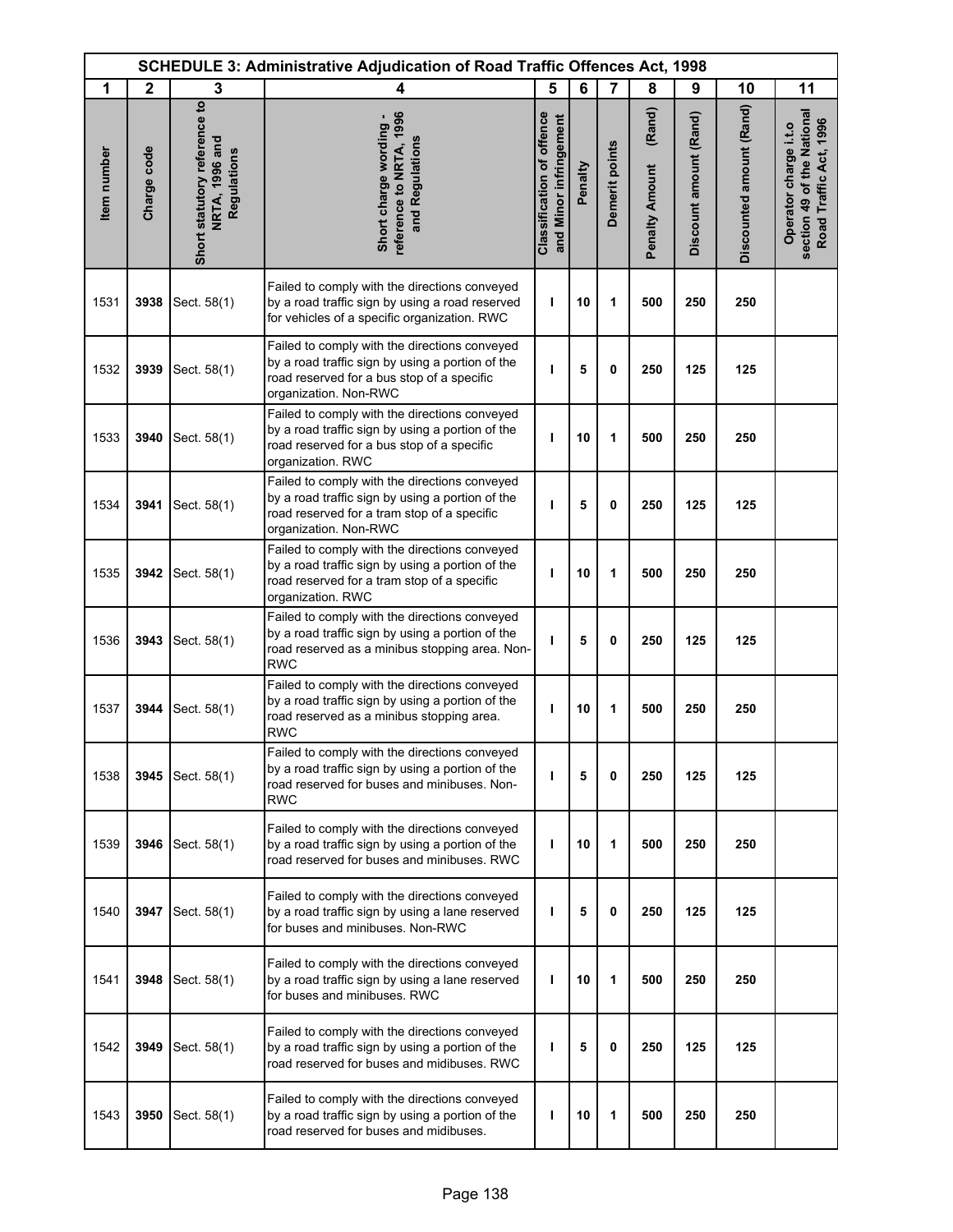| <b>SCHEDULE 3: Administrative Adjudication of Road Traffic Offences Act, 1998</b> |              |                                                               |                                                                                                                                                                           |                                                            |         |                |                                 |                        |                          |                                                                               |
|-----------------------------------------------------------------------------------|--------------|---------------------------------------------------------------|---------------------------------------------------------------------------------------------------------------------------------------------------------------------------|------------------------------------------------------------|---------|----------------|---------------------------------|------------------------|--------------------------|-------------------------------------------------------------------------------|
| 1                                                                                 | $\mathbf{2}$ | 3                                                             | 4                                                                                                                                                                         | 5                                                          | 6       | 7              | 8                               | 9                      | 10                       | 11                                                                            |
| Item number                                                                       | Charge code  | Short statutory reference to<br>NRTA, 1996 and<br>Regulations | reference to NRTA, 1996<br>Short charge wording -<br>and Regulations                                                                                                      | <b>Classification of offence</b><br>and Minor infringement | Penalty | Demerit points | (Rand)<br><b>Penalty Amount</b> | Discount amount (Rand) | Discounted amount (Rand) | section 49 of the National<br>Road Traffic Act, 1996<br>Operator charge i.t.o |
| 1544                                                                              | 3951         | Sect. 58(1)                                                   | Failed to comply with the directions conveyed<br>by a road traffic sign by using a lane reserved<br>for buses and midibuses.                                              | т                                                          | 5       | 0              | 250                             | 125                    | 125                      |                                                                               |
| 1545                                                                              | 3952         | Sect. 58(1)                                                   | Failed to comply with the directions conveyed<br>by a road traffic sign by using a lane reserved<br>for buses and midibuses.                                              | ı                                                          | 10      | 1              | 500                             | 250                    | 250                      |                                                                               |
| 1546                                                                              | 3953         | Sect. 58(1)                                                   | Failed to comply with the directions conveyed<br>by a road traffic sign by using a portion of the<br>road reserved for buses, minibuses and<br>midibuses. Non RWC         | ı                                                          | 5       | 0              | 250                             | 125                    | 125                      |                                                                               |
| 1547                                                                              | 3954         | Sect. 58(1)                                                   | Failed to comply with the directions conveyed<br>by a road traffic sign by using a portion of the<br>road reserved for buses, minibuses and<br>midibuses. RWC             | ı                                                          | 10      | 1              | 500                             | 250                    | 250                      |                                                                               |
| 1548                                                                              | 3955         | Sect. 58(1)                                                   | Failed to comply with the directions conveyed<br>by a road traffic sign by using a lane of the road<br>reserved for buses, minibuses and midibuses.                       | ı                                                          | 5       | $\mathbf 0$    | 250                             | 125                    | 125                      |                                                                               |
| 1549                                                                              | 3956         | Sect. 58(1)                                                   | Failed to comply with the directions conveyed<br>by a road traffic sign by using a lane of the road<br>reserved for buses, minibuses and midibuses.<br><b>RWC</b>         | ı                                                          | 10      | 1              | 500                             | 250                    | 250                      |                                                                               |
| 1550                                                                              | 3957         | Sect. 58(1)                                                   | Failed to comply with the directions conveyed<br>by a road traffic sign by using a lane of the road<br>reserved for high occupancy vehicles. Non-<br><b>RWC</b>           | т                                                          | 5       | 0              | 250                             | 125                    | 125                      |                                                                               |
| 1551                                                                              |              | 3958 Sect. 58(1)                                              | Failed to comply with the directions conveyed<br>by a road traffic sign by using a portion of the<br>road reserved for high occupancy vehicles.<br><b>RWC</b>             | ı                                                          | 10      | 1              | 500                             | 250                    | 250                      |                                                                               |
| 1552                                                                              | 3959         | Sect. 58(1)                                                   | Failed to comply with the directions conveyed<br>by a road traffic sign by using a road reserved<br>for trams only. Non-RWC                                               | т                                                          | 5       | $\mathbf{0}$   | 250                             | 125                    | 125                      |                                                                               |
| 1553                                                                              | 3960         | Sect. 58(1)                                                   | Failed to comply with the directions conveyed<br>by a road traffic sign by using a road reserved<br>for trams only. RWC                                                   | т                                                          | 10      | 1              | 500                             | 250                    | 250                      |                                                                               |
| 1554                                                                              | 3961         | Sect. 58(1)                                                   | Failed to comply with the directions conveyed<br>by a road traffic sign by using a lane reserved<br>for trams only. Non-RWC                                               | ı                                                          | 5       | 0              | 250                             | 125                    | 125                      |                                                                               |
| 1555                                                                              | 3962         | Sect. 58(1)                                                   | Failed to comply with the directions conveyed<br>by a road traffic sign by using a lane reserved<br>for trams only. RWC                                                   | T                                                          | 10      | 1              | 500                             | 250                    | 250                      |                                                                               |
| 1556                                                                              | 3963         | Sect. 58(1)                                                   | Failed to comply with the directions conveyed<br>by a road traffic sign by using a portion of the<br>road reserved for a tram stop of a specific<br>organization. Non-RWC | ı                                                          | 5       | 0              | 250                             | 125                    | 125                      |                                                                               |
| 1557                                                                              | 3964         | Sect. 58(1)                                                   | Failed to comply with the directions conveyed<br>by a road traffic sign by using a portion of the<br>road reserved for a tram stop of a specific<br>organization. RWC     | т                                                          | 10      | 1              | 500                             | 250                    | 250                      |                                                                               |
| 1558                                                                              | 3965         | Sect. 58(1)                                                   | Failed to comply with the directions conveyed<br>by a road traffic sign by using a portion of the<br>road reserved for buses and trams only. Non-<br><b>RWC</b>           | ı                                                          | 5       | 0              | 250                             | 125                    | 125                      |                                                                               |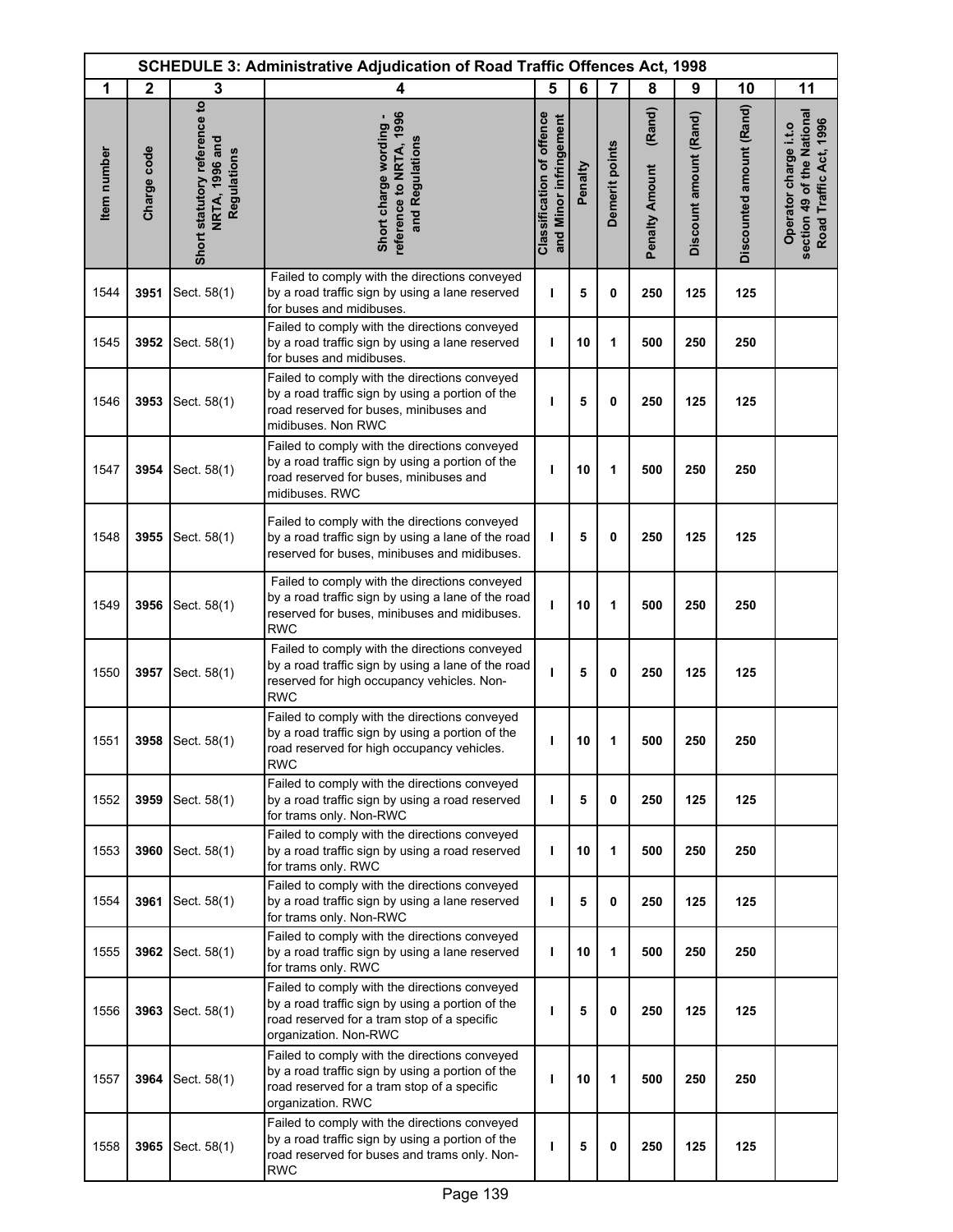| <b>SCHEDULE 3: Administrative Adjudication of Road Traffic Offences Act, 1998</b> |              |                                                               |                                                                                                                                                                                           |                                                            |         |                |                                 |                        |                          |                                                                               |
|-----------------------------------------------------------------------------------|--------------|---------------------------------------------------------------|-------------------------------------------------------------------------------------------------------------------------------------------------------------------------------------------|------------------------------------------------------------|---------|----------------|---------------------------------|------------------------|--------------------------|-------------------------------------------------------------------------------|
| 1                                                                                 | $\mathbf{2}$ | 3                                                             | 4                                                                                                                                                                                         | 5                                                          | 6       | $\overline{7}$ | 8                               | 9                      | 10                       | 11                                                                            |
| Item number                                                                       | Charge code  | Short statutory reference to<br>NRTA, 1996 and<br>Regulations | reference to NRTA, 1996<br>Short charge wording -<br>and Regulations                                                                                                                      | <b>Classification of offence</b><br>and Minor infringement | Penalty | Demerit points | (Rand)<br><b>Penalty Amount</b> | Discount amount (Rand) | Discounted amount (Rand) | section 49 of the National<br>Road Traffic Act, 1996<br>Operator charge i.t.o |
| 1559                                                                              | 3966         | Sect. 58(1)                                                   | Failed to comply with the directions conveyed<br>by a road traffic sign by using a portion of the<br>road reserved for buses and trams only. RWC                                          | ı                                                          | 10      | 1              | 500                             | 250                    | 250                      |                                                                               |
| 1560                                                                              | 3967         | Sect. 58(1)                                                   | Failed to comply with the directions conveyed<br>by a road traffic sign by using a lane reserved<br>for buses and trams only. Non-RWC                                                     | ı                                                          | 5       | $\mathbf 0$    | 250                             | 125                    | 125                      |                                                                               |
| 1561                                                                              | 3968         | Sect. 58(1)                                                   | Failed to comply with the directions conveyed<br>by a road traffic sign by using a lane reserved<br>for buses and trams only. RWC                                                         | ı                                                          | 10      | 1              | 500                             | 250                    | 250                      |                                                                               |
| 1562                                                                              | 3969         | Sect. 58(1)                                                   | Failed to comply with the directions conveyed<br>by a road traffic sign by using a portion of the<br>road reserved for buses, minibuses and trams<br>only. Non-RWC                        | ı                                                          | 5       | $\mathbf 0$    | 250                             | 125                    | 125                      |                                                                               |
| 1563                                                                              | 3970         | Sect. 58(1)                                                   | Failed to comply with the directions conveyed<br>by a road traffic sign by using a portion of the<br>road reserved for buses, minibuses and trams<br>only. RWC                            | ı                                                          | 10      | 1              | 500                             | 250                    | 250                      |                                                                               |
| 1564                                                                              | 3971         | Sect. 58(1)                                                   | Failed to comply with the directions conveyed<br>by a road traffic sign by using a lane reserved<br>for buses, minibuses and trams only. Non-RWC                                          | т                                                          | 5       | $\mathbf 0$    | 250                             | 125                    | 125                      |                                                                               |
| 1565                                                                              | 3972         | Sect. 58(1)                                                   | Failed to comply with the directions conveyed<br>by a road traffic sign by using a lane reserved<br>for buses, minibuses and trams only. RWC                                              | т                                                          | 10      | 1              | 500                             | 250                    | 250                      |                                                                               |
| 1566                                                                              | 3973         | Sect. 58(1)                                                   | Failed to comply with the directions conveyed<br>by a road traffic sign by using a portion of the<br>road (lane) on the right hand side reserved for<br>buses only. Non-RWC               | т                                                          | 5       | 0              | 250                             | 125                    | 125                      |                                                                               |
| 1567                                                                              | 3974         | Sect. 58(1)                                                   | Failed to comply with the directions conveyed<br>by a road traffic sign by using a portion of the<br>road (lane) on the right hand side reserved for<br>buses only. RWC                   | T                                                          | 10      | 1              | 500                             | 250                    | 250                      |                                                                               |
| 1568                                                                              | 3975         | Sect. 58(1)                                                   | Failed to comply with the directions conveyed<br>by a road traffic sign by using a portion of the<br>road (lane) on the right hand side reserved for<br>buses and minibuses only. Non-RWC | ı                                                          | 5       | 0              | 250                             | 125                    | 125                      |                                                                               |
| 1569                                                                              | 3976         | Sect. 58(1)                                                   | Failed to comply with the directions conveyed<br>by a road traffic sign by using a portion of the<br>road (lane) on the right hand side reserved for<br>buses and minibuses only. RWC     | т                                                          | 10      | 1              | 500                             | 250                    | 250                      |                                                                               |
| 1570                                                                              | 3977         | Sect. 58(1)                                                   | Failed to comply with the directions conveyed<br>by a road traffic sign by using a portion of the<br>road (lane) on the right hand side reserved for<br>buses and trams only. Non-RWC     | т                                                          | 5       | 0              | 250                             | 125                    | 125                      |                                                                               |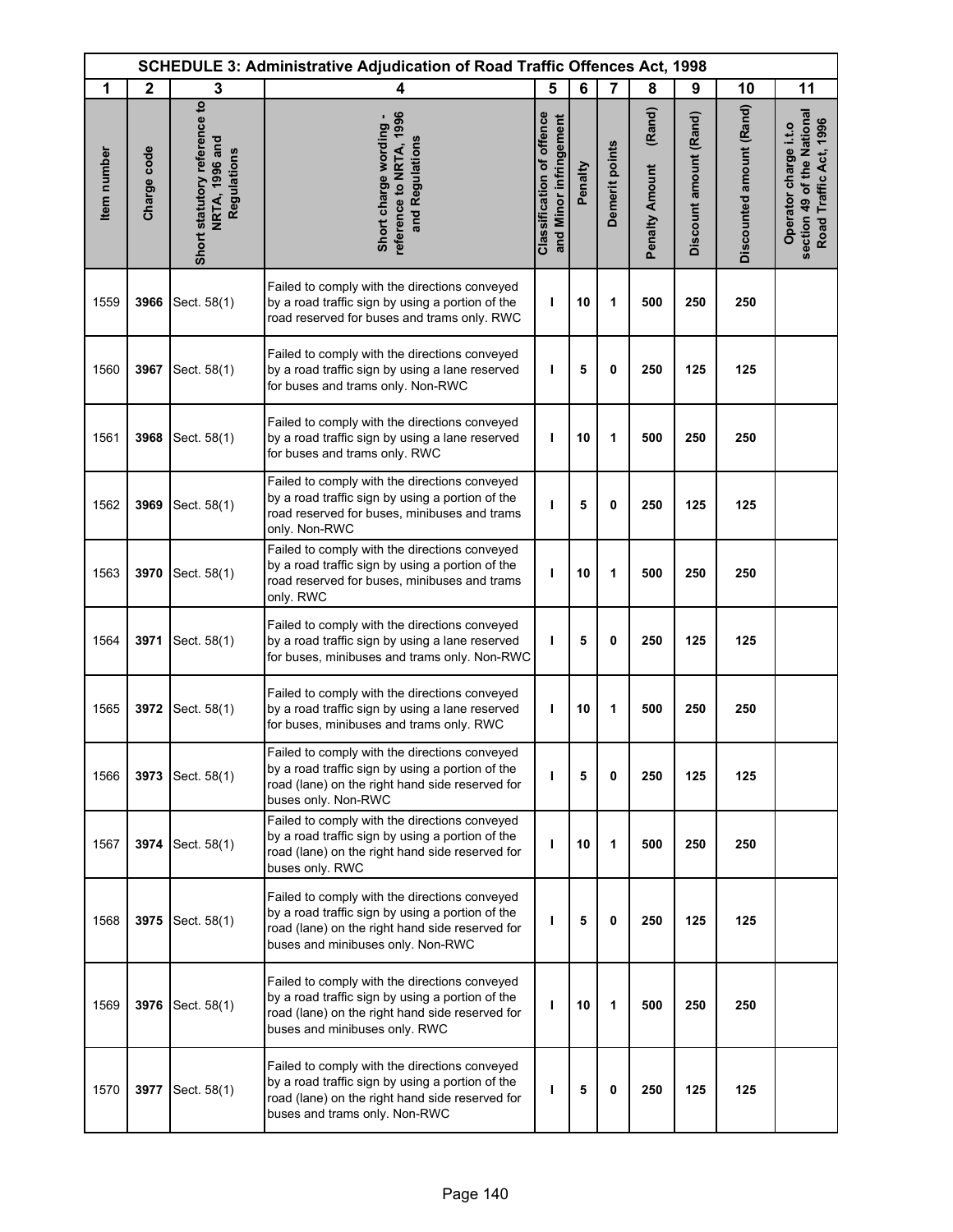| <b>SCHEDULE 3: Administrative Adjudication of Road Traffic Offences Act, 1998</b> |              |                                                               |                                                                                                                                                                                   |                                                            |              |                |                                 |                        |                          |                                                                               |
|-----------------------------------------------------------------------------------|--------------|---------------------------------------------------------------|-----------------------------------------------------------------------------------------------------------------------------------------------------------------------------------|------------------------------------------------------------|--------------|----------------|---------------------------------|------------------------|--------------------------|-------------------------------------------------------------------------------|
| 1                                                                                 | $\mathbf{2}$ | 3                                                             | 4                                                                                                                                                                                 | 5                                                          | 6            | $\overline{7}$ | 8                               | 9                      | 10                       | 11                                                                            |
| Item number                                                                       | Charge code  | Short statutory reference to<br>NRTA, 1996 and<br>Regulations | reference to NRTA, 1996<br>Short charge wording -<br>and Regulations                                                                                                              | <b>Classification of offence</b><br>and Minor infringement | Penalty      | Demerit points | (Rand)<br><b>Penalty Amount</b> | Discount amount (Rand) | Discounted amount (Rand) | section 49 of the National<br>Road Traffic Act, 1996<br>Operator charge i.t.o |
| 1571                                                                              | 3978         | Sect. 58(1)                                                   | Failed to comply with the directions conveyed<br>by a road traffic sign by using a portion of the<br>road (lane) on the right hand side reserved for<br>buses and trams only. RWC | ı                                                          | 10           | 1              | 500                             | 250                    | 250                      |                                                                               |
| 1572                                                                              | 3979         | Sect. 58(1)                                                   | Failed to comply with the directions conveyed<br>by a road traffic sign by using a road set aside<br>for buses, trams and minibuses only. Non-RWC                                 | т                                                          | 5            | 0              | 250                             | 125                    | 125                      |                                                                               |
| 1573                                                                              | 3980         | Sect. 58(1)                                                   | Failed to comply with the directions conveyed<br>by a road traffic sign by using a road set aside<br>for buses, trams and minibuses only. RWC                                     | ı                                                          | 10           | 1              | 500                             | 250                    | 250                      |                                                                               |
| 1574                                                                              | 3981         | Sect. 58(1)                                                   | Failed to comply with the directions conveyed<br>by a road traffic sign by using a road reserved<br>for high occupancy vehicles. Non-RWC                                          | т                                                          | 5            | 0              | 250                             | 125                    | 125                      |                                                                               |
| 1575                                                                              | 3982         | Sect. 58(1)                                                   | Failed to comply with the directions conveyed<br>by a road traffic sign by using a road reserved<br>for high occupancy vehicles. RWC                                              | т                                                          | 10           | 1              | 500                             | 250                    | 250                      |                                                                               |
| 1576                                                                              | 3983         | Sect. 58(1)                                                   | Failed to comply with the directions conveyed<br>by a road traffic sign by using a lane reserved<br>for authorized passenger vehicles. Non-RWC                                    | ı                                                          | 5            | 0              | 250                             | 125                    | 125                      |                                                                               |
| 1577                                                                              | 3984         | Sect. 58(1)                                                   | Failed to comply with the directions conveyed<br>by a road traffic sign by using a lane reserved<br>for authorized passenger vehicles. RWC                                        | ı                                                          | 10           | 1              | 500                             | 250                    | 250                      |                                                                               |
| 1578                                                                              | 3985         | Sect. 58(1)                                                   | Failed to comply with the directions conveyed<br>by a road traffic sign by using a lane reserved<br>for vehicles of a specific organization. Non-<br><b>RWC</b>                   | ı                                                          | 5            | $\mathbf{0}$   | 250                             | 125                    | 125                      |                                                                               |
| 1579                                                                              | 3986         | Sect. 58(1)                                                   | Failed to comply with the directions conveyed<br>by a road traffic sign by using a road reserved<br>for vehicles of a specific organization. RWC                                  | т                                                          | 10           | 1              | 500                             | 250                    | 250                      |                                                                               |
| 1580                                                                              | 3987         | Sect. 58(1)                                                   | Failed to comply with the directions conveyed<br>by a road traffic sign by parking in an area<br>reserved for buses only. Non-RWC                                                 | ı                                                          | $\mathbf{2}$ |                | 100                             | 50                     | 50                       |                                                                               |
| 1581                                                                              | 3988         | Sect. 58(1)                                                   | Failed to comply with the directions conveyed<br>by a road traffic sign by parking in an area<br>reserved for buses only. RWC                                                     | т                                                          | 5            | $\mathbf{0}$   | 250                             | 125                    | 125                      |                                                                               |
| 1582                                                                              | 3989         | Sect. 58(1)                                                   | Failed to comply with the directions conveyed<br>by a road traffic sign by parking a vehicle in an<br>area reserved for pedal cycles only. Non-RWC                                | т                                                          | $\mathbf{2}$ |                | 100                             | 50                     | 50                       |                                                                               |
| 1583                                                                              | 3990         | Sect. 58(1)                                                   | Failed to comply with the directions conveyed<br>by a road traffic sign by parking a vehicle in an<br>area reserved for pedal cycles only. RWC                                    | т                                                          | 5            | 0              | 250                             | 125                    | 125                      |                                                                               |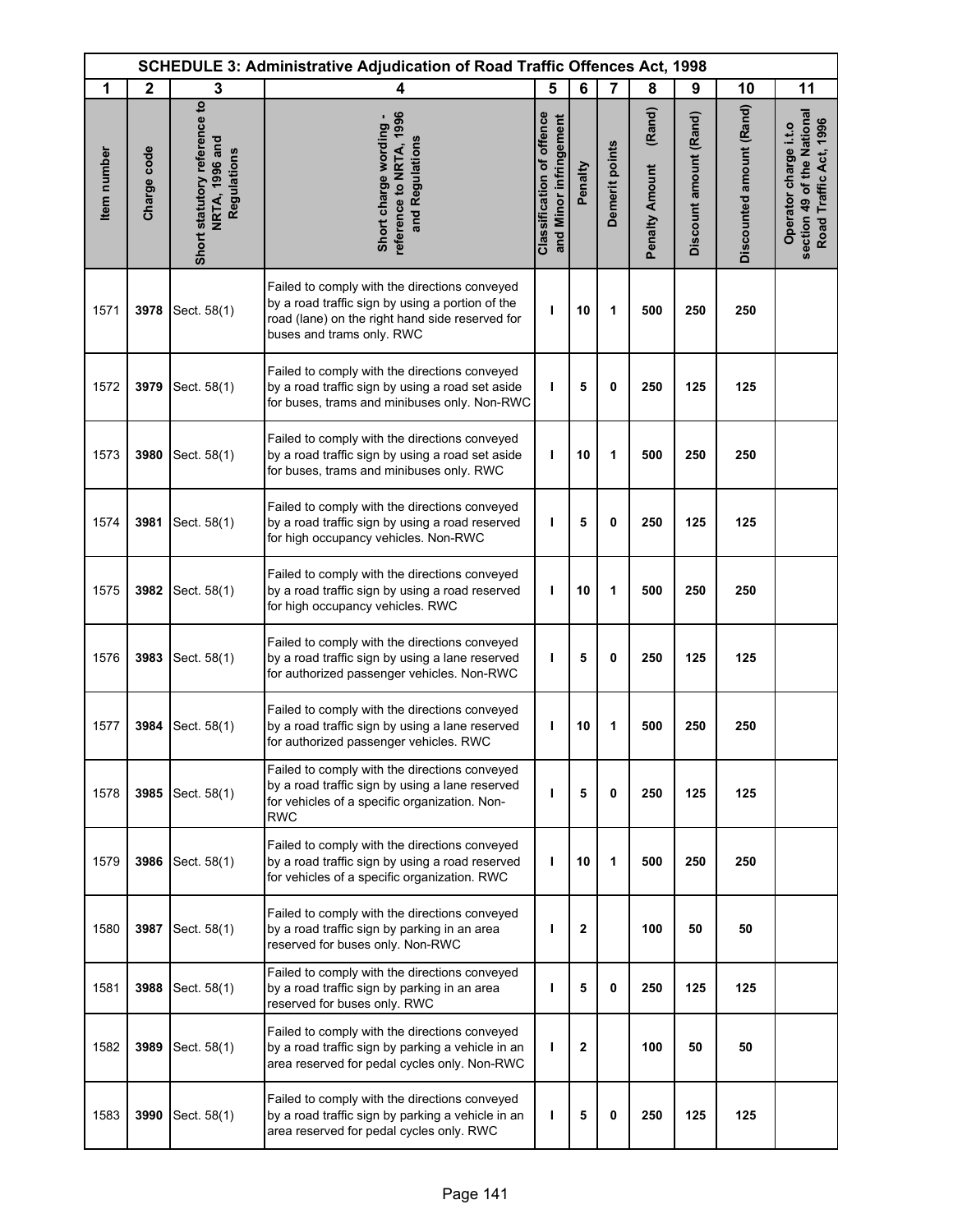| <b>SCHEDULE 3: Administrative Adjudication of Road Traffic Offences Act, 1998</b> |              |                                                               |                                                                                                                                                            |                                                            |              |                |                                 |                        |                          |                                                                               |
|-----------------------------------------------------------------------------------|--------------|---------------------------------------------------------------|------------------------------------------------------------------------------------------------------------------------------------------------------------|------------------------------------------------------------|--------------|----------------|---------------------------------|------------------------|--------------------------|-------------------------------------------------------------------------------|
| 1                                                                                 | $\mathbf{2}$ | 3                                                             | 4                                                                                                                                                          | 5                                                          | 6            | $\overline{7}$ | 8                               | 9                      | 10                       | 11                                                                            |
| Item number                                                                       | Charge code  | Short statutory reference to<br>NRTA, 1996 and<br>Regulations | reference to NRTA, 1996<br>Short charge wording -<br>and Regulations                                                                                       | <b>Classification of offence</b><br>and Minor infringement | Penalty      | Demerit points | (Rand)<br><b>Penalty Amount</b> | Discount amount (Rand) | Discounted amount (Rand) | section 49 of the National<br>Road Traffic Act, 1996<br>Operator charge i.t.o |
| 1584                                                                              | 3991         | Sect. 58(1)                                                   | Failed to comply with the directions conveyed<br>by a road traffic sign by parking a vehicle in a<br>reserved parking area. Non-RWC                        | ı                                                          | $\mathbf 2$  |                | 100                             | 50                     | 50                       |                                                                               |
| 1585                                                                              | 3992         | Sect. 58(1)                                                   | Failed to comply with the directions conveyed<br>by a road traffic sign by parking a vehicle in a<br>reserved parking area. RWC                            | т                                                          | 5            | 0              | 250                             | 125                    | 125                      |                                                                               |
| 1586                                                                              | 3993         | Sect. 58(1)                                                   | Failed to comply with the directions conveyed<br>by a road traffic sign by parking a vehicle in a<br>limited parking reservation. Non-RWC                  | т                                                          | $\mathbf 2$  |                | 100                             | 50                     | 50                       |                                                                               |
| 1587                                                                              | 3994         | Sect. 58(1)                                                   | Failed to comply with the directions conveyed<br>by a road traffic sign by parking a vehicle in a<br>limited parking reservation. RWC                      | ı                                                          | 5            | $\mathbf 0$    | 250                             | 125                    | 125                      |                                                                               |
| 1588                                                                              | 3995         | Sect. 58(1)                                                   | Failed to comply with the directions conveyed<br>by a road traffic sign by parking in an area<br>reserved for motor cycles only. Non-RWC                   | I                                                          | $\mathbf 2$  |                | 100                             | 50                     | 50                       |                                                                               |
| 1589                                                                              | 3996         | Sect. 58(1)                                                   | Failed to comply with the directions conveyed<br>by a road traffic sign by parking in an area<br>reserved for motor cycles only. RWC                       | ı                                                          | 5            | 0              | 250                             | 125                    | 125                      |                                                                               |
| 1590                                                                              | 3997         | Sect. 58(1)                                                   | Failed to comply with the directions conveyed<br>by a road traffic sign by parking in an area<br>reserved for motor cars only. Non-RWC                     | I                                                          | $\mathbf 2$  |                | 100                             | 50                     | 50                       |                                                                               |
| 1591                                                                              | 3998         | Sect. 58(1)                                                   | Failed to comply with the directions conveyed<br>by a road traffic sign by parking in an area<br>reserved for motor cars only. Vehicles that<br>need a RWC | п                                                          | 5            | 0              | 250                             | 125                    | 125                      |                                                                               |
| 1592                                                                              | 3999         | Sect. 58(1)                                                   | Failed to comply with the directions conveyed<br>by a road traffic sign by parking in an area<br>reserved for taxis only. Non-RWC                          | т                                                          | $\mathbf{2}$ |                | 100                             | 50                     | 50                       |                                                                               |
| 1593                                                                              | 4000         | Sect. 58(1)                                                   | Failed to comply with the directions conveyed<br>by a road traffic sign by parking in an area<br>reserved for taxis only. RWC                              | ı                                                          | 5            | 0              | 250                             | 125                    | 125                      |                                                                               |
| 1594                                                                              | 4001         | Sect. 58(1)                                                   | Failed to comply with the directions conveyed<br>by a road traffic sign by parking in a area<br>reserved for minibuses only. Non-RWC                       | ı                                                          | 5            | 0              | 250                             | 125                    | 125                      |                                                                               |
| 1595                                                                              |              | 4002 Sect. 58(1)                                              | Failed to comply with the directions conveyed<br>by a road traffic sign by parking in a area<br>reserved for minibuses only. RWC                           | т                                                          | 5            | 0              | 250                             | 125                    | 125                      |                                                                               |
| 1596                                                                              | 4003         | Sect. 58(1)                                                   | Failed to comply with the directions conveyed<br>by a road traffic sign by parking in a area<br>reserved for midibuses only. Non-RWC                       | п                                                          | 2            |                | 100                             | 50                     | 50                       |                                                                               |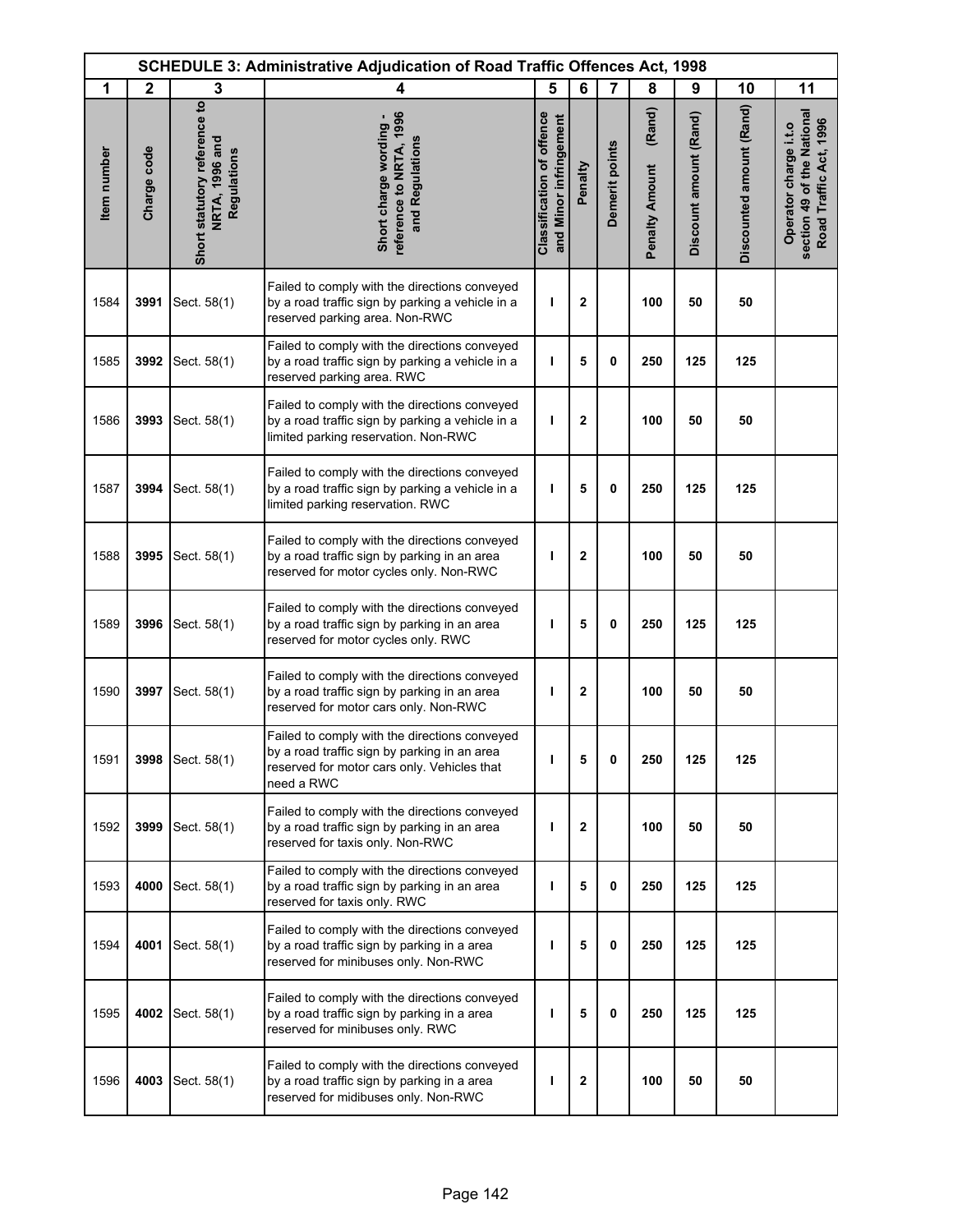| <b>SCHEDULE 3: Administrative Adjudication of Road Traffic Offences Act, 1998</b> |              |                                                               |                                                                                                                                                                |                                                            |              |                |                                 |                        |                          |                                                                               |
|-----------------------------------------------------------------------------------|--------------|---------------------------------------------------------------|----------------------------------------------------------------------------------------------------------------------------------------------------------------|------------------------------------------------------------|--------------|----------------|---------------------------------|------------------------|--------------------------|-------------------------------------------------------------------------------|
| 1                                                                                 | $\mathbf{2}$ | 3                                                             | 4                                                                                                                                                              | 5                                                          | 6            | 7              | 8                               | 9                      | 10                       | 11                                                                            |
| Item number                                                                       | Charge code  | Short statutory reference to<br>NRTA, 1996 and<br>Regulations | reference to NRTA, 1996<br>Short charge wording -<br>and Regulations                                                                                           | <b>Classification of offence</b><br>and Minor infringement | Penalty      | Demerit points | (Rand)<br><b>Penalty Amount</b> | Discount amount (Rand) | Discounted amount (Rand) | section 49 of the National<br>Road Traffic Act, 1996<br>Operator charge i.t.o |
| 1597                                                                              | 4004         | Sect. 58(1)                                                   | Failed to comply with the directions conveyed<br>by a road traffic sign by parking in a area<br>reserved for midibuses only. RWC                               | т                                                          | 5            | 0              | 250                             | 125                    | 125                      |                                                                               |
| 1598                                                                              | 4005         | Sect. 58(1)                                                   | Failed to comply with the directions conveyed<br>by a road traffic sign by parking in an area<br>reserved for delivery vehicles only. Non-RWC                  | т                                                          | $\mathbf 2$  |                | 100                             | 50                     | 50                       |                                                                               |
| 1599                                                                              | 4006         | Sect. 58(1)                                                   | Failed to comply with the directions conveyed<br>by a road traffic sign by parking in an area<br>reserved for delivery vehicles only. RWC                      | H                                                          | 5            | 0              | 250                             | 125                    | 125                      |                                                                               |
| 1600                                                                              | 4007         | Sect. 58(1)                                                   | Failed to comply with the directions conveyed<br>by a road traffic sign by parking in an area<br>reserved for goods vehicles only. Non-RWC                     | ı                                                          | $\mathbf{2}$ |                | 100                             | 50                     | 50                       |                                                                               |
| 1601                                                                              | 4008         | Sect. 58(1)                                                   | Failed to comply with the directions conveyed<br>by a road traffic sign by parking in an area<br>reserved for goods vehicles only. RWC                         | ı                                                          | 5            | 0              | 250                             | 125                    | 125                      |                                                                               |
| 1602                                                                              | 4009         | Sect. 58(1)                                                   | Failed to comply with the directions conveyed<br>by a road traffic sign by parking in an area<br>reserved for goods vehicles over indicated<br>GVM. Non-RWC    | ı                                                          | $\mathbf 2$  |                | 100                             | 50                     | 50                       |                                                                               |
| 1603                                                                              | 4010         | Sect. 58(1)                                                   | Failed to comply with the directions conveyed<br>by a road traffic sign by parking in an area<br>reserved for goods vehicles over indicated<br><b>GVM. RWC</b> | ı                                                          | 5            | 0              | 250                             | 125                    | 125                      |                                                                               |
| 1604                                                                              | 4011         | Sect. 58(1)                                                   | Failed to comply with the directions conveyed<br>by a road traffic sign by parking in an area<br>reserved for construction vehicles only. Non-<br>RWC          | п                                                          | $\mathbf{2}$ |                | 100                             | 50                     | 50                       |                                                                               |
| 1605                                                                              | 4012         | Sect. 58(1)                                                   | Failed to comply with the directions conveyed<br>by a road traffic sign by parking in an area<br>reserved for construction vehicles only. RWC                  | т                                                          | 5            | 0              | 250                             | 125                    | 125                      |                                                                               |
| 1606                                                                              | 4013         | Sect. 58(1)                                                   | Failed to comply with the directions conveyed<br>by a road traffic sign by parking in an area<br>reserved for dangerous goods vehicles. Non-<br>RWC            | I                                                          | $\mathbf{2}$ |                | 100                             | 50                     | 50                       |                                                                               |
| 1607                                                                              | 4014         | Sect. 58(1)                                                   | Failed to comply with the directions conveyed<br>by a road traffic sign by parking in an area<br>reserved for dangerous goods vehicles. RWC                    | ı                                                          | 5            | 0              | 250                             | 125                    | 125                      |                                                                               |
| 1608                                                                              | 4015         | Sect. 58(1)                                                   | Failed to comply with the directions conveyed<br>by a road traffic sign by parking in an area<br>reserved for abnormal vehicles. Non-RWC                       | I                                                          | 2            |                | 100                             | 50                     | 50                       |                                                                               |
| 1609                                                                              | 4016         | Sect. 58(1)                                                   | Failed to comply with the directions conveyed<br>by a road traffic sign by parking in an area<br>reserved for abnormal vehicles. RWC                           | ı                                                          | 5            | 0              | 250                             | 125                    | 125                      |                                                                               |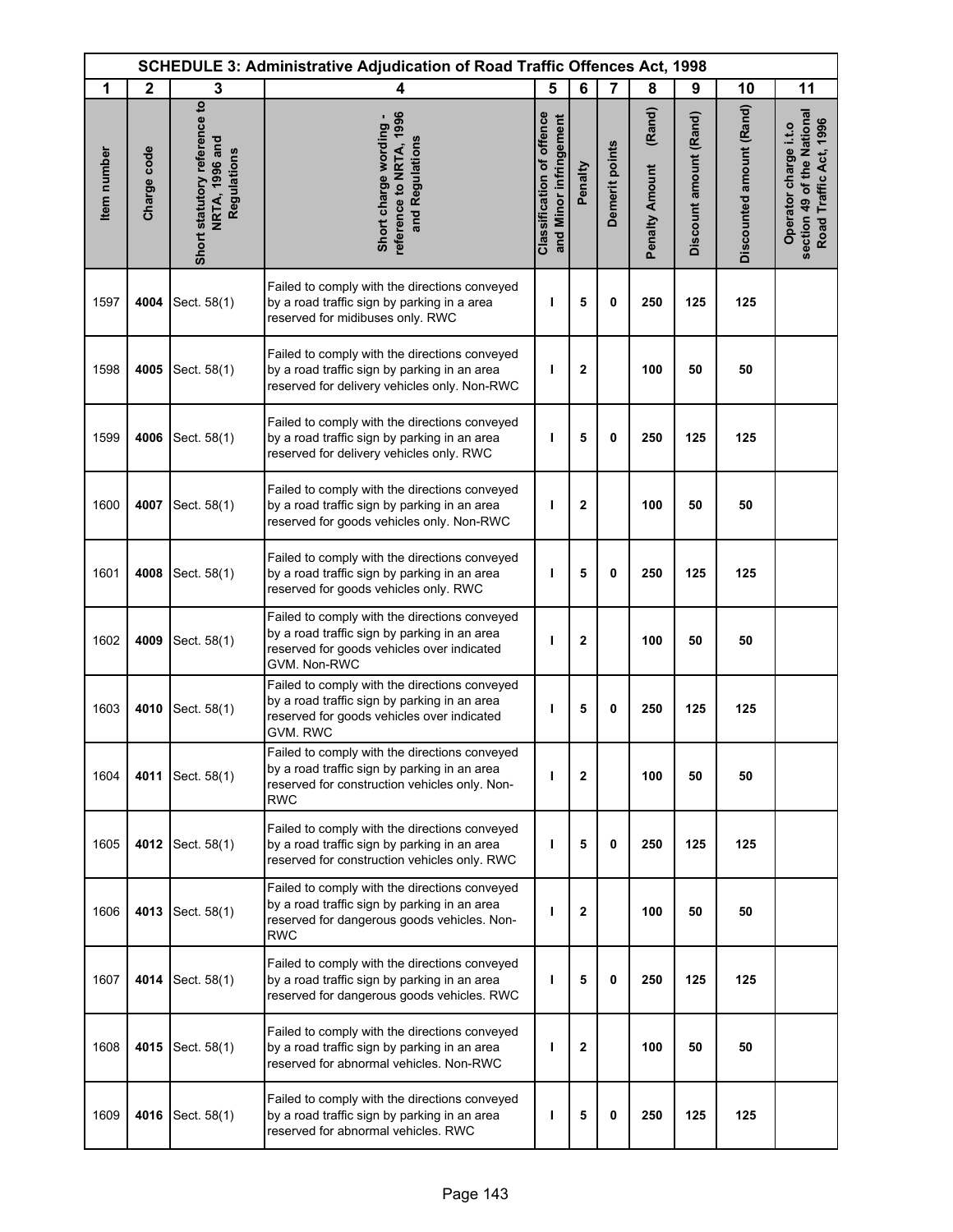|             | <b>SCHEDULE 3: Administrative Adjudication of Road Traffic Offences Act, 1998</b> |                                                                      |                                                                                                                                                                                   |                                                            |         |                |                                 |                        |                          |                                                                               |
|-------------|-----------------------------------------------------------------------------------|----------------------------------------------------------------------|-----------------------------------------------------------------------------------------------------------------------------------------------------------------------------------|------------------------------------------------------------|---------|----------------|---------------------------------|------------------------|--------------------------|-------------------------------------------------------------------------------|
| 1           | $\mathbf{2}$                                                                      | 3                                                                    | 4                                                                                                                                                                                 | 5                                                          | 6       | 7              | 8                               | 9                      | 10                       | 11                                                                            |
| Item number | Charge code                                                                       | Short statutory reference to<br><b>NRTA, 1996 and</b><br>Regulations | reference to NRTA, 1996<br>Short charge wording -<br>and Regulations                                                                                                              | <b>Classification of offence</b><br>and Minor infringement | Penalty | Demerit points | (Rand)<br><b>Penalty Amount</b> | Discount amount (Rand) | Discounted amount (Rand) | section 49 of the National<br>Road Traffic Act, 1996<br>Operator charge i.t.o |
| 1610        | 4017                                                                              | Sect. 58(1)                                                          | Failed to comply with the directions conveyed<br>by a road traffic sign by parking in an area<br>reserved for rickshaws. Non-RWC.                                                 | п                                                          | 2       |                | 100                             | 50                     | 50                       |                                                                               |
| 1611        | 4018                                                                              | Sect. 58(1)                                                          | Failed to comply with the directions conveyed<br>by a road traffic sign by parking in an area<br>reserved for rickshaws. RWC                                                      | т                                                          | 5       | 0              | 250                             | 125                    | 125                      |                                                                               |
| 1612        | 4019                                                                              | Sect. 58(1)                                                          | Failed to comply with the directions conveyed<br>by a road traffic sign by parking in an area<br>reserved for tour buses. Non-RWC                                                 | ı                                                          | 2       |                | 100                             | 50                     | 50                       |                                                                               |
| 1613        | 4020                                                                              | Sect. 58(1)                                                          | Failed to comply with the directions conveyed<br>by a road traffic sign by parking in an area<br>reserved for tour buses. RWC                                                     | т                                                          | 5       | 0              | 250                             | 125                    | 125                      |                                                                               |
| 1614        | 4021                                                                              | Sect. 58(1)                                                          | Failed to comply with the directions conveyed<br>by a road traffic sign by parking in an area<br>reserved for high occupancy vehicles. Non-<br><b>RWC</b>                         | т                                                          | 2       |                | 100                             | 50                     | 50                       |                                                                               |
| 1615        | 4022                                                                              | Sect. 58(1)                                                          | Failed to comply with the directions conveyed<br>by a road traffic sign by parking in an area<br>reserved for high occupancy vehicles. RWC                                        | ı                                                          | 5       | 0              | 250                             | 125                    | 125                      |                                                                               |
| 1616        | 4023                                                                              | Sect. 58(1)                                                          | Failed to comply with the directions conveyed<br>by a road traffic sign by parking in an area<br>reserved for ambulances and emergency<br>vehicles. Non-RWC                       | т                                                          | 2       |                | 100                             | 50                     | 50                       |                                                                               |
| 1617        |                                                                                   | 4024 Sect. 58(1)                                                     | Failed to comply with the directions conveyed<br>by a road traffic sign by parking in an area<br>reserved for ambulances and emergency<br>vehicles. RWC                           | ı                                                          | 5       | 0              | 250                             | 125                    | 125                      |                                                                               |
| 1618        | 4025                                                                              | Sect. 58(1)                                                          | Failed to comply with the directions conveyed<br>by a road traffic sign by parking in an area<br>reserved for police vehicles. Non-RWC                                            | п                                                          | 2       |                | 100                             | 50                     | 50                       |                                                                               |
| 1619        | 4026                                                                              | Sect. 58(1)                                                          | Failed to comply with the directions conveyed<br>by a road traffic sign by parking in an area<br>reserved for police vehicles. RWC                                                | т                                                          | 5       | 0              | 250                             | 125                    | 125                      |                                                                               |
| 1620        | 4027                                                                              | Sect. 58(1)                                                          | Failed to comply with the directions conveyed<br>by a road traffic sign or mark by using a portion<br>of the road reserved for vehicles transporting<br>disabled persons. Non-RWC | ı                                                          | 2       |                | 100                             | 50                     | 50                       |                                                                               |
| 1621        | 4028                                                                              | Sect. 58(1)                                                          | Failed to comply with the directions conveyed<br>by a road traffic sign or mark by using a portion<br>of the road reserved for vehicles transporting<br>disabled persons. RWC     | ı                                                          | 5       | 0              | 250                             | 125                    | 125                      |                                                                               |
| 1622        | 4029                                                                              | Sect. 58(1)                                                          | Failed to comply with the directions conveyed<br>by a road traffic sign by parking in an area<br>reserved for specially authorized vehicles. Non-<br><b>RWC</b>                   | ı                                                          | 2       |                | 100                             | 50                     | 50                       |                                                                               |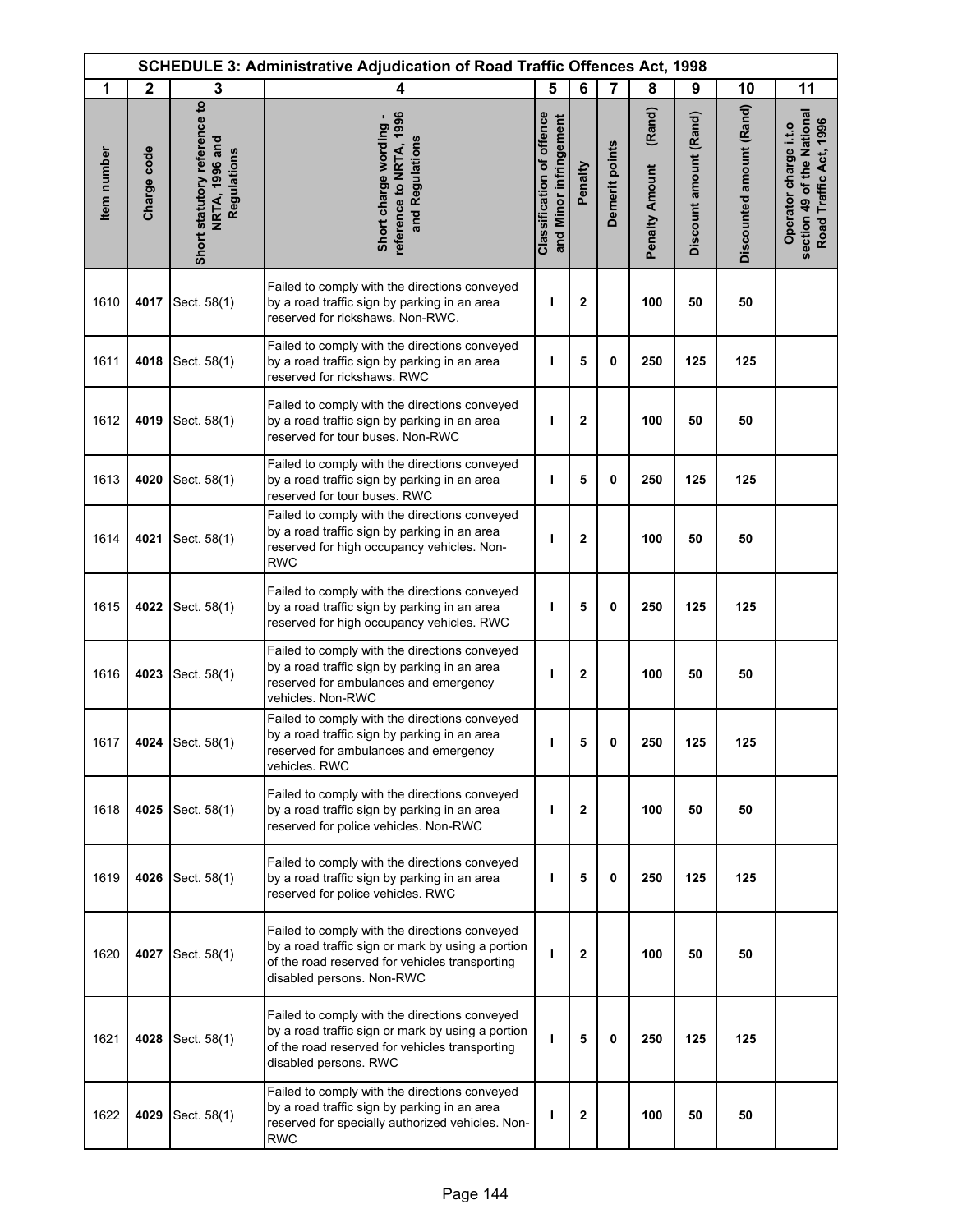| <b>SCHEDULE 3: Administrative Adjudication of Road Traffic Offences Act, 1998</b> |              |                                                               |                                                                                                                                                                   |                                                            |              |                |                                 |                        |                          |                                                                               |
|-----------------------------------------------------------------------------------|--------------|---------------------------------------------------------------|-------------------------------------------------------------------------------------------------------------------------------------------------------------------|------------------------------------------------------------|--------------|----------------|---------------------------------|------------------------|--------------------------|-------------------------------------------------------------------------------|
| 1                                                                                 | $\mathbf{2}$ | 3                                                             | 4                                                                                                                                                                 | 5                                                          | 6            | 7              | 8                               | 9                      | 10                       | 11                                                                            |
| Item number                                                                       | Charge code  | Short statutory reference to<br>NRTA, 1996 and<br>Regulations | reference to NRTA, 1996<br>Short charge wording -<br>and Regulations                                                                                              | <b>Classification of offence</b><br>and Minor infringement | Penalty      | Demerit points | (Rand)<br><b>Penalty Amount</b> | Discount amount (Rand) | Discounted amount (Rand) | section 49 of the National<br>Road Traffic Act, 1996<br>Operator charge i.t.o |
| 1623                                                                              | 4030         | Sect. 58(1)                                                   | Failed to comply with the directions conveyed<br>by a road traffic sign by parking in an area<br>reserved for specially authorized vehicles.<br><b>RWC</b>        | т                                                          | 5            | 0              | 250                             | 125                    | 125                      |                                                                               |
| 1624                                                                              | 4031         | Sect. 58(1)                                                   | Failed to comply with the directions conveyed<br>by a road traffic sign by parking in an area<br>reserved for buses and minibuses. Non-RWC                        | т                                                          | $\mathbf{2}$ |                | 100                             | 50                     | 50                       |                                                                               |
| 1625                                                                              | 4032         | Sect. 58(1)                                                   | Failed to comply with the directions conveyed<br>by a road traffic sign by parking in an area<br>reserved for buses and minibuses. RWC                            | п                                                          | 5            | 0              | 250                             | 125                    | 125                      |                                                                               |
| 1626                                                                              | 4033         | Sect. 58(1)                                                   | Failed to comply with the directions conveyed<br>by a road traffic sign by using a portion of the<br>road reserved for buses and midibuses. Non-<br><b>RWC</b>    | ı                                                          | $\mathbf{2}$ |                | 100                             | 50                     | 50                       |                                                                               |
| 1627                                                                              | 4034         | Sect. 58(1)                                                   | Failed to comply with the directions conveyed<br>by a road traffic sign by parking in an area<br>reserved for buses and midibuses. RWC                            | ı                                                          | 5            | 0              | 250                             | 125                    | 125                      |                                                                               |
| 1628                                                                              | 4035         | Sect. 58(1)                                                   | Failed to comply with the directions conveyed<br>by a road traffic sign by parking in an area<br>reserved for buses, minibuses and midibuses.<br>Non-RWC          | ı                                                          | $\mathbf{2}$ |                | 100                             | 50                     | 50                       |                                                                               |
| 1629                                                                              | 4036         | Sect. 58(1)                                                   | Failed to comply with the directions conveyed<br>by a road traffic sign by parking in an area<br>reserved for buses, minibuses and midibuses.<br><b>RWC</b>       | ı                                                          | 5            | 0              | 250                             | 125                    | 125                      |                                                                               |
| 1630                                                                              | 4037         | Sect. 58(1)                                                   | Failed to comply with directions on a secondary<br>sign by contravening the prohibition indicated<br>on the sign (1 period time limit). Non-RWC                   | т                                                          | $\mathbf{2}$ |                | 100                             | 50                     | 50                       |                                                                               |
| 1631                                                                              | 4038         | Sect. 58(1)                                                   | Failed to comply with directions on a secondary<br>sign by contravening the prohibition indicated<br>on the sign (1 period time limit). RWC                       | т                                                          | 5            | 0              | 250                             | 125                    | 125                      |                                                                               |
| 1632                                                                              | 4039         | Sect. 58(1)                                                   | Failed to comply with directions on a secondary<br>sign by contravening the prohibition on a two<br>periods time limit sign. Non-RWC                              | т                                                          | 2            |                | 100                             | 50                     | 50                       |                                                                               |
| 1633                                                                              | 4040         | Sect. 58(1)                                                   | Failed to comply with directions on a secondary<br>sign by contravening the prohibition on a two<br>periods time limit sign. RWC                                  | ı                                                          | 5            | 0              | 250                             | 125                    | 125                      |                                                                               |
| 1634                                                                              | 4041         | Sect. 58(1)                                                   | Failed to comply with directions on a secondary<br>sign by contravening the prohibition indicated<br>on a two periods or days time limit sign. Non-<br><b>RWC</b> | т                                                          | 2            |                | 100                             | 50                     | 50                       |                                                                               |
| 1635                                                                              | 4042         | Sect. 58(1)                                                   | Failed to comply with directions on a secondary<br>sign by contravening the prohibition indicated<br>on a two periods or days time limit sign. RWC                | ı                                                          | 5            | 0              | 250                             | 125                    | 125                      |                                                                               |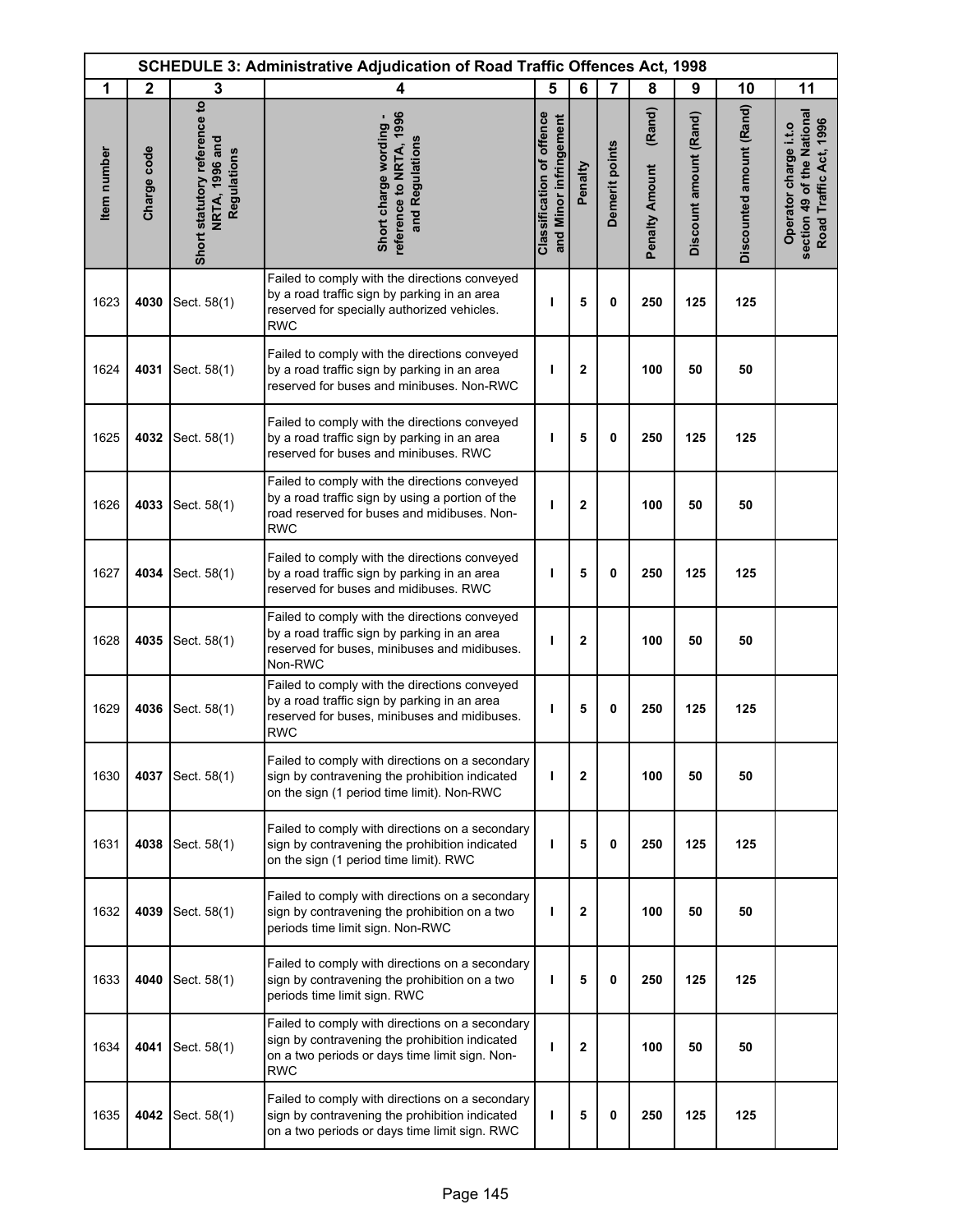| <b>SCHEDULE 3: Administrative Adjudication of Road Traffic Offences Act, 1998</b> |              |                                                               |                                                                                                                                                                           |                                                            |              |                |                                 |                        |                          |                                                                               |
|-----------------------------------------------------------------------------------|--------------|---------------------------------------------------------------|---------------------------------------------------------------------------------------------------------------------------------------------------------------------------|------------------------------------------------------------|--------------|----------------|---------------------------------|------------------------|--------------------------|-------------------------------------------------------------------------------|
| 1                                                                                 | $\mathbf{2}$ | 3                                                             | 4                                                                                                                                                                         | 5                                                          | 6            | 7              | 8                               | 9                      | 10                       | 11                                                                            |
| Item number                                                                       | Charge code  | Short statutory reference to<br>NRTA, 1996 and<br>Regulations | reference to NRTA, 1996<br>Short charge wording -<br>and Regulations                                                                                                      | <b>Classification of offence</b><br>and Minor infringement | Penalty      | Demerit points | (Rand)<br><b>Penalty Amount</b> | Discount amount (Rand) | Discounted amount (Rand) | section 49 of the National<br>Road Traffic Act, 1996<br>Operator charge i.t.o |
| 1636                                                                              | 4043         | Sect. 58(1)                                                   | Failed to comply with directions on a secondary<br>sign by contravening the prohibition indicated<br>on a 3 periods or days time limit sign. Non-<br><b>RWC</b>           | п                                                          | $\mathbf{2}$ |                | 100                             | 50                     | 50                       |                                                                               |
| 1637                                                                              | 4044         | Sect. 58(1)                                                   | Failed to comply with directions on a secondary<br>sign by contravening the prohibition indicated<br>on a 3 periods or days time limit sign. RWC                          | т                                                          | 5            | 0              | 250                             | 125                    | 125                      |                                                                               |
| 1638                                                                              | 4045         | Sect. 58(1)                                                   | Failed to comply with directions on a secondary<br>sign by contravening the prohibition indicated<br>on a two periods or days time limit sign. Non-<br>RWC (maximum stay) | т                                                          | $\mathbf{2}$ |                | 100                             | 50                     | 50                       |                                                                               |
| 1639                                                                              | 4046         | Sect. 58(1)                                                   | Failed to comply with directions on a secondary<br>sign by contravening the prohibition indicated<br>on a two periods or days time limit sign<br>(maximum stay). RWC      | п                                                          | 5            | 0              | 250                             | 125                    | 125                      |                                                                               |
| 1640                                                                              | 4047         | Sect. 58(1)                                                   | Failed to comply with the directions conveyed<br>by a road traffic mark by crossing the no<br>overtaking markings. Non-RWC                                                | ı                                                          | 10           | 1              | 500                             | 250                    | 250                      |                                                                               |
| 1641                                                                              | 4048         | Sect. 58(1)                                                   | Failed to comply with the directions conveyed<br>by a road traffic mark by crossing the no<br>overtaking markings. RWC                                                    | т                                                          | 15           | $\mathbf 2$    | 750                             | 375                    | 375                      |                                                                               |
| 1642                                                                              | 4049         | Sect. 58(1)                                                   | Failed to comply with the directions conveyed<br>by a road traffic mark by crossing the no<br>crossing marking. Non-RWC                                                   | п                                                          | 10           | 1              | 500                             | 250                    | 250                      |                                                                               |
| 1643                                                                              | 4050         | Sect. 58(1)                                                   | Failed to comply with the directions conveyed<br>by a road traffic mark by crossing the no<br>crossing marking. RWC                                                       | ı                                                          | 15           | $\mathbf{2}$   | 750                             | 375                    | 375                      |                                                                               |
| 1644                                                                              | 4051         | Sect. 58(1)                                                   | Failed to comply with the directions conveyed<br>by a road traffic mark by crossing the<br>channellizing line. Non-RWC                                                    | т                                                          | 5            | 0              | 250                             | 125                    | 125                      |                                                                               |
| 1645                                                                              | 4052         | Sect. 58(1)                                                   | Failed to comply with the directions conveyed<br>by a road traffic mark by crossing the<br>channellizing line. RWC                                                        | ı                                                          | 10           | 1              | 500                             | 250                    | 250                      |                                                                               |
| 1646                                                                              | 4053         | Sect. 58(1)                                                   | Failed to comply with the directions conveyed<br>by a left edge road traffic mark by operating a<br>vehicle to the left of marking. Non-RWC                               | ı                                                          | 5            | 0              | 250                             | 125                    | 125                      |                                                                               |
| 1647                                                                              | 4054         | Sect. 58(1)                                                   | Failed to comply with the directions conveyed<br>by a left edge road traffic mark by operating a<br>vehicle to the left of marking. RWC                                   | т                                                          | 10           | 1              | 500                             | 250                    | 250                      |                                                                               |
| 1648                                                                              | 4055         | Sect. 58(1)                                                   | Failed to comply with the directions conveyed<br>by a right edge road traffic mark by operating a<br>vehicle to the right of marking. Non-RWC                             | т                                                          | 5            | 0              | 250                             | 125                    | 125                      |                                                                               |
| 1649                                                                              | 4056         | Sect. 58(1)                                                   | Failed to comply with the directions conveyed<br>by a right edge road traffic mark by operating a<br>vehicle to the right of marking. RWC                                 | ı                                                          | 10           | 1              | 500                             | 250                    | 250                      |                                                                               |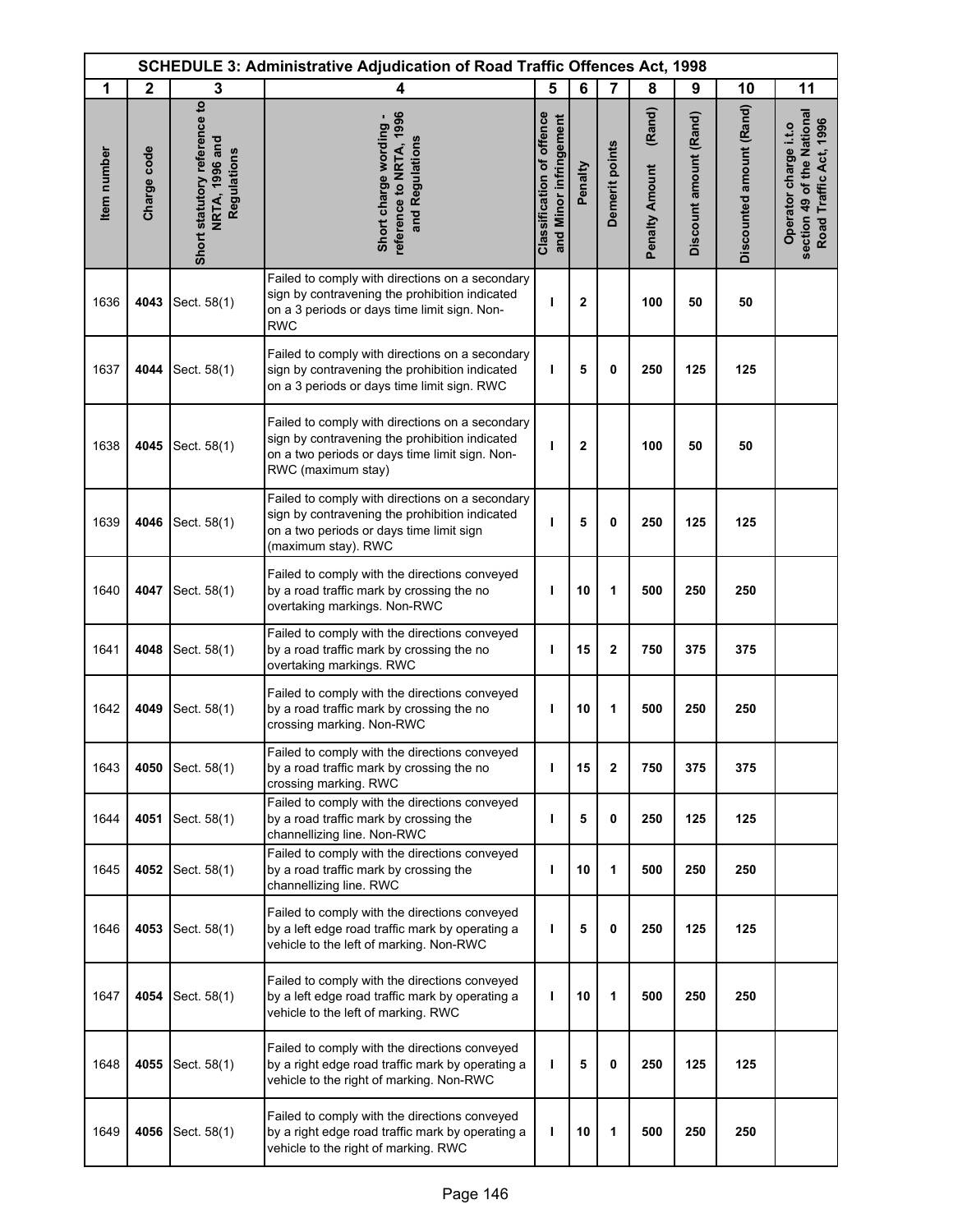| <b>SCHEDULE 3: Administrative Adjudication of Road Traffic Offences Act, 1998</b> |              |                                                               |                                                                                                                                                                   |                                                            |              |                |                                 |                        |                          |                                                                               |
|-----------------------------------------------------------------------------------|--------------|---------------------------------------------------------------|-------------------------------------------------------------------------------------------------------------------------------------------------------------------|------------------------------------------------------------|--------------|----------------|---------------------------------|------------------------|--------------------------|-------------------------------------------------------------------------------|
| 1                                                                                 | $\mathbf{2}$ | 3                                                             | 4                                                                                                                                                                 | 5                                                          | 6            | 7              | 8                               | 9                      | 10                       | 11                                                                            |
| Item number                                                                       | Charge code  | Short statutory reference to<br>NRTA, 1996 and<br>Regulations | reference to NRTA, 1996<br>Short charge wording -<br>and Regulations                                                                                              | <b>Classification of offence</b><br>and Minor infringement | Penalty      | Demerit points | (Rand)<br><b>Penalty Amount</b> | Discount amount (Rand) | Discounted amount (Rand) | section 49 of the National<br>Road Traffic Act, 1996<br>Operator charge i.t.o |
| 1650                                                                              | 4057         | Sect. 58(1)                                                   | Failed to comply with the directions conveyed<br>by a road traffic mark by crossing or stopping<br>on a painted island marking. Non-RWC                           | ı                                                          | 5            | 0              | 250                             | 125                    | 125                      |                                                                               |
| 1651                                                                              | 4058         | Sect. 58(1)                                                   | Failed to comply with the directions conveyed<br>by a road traffic mark by crossing or stopping<br>on a painted island marking. RWC                               | ı                                                          | 10           | 1              | 500                             | 250                    | 250                      |                                                                               |
| 1652                                                                              | 4059         | Sect. 58(1)                                                   | Failed to comply with the directions conveyed<br>by a road traffic mark by not parking within the<br>demarcated markings or on a sidewalk. Non-<br><b>RWC</b>     | ı                                                          | $\mathbf 2$  |                | 100                             | 50                     | 50                       |                                                                               |
| 1653                                                                              | 4060         | Sect. 58(1)                                                   | Failed to comply with the directions conveyed<br>by a road traffic mark by not parking within the<br>demarcated markings or on a sidewalk. RWC                    | ı                                                          | 5            | 0              | 250                             | 125                    | 125                      |                                                                               |
| 1654                                                                              | 4061         | Sect. 58(1)                                                   | Failed to comply with the directions conveyed<br>by a road traffic mark by parking in an exclusive<br>parking bay. Non-RWC                                        | T                                                          | $\mathbf{2}$ |                | 100                             | 50                     | 50                       |                                                                               |
| 1655                                                                              | 4062         | Sect. 58(1)                                                   | Failed to comply with the directions conveyed<br>by a road traffic mark by parking in an exclusive<br>parking bay. RWC                                            | ı                                                          | 5            | 0              | 250                             | 125                    | 125                      |                                                                               |
| 1656                                                                              | 4063         | Sect. 58(1)                                                   | Failed to comply with the directions conveyed<br>by a road traffic mark by not proceeding in the<br>direction indicated by the arrow. Non-RWC                     | т                                                          | 5            | 0              | 250                             | 125                    | 125                      |                                                                               |
| 1657                                                                              |              | 4064 Sect. 58(1)                                              | Failed to comply with the directions conveyed<br>by a road traffic mark by not proceeding in the<br>direction indicated by the arrow. RWC                         | I                                                          | 10           | 1              | 500                             | 250                    | 250                      |                                                                               |
| 1658                                                                              | 4065         | Sect. 58(1)                                                   | Failed to comply with the directions conveyed<br>by a road traffic mark by driving, parking or<br>stopping in an exclusive marked lane. Non-<br><b>RWC</b>        | ı                                                          | 5            | 0              | 250                             | 125                    | 125                      |                                                                               |
| 1659                                                                              | 4066         | Sect. 58(1)                                                   | Failed to comply with the directions conveyed<br>by a road traffic mark by driving, parking or<br>stopping in an exclusive marked lane. RWC                       | ı                                                          | 10           | 1              | 500                             | 250                    | 250                      |                                                                               |
| 1660                                                                              | 4067         | Sect. 58(1)                                                   | Failed to comply with the directions conveyed<br>by a road traffic mark by entering a box area in<br>a junction whilst unable to move forward. Non-<br><b>RWC</b> | ı                                                          | 5            | 0              | 250                             | 125                    | 125                      |                                                                               |
| 1661                                                                              | 4068         | Sect. 58(1)                                                   | Failed to comply with the directions conveyed<br>by a road traffic mark by entering a box area in<br>a junction whilst unable to move forward. RWC                | ı                                                          | 10           | 1              | 500                             | 250                    | 250                      |                                                                               |
| 1662                                                                              | 4069         | Sect. 58(1)                                                   | Failed to comply with the directions conveyed<br>by a road traffic mark by stopping or crossing a<br>zig-zag zone area. Non-RWC                                   | т                                                          | 5            | 0              | 250                             | 125                    | 125                      |                                                                               |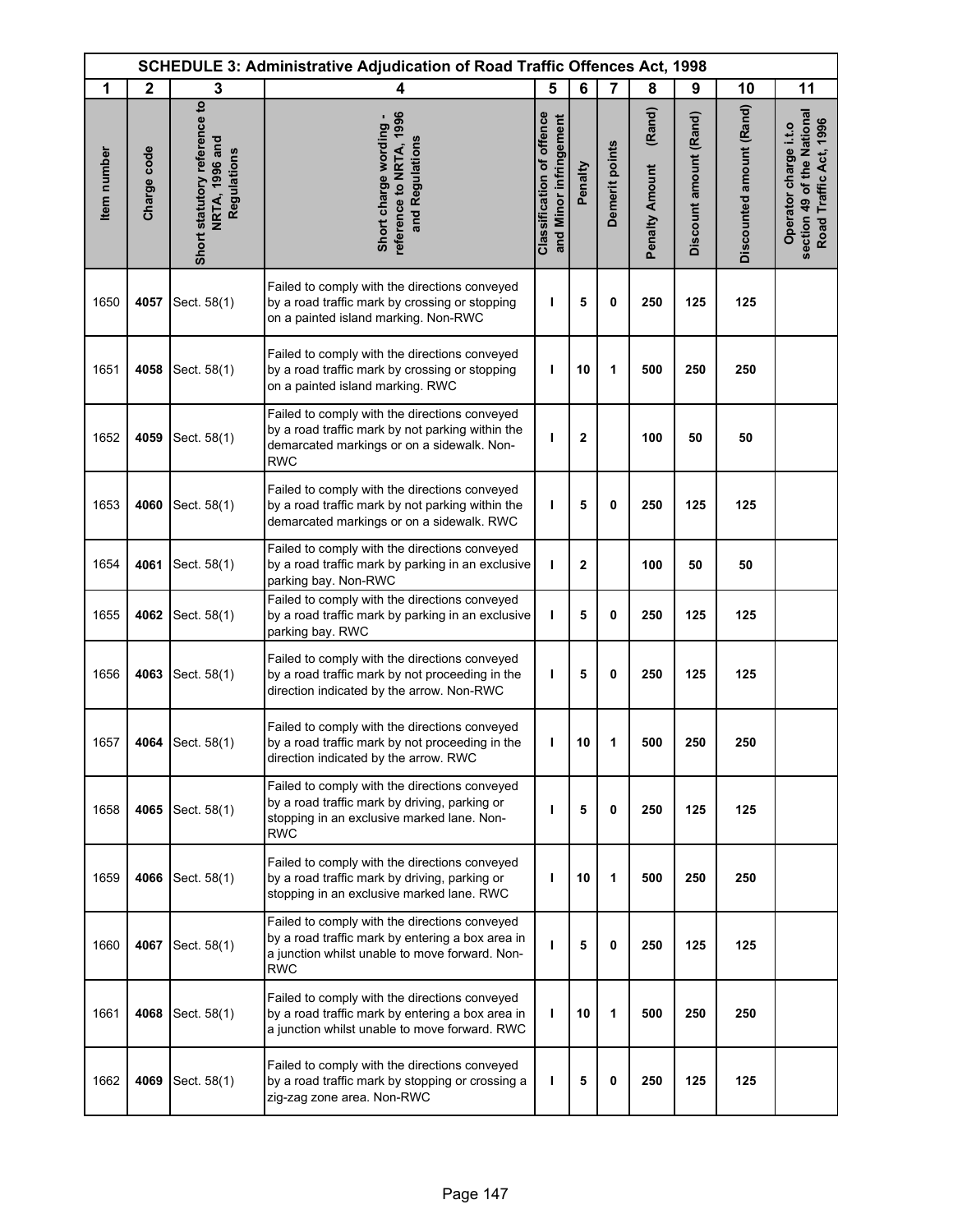| <b>SCHEDULE 3: Administrative Adjudication of Road Traffic Offences Act, 1998</b> |              |                                                               |                                                                                                                                                                                                                                          |                                                            |              |                |                                 |                        |                          |                                                                               |
|-----------------------------------------------------------------------------------|--------------|---------------------------------------------------------------|------------------------------------------------------------------------------------------------------------------------------------------------------------------------------------------------------------------------------------------|------------------------------------------------------------|--------------|----------------|---------------------------------|------------------------|--------------------------|-------------------------------------------------------------------------------|
| 1                                                                                 | $\mathbf{2}$ | 3                                                             | 4                                                                                                                                                                                                                                        | 5                                                          | 6            | 7              | 8                               | 9                      | 10                       | 11                                                                            |
| Item number                                                                       | Charge code  | Short statutory reference to<br>NRTA, 1996 and<br>Regulations | reference to NRTA, 1996<br>Short charge wording -<br>and Regulations                                                                                                                                                                     | <b>Classification of offence</b><br>and Minor infringement | Penalty      | Demerit points | (Rand)<br><b>Penalty Amount</b> | Discount amount (Rand) | Discounted amount (Rand) | section 49 of the National<br>Road Traffic Act, 1996<br>Operator charge i.t.o |
| 1663                                                                              | 4070         | Sect. 58(1)                                                   | Failed to comply with the directions conveyed<br>by a road traffic mark by stopping or crossing a<br>zig-zag zone area. RWC                                                                                                              | т                                                          | 10           | 1              | 500                             | 250                    | 250                      |                                                                               |
| 1664                                                                              | 4071         | Sect. 58(1)                                                   | Failed to comply with the directions conveyed<br>by a road traffic mark by stopping adjacent to a<br>no stopping line marking. Non-RWC                                                                                                   | т                                                          | 5            | 0              | 250                             | 125                    | 125                      |                                                                               |
| 1665                                                                              | 4072         | Sect. 58(1)                                                   | Failed to comply with the directions conveyed<br>by a road traffic mark by stopping adjacent to a<br>no stopping line marking. RWC                                                                                                       | т                                                          | 10           | 1              | 500                             | 250                    | 250                      |                                                                               |
| 1666                                                                              | 4073         | Sect. 58(1)                                                   | Failed to comply with the directions conveyed<br>by a road traffic mark by parking on a yellow<br>painted no parking line. Non-RWC                                                                                                       | ı                                                          | $\mathbf{2}$ |                | 100                             | 50                     | 50                       |                                                                               |
| 1667                                                                              | 4074         | Sect. 58(1)                                                   | Failed to comply with the directions conveyed<br>by a road traffic mark by parking on a yellow<br>painted no parking line. RWC                                                                                                           | ı                                                          | 5            | 0              | 250                             | 125                    | 125                      |                                                                               |
| 1668                                                                              | 4075         | Sect. 58(1)                                                   | Failed to comply with the directions conveyed<br>by a road traffic mark by operating beyond a<br>painted no motor cycle marking.                                                                                                         | ı                                                          | 5            | $\mathbf{0}$   | 250                             | 125                    | 125                      |                                                                               |
| 1669                                                                              | 4076         | Sect. 58(1)                                                   | Failed to comply with the directions conveyed<br>by a road traffic mark at a traffic circle by not<br>yielding to traffic that crossed the yield line<br>before him or her or who travelled in an anti-<br>clock wise direction. Non-RWC | ı                                                          | 5            | 0              | 250                             | 125                    | 125                      |                                                                               |
| 1670                                                                              | 4077         | Sect. 58(1)                                                   | Failed to comply with the directions conveyed<br>by a road traffic mark at a traffic circle by not<br>yielding to traffic that crossed the yield line<br>before him or her or who travelled in an anti-<br>clock wise direction. RWC     | т                                                          | 10           | 1              | 500                             | 250                    | 250                      |                                                                               |
| 1671                                                                              | 4078         | Sect. 58(1)                                                   | Failed to comply with the directions conveyed<br>by a road traffic mark by parking in a bay<br>reserved for disabled persons. Non-RWC                                                                                                    | ı                                                          | $\mathbf{2}$ |                | 100                             | 50                     | 50                       |                                                                               |
| 1672                                                                              | 4079         | Sect. 58(1)                                                   | Failed to comply with the directions conveyed<br>by a road traffic mark by parking in a bay<br>reserved for disabled persons. RWC                                                                                                        | п                                                          | 5            | $\mathbf{0}$   | 250                             | 125                    | 125                      |                                                                               |
| 1673                                                                              | 4080         | Sect. 58(1)                                                   | Failed to comply with the directions conveyed<br>by a road traffic sign or mark by using a lane<br>reserved for vehicles depicted on the sign. Non-<br>RWC                                                                               | т                                                          | 5            | 0              | 250                             | 125                    | 125                      |                                                                               |
| 1674                                                                              | 4081         | Sect. 58(1)                                                   | Failed to comply with the directions conveyed<br>by a road traffic sign or mark by using a lane<br>reserved for vehicles depicted on the sign.<br><b>RWC</b>                                                                             | т                                                          | 10           | 1              | 500                             | 250                    | 250                      |                                                                               |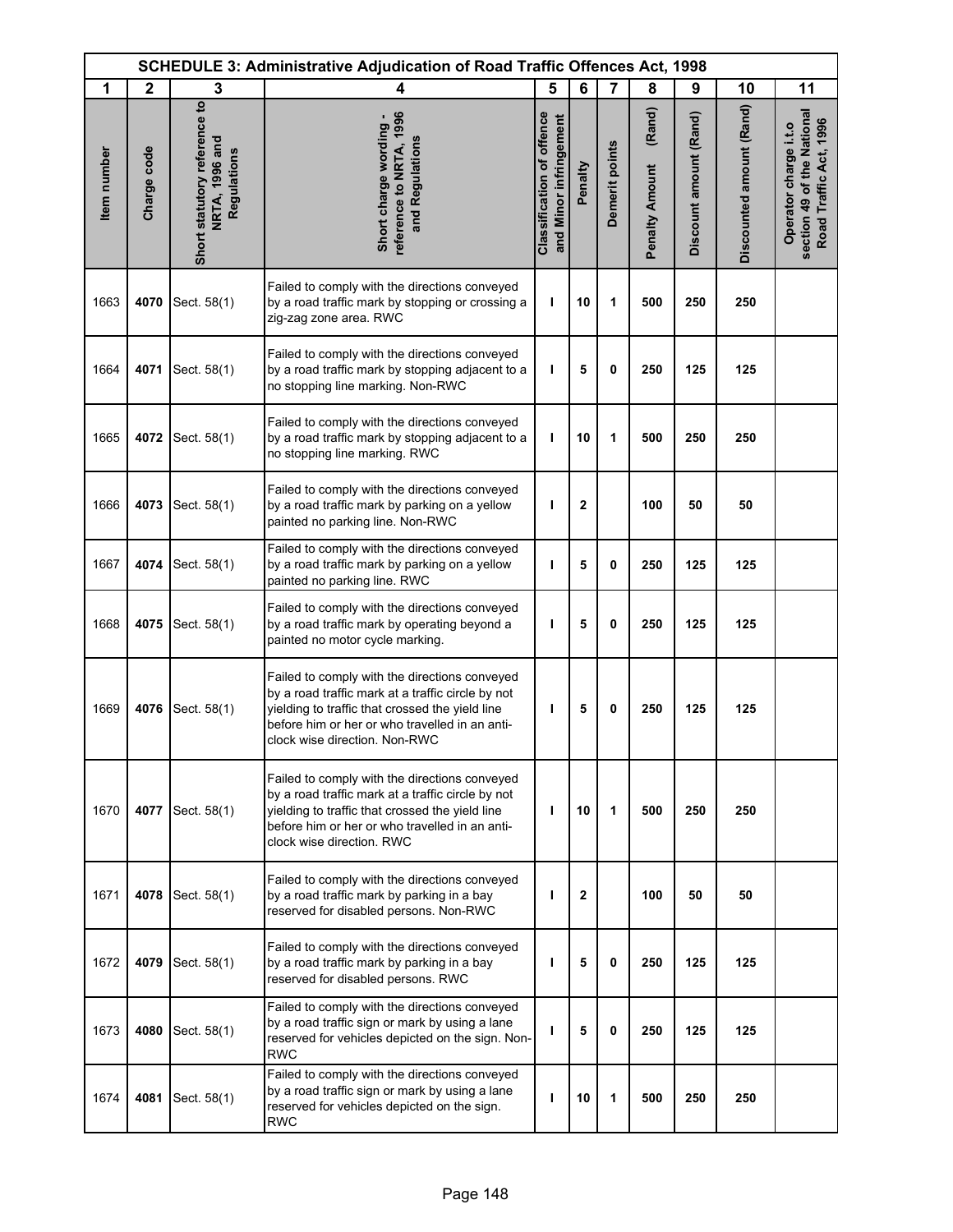| <b>SCHEDULE 3: Administrative Adjudication of Road Traffic Offences Act, 1998</b> |              |                                                               |                                                                                                                                                                               |                                                            |              |                |                                 |                        |                          |                                                                               |
|-----------------------------------------------------------------------------------|--------------|---------------------------------------------------------------|-------------------------------------------------------------------------------------------------------------------------------------------------------------------------------|------------------------------------------------------------|--------------|----------------|---------------------------------|------------------------|--------------------------|-------------------------------------------------------------------------------|
| 1                                                                                 | $\mathbf{2}$ | 3                                                             | 4                                                                                                                                                                             | 5                                                          | 6            | $\overline{7}$ | 8                               | 9                      | 10                       | 11                                                                            |
| Item number                                                                       | Charge code  | Short statutory reference to<br>NRTA, 1996 and<br>Regulations | reference to NRTA, 1996<br>Short charge wording -<br>and Regulations                                                                                                          | <b>Classification of offence</b><br>and Minor infringement | Penalty      | Demerit points | (Rand)<br><b>Penalty Amount</b> | Discount amount (Rand) | Discounted amount (Rand) | section 49 of the National<br>Road Traffic Act, 1996<br>Operator charge i.t.o |
| 1675                                                                              | 4082         | Sect. 58(1)                                                   | Failed to comply with the directions conveyed<br>by a road traffic mark by not stopping behind<br>the stop line. Non-RWC                                                      | ı                                                          | 10           | 1              | 500                             | 250                    | 250                      |                                                                               |
| 1676                                                                              | 4083         | Sect. 58(1)                                                   | Failed to comply with the directions conveyed<br>by a road traffic mark by not stopping behind<br>the stop line. RWC                                                          | ı                                                          | 15           | 2              | 750                             | 375                    | 375                      |                                                                               |
| 1677                                                                              | 4084         | Sect. 58(1)                                                   | Failed to comply with the directions conveyed<br>by a road traffic mark by not yielding right of<br>way to all traffic joining that road. Non-RWC                             | ı                                                          | 5            | 0              | 250                             | 125                    | 125                      |                                                                               |
| 1678                                                                              | 4085         | Sect. 58(1)                                                   | Failed to comply with the directions conveyed<br>by a road traffic mark by not yielding right of<br>way to all traffic joining that road. RWC                                 | ı                                                          | 10           | 1              | 500                             | 250                    | 250                      |                                                                               |
| 1679                                                                              | 4086         | Sect. 58(1)                                                   | Failed to comply with the directions conveyed<br>by yield line marking by not yielding right of way<br>to a pedestrian at a pedestrian crossing. Non-<br><b>RWC</b>           | т                                                          | 5            | 0              | 250                             | 125                    | 125                      |                                                                               |
| 1680                                                                              | 4087         | Sect. 58(1)                                                   | Failed to comply with the directions conveyed<br>by a yield line marking by not yielding right of<br>way to a pedestrian at a pedestrian crossing.<br><b>RWC</b>              | т                                                          | 10           | 1              | 500                             | 250                    | 250                      |                                                                               |
| 1681                                                                              | 4088         | Sect. 58(1)                                                   | Failed to comply with the directions conveyed<br>by a road traffic mark by not yielding, slowing<br>down or stopping at a pedestrian crossing lines<br>marking. Non-RWC       | ı                                                          | 5            | 0              | 250                             | 125                    | 125                      |                                                                               |
| 1682                                                                              | 4089         | Sect. 58(1)                                                   | Failed to comply with the directions conveyed<br>by a road traffic mark by not yielding, slowing<br>down or stopping at a pedestrian crossing lines<br>marking. RWC           | ı                                                          | 10           | 1              | 500                             | 250                    | 250                      |                                                                               |
| 1683                                                                              | 4090         | Sect. 58(1)                                                   | Failed to comply with the directions conveyed<br>by a road traffic mark by not yielding, slowing<br>down or stopping at a block pedestrian crossing<br>lines marking. Non-RWC | ı                                                          | 5            | 0              | 250                             | 125                    | 125                      |                                                                               |
| 1684                                                                              | 4091         | Sect. 58(1)                                                   | Failed to comply with the directions conveyed<br>by a road traffic mark by not yielding, slowing<br>down or stopping at a block pedestrian crossing<br>lines marking. RWC     | ı                                                          | 10           | 1              | 500                             | 250                    | 250                      |                                                                               |
| 1685                                                                              | 4092         | Sect. 58(1)                                                   | Pedestrian failed to comply with the directions<br>conveyed by a road traffic signal by crossing<br>the roadway before the green man light signal<br>was displayed.           | т                                                          | 2            |                | 100                             | 50                     | 50                       |                                                                               |
| 1686                                                                              | 4093         | Sect. 58(1)                                                   | Pedestrian failed to comply with road traffic<br>light signal: flashing red man light signal                                                                                  | ı                                                          | $\mathbf{2}$ |                | 100                             | 50                     | 50                       |                                                                               |
| 1687                                                                              | 4094         | Sect. 58(1)                                                   | Failed to comply with the directions conveyed<br>by a road traffic signal by not yielding to<br>pedestrians when the green man light signal<br>was displayed. Non-RWC         | ı                                                          | 10           | 1              | 500                             | 250                    | 250                      |                                                                               |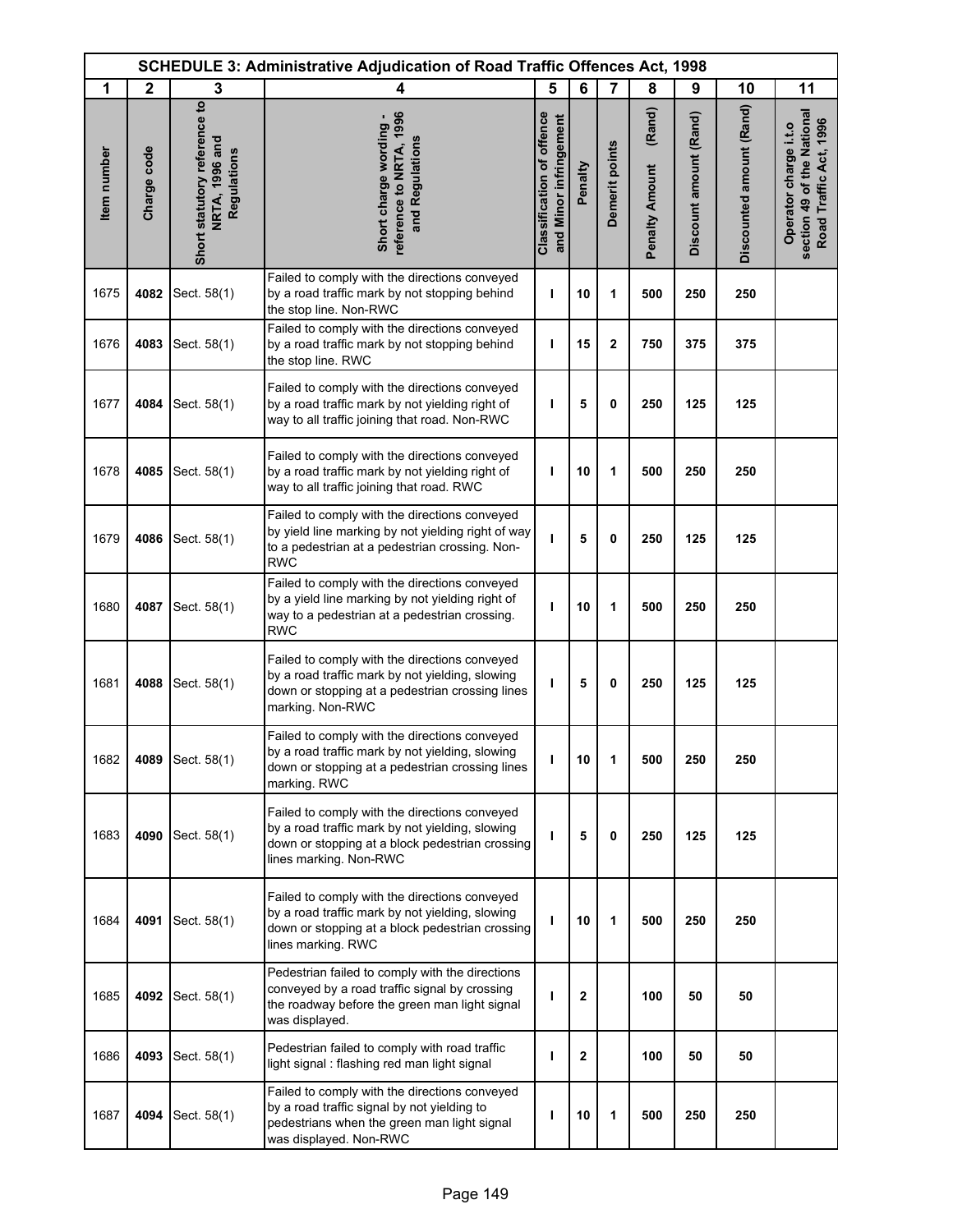| <b>SCHEDULE 3: Administrative Adjudication of Road Traffic Offences Act, 1998</b> |                  |                                                               |                                                                                                                                                                                                   |                                                            |                |                |                                 |                        |                          |                                                                               |
|-----------------------------------------------------------------------------------|------------------|---------------------------------------------------------------|---------------------------------------------------------------------------------------------------------------------------------------------------------------------------------------------------|------------------------------------------------------------|----------------|----------------|---------------------------------|------------------------|--------------------------|-------------------------------------------------------------------------------|
| 1                                                                                 | $\boldsymbol{2}$ | 3                                                             | 4                                                                                                                                                                                                 | 5                                                          | 6              | $\overline{7}$ | 8                               | 9                      | 10                       | 11                                                                            |
| Item number                                                                       | Charge code      | Short statutory reference to<br>NRTA, 1996 and<br>Regulations | reference to NRTA, 1996<br>Short charge wording -<br>and Regulations                                                                                                                              | <b>Classification of offence</b><br>and Minor infringement | Penalty        | Demerit points | (Rand)<br><b>Penalty Amount</b> | Discount amount (Rand) | Discounted amount (Rand) | section 49 of the National<br>Road Traffic Act, 1996<br>Operator charge i.t.o |
| 1688                                                                              | 4095             | Sect. 58(1)                                                   | Pedal cyclist, rickshaw or animal drawn vehicle<br>driver failed to comply with a road traffic signal<br>by not yielding to pedestrians when green man<br>light signal was displayed. Non Non-RWC | п                                                          | $\mathbf{2}$   |                | 100                             | 50                     | 50                       |                                                                               |
| 1689                                                                              | 4096             | Sect. 58(1)                                                   | Pedestrian failed to comply with the directions<br>conveyed by a road traffic sign by not crossing<br>the junction within the pedestrian crossing<br>markings.                                    | т                                                          | $\mathbf{2}$   |                | 100                             | 50                     | 50                       |                                                                               |
| 1690                                                                              | 4097             | Sect. 58(1)                                                   | Failed to comply with the directions conveyed<br>by a road traffic signal by not yielding to<br>pedestrians when the green man light signal<br>was displayed. RWC                                 | т                                                          | 15             | $\overline{2}$ | 750                             | 375                    | 375                      |                                                                               |
| 1691                                                                              | 4098             | Sect. 58(1)                                                   | Pedal cyclist failed to comply with a road traffic<br>sign - steady red pedal cycle light signal                                                                                                  | ı                                                          | $\mathbf{2}$   |                | 100                             | 50                     | 50                       |                                                                               |
| 1692                                                                              | 4099             | Sect. 58(1)                                                   | Pedal cyclist crossed roadway whilst red<br>flashing light was displayed.                                                                                                                         | T                                                          | $\overline{2}$ |                | 100                             | 50                     | 50                       |                                                                               |
| 1693                                                                              | 4100             | Sect. 58(1)                                                   | Failed to give right of way to the pedal cyclist at<br>a junction whilst cyclists had right of way. Non-<br><b>RWC</b>                                                                            | т                                                          | 10             | 1              | 500                             | 250                    | 250                      |                                                                               |
| 1694                                                                              | 4101             | Sect. 58(1)                                                   | Failed to give right of way to the pedal cyclist at<br>a junction whilst cyclists had right of way. RWC                                                                                           | I.                                                         | 15             | $\mathbf 2$    | 750                             | 375                    | 375                      |                                                                               |
| 1695                                                                              | 4102             | Sect. 58(1)                                                   | Failed to comply with the directions conveyed<br>by a road traffic sign by not following the 3-way-<br>stop rule when the light was not illuminated.<br><b>RWC</b>                                | ı                                                          | 10             | 1              | 500                             | 250                    | 250                      |                                                                               |
| 1696                                                                              | 4103             | Sect. 58(1)                                                   | Failed to comply with the directions conveyed<br>by a road traffic sign by not following the 3-way-<br>stop rule when the light was not illuminated.<br><b>RWC</b>                                | п                                                          | 15             | $\mathbf{2}$   | 750                             | 375                    | 375                      |                                                                               |
| 1697                                                                              | 4104             | Sect. 58(1)                                                   | Failed to comply with the directions conveyed<br>by a road traffic sign by using a lane over which<br>a steady red cross was displayed. Non-RWC                                                   | T                                                          | 10             | 1              | 500                             | 250                    | 250                      |                                                                               |
| 1698                                                                              | 4105             | Sect. 58(1)                                                   | Failed to comply with the directions conveyed<br>by a road traffic sign by using a lane over which<br>a steady red cross was displayed. RWC                                                       | т                                                          | 15             | 2              | 750                             | 375                    | 375                      |                                                                               |
| 1699                                                                              | 4106             | Sect. 58(1)                                                   | Pedestrian failed to comply with the directions<br>conveyed by a road traffic signal by crossing a<br>roadway when a steady red disc light was<br>displayed.                                      | ı                                                          | $\mathbf{2}$   |                | 100                             | 50                     | 50                       |                                                                               |
| 1700                                                                              | 4107             | Sect. 58(1)                                                   | Failed to comply with the directions conveyed<br>by a road traffic signal by not stopping behind<br>the stop line or did not remain stationary when<br>red disc light was displayed. Non-RWC      | ı                                                          | 10             | 1              | 500                             | 250                    | 250                      |                                                                               |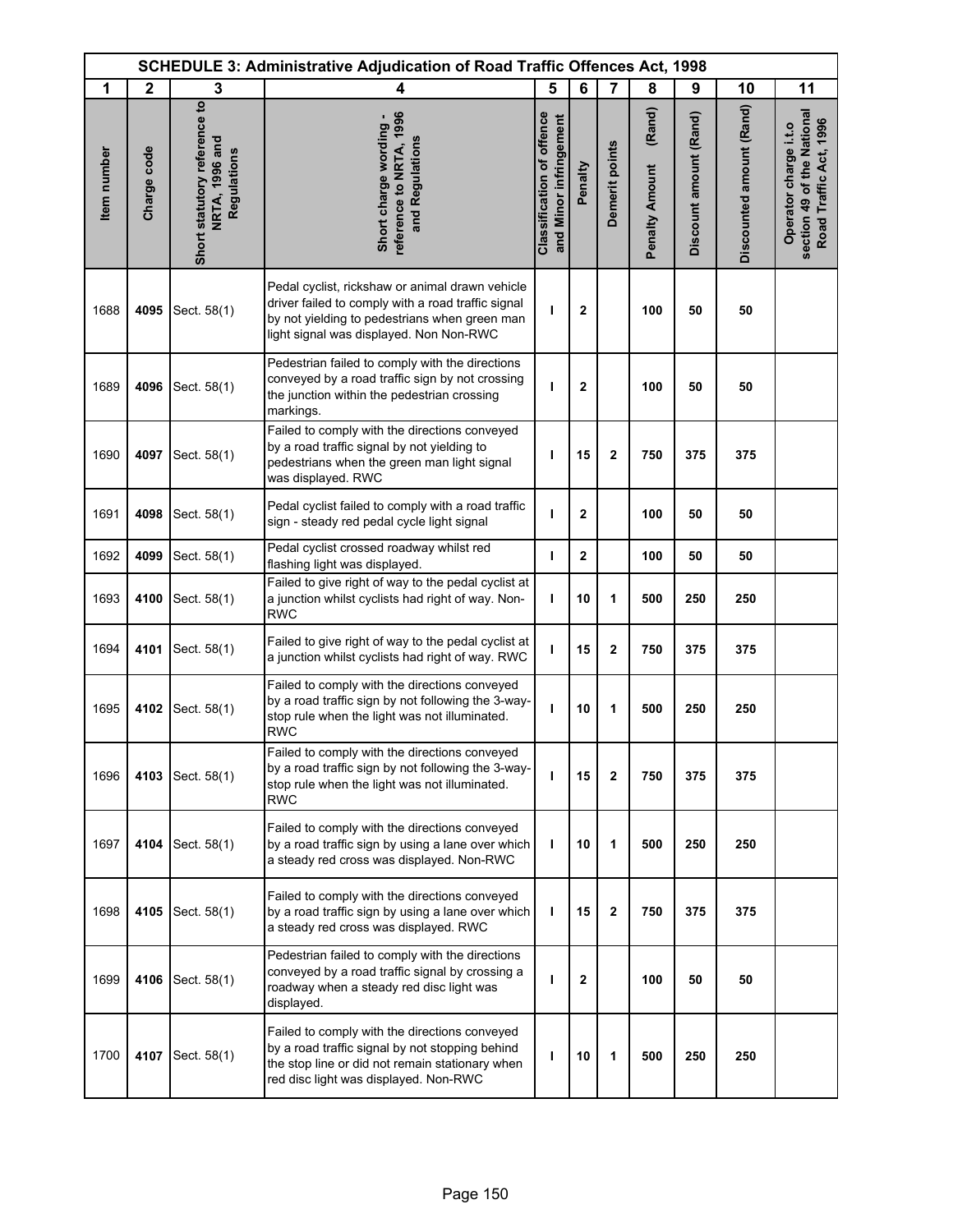| <b>SCHEDULE 3: Administrative Adjudication of Road Traffic Offences Act, 1998</b> |              |                                                               |                                                                                                                                                                                                                            |                                                            |                |                |                                 |                        |                          |                                                                               |
|-----------------------------------------------------------------------------------|--------------|---------------------------------------------------------------|----------------------------------------------------------------------------------------------------------------------------------------------------------------------------------------------------------------------------|------------------------------------------------------------|----------------|----------------|---------------------------------|------------------------|--------------------------|-------------------------------------------------------------------------------|
| 1                                                                                 | $\mathbf{2}$ | 3                                                             | 4                                                                                                                                                                                                                          | 5                                                          | 6              | $\overline{7}$ | 8                               | 9                      | 10                       | 11                                                                            |
| Item number                                                                       | Charge code  | Short statutory reference to<br>NRTA, 1996 and<br>Regulations | reference to NRTA, 1996<br>Short charge wording -<br>and Regulations                                                                                                                                                       | <b>Classification of offence</b><br>and Minor infringement | Penalty        | Demerit points | (Rand)<br><b>Penalty Amount</b> | Discount amount (Rand) | Discounted amount (Rand) | section 49 of the National<br>Road Traffic Act, 1996<br>Operator charge i.t.o |
| 1701                                                                              | 4108         | Sect. 58(1)                                                   | Pedal cyclist failed to comply with the directions<br>conveyed by a road traffic signal by not<br>stopping behind the stop line or did not remain<br>stationary when a steady red disc light was<br>displayed. Non Non-RWC | I.                                                         | $\overline{2}$ |                | 100                             | 50                     | 50                       |                                                                               |
| 1702                                                                              | 4109         | Sect. 58(1)                                                   | Pedal cyclist failed to comply with the directions<br>conveyed by a road traffic signal by crossing<br>the roadway before the steady green pedal<br>cycle light signal was displayed.                                      | т                                                          | $\overline{2}$ |                | 100                             | 50                     | 50                       |                                                                               |
| 1703                                                                              | 4110         | Sect. 58(1)                                                   | Failed to comply with the directions conveyed<br>by a road traffic signal by not stopping behind<br>the stop line or did not remain stationary when<br>a steady red disc light was displayed. RWC                          | ı                                                          | 15             | $\mathbf{2}$   | 750                             | 375                    | 375                      |                                                                               |
| 1704                                                                              | 4111         | Sect. 58(1)                                                   | Failed to comply with the directions conveyed<br>by a road traffic signal by not treating a flashing<br>red disc of a traffic light as a 4-way-stop. Non-<br><b>RWC</b>                                                    | т                                                          | 10             | 1              | 500                             | 250                    | 250                      |                                                                               |
| 1705                                                                              | 4112         | Sect. 58(1)                                                   | Failed to comply with the directions conveyed<br>by a road traffic signal by not treating a flashing<br>red disc of a traffic light as a 4-way-stop. Non<br>Non-RWC                                                        | ı                                                          | $\mathbf{2}$   |                | 100                             | 50                     | 50                       |                                                                               |
| 1706                                                                              | 4113         | Sect. 58(1)                                                   | Pedestrian failed to comply with the directions<br>conveyed by a road traffic signal by crossing<br>the road when unsafe to do so.                                                                                         | т                                                          | $\mathbf{2}$   |                | 100                             | 50                     | 50                       |                                                                               |
| 1707                                                                              | 4114         | Sect. 58(1)                                                   | Failed to comply with the directions conveyed<br>by a road traffic signal by not treating a flashing<br>red disc of a traffic light as a 4-way-stop or not<br>yielding to pedestrians. RWC                                 | I.                                                         | 15             | $\mathbf 2$    | 750                             | 375                    | 375                      |                                                                               |
| 1708                                                                              | 4115         | Sect. 58(1)                                                   | Bus driver failed to comply with the directions<br>conveyed by a road traffic signal by not<br>stopping behind the stop line and remaining<br>stationary at a steady red bus light signal.                                 | п                                                          | 15             | $\mathbf{2}$   | 750                             | 375                    | 375                      |                                                                               |
| 1709                                                                              | 4116         | Sect. 58(1)                                                   | Tram driver failed to comply with the directions<br>conveyed by a road traffic signal by not<br>stopping behind the stop line and remaining<br>stationary at a steady red tram light signal.                               | т                                                          | 10             | 1              | 500                             | 250                    | 250                      |                                                                               |
| 1710                                                                              | 4117         | Sect. 58(1)                                                   | Failed to comply with the directions conveyed<br>by a road traffic signal by not treating a flashing<br>red disc of a traffic light as a 3-way-stop or not<br>yielding to pedestrians. Non-RWC                             | ı                                                          | 10             | 1              | 500                             | 250                    | 250                      |                                                                               |
| 1711                                                                              | 4118         | Sect. 58(1)                                                   | Failed to comply with the directions conveyed<br>by a road traffic signal by not treating a flashing<br>red disc of a traffic light as a 3-way-stop or not<br>yielding to pedestrians. RWC                                 | T                                                          | 15             | 2              | 750                             | 375                    | 375                      |                                                                               |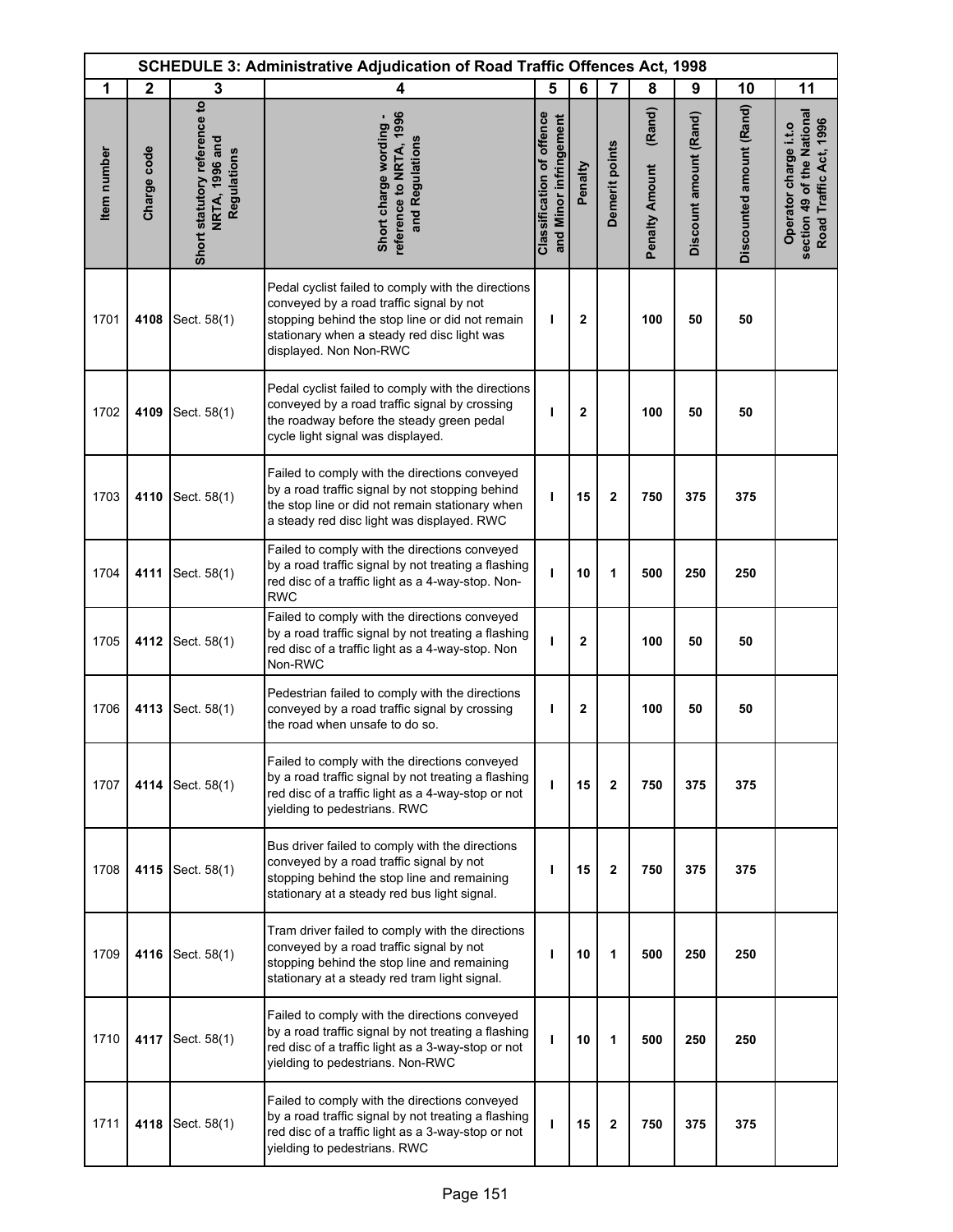| <b>SCHEDULE 3: Administrative Adjudication of Road Traffic Offences Act, 1998</b> |                  |                                                               |                                                                                                                                                                                                                      |                                                            |              |                         |                                 |                        |                          |                                                                               |
|-----------------------------------------------------------------------------------|------------------|---------------------------------------------------------------|----------------------------------------------------------------------------------------------------------------------------------------------------------------------------------------------------------------------|------------------------------------------------------------|--------------|-------------------------|---------------------------------|------------------------|--------------------------|-------------------------------------------------------------------------------|
| 1                                                                                 | $\boldsymbol{2}$ | 3                                                             | 4                                                                                                                                                                                                                    | 5                                                          | 6            | $\overline{7}$          | 8                               | 9                      | 10                       | 11                                                                            |
| Item number                                                                       | Charge code      | Short statutory reference to<br>NRTA, 1996 and<br>Regulations | reference to NRTA, 1996<br>Short charge wording -<br>and Regulations                                                                                                                                                 | <b>Classification of offence</b><br>and Minor infringement | Penalty      | Demerit points          | (Rand)<br><b>Penalty Amount</b> | Discount amount (Rand) | Discounted amount (Rand) | section 49 of the National<br>Road Traffic Act, 1996<br>Operator charge i.t.o |
| 1712                                                                              | 4119             | Sect. 58(1)                                                   | Failed to comply with a road traffic signal-not<br>stopping behind a stop line at a flashing red<br>disc light and not yielding to vehicles and<br>pedestrians when turning left. Non Non-RWC                        | ı                                                          | $\mathbf{2}$ |                         | 100                             | 50                     | 50                       |                                                                               |
| 1713                                                                              | 4120             | Sect. 58(1)                                                   | Failed to comply with a flashing red arrow disc<br>light signal by not stopping behind a stop line<br>and not yielding to vehicles and pedestrians<br>when turning left at the junction. Non-RWC                     | ı                                                          | 10           | 1                       | 500                             | 250                    | 250                      |                                                                               |
| 1714                                                                              | 4121             | Sect. 58(1)                                                   | Pedal cyclist, rickshaw or animal drawn vehicle<br>failed to comply with a left flashing red arrow<br>light signal-not stop behind stop line RM1 or,<br>turning left, not yield right of way                         | ı                                                          | $\mathbf 2$  |                         | 100                             | 50                     | 50                       |                                                                               |
| 1715                                                                              | 4122             | Sect. 58(1)                                                   | Failed to comply with a flashing red arrow disc<br>light signal by not stopping behind stop line at<br>and not yielding to vehicles and pedestrians<br>turning left.                                                 | ı                                                          | 15           | $\overline{\mathbf{c}}$ | 750                             | 375                    | 375                      |                                                                               |
| 1716                                                                              | 4123             | Sect. 58(1)                                                   | Pedal cyclist failed to cross the roadway within<br>the crossing lines when green pedal cycle light<br>was displayed.                                                                                                | T                                                          | $\mathbf{2}$ |                         | 100                             | 50                     | 50                       |                                                                               |
| 1717                                                                              | 4124             | Sect. 58(1)                                                   | Failed to comply with the directions conveyed<br>by a steady yellow disc by not stopping or<br>remaining stationary behind the stop line or<br>proceeding with caution. Non-RWC                                      | ı                                                          | 10           | 1                       | 500                             | 250                    | 250                      |                                                                               |
| 1718                                                                              | 4125             | Sect. 58(1)                                                   | Pedal cyclist, rickshaw, animal drawn vehicle<br>not comply with steady yellow disc by not<br>stopping or remaining stationary behind the<br>stop line or proceeding with caution. Non Non-<br><b>RWC</b>            | T                                                          | $\mathbf{2}$ |                         | 100                             | 50                     | 50                       |                                                                               |
| 1719                                                                              | 4126             | Sect. 58(1)                                                   | Pedestrians failed to comply with the directions<br>conveyed by a road traffic signal by crossing<br>the roadway when it was unsafe to do so when<br>a steady yellow disc light was displayed.                       | ı                                                          | 2            |                         | 100                             | 50                     | 50                       |                                                                               |
| 1720                                                                              | 4127             | Sect. 58(1)                                                   | Failed to comply with the directions conveyed<br>by a road traffic signal by not stopping or<br>remaining stationary or proceeding with caution<br>at a traffic light displaying a steady yellow disc.<br><b>RWC</b> | T                                                          | 15           | $\mathbf 2$             | 750                             | 375                    | 375                      |                                                                               |
| 1721                                                                              | 4128             | Sect. 58(1)                                                   | Failed to comply with the directions conveyed<br>by a road traffic signal by not proceeding with<br>caution or yielding to pedestrians at a flashing<br>yellow disc light. Non-RWC                                   | т                                                          | 10           | 1                       | 500                             | 250                    | 250                      |                                                                               |
| 1722                                                                              | 4129             | Sect. 58(1)                                                   | Pedestrian failed to comply with the directions<br>conveyed by a road traffic signal by crossing<br>the roadway at a flashing yellow disc light when<br>it was unsafe.                                               | I.                                                         | $\mathbf{2}$ |                         | 100                             | 50                     | 50                       |                                                                               |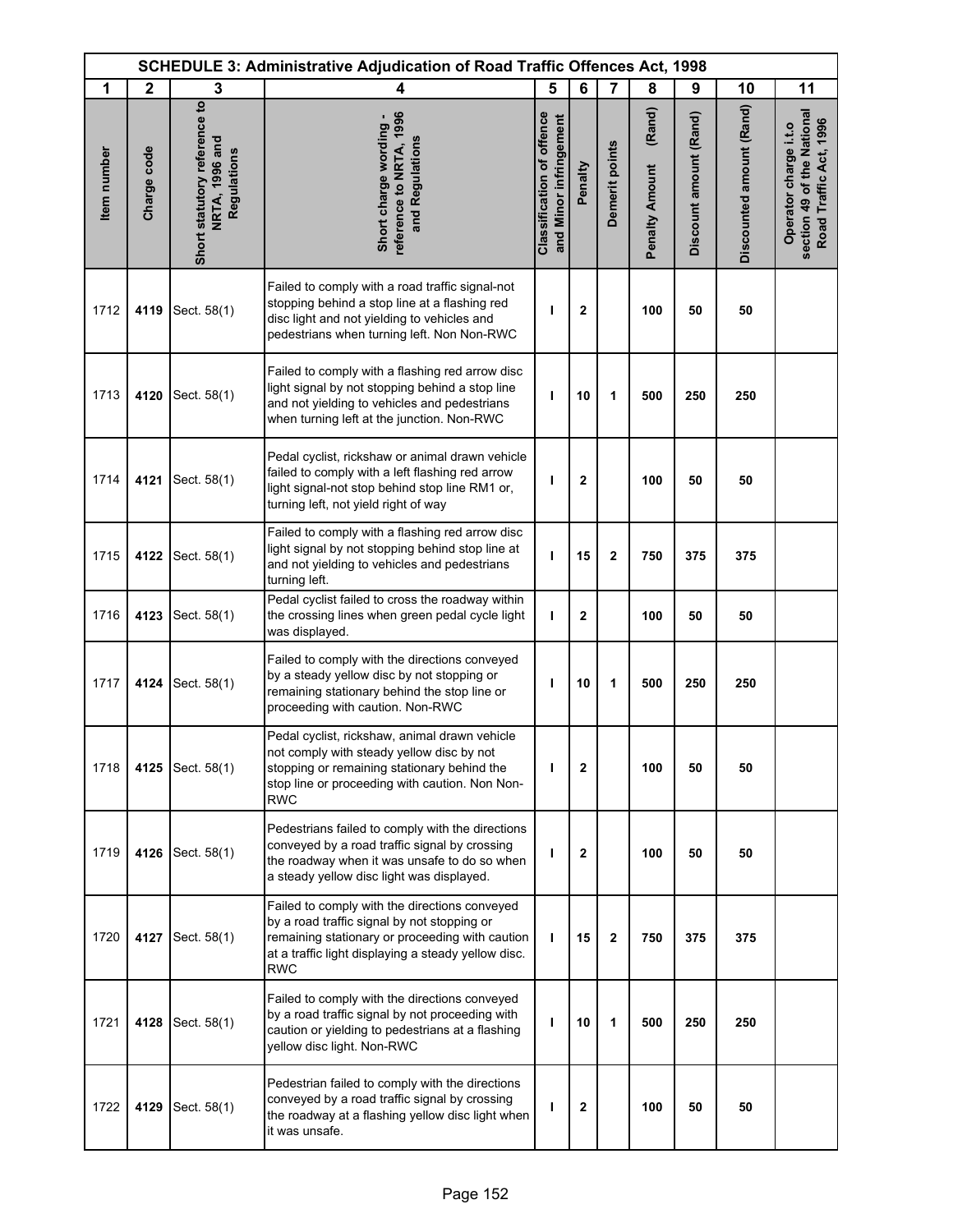| <b>SCHEDULE 3: Administrative Adjudication of Road Traffic Offences Act, 1998</b> |              |                                                                      |                                                                                                                                                                                                     |                                                            |              |                         |                                 |                        |                          |                                                                               |
|-----------------------------------------------------------------------------------|--------------|----------------------------------------------------------------------|-----------------------------------------------------------------------------------------------------------------------------------------------------------------------------------------------------|------------------------------------------------------------|--------------|-------------------------|---------------------------------|------------------------|--------------------------|-------------------------------------------------------------------------------|
| 1                                                                                 | $\mathbf{2}$ | 3                                                                    | 4                                                                                                                                                                                                   | 5                                                          | 6            | $\overline{7}$          | 8                               | 9                      | 10                       | 11                                                                            |
| Item number                                                                       | Charge code  | Short statutory reference to<br>NRTA, 1996 and<br><b>Regulations</b> | reference to NRTA, 1996<br>Short charge wording -<br>and Regulations                                                                                                                                | <b>Classification of offence</b><br>and Minor infringement | Penalty      | Demerit points          | (Rand)<br><b>Penalty Amount</b> | Discount amount (Rand) | Discounted amount (Rand) | section 49 of the National<br>Road Traffic Act, 1996<br>Operator charge i.t.o |
| 1723                                                                              | 4130         | Sect. 58(1)                                                          | Pedal cycle or animal-drawn vehicle failed to<br>comply with the directions conveyed by a road<br>traffic signal by crossing the roadway at a<br>flashing yellow disc light when it was unsafe.     | ı                                                          | $\mathbf{2}$ |                         | 100                             | 50                     | 50                       |                                                                               |
| 1724                                                                              | 4131         | Sect. 58(1)                                                          | Failed to comply with the directions conveyed<br>by a road traffic signal by not proceeding with<br>caution or yielding to pedestrians at a flashing<br>yellow disc light.                          | ı                                                          | 15           | $\overline{\mathbf{c}}$ | 750                             | 375                    | 375                      |                                                                               |
| 1725                                                                              | 4132         | Sect. 58(1)                                                          | Bus driver did not stop the bus behind the stop<br>line and did not remain stationary or did not<br>proceed with caution at a disc light displaying a<br>steady yellow disc light.                  | J.                                                         | 15           | $\mathbf{2}$            | 750                             | 375                    | 375                      |                                                                               |
| 1726                                                                              | 4133         | Sect. 58(1)                                                          | Tram driver failed to comply with a disc light<br>displaying a steady yellow disc light by not<br>stopping the tram behind the stop line and not<br>remaining stationary or proceeding with caution | ı                                                          | 15           | $\mathbf{2}$            | 750                             | 375                    | 375                      |                                                                               |
| 1727                                                                              | 4134         | Sect. 58(1)                                                          | Did not stop, remain stationary or did not<br>proceed with caution at a traffic light displaying<br>a steady yellow arrow light signal. Non-RWC                                                     | ı                                                          | 10           | 1                       | 500                             | 250                    | 250                      |                                                                               |
| 1728                                                                              | 4135         | Sect. 58(1)                                                          | Did not stop, remain stationary or did not<br>proceed with caution at a traffic light displaying<br>a steady yellow arrow light signal. Non Non-<br><b>RWC</b>                                      | ı                                                          | $\mathbf{2}$ |                         | 100                             | 50                     | 50                       |                                                                               |
| 1729                                                                              |              | 4136 Sect. 58(1)                                                     | As pedestrian did not stop, remain stationary or<br>did not proceed with caution at a traffic light<br>displaying a steady yellow arrow light signal.                                               | ı                                                          | $\mathbf{2}$ |                         | 100                             | 50                     | 50                       |                                                                               |
| 1730                                                                              | 4137         | Sect. 58(1)                                                          | Did not stop, remain stationary or did not<br>proceed with caution at a traffic light displaying<br>a steady yellow arrow light signal. RWC                                                         | т                                                          | 15           | $\mathbf{2}$            | 750                             | 375                    | 375                      |                                                                               |
| 1731                                                                              | 4138         | Sect. 58(1)                                                          | Proceeded and did not yield to other traffic or<br>pedestrians who were lawfully in the junction at<br>a traffic signal with a steady green disc light<br>signal. Non-RWC                           | т                                                          | 10           | 1                       | 500                             | 250                    | 250                      |                                                                               |
| 1732                                                                              | 4139         | Sect. 58(1)                                                          | Pedal cyclist did not proceed and yield to other<br>traffic or pedestrians who were lawfully in the<br>junction at a traffic signal with a steady green<br>disc light signal. Non Non-RWC           | ı                                                          | $\mathbf{2}$ |                         | 100                             | 50                     | 50                       |                                                                               |
| 1733                                                                              | 4140         | Sect. 58(1)                                                          | Pedestrian failed to comply with the directions<br>conveyed by a road traffic signal by not<br>crossing within the crossing lines at a traffic<br>signal with a steady green disc light signal.     | т                                                          | $\mathbf{2}$ |                         | 100                             | 50                     | 50                       |                                                                               |
| 1734                                                                              | 4141         | Sect. 58(1)                                                          | Proceeded and did not yield to other traffic or<br>pedestrians who were lawfully in the junction at<br>a traffic signal with a steady green light signal.<br><b>RWC</b>                             | т                                                          | 15           | $\overline{\mathbf{c}}$ | 750                             | 375                    | 375                      |                                                                               |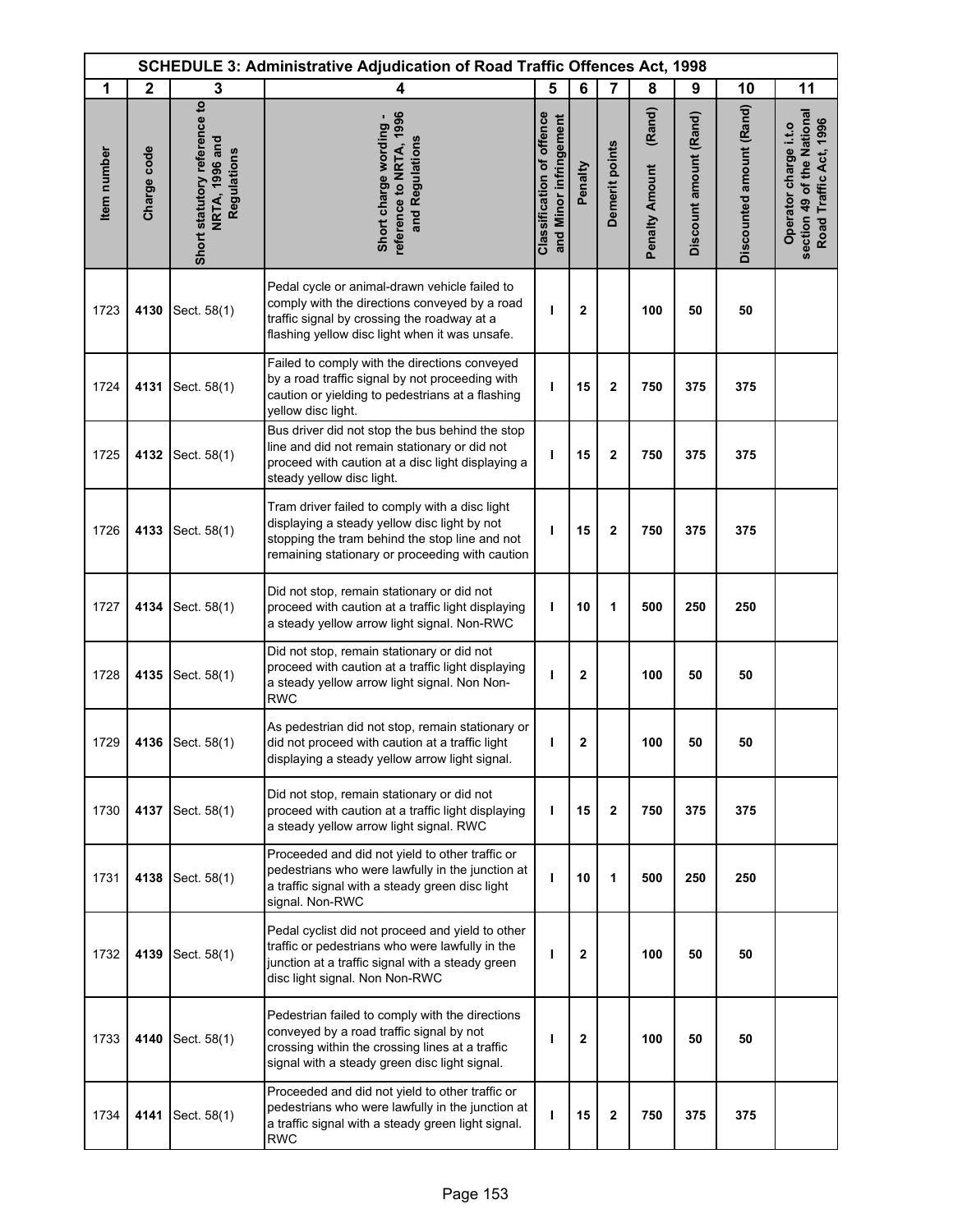| <b>SCHEDULE 3: Administrative Adjudication of Road Traffic Offences Act, 1998</b> |              |                                                               |                                                                                                                                                                                                                      |                                                            |              |                |                                 |                        |                          |                                                                               |
|-----------------------------------------------------------------------------------|--------------|---------------------------------------------------------------|----------------------------------------------------------------------------------------------------------------------------------------------------------------------------------------------------------------------|------------------------------------------------------------|--------------|----------------|---------------------------------|------------------------|--------------------------|-------------------------------------------------------------------------------|
| 1                                                                                 | $\mathbf{2}$ | 3                                                             | 4                                                                                                                                                                                                                    | 5                                                          | 6            | $\overline{7}$ | 8                               | 9                      | 10                       | 11                                                                            |
| Item number                                                                       | Charge code  | Short statutory reference to<br>NRTA, 1996 and<br>Regulations | reference to NRTA, 1996<br>Short charge wording -<br>and Regulations                                                                                                                                                 | <b>Classification of offence</b><br>and Minor infringement | Penalty      | Demerit points | (Rand)<br><b>Penalty Amount</b> | Discount amount (Rand) | Discounted amount (Rand) | section 49 of the National<br>Road Traffic Act, 1996<br>Operator charge i.t.o |
| 1735                                                                              | 4142         | Sect. 58(1)                                                   | Bus driver proceeded and did not yield to other<br>traffic or pedestrians who were lawfully in the<br>junction at a traffic signal with a steady green<br>light signal.                                              | ı                                                          | 15           | $\mathbf{2}$   | 750                             | 375                    | 375                      |                                                                               |
| 1736                                                                              | 4143         | Sect. 58(1)                                                   | Tram driver proceeded and did not yield to<br>other traffic or pedestrians who were lawfully in<br>the junction at a traffic signal with a steady<br>green light signal.                                             | ı                                                          | 10           | 1              | 500                             | 250                    | 250                      |                                                                               |
| 1737                                                                              | 4144         | Sect. 58(1)                                                   | Bus driver failed to comply with the direction<br>conveyed by a flashing green bus disc light<br>signal in that he or she did proceed whilst his or<br>her movements were opposed by other traffic                   | ı                                                          | 10           | 1              | 500                             | 250                    | 250                      |                                                                               |
| 1738                                                                              | 4145         | Sect. 58(1)                                                   | Tram driver failed to comply with the direction<br>conveyed by a flashing green tram disc light<br>signal in that he or she did proceed whilst his or<br>her movements were opposed by other traffic                 | ı                                                          | 10           | 1              | 500                             | 250                    | 250                      |                                                                               |
| 1739                                                                              | 4146         | Sect. 58(1)                                                   | Did not proceed in the direction indicated by the<br>arrow and did not yield to other traffic and<br>passengers lawfully in the junction at a steady<br>green arrow light signal. Non-RWC                            | ı                                                          | 10           | 1              | 500                             | 250                    | 250                      |                                                                               |
| 1740                                                                              | 4147         | Sect. 58(1)                                                   | Pedal cyclist, rickshaw or animal drawn did not<br>proceed in the direction indicated by the arrow<br>and did not yield to other traffic and pedestrians<br>in the junction at a steady green arrow light<br>signal. | т                                                          | $\mathbf{2}$ |                | 100                             | 50                     | 50                       |                                                                               |
| 1741                                                                              | 4148         | Sect. 58(1)                                                   | Pedestrian failed to comply with the directions<br>conveyed by a road traffic signal by not<br>crossing within the crossing markings at a<br>traffic signal with a steady green arrow light<br>signal.               | т                                                          | $\mathbf{2}$ |                | 100                             | 50                     | 50                       |                                                                               |
| 1742                                                                              | 4149         | Sect. 58(1)                                                   | Did not proceed in the direction indicated by the<br>arrow and did not yield to other traffic and<br>passengers lawfully in the junction at a steady<br>green arrow light signal. RWC                                | ı                                                          | 15           | $\overline{2}$ | 750                             | 375                    | 375                      |                                                                               |
| 1743                                                                              | 4150         | Sect. 60                                                      | Specified vehicle (permitted under sub-<br>paragraph to disregard traffic signs) ignored the<br>direction conveyed by a road traffic sign but did<br>not do so according to the specified<br>requirements            | T                                                          | 10           | 1              | 500                             | 250                    | 250                      |                                                                               |
|                                                                                   |              | <b>NRTA Chapter IX: Speed limits</b>                          |                                                                                                                                                                                                                      |                                                            |              |                |                                 |                        |                          |                                                                               |
| 1744                                                                              | 4200         | Sect. 59(4)(a)                                                | Operated a vehicle at a speed of 71-75 km/h<br>which is in excess of the general speed limit of<br>60 km/h which is applicable to that urban road                                                                    | т                                                          | 5            | 0              | 250                             | 125                    | 125                      |                                                                               |
| 1745                                                                              | 4201         | Sect. 59(4)(a)                                                | Operated a vehicle at a speed of 76-80 km/h<br>which is in excess of the general speed limit of<br>60 km/h which is applicable to that urban road                                                                    | т                                                          | 10           | 1              | 500                             | 250                    | 250                      |                                                                               |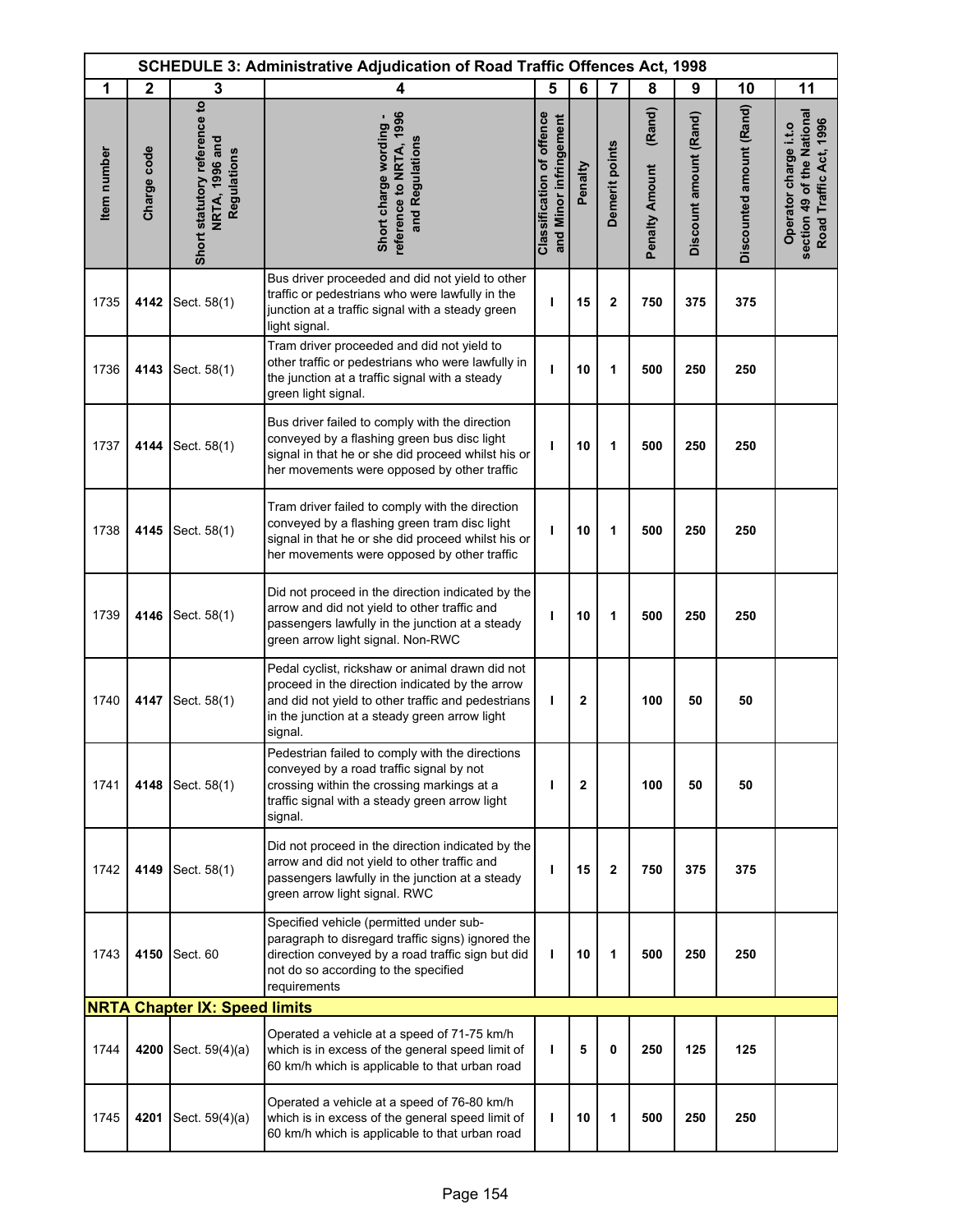|             |              |                                                               | <b>SCHEDULE 3: Administrative Adjudication of Road Traffic Offences Act, 1998</b>                                                                    |                                                            |         |                |                                 |                        |                          |                                                                               |
|-------------|--------------|---------------------------------------------------------------|------------------------------------------------------------------------------------------------------------------------------------------------------|------------------------------------------------------------|---------|----------------|---------------------------------|------------------------|--------------------------|-------------------------------------------------------------------------------|
| 1           | $\mathbf{2}$ | 3                                                             | 4                                                                                                                                                    | 5                                                          | 6       | $\overline{7}$ | 8                               | 9                      | 10                       | 11                                                                            |
| Item number | Charge code  | Short statutory reference to<br>NRTA, 1996 and<br>Regulations | reference to NRTA, 1996<br>Short charge wording -<br>and Regulations                                                                                 | <b>Classification of offence</b><br>and Minor infringement | Penalty | Demerit points | (Rand)<br><b>Penalty Amount</b> | Discount amount (Rand) | Discounted amount (Rand) | section 49 of the National<br>Road Traffic Act, 1996<br>Operator charge i.t.o |
| 1746        | 4202         | Sect. 59(4)(a)                                                | Operated a vehicle at a speed of 81-85 km/h<br>which is in excess of the general speed limit of<br>60 km/h which is applicable to that urban road    | T                                                          | 20      | 3              | 1000                            | 500                    | 500                      |                                                                               |
| 1747        | 4203         | Sect. 59(4)(a)                                                | Operated a vehicle at a speed of 86-90 km/h<br>which is in excess of the general speed limit of<br>60 km/h which is applicable to that urban road    | ı                                                          | 25      | 4              | 1250                            | 625                    | 625                      |                                                                               |
| 1748        | 4204         | Sect. 59(4)(a)                                                | Operated a vehicle at a speed of 90+ km/h<br>which is in excess of the general speed limit of<br>60 km/h which is applicable to that urban road      | O                                                          | C       | 6              | 0                               | 0                      | 0                        |                                                                               |
| 1749        | 4205         | Sect. 59(4)(a)                                                | Operated a vehicle at a speed of 131-135 km/h<br>which is in excess of the general speed limit of<br>120 km/h which is applicable to a freeway       | J.                                                         | 5       | $\mathbf 0$    | 250                             | 125                    | 125                      |                                                                               |
| 1750        | 4206         | Sect. 59(4)(a)                                                | Operated a vehicle at a speed of 136-140 km/h<br>which is in excess of the general speed limit of<br>120 km/h which is applicable to a freeway       | T                                                          | 10      | 1              | 500                             | 250                    | 250                      |                                                                               |
| 1751        | 4207         | Sect. 59(4)(a)                                                | Operated a vehicle at a speed of 141-145 km/h<br>which is in excess of the general speed limit of<br>120 km/h which is applicable to a freeway       | т                                                          | 15      | $\mathbf 2$    | 750                             | 375                    | 375                      |                                                                               |
| 1752        | 4208         | Sect. 59(4)(a)                                                | Operated a vehicle at a speed of 146-150 km/h<br>which is in excess of the general speed limit of<br>120 km/h which is applicable to a freeway       | T                                                          | 20      | 3              | 1000                            | 500                    | 500                      |                                                                               |
| 1753        | 4209         | Sect. 59(4)(a)                                                | Operated a vehicle at a speed of 151-155 km/h<br>which is in excess of the general speed limit of<br>120 km/h which is applicable to a freeway       | T                                                          | 25      | 4              | 1250                            | 625                    | 625                      |                                                                               |
| 1754        | 4210         | Sect. 59(4)(a)                                                | Operated a vehicle at a speed of 156-160 km/h<br>which is in excess of the general speed limit of<br>120 km/h which is applicable to a freeway       | T                                                          | 30      | 5              | 1500                            | 750                    | 750                      |                                                                               |
| 1755        | 4211         | Sect. 59(4)(a)                                                | Operated a vehicle at a speed of 160+ km/h<br>which is in excess of the general speed limit of<br>120 km/h which is applicable to a freeway          | O                                                          | C       | 6              | 0                               | 0                      | $\mathbf 0$              |                                                                               |
| 1756        | 4212         | Sect. 59(4)(a)                                                | Operated a vehicle at a speed of 111-115 km/h<br>which is in excess of the general speed limit of<br>100 km/h which is applicable to that rural road | ı                                                          | 5       | 0              | 250                             | 125                    | 125                      |                                                                               |
| 1757        | 4213         | Sect. 59(4)(a)                                                | Operated a vehicle at a speed of 116-120 km/h<br>which is in excess of the general speed limit of<br>100 km/h which is applicable to that rural road | T                                                          | 10      | 1              | 500                             | 250                    | 250                      |                                                                               |
| 1758        | 4214         | Sect. $59(4)(a)$                                              | Operated a vehicle at a speed of 121-125 km/h<br>which is in excess of the general speed limit of<br>100 km/h which is applicable to that rural road | ı                                                          | 15      | $\mathbf 2$    | 750                             | 375                    | 375                      |                                                                               |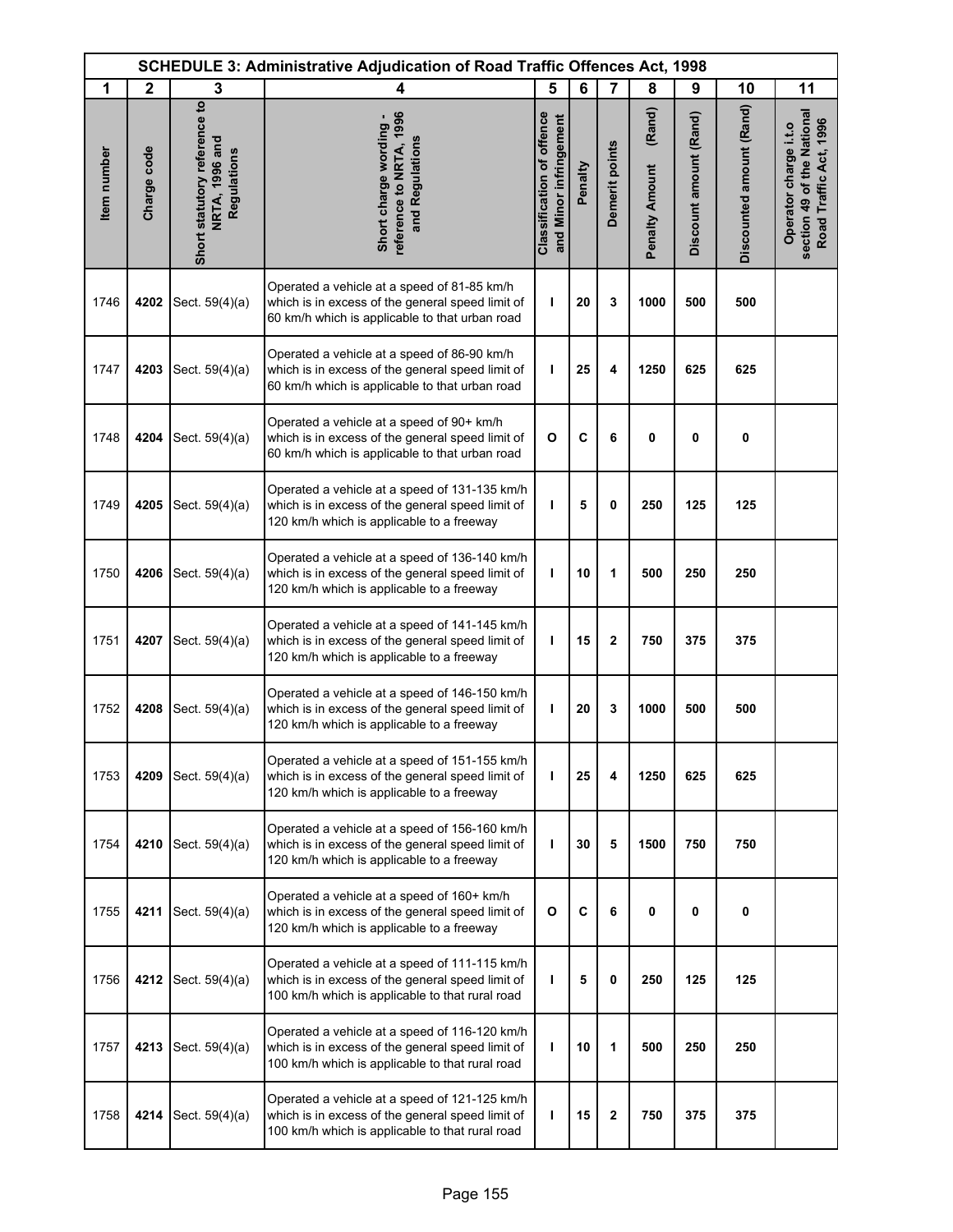|             |              | <b>SCHEDULE 3: Administrative Adjudication of Road Traffic Offences Act, 1998</b> |                                                                                                                                                                           |                                                            |         |                |                                 |                        |                          |                                                                               |
|-------------|--------------|-----------------------------------------------------------------------------------|---------------------------------------------------------------------------------------------------------------------------------------------------------------------------|------------------------------------------------------------|---------|----------------|---------------------------------|------------------------|--------------------------|-------------------------------------------------------------------------------|
| 1           | $\mathbf{2}$ | 3                                                                                 | 4                                                                                                                                                                         | 5                                                          | 6       | $\overline{7}$ | 8                               | 9                      | 10                       | 11                                                                            |
| Item number | Charge code  | Short statutory reference to<br>NRTA, 1996 and<br>Regulations                     | reference to NRTA, 1996<br>Short charge wording -<br>and Regulations                                                                                                      | <b>Classification of offence</b><br>and Minor infringement | Penalty | Demerit points | (Rand)<br><b>Penalty Amount</b> | Discount amount (Rand) | Discounted amount (Rand) | section 49 of the National<br>Road Traffic Act, 1996<br>Operator charge i.t.o |
| 1759        | 4215         | Sect. 59(4)(a)                                                                    | Operated a vehicle at a speed of 126-130 km/h<br>which is in excess of the general speed limit of<br>100 km/h which is applicable to that rural road                      | T                                                          | 20      | 3              | 1000                            | 500                    | 500                      |                                                                               |
| 1760        | 4216         | Sect. 59(4)(a)                                                                    | Operated a vehicle at a speed of 131-135 km/h<br>which is in excess of the general speed limit of<br>100 km/h which is applicable to that rural road                      | ı                                                          | 25      | 4              | 1250                            | 625                    | 625                      |                                                                               |
| 1761        | 4217         | Sect. 59(4)(a)                                                                    | Operated a vehicle at a speed of 136-140 km/h<br>which is in excess of the general speed limit of<br>100 km/h which is applicable to that rural road                      | ı                                                          | 30      | 5              | 1500                            | 750                    | 750                      |                                                                               |
| 1762        | 4218         | Sect. 59(4)(b)                                                                    | Operated a vehicle at a speed of 140+ km/h<br>which is in excess of the general speed limit of<br>100 km/h which is applicable to that rural road                         | $\mathbf{o}$                                               | C       | 6              | 0                               | 0                      | 0                        |                                                                               |
| 1763        | 4219         | Sect. 59(4)(b)                                                                    | Operated a vehicle at a speed of 111-115 km/h<br>which is in excess of the speed limit of 100<br>km/h as was indicated in the prescribed<br>manner on a road traffic sign | ı                                                          | 5       | $\mathbf 0$    | 250                             | 125                    | 125                      |                                                                               |
| 1764        | 4220         | Sect. 59(4)(b)                                                                    | Operated a vehicle at a speed of 116-120 km/h<br>which is in excess of the speed limit of 100<br>km/h as was indicated in the prescribed<br>manner on a road traffic sign | T                                                          | 10      | 1              | 500                             | 250                    | 250                      |                                                                               |
| 1765        | 4221         | Sect. 59(4)(b)                                                                    | Operated a vehicle at a speed of 121-125 km/h<br>which is in excess of the speed limit of 100<br>km/h as was indicated in the prescribed<br>manner on a road traffic sign | т                                                          | 15      | $\mathbf{2}$   | 750                             | 375                    | 375                      |                                                                               |
| 1766        | 4222         | Sect. 59(4)(b)                                                                    | Operated a vehicle at a speed of 126-130 km/h<br>which is in excess of the speed limit of 100<br>km/h as was indicated in the prescribed<br>manner on a road traffic sign | T                                                          | 20      | 3              | 1000                            | 500                    | 500                      |                                                                               |
| 1767        | 4223         | Sect. 59(4)(b)                                                                    | Operated a vehicle at a speed of 131-135 km/h<br>which is in excess of the speed limit of 100<br>km/h as was indicated in the prescribed<br>manner on a road traffic sign | T                                                          | 25      | 4              | 1250                            | 625                    | 625                      |                                                                               |
| 1768        | 4224         | Sect. 59(4)(b)                                                                    | Operated a vehicle at a speed of 136-140 km/h<br>which is in excess of the speed limit of 100<br>km/h as was indicated in the prescribed<br>manner on a road traffic sign | т                                                          | 30      | 5              | 1500                            | 750                    | 750                      |                                                                               |
| 1769        | 4225         | Sect. 59(4)(b)                                                                    | Operated a vehicle at a speed of 140+ km/h<br>which is in excess of the speed limit of 100<br>km/h as was indicated in the prescribed<br>manner on a road traffic sign    | O                                                          | C       | 6              | 0                               | 0                      | 0                        |                                                                               |
| 1770        | 4226         | Sect. 59(4)(b)                                                                    | Operated a vehicle at a speed of 131-135 km/h<br>which is in excess of the speed limit of 120<br>km/h as was indicated in the prescribed<br>manner on a road traffic sign | $\mathbf{I}$                                               | 5       | 0              | 250                             | 125                    | 125                      |                                                                               |
| 1771        | 4227         | Sect. 59(4)(b)                                                                    | Operated a vehicle at a speed of 136-140 km/h<br>which is in excess of the speed limit of 120<br>km/h as was indicated in the prescribed<br>manner on a road traffic sign | ı                                                          | 10      | 1              | 500                             | 250                    | 250                      |                                                                               |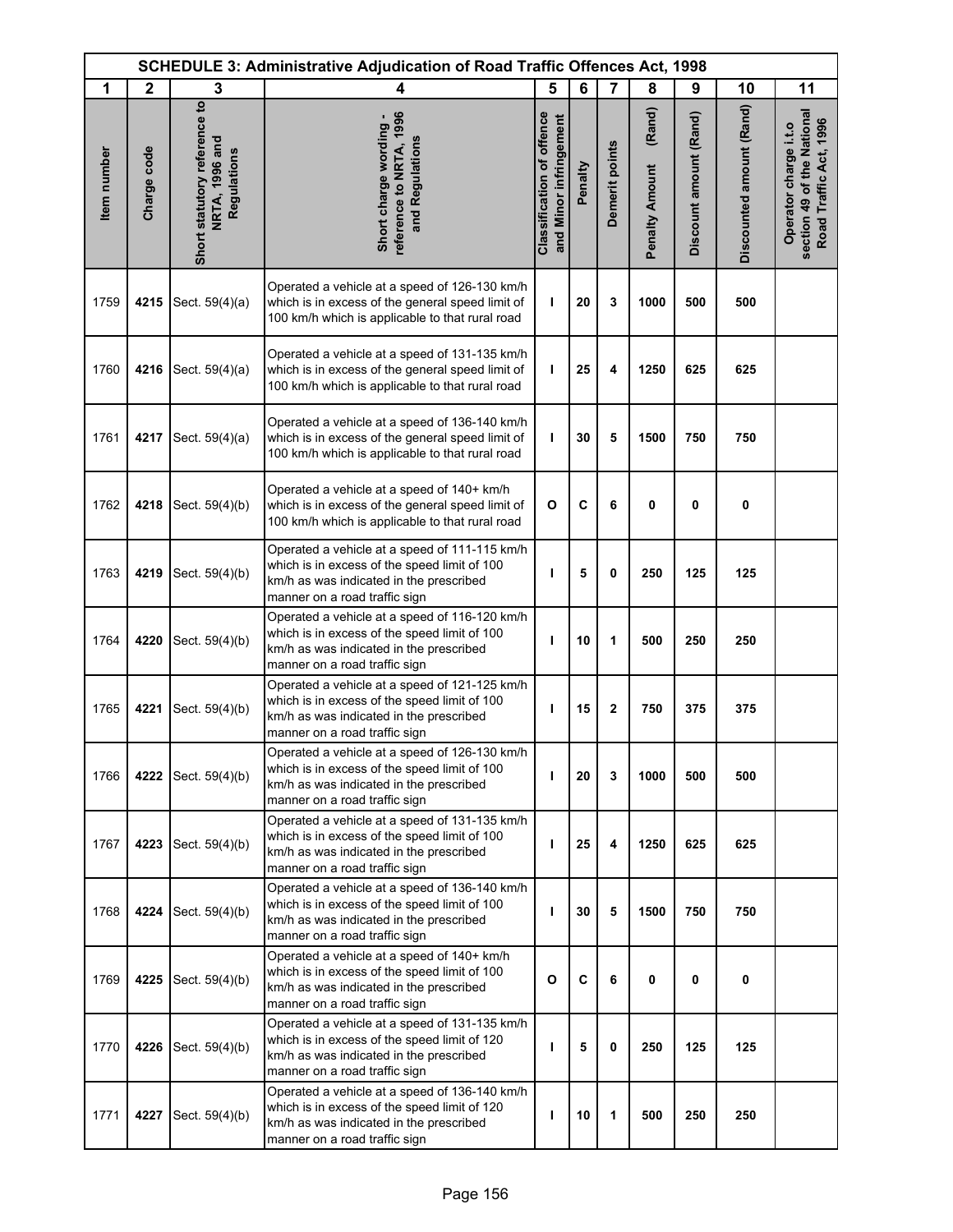| <b>SCHEDULE 3: Administrative Adjudication of Road Traffic Offences Act, 1998</b> |              |                                                               |                                                                                                                                                                           |                                                            |         |                |                                 |                        |                          |                                                                               |
|-----------------------------------------------------------------------------------|--------------|---------------------------------------------------------------|---------------------------------------------------------------------------------------------------------------------------------------------------------------------------|------------------------------------------------------------|---------|----------------|---------------------------------|------------------------|--------------------------|-------------------------------------------------------------------------------|
| 1                                                                                 | $\mathbf{2}$ | 3                                                             | 4                                                                                                                                                                         | 5                                                          | 6       | 7              | 8                               | 9                      | 10                       | 11                                                                            |
| Item number                                                                       | Charge code  | Short statutory reference to<br>NRTA, 1996 and<br>Regulations | reference to NRTA, 1996<br>Short charge wording -<br>and Regulations                                                                                                      | <b>Classification of offence</b><br>and Minor infringement | Penalty | Demerit points | (Rand)<br><b>Penalty Amount</b> | Discount amount (Rand) | Discounted amount (Rand) | section 49 of the National<br>Road Traffic Act, 1996<br>Operator charge i.t.o |
| 1772                                                                              | 4228         | Sect. 59(4)(b)                                                | Operated a vehicle at a speed of 141-145 km/h<br>which is in excess of the speed limit of 120<br>km/h as was indicated in the prescribed<br>manner on a road traffic sign | T                                                          | 15      | $\mathbf 2$    | 750                             | 375                    | 375                      |                                                                               |
| 1773                                                                              | 4229         | Sect. 59(4)(b)                                                | Operated a vehicle at a speed of 146-150 km/h<br>which is in excess of the speed limit of 120<br>km/h as was indicated in the prescribed<br>manner on a road traffic sign | т                                                          | 20      | 3              | 1000                            | 500                    | 500                      |                                                                               |
| 1774                                                                              | 4230         | Sect. 59(4)(b)                                                | Operated a vehicle at a speed of 151-155 km/h<br>which is in excess of the speed limit of 120<br>km/h as was indicated in the prescribed<br>manner on a road traffic sign | T                                                          | 25      | 4              | 1250                            | 625                    | 625                      |                                                                               |
| 1775                                                                              | 4231         | Sect. 59(4)(b)                                                | Operated a vehicle at a speed of 156-160 km/h<br>which is in excess of the speed limit of 120<br>km/h as was indicated in the prescribed<br>manner on a road traffic sign | T                                                          | 30      | 5              | 1500                            | 750                    | 750                      |                                                                               |
| 1776                                                                              | 4232         | Sect. 59(4)(b)                                                | Operated a vehicle at a speed of 160+ km/h<br>which is in excess of the speed limit of 120<br>km/h as was indicated in the prescribed<br>manner on a road traffic sign    | $\mathbf{o}$                                               | C       | 6              | 0                               | $\mathbf 0$            | $\mathbf 0$              |                                                                               |
| 1777                                                                              | 4233         | Sect. 59(4)(b)                                                | Operated a vehicle at a speed of 51-55 km/h<br>which is in excess of the speed limit of 40 km/h<br>as was indicated in the prescribed manner on a<br>road traffic sign    | т                                                          | 5       | 0              | 250                             | 125                    | 125                      |                                                                               |
| 1778                                                                              | 4234         | Sect. 59(4)(b)                                                | Operated a vehicle at a speed of 56-60 km/h<br>which is in excess of the speed limit of 40 km/h<br>as was indicated in the prescribed manner on a<br>road traffic sign    | T                                                          | 10      | 1              | 500                             | 250                    | 250                      |                                                                               |
| 1779                                                                              | 4235         | Sect. 59(4)(b)                                                | Operated a vehicle at a speed of 61-65 km/h<br>which is in excess of the speed limit of 40 km/h<br>as was indicated in the prescribed manner on a<br>road traffic sign    | т                                                          | 15      | $\mathbf{2}$   | 750                             | 375                    | 375                      |                                                                               |
| 1780                                                                              | 4236         | Sect. 59(4)(b)                                                | Operated a vehicle at a speed of 66-70 km/h<br>which is in excess of the speed limit of 40 km/h<br>as was indicated in the prescribed manner on a<br>road traffic sign    | т                                                          | 20      | 3              | 1000                            | 500                    | 500                      |                                                                               |
| 1781                                                                              | 4237         | Sect. 59(4)(b)                                                | Operated a vehicle at a speed of 71-75 km/h<br>which is in excess of the speed limit of 40 km/h<br>as was indicated in the prescribed manner on a<br>road traffic sign    | T                                                          | 25      | 4              | 1250                            | 625                    | 625                      |                                                                               |
| 1782                                                                              | 4238         | Sect. 59(4)(b)                                                | Operated a vehicle at a speed of 76-80 km/h<br>which is in excess of the speed limit of 40 km/h<br>as was indicated in the prescribed manner on a<br>road traffic sign    | т                                                          | 30      | 5              | 1500                            | 750                    | 750                      |                                                                               |
| 1783                                                                              | 4239         | Sect. 59(4)(b)                                                | Operated a vehicle at a speed of 80+ km/h<br>which is in excess of the speed limit of 40 km/h<br>as was indicated in the prescribed manner on a<br>road traffic sign      | $\mathbf{o}$                                               | C       | 6              | 0                               | 0                      | 0                        |                                                                               |
| 1784                                                                              | 4240         | Sect. 59(4)(b)                                                | Operated a vehicle at a speed of 71-75 km/h<br>which is in excess of the speed limit of 60 km/h<br>as was indicated in the prescribed manner on a<br>road traffic sign    | т                                                          | 5       | 0              | 250                             | 125                    | 125                      |                                                                               |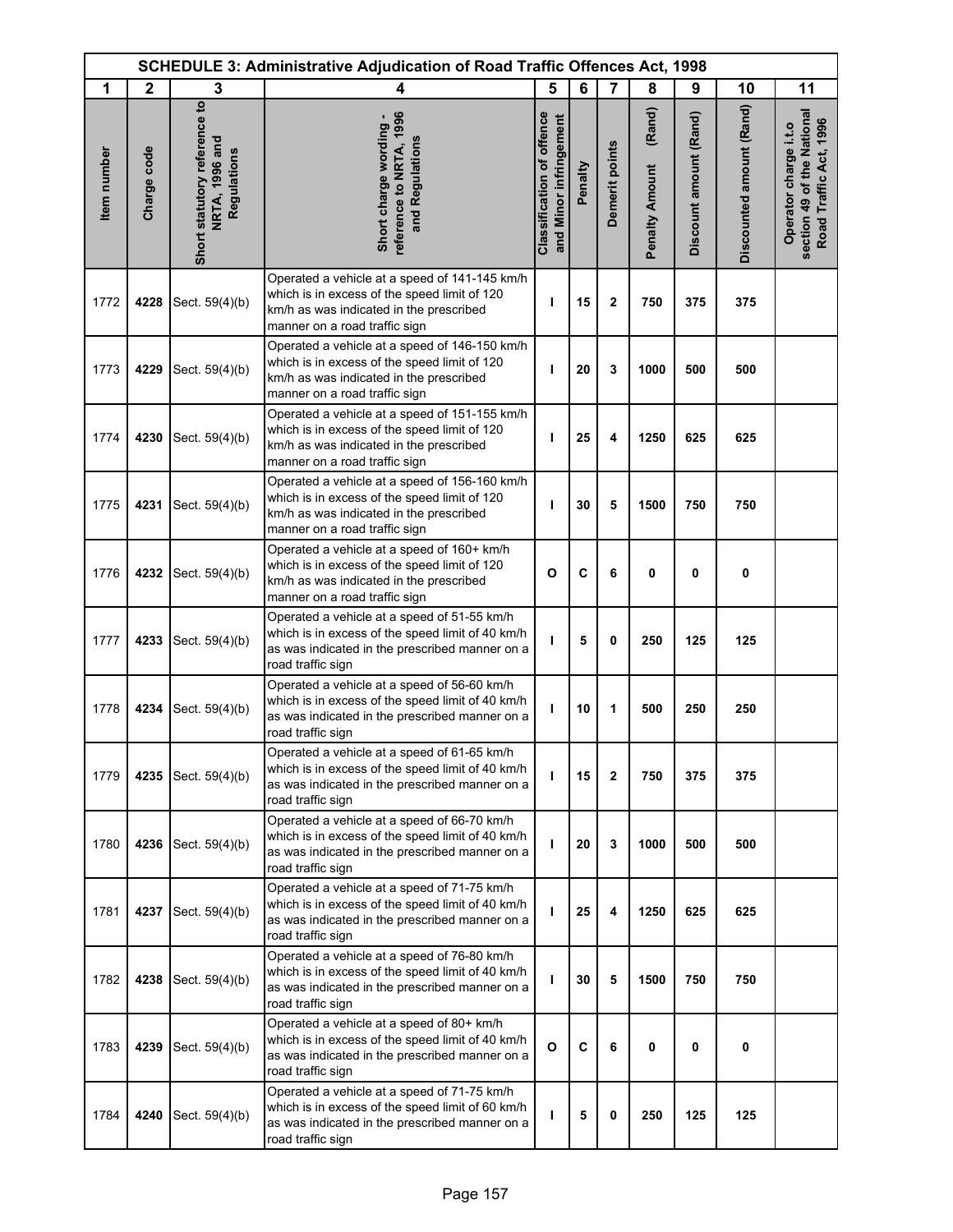|             | <b>SCHEDULE 3: Administrative Adjudication of Road Traffic Offences Act, 1998</b> |                                                               |                                                                                                                                                                          |                                                            |         |                |                                 |                        |                          |                                                                               |
|-------------|-----------------------------------------------------------------------------------|---------------------------------------------------------------|--------------------------------------------------------------------------------------------------------------------------------------------------------------------------|------------------------------------------------------------|---------|----------------|---------------------------------|------------------------|--------------------------|-------------------------------------------------------------------------------|
| 1           | $\mathbf{2}$                                                                      | 3                                                             | 4                                                                                                                                                                        | 5                                                          | 6       | $\overline{7}$ | 8                               | 9                      | 10                       | 11                                                                            |
| Item number | Charge code                                                                       | Short statutory reference to<br>NRTA, 1996 and<br>Regulations | reference to NRTA, 1996<br>Short charge wording -<br>and Regulations                                                                                                     | <b>Classification of offence</b><br>and Minor infringement | Penalty | Demerit points | (Rand)<br><b>Penalty Amount</b> | Discount amount (Rand) | Discounted amount (Rand) | section 49 of the National<br>Road Traffic Act, 1996<br>Operator charge i.t.o |
| 1785        | 4241                                                                              | Sect. 59(4)(b)                                                | Operated a vehicle at a speed of 76-80 km/h<br>which is in excess of the speed limit of 60 km/h<br>as was indicated in the prescribed manner on a<br>road traffic sign   | ı                                                          | 10      | 1              | 500                             | 250                    | 250                      |                                                                               |
| 1786        | 4242                                                                              | Sect. 59(4)(b)                                                | Operated a vehicle at a speed of 81-85 km/h<br>which is in excess of the speed limit of 60 km/h<br>as was indicated in the prescribed manner on a<br>road traffic sign   | ı                                                          | 15      | $\mathbf{2}$   | 750                             | 375                    | 375                      |                                                                               |
| 1787        | 4243                                                                              | Sect. 59(4)(b)                                                | Operated a vehicle at a speed of 86-90 km/h<br>which is in excess of the speed limit of 60 km/h<br>as was indicated in the prescribed manner on a<br>road traffic sign   | ı                                                          | 20      | 3              | 1000                            | 500                    | 500                      |                                                                               |
| 1788        | 4244                                                                              | Sect. 59(4)(b)                                                | Operated a vehicle at a speed of 91-95 km/h<br>which is in excess of the speed limit of 60 km/h<br>as was indicated in the prescribed manner on a<br>road traffic sign   | т                                                          | 25      | 4              | 1250                            | 625                    | 625                      |                                                                               |
| 1789        | 4245                                                                              | Sect. 59(4)(b)                                                | Operated a vehicle at a speed of 96-90 km/h<br>which is in excess of the speed limit of 60 km/h<br>as was indicated in the prescribed manner on a<br>road traffic sign   | ı                                                          | 30      | 5              | 1500                            | 750                    | 750                      |                                                                               |
| 1790        | 4246                                                                              | Sect. 59(4)(b)                                                | Operated a vehicle at a speed of 90+ km/h<br>which is in excess of the speed limit of 60 km/h<br>as was indicated in the prescribed manner on a<br>road traffic sign     | $\mathbf{o}$                                               | C       | 6              | 0                               | 0                      | 0                        |                                                                               |
| 1791        | 4247                                                                              | Sect. 59(4)(b)                                                | Operated a vehicle at a speed of 91-95 km/h<br>which is in excess of the speed limit of 80 km/h<br>as was indicated in the prescribed manner on a<br>road traffic sign   | т                                                          | 5       | 0              | 250                             | 125                    | 125                      |                                                                               |
| 1792        | 4248                                                                              | Sect. 59(4)(b)                                                | Operated a vehicle at a speed of 96-100 km/h<br>which is in excess of the speed limit of 80 km/h<br>as was indicated in the prescribed manner on a<br>road traffic sign  | T                                                          | 10      | 1              | 500                             | 250                    | 250                      |                                                                               |
| 1793        | 4249                                                                              | Sect. 59(4)(b)                                                | Operated a vehicle at a speed of 101-105 km/h<br>which is in excess of the speed limit of 80 km/h<br>as was indicated in the prescribed manner on a<br>road traffic sign | T                                                          | 15      | 2              | 750                             | 375                    | 375                      |                                                                               |
| 1794        | 4250                                                                              | Sect. 59(4)(b)                                                | Operated a vehicle at a speed of 106-110 km/h<br>which is in excess of the speed limit of 80 km/h<br>as was indicated in the prescribed manner on a<br>road traffic sign | т                                                          | 20      | 3              | 1000                            | 500                    | 500                      |                                                                               |
| 1795        | 4251                                                                              | Sect. 59(4)(b)                                                | Operated a vehicle at a speed of 111-115 km/h<br>which is in excess of the speed limit of 80 km/h<br>as was indicated in the prescribed manner on a<br>road traffic sign | ı                                                          | 25      | 4              | 1250                            | 625                    | 625                      |                                                                               |
| 1796        | 4252                                                                              | Sect. 59(4)(b)                                                | Operated a vehicle at a speed of 116-120 km/h<br>which is in excess of the speed limit of 80 km/h<br>as was indicated in the prescribed manner on a<br>road traffic sign | ı                                                          | 30      | 5              | 1500                            | 750                    | 750                      |                                                                               |
| 1797        | 4253                                                                              | Sect. 59(4)(b)                                                | Operated a vehicle at a speed of 120+ km/h<br>which is in excess of the speed limit of 80 km/h<br>as was indicated in the prescribed manner on a<br>road traffic sign    | $\mathbf{o}$                                               | C       | 6              | 0                               | 0                      | 0                        |                                                                               |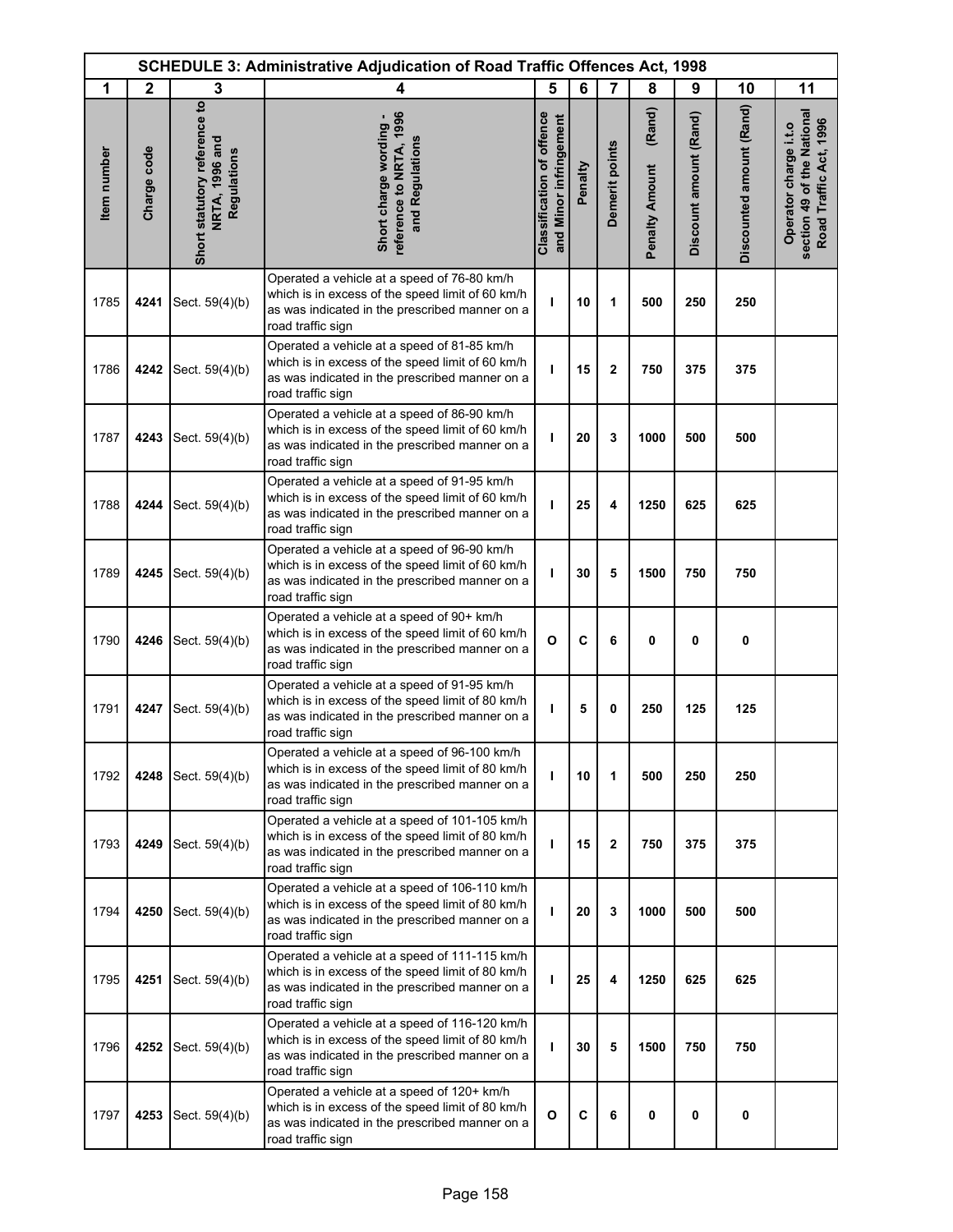| <b>SCHEDULE 3: Administrative Adjudication of Road Traffic Offences Act, 1998</b> |              |                                                               |                                                                                                                                                                           |                                                     |         |                |                                 |                        |                          |                                                                               |
|-----------------------------------------------------------------------------------|--------------|---------------------------------------------------------------|---------------------------------------------------------------------------------------------------------------------------------------------------------------------------|-----------------------------------------------------|---------|----------------|---------------------------------|------------------------|--------------------------|-------------------------------------------------------------------------------|
| 1                                                                                 | $\mathbf{2}$ | 3                                                             | 4                                                                                                                                                                         | 5                                                   | 6       | $\overline{7}$ | 8                               | 9                      | 10                       | 11                                                                            |
| Item number                                                                       | Charge code  | Short statutory reference to<br>NRTA, 1996 and<br>Regulations | reference to NRTA, 1996<br>Short charge wording -<br>and Regulations                                                                                                      | Classification of offence<br>and Minor infringement | Penalty | Demerit points | (Rand)<br><b>Penalty Amount</b> | Discount amount (Rand) | Discounted amount (Rand) | section 49 of the National<br>Road Traffic Act, 1996<br>Operator charge i.t.o |
| 1798                                                                              | 4254         | Sect. 59(4)(b)                                                | Operated a vehicle at a speed of 111-115 km/h<br>which is in excess of the speed limit of 100<br>km/h as was indicated in the prescribed<br>manner on a road traffic sign | т                                                   | 5       | 0              | 250                             | 125                    | 125                      |                                                                               |
| 1799                                                                              | 4255         | Sect. 59(4)(b)                                                | Operated a vehicle at a speed of 116-120 km/h<br>which is in excess of the speed limit of 100<br>km/h as was indicated in the prescribed<br>manner on a road traffic sign | т                                                   | 10      | 1              | 500                             | 250                    | 250                      |                                                                               |
| 1800                                                                              | 4256         | Sect. 59(4)(b)                                                | Operated a vehicle at a speed of 121-125 km/h<br>which is in excess of the speed limit of 100<br>km/h as was indicated in the prescribed<br>manner on a road traffic sign | T                                                   | 15      | $\mathbf 2$    | 750                             | 375                    | 375                      |                                                                               |
| 1801                                                                              | 4257         | Sect. 59(4)(b)                                                | Operated a vehicle at a speed of 126-130 km/h<br>which is in excess of the speed limit of 100<br>km/h as was indicated in the prescribed<br>manner on a road traffic sign | T                                                   | 20      | 3              | 1000                            | 500                    | 500                      |                                                                               |
| 1802                                                                              | 4258         | Sect. 59(4)(b)                                                | Operated a vehicle at a speed of 131-135 km/h<br>which is in excess of the speed limit of 100<br>km/h as was indicated in the prescribed<br>manner on a road traffic sign | T                                                   | 25      | 4              | 1250                            | 625                    | 625                      |                                                                               |
| 1803                                                                              | 4259         | Sect. 59(4)(b)                                                | Operated a vehicle at a speed of 136-140 km/h<br>which is in excess of the speed limit of 100<br>km/h as was indicated in the prescribed<br>manner on a road traffic sign | т                                                   | 30      | 5              | 1500                            | 750                    | 750                      |                                                                               |
| 1804                                                                              | 4260         | Sect. 59(4)(b)                                                | Operated a vehicle at a speed of 140+ km/h<br>which is in excess of the speed limit of 100<br>km/h as was indicated in the prescribed<br>manner on a road traffic sign    | O                                                   | C       | 6              | 0                               | 0                      | 0                        |                                                                               |
| 1805                                                                              | 4261         | Sect. 59(4)(c)                                                | Operated a minibus or midibus in terms of an<br>operating licence at a speed of 111-115 km/h<br>which is in excess of the 100 km/h as<br>prescribed by the Minister       | ı                                                   | 5       | 0              | 250                             | 125                    | 125                      |                                                                               |
| 1806                                                                              | 4262         | Sect. 59(4)(c)                                                | Operated a minibus or midibus in terms of an<br>operating licence at a speed of 116-120 km/h<br>which is in excess of the 100 km/h as<br>prescribed by the Minister       | т                                                   | 10      | 1              | 500                             | 250                    | 250                      |                                                                               |
| 1807                                                                              | 4263         | Sect. 59(4)(c)                                                | Operated a minibus or midibus in terms of an<br>operating licence at a speed of 121-125 km/h<br>which is in excess of the 100 km/h as<br>prescribed by the Minister       | ı                                                   | 15      | $\mathbf{2}$   | 750                             | 375                    | 375                      |                                                                               |
| 1808                                                                              | 4264         | Sect. 59(4)(c)                                                | Operated a minibus or midibus in terms of an<br>operating licence at a speed of 126-130 km/h<br>which is in excess of the 100 km/h as<br>prescribed by the Minister       | т                                                   | 20      | 3              | 1000                            | 500                    | 500                      |                                                                               |
| 1809                                                                              | 4265         | Sect. 59(4)(c)                                                | Operated a minibus or midibus in terms of an<br>operating licence at a speed of 131-135 km/h<br>which is in excess of the 100 km/h as<br>prescribed by the Minister       | ı                                                   | 25      | 4              | 1250                            | 625                    | 625                      |                                                                               |
| 1810                                                                              | 4266         | Sect. 59(4)(c)                                                | Operated a minibus or midibus in terms of an<br>operating licence at a speed of 136-140 km/h<br>which is in excess of the 100 km/h as<br>prescribed by the Minister       | т                                                   | 30      | 5              | 1500                            | 750                    | 750                      |                                                                               |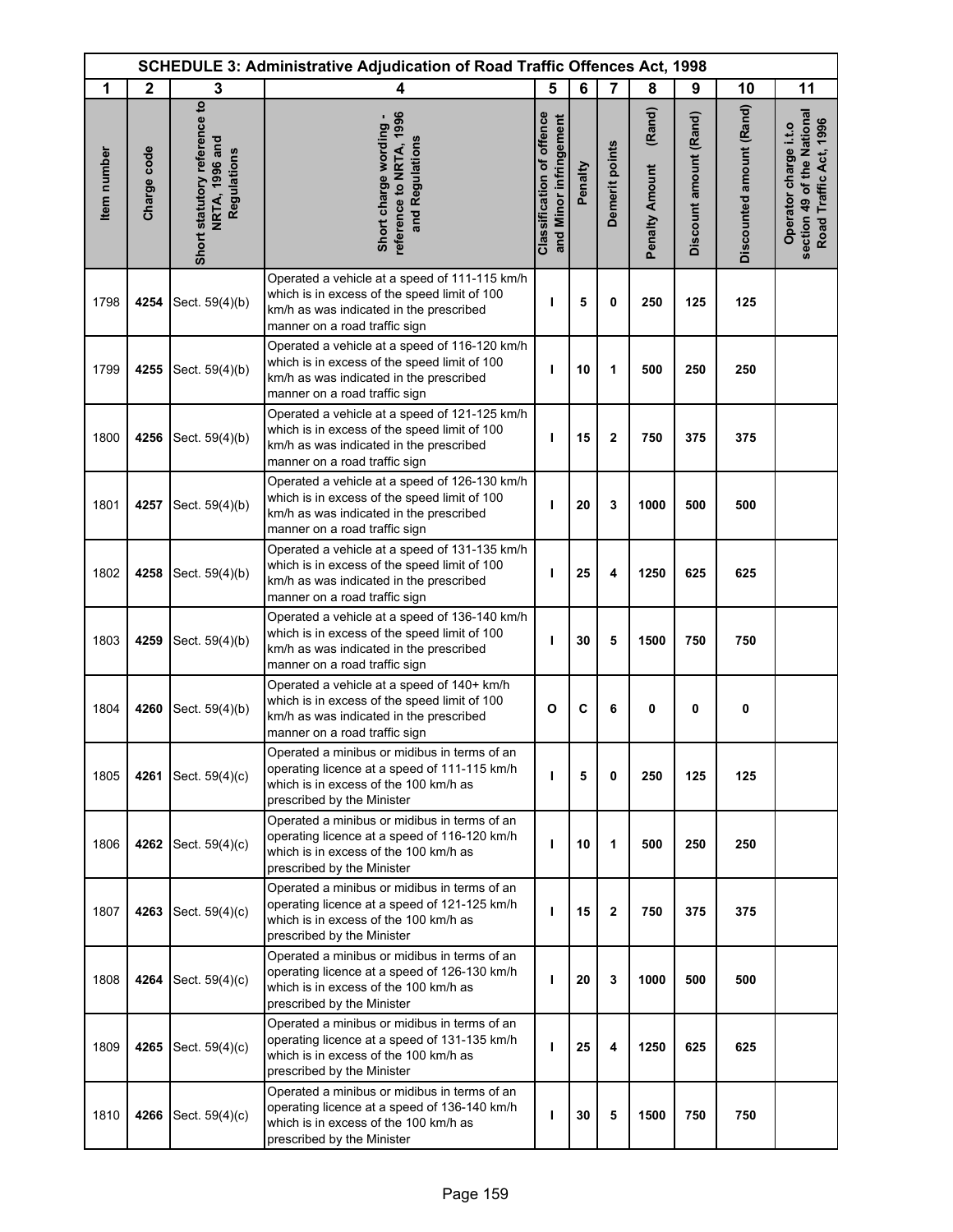|             |              |                                                               | <b>SCHEDULE 3: Administrative Adjudication of Road Traffic Offences Act, 1998</b>                                                                                                      |                                                            |         |                |                                 |                        |                          |                                                                               |
|-------------|--------------|---------------------------------------------------------------|----------------------------------------------------------------------------------------------------------------------------------------------------------------------------------------|------------------------------------------------------------|---------|----------------|---------------------------------|------------------------|--------------------------|-------------------------------------------------------------------------------|
| 1           | $\mathbf{2}$ | 3                                                             | 4                                                                                                                                                                                      | 5                                                          | 6       | $\overline{7}$ | 8                               | 9                      | 10                       | 11                                                                            |
| Item number | Charge code  | Short statutory reference to<br>NRTA, 1996 and<br>Regulations | reference to NRTA, 1996<br>Short charge wording -<br>and Regulations                                                                                                                   | <b>Classification of offence</b><br>and Minor infringement | Penalty | Demerit points | (Rand)<br><b>Penalty Amount</b> | Discount amount (Rand) | Discounted amount (Rand) | section 49 of the National<br>Road Traffic Act, 1996<br>Operator charge i.t.o |
| 1811        | 4267         | Sect. 59(4)(c)                                                | Operated a minibus or midibus in terms of an<br>operating licence at a speed of 140+ km/h<br>which is in excess of the 100 km/h as<br>prescribed by the Minister                       | $\mathbf{o}$                                               | C       | 6              | 0                               | 0                      | 0                        |                                                                               |
| 1812        | 4268         | Sect. 59(4)(c)                                                | Operated a goods vehicle, the GVM > 9000 kg.,<br>at a speed of 91-95 km/h which is in excess of<br>the 80 km/h being the speed limit prescribed by<br>the Minister                     | т                                                          | 5       | 0              | 250                             | 125                    | 125                      |                                                                               |
| 1813        | 4269         | Sect. 59(4)(c)                                                | Operated a goods vehicle, the GVM > 9000 kg.,<br>at a speed of 96-100 km/h which is in excess of<br>the 80 km/h being the speed limit prescribed by<br>the Minister                    | ı                                                          | 10      | 1              | 500                             | 250                    | 250                      |                                                                               |
| 1814        | 4270         | Sect. 59(4)(c)                                                | Operated a goods vehicle, the GVM > 9000 kg.,<br>at a speed of 101-105 km/h which is in excess<br>of the 80 km/h being the speed limit prescribed<br>by the Minister                   | т                                                          | 15      | $\mathbf{2}$   | 750                             | 375                    | 375                      |                                                                               |
| 1815        | 4271         | Sect. 59(4)(c)                                                | Operated a goods vehicle, the GVM > 9000 kg.,<br>at a speed of 106-110 km/h which is in excess<br>of the 80 km/h being the speed limit prescribed<br>by the Minister                   | т                                                          | 20      | 3              | 1000                            | 500                    | 500                      |                                                                               |
| 1816        | 4272         | Sect. 59(4)(c)                                                | Operated a goods vehicle, the GVM > 9000 kg.,<br>at a speed of 111-115 km/h which is in excess<br>of the 80 km/h being the speed limit prescribed<br>by the Minister                   | ı                                                          | 25      | 4              | 1250                            | 625                    | 625                      |                                                                               |
| 1817        | 4273         | Sect. 59(4)(c)                                                | Operated a goods vehicle, the GVM > 9000 kg.,<br>at a speed of 116-120km/h which is in excess<br>of the 80 km/h being the speed limit prescribed<br>by the Minister                    | T                                                          | 30      | 5              | 1500                            | 750                    | 750                      |                                                                               |
| 1818        | 4274         | Sect. 59(4)(c)                                                | Operated a goods vehicle, the GVM > 9000 kg.,<br>at a speed of 120+ km/h which is in excess of<br>the 80 km/h being the speed limit prescribed by<br>the Minister                      | O                                                          | C       | 6              | 0                               | 0                      | 0                        |                                                                               |
| 1819        | 4275         | Sect. 59(4)(c)                                                | Operated a combination of vehicle, with a total<br>GVM > 9000 kg., at a speed of 91-95 km/h<br>which is in excess of the 80 km/h being the<br>speed limit prescribed by the Minister   | ı                                                          | 5       | 0              | 250                             | 125                    | 125                      |                                                                               |
| 1820        | 4276         | Sect. 59(4)(c)                                                | Operated a combination of vehicle, with a total<br>GVM > 9000 kg., at a speed of 96-100 km/h<br>which is in excess of the 80 km/h being the<br>speed limit prescribed by the Minister  | ı                                                          | 10      | 1              | 500                             | 250                    | 250                      |                                                                               |
| 1821        | 4277         | Sect. 59(4)(c)                                                | Operated a combination of vehicle, with a total<br>GVM > 9000 kg., at a speed of 101-105 km/h<br>which is in excess of the 80 km/h being the<br>speed limit prescribed by the Minister | т                                                          | 15      | $\mathbf{2}$   | 750                             | 375                    | 375                      |                                                                               |
| 1822        | 4278         | Sect. 59(4)(c)                                                | Operated a combination of vehicle, with a total<br>GVM > 9000 kg., at a speed of 106-11 km/h<br>which is in excess of the 80 km/h being the<br>speed limit prescribed by the Minister  | ı                                                          | 20      | 3              | 1000                            | 500                    | 500                      |                                                                               |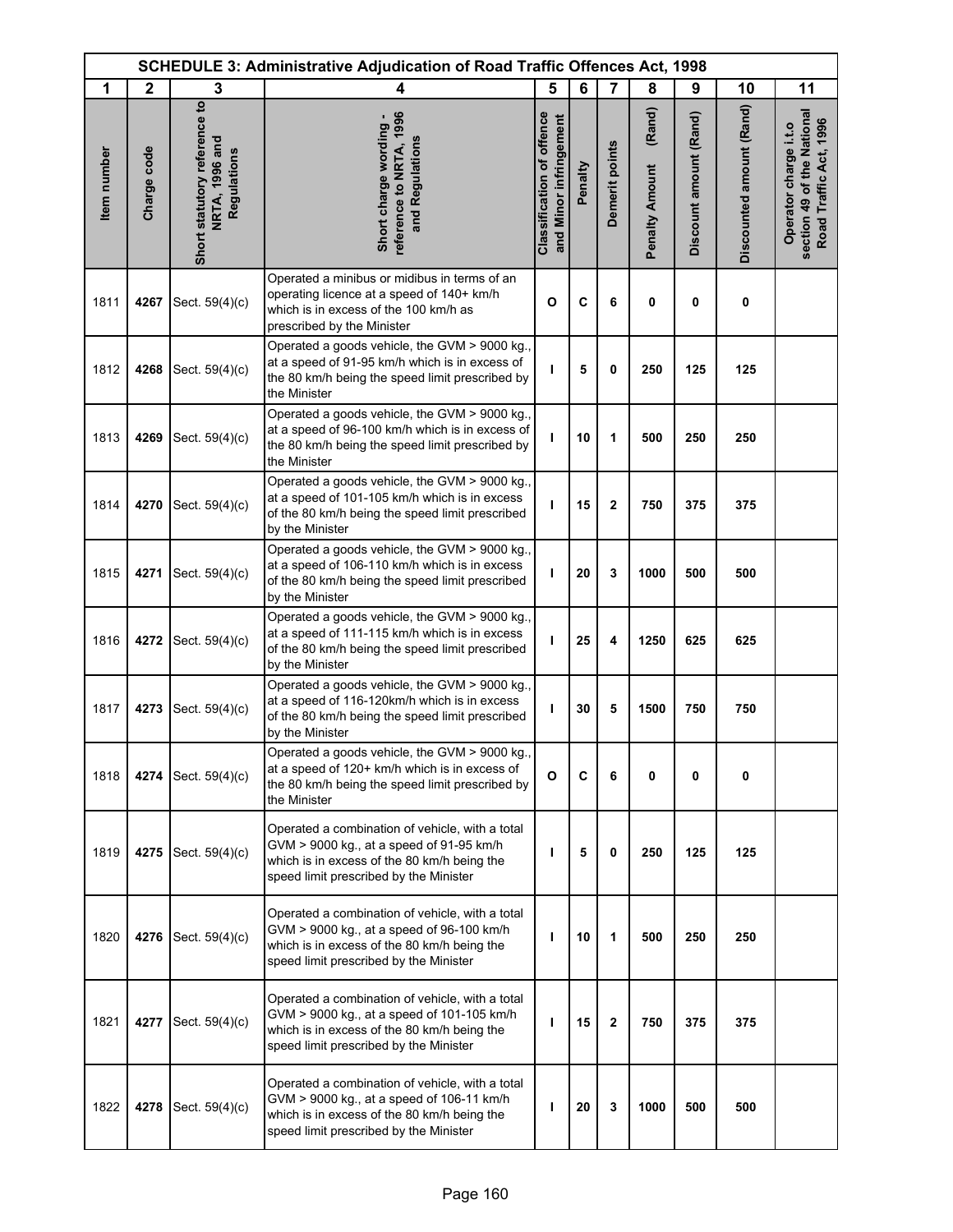| <b>SCHEDULE 3: Administrative Adjudication of Road Traffic Offences Act, 1998</b> |              |                                                               |                                                                                                                                                                                             |                                                            |         |                |                                 |                        |                          |                                                                               |
|-----------------------------------------------------------------------------------|--------------|---------------------------------------------------------------|---------------------------------------------------------------------------------------------------------------------------------------------------------------------------------------------|------------------------------------------------------------|---------|----------------|---------------------------------|------------------------|--------------------------|-------------------------------------------------------------------------------|
| 1                                                                                 | $\mathbf{2}$ | 3                                                             | 4                                                                                                                                                                                           | 5                                                          | 6       | $\overline{7}$ | 8                               | 9                      | 10                       | 11                                                                            |
| Item number                                                                       | Charge code  | Short statutory reference to<br>NRTA, 1996 and<br>Regulations | reference to NRTA, 1996<br>Short charge wording -<br>and Regulations                                                                                                                        | <b>Classification of offence</b><br>and Minor infringement | Penalty | Demerit points | (Rand)<br><b>Penalty Amount</b> | Discount amount (Rand) | Discounted amount (Rand) | section 49 of the National<br>Road Traffic Act, 1996<br>Operator charge i.t.o |
| 1823                                                                              | 4279         | Sect. 59(4)(c)                                                | Operated a combination of vehicle, with a total<br>GVM > 9000 kg., at a speed of 111-115 km/h<br>which is in excess of the 80 km/h being the<br>speed limit prescribed by the Minister      | ı                                                          | 25      | 4              | 1250                            | 625                    | 625                      |                                                                               |
| 1824                                                                              | 4280         | Sect. 59(4)(c)                                                | Operated a combination of vehicle, with a total<br>GVM > 9000 kg., at a speed of 116-120 km/h<br>which is in excess of the 80 km/h being the<br>speed limit prescribed by the Minister      | т                                                          | 30      | 5              | 1500                            | 750                    | 750                      |                                                                               |
| 1825                                                                              | 4281         | Sect. 59(4)(c)                                                | Operated a combination of vehicle, with a total<br>GVM > 9000 kg., at a speed of 120+ km/h<br>which is in excess of the 80 km/h being the<br>speed limit prescribed by the Minister         | $\mathbf{o}$                                               | C       | 6              | 0                               | 0                      | 0                        |                                                                               |
| 1826                                                                              | 4282         | Sect. 59(4)(c)                                                | Operated an articulated vehicle, GVM of truck-<br>tractor > 9000 kg., at a speed of 91-95 km/h<br>which is in excess of the 80 km/h being the<br>speed limit prescribed by the Minister     | т                                                          | 5       | 0              | 250                             | 125                    | 125                      |                                                                               |
| 1827                                                                              | 4283         | Sect. 59(4)(c)                                                | Operated an articulated vehicle, GVM of truck-<br>tractor > 9000 kg., at a speed of 96-100 km/h<br>which is in excess of the 80 km/h being the<br>speed limit prescribed by the Minister    | т                                                          | 10      | 1              | 500                             | 250                    | 250                      |                                                                               |
| 1828                                                                              | 4284         | Sect. 59(4)(c)                                                | Operated an articulated vehicle, GVM of truck-<br>tractor > 9000 kg., at a speed of 101-105 km/h<br>which is in excess of the 80 km/h being the<br>speed limit prescribed by the Minister   | ı                                                          | 15      | 2              | 750                             | 375                    | 375                      |                                                                               |
| 1829                                                                              | 4285         | Sect. 59(4)(c)                                                | Operated an articulated vehicle, GVM of truck-<br>tractor $> 9000$ kg., at a speed of 106-110 km/h<br>which is in excess of the 80 km/h being the<br>speed limit prescribed by the Minister | т                                                          | 20      | 3              | 1000                            | 500                    | 500                      |                                                                               |
| 1830                                                                              | 4286         | Sect. 59(4)(c)                                                | Operated an articulated vehicle, GVM of truck-<br>tractor $> 9000$ kg., at a speed of 111-115 km/h<br>which is in excess of the 80 km/h being the<br>speed limit prescribed by the Minister | т                                                          | 25      | 4              | 1250                            | 625                    | 625                      |                                                                               |
| 1831                                                                              | 4287         | Sect. 59(4)(c)                                                | Operated an articulated vehicle, GVM of truck-<br>tractor > 9000 kg., at a speed of 116-12 km/h<br>which is in excess of the 80 km/h being the<br>speed limit prescribed by the Minister    | ı                                                          | 30      | 5              | 1500                            | 750                    | 750                      |                                                                               |
| 1832                                                                              | 4288         | Sect. 59(4)(c)                                                | Operated an articulated vehicle, GVM of truck-<br>tractor $> 9000$ kg., at a speed of 120+ km/h<br>which is in excess of the 80 km/h being the<br>speed limit prescribed by the Minister    | $\mathbf{o}$                                               | C       | 6              | 0                               | 0                      | 0                        |                                                                               |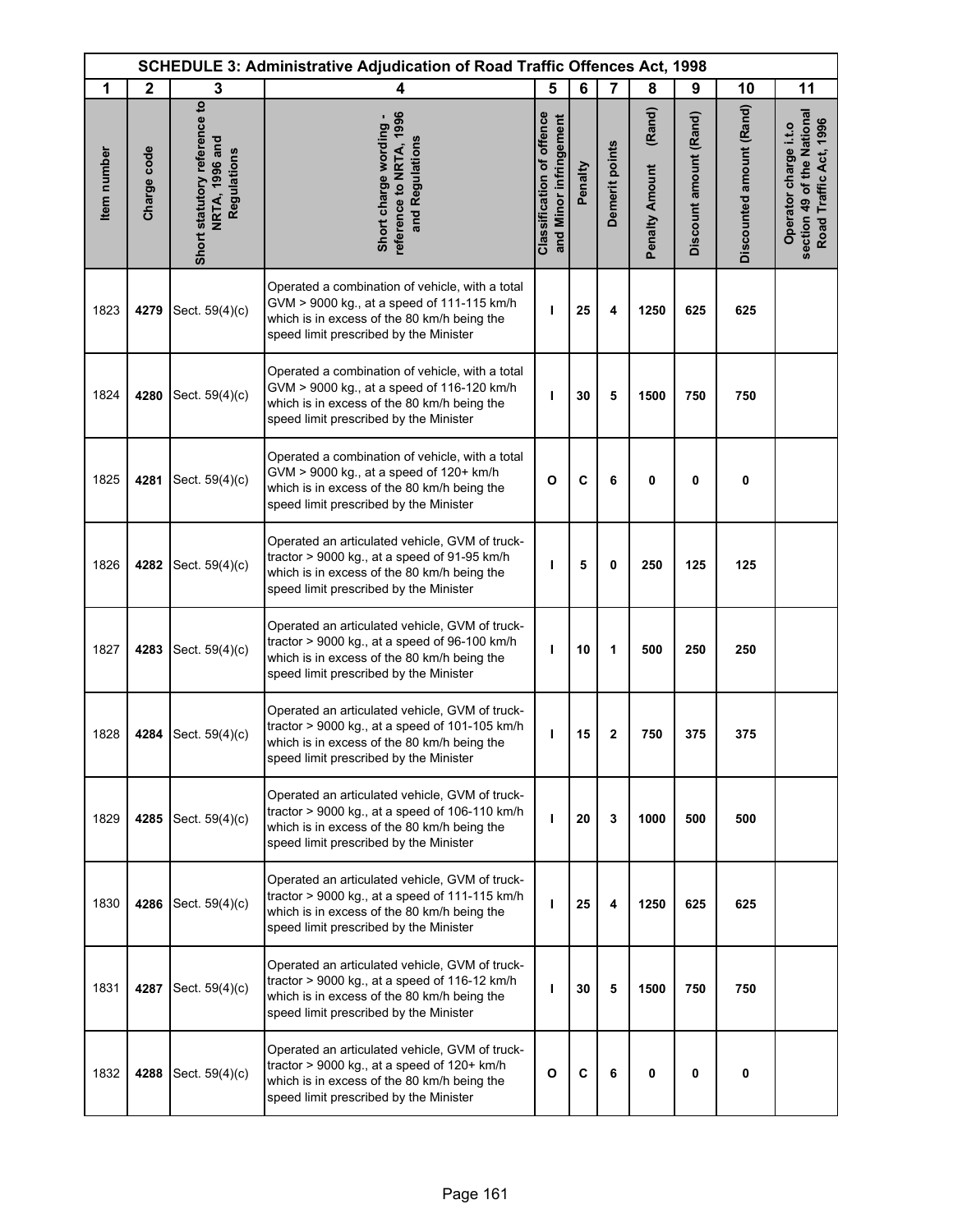| <b>SCHEDULE 3: Administrative Adjudication of Road Traffic Offences Act, 1998</b> |              |                                                               |                                                                                                                                                                                                                                           |                                                            |         |                |                                 |                        |                          |                                                                               |
|-----------------------------------------------------------------------------------|--------------|---------------------------------------------------------------|-------------------------------------------------------------------------------------------------------------------------------------------------------------------------------------------------------------------------------------------|------------------------------------------------------------|---------|----------------|---------------------------------|------------------------|--------------------------|-------------------------------------------------------------------------------|
| 1                                                                                 | $\mathbf{2}$ | 3                                                             | 4                                                                                                                                                                                                                                         | 5                                                          | 6       | $\overline{7}$ | 8                               | 9                      | 10                       | 11                                                                            |
| Item number                                                                       | Charge code  | Short statutory reference to<br>NRTA, 1996 and<br>Regulations | reference to NRTA, 1996<br>Short charge wording -<br>and Regulations                                                                                                                                                                      | <b>Classification of offence</b><br>and Minor infringement | Penalty | Demerit points | (Rand)<br><b>Penalty Amount</b> | Discount amount (Rand) | Discounted amount (Rand) | section 49 of the National<br>Road Traffic Act, 1996<br>Operator charge i.t.o |
| 1833                                                                              | 4289         | Reg. 293(2)(b)                                                | Operated a bus or midibus or minibus without<br>displaying a sign that the vehicle was not to<br>exceed 100km/h or with a sign not complying<br>with SANS 1329 specifications                                                             | ı                                                          | 5       | 0              | 250                             | 125                    | 125                      |                                                                               |
| 1834                                                                              | 4290         | Reg. 295(1)                                                   | Operated a tractor or trailer at a speed in<br>excess of 35 kilometres per hour                                                                                                                                                           | T                                                          | 10      | 1              | 500                             | 250                    | 250                      |                                                                               |
| 1835                                                                              | 4291         | Reg. 295(2)                                                   | Tractor/trailer displaying a sign on the rear<br>denoting that the vehicle is subject to a speed<br>of 35km/h - sign not complying with SANS 1329                                                                                         | T                                                          | 20      | 3              | 1000                            | 500                    | 500                      |                                                                               |
|                                                                                   |              |                                                               | NRTR CHAPTER X: RULES OF THE ROAD AND MATTERS RELATING THERETO                                                                                                                                                                            |                                                            |         |                |                                 |                        |                          |                                                                               |
|                                                                                   |              |                                                               | <b>NRTR Chapter X Part I: Rules of the road</b>                                                                                                                                                                                           |                                                            |         |                |                                 |                        |                          |                                                                               |
| 1836                                                                              |              | 4300 Reg. 296(1)                                              | Driver failed to keep left or encroached to right<br>half of a roadway                                                                                                                                                                    | т                                                          | 20      | 3              | 1000                            | 500                    | 500                      |                                                                               |
| 1837                                                                              | 4301         | Reg. 296A(1)                                                  | Operated a vehicle and drove the motor vehicle<br>on a dedicated lane, other than the class of<br>vehicles referred to by such sign, between the<br>hours of 06h00 to 09h00 and 16h00 to 18h30<br>Monday to Friday                        | т                                                          | 20      | 3              | 1000                            | 500                    | 500                      |                                                                               |
| 1838                                                                              |              | 4302 Reg. 297(1)                                              | Failed to keep left on divided roadway or<br>roadway with physical barrier etc.                                                                                                                                                           | т                                                          | 20      | 3              | 1000                            | 500                    | 500                      |                                                                               |
| 1839                                                                              |              | 4303 Reg. 297(2)                                              | On a road which was divided into two or more<br>roadways by means of an intervening space or<br>by a physical barrier or dividing section so<br>constructed as to impede vehicular traffic, failed<br>to drive upon the left-hand roadway | т                                                          | 20      | 3              | 1000                            | 500                    | 500                      |                                                                               |
| 1840                                                                              |              | 4304 Reg. 298(1)                                              | As the driver of a vehicle passed another<br>vehicle proceeding in the same direction on that<br>road, and moved to the left before he or she<br>was safely clear of the vehicle so passed                                                | ı                                                          | 20      | 3              | 1000                            | 500                    | 500                      |                                                                               |
| 1841                                                                              |              | 4305   Reg. 298(1)                                            | Operated a vehicle and passed another vehicle<br>proceeding in the same direction, not to the<br>right of the said vehicle or not at a safe<br>distance                                                                                   | т                                                          | 20      | 3              | 1000                            | 500                    | 500                      |                                                                               |
| 1842                                                                              |              | 4306 Reg. 298(1)                                              | Being the driver of a vehicle, passed another<br>vehicle proceeding in the same direction on that<br>road on the left by driving on the shoulder or<br>verge of the road                                                                  | ı                                                          | 20      | 3              | 1000                            | 500                    | 500                      |                                                                               |
| 1843                                                                              | 4307         | Reg. 298(2)                                                   | Passed a vehicle whilst approaching (a) the<br>summit of a rise or (b) a curve or (c) any other<br>place passing could have created a hazard for<br>a vehicle from the opposite direction                                                 | ı                                                          | 20      | 3              | 1000                            | 500                    | 500                      |                                                                               |
| 1844                                                                              | 4308         | Reg. 298(3)                                                   | Upon becoming aware of other traffic<br>proceeding in the same direction and wishing to<br>pass, accelerated the speed of the vehicle<br>before the other vehicle had passed                                                              | т                                                          | 20      | 3              | 1000                            | 500                    | 500                      |                                                                               |
| 1845                                                                              | 4309         | Reg. 298(3)                                                   | Upon becoming aware of other traffic<br>proceeding in the same direction and wishing to<br>pass, failed to cause the vehicle to travel as<br>near to the edge of the roadway as was<br>possible                                           | ı                                                          | 20      | 3              | 1000                            | 500                    | 500                      |                                                                               |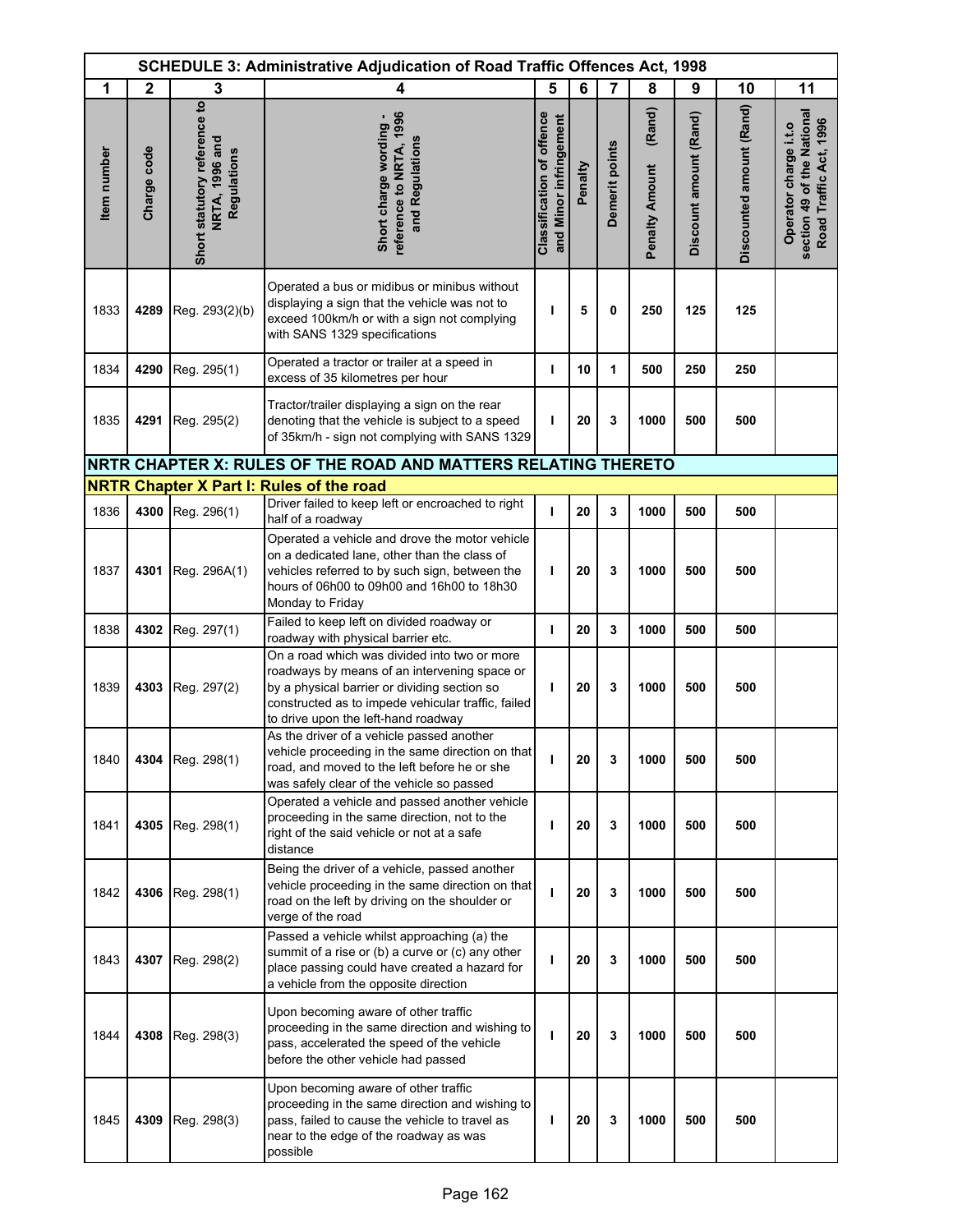| <b>SCHEDULE 3: Administrative Adjudication of Road Traffic Offences Act, 1998</b> |              |                                                               |                                                                                                                                                                                                                                    |                                                            |              |                |                                 |                        |                          |                                                                               |
|-----------------------------------------------------------------------------------|--------------|---------------------------------------------------------------|------------------------------------------------------------------------------------------------------------------------------------------------------------------------------------------------------------------------------------|------------------------------------------------------------|--------------|----------------|---------------------------------|------------------------|--------------------------|-------------------------------------------------------------------------------|
| 1                                                                                 | $\mathbf{2}$ | 3                                                             | 4                                                                                                                                                                                                                                  | 5                                                          | 6            | $\overline{7}$ | 8                               | 9                      | 10                       | 11                                                                            |
| Item number                                                                       | Charge code  | Short statutory reference to<br>NRTA, 1996 and<br>Regulations | reference to NRTA, 1996<br>Short charge wording -<br>and Regulations                                                                                                                                                               | <b>Classification of offence</b><br>and Minor infringement | Penalty      | Demerit points | (Rand)<br><b>Penalty Amount</b> | Discount amount (Rand) | Discounted amount (Rand) | section 49 of the National<br>Road Traffic Act, 1996<br>Operator charge i.t.o |
| 1846                                                                              | 4310         | Reg. 298(4)                                                   | When about to pass on-coming traffic, failed to<br>ensure that the vehicle driven did not encroach<br>on the roadway to the right in such a manner as<br>may obstruct or endanger such on-coming<br>traffic                        | т                                                          | 20           | 3              | 1000                            | 500                    | 500                      |                                                                               |
| 1847                                                                              | 4311         | Reg. 298(5)                                                   | Passed a stationary bus but failed to do so with<br>due care for the safety of persons who were<br>approaching or leaving or might have<br>approached or might have left such bus                                                  | T                                                          | 10           | 1              | 500                             | 250                    | 250                      |                                                                               |
| 1848                                                                              | 4312         | Reg. 298A(2)                                                  | Driving a vehicle on the shoulder of the road<br>during times and under conditions that could<br>endanger other traffic                                                                                                            | ı                                                          | 10           | 1              | 500                             | 250                    | 250                      |                                                                               |
| 1849                                                                              | 4313         | Reg. 299(1)                                                   | As pedal cyclist, crossed a road when it was<br>not clear of moving traffic for a sufficient<br>distance to allow him or her to cross the road<br>without obstructing or endangering such traffic                                  | ı                                                          | $\mathbf{2}$ |                | 100                             | 50                     | 50                       |                                                                               |
| 1850                                                                              | 4314         | Reg. 299(1)                                                   | Drove a vehicle and crossed the road when it<br>was not clear of moving traffic for a sufficient<br>distance to allow him or her to cross the road<br>without obstructing or endangering such traffic                              | ı                                                          | 20           | 3              | 1000                            | 500                    | 500                      |                                                                               |
| 1851                                                                              | 4315         | Reg. 299(2)                                                   | As pedal cyclist, entered a public road when he<br>or she could not do so with safety to himself or<br>herself and other traffic                                                                                                   | J.                                                         | $\mathbf 2$  |                | 100                             | 50                     | 50                       |                                                                               |
| 1852                                                                              |              | 4316 Reg. 299(2)                                              | Operated a vehicle, entered the road when he<br>or she could not do so with safety to himself or<br>herself and other traffic                                                                                                      |                                                            | 20           | 3              | 1000                            | 500                    | 500                      |                                                                               |
| 1853                                                                              |              | 4317 Reg. 299(3)                                              | Driving vehicle on road divided into traffic lanes<br>by appropriate road traffic signs, turned from<br>one lane into or across another lane when he or<br>she could not do so without obstructing or<br>endangering other traffic | T                                                          | 20           | 3              | 1000                            | 500                    | 500                      |                                                                               |
| 1854                                                                              |              | 4318 Reg. 300                                                 | As pedal cyclist intending to turn such cycle to<br>the left or right, or to move such cycle to the left<br>or right on the roadway, failed to give a<br>conspicuous signal, in the prescribed manner                              | т                                                          | $\mathbf{2}$ |                | 100                             | 50                     | 50                       |                                                                               |
| 1855                                                                              | 4319         | Reg. 300                                                      | Driver, intending to turn such vehicle to the left<br>or right, or to move such vehicle to the left or<br>right on the roadway, failed to give a<br>conspicuous signal, in the prescribed manner,<br>of his or her intention       | T                                                          | 10           | 1              | 500                             | 250                    | 250                      |                                                                               |
| 1856                                                                              | 4320         | Reg. 300                                                      | Driver, intending to stop such vehicle or to<br>suddenly reduce the speed thereof, failed to<br>give a conspicuous signal, in the prescribed<br>manner, of his or her intention                                                    | ı                                                          | 10           | 1              | 500                             | 250                    | 250                      |                                                                               |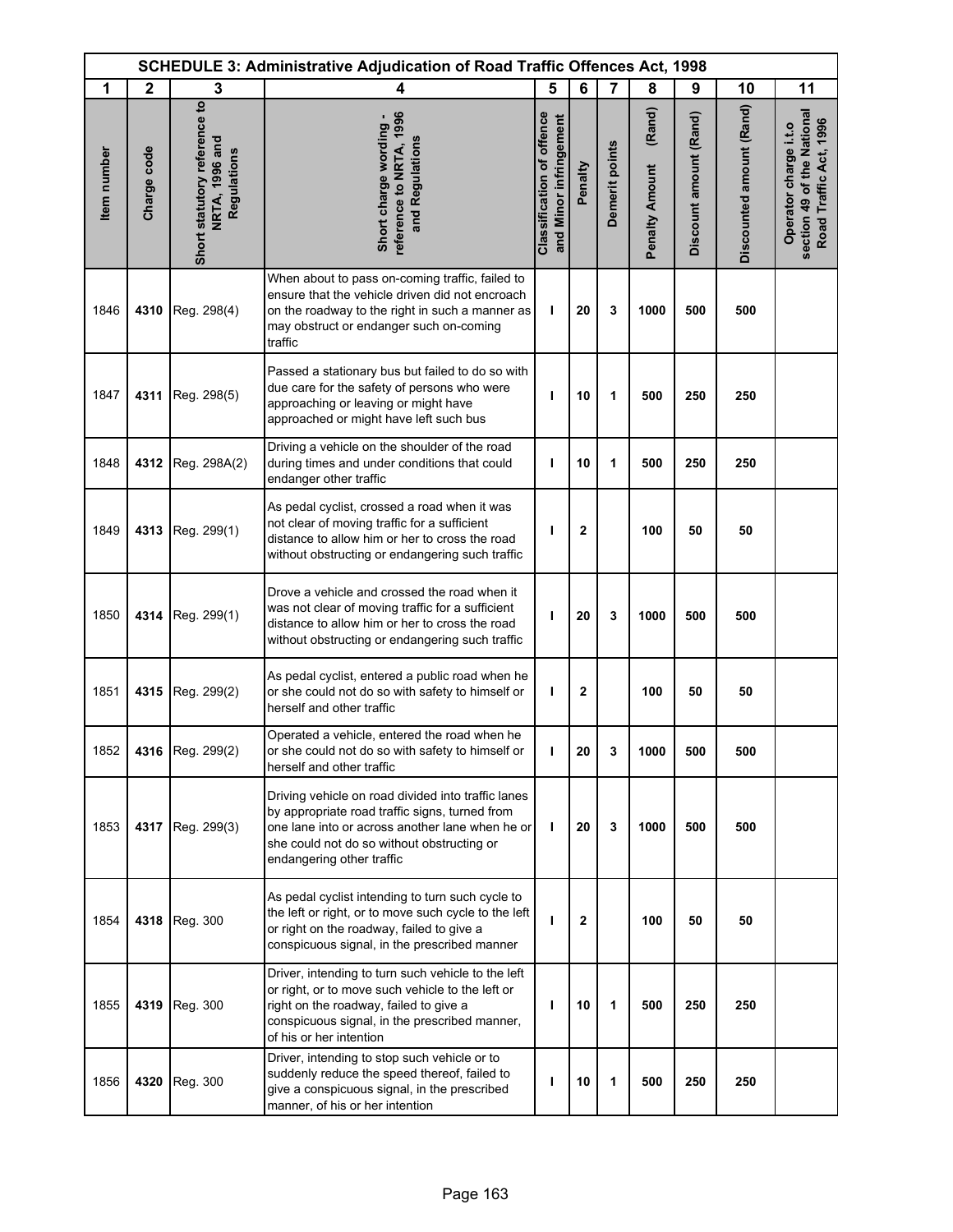| <b>SCHEDULE 3: Administrative Adjudication of Road Traffic Offences Act, 1998</b> |             |                                                               |                                                                                                                                                                                                                       |                                                            |         |                         |                                 |                        |                          |                                                                               |
|-----------------------------------------------------------------------------------|-------------|---------------------------------------------------------------|-----------------------------------------------------------------------------------------------------------------------------------------------------------------------------------------------------------------------|------------------------------------------------------------|---------|-------------------------|---------------------------------|------------------------|--------------------------|-------------------------------------------------------------------------------|
| 1                                                                                 | $\mathbf 2$ | 3                                                             | 4                                                                                                                                                                                                                     | 5                                                          | 6       | $\overline{7}$          | 8                               | 9                      | 10                       | 11                                                                            |
| <b>Item</b> number                                                                | Charge code | Short statutory reference to<br>NRTA, 1996 and<br>Regulations | reference to NRTA, 1996<br>Short charge wording -<br>and Regulations                                                                                                                                                  | <b>Classification of offence</b><br>and Minor infringement | Penalty | Demerit points          | (Rand)<br><b>Penalty Amount</b> | Discount amount (Rand) | Discounted amount (Rand) | section 49 of the National<br>Road Traffic Act, 1996<br>Operator charge i.t.o |
| 1857                                                                              | 4321        | Reg. 301                                                      | Operated a vehicle and upon entering traffic<br>island, failed to yield the right of way to all<br>vehicular traffic that approached from the right<br>within such junction                                           | ı                                                          | 15      | $\mathbf 2$             | 750                             | 375                    | 375                      |                                                                               |
| 1858                                                                              | 4322        | Reg. 302(1)                                                   | Turned to the left without due regard to the<br>provision of regulation 301 or failed to indicate<br>an intention to turn or did not steer as near to<br>the left edge as possible or failed to turn with<br>due care | т                                                          | 15      | $\mathbf 2$             | 750                             | 375                    | 375                      |                                                                               |
| 1859                                                                              | 4323        | Reg. 302(2)                                                   | Operated a vehicle and turning to the right,<br>effected such turning when he or she could not<br>do so without obstructing or endangering other<br>traffic                                                           | ı                                                          | 15      | $\overline{2}$          | 750                             | 375                    | 375                      |                                                                               |
| 1860                                                                              | 4324        | Reg.<br>302(2)(a)(i)                                          | Failed to steer vehicle as near to the immediate<br>left of the middle line after turning right on a<br>roadway for traffic in both directions                                                                        | т                                                          | 15      | 2                       | 750                             | 375                    | 375                      |                                                                               |
| 1861                                                                              | 4325        | Reg.<br>302(2)(a)(ii)                                         | Driver turned right at traffic island but did not<br>pass to the left of traffic island or comply with<br>directions of sign. Road for two-way traffic                                                                | ı                                                          | 15      | 2                       | 750                             | 375                    | 375                      |                                                                               |
| 1862                                                                              | 4326        | Reg.<br>302(2)(a)(ii)                                         | Driver turned right at an intersection and<br>encroached on right half of road into which<br>he/she had turned. Road for two-way traffic                                                                              | ı                                                          | 15      | $\mathbf{2}$            | 750                             | 375                    | 375                      |                                                                               |
| 1863                                                                              | 4327        | Reg.<br>302(2)(b)(i)                                          | Driver turned to the right and failed to steer<br>vehicle as near as possible to right edge of<br>road (one-way road)                                                                                                 | ı                                                          | 15      | $\overline{\mathbf{2}}$ | 750                             | 375                    | 375                      |                                                                               |
| 1864                                                                              | 4328        | Reg.<br>302(2)(b)(ii)                                         | Driver turned right at traffic island but did not<br>pass to the left of traffic island or comply with<br>directions on sigh (Road for one-way traffic)                                                               | ı                                                          | 15      | $\mathbf 2$             | 750                             | 375                    | 375                      |                                                                               |
| 1865                                                                              | 4329        | Reg.<br>302(2)(b)(ii)                                         | Driver turned right at an intersection and<br>encroached on right half of road into which<br>he/she turned. Road for one-way traffic                                                                                  | т                                                          | 15      | $\mathbf 2$             | 750                             | 375                    | 375                      |                                                                               |
| 1866                                                                              | 4330        | Reg. 303                                                      | Operated a vehicle while towing or drawing<br>another vehicle, failed to do it in the manner<br>prescribed in the National Road Traffic<br>Regulations 2000                                                           | ı                                                          | 10      | 1                       | 500                             | 250                    | 250                      | 49(d)                                                                         |
| 1867                                                                              | 4331        | Reg. 304(a)                                                   | Stopped a vehicle alongside or opposite an<br>excavation or obstruction and thereby<br>obstructed or endangered other traffic                                                                                         | ı                                                          | 20      | 3                       | 1000                            | 500                    | 500                      |                                                                               |
| 1868                                                                              | 4332        | Reg. 304(b)                                                   | Stopped a vehicle on a public road within a<br>tunnel or subway or on a bridge or within six<br>metres of a tunnel, subway or bridge                                                                                  | т                                                          | 20      | 3                       | 1000                            | 500                    | 500                      |                                                                               |
| 1869                                                                              | 4333        | Reg. 304(c)                                                   | Stopped a vehicle on or within six metres from<br>the beginning or end of any part of such<br>roadway where the normal width thereof was<br>constricted                                                               | ı                                                          | 20      | 3                       | 1000                            | 500                    | 500                      |                                                                               |
| 1870                                                                              | 4334        | Reg. 304(d)                                                   | Stopped a vehicle on the roadway or shoulder<br>in contravention of a road traffic sign                                                                                                                               | ı                                                          | 20      | 3                       | 1000                            | 500                    | 500                      |                                                                               |
| 1871                                                                              | 4335        | Reg. 304(e)                                                   | Stopped a vehicle on the right-hand side of<br>such roadway facing on-coming traffic                                                                                                                                  | I                                                          | 20      | 3                       | 1000                            | 500                    | 500                      |                                                                               |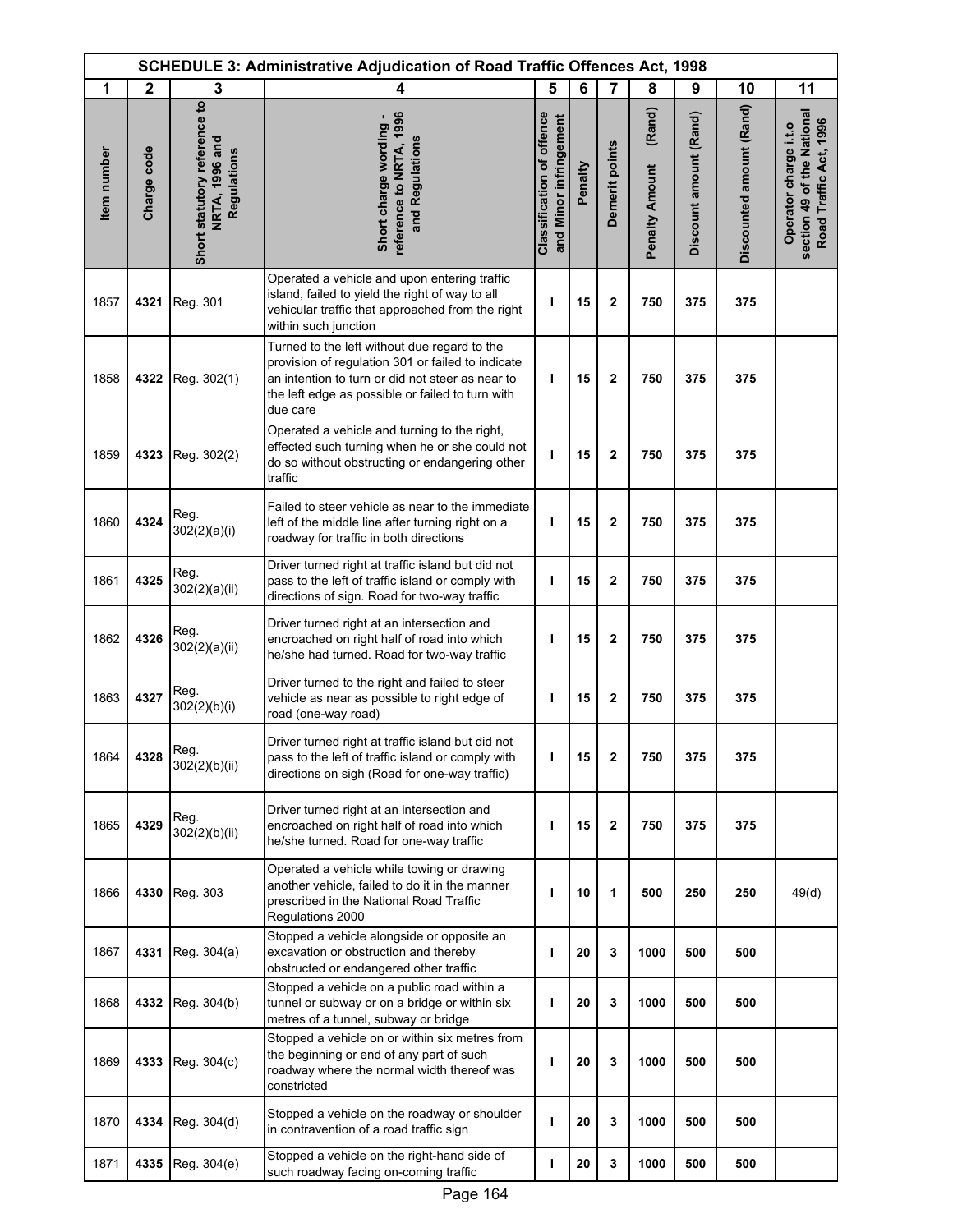|             | <b>SCHEDULE 3: Administrative Adjudication of Road Traffic Offences Act, 1998</b> |                                                                      |                                                                                                                                                                            |                                                            |         |                |                                 |                        |                          |                                                                               |
|-------------|-----------------------------------------------------------------------------------|----------------------------------------------------------------------|----------------------------------------------------------------------------------------------------------------------------------------------------------------------------|------------------------------------------------------------|---------|----------------|---------------------------------|------------------------|--------------------------|-------------------------------------------------------------------------------|
| 1           | $\mathbf{2}$                                                                      | 3                                                                    | 4                                                                                                                                                                          | 5                                                          | 6       | 7              | 8                               | 9                      | 10                       | 11                                                                            |
| Item number | Charge code                                                                       | Short statutory reference to<br><b>NRTA, 1996 and</b><br>Regulations | reference to NRTA, 1996<br>Short charge wording -<br>and Regulations                                                                                                       | <b>Classification of offence</b><br>and Minor infringement | Penalty | Demerit points | (Rand)<br><b>Penalty Amount</b> | Discount amount (Rand) | Discounted amount (Rand) | section 49 of the National<br>Road Traffic Act, 1996<br>Operator charge i.t.o |
| 1872        | 4336                                                                              | Reg. 304(f)                                                          | Stopped a vehicle alongside or opposite<br>another vehicle on such roadway where such<br>roadway was less than nine metres wide                                            | ı                                                          | 20      | 3              | 1000                            | 500                    | 500                      |                                                                               |
| 1873        | 4337                                                                              | Reg. 304(g)                                                          | Stopped a vehicle within the railway reserve at<br>a level crossing                                                                                                        | J.                                                         | 20      | 3              | 1000                            | 500                    | 500                      |                                                                               |
| 1874        | 4338                                                                              | Reg. 304(h)                                                          | Stopped a vehicle within nine metres of his or<br>her approaching side of a pedestrian crossing<br>demarcated by appropriate road traffic signs                            | т                                                          | 20      | 3              | 1000                            | 500                    | 500                      |                                                                               |
| 1875        | 4339                                                                              | Reg. 304(i)                                                          | Stopped a vehicle where the stopping<br>constituted a danger or an obstruction to other<br>traffic or was likely to constitute a danger or<br>obstruction to other traffic | т                                                          | 20      | 3              | 1000                            | 500                    | 500                      |                                                                               |
| 1876        | 4340                                                                              | Reg. 305(1)(a)                                                       | Parked a vehicle on a public road in<br>contravention of a road traffic sign                                                                                               | т                                                          | 5       | 0              | 250                             | 125                    | 125                      |                                                                               |
| 1877        | 4341                                                                              | Reg. 305(1)(b)                                                       | Parked a vehicle alongside or opposite another<br>vehicle on such roadway where such roadway<br>was less than nine metres wide                                             | ı                                                          | 5       | 0              | 250                             | 125                    | 125                      |                                                                               |
| 1878        | 4342                                                                              | Reg. 305(1)(b)                                                       | Parked a vehicle where the parking constituted<br>a danger or an obstruction to other traffic or<br>was likely to constitute a danger or obstruction<br>to other traffic   | T                                                          | 5       | 0              | 250                             | 125                    | 125                      |                                                                               |
| 1879        | 4343                                                                              | Reg. 305(1)(b)                                                       | Parked a vehicle alongside or opposite an<br>excavation or obstruction and thereby<br>obstructed or endangered other traffic                                               | ı                                                          | 5       | 0              | 250                             | 125                    | 125                      |                                                                               |
| 1880        | 4344                                                                              | Reg. 305(1)(b)                                                       | Parked a vehicle within the railway reserve at a<br>level crossing                                                                                                         | I                                                          | 5       | 0              | 250                             | 125                    | 125                      |                                                                               |
| 1881        | 4345                                                                              | Reg. 305(1)(b)                                                       | Parked a vehicle within nine metres of his or<br>her approaching side of a pedestrian crossing<br>demarcated by an appropriate road traffic sign                           | т                                                          | 5       | 0              | 250                             | 125                    | 125                      |                                                                               |
| 1882        | 4346                                                                              | Reg. 305(1)(b)                                                       | Parked a vehicle on the right-hand side of such<br>roadway facing on-coming traffic                                                                                        | $\mathbf{I}$                                               | 5       | 0              | 250                             | 125                    | 125                      |                                                                               |
| 1883        | 4347                                                                              | Reg. 305(1)(b)                                                       | Parked a vehicle or shoulder in contravention of<br>a road traffic sign to wit a no parking sign                                                                           | т                                                          | 5       | 0              | 250                             | 125                    | 125                      |                                                                               |
| 1884        | 4348                                                                              | Reg. 305(1)(b)                                                       | Parked a vehicle on or within six metres from<br>the beginning or end of any part of such<br>roadway where the normal width thereof was<br>constricted                     | п                                                          | 5       | 0              | 250                             | 125                    | 125                      |                                                                               |
| 1885        | 4349                                                                              | Reg. 305(1)(b)                                                       | Parked a vehicle within a tunnel or subway or<br>on a bridge or within six metres of a tunnel,<br>subway or bridge                                                         | ı                                                          | 5       | 0              | 250                             | 125                    | 125                      |                                                                               |
| 1886        | 4350                                                                              | Reg. 305(1)(c)                                                       | Parked a vehicle within a tunnel or subway or<br>on a bridge or within six metres of a tunnel,<br>subway or bridge                                                         | ı                                                          | 5       | 0              | 250                             | 125                    | 125                      |                                                                               |
| 1887        | 4351                                                                              | Reg. 305(1)(d)                                                       | Parked a vehicle at a place where the vehicle<br>obscured a road traffic sign                                                                                              | $\mathbf{I}$                                               | 5       | 0              | 250                             | 125                    | 125                      |                                                                               |
| 1888        | 4352                                                                              | Reg. 305(1)(e)                                                       | Parked a vehicle in such a manner as to<br>encroach on the sidewalk                                                                                                        | т                                                          | 5       | 0              | 250                             | 125                    | 125                      |                                                                               |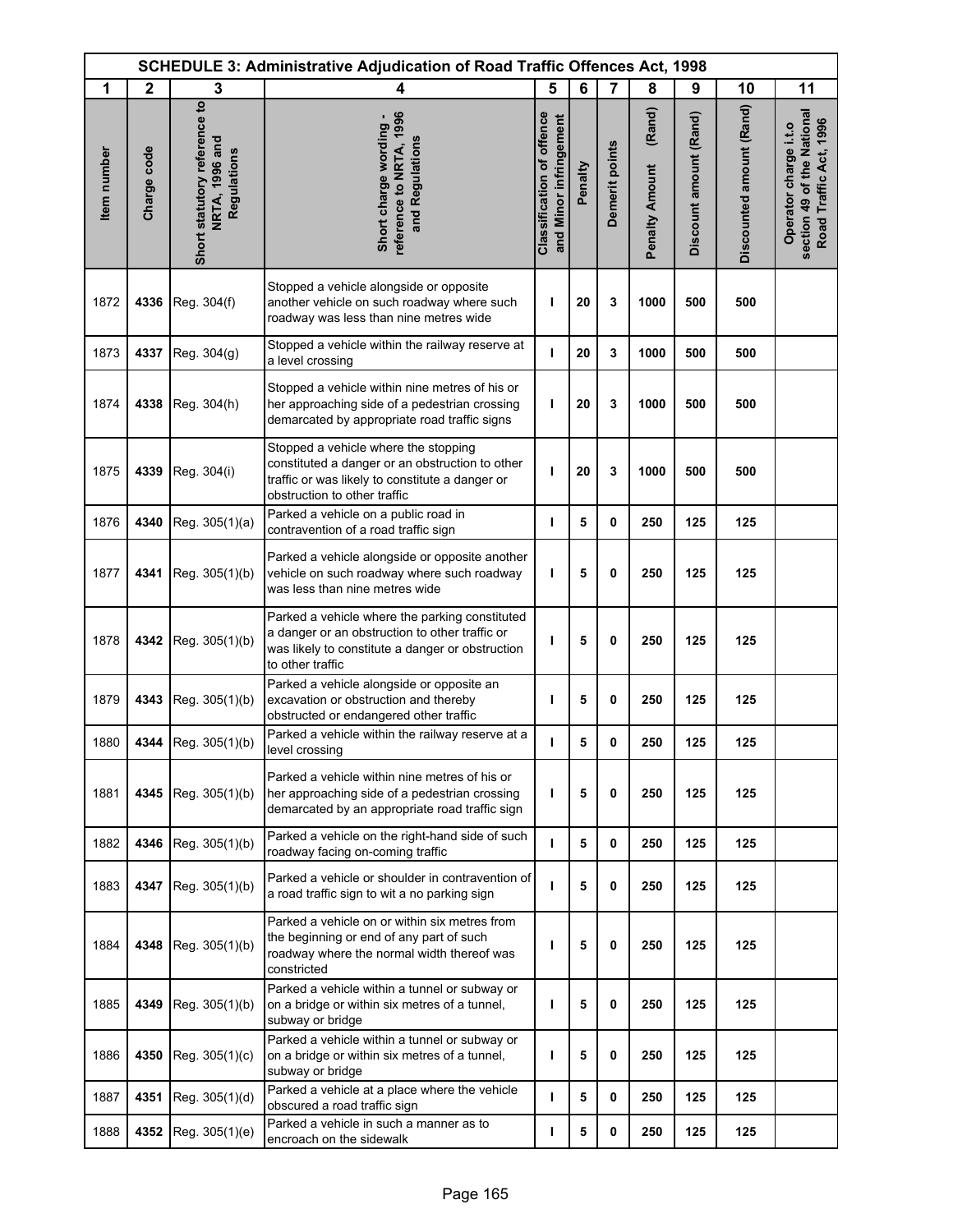| <b>SCHEDULE 3: Administrative Adjudication of Road Traffic Offences Act, 1998</b> |              |                                                                      |                                                                                                                                                                                                                |                                                            |         |                |                                 |                        |                          |                                                                               |
|-----------------------------------------------------------------------------------|--------------|----------------------------------------------------------------------|----------------------------------------------------------------------------------------------------------------------------------------------------------------------------------------------------------------|------------------------------------------------------------|---------|----------------|---------------------------------|------------------------|--------------------------|-------------------------------------------------------------------------------|
| 1                                                                                 | $\mathbf{2}$ | 3                                                                    | 4                                                                                                                                                                                                              | 5                                                          | 6       | 7              | 8                               | 9                      | 10                       | 11                                                                            |
| <b>Item</b> number                                                                | Charge code  | Short statutory reference to<br><b>NRTA, 1996 and</b><br>Regulations | reference to NRTA, 1996<br>Short charge wording -<br>and Regulations                                                                                                                                           | <b>Classification of offence</b><br>and Minor infringement | Penalty | Demerit points | (Rand)<br><b>Penalty Amount</b> | Discount amount (Rand) | Discounted amount (Rand) | section 49 of the National<br>Road Traffic Act, 1996<br>Operator charge i.t.o |
| 1889                                                                              | 4353         | Reg. 305(1)(f)                                                       | Parked a vehicle in such a manner as to<br>obstruct any private or public vehicular<br>entrance to such road                                                                                                   | ı                                                          | 5       | 0              | 250                             | 125                    | 125                      |                                                                               |
| 1890                                                                              | 4354         | Reg. 305(3)                                                          | Parked a vehicle on a portion of the road or the<br>shoulders outside an urban area or with any<br>part of such vehicle within 1m of the edge of<br>such roadway                                               | т                                                          | 5       | 0              | 250                             | 125                    | 125                      |                                                                               |
| 1891                                                                              | 4355         | Reg. 305(4)(a)                                                       | Parked a vehicle within an urban area within 9m<br>of the side from which he approached a<br>pedestrian crossing demarcated by appropriate<br>road traffic signs                                               | т                                                          | 5       | 0              | 250                             | 125                    | 125                      |                                                                               |
| 1892                                                                              | 4356         | Reg. 305(4)(b)                                                       | Parked a vehicle within an urban area within 5m<br>of an intersection where such parking was not<br>permitted by a road traffic sign                                                                           | т                                                          | 5       | 0              | 250                             | 125                    | 125                      |                                                                               |
| 1893                                                                              | 4357         | Reg. 305(4)(c)                                                       | Parked a vehicle within an urban area upon or<br>over the actuating mechanism of a traffic signal                                                                                                              | т                                                          | 5       | 0              | 250                             | 125                    | 125                      |                                                                               |
| 1894                                                                              | 4358         | Reg.<br>305(4)(d)(i)                                                 | Parked vehicle with left-hand wheel more than<br>450mm within roadway                                                                                                                                          | ı                                                          | 5       | 0              | 250                             | 125                    | 125                      |                                                                               |
| 1895                                                                              | 4359         | Reg.<br>305(4)(d)(ii)                                                | Parked a vehicle within an urban area restricted<br>to vehicles moving in one direction, on the right-<br>hand side with the outside of any right-hand<br>wheel thereof more than 450 mm within the<br>roadway | т                                                          | 5       | 0              | 250                             | 125                    | 125                      |                                                                               |
| 1896                                                                              | 4360         | Reg. 305(4)(e)                                                       | Parked a vehicle on a road less than 5.5m wide                                                                                                                                                                 | т                                                          | 5       | 0              | 250                             | 125                    | 125                      |                                                                               |
| 1897                                                                              |              | 4361 Reg. 305(5)                                                     | Parked a vehicle on a traffic island or in a<br>pedestrian mall or pedestrian lane                                                                                                                             | т                                                          | 5       | 0              | 250                             | 125                    | 125                      |                                                                               |
| 1898                                                                              |              | 4362 Reg. 306(2)                                                     | As driver of a fire-fighting vehicle, rescue<br>vehicle or ambulance, stopped or parked<br>without displaying the identification lamps as<br>described in regulation 176                                       | т                                                          | 10      | 1              | 500                             | 250                    | 250                      |                                                                               |
| 1899                                                                              | 4363         | Reg. 307(a)                                                          | As the driver of a vehicle, failed to stop such<br>vehicle in compliance with a direction conveyed<br>by a road traffic sign or given by a traffic officer<br>in uniform                                       | ı                                                          | 15      | $\mathbf 2$    | 750                             | 375                    | 375                      |                                                                               |
| 1900                                                                              | 4364         | Reg. 307(b)                                                          | As the driver of a vehicle, failed to stop such<br>vehicle at the request or on the signal of a<br>person leading or driving a bovine animal,<br>horse, ass, mule, sheep, goat, pig or ostrich                 | т                                                          | 15      | $\mathbf 2$    | 750                             | 375                    | 375                      |                                                                               |
| 1901                                                                              | 4365         | Reg. 308(1)(a)                                                       | Operator of vehicle caused it to travel<br>backwards when it could not be done in safety                                                                                                                       | ı                                                          | 20      | 3              | 1000                            | 500                    | 500                      |                                                                               |
| 1902                                                                              |              | 4366 Reg. $308(1)(a)$                                                | Caused the vehicle to run backwards for a<br>distance or longer time than was necessary for<br>the safety or reasonable convenience of any<br>occupant of that vehicle or other traffic on such<br>road        | т                                                          | 20      | 3              | 1000                            | 500                    | 500                      |                                                                               |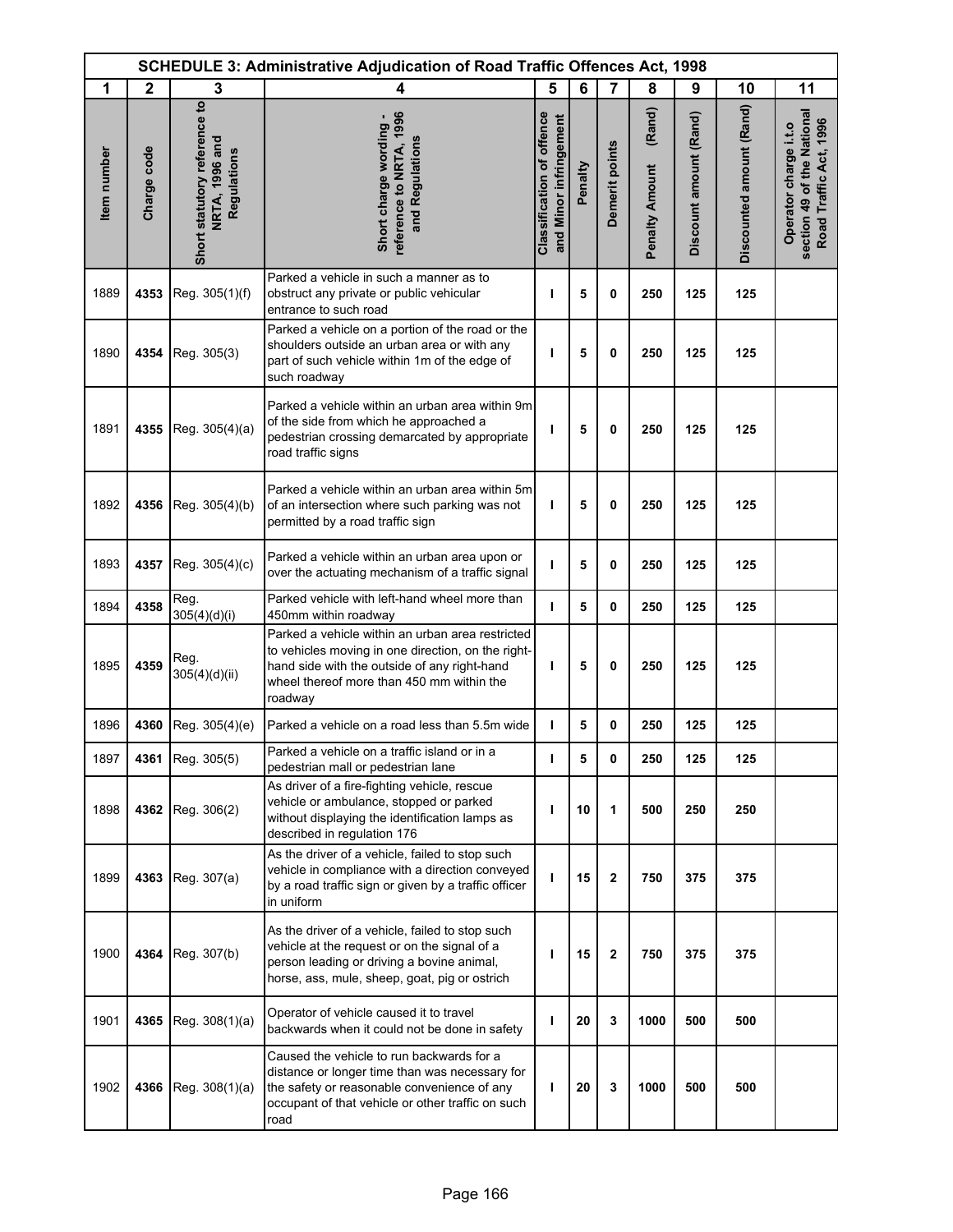| <b>SCHEDULE 3: Administrative Adjudication of Road Traffic Offences Act, 1998</b> |              |                                                               |                                                                                                                                                                                                                                     |                                                            |         |                |                                 |                        |                          |                                                                               |
|-----------------------------------------------------------------------------------|--------------|---------------------------------------------------------------|-------------------------------------------------------------------------------------------------------------------------------------------------------------------------------------------------------------------------------------|------------------------------------------------------------|---------|----------------|---------------------------------|------------------------|--------------------------|-------------------------------------------------------------------------------|
| 1                                                                                 | $\mathbf{2}$ | 3                                                             | 4                                                                                                                                                                                                                                   | 5                                                          | 6       | $\overline{7}$ | 8                               | 9                      | 10                       | 11                                                                            |
| Item number                                                                       | Charge code  | Short statutory reference to<br>NRTA, 1996 and<br>Regulations | reference to NRTA, 1996<br>Short charge wording -<br>and Regulations                                                                                                                                                                | <b>Classification of offence</b><br>and Minor infringement | Penalty | Demerit points | (Rand)<br><b>Penalty Amount</b> | Discount amount (Rand) | Discounted amount (Rand) | section 49 of the National<br>Road Traffic Act, 1996<br>Operator charge i.t.o |
| 1903                                                                              | 4367         | Reg. 308(1)(b)                                                | Operated vehicle whilst following more closely<br>than was reasonable and prudent with regard to<br>the speed of the other vehicle, the traffic and<br>the condition of the roadway.                                                | ı                                                          | 20      | 3              | 1000                            | 500                    | 500                      |                                                                               |
| 1904                                                                              | 4368         | Reg. 308(1)(c)                                                | Driver permitted person etc. to occupy a<br>position that prevented him/her from having<br>complete control over the vehicle or being able<br>to signal his/her intention                                                           | ı                                                          | 20      | 3              | 1000                            | 500                    | 500                      |                                                                               |
| 1905                                                                              | 4369         | Reg. 308(1)(d)                                                | Driver of a vehicle permitted a person to take<br>hold of or interfere with the steering or<br>operating mechanism of the vehicle when he or<br>she was driving the vehicle                                                         | т                                                          | 20      | 3              | 1000                            | 500                    | 500                      |                                                                               |
| 1906                                                                              | 4370         | Reg. 308(1)(e)                                                | Driver of a vehicle occupied such position that<br>he or she did not have complete control over<br>the vehicle or did not have full view of the<br>roadway and traffic ahead of such vehicle                                        | ı                                                          | 20      | 3              | 1000                            | 500                    | 500                      |                                                                               |
| 1907                                                                              | 4371         | Reg. 308(1)(f)                                                | Driver of a vehicle allowed such vehicle to<br>remain unattended without setting its brake or<br>adopting a method effectively preventing the<br>vehicle from moving from the position in which<br>it was left                      | ı                                                          | 5       | 0              | 250                             | 125                    | 125                      |                                                                               |
| 1908                                                                              | 4372         | Reg. 308(1)(g)                                                | Driver of a parked or stationary vehicle at the<br>side of the road, drove vehicle from that<br>position while not being able to do so without<br>interfering with moving traffic approaching from<br>any direction and with safety | T                                                          | 10      | 1              | 500                             | 250                    | 250                      |                                                                               |
| 1909                                                                              | 4373         | Reg. 308(1)(h)                                                | As the driver of a vehicle failed to give<br>immediate and absolute right of way to a<br>vehicle sounding a device or bell in terms of<br>section 58(3) or 60 of the National Road Traffic<br>Act (Act 93 of 1996)                  | ı                                                          | 10      | 1              | 500                             | 250                    | 250                      |                                                                               |
| 1910                                                                              | 4374         | Reg. 308(1)(i)                                                | As the driver of a vehicle, allowed a portion of<br>the body to protrude beyond such vehicle while<br>it was in motion, when such protruding was not<br>for allowed purposes                                                        | т                                                          | 5       | 0              | 250                             | 125                    | 125                      |                                                                               |
| 1911                                                                              | 4375         | Reg. 308(1)(j)                                                | As the driver of a vehicle, permitted a person or<br>animal to occupy the roof, any step or running<br>board or any other place on top of that vehicle<br>when in motion                                                            | T                                                          | 5       | 0              | 250                             | 125                    | 125                      |                                                                               |
| 1912                                                                              | 4376         | Reg. 308(1)(k)                                                | As the driver of a vehicle, caused or allowed<br>the engine thereof to run in such manner that it<br>emitted smoke or fumes                                                                                                         | T                                                          | 5       | $\mathbf{0}$   | 250                             | 125                    | 125                      | 49(d)                                                                         |
| 1913                                                                              | 4377         | Reg. 308(1)(l)                                                | As the driver of a vehicle, caused or allowed<br>the engine thereof to run while the vehicle was<br>stationary and unattended                                                                                                       | т                                                          | 5       | 0              | 250                             | 125                    | 125                      |                                                                               |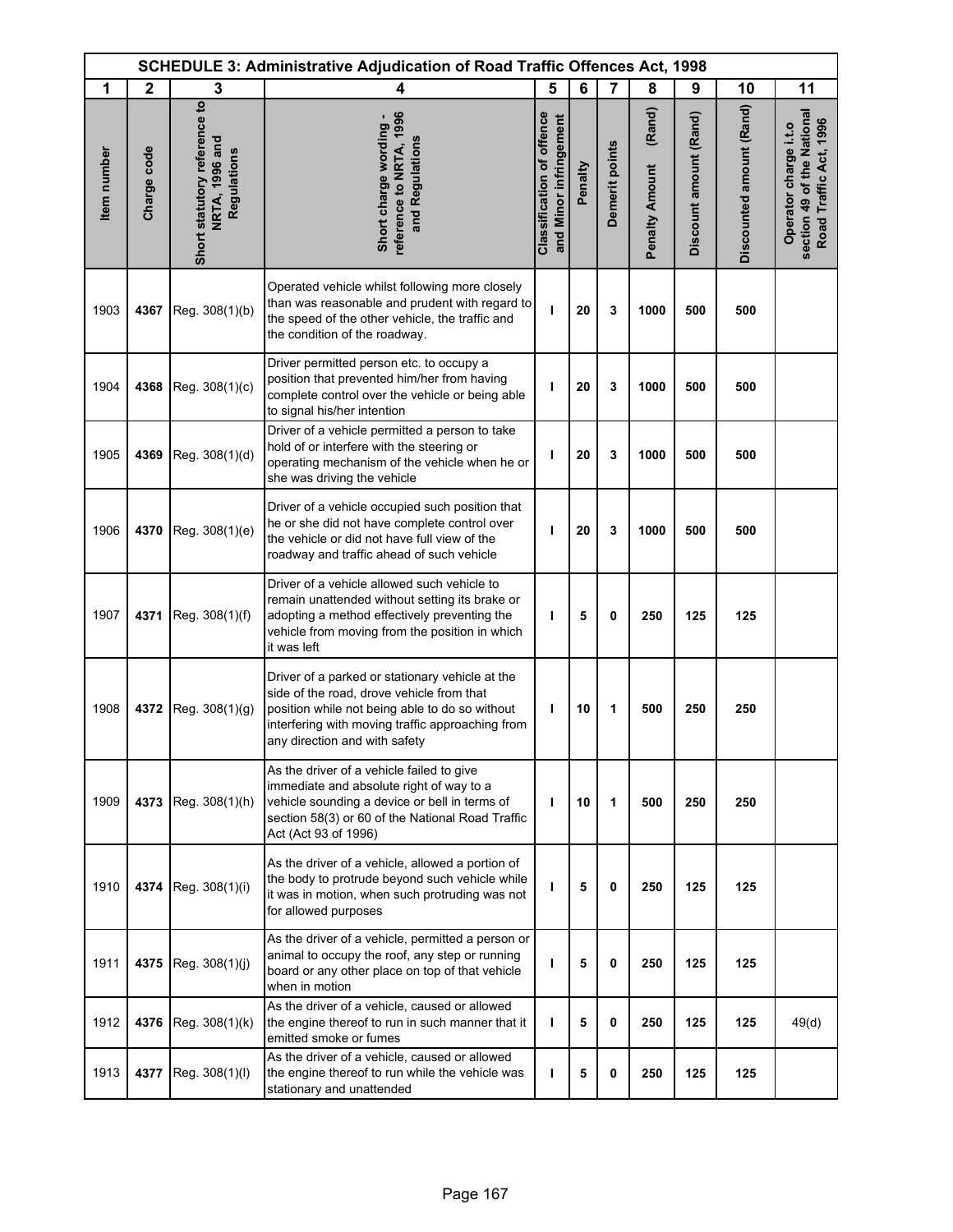|             |              |                                                               | <b>SCHEDULE 3: Administrative Adjudication of Road Traffic Offences Act, 1998</b>                                                                                                                                          |                                                            |                |                |                                 |                        |                          |                                                                               |
|-------------|--------------|---------------------------------------------------------------|----------------------------------------------------------------------------------------------------------------------------------------------------------------------------------------------------------------------------|------------------------------------------------------------|----------------|----------------|---------------------------------|------------------------|--------------------------|-------------------------------------------------------------------------------|
| 1           | $\mathbf{2}$ | 3                                                             | 4                                                                                                                                                                                                                          | 5                                                          | 6              | 7              | 8                               | 9                      | 10                       | 11                                                                            |
| Item number | Charge code  | Short statutory reference to<br>NRTA, 1996 and<br>Regulations | reference to NRTA, 1996<br>Short charge wording -<br>and Regulations                                                                                                                                                       | <b>Classification of offence</b><br>and Minor infringement | Penalty        | Demerit points | (Rand)<br><b>Penalty Amount</b> | Discount amount (Rand) | Discounted amount (Rand) | section 49 of the National<br>Road Traffic Act, 1996<br>Operator charge i.t.o |
| 1914        | 4378         | Reg. 308(1)(m)                                                | As the driver of a vehicle, negligently or wilfully<br>deposited or caused or permitted to be<br>deposited petrol or other liquid fuel or grease or<br>other flammable or offensive matter etc.<br>alongside such roadway. | т                                                          | 5              | 0              | 250                             | 125                    | 125                      |                                                                               |
| 1915        | 4379         | Reg. 308(1)(n)                                                | As the driver of a vehicle caused or allowed the<br>engine thereof to run while petrol or other<br>flammable fuel was being delivered into the fuel<br>tank of such vehicle                                                | т                                                          | 5              | 0              | 250                             | 125                    | 125                      |                                                                               |
| 1916        | 4380         | Reg. 308(2)                                                   | When he or she was not the driver of a vehicle,<br>took hold of or interfered with the steering or<br>operating mechanism of the vehicle while it was<br>in motion,                                                        | т                                                          | $\overline{2}$ |                | 100                             | 50                     | 50                       |                                                                               |
| 1917        | 4381         | Reg. 308(3)                                                   | As passenger on a vehicle, permitted any part<br>of his or her body to protrude beyond such<br>vehicle                                                                                                                     | ı                                                          | $\mathbf 2$    |                | 100                             | 50                     | 50                       |                                                                               |
| 1918        | 4382         | Reg. 308(4)                                                   | Entered or alighted from a vehicle when such<br>vehicle was not stationary, or, when he or she<br>could not do so with safety to himself or herself<br>or other users of the road                                          | ı                                                          | $\mathbf{2}$   |                | 100                             | 50                     | 50                       |                                                                               |
| 1919        | 4383         | Reg. 308(5)                                                   | Operated, pulled or pushed a vehicle, other<br>than a perambulator, invalid chair, baby cart or<br>child's play vehicle, upon a sidewalk                                                                                   | T                                                          | 10             | 1              | 500                             | 250                    | 250                      |                                                                               |
| 1920        | 4384         | Reg. 308(5)                                                   | Operated a pedal cycle on a public sidewalk                                                                                                                                                                                | T                                                          | $\mathbf{2}$   |                | 100                             | 50                     | 50                       |                                                                               |
| 1921        |              |                                                               | Operated a vehicle while a cellular or mobile<br>4385 Reg. 308A(1)(a) telephone was held in one or both hands or with<br>any other part of the body                                                                        | ı                                                          | 10             | 1              | 500                             | 250                    | 250                      |                                                                               |
| 1922        |              | 4386 Reg. 308A(1)(b)                                          | Used a cellular or mobile telephone or any<br>other communication device that was not<br>affixed to the vehicle or was not part of the<br>fixture in the vehicle                                                           | п                                                          | 5              | 0              | 250                             | 125                    | 125                      |                                                                               |
| 1923        | 4387         | Reg. 309(1)                                                   | Operated motor cycle etc. with the feet not<br>resting on the front footrests and where the<br>design of such cycle made it possible to do so,<br>the cyclist was not seated astride on the saddle                         | ı                                                          | 5              | 0              | 250                             | 125                    | 125                      |                                                                               |
| 1924        | 4388         | Reg. 309(2)                                                   | Carried a passenger on a 50cc motor cycle or,<br>a passenger was not seated in a sidecar or<br>astride on a pillion or, in such latter event, the<br>feet were not resting on footrests                                    | ı                                                          | 5              | 0              | 250                             | 125                    | 125                      |                                                                               |
| 1925        | 4389         | Reg. 309(3)                                                   | Rode on motor cycle on which more than two<br>persons, excluding a person riding in a sidecar<br>attached to such motor cycle, were riding                                                                                 | ı                                                          | 5              | 0              | 250                             | 125                    | 125                      |                                                                               |
| 1926        | 4390         | Reg. 309(4)                                                   | Carried more than two adult persons in a<br>sidecar attached to motor cycle on a public<br>road                                                                                                                            | ı                                                          | 5              | 0              | 250                             | 125                    | 125                      |                                                                               |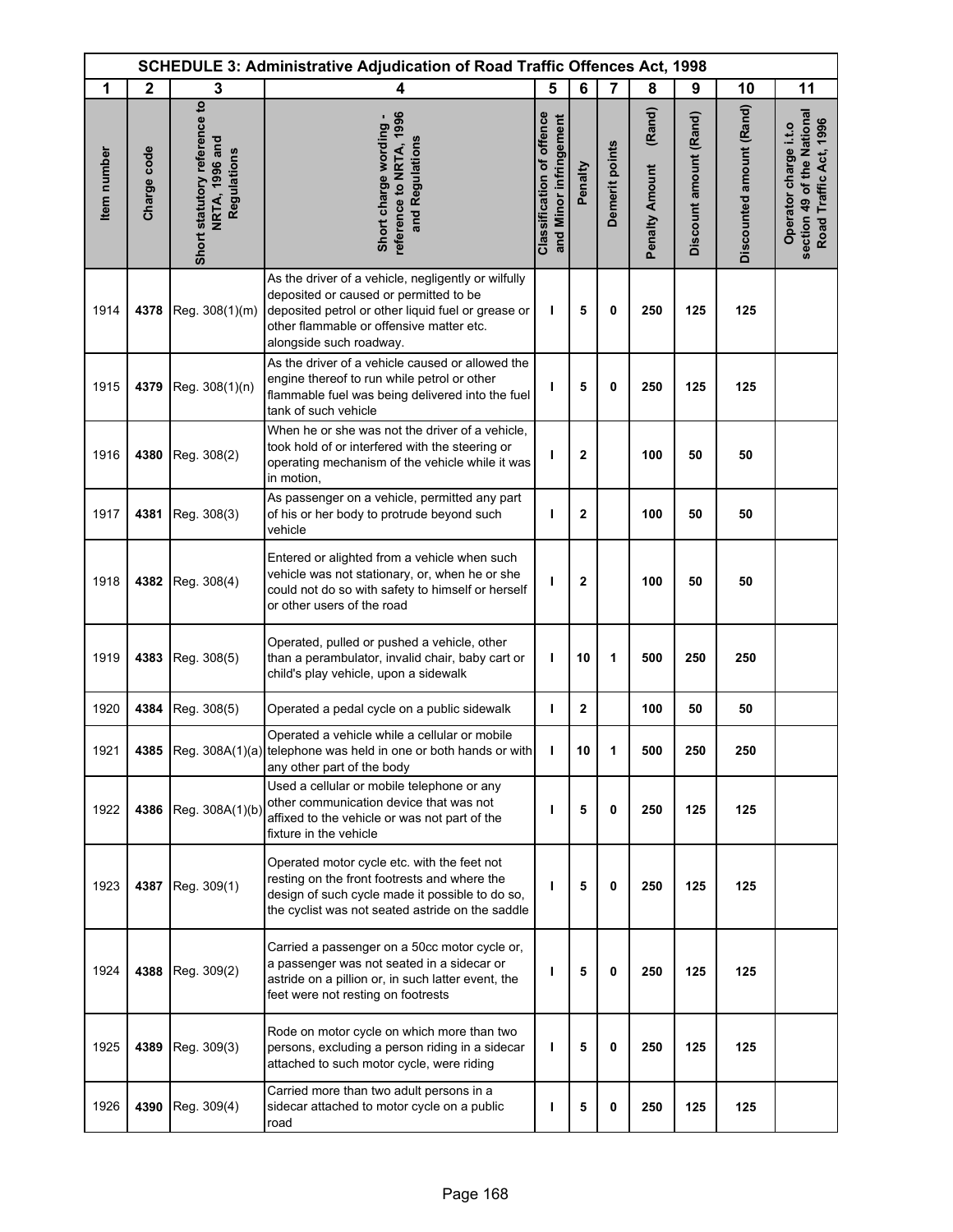|             | <b>SCHEDULE 3: Administrative Adjudication of Road Traffic Offences Act, 1998</b> |                                                               |                                                                                                                                                                                              |                                                            |                |                |                                 |                        |                          |                                                                               |
|-------------|-----------------------------------------------------------------------------------|---------------------------------------------------------------|----------------------------------------------------------------------------------------------------------------------------------------------------------------------------------------------|------------------------------------------------------------|----------------|----------------|---------------------------------|------------------------|--------------------------|-------------------------------------------------------------------------------|
| 1           | $\mathbf{2}$                                                                      | 3                                                             | 4                                                                                                                                                                                            | 5                                                          | 6              | $\overline{7}$ | 8                               | 9                      | 10                       | 11                                                                            |
| Item number | Charge code                                                                       | Short statutory reference to<br>NRTA, 1996 and<br>Regulations | reference to NRTA, 1996<br>Short charge wording -<br>and Regulations                                                                                                                         | <b>Classification of offence</b><br>and Minor infringement | Penalty        | Demerit points | (Rand)<br><b>Penalty Amount</b> | Discount amount (Rand) | Discounted amount (Rand) | section 49 of the National<br>Road Traffic Act, 1996<br>Operator charge i.t.o |
| 1927        | 4391                                                                              | Reg. 309(5)                                                   | Operated a motor-cycle etc. and carried a<br>person, animal etc. in front that was bulky, not<br>securely attached or not in a carrier                                                       | $\mathbf{I}$                                               | 5              | 0              | 250                             | 125                    | 125                      |                                                                               |
| 1928        | 4392                                                                              | Reg. 309(6)                                                   | Driver of a motor cycle, overtook another<br>vehicle at the same time as another driver of a<br>motor cycle overtook such other vehicle                                                      | т                                                          | 5              | 0              | 250                             | 125                    | 125                      |                                                                               |
| 1929        | 4393                                                                              | Reg. 309(6)                                                   | Operator of a motor cycle failed to drive in<br>single file                                                                                                                                  | T                                                          | 5              | 0              | 250                             | 125                    | 125                      |                                                                               |
| 1930        | 4394                                                                              | Reg. 309(7)                                                   | When driving a motor cycle, motor tricycle or<br>motor quadrucycle, or was seated on such,<br>took hold of another vehicle in motion                                                         | ı                                                          | 5              | 0              | 250                             | 125                    | 125                      |                                                                               |
| 1931        | 4395                                                                              | Reg. 309(8)                                                   | Driver of motor cycle, motor tricycle or motor<br>quadrucycle, failed to do so with at least one<br>hand on the handlebars                                                                   | ı                                                          | 5              | 0              | 250                             | 125                    | 125                      |                                                                               |
| 1932        | 4396                                                                              | Reg. 309(9)                                                   | Driver of motor cycle, motor tricycle or motor<br>quadrucycle, failed to ensure that all the wheels<br>of such motor cycle etc. were in contact with<br>the surface of the road at all times | ı                                                          | 5              | 0              | 250                             | 125                    | 125                      |                                                                               |
| 1933        | 4397                                                                              | Reg. 310                                                      | Operated or permitted a vehicle to be operated<br>whilst it was causing noise in excess of the<br>prescribed noise level                                                                     | ı                                                          | 5              | 0              | 250                             | 125                    | 125                      | 49(d)                                                                         |
| 1934        | 4398                                                                              | Reg. 310A                                                     | Used a sounding device or hooter of vehicle<br>when such use was not necessary in order to<br>comply with the provisions of these regulations,<br>or on the grounds of safety                | ı                                                          | 5              | 0              | 250                             | 125                    | 125                      |                                                                               |
| 1935        | 4399                                                                              | Reg. 311(1)                                                   | Failed to be seated astride on the saddle of a<br>pedal cycle when he or she was riding a pedal<br>cycle                                                                                     | T                                                          | $\mathbf{2}$   |                | 100                             | 50                     | 50                       |                                                                               |
| 1936        | 4400                                                                              | Reg. 311(2)                                                   | Pedal cyclist failed to ride in single file                                                                                                                                                  | T                                                          | $\mathbf{2}$   |                | 100                             | 50                     | 50                       |                                                                               |
| 1937        | 4401                                                                              | Reg. 311(2)                                                   | Pedal cyclist overtook another vehicle at the<br>same time as another pedal cyclist                                                                                                          | J.                                                         | $\mathbf{2}$   |                | 100                             | 50                     | 50                       |                                                                               |
| 1938        | 4402                                                                              | Reg. 311(3)                                                   | Person riding or seated on a pedal cycle, took<br>hold of another vehicle in motion                                                                                                          | ı                                                          | $\mathbf{2}$   |                | 100                             | 50                     | 50                       |                                                                               |
| 1939        | 4403                                                                              | Reg. 311(4)                                                   | Pedal cyclist deliberately caused such pedal<br>cycle to swerve from side to side                                                                                                            | $\mathbf{I}$                                               | $\overline{2}$ |                | 100                             | 50                     | 50                       |                                                                               |
| 1940        | 4404                                                                              | Reg. 311(5)                                                   | Pedal cyclist carried a person, animal or object<br>that obstructed his or her view or that prevented<br>him or her from exercising complete control<br>over his/her movements               | ı                                                          | $\mathbf 2$    |                | 100                             | 50                     | 50                       |                                                                               |
| 1941        | 4405                                                                              | Reg. 311(6)                                                   | Pedal cyclist did not have at least one hand on<br>the handlebars of such pedal cycle while riding                                                                                           | T                                                          | $\mathbf{2}$   |                | 100                             | 50                     | 50                       |                                                                               |
| 1942        | 4406                                                                              | Reg. 311(7)                                                   | Pedal cyclist rode a pedal cycle on a portion of<br>the road not set aside for cyclists                                                                                                      | ı                                                          | $\mathbf{2}$   |                | 100                             | 50                     | 50                       |                                                                               |
| 1943        | 4407                                                                              | Reg. 311(8)                                                   | Rode a pedal cycle in such a manner that all<br>the wheels of such pedal cycle were not in<br>contact with the surface of the road at all times                                              | I                                                          | $\mathbf 2$    |                | 100                             | 50                     | 50                       |                                                                               |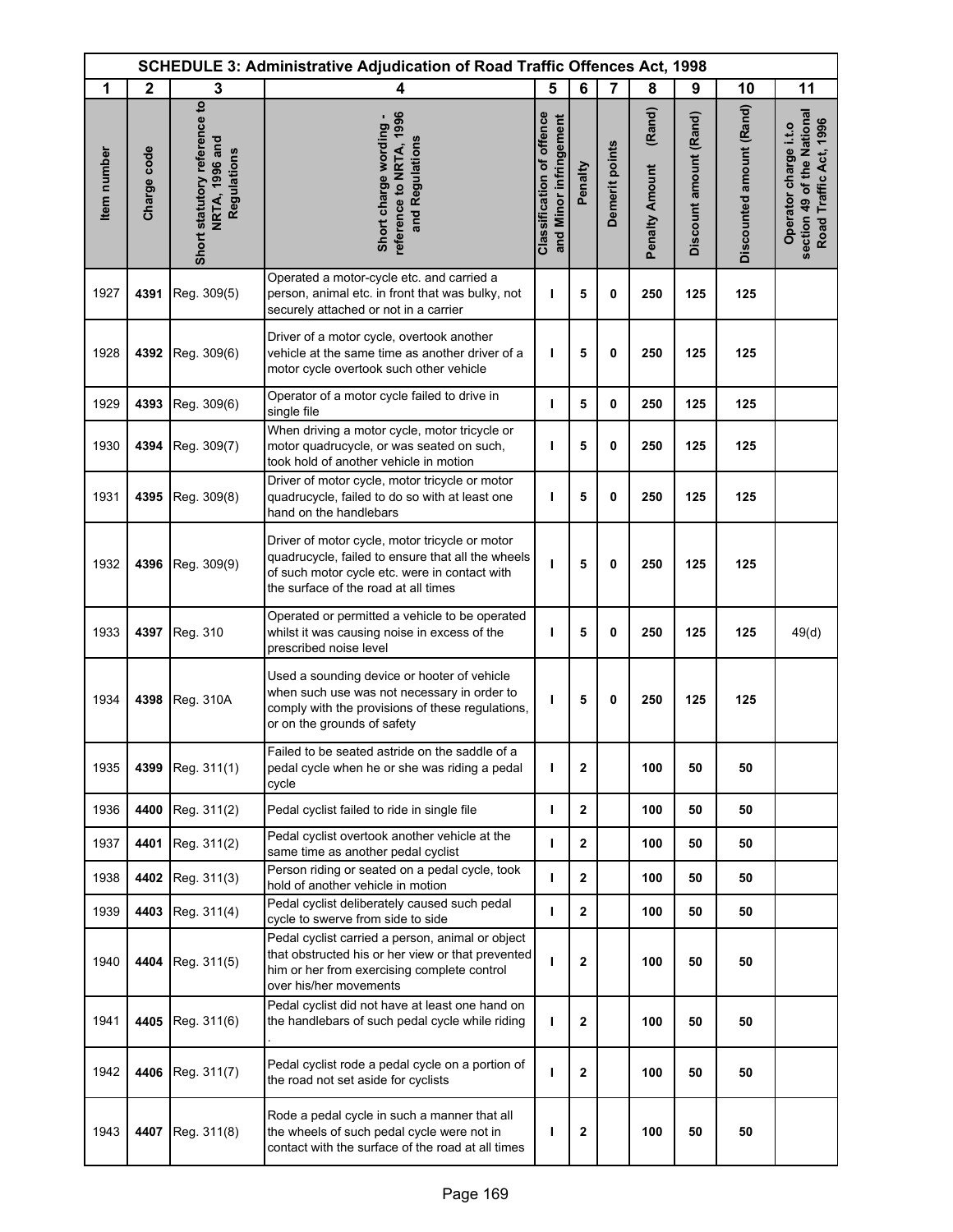| <b>SCHEDULE 3: Administrative Adjudication of Road Traffic Offences Act, 1998</b> |              |                                                               |                                                                                                                                                                                                                      |                                                            |              |                |                                 |                        |                          |                                                                               |
|-----------------------------------------------------------------------------------|--------------|---------------------------------------------------------------|----------------------------------------------------------------------------------------------------------------------------------------------------------------------------------------------------------------------|------------------------------------------------------------|--------------|----------------|---------------------------------|------------------------|--------------------------|-------------------------------------------------------------------------------|
| 1                                                                                 | $\mathbf{2}$ | 3                                                             | 4                                                                                                                                                                                                                    | 5                                                          | 6            | $\overline{7}$ | 8                               | 9                      | 10                       | 11                                                                            |
| Item number                                                                       | Charge code  | Short statutory reference to<br>NRTA, 1996 and<br>Regulations | reference to NRTA, 1996<br>Short charge wording -<br>and Regulations                                                                                                                                                 | <b>Classification of offence</b><br>and Minor infringement | Penalty      | Demerit points | (Rand)<br><b>Penalty Amount</b> | Discount amount (Rand) | Discounted amount (Rand) | section 49 of the National<br>Road Traffic Act, 1996<br>Operator charge i.t.o |
| 1944                                                                              | 4408         | Reg. 312(1)                                                   | Person operating any locomotive etc. that had<br>to cross a road on rails, failed to give sufficient<br>warning                                                                                                      | T                                                          | 5            | 0              | 250                             | 125                    | 125                      |                                                                               |
| 1945                                                                              | 4409         | Reg. 312(2)                                                   | Operated or was in charge of a locomotive or<br>device referred to in subregulation (1), caused<br>or allowed it to be stopped on a public road in<br>such a manner as to obstruct or hinder traffic<br>on such road | T                                                          | 5            | 0              | 250                             | 125                    | 125                      |                                                                               |
| 1946                                                                              | 4410         | Reg. 313(1)                                                   | Left or allowed a bovine animal, horse, ass,<br>mule, sheep, goat, pig or ostrich to be on a<br>road fenced or in any manner closed along both<br>sides, from where it might stray onto such road                    | ı                                                          | 5            | 0              | 250                             | 125                    | 125                      |                                                                               |
| 1947                                                                              | 4411         | Reg. 313(4)(a)                                                | Drove an animal along a public road during the<br>period from sunset to sunrise without the<br>required precautions                                                                                                  | T                                                          | 5            | $\mathbf 0$    | 250                             | 125                    | 125                      |                                                                               |
| 1948                                                                              | 4412         | Reg. 313(4)(b)                                                | Drove animals during the day but failed to<br>display a conspicuous red flag at the front and<br>the back of the herd                                                                                                | T                                                          | 5            | 0              | 250                             | 125                    | 125                      |                                                                               |
| 1949                                                                              | 4413         | Reg. 313(5)                                                   | Driver of an animal failed to tend such animal in<br>a manner that constituted an obstruction or<br>danger to other traffic                                                                                          | T                                                          | 5            | 0              | 250                             | 125                    | 125                      |                                                                               |
| 1950                                                                              | 4414         | Reg. 314(1)                                                   | Animal-drawn vehicle on public road without<br>name and address of owner affixed to left hand<br>side of vehicle                                                                                                     | T                                                          | $\mathbf{2}$ |                | 100                             | 50                     | 50                       |                                                                               |
| 1951                                                                              | 4415         | Reg. 314(2)                                                   | Operated an animal-drawn vehicle when the<br>vehicle and the harness and the other<br>equipment thereof were not in an efficient and<br>safe condition                                                               | ı                                                          | $\mathbf{2}$ |                | 100                             | 50                     | 50                       |                                                                               |
| 1952                                                                              | 4416         | Reg. 314(3)                                                   | As the owner of an animal-drawn vehicle<br>caused or permitted it to be used by a person<br>who was not competent to drive and control<br>such vehicle                                                               | ı                                                          | $\mathbf{2}$ |                | 100                             | 50                     | 50                       |                                                                               |
| 1953                                                                              | 4417         | Reg. 314(4)                                                   | Driver of animal-drawn vehicle failed to control<br>vehicle and animals at all times whilst vehicle<br>was stationary                                                                                                | ı                                                          | $\mathbf{2}$ |                | 100                             | 50                     | 50                       |                                                                               |
| 1954                                                                              | 4418         | Reg. 314(5)                                                   | Animal-drawn vehicle not controlled by reins<br>with no person in charge of leading the team<br>and exercising control over them                                                                                     | т                                                          | $\mathbf{2}$ |                | 100                             | 50                     | 50                       |                                                                               |
| 1955                                                                              | 4419         | Reg. 314(6)                                                   | Permitted an animal-drawn vehicle to follow<br>another animal-drawn vehicle at a distance not<br>exceeding 150m                                                                                                      | т                                                          | $\mathbf{2}$ |                | 100                             | 50                     | 50                       |                                                                               |
| 1956                                                                              | 4420         | Reg. 315(1)                                                   | Where a pedestrian crossing was situated in<br>conjunction with a traffic signal, entered such<br>crossing as pedestrian, not in accordance with<br>the indications of such traffic signal                           | т                                                          | $\mathbf{2}$ |                | 100                             | 50                     | 50                       |                                                                               |
| 1957                                                                              | 4421         | Reg. 315(2)                                                   | Pedal cyclist failed to yield the right of way to a<br>pedestrian at a pedestrian crossing                                                                                                                           | т                                                          | $\mathbf{2}$ |                | 100                             | 50                     | 50                       |                                                                               |
| 1958                                                                              | 4422         | Reg. 315(2)                                                   | Driver failed to yield the right of way, slow down<br>or stop for a pedestrian at a pedestrian crossing                                                                                                              | ı                                                          | 10           | 1              | 500                             | 250                    | 250                      |                                                                               |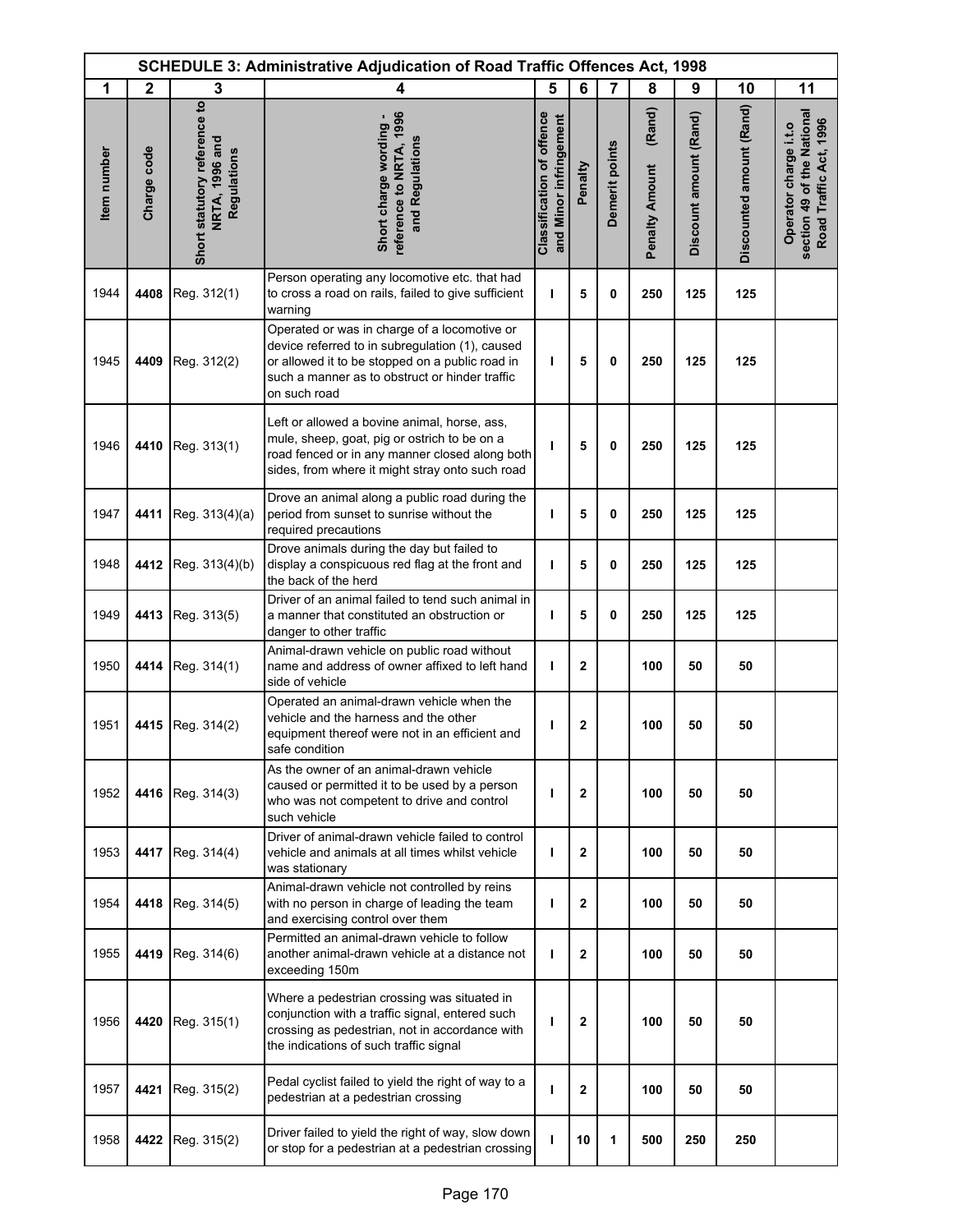|             | <b>SCHEDULE 3: Administrative Adjudication of Road Traffic Offences Act, 1998</b> |                                                                      |                                                                                                                                                                                                      |                                                            |                |                         |                                 |                        |                          |                                                                               |
|-------------|-----------------------------------------------------------------------------------|----------------------------------------------------------------------|------------------------------------------------------------------------------------------------------------------------------------------------------------------------------------------------------|------------------------------------------------------------|----------------|-------------------------|---------------------------------|------------------------|--------------------------|-------------------------------------------------------------------------------|
| 1           | $\mathbf{2}$                                                                      | 3                                                                    | 4                                                                                                                                                                                                    | 5                                                          | 6              | 7                       | 8                               | 9                      | 10                       | 11                                                                            |
| Item number | Charge code                                                                       | Short statutory reference to<br><b>NRTA, 1996 and</b><br>Regulations | reference to NRTA, 1996<br>Short charge wording -<br>and Regulations                                                                                                                                 | <b>Classification of offence</b><br>and Minor infringement | Penalty        | Demerit points          | (Rand)<br><b>Penalty Amount</b> | Discount amount (Rand) | Discounted amount (Rand) | section 49 of the National<br>Road Traffic Act, 1996<br>Operator charge i.t.o |
| 1959        | 4423                                                                              | Reg. 315(3)                                                          | As pedestrian suddenly entered a pedestrian<br>crossing and walked or ran into the path of a<br>vehicle which was so close that it was<br>impossible for the driver to yield                         | ı                                                          | $\mathbf{2}$   |                         | 100                             | 50                     | 50                       |                                                                               |
| 1960        | 4424                                                                              | Reg. 315(4)                                                          | As the driver of a vehicle, approaching from the<br>rear, passed a vehicle that had stopped at a<br>pedestrian crossing to permit pedestrians to<br>cross the roadway                                | т                                                          | 10             | 1                       | 500                             | 250                    | 250                      |                                                                               |
| 1961        | 4425                                                                              | Reg. 316(1)                                                          | Walked on a public roadway where a sidewalk<br>or footpath abutted on the roadway                                                                                                                    | т                                                          | $\overline{2}$ |                         | 100                             | 50                     | 50                       |                                                                               |
| 1962        | 4426                                                                              | Reg. 316(2)                                                          | Failed to walk on the road which had no<br>sidewalk or footpath abutting on the road, as<br>near as practicable to the edge of the road on<br>the right-hand side so as to face on-coming<br>traffic | т                                                          | $\overline{2}$ |                         | 100                             | 50                     | 50                       |                                                                               |
| 1963        | 4427                                                                              | Reg. 316(3)                                                          | Crossed a road on foot without ensuring that<br>the roadway was sufficiently free from on-<br>coming traffic to permit him or her to cross the<br>road in safety                                     | п                                                          | 2              |                         | 100                             | 50                     | 50                       |                                                                               |
| 1964        | 4428                                                                              | Reg. 316(4)                                                          | When crossing road on foot by means of a<br>pedestrian crossing or in any other manner,<br>lingered on such road and did not proceed with<br>due dispatch                                            | ı                                                          | $\mathbf{2}$   |                         | 100                             | 50                     | 50                       |                                                                               |
| 1965        | 4429                                                                              | Reg. 316(5)                                                          | Pedestrian acted in such a manner as to, or as<br>was likely to constitute a source of danger to<br>himself or herself or to traffic that was or might<br>have been on such road                     | ı                                                          | 2              |                         | 100                             | 50                     | 50                       |                                                                               |
| 1966        | 4430                                                                              | Reg. 316(6)                                                          | Crossed a road on foot at a place that was not<br>a pedestrian crossing or an intersection or not<br>at a distance of more than 50 m from such<br>pedestrian crossing or intersection                | т                                                          | $\overline{2}$ |                         | 100                             | 50                     | 50                       |                                                                               |
| 1967        | 4431                                                                              | Reg. 317(2)                                                          | Organized a race/sport on a public road without<br>obtaining prior written consent from MEC                                                                                                          | т                                                          | 20             | 3                       | 1000                            | 500                    | 500                      |                                                                               |
| 1968        | 4432                                                                              | Reg. 317(3)                                                          | Failed to comply with the conditions imposed<br>by the MEC or a local authority in respect of a<br>race or sport on a public road                                                                    | т                                                          | 20             | 3                       | 1000                            | 500                    | 500                      |                                                                               |
| 1969        | 4433                                                                              | Reg. 318(1)(a)                                                       | Operated a vehicle that was part of a convoy at<br>a time when it was prohibited to do so                                                                                                            | ı                                                          | 10             | 1                       | 500                             | 250                    | 250                      |                                                                               |
| 1970        | 4434                                                                              | Reg. 318(1)(b)                                                       | Operated a vehicle that was part of a convoy<br>over the Christmas period when it was<br>prohibited to do so                                                                                         | т                                                          | 10             | 1                       | 500                             | 250                    | 250                      |                                                                               |
| 1971        | 4435                                                                              | Reg. 319(1)                                                          | Wilfully or unnecessarily prevented, hindered or<br>interrupted the free and proper passage of<br>traffic on a public road with an object                                                            | т                                                          | 15             | $\mathbf{2}$            | 750                             | 375                    | 375                      |                                                                               |
| 1972        | 4436                                                                              | Reg. 319(1)                                                          | Wilfully or unnecessarily prevented, hindered or<br>interrupted the free and proper passage of<br>traffic on a public road with a vehicle                                                            | т                                                          | 15             | $\overline{\mathbf{c}}$ | 750                             | 375                    | 375                      |                                                                               |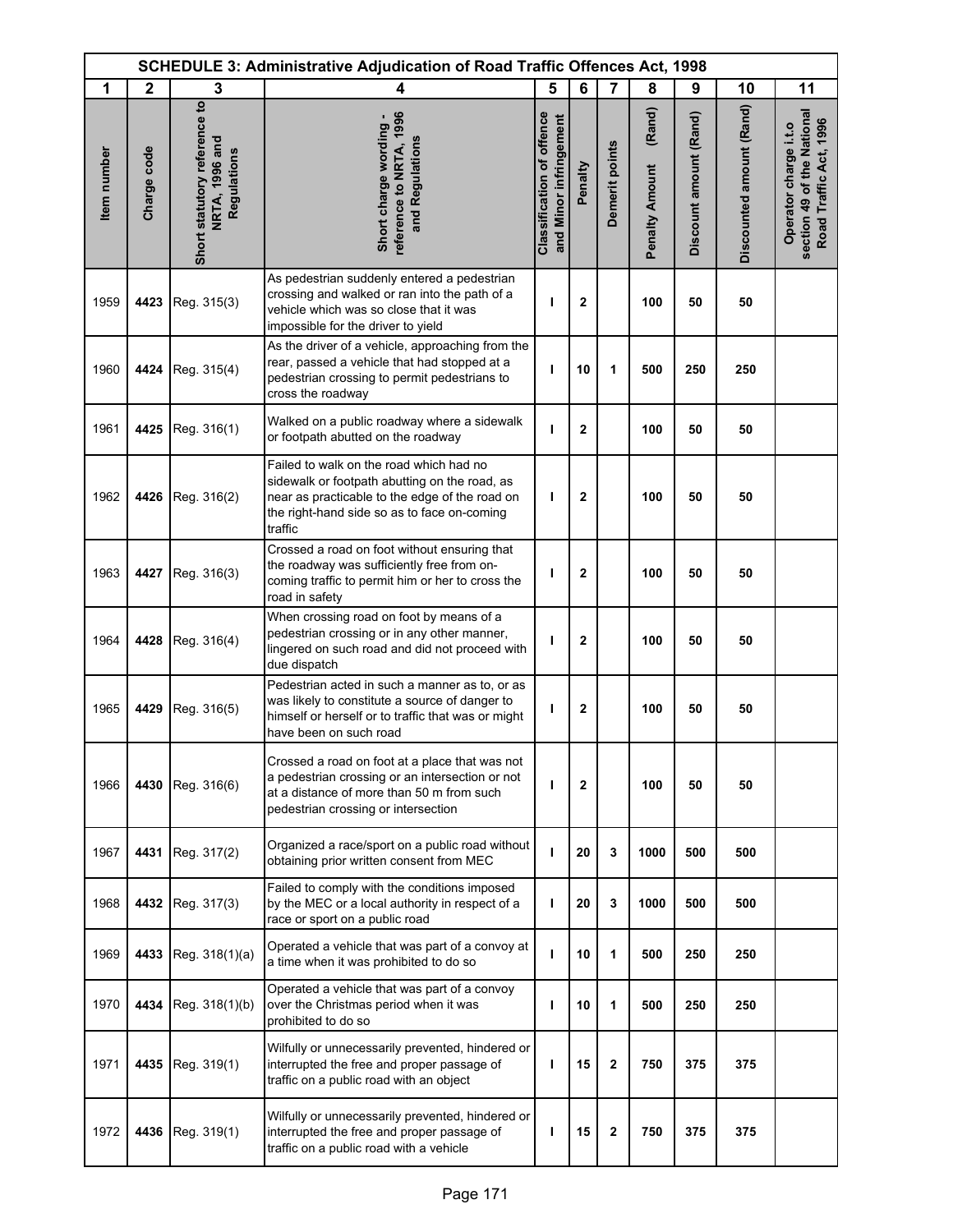|             |              |                                                               | <b>SCHEDULE 3: Administrative Adjudication of Road Traffic Offences Act, 1998</b>                                                                               |                                                            |         |                |                                 |                        |                          |                                                                               |
|-------------|--------------|---------------------------------------------------------------|-----------------------------------------------------------------------------------------------------------------------------------------------------------------|------------------------------------------------------------|---------|----------------|---------------------------------|------------------------|--------------------------|-------------------------------------------------------------------------------|
| 1           | $\mathbf{2}$ | 3                                                             | 4                                                                                                                                                               | 5                                                          | 6       | $\overline{7}$ | 8                               | 9                      | 10                       | 11                                                                            |
| Item number | Charge code  | Short statutory reference to<br>NRTA, 1996 and<br>Regulations | reference to NRTA, 1996<br>Short charge wording -<br>and Regulations                                                                                            | <b>Classification of offence</b><br>and Minor infringement | Penalty | Demerit points | (Rand)<br><b>Penalty Amount</b> | Discount amount (Rand) | Discounted amount (Rand) | section 49 of the National<br>Road Traffic Act, 1996<br>Operator charge i.t.o |
| 1973        | 4437         | Reg. 319(2)                                                   | Placed or abandoned or caused to be placed or<br>abandoned an object on a public road that<br>might have endangered or caused damage to<br>traffic on such road | ı                                                          | 15      | $\mathbf{2}$   | 750                             | 375                    | 375                      |                                                                               |
| 1974        | 4438         | Reg. 320(8)                                                   | Left a vehicle on a public road in the same<br>place for a continuous period of more than<br>seven days                                                         | т                                                          | 10      | 1              | 500                             | 250                    | 250                      |                                                                               |
| 1975        | 4439         | Reg. 321(a)                                                   | Caused a wheel of a vehicle on a public road to<br>drag or spin upon the surface of the roadway                                                                 | J.                                                         | 20      | 3              | 1000                            | 500                    | 500                      |                                                                               |
| 1976        | 4440         | Reg. 321(b)                                                   | Made use of chocks or shoes between a wheel<br>of a vehicle on a public road moving along the<br>roadway and the surface of such roadway                        | ı                                                          | 20      | 3              | 1000                            | 500                    | 500                      |                                                                               |
| 1977        | 4441         | Reg. 321(c)                                                   | Operated a vehicle or moved a vehicle on a<br>public road in a manner causing or likely to<br>cause damage thereto                                              | ı                                                          | 20      | 3              | 1000                            | 500                    | 500                      | 49(d)                                                                         |
| 1978        | 4442         | Reg. 322(b)(i)                                                | Traded with motor vehicles in an urban area at<br>a place where it was prohibited to do so                                                                      | т                                                          | 5       | 0              | 250                             | 125                    | 125                      | 49(d)                                                                         |
| 1979        | 4443         | Reg. 322(b)(i)                                                | Traded with goods in an urban area at a place<br>where it was prohibited to do so                                                                               | т                                                          | 5       | 0              | 250                             | 125                    | 125                      |                                                                               |
| 1980        | 4444         | Reg. 322(b)(ii)                                               | Sold, displayed, offered for sale or delivered<br>pursuant to a sale or any goods on or alongside<br>a public road outside an urban area                        | ı                                                          | 5       | 0              | 250                             | 125                    | 125                      | 49(d)                                                                         |
| 1981        | 4445         | Reg. 322(b)(ii)                                               | Sold, displayed, offered for sale or delivered<br>pursuant to a sale or any goods on or alongside<br>a public road outside an urban area                        | ı                                                          | 5       | 0              | 250                             | 125                    | 125                      |                                                                               |
| 1982        | 4446         | Reg. 323(1)(a)                                                | Operated a vehicle drawn by an animal on a<br>freeway                                                                                                           | T                                                          | 5       | 0              | 250                             | 125                    | 125                      |                                                                               |
| 1983        | 4447         | Reg. 323(1)(b)                                                | Operated a pedal cycle on a freeway                                                                                                                             | T                                                          | 5       | 0              | 250                             | 125                    | 125                      |                                                                               |
| 1984        | 4448         | Reg. 323(1)(c)                                                | Operated a motorcycle not exceeding 50cc or<br>one propelled by electric power on a freeway                                                                     | т                                                          | 10      | 1              | 500                             | 250                    | 250                      |                                                                               |
| 1985        | 4449         | Reg. 323(1)(d)                                                | Operated motor tricycle or motor quadrucycle<br>on a freeway                                                                                                    | т                                                          | 10      | 1              | 500                             | 250                    | 250                      |                                                                               |
| 1986        | 4450         | Reg. 323(1)(e)                                                | Operated a vehicle not exceeding 230kg or a<br>vehicle for the disabled on a freeway                                                                            | $\mathbf{I}$                                               | 10      | 1              | 500                             | 250                    | 250                      |                                                                               |
| 1987        | 4451         | Reg. 323(1)(f)                                                | Operated a tractor on a freeway                                                                                                                                 | ı                                                          | 10      | 1              | 500                             | 250                    | 250                      |                                                                               |
| 1988        | 4452         | Reg. 323(2)(a)                                                | Was on a freeway on foot                                                                                                                                        | T                                                          | 5       | 0              | 250                             | 125                    | 125                      |                                                                               |
| 1989        | 4453         | Reg. 323(2)(b)                                                | Left or allowed an animal to be on a freeway                                                                                                                    | J.                                                         | 5       | 0              | 250                             | 125                    | 125                      |                                                                               |
| 1990        | 4454         | Reg. 323(2)(b)                                                | Left an animal in a place from where it might<br>have strayed onto a freeway                                                                                    | $\mathbf{I}$                                               | 5       | 0              | 250                             | 125                    | 125                      |                                                                               |
| 1991        | 4455         | Reg. 323(2)(c)                                                | Stopped a vehicle on a freeway not in terms or<br>circumstances allowed by regulation<br>323(3)(c)(i)-(iv) of these regulations                                 | т                                                          | 10      | 1              | 500                             | 250                    | 250                      |                                                                               |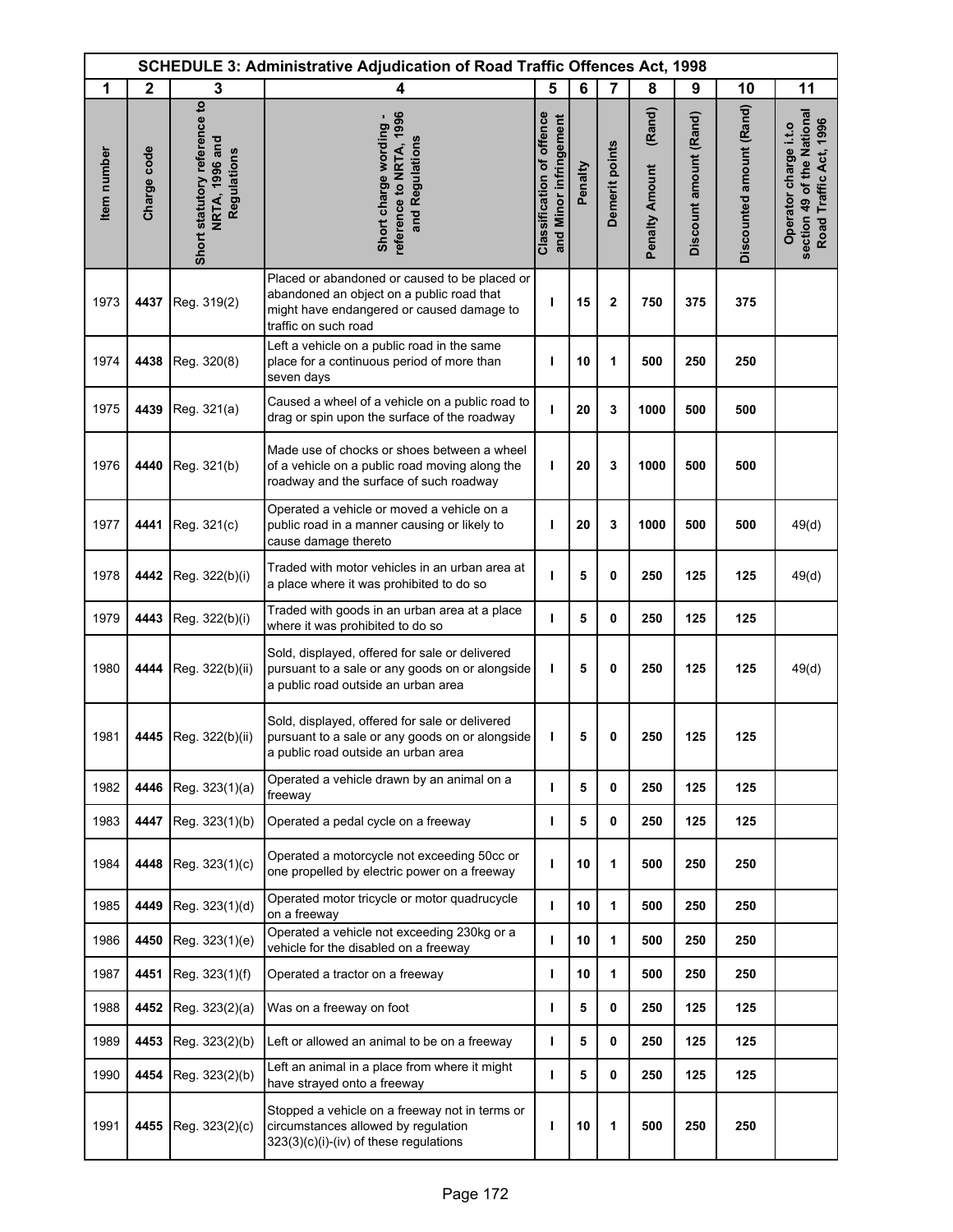|                    |              |                                                               | <b>SCHEDULE 3: Administrative Adjudication of Road Traffic Offences Act, 1998</b>                                                                                                               |                                                            |              |                |                                 |                        |                          |                                                                               |
|--------------------|--------------|---------------------------------------------------------------|-------------------------------------------------------------------------------------------------------------------------------------------------------------------------------------------------|------------------------------------------------------------|--------------|----------------|---------------------------------|------------------------|--------------------------|-------------------------------------------------------------------------------|
| 1                  | $\mathbf{2}$ | 3                                                             | 4                                                                                                                                                                                               | 5                                                          | 6            | 7              | 8                               | 9                      | 10                       | 11                                                                            |
| <b>Item</b> number | Charge code  | Short statutory reference to<br>NRTA, 1996 and<br>Regulations | reference to NRTA, 1996<br>Short charge wording -<br>and Regulations                                                                                                                            | <b>Classification of offence</b><br>and Minor infringement | Penalty      | Demerit points | (Rand)<br><b>Penalty Amount</b> | Discount amount (Rand) | Discounted amount (Rand) | section 49 of the National<br>Road Traffic Act, 1996<br>Operator charge i.t.o |
| 1992               | 4456         | Reg. 323(2)(d)                                                | Gave a hand signal when driving a vehicle on a<br>freeway                                                                                                                                       | т                                                          | 10           | 1              | 500                             | 250                    | 250                      |                                                                               |
| 1993               | 4457         | Reg. 323(5)                                                   | Driver, aware that a vehicle behind him/her<br>wanted to pass steered the vehicle to the left-<br>hand lane and then accelerated before the<br>other vehicle had passed                         | т                                                          | 10           | 1              | 500                             | 250                    | 250                      |                                                                               |
|                    |              |                                                               | NRTR Chapter X Part II: Driving signals and signals for the control of traffic                                                                                                                  |                                                            |              |                |                                 |                        |                          |                                                                               |
| 1994               | 4500         | Reg. 324                                                      | Driver, intending to turn/ move to the left, failed<br>to give the correct hand signal of his/her<br>intention in time                                                                          | т                                                          | 5            | 0              | 250                             | 125                    | 125                      |                                                                               |
| 1995               | 4501         | Reg. 325                                                      | Driver, intending to turn/move to the right, failed<br>to give the correct hand signal of his/her<br>intention in time                                                                          | т                                                          | 5            | 0              | 250                             | 125                    | 125                      |                                                                               |
| 1995               | 4502         | Reg. 326(1)(a)                                                | Driver failed to use his/her indicator when<br>he/she intended to turn left                                                                                                                     | т                                                          | 5            | 0              | 250                             | 125                    | 125                      |                                                                               |
| 1996               | 4503         | Reg. 326(1)(a)                                                | Driver failed to use his/her indicator when<br>he/she intended to turn right                                                                                                                    | т                                                          | 5            | 0              | 250                             | 125                    | 125                      |                                                                               |
| 1996               | 4504         | Reg. 326(1)(b)                                                | Driver, intending to turn in any direction failed to<br>keep his/her indicator on for the required period<br>of time                                                                            | т                                                          | 5            | 0              | 250                             | 125                    | 125                      |                                                                               |
| 1997               | 4505         | Reg. 327                                                      | Driver with a vehicle not fitted with a stop lamp<br>did not give the correct hand signal when<br>he/she intended to stop                                                                       | т                                                          | 5            | 0              | 250                             | 125                    | 125                      |                                                                               |
| 1997               | 4506         | Reg. 329(2)                                                   | Being a pedestrian to whom a traffic officer had<br>given a signal to stop, proceeded before such<br>officer signalled him or her to do so                                                      | т                                                          | $\mathbf{2}$ |                | 100                             | 50                     | 50                       |                                                                               |
| 1998               | 4507         | Reg. 329(2)                                                   | Being the driver of a vehicle to whom a traffic<br>officer had given a stop signal, proceeded<br>before such officer signalled him or her to do so                                              | т                                                          | 5            | 0              | 250                             | 125                    | 125                      |                                                                               |
|                    |              |                                                               | <b>NRTR Chapter X Part III: General - towing of vehicles</b>                                                                                                                                    |                                                            |              |                |                                 |                        |                          |                                                                               |
| 1999               | 4600         | Reg. 330(a)                                                   | Operated a vehicle towing another vehicle with<br>a tow-rope, chain or tow-bar longer than three<br>and a half metres                                                                           | т                                                          | 10           | 1              | 500                             | 250                    | 250                      | 49(d)                                                                         |
| 2000               | 4601         | Reg. 330(b)                                                   | Operated a vehicle on a road towing another<br>vehicle whilst the towed vehicle was not<br>connected in such a manner as to ensure that<br>both vehicles were under control                     | п                                                          | 10           | 1              | 500                             | 250                    | 250                      | 49(d)                                                                         |
| 2001               | 4602         | Reg. 330(c)                                                   | Operated a vehicle towing another vehicle fitted<br>with a steering gear whilst such steering gear<br>was not controlled by a person holding a code<br>of driver's licence of the correct class | ı                                                          | 10           | 1              | 500                             | 250                    | 250                      |                                                                               |
| 2002               | 4603         | Reg. 330(d)                                                   | Operated a vehicle towing another vehicle<br>whilst the brakes of the towed vehicle did not<br>comply with the provisions of regulation 155                                                     | ı                                                          | 10           | 1              | 500                             | 250                    | 250                      |                                                                               |
| 2003               |              | 4604 Reg. 330(e)                                              | Operated a vehicle towing another vehicle at a<br>speed in excess of 30 km/h whilst the towing<br>vehicle was not connected to the towed vehicle<br>by means of a drawbar or tow-bar            | т                                                          | 10           | 1              | 500                             | 250                    | 250                      |                                                                               |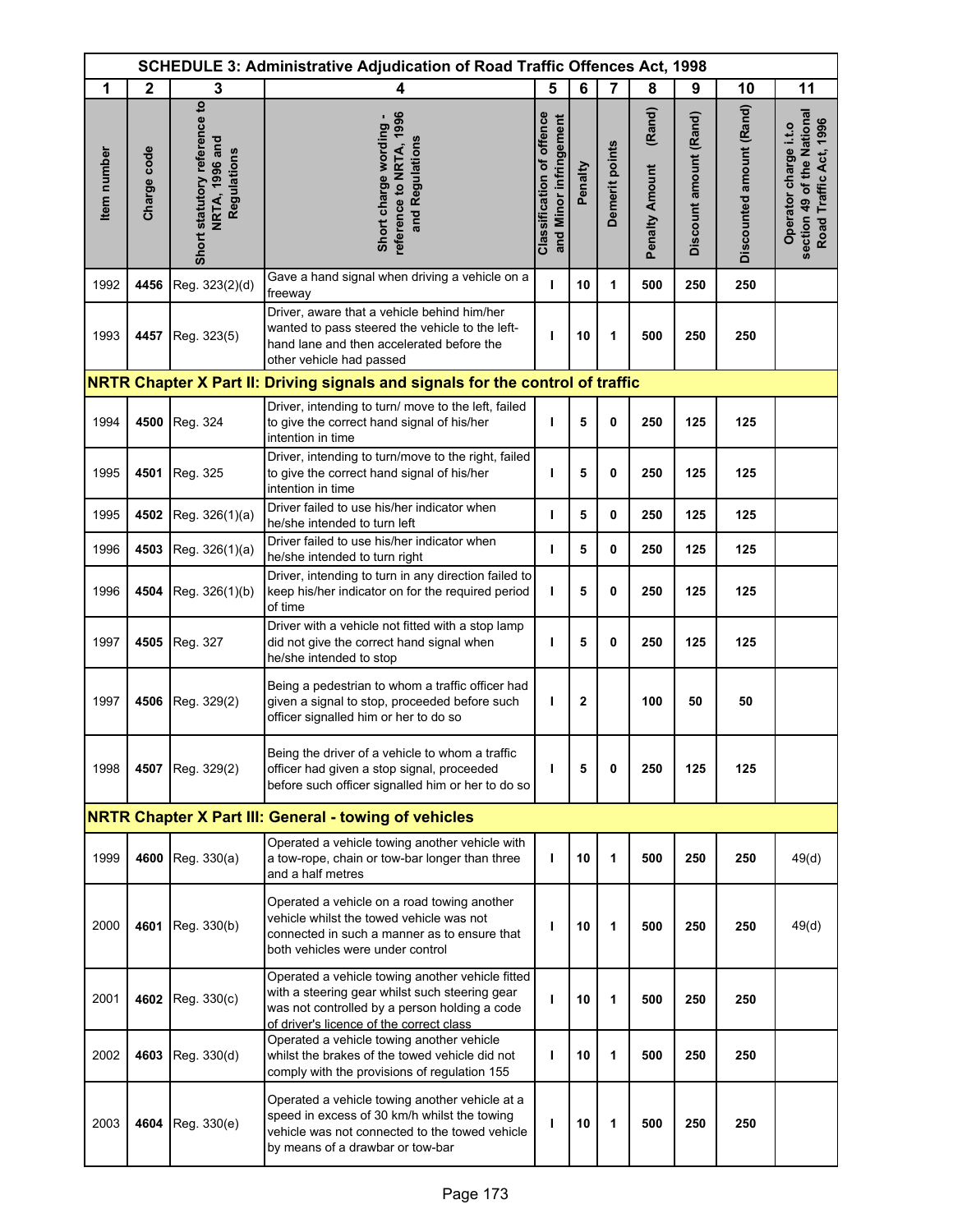| <b>SCHEDULE 3: Administrative Adjudication of Road Traffic Offences Act, 1998</b> |              |                                                               |                                                                                                                                                                                                                                                                                    |                                                     |             |                |                                 |                        |                          |                                                                               |
|-----------------------------------------------------------------------------------|--------------|---------------------------------------------------------------|------------------------------------------------------------------------------------------------------------------------------------------------------------------------------------------------------------------------------------------------------------------------------------|-----------------------------------------------------|-------------|----------------|---------------------------------|------------------------|--------------------------|-------------------------------------------------------------------------------|
| 1                                                                                 | $\mathbf{2}$ | 3                                                             | 4                                                                                                                                                                                                                                                                                  | 5                                                   | 6           | $\overline{7}$ | 8                               | 9                      | 10                       | 11                                                                            |
| Item number                                                                       | Charge code  | Short statutory reference to<br>NRTA, 1996 and<br>Regulations | reference to NRTA, 1996<br>Short charge wording -<br>and Regulations                                                                                                                                                                                                               | Classification of offence<br>and Minor infringement | Penalty     | Demerit points | (Rand)<br><b>Penalty Amount</b> | Discount amount (Rand) | Discounted amount (Rand) | section 49 of the National<br>Road Traffic Act, 1996<br>Operator charge i.t.o |
| 2004                                                                              | 4605         | Reg. 330(f)                                                   | Operated a vehicle towing another vehicle<br>conveying persons, whilst the towed vehicle<br>was not a semi-trailer                                                                                                                                                                 | т                                                   | 10          | 1              | 500                             | 250                    | 250                      |                                                                               |
| 2005                                                                              | 4606         | Reg. 330(g)                                                   | Used a pedal cycle to tow another vehicle on a<br>public road                                                                                                                                                                                                                      | ı                                                   | 5           | 0              | 250                             | 125                    | 125                      |                                                                               |
| 2006                                                                              | 4607         | Reg. 330(g)                                                   | Used a motor cycle, motor tricycle or motor<br>quadrucycle to tow another vehicle                                                                                                                                                                                                  | L                                                   | 10          | $\mathbf{1}$   | 500                             | 250                    | 250                      |                                                                               |
|                                                                                   |              |                                                               | NRTA Chapter XII: MATTERS RELATING TO DRIVING WHILE UNDER THE INFLUENCE OF<br>INTOXICATING LIQUOR OR DRUG HAVING A NARCOTIC EFFECT, AND OFFENCES AND PENALTIES<br><b>NRTA Chapter XII: Accidents and accident reports</b>                                                          |                                                     |             |                |                                 |                        |                          |                                                                               |
| 2007                                                                              | 4700         | Sect. 61(1)(a)                                                | Failed to stop vehicle at the scene of an<br>accident in which he or she was involved where<br>someone suffered damage                                                                                                                                                             | ı                                                   | 20          | 3              | 1000                            | 500                    | 500                      |                                                                               |
| 2008                                                                              | 4701         | Sect. 61(1)(a)                                                | Failed to stop vehicle at the scene of an<br>accident in which he or she was involved where<br>someone was injured or killed                                                                                                                                                       | O                                                   | $\mathbf c$ | 6              | 0                               | 0                      | 0                        |                                                                               |
| 2009                                                                              | 4702         | Sect. 61(1)(b)                                                | Failed to ascertain if someone was killed or<br>injured or the extent of injuries at the scene of<br>an accident in which he or she was involved                                                                                                                                   | O                                                   | C           | 6              | 0                               | 0                      | 0                        |                                                                               |
| 2010                                                                              | 4703         | Sect. 61(1)(c)                                                | Failed to assist the injured or ascertain if<br>someone was killed or injured at the scene of<br>an accident in which he or she was involved                                                                                                                                       | O                                                   | C           | 6              | 0                               | 0                      | 0                        |                                                                               |
| 2011                                                                              |              | 4704 Sect. 61(1)(d)                                           | Failed to ascertain the damage sustained in an<br>accident in which he or she was involved where<br>someone was killed or injured                                                                                                                                                  | т                                                   | 20          | 3              | 1000                            | 500                    | 500                      |                                                                               |
| 2012                                                                              | 4705         | Sect. 61(1)(e)                                                | Failed to give his or her full particulars (name<br>etc.) at the scene of an accident in which he or<br>she was involved where someone was killed or<br>injured                                                                                                                    | ı                                                   | 20          | 3              | 1000                            | 500                    | 500                      |                                                                               |
| 2013                                                                              | 4706         | Sect. 61(1)(f)                                                | Failed to report the accident within 24 hours<br>and give his or her full particulars after an<br>accident in which he or she was involved where<br>someone was killed or injured                                                                                                  | ı                                                   | 20          | 3              | 1000                            | 500                    | 500                      |                                                                               |
| 2014                                                                              | 4707         | Sect. 61(1)(g)                                                | Took intoxicating liquor at the scene of an<br>accident in which someone was killed or injured                                                                                                                                                                                     | ı                                                   | 20          | 3              | 1000                            | 500                    | 500                      |                                                                               |
| 2015                                                                              | 4708         | Sect. 61(2)                                                   | Illegally moved a vehicle not obstructing traffic<br>from the position in which it came to rest at the<br>scene of an accident where someone was killed<br>or injured                                                                                                              | ı                                                   | 25          | 4              | 1250                            | 625                    | 625                      |                                                                               |
| 2016                                                                              | 4709         | Sect. 61(3)                                                   | Removed a vehicle involved in an accident from<br>the position in which it came to rest in an urban<br>area in which another person was killed or<br>injured, and where the accident did not cause<br>complete obstruction, whilst not authorized to<br>do so by a traffic officer | ı                                                   | 15          | $\mathbf{2}$   | 750                             | 375                    | 375                      |                                                                               |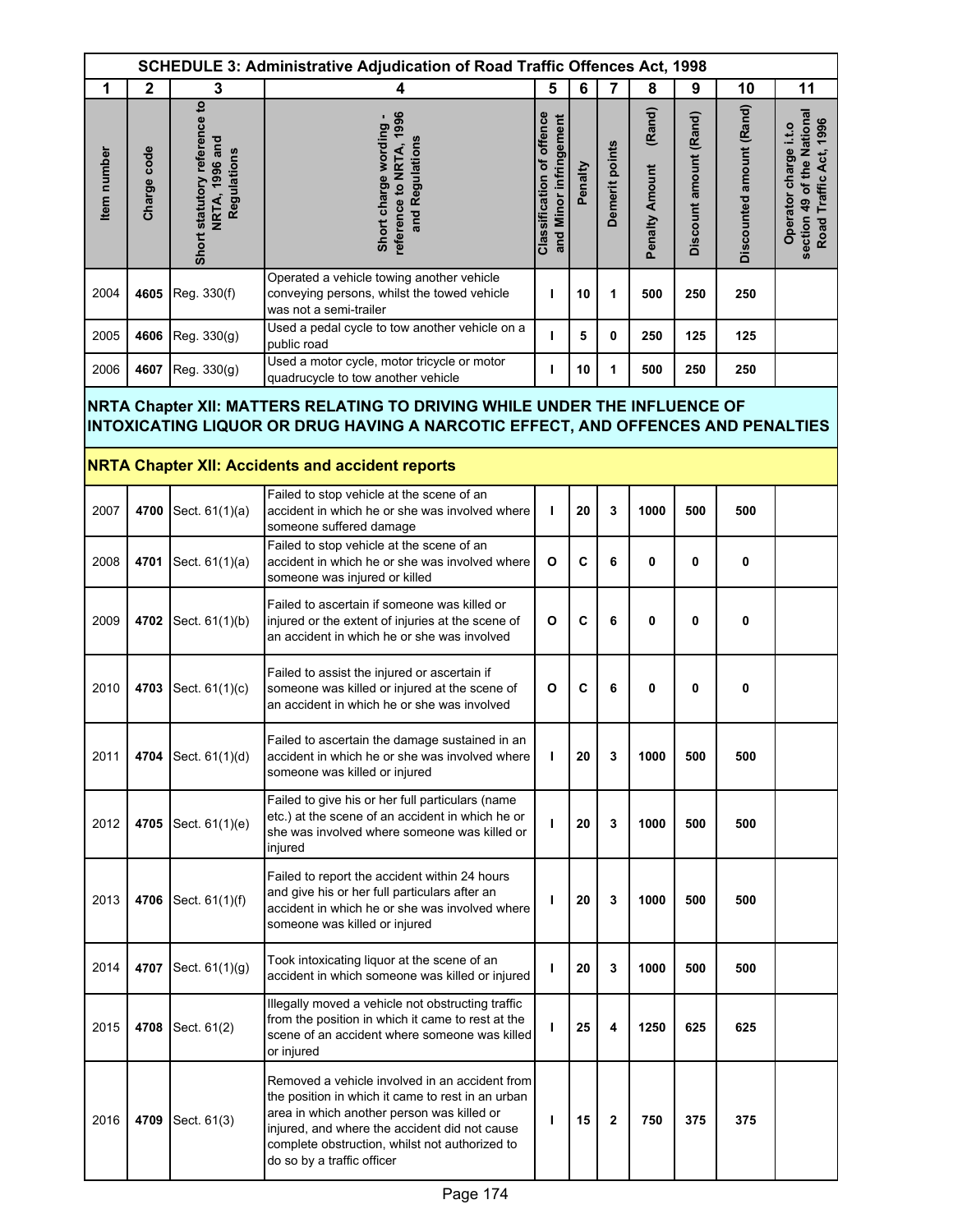| SCHEDULE 3: Administrative Adjudication of Road Traffic Offences Act, 1998 |              |                                                               |                                                                                                                                                                                                                                                         |                                                            |              |                |                                 |                        |                          |                                                                               |
|----------------------------------------------------------------------------|--------------|---------------------------------------------------------------|---------------------------------------------------------------------------------------------------------------------------------------------------------------------------------------------------------------------------------------------------------|------------------------------------------------------------|--------------|----------------|---------------------------------|------------------------|--------------------------|-------------------------------------------------------------------------------|
| 1                                                                          | $\mathbf{2}$ | 3                                                             | 4                                                                                                                                                                                                                                                       | 5                                                          | 6            | 7              | 8                               | 9                      | 10                       | 11                                                                            |
| <b>Item</b> number                                                         | Charge code  | Short statutory reference to<br>NRTA, 1996 and<br>Regulations | reference to NRTA, 1996<br>Short charge wording -<br>and Regulations                                                                                                                                                                                    | <b>Classification of offence</b><br>and Minor infringement | Penalty      | Demerit points | (Rand)<br><b>Penalty Amount</b> | Discount amount (Rand) | Discounted amount (Rand) | section 49 of the National<br>Road Traffic Act, 1996<br>Operator charge i.t.o |
| 2017                                                                       | 4710         | Sect. 61(3)                                                   | Removed a vehicle which was involved in an<br>accident from the scene of such accident<br>without the permission of the owner, driver or<br>operator of such vehicle or the person who may<br>lawfully take possession of the vehicle.                  | ı                                                          | 25           | 4              | 1250                            | 625                    | 625                      |                                                                               |
| 2018                                                                       | 4711         | Sect. 62(1)                                                   | Breakdown driver removed vehicle involved in<br>an accident from the scene without the<br>permission of the owner, driver or operator or<br>person who may lawfully take possession of the<br>vehicle                                                   | т                                                          | 15           | $\overline{2}$ | 750                             | 375                    | 375                      |                                                                               |
|                                                                            |              |                                                               | Chapter XII: Driving while under the influence of intoxicating liquor or drug having narcotic effect                                                                                                                                                    |                                                            |              |                |                                 |                        |                          |                                                                               |
|                                                                            |              | and miscallaneous offences                                    |                                                                                                                                                                                                                                                         |                                                            |              |                |                                 |                        |                          |                                                                               |
| 2019                                                                       | 4800         | Sect. 63(1)                                                   | Operated a vehicle recklessly                                                                                                                                                                                                                           | O                                                          | $\mathbf{C}$ | 6              | 0                               | 0                      | 0                        | 49(c)                                                                         |
| 2020                                                                       | 4801         | Sect. 63(1)                                                   | Operated a vehicle negligently                                                                                                                                                                                                                          | т                                                          | 10           | 1              | 500                             | 250                    | 250                      | 49(c)                                                                         |
| 2021                                                                       | 4802         | Sect. 64                                                      | Operated a vehicle on a public road without<br>reasonable consideration for any other person<br>that used that public road                                                                                                                              | т                                                          | 5            | 0              | 250                             | 125                    | 125                      | 49(c)                                                                         |
| 2022                                                                       | 4803         | Sect. 65(1)(a)                                                | Operated a vehicle while under the influence of<br>intoxicating liquor or a drug having a narcotic<br>effect                                                                                                                                            | $\mathbf{o}$                                               | C            | 6              | 0                               | 0                      | 0                        | 49(c)                                                                         |
| 2023                                                                       | 4804         | Sect. 65(1)(b)                                                | Occupied the driver's seat whilst the engine<br>was running and whilst under the influence of<br>intoxicating liquor or a drug having a narcotic<br>effect                                                                                              | O                                                          | C            | 6              | 0                               | 0                      | 0                        | 49(c)                                                                         |
| 2024                                                                       | 4805         | Sect. 65(2)(a)                                                | Operated a vehicle whilst the concentration of<br>alcohol in any specimen of blood taken from<br>any part of his or her body was not less than<br>0,05 gram per 100 ml                                                                                  | O                                                          | C            | 6              | 0                               | 0                      | 0                        |                                                                               |
| 2025                                                                       | 4806         | Sect. 65(2)(a)                                                | Professional driver operated a vehicle whilst the<br>concentration of alcohol in any specimen of<br>blood taken from any part of his or her body<br>was not less than 0,02 gram per 100 ml                                                              | $\mathbf{o}$                                               | C            | 6              | 0                               | 0                      | 0                        | 49(c)                                                                         |
| 2026                                                                       | 4807         | Sect. 65(2)(b)                                                | Occupied the driver's seat of a vehicle, the<br>engine of which was running, while the<br>concentration of alcohol in any specimen of<br>blood taken from any part the body was not<br>less than 0,05 gram of alcohol per 100 ml                        | п                                                          | 30           | 5              | 1500                            | 750                    | 750                      |                                                                               |
| 2027                                                                       | 4808         | Sect. 65(2)(b)                                                | professional driver occupied the driver's seat of<br>a vehicle, the engine of which was running,<br>while the concentration of alcohol in any<br>specimen of blood taken from any part the body<br>was not less than 0,02 gram of alcohol per 100<br>ml | $\mathbf{o}$                                               | C            | 6              | 0                               | 0                      | 0                        | 49(c)                                                                         |
| 2028                                                                       | 4809         | Sect. 65(5)(a)                                                | Drove the vehicle while the concentration of<br>alcohol in any specimen of breath exhaled by<br>the driver was not less than 0,24 mg of alcohol<br>per 1000 ml                                                                                          | O                                                          | C            | 6              | 0                               | 0                      | 0                        |                                                                               |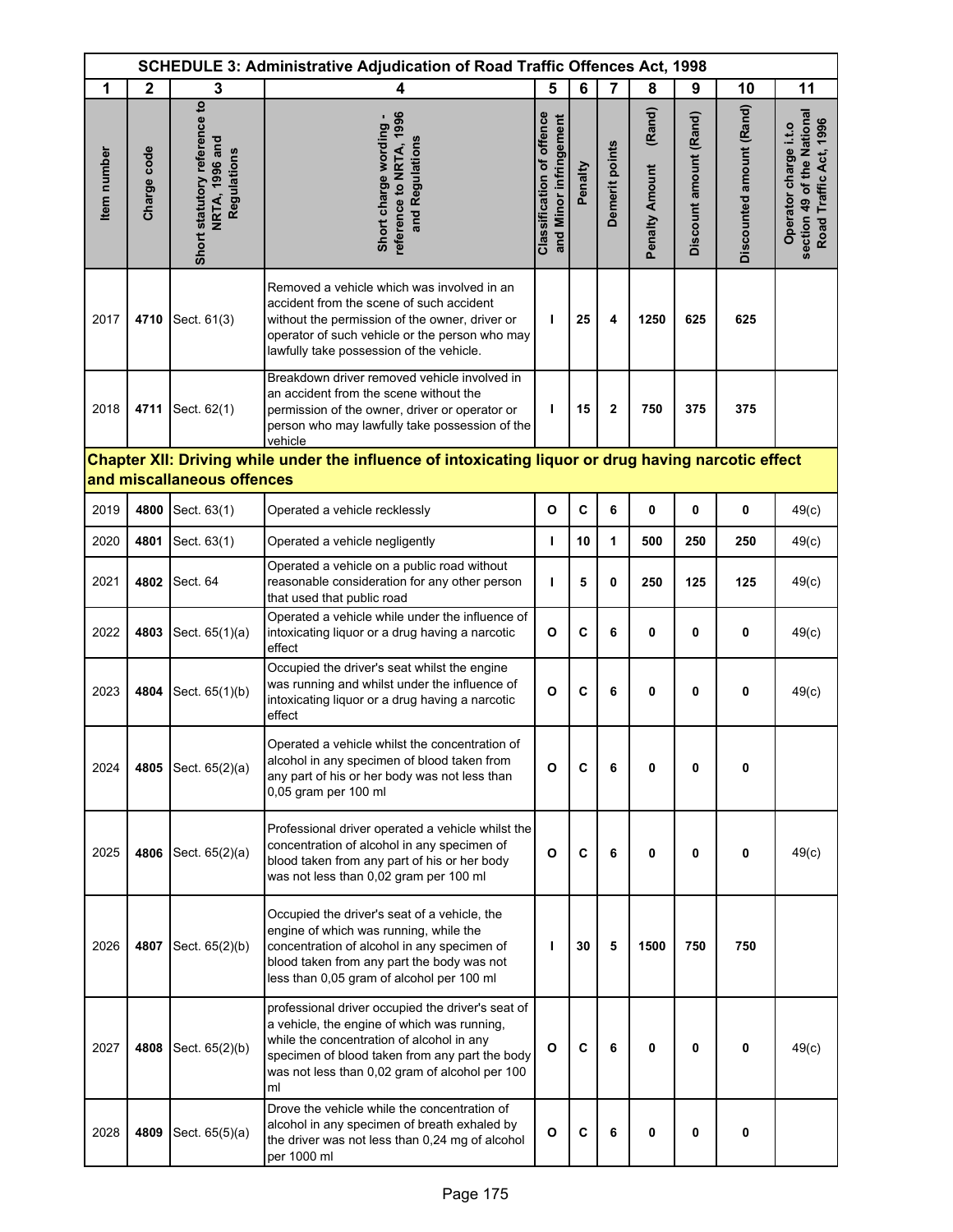| <b>SCHEDULE 3: Administrative Adjudication of Road Traffic Offences Act, 1998</b> |              |                                                               |                                                                                                                                                                                                                                                      |                                                            |         |                |                                 |                        |                          |                                                                               |
|-----------------------------------------------------------------------------------|--------------|---------------------------------------------------------------|------------------------------------------------------------------------------------------------------------------------------------------------------------------------------------------------------------------------------------------------------|------------------------------------------------------------|---------|----------------|---------------------------------|------------------------|--------------------------|-------------------------------------------------------------------------------|
| 1                                                                                 | $\mathbf{2}$ | 3                                                             | 4                                                                                                                                                                                                                                                    | 5                                                          | 6       | $\overline{7}$ | 8                               | 9                      | 10                       | 11                                                                            |
| <b>Item</b> number                                                                | Charge code  | Short statutory reference to<br>NRTA, 1996 and<br>Regulations | reference to NRTA, 1996<br>Short charge wording -<br>and Regulations                                                                                                                                                                                 | <b>Classification of offence</b><br>and Minor infringement | Penalty | Demerit points | (Rand)<br><b>Penalty Amount</b> | Discount amount (Rand) | Discounted amount (Rand) | section 49 of the National<br>Road Traffic Act, 1996<br>Operator charge i.t.o |
| 2029                                                                              | 4810         | Sect. 65(5)(a)                                                | Professional driver drove the vehicle while the<br>concentration of alcohol in any specimen of<br>breath exhaled by the driver was not less than<br>0,10 mg of alcohol per 1000 ml                                                                   | $\circ$                                                    | C       | 6              | 0                               | 0                      | 0                        | 49(c)                                                                         |
| 2030                                                                              | 4811         | Sect. 65(5)(b)                                                | Occupied the driver's seat of a vehicle, with the<br>engine running, while the concentration of<br>alcohol in any specimen of breath exhaled by<br>the person was not less than 0,24 mg of<br>alcohol per 1 000 mm                                   | т                                                          | 30      | 5              | 1500                            | 750                    | 750                      |                                                                               |
| 2031                                                                              | 4812         | Sect. 65(5)(b)                                                | As professional driver occupied the driver's<br>seat of a vehicle, the engine of which was<br>running, while the concentration of alcohol in<br>any specimen of breath exhaled by the driver<br>was not less than 0,10 mg of alcohol per 1 000<br>ml | $\mathbf{o}$                                               | C       | 6              | 0                               | 0                      | $\bf{0}$                 | 49(c)                                                                         |
| 2032                                                                              | 4813         | Sect. 65(8)(a)                                                | Whilst being detained for an alleged<br>contravention of this section, during his or her<br>detention consumed a substance that<br>contained alcohol but not on any instruction by<br>a doctor                                                       | т                                                          | 25      | 4              | 1250                            | 625                    | 625                      |                                                                               |
| 2033                                                                              | 4814         | Sect. 65(8)(b)                                                | Whilst being detained for an alleged<br>contravention of any provision of Section 65 of<br>Act 93 of 1996, during his or her detention<br>smoked before the specimen referred to in Sect<br>65(3) or (6) was taken                                   | т                                                          | 25      | 4              | 1250                            | 625                    | 625                      |                                                                               |
| 2034                                                                              | 4815         | Sect. 65(9)                                                   | As person refused that a specimen of blood, or<br>a specimen of breath, be taken of him or her                                                                                                                                                       | т                                                          | 30      | 5              | 1500                            | 750                    | 750                      |                                                                               |
| 2035                                                                              | 4816         | Sect. 66(1)                                                   | Without reasonable cause or without the<br>consent of the owner, operator or person in<br>lawful charge of a vehicle, interfered with such<br>vehicle in a way as described in this regulation                                                       | O                                                          | C       | 6              | 0                               | 0                      | 0                        |                                                                               |
| 2036                                                                              | 4817         | Sect. 66(2)                                                   | Rode in or drove a vehicle without the consent<br>of the owner, operator or person in lawful<br>charge thereof                                                                                                                                       | O                                                          | C       | 6              | 0                               | 0                      | $\mathbf{0}$             |                                                                               |
| 2037                                                                              | 4818         | Sect. 66(3)                                                   | Without lawful excuse tampered with a vehicle<br>or with any part of the equipment or the<br>accessories of a vehicle or wilfully damaged it<br>or threw an object at such vehicle                                                                   | O                                                          | C       | 6              | 0                               | 0                      | 0                        |                                                                               |
| 2038                                                                              | 4819         | Sect. 66(4)                                                   | Without the written consent of a registering<br>authority altered, obliterated or mutilated the<br>engine number or chassis number of a vehicle<br>or allowed it to be altered, obliterated or<br>mutilated                                          | O                                                          | C       | 6              | 0                               | 0                      | 0                        |                                                                               |
| 2039                                                                              | 4820         | Sect. 67                                                      | Made a declaration or furnished information<br>which to his or her knowledge was false or in<br>any material respect misleading                                                                                                                      | O                                                          | C       | 6              | 0                               | 0                      | 0                        |                                                                               |
| 2040                                                                              | 4821         | Sect. 68(1)                                                   | Used, displayed or manufactured a number<br>plate which did not comply with the prescribed<br>specifications                                                                                                                                         | O                                                          | C       | 6              | 0                               | 0                      | 0                        |                                                                               |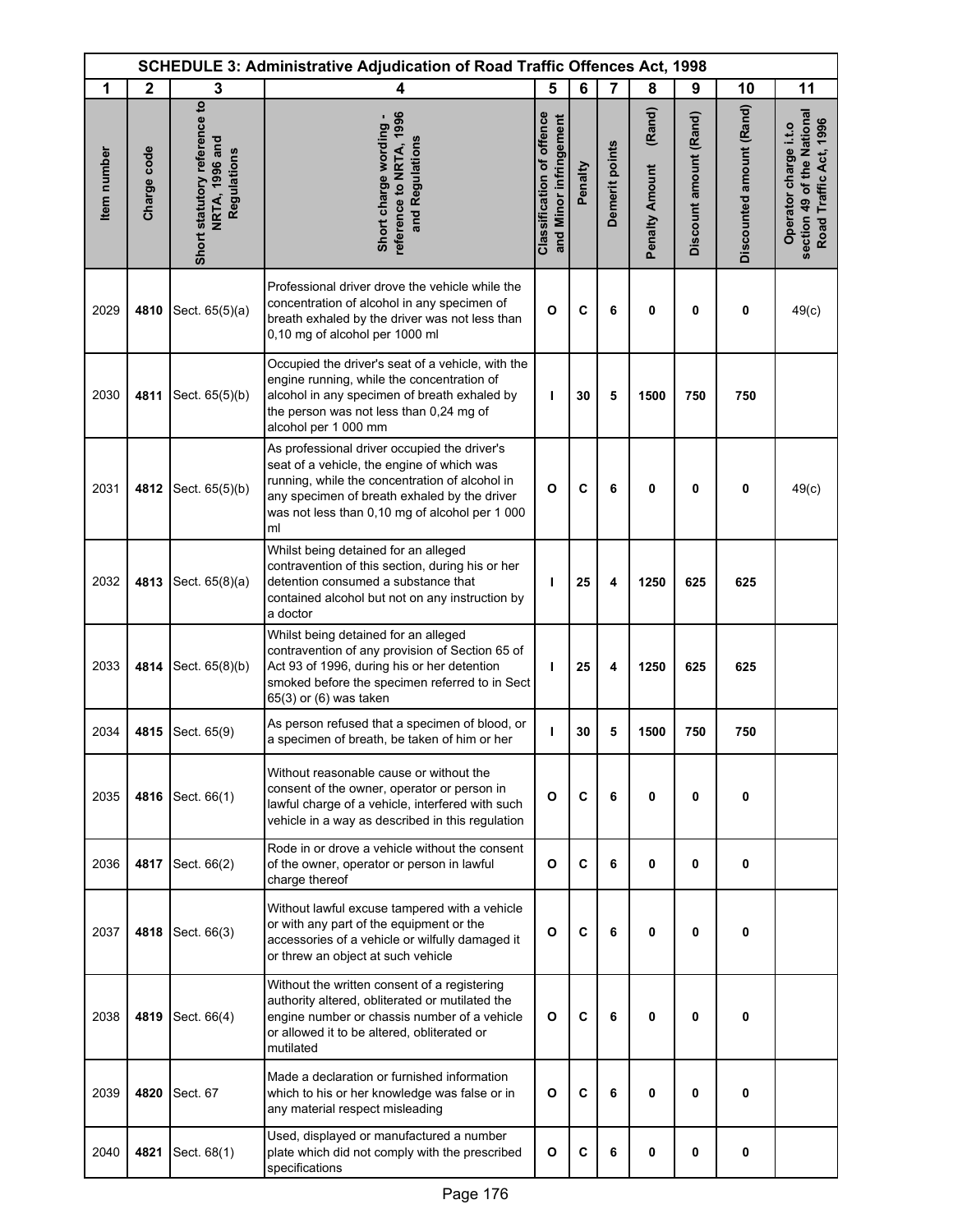|             | SCHEDULE 3: Administrative Adjudication of Road Traffic Offences Act, 1998 |                                                               |                                                                                                                                                                                                               |                                                            |              |                |                                 |                        |                          |                                                                               |
|-------------|----------------------------------------------------------------------------|---------------------------------------------------------------|---------------------------------------------------------------------------------------------------------------------------------------------------------------------------------------------------------------|------------------------------------------------------------|--------------|----------------|---------------------------------|------------------------|--------------------------|-------------------------------------------------------------------------------|
| 1           | $\mathbf{2}$                                                               | 3                                                             | 4                                                                                                                                                                                                             | 5                                                          | 6            | 7              | 8                               | 9                      | 10                       | 11                                                                            |
| Item number | Charge code                                                                | Short statutory reference to<br>NRTA, 1996 and<br>Regulations | reference to NRTA, 1996<br>Short charge wording -<br>and Regulations                                                                                                                                          | <b>Classification of offence</b><br>and Minor infringement | Penalty      | Demerit points | (Rand)<br><b>Penalty Amount</b> | Discount amount (Rand) | Discounted amount (Rand) | section 49 of the National<br>Road Traffic Act, 1996<br>Operator charge i.t.o |
| 2041        | 4822                                                                       | Sect. 68(2)(a)                                                | Falsified, counterfeited, replaced, altered,<br>defaced, mutilated or added something to a<br>licence number or mark issued by a competent<br>authority outside the Republic                                  | $\mathbf{o}$                                               | C            | 6              | 0                               | 0                      | 0                        |                                                                               |
| 2042        | 4823                                                                       | Sect. 68(2)(b)                                                | Possessed a licence number or mark or similar<br>number, which was falsified or counterfeited or<br>so replaced, altered, defaced or mutilated or to<br>which something was added                             | $\mathbf{o}$                                               | C            | 6              | 0                               | 0                      | 0                        |                                                                               |
| 2043        | 4824                                                                       | Sect. 68(3)(a)                                                | Falsified or counterfeited or, substituted,<br>altered, defaced or mutilated or added<br>something to a certificate, licence or other<br>document issued or recognized in terms this<br>Act                   | O                                                          | C            | 6              | 0                               | 0                      | 0                        |                                                                               |
| 2044        | 4825                                                                       | Sect. 68(3)(b)                                                | Possessed a certificate, licence or other<br>document issued or recognized in terms of this<br>Act, which was falsified, counterfeited,<br>substituted, altered, defaced or mutilated                         | $\mathbf{o}$                                               | C            | 6              | 0                               | 0                      | 0                        |                                                                               |
| 2045        | 4826                                                                       | Sect. 68(4)(a)                                                | Used a certificate, licence or other document<br>issued or recognized in terms of this Act of<br>which he or she was not the holder                                                                           | O                                                          | C            | 6              | 0                               | 0                      | 0                        |                                                                               |
| 2046        | 4827                                                                       | Sect. 68(4)(b)                                                | Permitted a certificate, licence or other<br>document issued or recognized in terms of this<br>Act, of which he or she was the holder, to be<br>used by another person                                        | $\mathbf{o}$                                               | C            | 6              | 0                               | 0                      | 0                        |                                                                               |
| 2047        | 4828                                                                       | Sect. 68(6)(a)                                                | With intend to deceive, falsified, replaced,<br>altered, defaced, mutilated, added anything to<br>or removed anything from or in any way<br>tampered with the engine or chassis number                        | O                                                          | C            | 6              | 0                               | 0                      | 0                        |                                                                               |
| 2048        | 4829                                                                       | Sect. 68(6)(b)                                                | Possessed a vehicle of which the engine or<br>chassis number was falsified, replaced, altered,<br>defaced, mutilated, or to which anything was<br>added or from which anything was removed or<br>was tampered | O                                                          | C            | 6              | 0                               | 0                      | 0                        |                                                                               |
|             |                                                                            |                                                               | Administrative of Road Traffic Offences Act, 1998, No. 46 of 1998 (AARTO)                                                                                                                                     |                                                            |              |                |                                 |                        |                          |                                                                               |
| 2049        | 4900                                                                       | Sect. 17(5)                                                   | Owner/ Operator allowed a person to drive<br>without obtaining his/her full particulars                                                                                                                       | T                                                          | 15           | $\mathbf 2$    | 750                             | 375                    | 375                      | 49(c)                                                                         |
| 2050        | 4901                                                                       | Sect. 25(1)                                                   | Person drove while being disqualified to do so                                                                                                                                                                | O                                                          | C            | 6              | 0                               | $\mathbf 0$            | 0                        | 49(c)                                                                         |
| 2051        | 4902                                                                       | Sect. 25(3)(a)                                                | Failed to hand in documents to issuing<br>authority in prescribed manner                                                                                                                                      | т                                                          | 20           | 3              | 1000                            | 500                    | 500                      | 49(a)                                                                         |
|             |                                                                            | <b>Provincial by-laws</b>                                     |                                                                                                                                                                                                               |                                                            |              |                |                                 |                        |                          |                                                                               |
| 2052        | 5000                                                                       | <b>Bylaws</b>                                                 | Transgression of by-laws made in terms of<br>provincial legislation. Minor violations                                                                                                                         | т                                                          | $\mathbf{2}$ |                | 100                             | 50                     | 50                       |                                                                               |